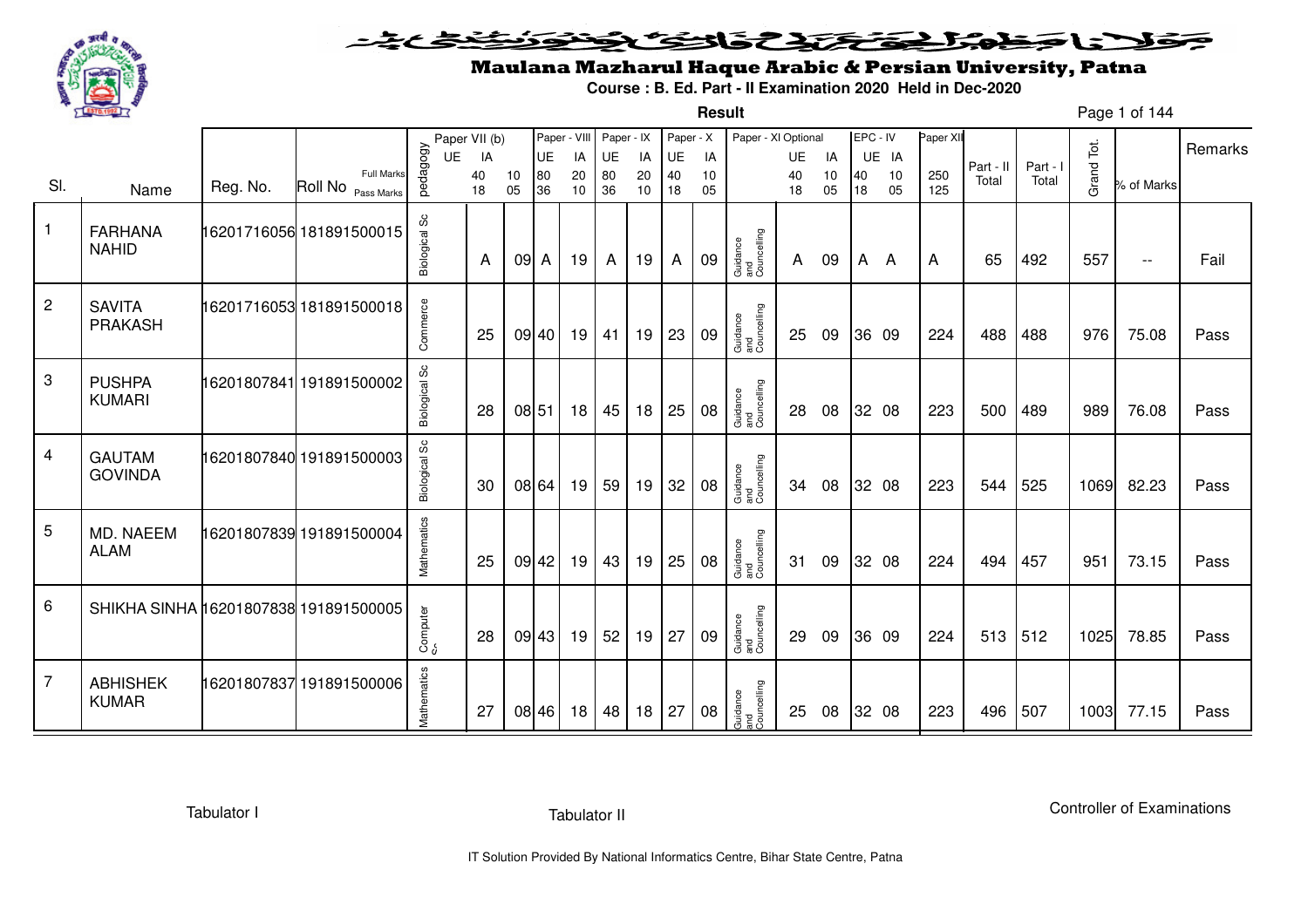

**Result**

# Maulana Mazharul Haque Arabic & Persian University, Patna

**Course : B. Ed. Part - II Examination 2020 Held in Dec-2020**

Page 2 of 144

|                  |                                     |          |                                         |               | Paper VII (b) |          | Paper - VIII |          | Paper - IX |          | Paper - X |          | Paper - XI Optional            |          |              |          | EPC - IV | Paper XII  |           |          |            |            |         |
|------------------|-------------------------------------|----------|-----------------------------------------|---------------|---------------|----------|--------------|----------|------------|----------|-----------|----------|--------------------------------|----------|--------------|----------|----------|------------|-----------|----------|------------|------------|---------|
|                  |                                     |          |                                         | UE            | IA            |          | UE           | IA       | UE         | IA       | UE        | IA       |                                | UE       | IA           |          | UE IA    |            | Part - II | Part - I |            |            | Remarks |
| SI.              | Name                                | Reg. No. | <b>Full Marks</b><br>Roll No Pass Marks | pedagogy      | 40<br>18      | 10<br>05 | 80<br>36     | 20<br>10 | 80<br>36   | 20<br>10 | 40<br>18  | 10<br>05 |                                | 40<br>18 | 10<br>05     | 40<br>18 | 10<br>05 | 250<br>125 | Total     | Total    | Grand Tot. | % of Marks |         |
|                  |                                     |          |                                         |               |               |          |              |          |            |          |           |          |                                |          |              |          |          |            |           |          |            |            |         |
| 8                | <b>RANJEET</b>                      |          | 16201807836 191891500007                | Commerce      |               |          |              |          |            |          |           |          |                                |          |              |          |          |            |           |          |            |            |         |
|                  | <b>KUMAR</b>                        |          |                                         |               | 25            |          | 08 40        | 18       | 48         | 18       | 27        | 08       | Guidance<br>and<br>Councelling | 26       | 08           |          | 32 08    | 223        | 489       | 457      | 946        | 72.77      | Pass    |
|                  |                                     |          |                                         |               |               |          |              |          |            |          |           |          |                                |          |              |          |          |            |           |          |            |            |         |
| $\boldsymbol{9}$ | <b>VIJAY LAL</b>                    |          | 16201807835 191891500008                |               |               |          |              |          |            |          |           |          |                                |          |              |          |          |            |           |          |            |            |         |
|                  | YADAV                               |          |                                         |               |               |          |              |          |            |          |           |          |                                |          |              |          |          |            |           |          |            |            |         |
|                  |                                     |          |                                         | Civics        | 24            |          | 08 43        | 18       | 48         | 18       | 21        | 08       | Guidance<br>and<br>Councelling | 25       | 08           |          | 32 08    | 223        | 484       | 460      | 944        | 72.62      | Pass    |
| 10               |                                     |          |                                         |               |               |          |              |          |            |          |           |          |                                |          |              |          |          |            |           |          |            |            |         |
|                  | SHADAB KHAN16201807434 191891500009 |          |                                         |               |               |          |              |          |            |          |           |          |                                |          |              |          |          |            |           |          |            |            |         |
|                  |                                     |          |                                         | Geography     | 26            |          | 09 50        | 18       | 48         | 18       | 25        | 08       | Guidance<br>and<br>Councelling | 28       | 09           |          | 32 08    | 224        | 503       | 505      | 1008       | 77.54      | Pass    |
|                  |                                     |          |                                         |               |               |          |              |          |            |          |           |          |                                |          |              |          |          |            |           |          |            |            |         |
| 11               | <b>KOMAL</b>                        |          | 16201807433 191891500010                |               |               |          |              |          |            |          |           |          |                                |          |              |          |          |            |           |          |            |            |         |
|                  | <b>KUMARI</b>                       |          |                                         | History       | 26            |          | 09 47        | 18       | 38         | 18       | 20        | 08       | Guidance<br>and<br>Councelling |          | 28 008 32 08 |          |          | 224        | 484       | 499      | 983        | 75.62      | Pass    |
|                  |                                     |          |                                         |               |               |          |              |          |            |          |           |          |                                |          |              |          |          |            |           |          |            |            |         |
| 12               | <b>SUNITI</b>                       |          | 16201807432 191891500011                |               |               |          |              |          |            |          |           |          |                                |          |              |          |          |            |           |          |            |            |         |
|                  | <b>CHANDRA</b>                      |          |                                         | Civics        | 25            |          | 08 58        | 18       | 48         | 18       | 22        | 08       | Guidance<br>and<br>Councelling | 27       | 08           |          | 32 08    | 223        | 503       | 468      | 971        | 74.69      | Pass    |
|                  |                                     |          |                                         |               |               |          |              |          |            |          |           |          |                                |          |              |          |          |            |           |          |            |            |         |
| 13               | <b>AMMARA</b>                       |          | 16201807431 191891500012                |               |               |          |              |          |            |          |           |          |                                |          |              |          |          |            |           |          |            |            |         |
|                  | <b>FATIMA</b>                       |          |                                         |               |               |          |              |          |            |          |           |          |                                |          |              |          |          |            |           |          |            |            |         |
|                  |                                     |          |                                         | Biological Sc | 24            |          | 08 37        | 19       | 41         | 19       | 27        | 09       | Guidance<br>and<br>Councelling | 27       | 09           |          | 36 08    | 225        | 489       | 497      | 986        | 75.85      | Pass    |
|                  |                                     |          |                                         |               |               |          |              |          |            |          |           |          |                                |          |              |          |          |            |           |          |            |            |         |
| 14               | PRIYAMBDA                           |          | 16201807430 191891500013                |               |               |          |              |          |            |          |           |          |                                |          |              |          |          |            |           |          |            |            |         |
|                  |                                     |          |                                         | Economics     | 24            |          | 08 50        | 19       | 55         | 19       | 22        | 08       | Guidance<br>and<br>Councelling | 28       | 08           |          | 32 08    | 224        | 505       | 482      | 987        | 75.92      | Pass    |
|                  |                                     |          |                                         |               |               |          |              |          |            |          |           |          |                                |          |              |          |          |            |           |          |            |            |         |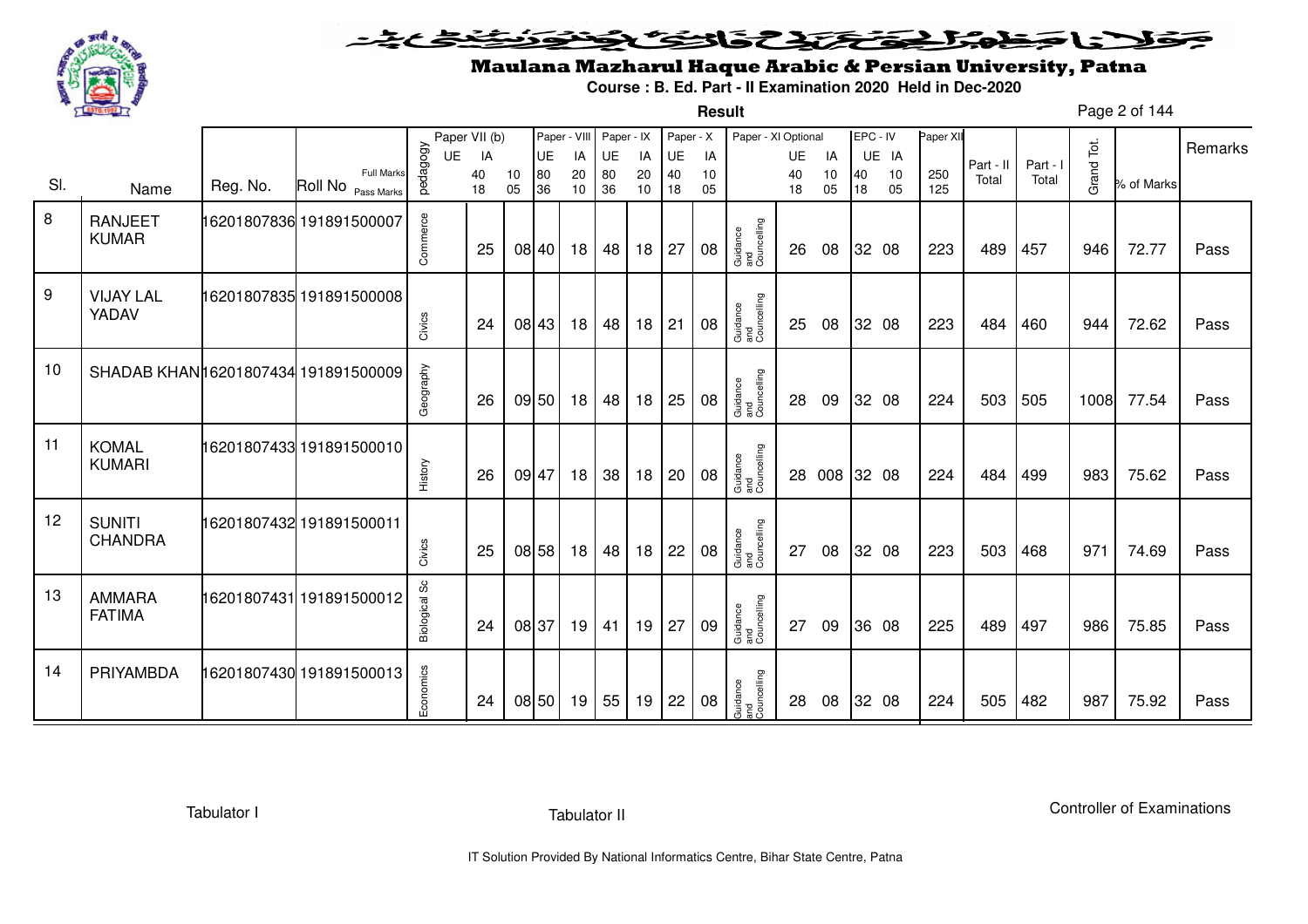

#### こさとき فتختخذ فخافى فخذ كلانا جماعة ◒

**Result**

# Maulana Mazharul Haque Arabic & Persian University, Patna

**Course : B. Ed. Part - II Examination 2020 Held in Dec-2020**

Page 3 of 144

|     |                                       |          |                                         |               | Paper VII (b) |          | Paper - VIII |          | Paper - IX |          | Paper - X |          | Paper - XI Optional            |          |          | EPC - IV |          | Paper XII  |           |          |            |            |         |
|-----|---------------------------------------|----------|-----------------------------------------|---------------|---------------|----------|--------------|----------|------------|----------|-----------|----------|--------------------------------|----------|----------|----------|----------|------------|-----------|----------|------------|------------|---------|
|     |                                       |          |                                         | UE            | IA            |          | UE           | IA       | UE         | IA       | UE        | IA       |                                | UE       | IA       |          | UE IA    |            | Part - II | Part - I |            |            | Remarks |
| SI. | Name                                  | Reg. No. | <b>Full Marks</b><br>Roll No Pass Marks | pedagogy      | 40<br>18      | 10<br>05 | 80<br>36     | 20<br>10 | 80<br>36   | 20<br>10 | 40<br>18  | 10<br>05 |                                | 40<br>18 | 10<br>05 | 40<br>18 | 10<br>05 | 250<br>125 | Total     | Total    | Grand Tot. | % of Marks |         |
|     |                                       |          |                                         |               |               |          |              |          |            |          |           |          |                                |          |          |          |          |            |           |          |            |            |         |
| 15  | <b>NITU KUMARI</b>                    |          | 16201807429 191891500014                | Mathematics   |               |          |              |          |            |          |           |          |                                |          |          |          |          |            |           |          |            |            |         |
|     |                                       |          |                                         |               | 26            |          | 08 49        | 18       | 50         | 18       | 24        | 08       | Guidance<br>and<br>Councelling | 28       | 08       |          | 32 08    | 223        | 500       | 485      | 985        | 75.77      | Pass    |
|     |                                       |          |                                         |               |               |          |              |          |            |          |           |          |                                |          |          |          |          |            |           |          |            |            |         |
| 16  |                                       |          |                                         |               |               |          |              |          |            |          |           |          |                                |          |          |          |          |            |           |          |            |            |         |
|     | ROHIT KUMAR 16201807427 191891500016  |          |                                         |               |               |          |              |          |            |          |           |          |                                |          |          |          |          |            |           |          |            |            |         |
|     |                                       |          |                                         | Mathematics   | 24            |          | 08 40        | 18       | 36         | 18       | 19        | 08       | Guidance<br>and<br>Councelling | 20       | 08       |          | 32 08    | 223        | 462       | 461      | 923        | 71.00      | Pass    |
|     |                                       |          |                                         |               |               |          |              |          |            |          |           |          |                                |          |          |          |          |            |           |          |            |            |         |
| 17  | SAPAN KUMAR16201807426 191891500017   |          |                                         |               |               |          |              |          |            |          |           |          |                                |          |          |          |          |            |           |          |            |            |         |
|     |                                       |          |                                         | Civics        | 23            |          | 08 44        | 18       | 41         | 18       | 28        | 08       | Guidance<br>and<br>Councelling | 26       | 08       |          | 36 08    | 224        | 490       | 485      | 975        | 75.00      | Pass    |
|     |                                       |          |                                         |               |               |          |              |          |            |          |           |          |                                |          |          |          |          |            |           |          |            |            |         |
| 18  | <b>MANISH</b>                         |          | 16201807425 191891500018                |               |               |          |              |          |            |          |           |          |                                |          |          |          |          |            |           |          |            |            |         |
|     | <b>KUMAR</b>                          |          |                                         |               |               |          |              |          |            |          |           |          |                                |          |          |          |          |            |           |          |            |            |         |
|     |                                       |          |                                         | Biological Sc | 25            |          | 08 56        | 18       | 54         | 18       | 26        | 08       | Guidance<br>and<br>Councelling | 26       | 08       |          | 32 08    | 223        | 510       | 481      | 991        | 76.23      | Pass    |
|     |                                       |          |                                         |               |               |          |              |          |            |          |           |          |                                |          |          |          |          |            |           |          |            |            |         |
| 19  | NIKHIL KUMAR 16201807424 191891500019 |          |                                         |               |               |          |              |          |            |          |           |          |                                |          |          |          |          |            |           |          |            |            |         |
|     |                                       |          |                                         | Commerce      | 25            |          | 08 49        | 18       | 56         | 18       | 25        | 08       | Guidance<br>and<br>Councelling | 26       | 08       |          | 32 08    | 223        | 504       | 492      | 996        | 76.62      | Pass    |
|     |                                       |          |                                         |               |               |          |              |          |            |          |           |          |                                |          |          |          |          |            |           |          |            |            |         |
| 20  | RAJAN KUMAR16201807423 191891500020   |          |                                         |               |               |          |              |          |            |          |           |          |                                |          |          |          |          |            |           |          |            |            |         |
|     | <b>JHA</b>                            |          |                                         |               |               |          |              |          |            |          |           |          |                                |          |          |          |          |            |           |          |            |            |         |
|     |                                       |          |                                         | Mathematics   | 30            |          | 08 48        | 18       | 44         | 18       | 27        | 08       | Guidance<br>and<br>Councelling | 27       | 08       |          | 32 08    | 223        | 499       | 521      | 1020       | 78.46      | Pass    |
|     |                                       |          |                                         |               |               |          |              |          |            |          |           |          |                                |          |          |          |          |            |           |          |            |            |         |
| 21  | MANISHA RANI 16201807422 191891500021 |          |                                         |               |               |          |              |          |            |          |           |          |                                |          |          |          |          |            |           |          |            |            |         |
|     |                                       |          |                                         | Civics        | 22            |          | 08 53        | 18       | 53         | 18       | 23        | 08       | Guidance<br>and<br>Councelling | 24       | 08       |          | 32 08    | 224        | 499       | 507      | 1006       | 77.38      | Pass    |
|     |                                       |          |                                         |               |               |          |              |          |            |          |           |          |                                |          |          |          |          |            |           |          |            |            |         |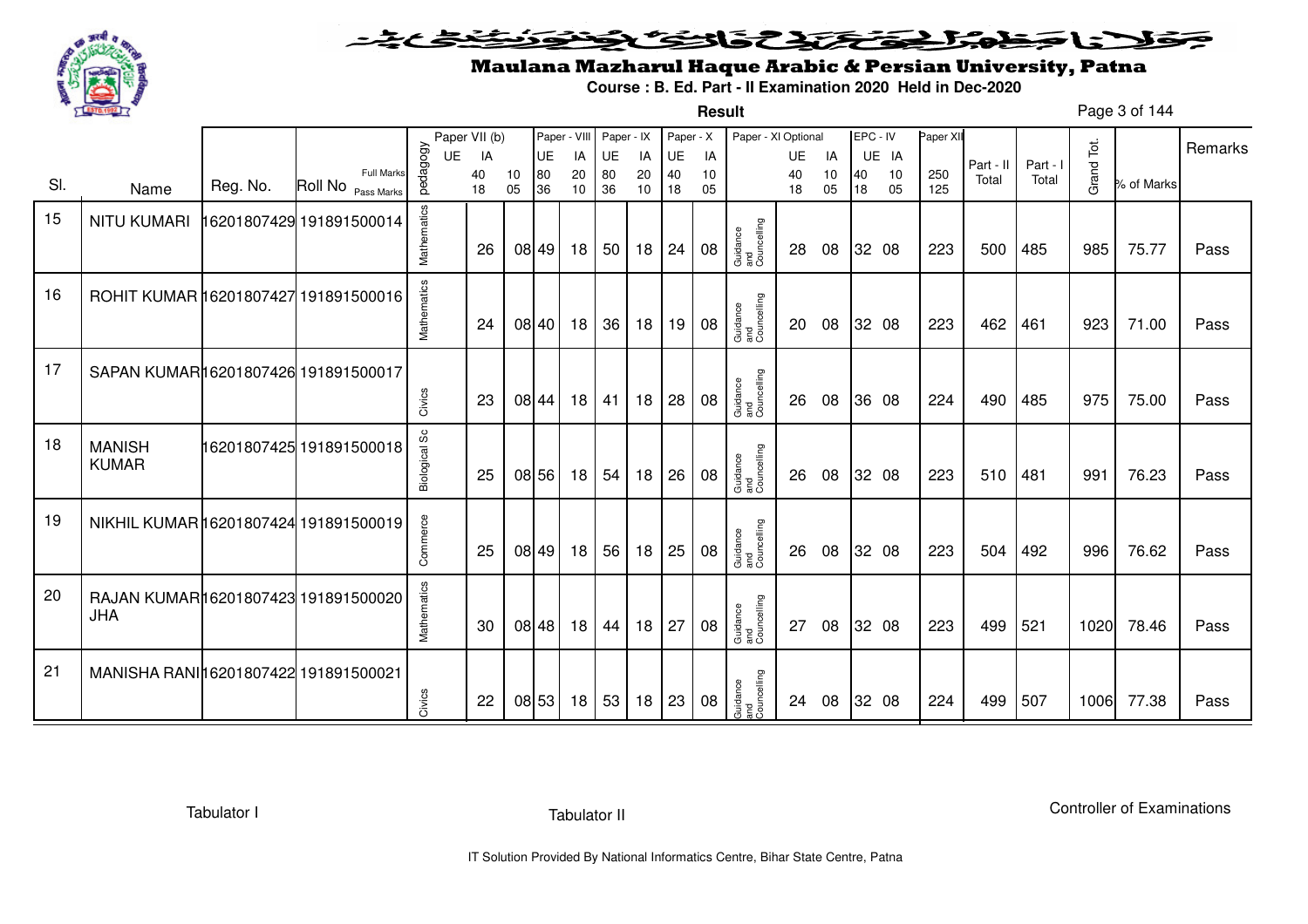

**Result**

# Maulana Mazharul Haque Arabic & Persian University, Patna

**Course : B. Ed. Part - II Examination 2020 Held in Dec-2020**

Page 4 of 144

|     |                                      |          |                                  |                      | Paper VII (b) |          | Paper - VIII |          | Paper - IX |          | Paper - X |          | Paper - XI Optional            |          |          | EPC - IV |          | Paper XII  |           |          |            |            | Remarks |
|-----|--------------------------------------|----------|----------------------------------|----------------------|---------------|----------|--------------|----------|------------|----------|-----------|----------|--------------------------------|----------|----------|----------|----------|------------|-----------|----------|------------|------------|---------|
|     |                                      |          |                                  | UE                   | IA            |          | UE           | IA       | UE         | IA       | UE        | IA       |                                | UE       | IA       |          | UE IA    |            | Part - II | Part - I |            |            |         |
| SI. | Name                                 | Reg. No. | Full Marks<br>Roll No Pass Marks | pedagogy             | 40<br>18      | 10<br>05 | 80<br>36     | 20<br>10 | 80<br>36   | 20<br>10 | 40<br>18  | 10<br>05 |                                | 40<br>18 | 10<br>05 | 40<br>18 | 10<br>05 | 250<br>125 | Total     | Total    | Grand Tot. | % of Marks |         |
| 22  | <b>PANKAJ</b><br><b>RAJAK</b>        |          | 16201807421 191891500022         | Geography            | 25            |          | 08 55        | 18       | 48         | 18       | 24        | 08       | Guidance<br>and<br>Councelling | 22       | 08       |          | 32 08    | 223        | 497       | 503      | 1000       | 76.92      | Pass    |
| 23  | <b>SUJATA</b><br><b>KUMARI</b>       |          | 16201807420 191891500023         | Civics               | 22            |          | 08 57        | 19       | 60         | 19       | 28        | 08       | Guidance<br>and<br>Councelling | 30       | 08       |          | 32 08    | 224        | 523       | 523      | 1046       | 80.46      | Pass    |
| 24  | <b>AMIT ANAND</b>                    |          | 16201807419 191891500024         | <b>Biological Sc</b> | 25            |          | 08 46        | 18       | 59         | 18       | 26        | 08       | Guidance<br>and<br>Councelling | 28       | 08       |          | 36 08    | 225        | 513       | 476      | 989        | 76.08      | Pass    |
| 25  | ANKIT SAGAR 16201807418 191891500025 |          |                                  | တိ<br>Phy.           | -31           |          | 08 44        | 18       | 55         | 18       | 25        | 08       | Guidance<br>and<br>Councelling | 29       | 08       |          | 32 08    | 223        | 507       | 496      | 1003       | 77.15      | Pass    |
| 26  | <b>ABDUL AHAD</b>                    |          | 16201807417 191891500026         | Commerce             | 25            |          | 09 42        | 18       | 59         | 18       | 25        | 08       | Guidance<br>and<br>Councelling | 28       | 09       |          | 32 08    | 224        | 505       | 491      | 996        | 76.62      | Pass    |
| 27  | <b>GAURAV</b><br><b>KUMAR</b>        |          | 16201807415 191891500027         | Phy. Sc.             | 25            |          | 08 62        | 18       | 42         | 18       | 26        | 08       | Guidance<br>and<br>Councelling | 29       | 08       |          | 32 08    | 223        | 507       | 496      | 1003       | 77.15      | Pass    |
| 28  | <b>SEEMA</b><br><b>KUMARI</b>        |          | 16201807414 191891500028         | ပ္လိ<br>Phy.         | 22            |          | 08 44        | 19       | 40         | 19       | 25        | 09       | Guidance<br>and<br>Councelling | 24       | 09       |          | 36 09    | 224        | 488       | 472      | 960        | 73.85      | Pass    |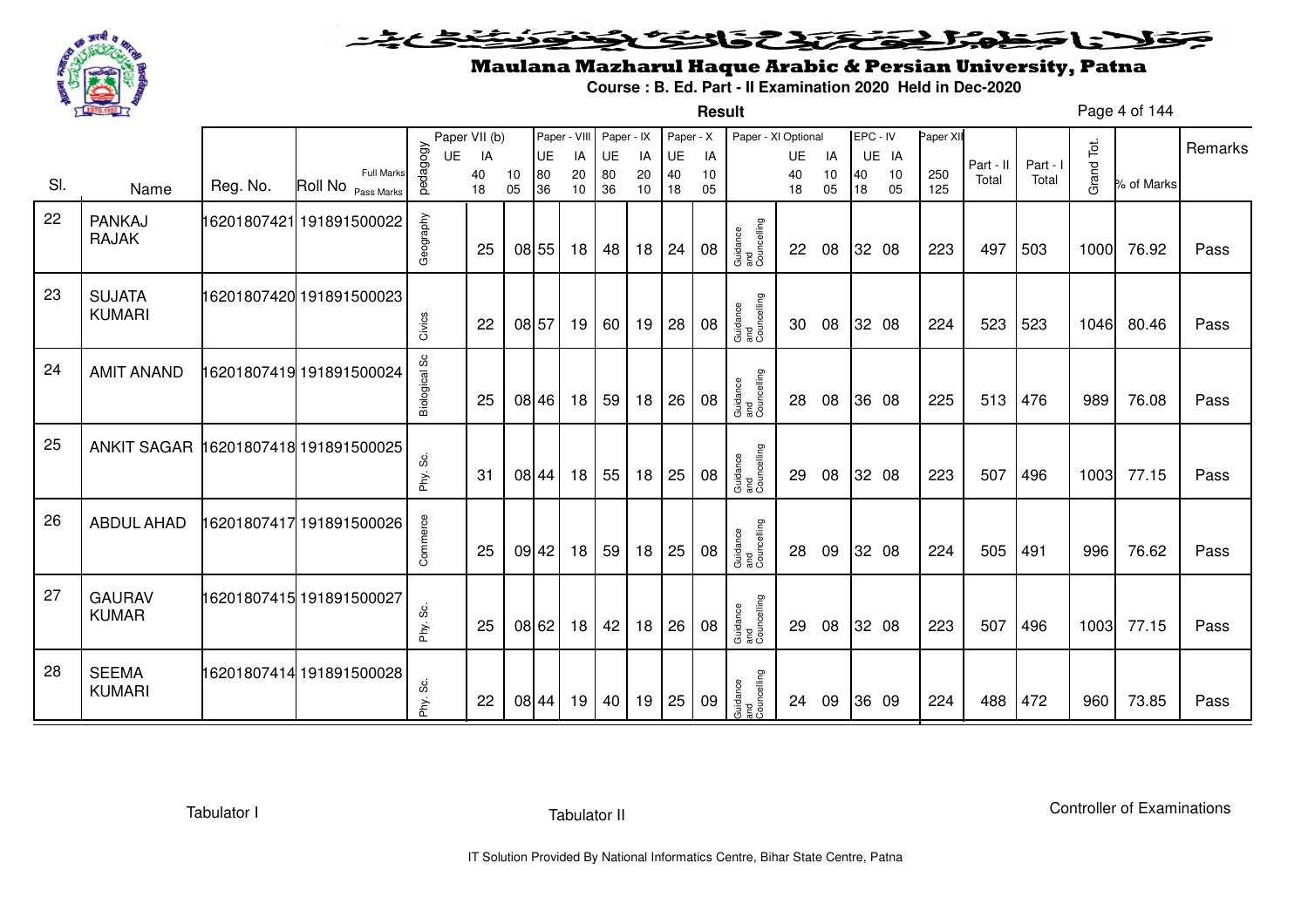

**Result**

# Maulana Mazharul Haque Arabic & Persian University, Patna

**Course : B. Ed. Part - II Examination 2020 Held in Dec-2020**

Page 5 of 144

|     |                                       |          |                                                    |             | Paper VII (b) |          | Paper - VIII |          | Paper - IX |          | Paper - X |          | Paper - XI Optional                 |          |          |          | EPC - IV | Paper XII  |           |          |                          |            |             |
|-----|---------------------------------------|----------|----------------------------------------------------|-------------|---------------|----------|--------------|----------|------------|----------|-----------|----------|-------------------------------------|----------|----------|----------|----------|------------|-----------|----------|--------------------------|------------|-------------|
|     |                                       |          |                                                    | <b>UE</b>   | IA            |          | UE           | IA       | UE         | IA       | UE        | IA       |                                     | UE       | IA       |          | UE IA    |            | Part - II | Part - I |                          |            | Remarks     |
| SI. | Name                                  | Reg. No. | <b>Full Marks</b><br>Roll No <sub>Pass Marks</sub> | pedagogy    | 40<br>18      | 10<br>05 | 80<br>36     | 20<br>10 | 80<br>36   | 20<br>10 | 40<br>18  | 10<br>05 |                                     | 40<br>18 | 10<br>05 | 40<br>18 | 10<br>05 | 250<br>125 | Total     | Total    | Grand Tot.               | % of Marks |             |
| 29  | RINKI KUMARI 16201807413 191891500029 |          |                                                    |             |               |          |              |          |            |          |           |          |                                     |          |          |          |          |            |           |          |                          |            |             |
|     |                                       |          |                                                    | Civics      | 26            |          | 08 54        | 19       | 57         | 19       | 25        | 08       | Guidance<br>and<br>Councelling      | 28       | 08       |          | 32 08    | 223        | 515       | 505      | 1020                     | 78.46      | Pass        |
| 30  | <b>BHAWANA</b>                        |          | 16201807412 191891500030                           | Commerce    | 28            |          | 09 60        | 19       | 53         | 19       | 30        | 09       | Guidance<br>and<br>Councelling      | 30       | 09       |          | 36 09    | 225        | 536       | 535      | 1071                     | 82.38      | Pass        |
| 31  | ABHIMANU<br><b>KUMAR SINGH</b>        |          |                                                    | Mathematics | 29            |          | 08 46        | 18       | 48         | 18       | 28        | 08       | Health and<br>Physical<br>Education | 24       | 09       |          | 36 08    | 225        | 505       | 474      | 979                      | 75.31      | Pass        |
| 32  | <b>SHAKTI</b><br><b>KUMAR</b>         |          | 16201807409 191891500032                           | Geography   | 25            |          | 08 50        | 18       | 58         | 18       | 25        | 08       | Guidance<br>and<br>Councelling      | A        | 08       |          | 32 08    | 223        | 481       | 495      | $\overline{\phantom{a}}$ | $- -$      | <b>PEND</b> |
| 33  | <b>PREETI</b><br><b>KUMARI</b>        |          | 16201807408 191891500033                           | History     | 30            |          | 09 45        | 18       | 55         | 18       | 24        | 08       | Guidance<br>and<br>Councelling      | 31       | 08       |          | 32 08    | 223        | 509       | 500      | 1009                     | 77.62      | Pass        |
| 34  | <b>SHIVANI</b><br><b>KUMARI</b>       |          | 16201807407 191891500034                           | Mathematics | 28            |          | 08 47        | 19       | 62         | 19       | 24        | 08       | Guidance<br>and<br>Councelling      | 31       | 08       |          | 32 08    | 223        | 517       | 531      | 1048                     | 80.62      | Pass        |
| 35  | <b>ATIKSHA</b><br><b>KUMARI</b>       |          | 16201807406 191891500035                           | Economics   | 31            |          | 08 43        | 19       | 60         | 19       | 28        | 08       | Guidance<br>and<br>Councelling      | 29       | 08       |          | 32 08    | 224        | 517       | 512      | 1029                     | 79.15      | Pass        |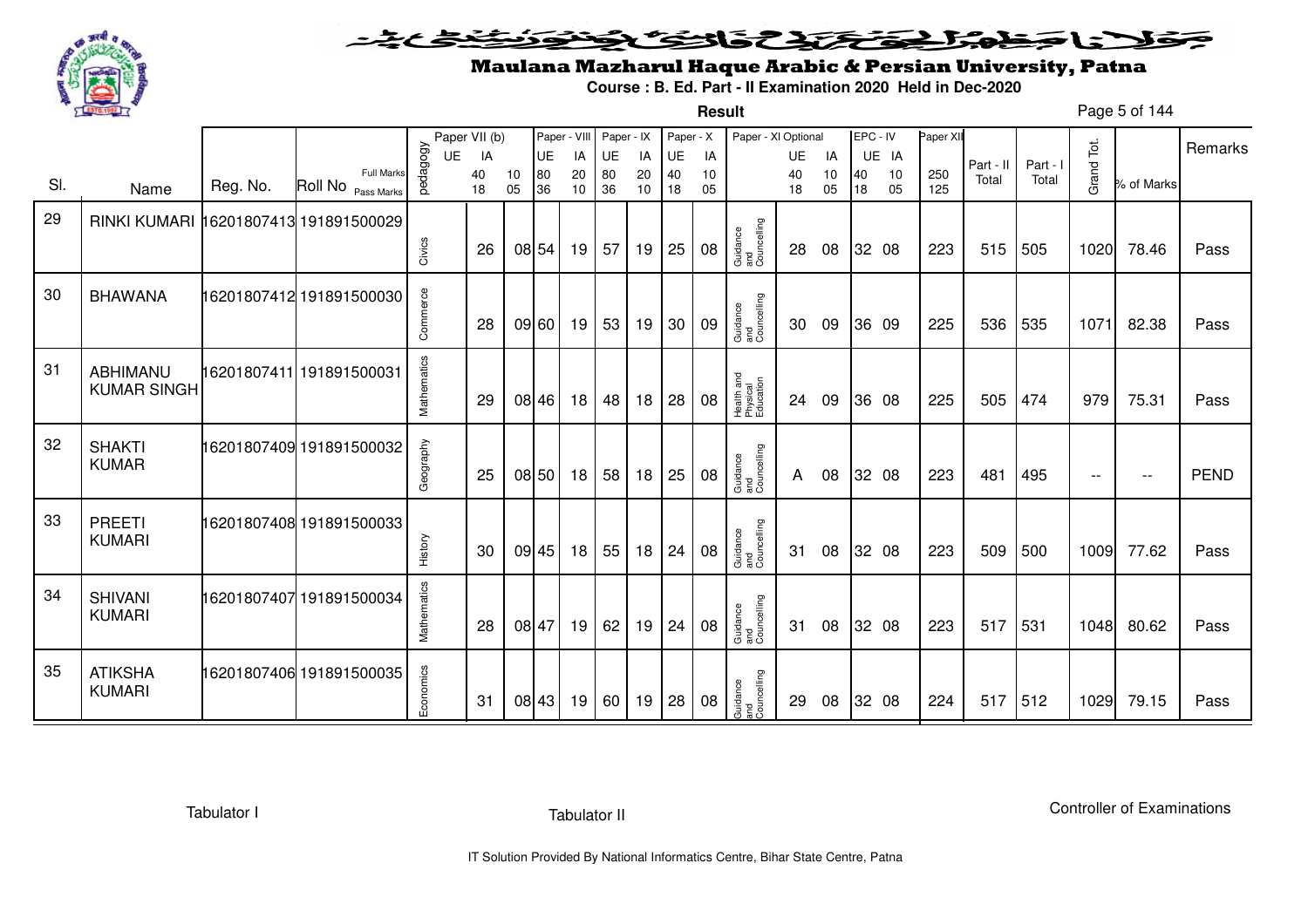

**Result**

# Maulana Mazharul Haque Arabic & Persian University, Patna

**Course : B. Ed. Part - II Examination 2020 Held in Dec-2020**

Page 6 of 144

|     |                                       |          |                                  |               | Paper VII (b) |          | Paper - VIII |          | Paper - IX |          | Paper - X |          | Paper - XI Optional            |          |          | EPC - IV |          | Paper XII  |           |          |            |            | Remarks |
|-----|---------------------------------------|----------|----------------------------------|---------------|---------------|----------|--------------|----------|------------|----------|-----------|----------|--------------------------------|----------|----------|----------|----------|------------|-----------|----------|------------|------------|---------|
|     |                                       |          |                                  | UE            | IA            |          | UE           | IA       | UE         | IA       | UE        | IA       |                                | UE       | IA       |          | UE IA    |            | Part - II | Part - I |            |            |         |
| SI. | Name                                  | Reg. No. | Full Marks<br>Roll No Pass Marks | pedagogy      | 40<br>18      | 10<br>05 | 80<br>36     | 20<br>10 | 80<br>36   | 20<br>10 | 40<br>18  | 10<br>05 |                                | 40<br>18 | 10<br>05 | 40<br>18 | 10<br>05 | 250<br>125 | Total     | Total    | Grand Tot. | % of Marks |         |
| 36  | SADIQUE SAIF 16201807405 191891500036 |          |                                  |               |               |          |              |          |            |          |           |          |                                |          |          |          |          |            |           |          |            |            |         |
|     |                                       |          |                                  | History       | 25            |          | 09 50        | 18       | 50         | 18       | 21        | 09       | Guidance<br>and<br>Councelling | 31       | 09       |          | 32 09    | 223        | 504       | 510      | 1014       | 78.00      | Pass    |
| 37  | <b>GAURAV</b>                         |          | 16201807404 191891500037         |               |               |          |              |          |            |          |           |          |                                |          |          |          |          |            |           |          |            |            |         |
|     | <b>KUMAR</b>                          |          |                                  | Economics     | 26            |          | 08 60        | 18       | 45         | 18       | 23        | 08       | Guidance<br>and<br>Councelling | 28       | 08       |          | 32 08    | 223        | 505       | 492      | 997        | 76.69      | Pass    |
| 38  | <b>CHINTU</b>                         |          | 16201807403 191891500038         |               |               |          |              |          |            |          |           |          |                                |          |          |          |          |            |           |          |            |            |         |
|     | <b>KUMAR</b>                          |          |                                  | History       | 29            |          | 08 52        | 19       | 54         | 18       | 31        | 09       | Guidance<br>and<br>Councelling | -31      | 09       |          | 36 09    | 224        | 529       | 482      | 1011       | 77.77      | Pass    |
| 39  | <b>SUNANDA</b>                        |          | 16201807402 191891500039         |               |               |          |              |          |            |          |           |          |                                |          |          |          |          |            |           |          |            |            |         |
|     | <b>GHOSH</b>                          |          |                                  | Commerce      | 28            |          | 09 54        | 19       | 51         | 19       | 29        | 09       | Guidance<br>and<br>Councelling | 27       | 09       |          | 36 09    | 225        | 524       | 523      | 1047       | 80.54      | Pass    |
| 40  | <b>SIMPEE</b>                         |          | 16201807401 191891500040         |               |               |          |              |          |            |          |           |          |                                |          |          |          |          |            |           |          |            |            |         |
|     | <b>KUMARI</b>                         |          |                                  | Computer      | 29            |          | 09 44        | 18       | 58         | 18       | 32        | 08       | Guidance<br>and<br>Councelling | 31       | 08       |          | 32 08    | 224        | 519       | 506      | 1025       | 78.85      | Pass    |
| 41  | <b>ARFA YUSUF</b>                     |          | 16201807400 191891500041         |               |               |          |              |          |            |          |           |          |                                |          |          |          |          |            |           |          |            |            |         |
|     |                                       |          |                                  | Biological Sc | 31            | 09 41    |              | 19       | 62         | 19       | 25        | 09       | Guidance<br>and<br>Councelling | 29       | 09       |          | 36 09    | 225        | 523       | 519      | 1042       | 80.15      | Pass    |
| 42  | <b>NANCY</b>                          |          | 16201807399 191891500042         |               |               |          |              |          |            |          |           |          |                                |          |          |          |          |            |           |          |            |            |         |
|     | <b>KUMARI</b>                         |          |                                  | Mathematics   | 29            |          | 08 50        | 18       | 45         | 18       | 30        | 09       | Guidance<br>and<br>Councelling | 32       | 09       |          | 32 09    | 224        | 513       | 516      | 1029       | 79.15      | Pass    |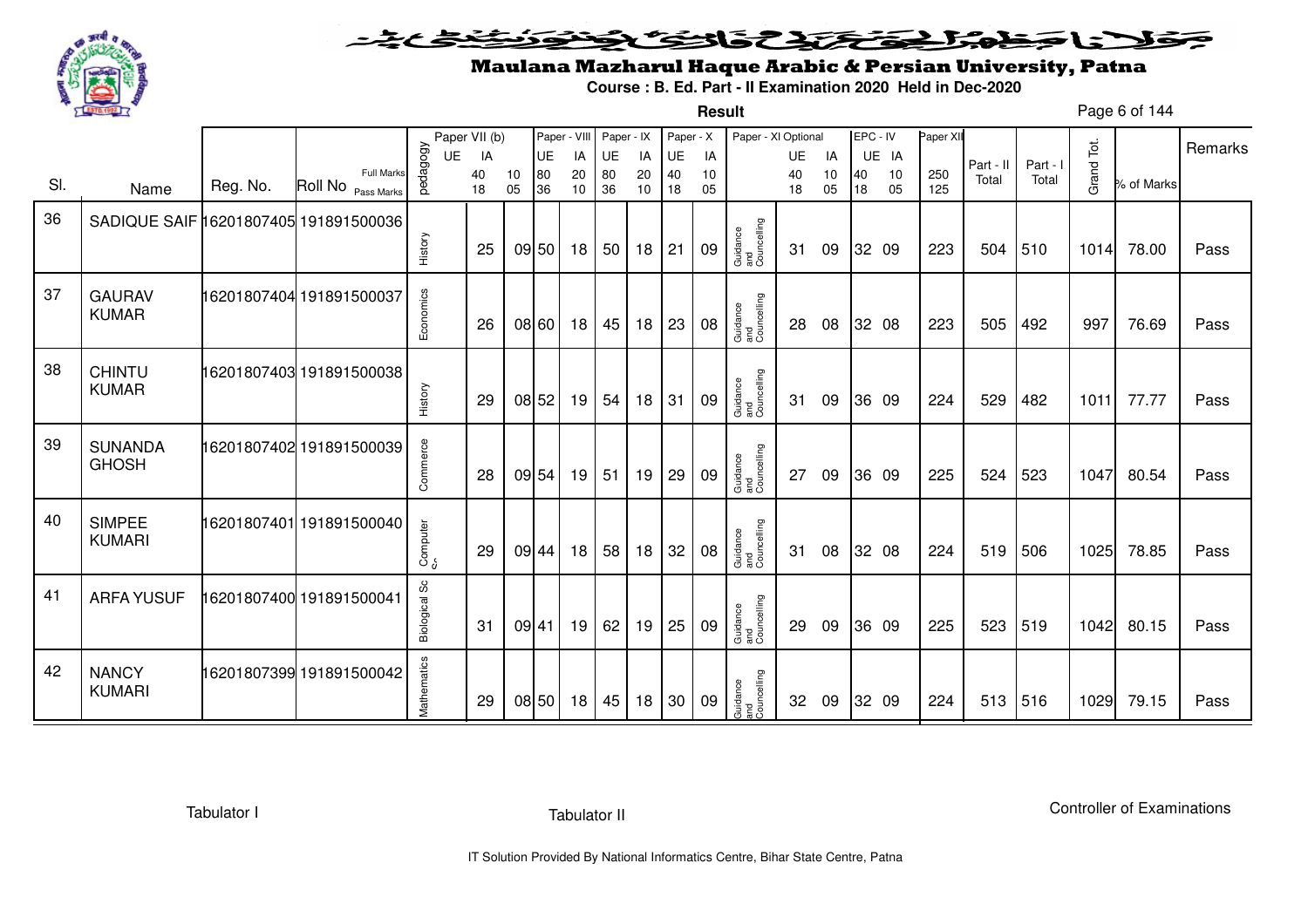

**Result**

# Maulana Mazharul Haque Arabic & Persian University, Patna

**Course : B. Ed. Part - II Examination 2020 Held in Dec-2020**

Page 7 of 144

|     |                                          |          |                                         |             | Paper VII (b) |          | Paper - VIII |                 | Paper - IX |          | Paper - X |          | Paper - XI Optional            |          |          | EPC - IV |          | Paper XII  |           |          |            |            | Remarks |
|-----|------------------------------------------|----------|-----------------------------------------|-------------|---------------|----------|--------------|-----------------|------------|----------|-----------|----------|--------------------------------|----------|----------|----------|----------|------------|-----------|----------|------------|------------|---------|
|     |                                          |          |                                         | UE          | IA            |          | <b>UE</b>    | IA              | UE         | IA       | UE        | IA       |                                | UE       | IA       |          | UE IA    |            | Part - II | Part - I |            |            |         |
| SI. | Name                                     | Reg. No. | <b>Full Marks</b><br>Roll No Pass Marks | pedagogy    | 40<br>18      | 10<br>05 | 80<br>36     | 20<br>10        | 80<br>36   | 20<br>10 | 40<br>18  | 10<br>05 |                                | 40<br>18 | 10<br>05 | 40<br>18 | 10<br>05 | 250<br>125 | Total     | Total    | Grand Tot. | % of Marks |         |
| 43  | <b>FARAH</b><br><b>NAZMEEN</b>           |          | 16201807398 191891500043                | Computer    | 28            |          | 09 40        | 19              | 38         | 19       | 22        | 09       | Guidance<br>and<br>Councelling | 29       | 09       |          | 36 09    | 225        | 492       | 490      | 982        | 75.54      | Pass    |
| 44  | SANJEEV<br><b>KUMAR</b><br><b>PANDIT</b> |          | 16201807397 191891500044                | Civics      | 24            |          | 08 54        | 18              | 42         | 18       | 26        | 08       | Guidance<br>and<br>Councelling | 25       | 08       |          | 32 08    | 223        | 494       | 484      | 978        | 75.23      | Pass    |
| 45  | SHRUTI SINHA 16201807396 191891500045    |          |                                         | Mathematics | 29            |          | 08 49        | 18              | 65         | 18       | 33        | 09       | Guidance<br>and<br>Councelling | 31       | 09       |          | 32 09    | 224        | 534       | 516      | 1050       | 80.77      | Pass    |
| 46  | <b>SHABNAM</b><br><b>KUMARI</b>          |          | 16201807395 191891500046                | Economics   | 23            |          | 08 50        | 18              | 44         | 18       | 25        | 08       | Guidance<br>and<br>Councelling | 26       | 08       |          | 32 08    | 224        | 492       | 497      | 989        | 76.08      | Pass    |
| 47  | <b>VIKASH</b><br><b>KUMAR</b>            |          | 16201807394 191891500047                | Computer    | 27            |          | 08 50        | 18              | 46         | 18       | 20        | 08       | Guidance<br>and<br>Councelling | 30       | 08       |          | 32 08    | 223        | 496       | 467      | 963        | 74.08      | Pass    |
| 48  | <b>MD JASEEM</b><br><b>AKHTAR</b>        |          | 16201807393 191891500048                | Commerce    | 23            |          | 09 39        | 18              | 49         | 18       | 30        | 08       | Guidance<br>and<br>Councelling | 29       | 09       |          | 32 08    | 224        | 496       | 476      | 972        | 74.77      | Pass    |
| 49  | <b>KRISHNA</b><br><b>KUMAR</b>           |          | 16201807392 191891500049                | Phy. Sc.    | 27            |          | 08 42        | 19 <sup>1</sup> | 47         | 18       | 24        | 08       | Guidance<br>and<br>Councelling | 24       | 08       |          | 36 08    | 224        | 493       | 443      | 936        | 72.00      | Pass    |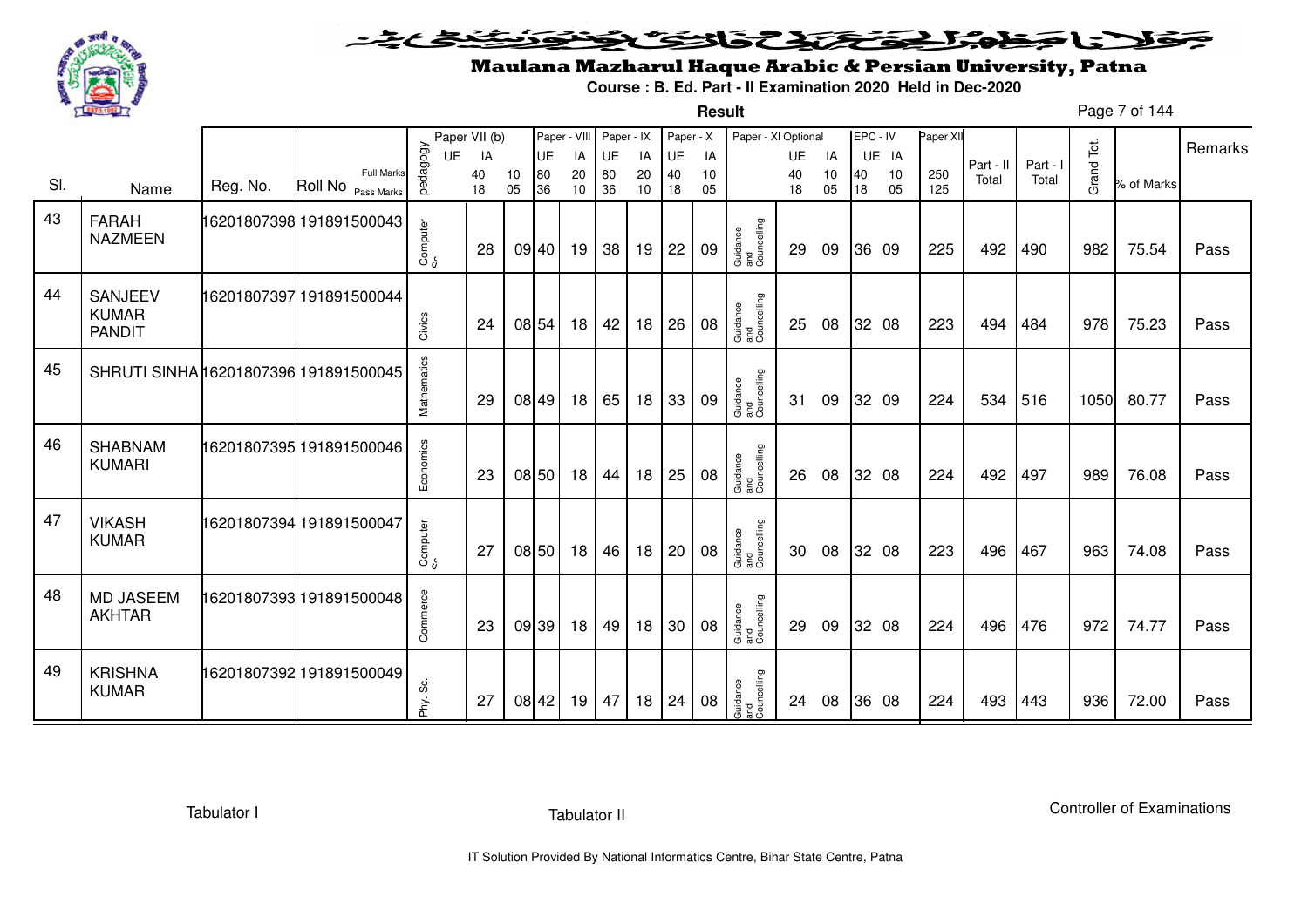

**Result**

# Maulana Mazharul Haque Arabic & Persian University, Patna

**Course : B. Ed. Part - II Examination 2020 Held in Dec-2020**

Page 8 of 144

|     |                                                     |          |                                         |              | Paper VII (b) |          | Paper - VIII |                 | Paper - IX |          | Paper - X |          | Paper - XI Optional            |          |          | EPC - IV |          | Paper XII  |           |          |            |            | Remarks |
|-----|-----------------------------------------------------|----------|-----------------------------------------|--------------|---------------|----------|--------------|-----------------|------------|----------|-----------|----------|--------------------------------|----------|----------|----------|----------|------------|-----------|----------|------------|------------|---------|
|     |                                                     |          |                                         | UE           | IA            |          | UE           | IA              | UE         | IA       | UE        | IA       |                                | UE       | IA       |          | UE IA    |            | Part - II | Part - I |            |            |         |
| SI. | Name                                                | Reg. No. | <b>Full Marks</b><br>Roll No Pass Marks | pedagogy     | 40<br>18      | 10<br>05 | 80<br>36     | 20<br>10        | 80<br>36   | 20<br>10 | 40<br>18  | 10<br>05 |                                | 40<br>18 | 10<br>05 | 40<br>18 | 10<br>05 | 250<br>125 | Total     | Total    | Grand Tot. | % of Marks |         |
| 50  | <b>KUNDAN</b><br><b>KUMAR</b>                       |          | 16201807390 191891500050                | ပ္တဲ<br>Phy. | 27            |          | 08 60        | 18 <sup>1</sup> | 48         | 18       | 29        | 08       | Guidance<br>and<br>Councelling | 29       | 08       |          | 32 08    | 223        | 516       | 476      | 992        | 76.31      | Pass    |
| 51  | ABHAY KUMAR16201807389 191891500051<br><b>VICKY</b> |          |                                         | Economics    | 29            |          | 08 36        | 18              | 39         | 18       | 30        | 08       | Guidance<br>and<br>Councelling | 28       | 08       |          | 32 08    | 224        | 486       | 465      | 951        | 73.15      | Pass    |
| 52  | <b>DIVYA</b><br><b>SHARMA</b>                       |          | 16201807388 191891500052                | Phy. Sc.     | 27            | 08 57    |              | 19              | 55         | 19       | 27        | 08       | Guidance<br>and<br>Councelling | 32       | 08       |          | 32 08    | 224        | 524       | 502      | 1026       | 78.92      | Pass    |
| 53  | <b>MANISH</b><br><b>KUMAR</b>                       |          | 16201807387191891500053                 | Mathematics  | 25            |          | 08 58        | 18              | 46         | 18       | 23        | 08       | Guidance<br>and<br>Councelling | 24       | 08       |          | 32 08    | 223        | 499       | 449      | 948        | 72.92      | Pass    |
| 54  | <b>SUDHIR</b><br><b>KUMAR</b>                       |          | 16201807386 191891500054                | History      | 27            |          | 08 50        | 19              | 61         | 19       | 31        | 08       | Guidance<br>and<br>Councelling | 27       | 08       |          | 36 08    | 223        | 525       | 471      | 996        | 76.62      | Pass    |
| 55  | <b>ABHISHEK</b><br><b>KUMAR</b>                     |          | 16201807385 191891500055                | Computer     | 30            |          | 09 45        | 18              | 50         | 18       | 30        | 08       | Guidance<br>and<br>Councelling | 32       | 08       |          | 32 08    | 223        | 511       | 497      | 1008       | 77.54      | Pass    |
| 56  | PRIYANKA<br><b>BHARTI</b>                           |          | 16201807383 191891500056                | History      | 25            |          | 09 38        | 18              | 54         | 18       | 21        | 08       | Guidance<br>and<br>Councelling | 29       | 08       |          | 32 08    | 224        | 492       | 471      | 963        | 74.08      | Pass    |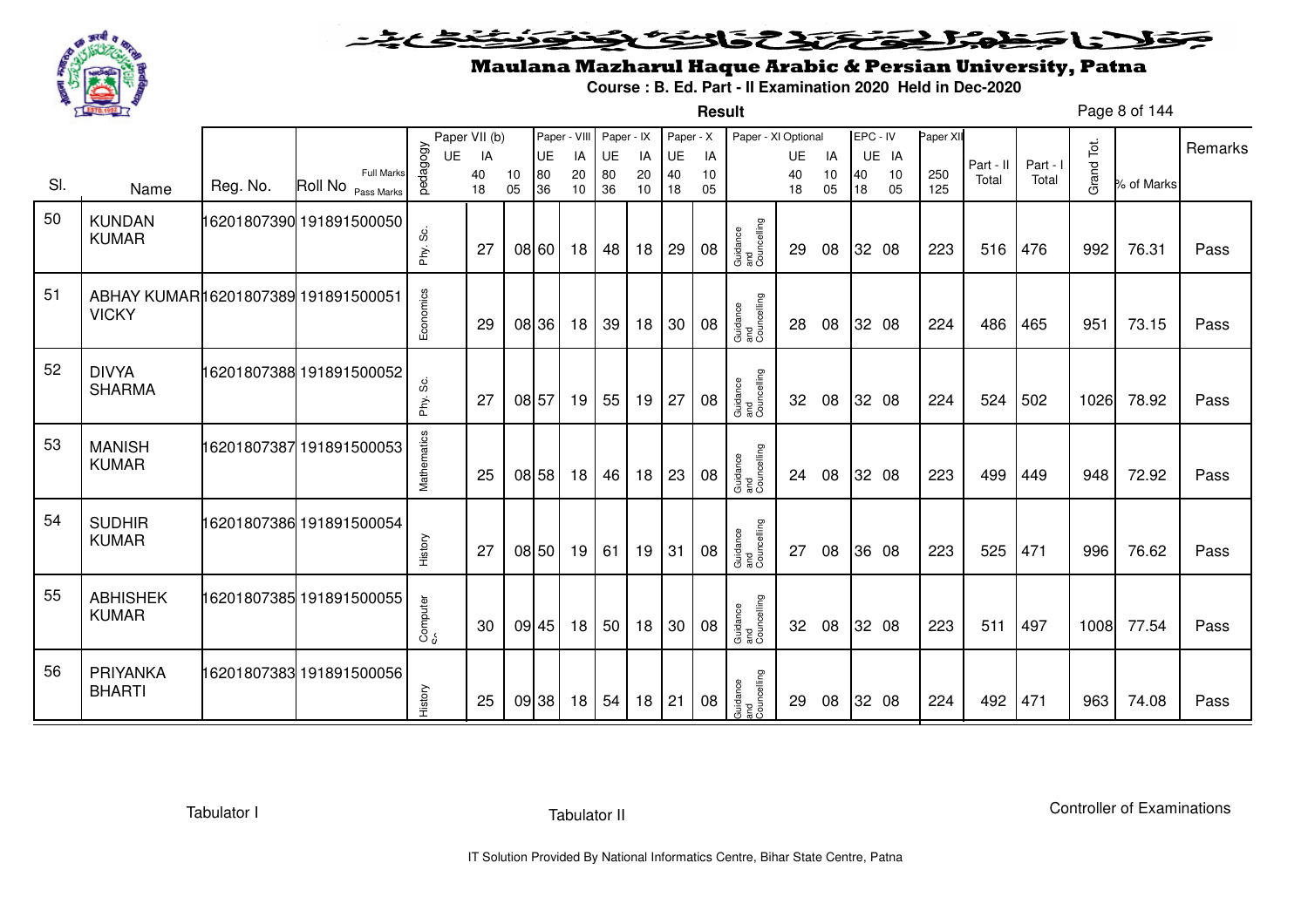

**Result**

# Maulana Mazharul Haque Arabic & Persian University, Patna

**Course : B. Ed. Part - II Examination 2020 Held in Dec-2020**

Page 9 of 144

|     |                                      |          |                                         |           | Paper VII (b) |          | Paper - VIII |                 | Paper - IX |          | Paper - X |          | Paper - XI Optional            |          |          | EPC - IV |          | Paper XII  |           |          |            |            | Remarks |
|-----|--------------------------------------|----------|-----------------------------------------|-----------|---------------|----------|--------------|-----------------|------------|----------|-----------|----------|--------------------------------|----------|----------|----------|----------|------------|-----------|----------|------------|------------|---------|
|     |                                      |          |                                         | UE        | IA            |          | UE           | IA              | UE         | IA       | UE        | IA       |                                | UE       | IA       |          | UE IA    |            | Part - II | Part - I |            |            |         |
| SI. | Name                                 | Reg. No. | <b>Full Marks</b><br>Roll No Pass Marks | pedagogy  | 40<br>18      | 10<br>05 | 80<br>36     | 20<br>10        | 80<br>36   | 20<br>10 | 40<br>18  | 10<br>05 |                                | 40<br>18 | 10<br>05 | 40<br>18 | 10<br>05 | 250<br>125 | Total     | Total    | Grand Tot. | % of Marks |         |
|     |                                      |          |                                         |           |               |          |              |                 |            |          |           |          |                                |          |          |          |          |            |           |          |            |            |         |
| 57  | ANJALI                               |          | 16201807382 191891500057                |           |               |          |              |                 |            |          |           |          |                                |          |          |          |          |            |           |          |            |            |         |
|     |                                      |          |                                         | Economics | 30            |          | 08 49        | 18              | 60         | 18       | 30        | 08       | Guidance<br>and<br>Councelling | 31       | 08       |          | 32 08    | 224        | 524       | 505      | 1029       | 79.15      | Pass    |
|     |                                      |          |                                         |           |               |          |              |                 |            |          |           |          |                                |          |          |          |          |            |           |          |            |            |         |
| 58  |                                      |          |                                         |           |               |          |              |                 |            |          |           |          |                                |          |          |          |          |            |           |          |            |            |         |
|     | <b>SUNDARI</b><br><b>KUMARI</b>      |          | 16201807381 191891500058                |           |               |          |              |                 |            |          |           |          |                                |          |          |          |          |            |           |          |            |            |         |
|     |                                      |          |                                         | Phy. Sc.  | 30            |          | 08 45        | 18              | 46         | 18       | 28        | 08       | Guidance<br>and<br>Councelling | 25       | 08       |          | 32 08    | 224        | 498       | 470      | 968        | 74.46      | Pass    |
|     |                                      |          |                                         |           |               |          |              |                 |            |          |           |          |                                |          |          |          |          |            |           |          |            |            |         |
| 59  | <b>ABHISHEK</b>                      |          | 16201807380 191891500059                |           |               |          |              |                 |            |          |           |          |                                |          |          |          |          |            |           |          |            |            |         |
|     | <b>KUMAR</b>                         |          |                                         | Commerce  | 24            |          | 08 47        | 19              | 52         | 19       | 25        | 09       | Guidance<br>and<br>Councelling | 28       | 09       |          | 36 09    | 225        | 510       | 490      | 1000       | 76.92      | Pass    |
|     |                                      |          |                                         |           |               |          |              |                 |            |          |           |          |                                |          |          |          |          |            |           |          |            |            |         |
| 60  |                                      |          |                                         |           |               |          |              |                 |            |          |           |          |                                |          |          |          |          |            |           |          |            |            |         |
|     | RAKHI KUMARI16201807379 191891500060 |          |                                         |           |               |          |              |                 |            |          |           |          |                                |          |          |          |          |            |           |          |            |            |         |
|     |                                      |          |                                         | Civics    | 23            |          | 08 47        | 18              | 52         | 18       | 28        | 08       | Guidance<br>and<br>Councelling | 26       | 08       |          | 32 08    | 224        | 500       | 487      | 987        | 75.92      | Pass    |
|     |                                      |          |                                         |           |               |          |              |                 |            |          |           |          |                                |          |          |          |          |            |           |          |            |            |         |
| 61  | <b>DHEERAJ</b>                       |          | 16201807378 191891500061                |           |               |          |              |                 |            |          |           |          |                                |          |          |          |          |            |           |          |            |            |         |
|     | <b>KUMAR</b>                         |          |                                         | Commerce  | 22            |          | 08 45        | 18              | 53         | 18       | 25        | 08       | Guidance<br>and<br>Councelling | 28       | 08       |          | 32 08    | 224        | 497       | 472      | 969        | 74.54      | Pass    |
|     |                                      |          |                                         |           |               |          |              |                 |            |          |           |          |                                |          |          |          |          |            |           |          |            |            |         |
| 62  |                                      |          |                                         |           |               |          |              |                 |            |          |           |          |                                |          |          |          |          |            |           |          |            |            |         |
|     | <b>SUBODH</b><br><b>KUMAR</b>        |          | 16201807377 191891500062                |           |               |          |              |                 |            |          |           |          |                                |          |          |          |          |            |           |          |            |            |         |
|     |                                      |          |                                         | English   | 25            |          | 09 42        | 18              | 50         | 18       | 25        | 08       | Guidance<br>and<br>Councelling | 22       | 08       |          | 32 08    | 223        | 488       | 426      | 914        | 70.31      | Pass    |
|     |                                      |          |                                         |           |               |          |              |                 |            |          |           |          |                                |          |          |          |          |            |           |          |            |            |         |
| 63  | ANNU KUMARI 16201807376 191891500063 |          |                                         |           |               |          |              |                 |            |          |           |          |                                |          |          |          |          |            |           |          |            |            |         |
|     |                                      |          |                                         |           | 25            |          | 08 36        | 18 <sup>1</sup> | 39         | 18       | 27        | 08       | Guidance<br>and<br>Councelling | 26       | 08       |          | 32 08    | 224        | 477       | 469      | 946        | 72.77      | Pass    |
|     |                                      |          |                                         | Civics    |               |          |              |                 |            |          |           |          |                                |          |          |          |          |            |           |          |            |            |         |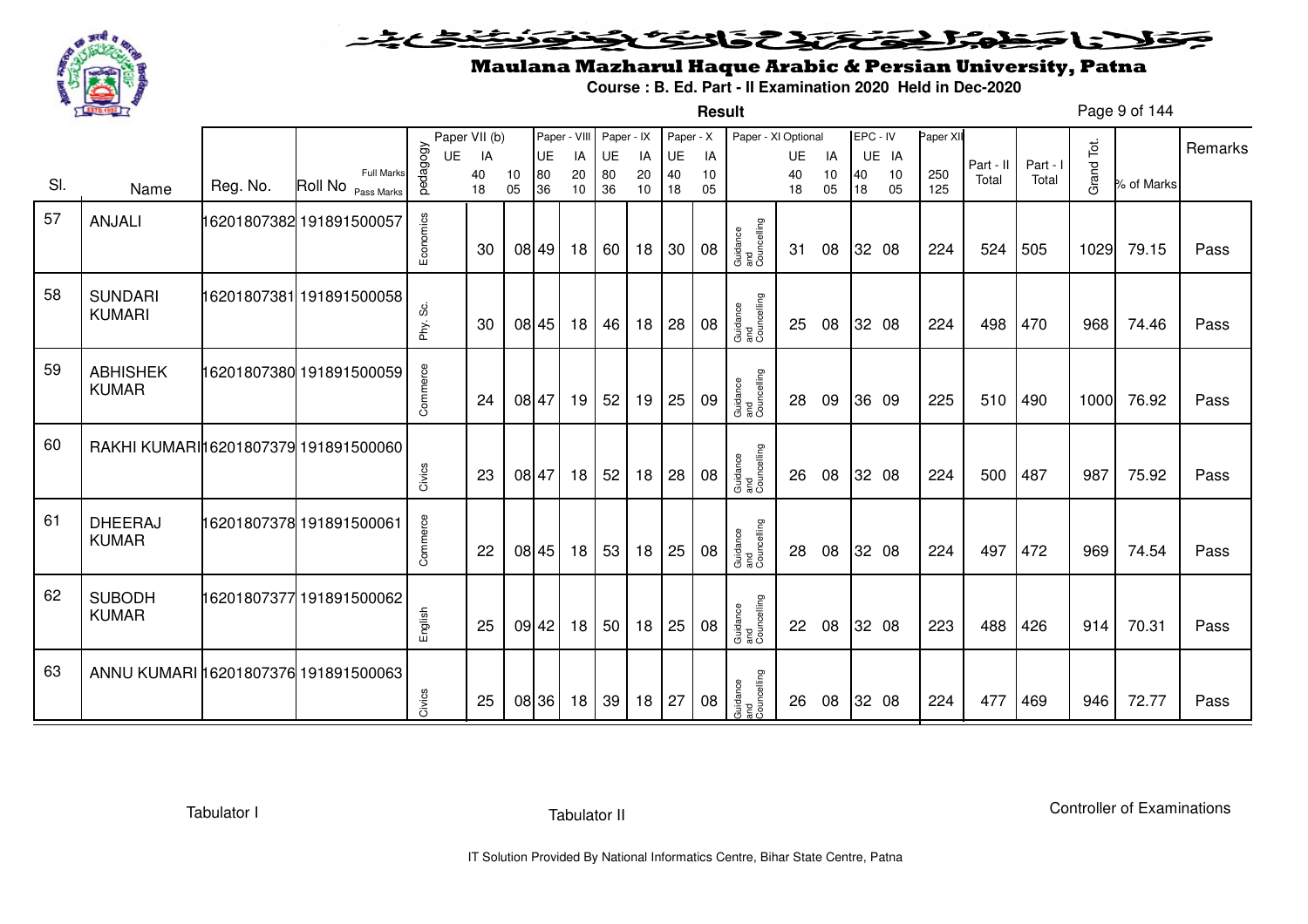

**Result**

# Maulana Mazharul Haque Arabic & Persian University, Patna

**Course : B. Ed. Part - II Examination 2020 Held in Dec-2020**

Page 10 of 144

|     |                                      |          |                                         |                      | Paper VII (b) |          | Paper - VIII |          | Paper - IX |          | Paper - X |          | Paper - XI Optional                 |          |          | EPC - IV |          | Paper XII  |           |          |            |            |         |
|-----|--------------------------------------|----------|-----------------------------------------|----------------------|---------------|----------|--------------|----------|------------|----------|-----------|----------|-------------------------------------|----------|----------|----------|----------|------------|-----------|----------|------------|------------|---------|
|     |                                      |          |                                         | UE                   | IA            |          | UE           | IA       | UE         | IA       | UE        | IA       |                                     | UE       | IA       |          | UE IA    |            | Part - II | Part - I |            |            | Remarks |
| SI. | Name                                 | Reg. No. | <b>Full Marks</b><br>Roll No Pass Marks | pedagogy             | 40<br>18      | 10<br>05 | 80<br>36     | 20<br>10 | 80<br>36   | 20<br>10 | 40<br>18  | 10<br>05 |                                     | 40<br>18 | 10<br>05 | 40<br>18 | 10<br>05 | 250<br>125 | Total     | Total    | Grand Tot. | % of Marks |         |
|     |                                      |          |                                         |                      |               |          |              |          |            |          |           |          |                                     |          |          |          |          |            |           |          |            |            |         |
| 64  | KUMARI NISHA16201807375 191891500064 |          |                                         |                      |               |          |              |          |            |          |           |          |                                     |          |          |          |          |            |           |          |            |            |         |
|     |                                      |          |                                         | Commerce             | 26            |          | 09 46        | 19       | 44         | 19       | 24        | 09       | Guidance<br>and<br>Councelling      | 28       | 09       |          | 36 09    | 225        | 503       | 518      | 1021       | 78.54      | Pass    |
|     |                                      |          |                                         |                      |               |          |              |          |            |          |           |          |                                     |          |          |          |          |            |           |          |            |            |         |
| 65  | MD.                                  |          | 16201807374 191891500065                |                      |               |          |              |          |            |          |           |          |                                     |          |          |          |          |            |           |          |            |            |         |
|     | <b>MUSHARAF</b>                      |          |                                         | Commerce             |               |          |              |          |            |          |           |          |                                     |          |          |          |          |            |           |          |            |            |         |
|     | <b>ALI</b>                           |          |                                         |                      | 25            | 09 51    |              | 19       | 55         | 19       | 33        | 08       | Health and<br>Physical<br>Education | 28       | 09       |          | 36 08    | 224        | 524       | 495      | 1019       | 78.38      | Pass    |
|     |                                      |          |                                         |                      |               |          |              |          |            |          |           |          |                                     |          |          |          |          |            |           |          |            |            |         |
| 66  | <b>KUMARI</b>                        |          | 16201807373 191891500066                |                      |               |          |              |          |            |          |           |          |                                     |          |          |          |          |            |           |          |            |            |         |
|     | VANDANA                              |          |                                         | History              | 29            |          | 09 45        | 18       | 38         | 18       | 24        | 09       | Guidance<br>and<br>Councelling      | 26       | 09       |          | 32 09    | 224        | 490       | 480      | 970        | 74.62      | Pass    |
|     |                                      |          |                                         |                      |               |          |              |          |            |          |           |          |                                     |          |          |          |          |            |           |          |            |            |         |
| 67  | <b>SWATI PRIYA</b>                   |          | 16201807372 191891500067                |                      |               |          |              |          |            |          |           |          |                                     |          |          |          |          |            |           |          |            |            |         |
|     |                                      |          |                                         | Economics            | 32            |          | 08 46        | 18       | 49         | 18       | 23        | 08       | Guidance<br>and<br>Councelling      | 32       | 08       |          | 32 08    | 224        | 506       | 492      | 998        | 76.77      | Pass    |
|     |                                      |          |                                         |                      |               |          |              |          |            |          |           |          |                                     |          |          |          |          |            |           |          |            |            |         |
| 68  |                                      |          |                                         |                      |               |          |              |          |            |          |           |          |                                     |          |          |          |          |            |           |          |            |            |         |
|     | <b>AZAD ANSARI</b>                   |          | 16201807371191891500068                 |                      |               |          |              |          |            |          |           |          |                                     |          |          |          |          |            |           |          |            |            |         |
|     |                                      |          |                                         | <b>Biological Sc</b> | 28            |          | 09 39        | 18       | 41         | 18       | 26        | 08       | Guidance<br>and<br>Councelling      | 24       | 09       |          | 32 08    | 224        | 484       | 428      | 912        | 70.15      | Pass    |
|     |                                      |          |                                         |                      |               |          |              |          |            |          |           |          |                                     |          |          |          |          |            |           |          |            |            |         |
| 69  | RUPA KUMARI 16201807370 191891500069 |          |                                         | <b>Biological Sc</b> |               |          |              |          |            |          |           |          |                                     |          |          |          |          |            |           |          |            |            |         |
|     |                                      |          |                                         |                      | 20            |          | 08 56        | 18       | 54         | 18       | 26        | 08       | Guidance<br>and<br>Councelling      | 27       | 08       |          | 32 08    | 223        | 506       | 488      | 994        | 76.46      | Pass    |
|     |                                      |          |                                         |                      |               |          |              |          |            |          |           |          |                                     |          |          |          |          |            |           |          |            |            |         |
| 70  | <b>TAHSEENA</b>                      |          | 16201807368 191891500070                |                      |               |          |              |          |            |          |           |          |                                     |          |          |          |          |            |           |          |            |            |         |
|     | <b>TABASSUM</b>                      |          |                                         | Economics            |               |          |              |          |            |          |           |          |                                     |          |          |          |          |            |           |          |            |            |         |
|     |                                      |          |                                         |                      | 32            | 09 57    |              | 19       | 46         | 19       | 24        | 09       | Guidance<br>and<br>Councelling      | 27       | 09       |          | 36 09    | 225        | 521       | 457      | 978        | 75.23      | Pass    |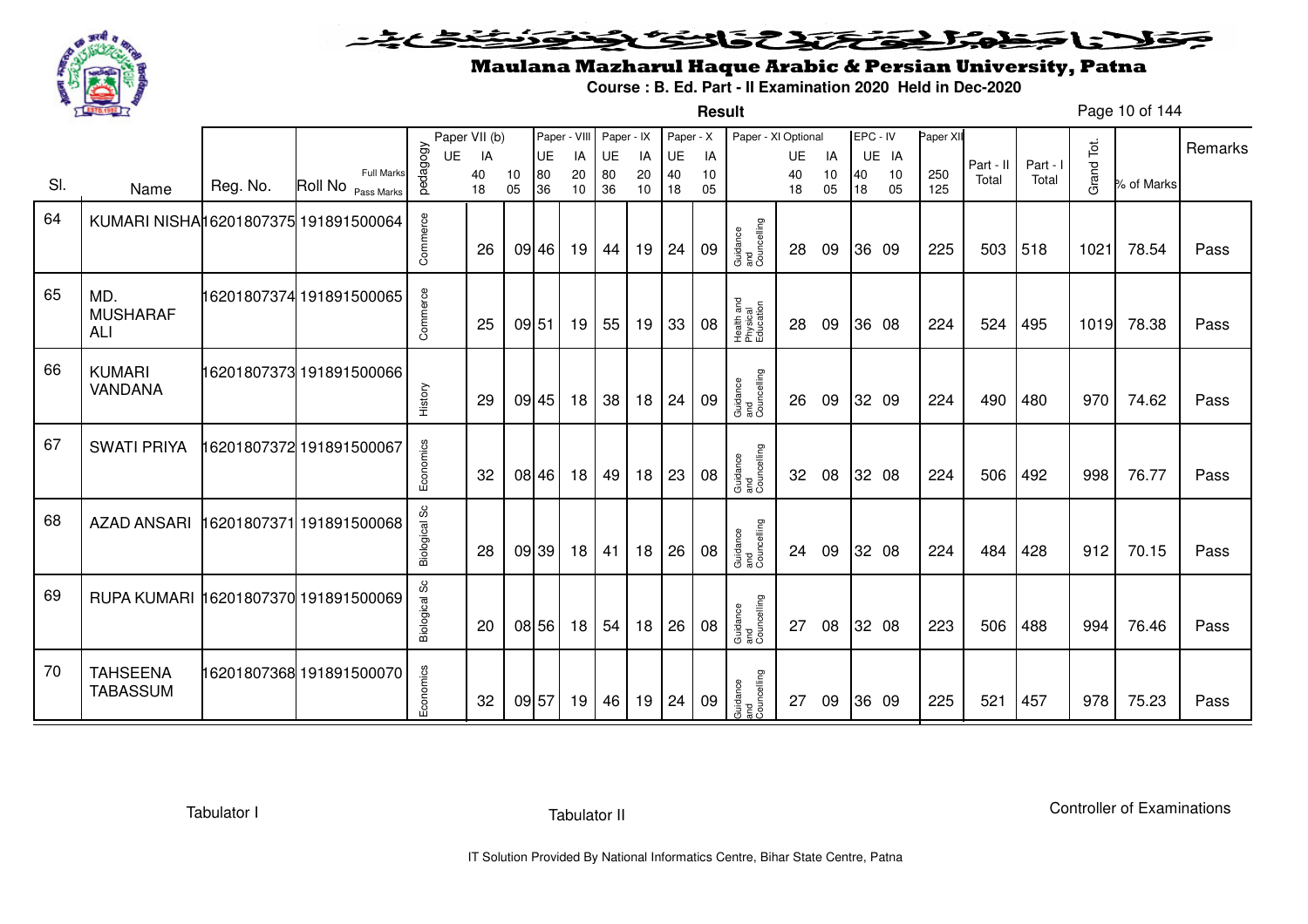

### <u>یٹی ٹ</u>ے۔ فلانا وخدا يقتحنك فالتف ونونوذ ∍

**Result**

# Maulana Mazharul Haque Arabic & Persian University, Patna

**Course : B. Ed. Part - II Examination 2020 Held in Dec-2020**

Page 11 of 144

|     |                                                 |          |                                         |               | Paper VII (b) |          | Paper - VIII |          | Paper - IX |          | Paper - X |          | Paper - XI Optional                 |           |          |          | EPC - IV | Paper XI   |           |          |            |            |         |
|-----|-------------------------------------------------|----------|-----------------------------------------|---------------|---------------|----------|--------------|----------|------------|----------|-----------|----------|-------------------------------------|-----------|----------|----------|----------|------------|-----------|----------|------------|------------|---------|
|     |                                                 |          |                                         | <b>UE</b>     | IA            |          | UE           | IA       | <b>UE</b>  | IA       | UE        | IA       |                                     | <b>UE</b> | IA       |          | UE IA    |            | Part - II | Part - I |            |            | Remarks |
| SI. | Name                                            | Reg. No. | <b>Full Marks</b><br>Roll No Pass Marks | pedagogy      | 40<br>18      | 10<br>05 | 80<br>36     | 20<br>10 | 80<br>36   | 20<br>10 | 40<br>18  | 10<br>05 |                                     | 40<br>18  | 10<br>05 | 40<br>18 | 10<br>05 | 250<br>125 | Total     | Total    | Grand Tot. | % of Marks |         |
| 71  | <b>NITESH</b><br><b>KUMAR SINGH</b>             |          | 16201807367 191891500071                | Mathematics   | 26            |          | 08 46        | 18       | 50         | 18       | 26        | 08       | Health and<br>Physical<br>Education | 25        | 09       |          | 32 08    | 223        | 497       | 464      | 961        | 73.92      | Pass    |
| 72  | <b>SEEMA</b><br><b>KUMARI</b>                   |          | 16201807366 191891500072                | Geography     | 28            |          | 09 50        | 19       | 57         | 19       | 28        | 09       | Guidance<br>and<br>Councelling      | 27        | 09       |          | 36 09    | 223        | 523       | 454      | 977        | 75.15      | Pass    |
| 73  | <b>JITENDRA</b><br><b>KUMAR</b>                 |          | 16201815031 191891500073                | Mathematics   | 28            |          | 08 52        | 18       | 51         | 18       | 25        | 08       | Guidance<br>and<br>Councelling      | 26        | 08       |          | 32 08    | 223        | 505       | 458      | 963        | 74.08      | Pass    |
| 74  | <b>PRATIBHA</b>                                 |          | 16201815057 191891500074                | Biological Sc | 24            |          | 08 42        | 18       | 44         | 18       | 27        | 09       | Guidance<br>and<br>Councelling      | 28        | 08       |          | 32 09    | 223        | 490       | 461      | 951        | 73.15      | Pass    |
| 75  | <b>RAKESH</b><br><b>KUMAR</b>                   |          | 16201815056 191891500075                | History       | 28            |          | 08 39        | 18       | 49         | 18       | 24        | 08       | Guidance<br>and<br>Councelling      | 27        | 08       |          | 32 08    | 223        | 490       | 447      | 937        | 72.08      | Pass    |
| 76  | <b>KUMARI</b><br><b>PRATIMA</b><br><b>SINGH</b> |          | 16201807930 192341500002                | Mathematics   | 26            |          | 09 42        | 18       | 43         | 19       | 24        | 08       | Guidance<br>and<br>Councelling      | 29        | 09       |          | 34 09    | 230        | 500       | 482      | 982        | 75.54      | Pass    |
| 77  | <b>DIPU KUMAR</b><br>RAI                        |          | 6201807469 192341500003                 | Civics        | 31            |          | 09 47        | 19       | 42         | 18       | 25        | 09       | Guidance<br>and<br>Councelling      | 27        | 08       |          | 34 08    | 231        | 508       | 472      | 980        | 75.38      | Pass    |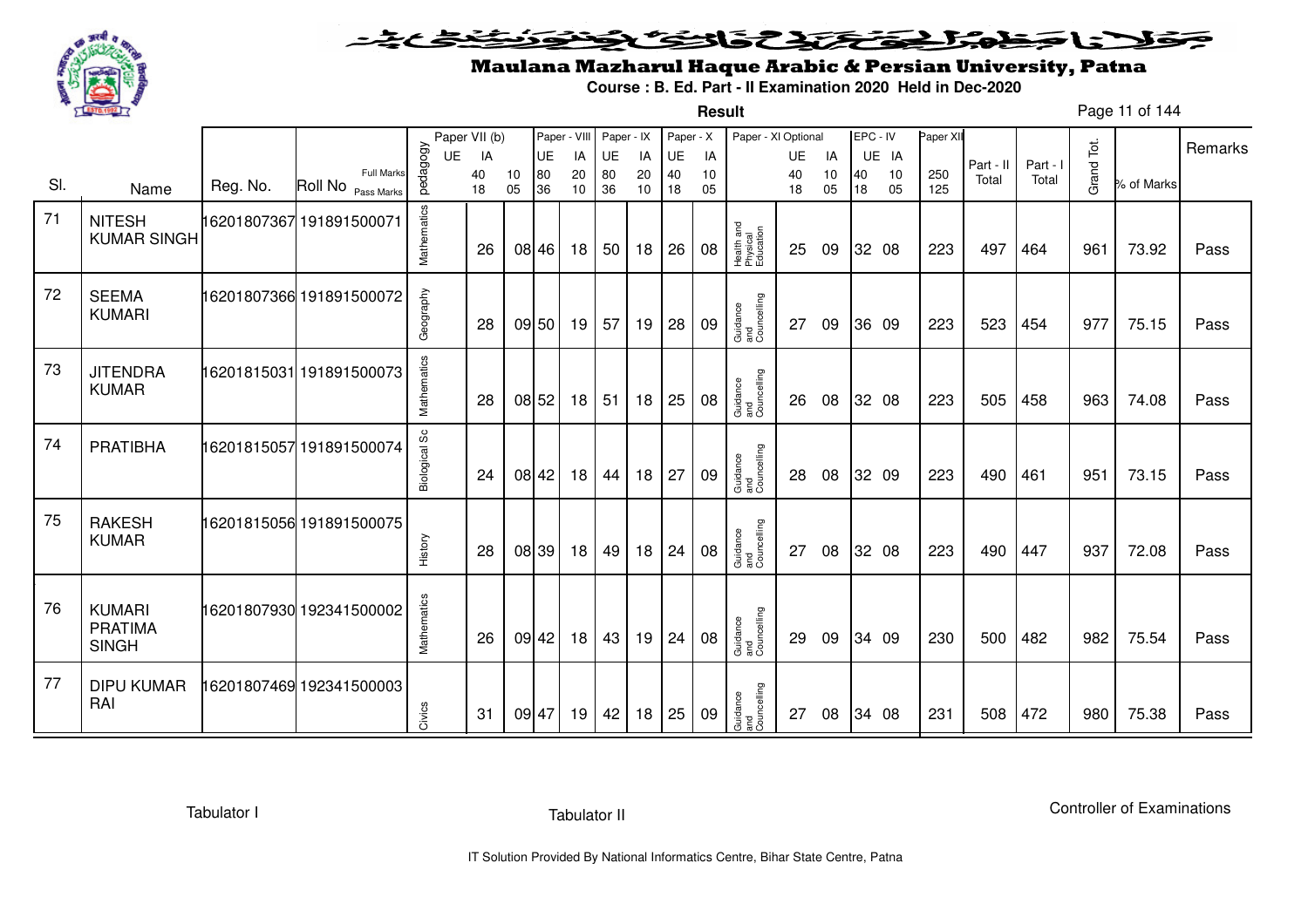

**Result**

# Maulana Mazharul Haque Arabic & Persian University, Patna

**Course : B. Ed. Part - II Examination 2020 Held in Dec-2020**

Page 12 of 144

|     |                                                |          |                                         |             | Paper VII (b) |          | Paper - VIII |          | Paper - IX |          | Paper - X |          | Paper - XI Optional            |           |          | EPC - IV |          | Paper XII  |           |        |            |            | Remarks |
|-----|------------------------------------------------|----------|-----------------------------------------|-------------|---------------|----------|--------------|----------|------------|----------|-----------|----------|--------------------------------|-----------|----------|----------|----------|------------|-----------|--------|------------|------------|---------|
|     |                                                |          |                                         | UE          | IA            |          | <b>UE</b>    | IA       | UE         | IA       | UE        | IA       |                                | <b>UE</b> | IA       |          | UE IA    |            | Part - II | Part - |            |            |         |
| SI. | Name                                           | Reg. No. | <b>Full Marks</b><br>Roll No Pass Marks | pedagogy    | 40<br>18      | 10<br>05 | 80<br>36     | 20<br>10 | 80<br>36   | 20<br>10 | 40<br>18  | 10<br>05 |                                | 40<br>18  | 10<br>05 | 40<br>18 | 10<br>05 | 250<br>125 | Total     | Total  | Grand Tot. | % of Marks |         |
| 78  | <b>MANISH</b><br><b>KUMAR</b>                  |          |                                         | တိ<br>Phy.  | -31           |          | 09 62        | 18       | 52         | 19       | 27        | 08       | Guidance<br>and<br>Councelling | 26        | 09       |          | 33 09    | 230        | 533       | 489    | 1022       | 78.62      | Pass    |
| 79  | <b>SAMIR</b>                                   |          | 16201807467 192341500005                | Civics      | 18            |          | 08 38        | 19       | 36         | 18       | 24        | 08       | Guidance<br>and<br>Councelling | 21        | 09       |          | 35 09    | 231        | 474       | 439    | 913        | 70.23      | Pass    |
| 80  | <b>RAMBACHAN</b><br><b>RAM</b>                 |          | 16201807466 192341500006                | History     | 26            |          | 08 51        | 18       | 45         | 19       | 25        | 09       | Guidance<br>and<br>Councelling | 26        | 08       |          | 34 08    | 230        | 507       | 470    | 977        | 75.15      | Pass    |
| 81  | <b>ASHOK</b><br>PRASAD<br><b>KUSHWHA</b>       |          | 16201807465 192341500007                | Mathematics | 27            |          | 08 39        | 19       | 58         | 18       | 29        | 08       | Guidance<br>and<br>Councelling | 28        | 09       |          | 34 09    | 235        | 521       | 443    | 964        | 74.15      | Pass    |
| 82  | <b>CHETAN</b><br><b>RANJAN</b>                 |          | 16201807464 192341500008                | Commerce    | 26            |          | 09 53        | 19       | 48         | 19       | 31        | 09       | Guidance<br>and<br>Councelling | 28        | 09       |          | 35 09    | 234        | 529       | 478    | 1007       | 77.46      | Pass    |
| 83  | <b>PRINCE</b><br><b>KUMAR</b><br><b>PASWAN</b> |          | 16201807463 192341500009                | တိ<br>Phy.  | 26            |          | 08 42        | 18       | 57         | 19       | 26        | 09       | Guidance<br>and<br>Councelling | 30        | 08       |          | 33 08    | 231        | 515       | 469    | 984        | 75.69      | Pass    |
| 84  | <b>MANISH</b><br><b>KUMAR</b>                  |          | 16201807462 192341500010                | Geography   | 26            |          | 09 60        | 19       | 45         | 18       | 29        | 08       | Guidance<br>and<br>Councelling | 27        | 09       | 34 09    |          | 232        | 525       | 444    | 969        | 74.54      | Pass    |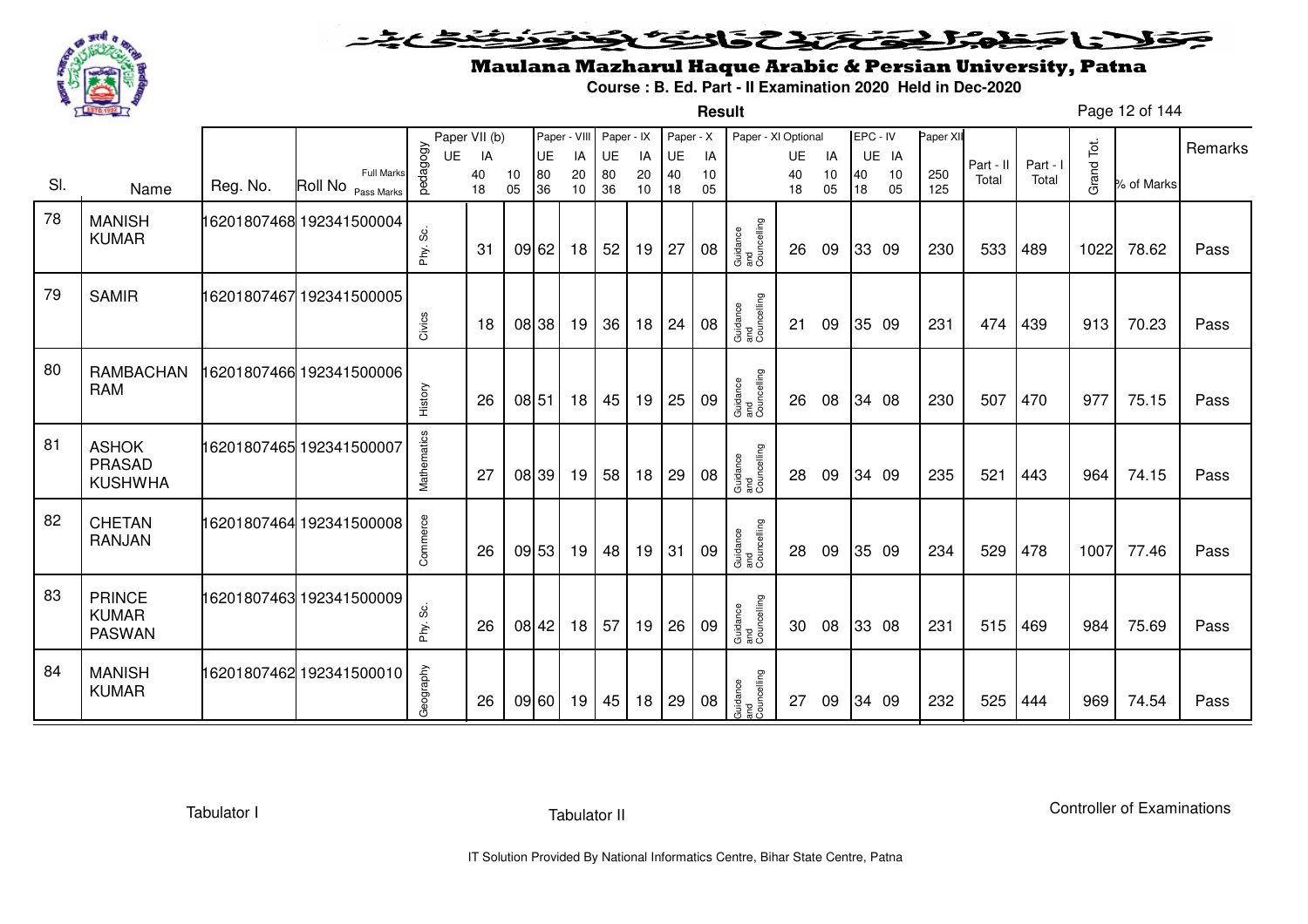

**Result**

# Maulana Mazharul Haque Arabic & Persian University, Patna

**Course : B. Ed. Part - II Examination 2020 Held in Dec-2020**

Page 13 of 144

|     |                                         |          |                                  |           | Paper VII (b) |          | Paper - VIII |          | Paper - IX      |          | Paper - X |          | Paper - XI Optional            |          |          | EPC - IV |          | Paper XII  |           |          |            |            | Remarks |
|-----|-----------------------------------------|----------|----------------------------------|-----------|---------------|----------|--------------|----------|-----------------|----------|-----------|----------|--------------------------------|----------|----------|----------|----------|------------|-----------|----------|------------|------------|---------|
|     |                                         |          |                                  | UE        | IA            |          | UE           | IA       | UE              | IA       | UE        | IA       |                                | UE       | IA       |          | UE IA    |            | Part - II | Part - I |            |            |         |
| SI. | Name                                    | Reg. No. | Full Marks<br>Roll No Pass Marks | pedagogy  | 40<br>18      | 10<br>05 | 80<br>36     | 20<br>10 | 80<br>36        | 20<br>10 | 40<br>18  | 10<br>05 |                                | 40<br>18 | 10<br>05 | 40<br>18 | 10<br>05 | 250<br>125 | Total     | Total    | Grand Tot. | % of Marks |         |
| 85  | ABHAY KUMAR16201807461 192341500011     |          |                                  | Geography | 28            |          | 09 53        | 19       | 52              | 18       | 26        | 08       | Guidance<br>and<br>Councelling | 29       | 09       |          | 34 09    | 230        | 524       | 476      | 1000       | 76.92      | Pass    |
| 86  | <b>NILU KUMARI</b>                      |          | 16201807460 192341500012         | Hindi     | 28            |          | 08 46        | 18       | 52              | 19       | 26        | 09       | Guidance<br>and<br>Councelling | 22       | 08       |          | 34 08    | 230        | 508       | 467      | 975        | 75.00      | Pass    |
| 87  | <b>RANJEET</b><br><b>KUMAR</b><br>YADAW |          | 16201807459 192341500013         | Hindi     | 29            |          | 09 58        | 19       | 39              | 18       | 26        | 09       | Guidance<br>and<br>Councelling | 27       | 09       |          | 35 09    | 232        | 519       | 473      | 992        | 76.31      | Pass    |
| 88  | <b>DEEPAK</b><br><b>KUMAR</b>           |          | 16201807458 192341500014         | English   | 25            |          | 09 43        | 19       | 50 <sub>1</sub> | 18       | 27        | 09       | Guidance<br>and<br>Councelling | 30       | 08       |          | 34 08    | 231        | 511       | 479      | 990        | 76.15      | Pass    |
| 89  | <b>SWETA</b><br><b>KUMARI</b>           |          | 16201807457 192341500015         | Home Sc.  | 24            |          | 09 57        | 18       | 56              | 19       | 25        | 09       | Guidance<br>and<br>Councelling | 26       | 08       |          | 35 08    | 230        | 524       | 459      | 983        | 75.62      | Pass    |
| 90  | <b>SEEMANT</b><br><b>MUSKAN SAH</b>     |          | 16201807456 192341500016         | Commerce  | 22            |          | 09 45        | 19       | 50 <sub>1</sub> | 18       | 23        | 08       | Guidance<br>and<br>Councelling | 24       | 09       |          | 35 09    | 233        | 504       | 470      | 974        | 74.92      | Pass    |
| 91  | <b>ARVIND</b><br><b>KUMAR</b>           |          | 16201807455 192341500017         | History   | 32            |          | 09 45        | 19       | 58              | 19       | 28        | 09       | Guidance<br>and<br>Councelling | 28       | 09       |          | 34 08    | 229        | 527       | 472      | 999        | 76.85      | Pass    |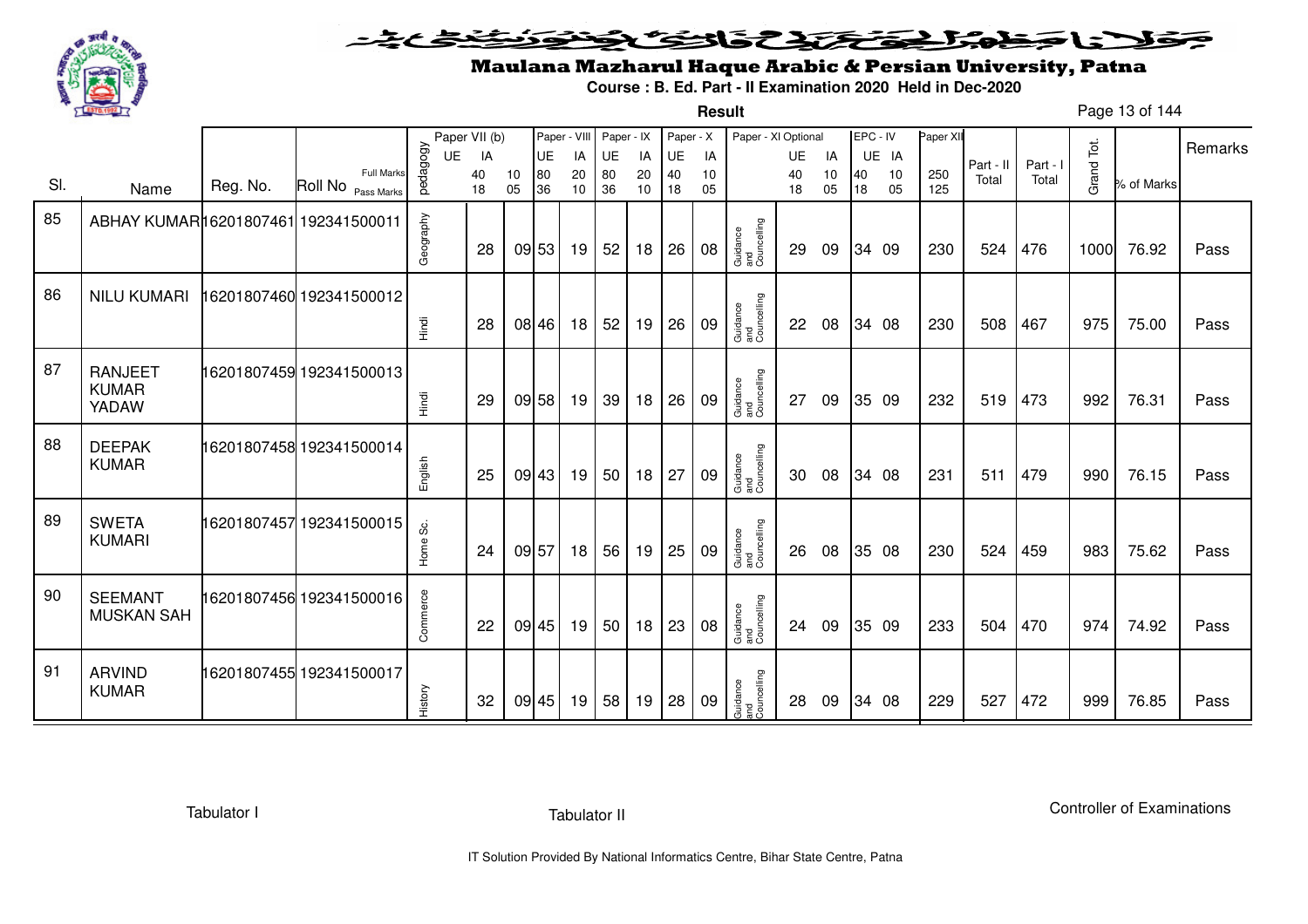

#### فتختخذ فخافى فخذ こえとさ كلانا جنادبل ◒

**Result**

# Maulana Mazharul Haque Arabic & Persian University, Patna

**Course : B. Ed. Part - II Examination 2020 Held in Dec-2020**

Page 14 of 144

|     |                                      |          |                                         |              | Paper VII (b) |          | Paper - VIII |                 | Paper - IX |           | Paper - X |          | Paper - XI Optional            |          |          | EPC - IV |          | Paper XII  |           |          |            |            |         |
|-----|--------------------------------------|----------|-----------------------------------------|--------------|---------------|----------|--------------|-----------------|------------|-----------|-----------|----------|--------------------------------|----------|----------|----------|----------|------------|-----------|----------|------------|------------|---------|
|     |                                      |          |                                         | <b>UE</b>    | IA            |          | UE           | IA              | UE         | IA        | UE        | IA       |                                | UE       | IA       |          | UE IA    |            | Part - II | Part - I |            |            | Remarks |
| SI. | Name                                 | Reg. No. | <b>Full Marks</b><br>Roll No Pass Marks | pedagogy     | 40<br>18      | 10<br>05 | 80<br>36     | 20<br>10        | 80<br>36   | 20<br>10  | 40<br>18  | 10<br>05 |                                | 40<br>18 | 10<br>05 | 40<br>18 | 10<br>05 | 250<br>125 | Total     | Total    | Grand Tot. | % of Marks |         |
| 92  | RANJANA<br><b>KUMARI</b>             |          | 16201807454 192341500018                | ပ္တဲ<br>Phy. | 19            | 09 51    |              | 18              | 56         | $19$   27 |           | 08       | Guidance<br>and<br>Councelling | 26       | 09       |          | 34 09    | 229        | 514       | 516      | 1030       | 79.23      | Pass    |
| 93  | <b>KRISHNA</b><br><b>KUMAR RAM</b>   |          | 16201807453 192341500019                | History      | 27            |          | 08 45        | 18 <sup>1</sup> | 47         | 19        | 28        | 09       | Guidance<br>and<br>Councelling | 26       | 08       |          | 33 08    | 230        | 506       | 456      | 962        | 74.00      | Pass    |
| 94  | KAMAL KUMARI16201807452 192341500020 |          |                                         | History      | 31            | 09 51    |              | 19              | 54         | 18        | 31        | 08       | Guidance<br>and<br>Councelling | 27       | 09       |          | 34 09    | 230        | 530       | 537      | 1067       | 82.08      | Pass    |
| 95  | <b>KANAK LATA</b>                    |          | 16201807451 192341500021                | Civics       | 23            |          | 09 58        | 19              | 55         | 19        | 29        | 09       | Guidance<br>and<br>Councelling | 24       | 08       |          | 35 09    | 233        | 530       | 482      | 1012       | 77.85      | Pass    |
| 96  | <b>AMIT KUMAR</b>                    |          | 16201807450 192341500022                | Mathematics  | 33            | 09 57    |              | 18              | 44         | 19        | 26        | 09       | Guidance<br>and<br>Councelling | 28       | 08       |          | 34 08    | 231        | 524       | 506      | 1030       | 79.23      | Pass    |
| 97  | <b>ZAFIR ALAM</b>                    |          | 16201807449 192341500023                | urdu         | 26            |          | 09 50        | 19              | 51         | 18        | 33        | 09       | Guidance<br>and<br>Councelling | 31       | 09       |          | 35 08    | 233        | 531       | 467      | 998        | 76.77      | Pass    |
| 98  | <b>PRITI KUMARI</b>                  |          | 16201807448 192341500024                | Civics       | 27            | 08 47    |              | 18 <sup>1</sup> | 64         | 19        | 24        | 08       | Guidance<br>and<br>Councelling | 27       | 08       |          | 34 09    | 230        | 523       | 492      | 1015       | 78.08      | Pass    |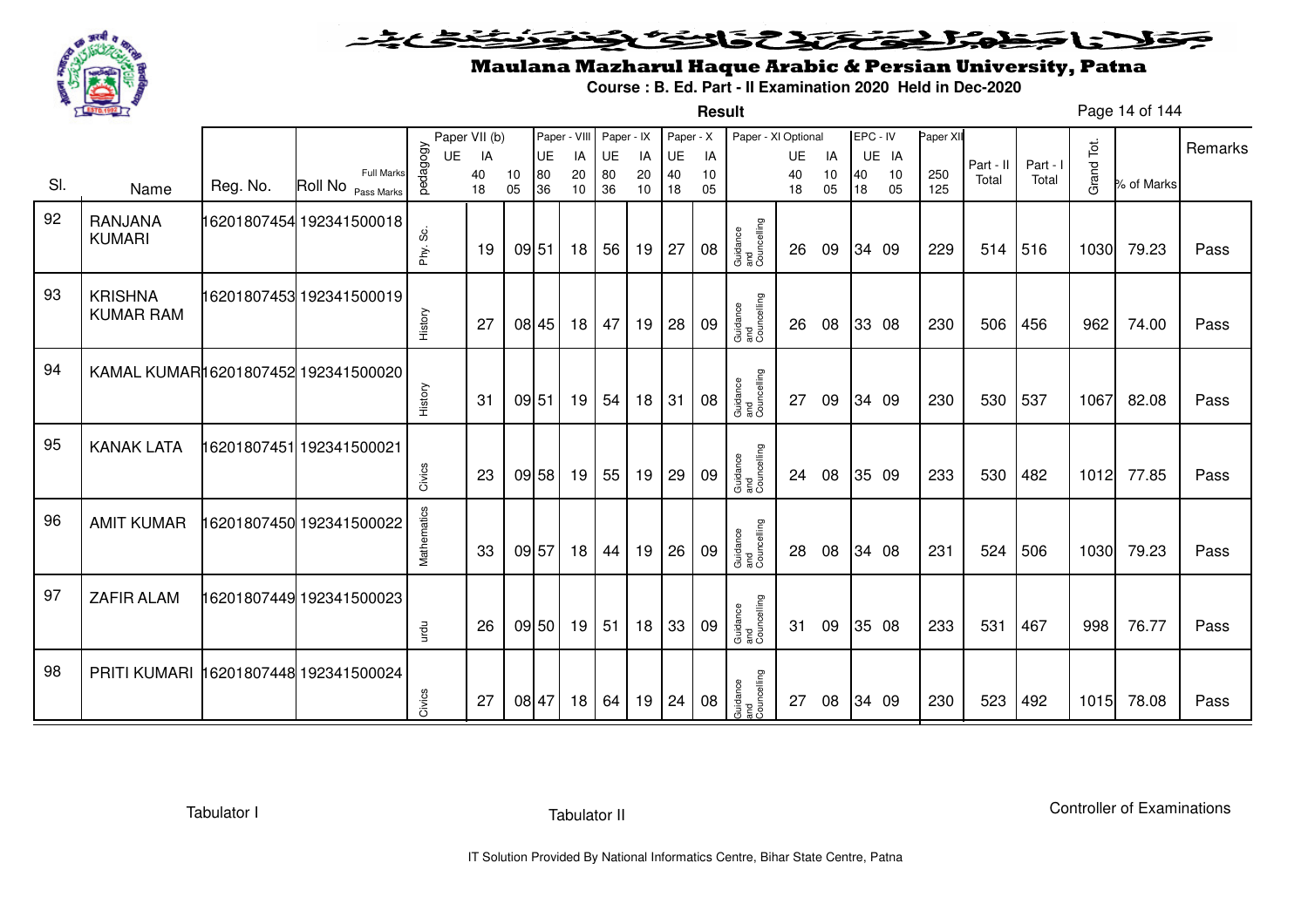

**Result**

# Maulana Mazharul Haque Arabic & Persian University, Patna

**Course : B. Ed. Part - II Examination 2020 Held in Dec-2020**

Page 15 of 144

|     |                                                 |          |                          |                | Paper VII (b) |    | Paper - VIII    |          | Paper - IX |          | Paper - X       |          | Paper - XI Optional            |                 |          |    | EPC - IV    | Paper XII |                    |                   |            |            | Remarks |
|-----|-------------------------------------------------|----------|--------------------------|----------------|---------------|----|-----------------|----------|------------|----------|-----------------|----------|--------------------------------|-----------------|----------|----|-------------|-----------|--------------------|-------------------|------------|------------|---------|
|     |                                                 |          | <b>Full Marks</b>        | pedagogy<br>UE | IA<br>40      | 10 | <b>UE</b><br>80 | IA<br>20 | UE<br>80   | IA<br>20 | <b>UE</b><br>40 | IA<br>10 |                                | <b>UE</b><br>40 | IA<br>10 | 40 | UE IA<br>10 | 250       | Part - II<br>Total | Part - I<br>Total | Grand Tot. |            |         |
| SI. | Name                                            | Reg. No. | Roll No Pass Marks       |                | 18            | 05 | 36              | 10       | 36         | 10       | 18              | 05       |                                | 18              | 05       | 18 | 05          | 125       |                    |                   |            | % of Marks |         |
| 99  | <b>AMIT KUMAR</b>                               |          | 16201807447 192341500025 | Economics      | 34            |    | 09 43           | 19       | 44         | 19       | 27              | 08       | Guidance<br>and<br>Councelling | 31              | 09       |    | 35 09       | 234       | 521                | 489               | 1010       | 77.69      | Pass    |
| 100 | <b>RANJEET</b><br><b>KUMAR</b><br><b>SHARMA</b> |          | 16201807446 192341500026 | Civics         | 29            |    | 09 56           | 18       | 54         | 19       | 30              | 09       | Guidance<br>and<br>Councelling | 27              | 08       |    | 34 08       | 229       | 530                | 492               | 1022       | 78.62      | Pass    |
| 101 | <b>VIJAY KUMAR</b><br><b>RAM</b>                |          | 16201807445 192341500027 | Mathematics    | 32            |    | 08 54           | 18       | 54         | 19       | 31              | 09       | Guidance<br>and<br>Councelling | 32              | 09       |    | 34 08       | 228       | 536                | 485               | 1021       | 78.54      | Pass    |
| 102 | ABHYANAND<br><b>KUMAR</b>                       |          | 16201807444 192341500028 | Geography      | 26            |    | 09 45           | 19       | 53         | 18       | 26              | 08       | Guidance<br>and<br>Councelling | 30              | 08       |    | 35 09       | 229       | 515                | 488               | 1003       | 77.15      | Pass    |
| 103 | <b>NURUN NESA</b>                               |          | 16201807443 192341500029 | Mathematics    | 28            |    | 09 42           | 18       | 47         | 19       | 26              | 09       | Guidance<br>and<br>Councelling | 29              | 09       |    | 35 08       | 232       | 511                | 441               | 952        | 73.23      | Pass    |
| 104 | ISTYAK SHOLA16201807442 192341500030            |          |                          | History        | 24            |    | 09 44           | 19       | 49         | 18       | 25              | 09       | Guidance<br>and<br>Councelling | 32              | 09       |    | 36 09       | 235       | 518                | 492               | 1010       | 77.69      | Pass    |
| 105 | <b>ARVIND</b><br><b>PRASAD</b>                  |          | 16201807441 192341500031 | Hindi          | 33            |    | 08 42           | 19       | 56         | 18       | 25              | 08       | Guidance<br>and<br>Councelling | 31              | 09       |    | 35 09       | 235       | 528                | 464               | 992        | 76.31      | Pass    |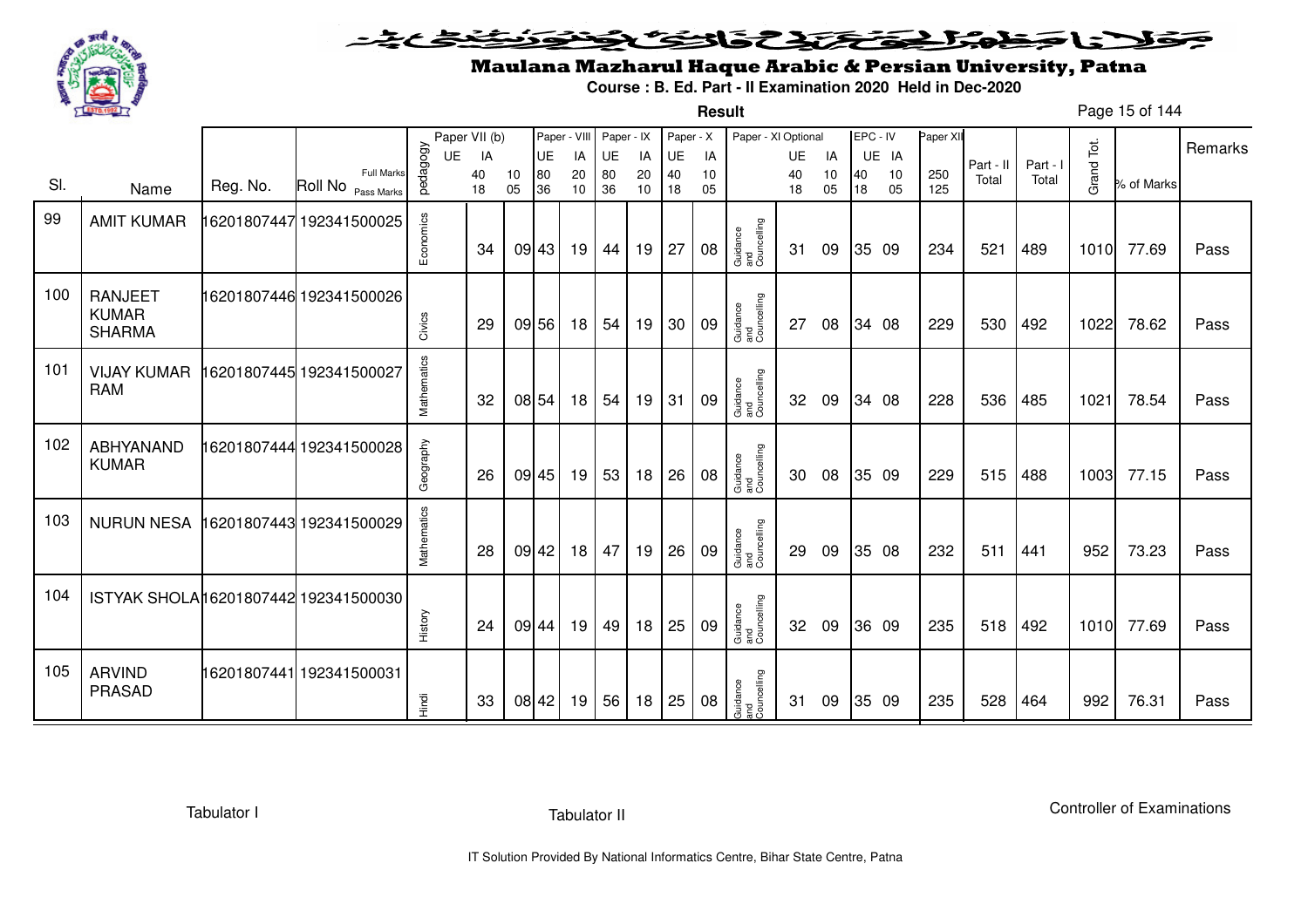

**Result**

# Maulana Mazharul Haque Arabic & Persian University, Patna

**Course : B. Ed. Part - II Examination 2020 Held in Dec-2020**

Page 16 of 144

|     |                                                  |          |                                         |               | Paper VII (b) |          | Paper - VIII |          | Paper - IX |          | Paper - X |          | Paper - XI Optional            |          |          | EPC - IV |          | Paper XII  |           |          |            |            |         |
|-----|--------------------------------------------------|----------|-----------------------------------------|---------------|---------------|----------|--------------|----------|------------|----------|-----------|----------|--------------------------------|----------|----------|----------|----------|------------|-----------|----------|------------|------------|---------|
|     |                                                  |          |                                         | <b>UE</b>     | IA            |          | <b>UE</b>    | IA       | UE         | IA       | UE        | IA       |                                | UE       | IA       |          | UE IA    |            | Part - II | Part - I |            |            | Remarks |
| SI. | Name                                             | Reg. No. | <b>Full Marks</b><br>Roll No Pass Marks | pedagogy      | 40<br>18      | 10<br>05 | 80<br>36     | 20<br>10 | 80<br>36   | 20<br>10 | 40<br>18  | 10<br>05 |                                | 40<br>18 | 10<br>05 | 40<br>18 | 10<br>05 | 250<br>125 | Total     | Total    | Grand Tot. | % of Marks |         |
| 106 | <b>PREETI</b><br><b>KUMARI</b>                   |          | 16201807440 192341500032                | Economics     | 26            |          | 08 43        | 18       | 59         | 19       | 24        | 09       | Guidance<br>and<br>Councelling | 23       | 08       |          | 36 08    | 236        | 517       | 492      | 1009       | 77.62      | Pass    |
| 107 | <b>SUSHIL</b><br><b>KUMAR</b><br><b>KUSHWAHA</b> |          | 16201807439 192341500033                | Biological Sc | 25            |          | 09 48        | 18       | 45         | 19       | 25        | 08       | Guidance<br>and<br>Councelling | 26       | 09       |          | 34 09    | 228        | 503       | 467      | 970        | 74.62      | Pass    |
| 108 | <b>MUKHTAR</b><br><b>ANSARI</b>                  |          | 16201807438 192341500034                | Mathematics   | 21            |          | 08 58        | 19       | 50         | 18       | 27        | 09       | Guidance<br>and<br>Councelling | 33       | 08       |          | 34 08    | 230        | 523       | 489      | 1012       | 77.85      | Pass    |
| 109 | MD.<br><b>SHAMSHAD</b><br><b>HUSSAIN</b>         |          | 16201807437192341500035                 | Mathematics   | 24            |          | 09 54        | 18       | 43         | 19       | 29        | 08       | Guidance<br>and<br>Councelling | 34       | 08       |          | 35 09    | 229        | 519       | 487      | 1006       | 77.38      | Pass    |
| 110 | <b>UMA</b><br><b>SHANKAR</b><br><b>SINGH</b>     |          | 16201807436 192341500036                | Civics        | 25            |          | 09 50        | 19       | 52         | 18       | 25        | 09       | Guidance<br>and<br>Councelling | 25       | 09       |          | 36 09    | 235        | 521       | 501      | 1022       | 78.62      | Pass    |
| 111 | <b>SHAHIN</b><br><b>PARVEEN</b>                  |          | 16201807435 192341500037                | urdu          | 26            |          | 09 43        | 18       | 48         | 19       | 26        | 09       | Guidance<br>and<br>Councelling | 26       | 08       |          | 35 08    | 229        | 504       | 482      | 986        | 75.85      | Pass    |
| 112 | <b>SATISH</b><br><b>KUMAR</b>                    |          | 16201702757 192341500038                | Economics     | 22            |          | 09 52        | 19       | 48         | 18       | 25        | 08       | Guidance<br>and<br>Councelling | 29       | 09       |          | 34 09    | 228        | 510       | 481      | 991        | 76.23      | Pass    |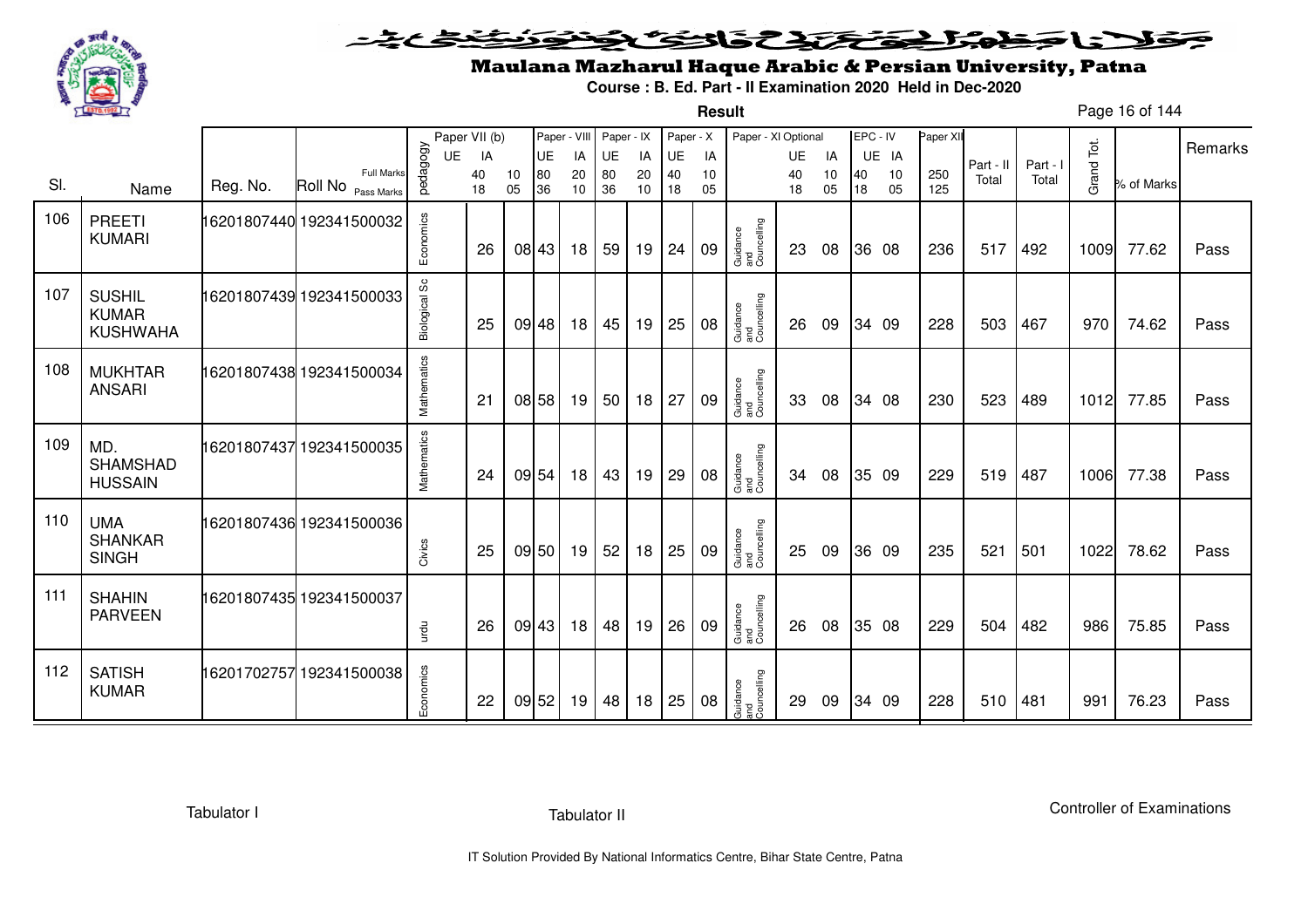

### <u>یٹی ٹ</u>ے۔ فلانا وخدا يقتحنك فالتف ونونوذ ∍

**Result**

# Maulana Mazharul Haque Arabic & Persian University, Patna

**Course : B. Ed. Part - II Examination 2020 Held in Dec-2020**

Page 17 of 144

|     |                                                 |          |                                                    |             | Paper VII (b) |          |          | Paper - VIII    | Paper - IX |          | Paper - X |          | Paper - XI Optional            |          |          | EPC - IV |          | Paper XI   |           |          |            |            |         |
|-----|-------------------------------------------------|----------|----------------------------------------------------|-------------|---------------|----------|----------|-----------------|------------|----------|-----------|----------|--------------------------------|----------|----------|----------|----------|------------|-----------|----------|------------|------------|---------|
|     |                                                 |          |                                                    | <b>UE</b>   | IA            |          | UE       | IA              | UE         | IA       | UE        | IA       |                                | UE       | IA       |          | UE IA    |            | Part - II | Part - I |            |            | Remarks |
| SI. | Name                                            | Reg. No. | <b>Full Marks</b><br>Roll No <sub>Pass Marks</sub> | pedagogy    | 40<br>18      | 10<br>05 | 80<br>36 | 20<br>10        | 80<br>36   | 20<br>10 | 40<br>18  | 10<br>05 |                                | 40<br>18 | 10<br>05 | 40<br>18 | 10<br>05 | 250<br>125 | Total     | Total    | Grand Tot. | % of Marks |         |
| 113 | PRASHANT                                        |          | 16201702101 192341500039                           |             |               |          |          |                 |            |          |           |          |                                |          |          |          |          |            |           |          |            |            |         |
|     | <b>KUMAR</b>                                    |          |                                                    | တိ<br>Phy.  | 28            |          | 09 46    | 18              | 51         | 19       | 25        | 09       | Guidance<br>and<br>Councelling | 33       | 08       |          | 35 08    | 230        | 519       | 497      | 1016       | 78.15      | Pass    |
| 114 | <b>SUSMITA</b><br><b>KUMARI</b>                 |          | 16201716149 182631500131                           |             |               |          |          |                 |            |          |           |          | Guidance<br>and<br>Councelling |          |          |          |          |            |           |          |            |            |         |
|     |                                                 |          |                                                    | History     | 28            |          | 08 39    | 17              | 45         | 18       | 25        | 08       |                                | 24       | 08       |          | 36 08    | 222        | 486       | 452      | 938        | 72.15      | Pass    |
| 115 | <b>HIMANSHU</b><br><b>PASWAN</b>                |          | 16201814985 192631500001                           | Phy. Sc.    | 27            |          | 09 44    | 18 <sup>1</sup> | 57         | 19       | 29        | 08       | Guidance<br>and<br>Councelling | 31       | 08       |          | 37 09    | 222        | 518       | 471      | 989        | 76.08      | Pass    |
| 116 | <b>SHASHI</b><br><b>BHUSHAN</b><br><b>KUMAR</b> |          | 16201814607192631500002                            | Economics   | 21            |          | $10$ 46  | 19              | 55         | 19       | 23        | 09       | Guidance<br>and<br>Councelling | 29       | 09       |          | 38 09    | 225        | 512       | 485      | 997        | 76.69      | Pass    |
| 117 | <b>SUMAN</b><br><b>ANAND</b>                    |          | 16201814606 192631500003                           | History     | 27            |          | 10 50    | 19              | 49         | 19       | 26        | 09       | Guidance<br>and<br>Councelling | 27       | 09       |          | 38 09    | 225        | 517       | 492      | 1009       | 77.62      | Pass    |
| 118 | <b>VIKRAM</b><br><b>KUMAR</b>                   |          | 16201807510 192631500004                           | Mathematics | 26            |          | 10 48    | 19 <sup>1</sup> | 51         | 19       | 25        | 09       | Guidance<br>and<br>Councelling | 29       | 09       |          | 38 09    | 225        | 517       | 472      | 989        | 76.08      | Pass    |
| 119 | <b>SARFRAJ</b><br><b>ANWAR</b>                  |          | 16201807509 192631500005                           | Economics   | 25            |          | 09 50    | 18 <sup>1</sup> | 49         | 18       | 28        | 08       | Guidance<br>and<br>Councelling | 29       | 08       | 37 09    |          | 224        | 512       | 449      | 961        | 73.92      | Pass    |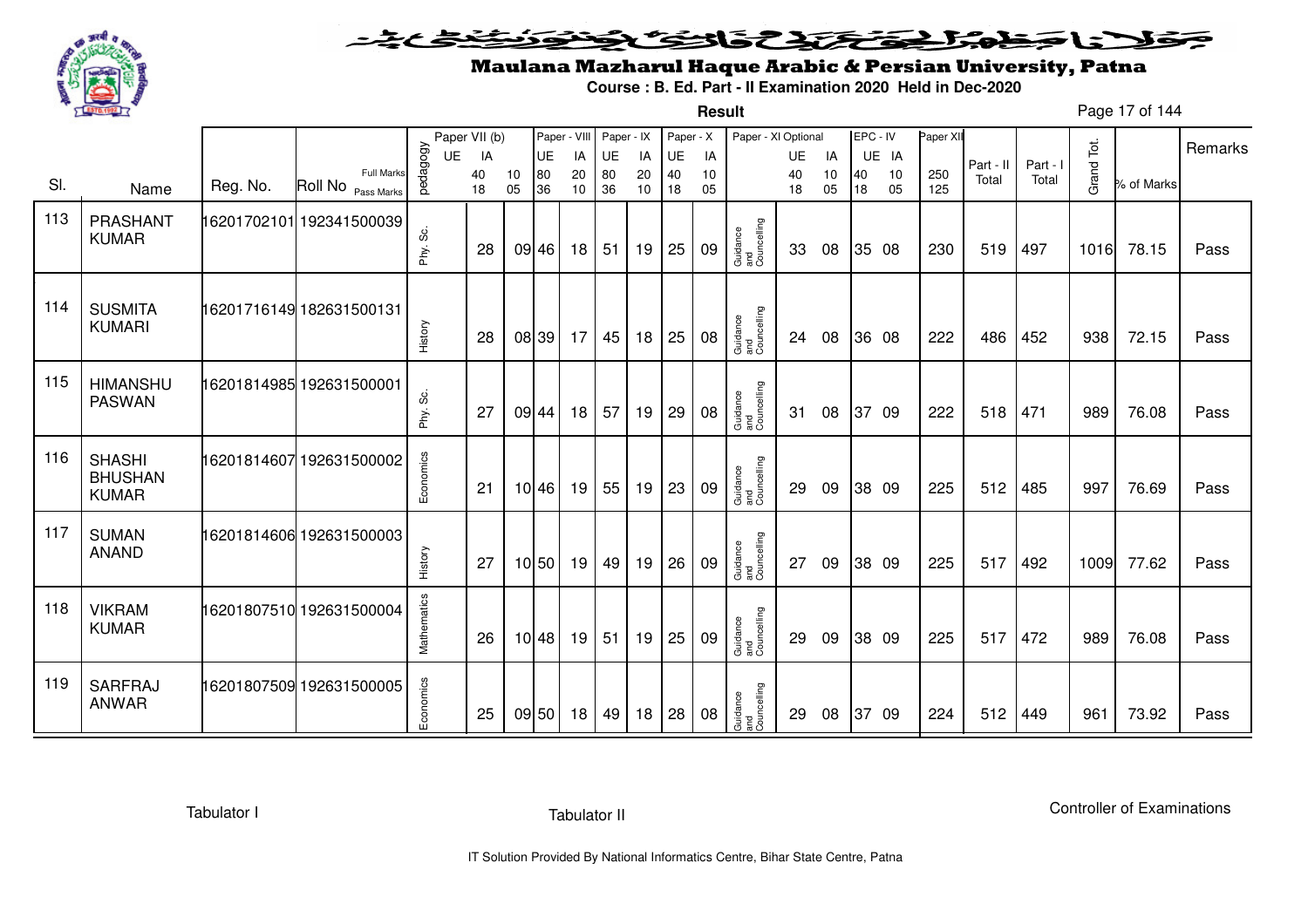

**Result**

# Maulana Mazharul Haque Arabic & Persian University, Patna

**Course : B. Ed. Part - II Examination 2020 Held in Dec-2020**

Page 18 of 144

|     |                                   |          |                                  |             | Paper VII (b) |          | Paper - VIII |          | Paper - IX |          | Paper - X |          | Paper - XI Optional            |          |          | EPC - IV |          | Paper XII  |           |          |            |                          |         |
|-----|-----------------------------------|----------|----------------------------------|-------------|---------------|----------|--------------|----------|------------|----------|-----------|----------|--------------------------------|----------|----------|----------|----------|------------|-----------|----------|------------|--------------------------|---------|
|     |                                   |          |                                  | UE          | IA            |          | UE           | IA       | UE         | IA       | UE        | IA       |                                | UE       | IA       |          | UE IA    |            | Part - II | Part - I |            |                          | Remarks |
| SI. | Name                              | Reg. No. | Full Marks<br>Roll No Pass Marks | pedagogy    | 40<br>18      | 10<br>05 | 80<br>36     | 20<br>10 | 80<br>36   | 20<br>10 | 40<br>18  | 10<br>05 |                                | 40<br>18 | 10<br>05 | 40<br>18 | 10<br>05 | 250<br>125 | Total     | Total    | Grand Tot. | % of Marks               |         |
| 120 | <b>ABHINAY</b><br><b>KUMAR</b>    |          | 16201807508 192631500006         | Mathematics | 25            |          | 09 43        | 18       | 46         | 18       | 27        | 08       | Guidance<br>and<br>Councelling | 32       | 08       |          | 38 09    | 222        | 503       | 455      | 958        | 73.69                    | Pass    |
| 121 | <b>PRASUN</b><br><b>PRATIK</b>    |          | 16201807507 192631500007         | Mathematics | 30            |          | 10 57        | 19       | 65         | 19       | 22        | 09       | Guidance<br>and<br>Councelling | 30       | 09       |          | 38 10    | 225        | 543       | 500      | 1043       | 80.23                    | Pass    |
| 122 | <b>ANUPAMA</b><br><b>RAJAK</b>    |          | 16201807506 192631500008         | History     | 33            |          | 10 51        | 20       | 61         | 19       | 31        | 09       | Guidance<br>and<br>Councelling | 33       | 09       |          | 38 10    | 225        | 549       | 516      | 1065       | 81.92                    | Pass    |
| 123 | <b>MD NASIM</b><br><b>UDDIN</b>   |          | 16201807505 192631500009         | Mathematics | 24            |          | 10 46        | 20       | 48         | 19       | 30        | 09       | Guidance<br>and<br>Councelling | 26       | 09       |          | 38 10    | 225        | 514       | 496      | 1010       | 77.69                    | Pass    |
| 124 | <b>MD SADDAM</b><br><b>ANSARI</b> |          | 16201807504 192631500010         | urdu        | 24            |          | 10 50        | 20       | 57         | 19       | 30        | 09       | Guidance<br>and<br>Councelling | 31       | 09       |          | 38 10    | 225        | 532       | 521      | 1053       | 81.00                    | Pass    |
| 125 | <b>POOJA</b><br><b>KUMARI</b>     |          | 16201807503 192631500011         | Civics      | A             | $107$ A  |              | 20       | A          | 19       | A         | 09       | Guidance<br>and<br>Councelling | A        | 09       |          | 38 10    | 225        | 340       | 482      | 822        | $\overline{\phantom{a}}$ | Fail    |
| 126 | <b>BHAWNA</b><br><b>KUMARI</b>    |          | 16201807502 192631500012         | History     | 24            |          | 09 44        | 18       | 54         | 18       | 30        | 08       | Guidance<br>and<br>Councelling | 25       | 08       |          | 36 09    | 222        | 505       | 448      | 953        | 73.31                    | Pass    |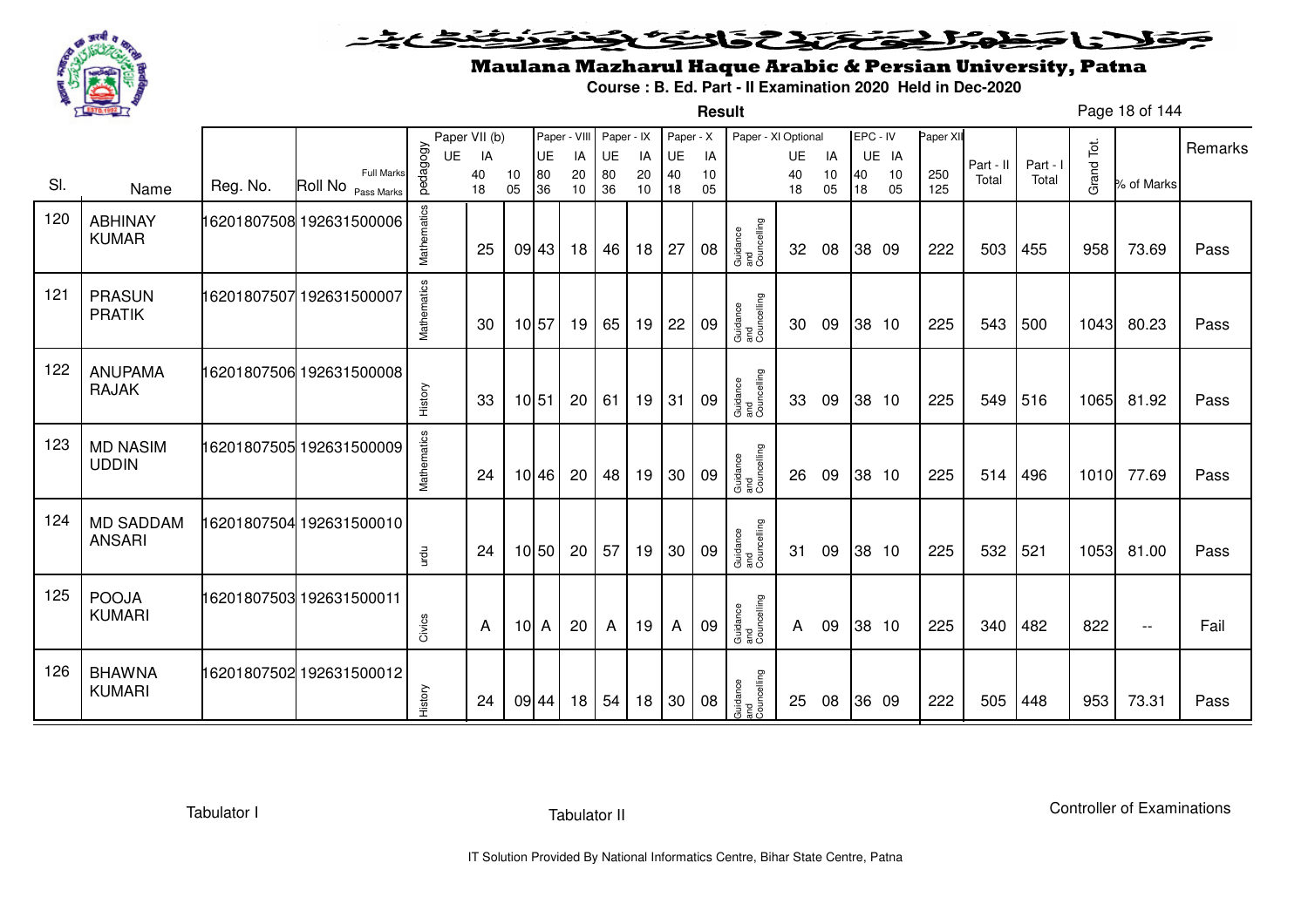

**Result**

# Maulana Mazharul Haque Arabic & Persian University, Patna

**Course : B. Ed. Part - II Examination 2020 Held in Dec-2020**

Page 19 of 144

|     |                                      |             |                                         |               | Paper VII (b) |          | Paper - VIII |          | Paper - IX |          | Paper - X |          | Paper - XI Optional            |          |          | EPC - IV |          | Paper XI   |           |          |            |                          |         |
|-----|--------------------------------------|-------------|-----------------------------------------|---------------|---------------|----------|--------------|----------|------------|----------|-----------|----------|--------------------------------|----------|----------|----------|----------|------------|-----------|----------|------------|--------------------------|---------|
|     |                                      |             |                                         | UE            | IA            |          | UE           | IA       | UE         | IA       | UE        | IA       |                                | UE       | IA       |          | UE IA    |            | Part - II | Part - I |            |                          | Remarks |
| SI. | Name                                 | Reg. No.    | <b>Full Marks</b><br>Roll No Pass Marks | vedagogy      | 40<br>18      | 10<br>05 | 80<br>36     | 20<br>10 | 80<br>36   | 20<br>10 | 40<br>18  | 10<br>05 |                                | 40<br>18 | 10<br>05 | 40<br>18 | 10<br>05 | 250<br>125 | Total     | Total    | Grand Tot. | % of Marks               |         |
|     |                                      |             |                                         |               |               |          |              |          |            |          |           |          |                                |          |          |          |          |            |           |          |            |                          |         |
| 127 | <b>SHAGUFTA</b>                      | 16201807501 | 192631500013                            |               |               |          |              |          |            |          |           |          |                                |          |          |          |          |            |           |          |            |                          |         |
|     | <b>PERWEEN</b>                       |             |                                         |               | 24            |          | 10 40        | 20       | 40         | 19       | 24        | 09       | Guidance<br>and<br>Councelling | 25       | 09       | 38 10    |          | 225        | 493       | 499      | 992        | 76.31                    | Pass    |
|     |                                      |             |                                         | urdu          |               |          |              |          |            |          |           |          |                                |          |          |          |          |            |           |          |            |                          |         |
| 128 | <b>POOJA</b>                         |             | 16201807500 192631500014                |               |               |          |              |          |            |          |           |          |                                |          |          |          |          |            |           |          |            |                          |         |
|     | <b>KUMARI</b>                        |             |                                         |               |               |          |              |          |            |          |           |          |                                |          |          |          |          |            |           |          |            |                          |         |
|     |                                      |             |                                         | Phy. Sc.      | 27            |          | 10 45        | 20       | 51         | 19       | 28        | 09       | Guidance<br>and<br>Councelling | 31       | 09       | 38 10    |          | 225        | 522       | 525      | 1047       | 80.54                    | Pass    |
|     |                                      |             |                                         |               |               |          |              |          |            |          |           |          |                                |          |          |          |          |            |           |          |            |                          |         |
| 129 | <b>NIBHA</b>                         |             | 16201807499 192631500015                | Biological Sc |               |          |              |          |            |          |           |          |                                |          |          |          |          |            |           |          |            |                          |         |
|     | CHANDRA                              |             |                                         |               | 29            |          | 10 44        | 20       | 50         | 19       | 26        | 09       | Guidance<br>and<br>Councelling | 27       | 09       | 38 10    |          | 225        | 516       | 499      | 1015       | 78.08                    | Pass    |
|     |                                      |             |                                         |               |               |          |              |          |            |          |           |          |                                |          |          |          |          |            |           |          |            |                          |         |
| 130 | PRITI KUMARI                         |             | 16201807498 192631500016                |               |               |          |              |          |            |          |           |          |                                |          |          |          |          |            |           |          |            |                          |         |
|     |                                      |             |                                         |               |               |          |              |          |            |          |           |          |                                |          |          |          |          |            |           |          |            |                          |         |
|     |                                      |             |                                         | History       | 35            |          | 10 54        | 20       | 61         | 19       | 27        | 09       | Guidance<br>and<br>Councelling | 27       | 09       |          | 38 10    | 225        | 544       | 508      | 1052       | 80.92                    | Pass    |
|     |                                      |             |                                         |               |               |          |              |          |            |          |           |          |                                |          |          |          |          |            |           |          |            |                          |         |
| 131 | SUNIL KUMAR 16201807497 192631500017 |             |                                         |               |               |          |              |          |            |          |           |          |                                |          |          |          |          |            |           |          |            |                          |         |
|     |                                      |             |                                         | Mathematics   | 24            |          | 10 42        | 19       | 43         | 19       | 28        | 09       | Guidance<br>and<br>Councelling | 24       | 09       | 38 09    |          | 225        | 499       | 444      | 943        | 72.54                    | Pass    |
|     |                                      |             |                                         |               |               |          |              |          |            |          |           |          |                                |          |          |          |          |            |           |          |            |                          |         |
| 132 | <b>POOJA</b>                         |             | 16201807496 192631500018                |               |               |          |              |          |            |          |           |          |                                |          |          |          |          |            |           |          |            |                          |         |
|     |                                      |             |                                         | Commerce      |               |          |              |          |            |          |           |          |                                |          |          |          |          |            |           |          |            |                          |         |
|     |                                      |             |                                         |               | 29            |          | 09 49        | 18       | 50         | 18       | 28        | 08       | Guidance<br>and<br>Councelling | 29       | 08       | 36 09    |          | 224        | 515       | 469      | 984        | 75.69                    | Pass    |
|     |                                      |             |                                         |               |               |          |              |          |            |          |           |          |                                |          |          |          |          |            |           |          |            |                          |         |
| 133 | CHANDAN                              |             | 16201807495 192631500019                | ပ္တိ          |               |          |              |          |            |          |           |          |                                |          |          |          |          |            |           |          |            |                          |         |
|     | <b>KUMAR</b>                         |             |                                         | Phy.          | 31            |          | 10 31        | 19       | 52         | 19       | 29        | 09       | Guidance<br>and<br>Councelling | 28       | 09       | 38 09    |          | 225        | 509       | 468      | 977        | $\overline{\phantom{m}}$ | Fail    |
|     |                                      |             |                                         |               |               |          |              |          |            |          |           |          |                                |          |          |          |          |            |           |          |            |                          |         |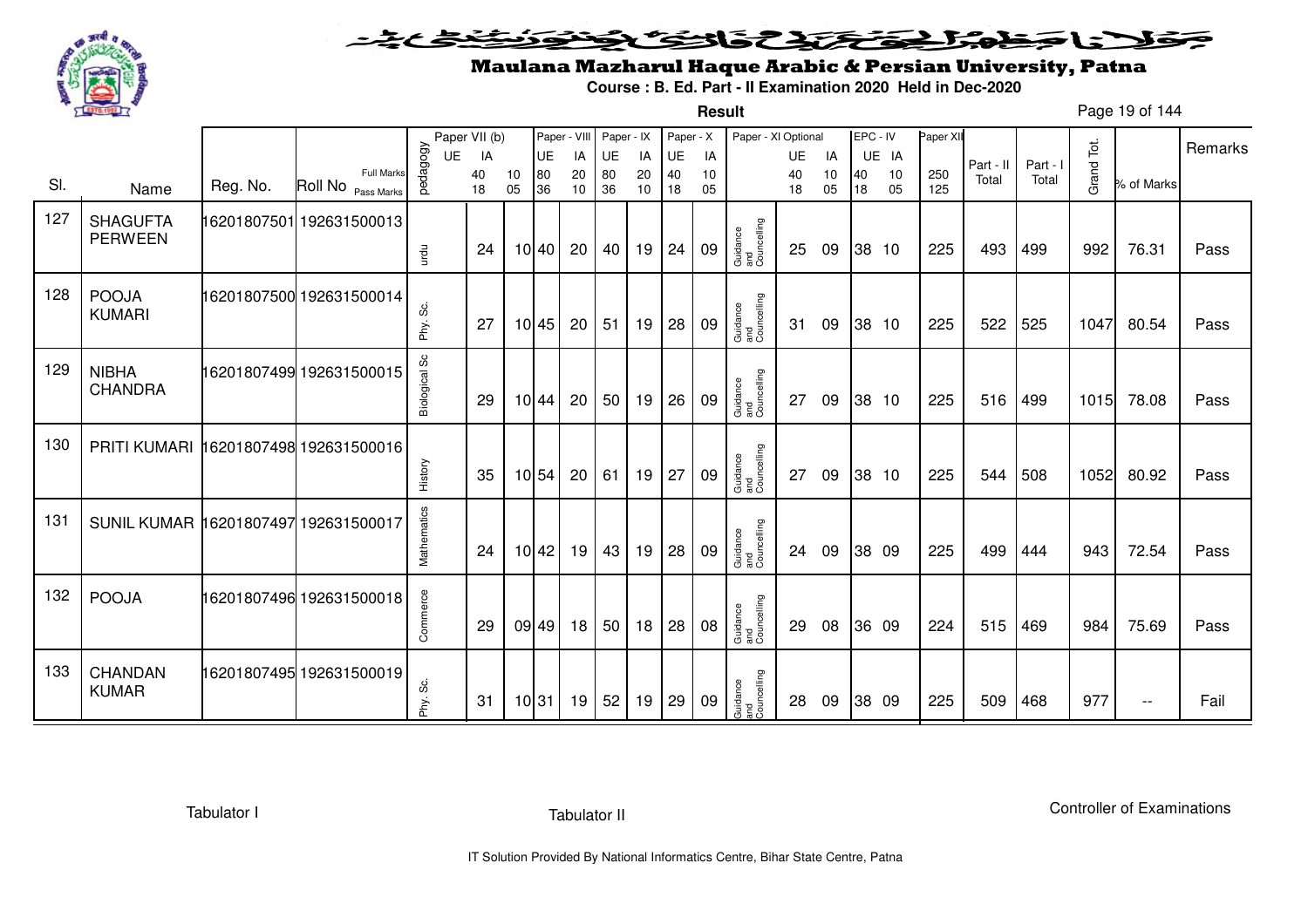

**Result**

# Maulana Mazharul Haque Arabic & Persian University, Patna

**Course : B. Ed. Part - II Examination 2020 Held in Dec-2020**

Page 20 of 144

|     |                                    |          |                                         |             | Paper VII (b) |          | Paper - VIII |          | Paper - IX |          | Paper - X |          | Paper - XI Optional            |          |          | EPC - IV |          | Paper XII  |           |          |            |            |         |
|-----|------------------------------------|----------|-----------------------------------------|-------------|---------------|----------|--------------|----------|------------|----------|-----------|----------|--------------------------------|----------|----------|----------|----------|------------|-----------|----------|------------|------------|---------|
|     |                                    |          |                                         | UE          | IA            |          | UE           | IA       | UE         | IA       | UE        | IA       |                                | UE       | IA       |          | UE IA    |            | Part - II | Part - I |            |            | Remarks |
| SI. | Name                               | Reg. No. | <b>Full Marks</b><br>Roll No Pass Marks | vedagogy    | 40<br>18      | 10<br>05 | 80<br>36     | 20<br>10 | 80<br>36   | 20<br>10 | 40<br>18  | 10<br>05 |                                | 40<br>18 | 10<br>05 | 40<br>18 | 10<br>05 | 250<br>125 | Total     | Total    | Grand Tot. | % of Marks |         |
| 134 | <b>ILA</b>                         |          | 16201807494 192631500020                | History     | 26            |          | 09 45        | 19       | 58         | 18       | 26        | 08       | Guidance<br>and<br>Councelling | 31       | 09       |          | 37 09    | 224        | 519       | 440      | 959        | 73.77      | Pass    |
|     |                                    |          |                                         |             |               |          |              |          |            |          |           |          |                                |          |          |          |          |            |           |          |            |            |         |
| 135 | <b>SANDHYA</b><br><b>KUMARI</b>    |          | 16201807493 192631500021                | History     | 29            |          | 09 48        | 18       | 52         | 18       | 29        | 08       | Guidance<br>and<br>Councelling | 33       | 08       |          | 37 09    | 222        | 520       | 468      | 988        | 76.00      | Pass    |
| 136 | <b>SHASHI KANT</b><br><b>KUMAR</b> |          | 16201807492 192631500022                | History     | 26            |          | 10 47        | 19       | 58         | 19       | 28        | 09       | Guidance<br>and<br>Councelling | 28       | 09       |          | 38 10    | 224        | 525       | 475      | 1000       | 76.92      | Pass    |
| 137 | PRITHIVIRAJ<br><b>BHARTI</b>       |          | 16201807491 192631500023                | Mathematics | 29            | 09 47    |              | 18       | 52         | 18       | 24        | 08       | Guidance<br>and<br>Councelling | 27       | 08       |          | 37 09    | 222        | 508       | 466      | 974        | 74.92      | Pass    |
| 138 | <b>SACHIN</b><br><b>KUMAR</b>      |          | 16201807490 192631500024                | Phy. Sc.    | 25            |          | 09 49        | 18       | 53         | 18       | 26        | 08       | Guidance<br>and<br>Councelling | 26       | 08       |          | 37 09    | 222        | 508       | 458      | 966        | 74.31      | Pass    |
| 139 | <b>SANJIT</b><br><b>KUMAR</b>      |          | 16201807489 192631500025                | တိ<br>Phy.  | 26            | 09 51    |              | 18       | 49         | 18       | 21        | 08       | Guidance<br>and<br>Councelling | 28       | 08       |          | 37 09    | 222        | 504       | 480      | 984        | 75.69      | Pass    |
| 140 | <b>DEEPA</b><br><b>KUMARI</b>      |          | 16201807488 192631500026                | Civics      | 29            |          | 09 36        | 18       | 49         | 18       | 25        | 08       | Guidance<br>and<br>Councelling | 30       | 08       | 37       | -09      | 223        | 499       | 461      | 960        | 73.85      | Pass    |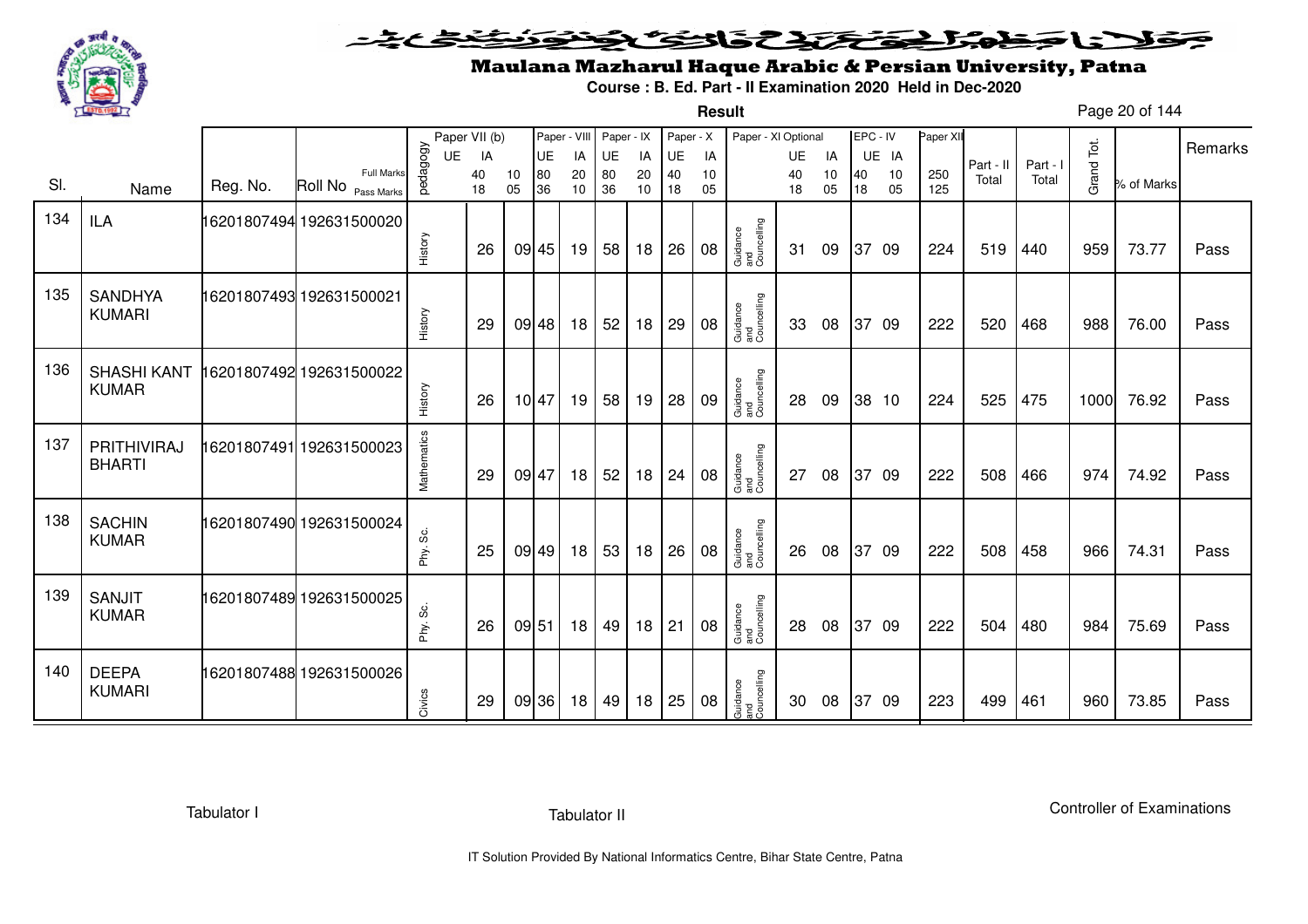

**Result**

# Maulana Mazharul Haque Arabic & Persian University, Patna

**Course : B. Ed. Part - II Examination 2020 Held in Dec-2020**

Page 21 of 144

|     |                                                |          |                          |                | Paper VII (b) |    | Paper - VIII    |          | Paper - IX |          | Paper - X       |          | Paper - XI Optional            |                 |          | EPC - IV |             | Paper XII |                    |                   |            |            | Remarks |
|-----|------------------------------------------------|----------|--------------------------|----------------|---------------|----|-----------------|----------|------------|----------|-----------------|----------|--------------------------------|-----------------|----------|----------|-------------|-----------|--------------------|-------------------|------------|------------|---------|
|     |                                                |          | <b>Full Marks</b>        | pedagogy<br>UE | IA<br>40      | 10 | <b>UE</b><br>80 | IA<br>20 | UE<br>80   | IA<br>20 | <b>UE</b><br>40 | IA<br>10 |                                | <b>UE</b><br>40 | IA<br>10 | 40       | UE IA<br>10 | 250       | Part - II<br>Total | Part - I<br>Total | Grand Tot. |            |         |
| SI. | Name                                           | Reg. No. | Roll No Pass Marks       |                | 18            | 05 | 36              | 10       | 36         | 10       | 18              | 05       |                                | 18              | 05       | 18       | 05          | 125       |                    |                   |            | % of Marks |         |
| 141 | <b>SUMAN</b><br><b>KUMAR</b>                   |          | 16201807486 192631500028 | English        | 25            |    | 10 57           | 19       | 52         | 19       | 24              | 09       | Guidance<br>and<br>Councelling | 28              | 09       |          | 38 10       | 225       | 525                | 480               | 1005       | 77.31      | Pass    |
| 142 | <b>DEEP</b><br><b>NARAYAN</b><br><b>SHARMA</b> |          | 16201807485 192631500029 | Phy. Sc.       | 27            |    | 08 43           | 18       | 46         | 18       | 23              | 08       | Guidance<br>and<br>Councelling | 32              | 08       |          | 37 09       | 222       | 499                | 459               | 958        | 73.69      | Pass    |
| 143 | <b>KESHAV</b><br>PRABHAKAR                     |          | 16201807484 192631500030 | Geography      | 30            |    | 10 59           | 20       | 61         | 19       | 31              | 09       | Guidance<br>and<br>Councelling | 25              | 09       |          | 38 10       | 225       | 546                | 505               | 1051       | 80.85      | Pass    |
| 144 | <b>SUJEET</b><br><b>KUMAR</b>                  |          | 16201807483 192631500031 | Mathematics    | 27            |    | 10 54           | 20       | 47         | 19       | 20              | 09       | Guidance<br>and<br>Councelling | 29              | 09       |          | 38 10       | 225       | 517                | 467               | 984        | 75.69      | Pass    |
| 145 | <b>KUNDAN</b><br><b>KUMAR</b>                  |          | 16201807482 192631500032 | Phy. Sc.       | 24            |    | 10 54           | 20       | 52         | 19       | 32              | 09       | Guidance<br>and<br>Councelling | 28              | 09       |          | 38 10       | 225       | 530                | 496               | 1026       | 78.92      | Pass    |
| 146 | MAUSAM JAYA 16201807481 192631500033           |          |                          | Biological Sc  | 32            |    | 09 57           | 18       | 54         | 18       | 34              | 08       | Guidance<br>and<br>Councelling | 25              | 08       |          | 37 09       | 222       | 531                | 467               | 998        | 76.77      | Pass    |
| 147 | <b>NEYAZ</b><br><b>HUSSAIN</b>                 |          | 16201807480 192631500034 | Economics      | 22            |    | 09 41           | 18       | 51         | 18       | 27              | 08       | Guidance<br>and<br>Councelling | 24              | 08       |          | 36 09       | 222       | 493                | 458               | 951        | 73.15      | Pass    |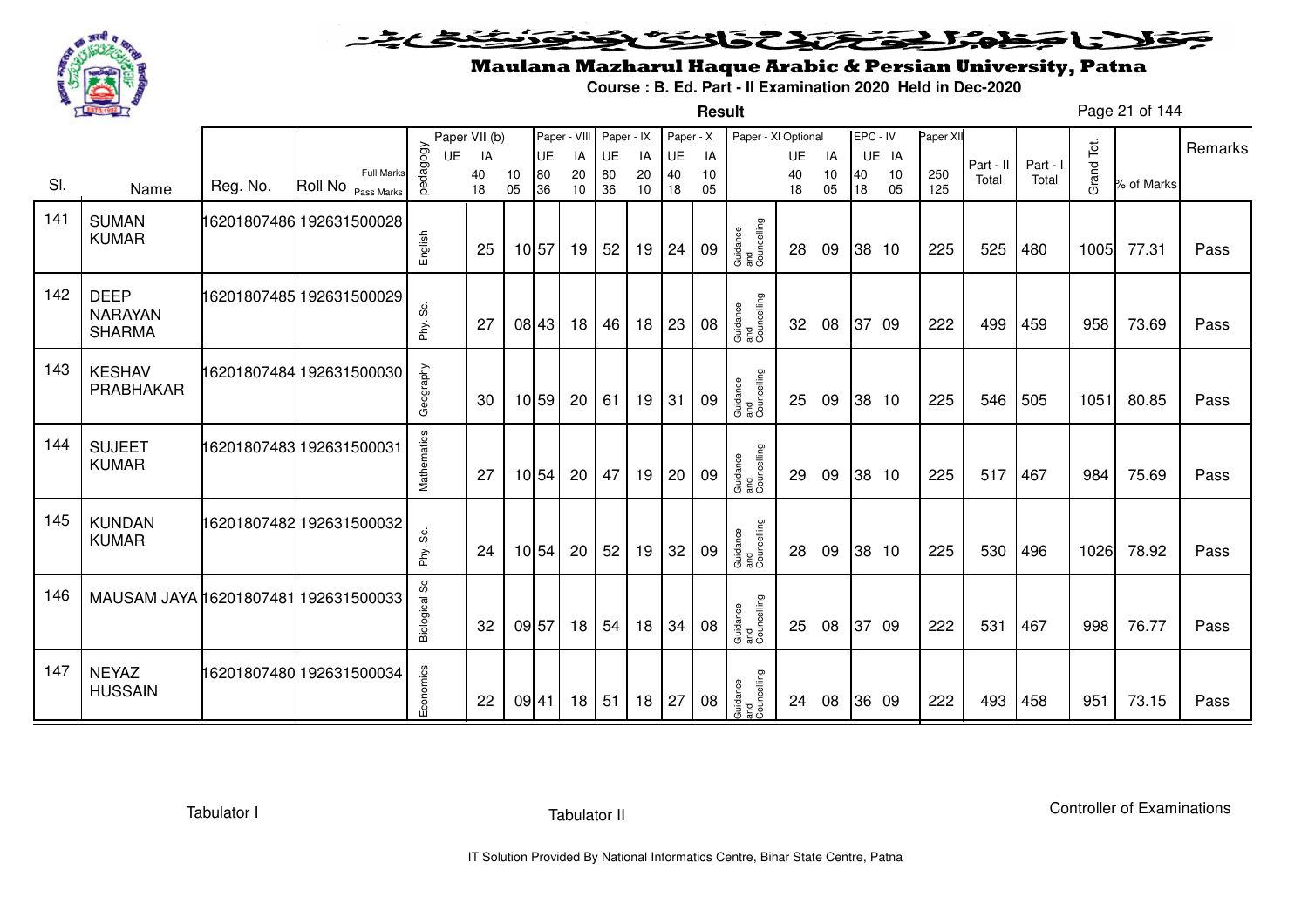

**Result**

# Maulana Mazharul Haque Arabic & Persian University, Patna

**Course : B. Ed. Part - II Examination 2020 Held in Dec-2020**

Page 22 of 144

|     |                                                |          |                                         |               | Paper VII (b) |          | Paper - VIII |          | Paper - IX |          | Paper - X |          | Paper - XI Optional            |          |          | EPC - IV |          | Paper XII  |           |          |            |            |         |
|-----|------------------------------------------------|----------|-----------------------------------------|---------------|---------------|----------|--------------|----------|------------|----------|-----------|----------|--------------------------------|----------|----------|----------|----------|------------|-----------|----------|------------|------------|---------|
|     |                                                |          |                                         | <b>UE</b>     | IA            |          | <b>UE</b>    | IA       | <b>UE</b>  | IA       | UE        | IA       |                                | UE       | IA       |          | UE IA    |            | Part - II | Part - I |            |            | Remarks |
| SI. | Name                                           | Reg. No. | <b>Full Marks</b><br>Roll No Pass Marks | vedagogy      | 40<br>18      | 10<br>05 | 80<br>36     | 20<br>10 | 80<br>36   | 20<br>10 | 40<br>18  | 10<br>05 |                                | 40<br>18 | 10<br>05 | 40<br>18 | 10<br>05 | 250<br>125 | Total     | Total    | Grand Tot. | % of Marks |         |
| 148 | <b>PASHU PATI</b><br><b>NATH JHA</b>           |          | 16201807479 192631500035                | တိ<br>Phy.    | 25            |          | 08 42        | 18       | 45         | 18       | 26        | 08       | Guidance<br>and<br>Councelling | 25       | 08       |          | 36 09    | 222        | 490       | 468      | 958        | 73.69      | Pass    |
| 149 | <b>VIJAYA LAXMI</b>                            |          | 16201807478 192631500036                | Biological Sc | 26            |          | 10 47        | 19       | 55         | 19       | 23        | 09       | Guidance<br>and<br>Councelling | 28       | 09       |          | 38 09    | 225        | 517       | 488      | 1005       | 77.31      | Pass    |
| 150 | PARWEJ ALAM 16201807477 192631500037           |          |                                         | Mathematics   | 28            |          | 09 43        | 18       | 49         | 18       | 23        | 08       | Guidance<br>and<br>Councelling | 30       | 08       |          | 36 09    | 224        | 503       | 479      | 982        | 75.54      | Pass    |
| 151 | PRIYANKA<br><b>NARAYAN</b><br>SAHU             |          | 16201807476 192631500038                | Economics     | 26            |          | 10 50        | 20       | 54         | 19       | 27        | 09       | Guidance<br>and<br>Councelling | 27       | 09       |          | 38 10    | 225        | 524       | 493      | 1017       | 78.23      | Pass    |
| 152 | <b>RAJESH</b><br><b>KUMAR</b><br><b>PANDIT</b> |          | 16201807475 192631500039                | History       | 28            |          | 10 50        | 20       | 59         | 19       | 28        | 09       | Guidance<br>and<br>Councelling | 26       | 09       |          | 38 10    | 225        | 531       | 503      | 1034       | 79.54      | Pass    |
| 153 | <b>HARESH</b><br><b>KUMAR SAH</b>              |          | 16201807474 192631500040                | English       | 26            |          | 10 51        | 19       | 54         | 19       | 32        | 09       | Guidance<br>and<br>Councelling | 32       | 09       |          | 38 10    | 225        | 534       | 509      | 1043       | 80.23      | Pass    |
| 154 | <b>RANJANA</b><br><b>KUMARI</b>                |          | 16201807473 192631500041                | English       | 26            |          | 10 51        | 20       | 57         | 19       | 29        | 09       | Guidance<br>and<br>Councelling | 27       | 09       |          | 38 10    | 225        | 530       | 485      | 1015       | 78.08      | Pass    |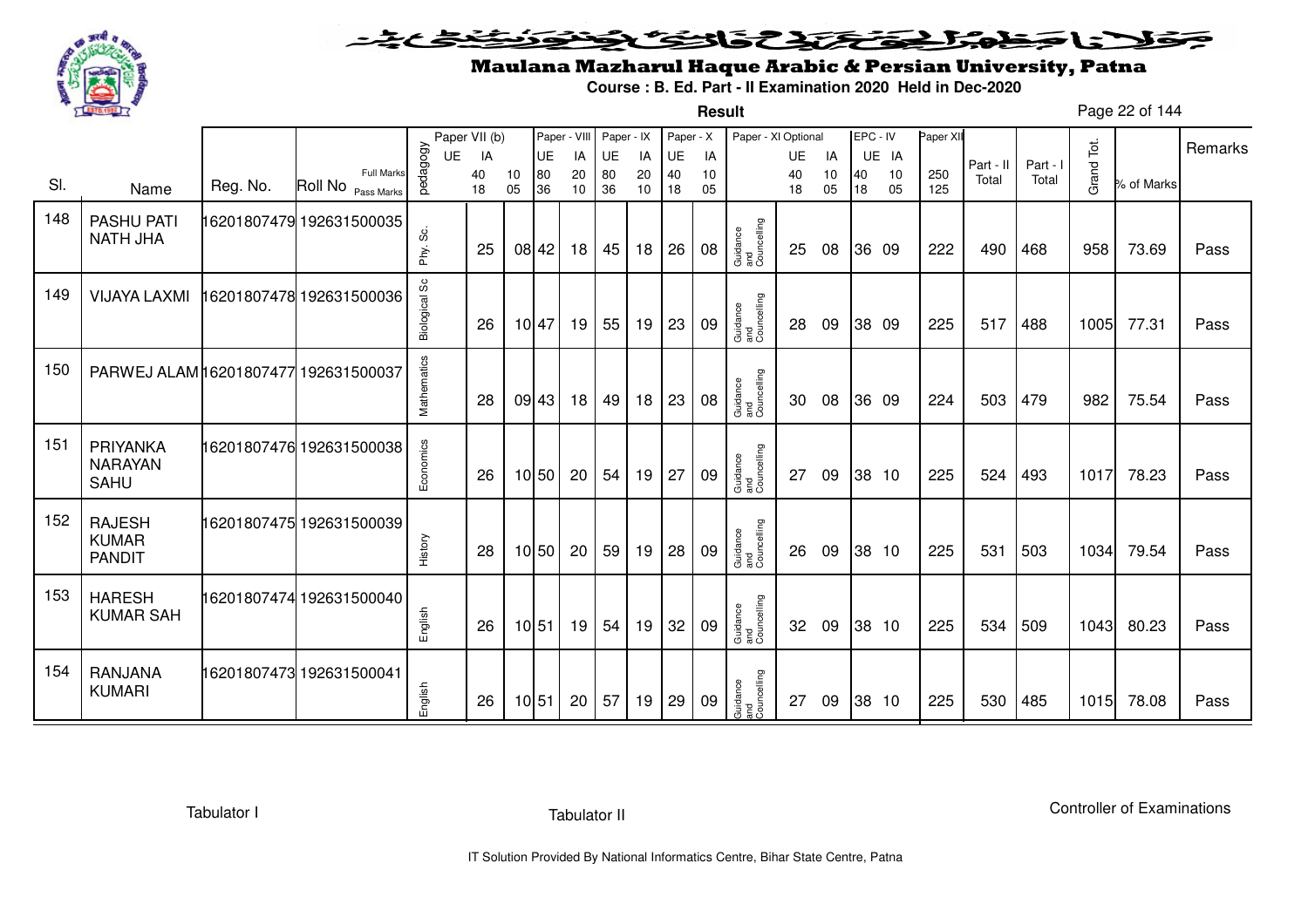

### <u>یٹی ٹ</u>ے۔ فلانا وخدا يقتحنك فالتف ونونوذ ∍

**Result**

# Maulana Mazharul Haque Arabic & Persian University, Patna

**Course : B. Ed. Part - II Examination 2020 Held in Dec-2020**

Page 23 of 144

|     |                                      |          |                          |               | Paper VII (b) |      |                   | Paper - VIII | Paper - IX |    | Paper - X |    | Paper - XI Optional                 |    |    | EPC - IV |       | Paper XII |           |          |            |                          |         |
|-----|--------------------------------------|----------|--------------------------|---------------|---------------|------|-------------------|--------------|------------|----|-----------|----|-------------------------------------|----|----|----------|-------|-----------|-----------|----------|------------|--------------------------|---------|
|     |                                      |          |                          | UE            | IA            |      | UE                | IA           | UE         | IA | UE        | IA |                                     | UE | IA |          | UE IA |           | Part - II | Part - I |            |                          | Remarks |
| SI. |                                      |          | <b>Full Marks</b>        | pedagogy      | 40            | 10   | 80                | 20           | 80         | 20 | 40        | 10 |                                     | 40 | 10 | 40       | 10    | 250       | Total     | Total    | Grand Tot. | % of Marks               |         |
|     | Name                                 | Reg. No. | Roll No Pass Marks       |               | 18            | 05   | 36                | 10           | 36         | 10 | 18        | 05 |                                     | 18 | 05 | 18       | 05    | 125       |           |          |            |                          |         |
| 155 | <b>PANKAJ</b>                        |          | 16201807472 192631500042 |               |               |      |                   |              |            |    |           |    |                                     |    |    |          |       |           |           |          |            |                          |         |
|     | <b>KUMAR</b>                         |          |                          | Geography     |               |      |                   |              | 47         |    |           |    |                                     |    |    |          |       |           |           |          |            | 77.15                    |         |
|     |                                      |          |                          |               | 27            |      | 09 50             | 18           |            | 18 | 26        | 08 | Guidance<br>and<br>Councelling      | 28 | 08 |          | 37 09 | 222       | 507       | 496      | 1003       |                          | Pass    |
| 156 | SINTU KUMAR 16201807471 192631500043 |          |                          |               |               |      |                   |              |            |    |           |    |                                     |    |    |          |       |           |           |          |            |                          |         |
|     |                                      |          |                          |               |               |      |                   |              |            |    |           |    |                                     |    |    |          |       |           |           |          |            |                          |         |
|     |                                      |          |                          | Mathematics   | 28            |      | 10 43             | 19           | 55         | 19 | 25        | 09 | Guidance<br>and<br>Councelling      | 23 | 09 |          | 38 10 | 225       | 513       | 481      | 994        | 76.46                    | Pass    |
|     |                                      |          |                          |               |               |      |                   |              |            |    |           |    |                                     |    |    |          |       |           |           |          |            |                          |         |
| 157 | <b>AJAY KUMAR</b>                    |          | 16201807470 192631500044 |               |               |      |                   |              |            |    |           |    |                                     |    |    |          |       |           |           |          |            |                          |         |
|     |                                      |          |                          | English       | 23            |      | 10 39             | 19           | 42         | 19 | 26        | 09 | Guidance<br>and<br>Councelling      | 27 | 09 |          | 38 09 | 224       | 494       | 429      | 923        | 71.00                    | Pass    |
|     |                                      |          |                          |               |               |      |                   |              |            |    |           |    |                                     |    |    |          |       |           |           |          |            |                          |         |
|     |                                      |          |                          |               |               |      |                   |              |            |    |           |    |                                     |    |    |          |       |           |           |          |            |                          |         |
| 158 | <b>RAJESH</b>                        |          | 16201814990 192641500001 |               |               |      |                   |              |            |    |           |    |                                     |    |    |          |       |           |           |          |            |                          |         |
|     | <b>KUMAR</b>                         |          |                          | History       | A             | 09 A |                   | 18           | A          | 18 | A         | 09 | Guidance<br>and<br>Councelling      | A  | 09 |          | 38 09 | A         | 110       | 441      | 551        | $\overline{\phantom{a}}$ | Fail    |
|     |                                      |          |                          |               |               |      |                   |              |            |    |           |    |                                     |    |    |          |       |           |           |          |            |                          |         |
| 159 | RAGHUNANDA16201814594192641500003    |          |                          |               |               |      |                   |              |            |    |           |    |                                     |    |    |          |       |           |           |          |            |                          |         |
|     | N KUMAR                              |          |                          | History       | 25            |      | 10 40             | 19           | 37         | 19 | 20        | 09 | Guidance<br>and<br>Councelling      | 26 | 10 |          | 38 10 | 225       | 488       | 467      | 955        | 73.46                    | Pass    |
|     |                                      |          |                          |               |               |      |                   |              |            |    |           |    |                                     |    |    |          |       |           |           |          |            |                          |         |
| 160 | <b>SONAM</b>                         |          | 16201814593 192641500004 |               |               |      |                   |              |            |    |           |    |                                     |    |    |          |       |           |           |          |            |                          |         |
|     | <b>KUMARI</b>                        |          |                          | Biological Sc |               |      |                   |              |            |    |           |    |                                     |    |    |          |       |           |           |          |            |                          |         |
|     |                                      |          |                          |               | 22            |      | 10 40             | 19           | 52         | 19 | 20        | 09 | Health and<br>Physical<br>Education | 25 | 09 |          | 38 09 | 224       | 496       | 453      | 949        | 73.00                    | Pass    |
|     |                                      |          |                          |               |               |      |                   |              |            |    |           |    |                                     |    |    |          |       |           |           |          |            |                          |         |
| 161 | <b>NAUSHAD</b>                       |          | 16201807529 192641500005 |               |               |      |                   |              |            |    |           |    |                                     |    |    |          |       |           |           |          |            |                          |         |
|     | <b>AHMAD</b>                         |          |                          | Mathematics   | 26            |      | $10\overline{58}$ | 19           | 46         | 19 | 23        | 09 | Health and<br>Physical<br>Education | 26 | 10 |          | 38 09 | 225       | 518       | 491      | 1009       | 77.62                    | Pass    |
|     |                                      |          |                          |               |               |      |                   |              |            |    |           |    |                                     |    |    |          |       |           |           |          |            |                          |         |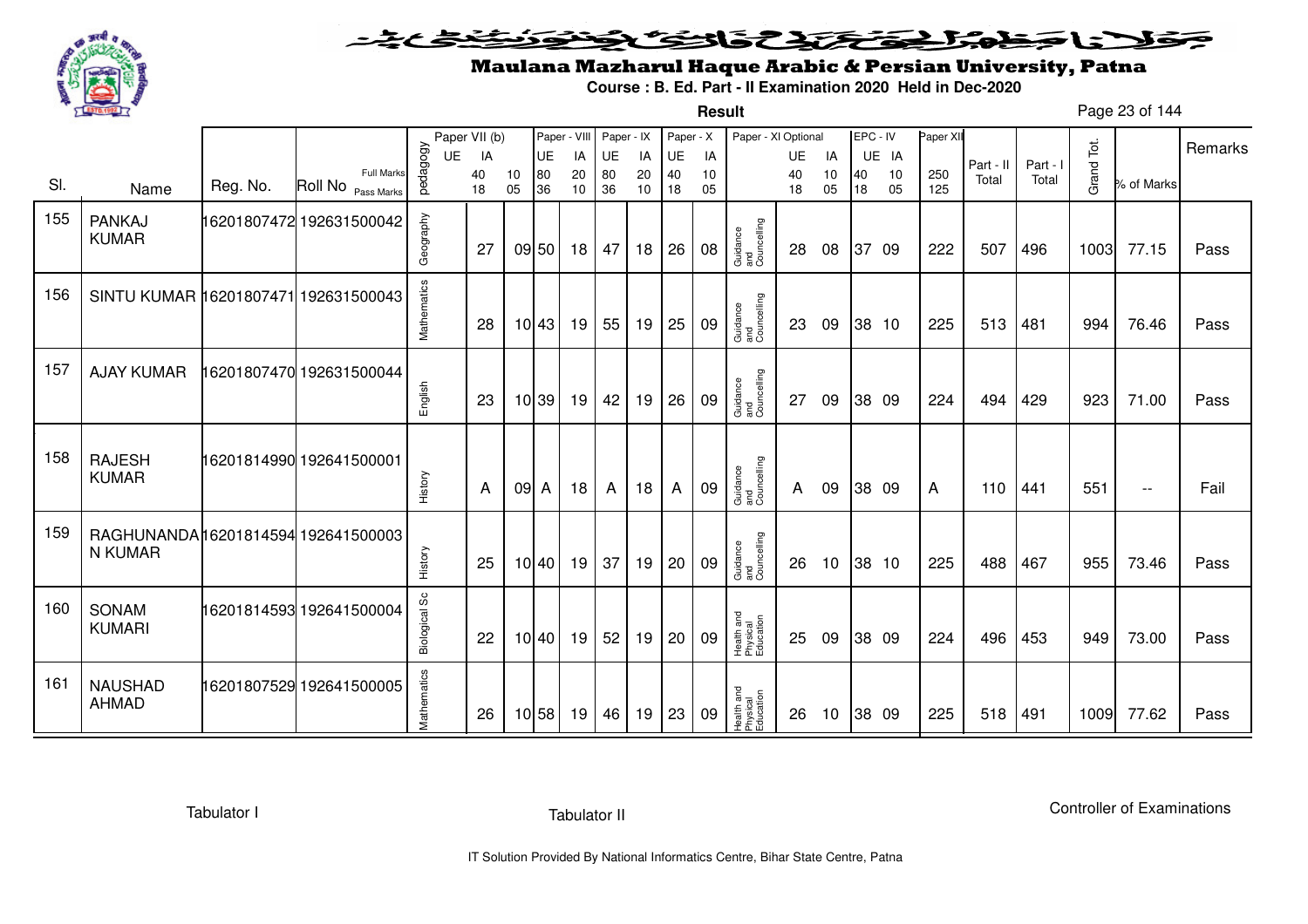

**Result**

# Maulana Mazharul Haque Arabic & Persian University, Patna

**Course : B. Ed. Part - II Examination 2020 Held in Dec-2020**

Page 24 of 144

|     |                                                     |          |                                         |               | Paper VII (b) |          | Paper - VIII |          | Paper - IX |          | Paper - X |          | Paper - XI Optional                 |          |                 | EPC - IV |          | Paper XII  |           |          |                          |            | Remarks     |
|-----|-----------------------------------------------------|----------|-----------------------------------------|---------------|---------------|----------|--------------|----------|------------|----------|-----------|----------|-------------------------------------|----------|-----------------|----------|----------|------------|-----------|----------|--------------------------|------------|-------------|
|     |                                                     |          |                                         | UE            | IA            |          | UE           | IA       | UE         | IA       | UE        | IA       |                                     | UE       | IA              |          | UE IA    |            | Part - II | Part - I |                          |            |             |
| SI. | Name                                                | Reg. No. | <b>Full Marks</b><br>Roll No Pass Marks | pedagogy      | 40<br>18      | 10<br>05 | 80<br>36     | 20<br>10 | 80<br>36   | 20<br>10 | 40<br>18  | 10<br>05 |                                     | 40<br>18 | 10<br>05        | 40<br>18 | 10<br>05 | 250<br>125 | Total     | Total    | Grand Tot.               | % of Marks |             |
| 162 | MD KHURSHID 16201807528 192641500006<br><b>ALAM</b> |          |                                         | History       | 36            | 09 51    |              | 19       | 44         | 19       | 29        | 09       | Guidance<br>and<br>Councelling      | 29       | 09              | 37       | -09      | 224        | 524       | 487      | 1011                     | 77.77      | Pass        |
| 163 | AMANULLAH<br><b>KHAN</b>                            |          | 6201807527 192641500007                 | English       | 23            |          | 10 45        | 20       | 49         | 19       | 28        | 10       | Guidance<br>and<br>Councelling      | 28       | 10              |          | 38 09    | 225        | 514       | 493      | 1007                     | 77.46      | Pass        |
| 164 | <b>KAMAL</b><br><b>KISHOR</b>                       |          | 16201807526 192641500008                | တွ<br>Phy.    | A             |          | 10 50        | 20       | 56         | 19       | 22        | 10       | Health and<br>Physical<br>Education | 24       | 09              |          | 38 09    | 225        | 492       | 463      | $\overline{\phantom{a}}$ | $- -$      | <b>PEND</b> |
| 165 | <b>MANISH</b><br><b>KUMAR DAS</b>                   |          | 16201807525 192641500009                | Biological Sc | 23            |          | 10 50        | 19       | 49         | 19       | 23        | 09       | Health and<br>Physical<br>Education | 22       | 09              |          | 37 09    | 224        | 503       | 450      | 953                      | 73.31      | Pass        |
| 166 | <b>RISHI KUMAR</b>                                  |          | 16201807524 192641500010                | Civics        | 24            |          | 10 40        | 20       | 46         | 20       | 23        | 10       | Guidance<br>and<br>Councelling      | 21       | 10              |          | 38 10    | 225        | 497       | 464      | 961                      | 73.92      | Pass        |
| 167 | <b>BIMLESH</b><br><b>KUMAR</b>                      |          | 16201807523 192641500011                | Mathematics   | 29            |          | 10 56        | 20       | 52         | 20       | 31        | 10       | Health and<br>Physical<br>Education | 23       | 10              |          | 38 10    | 225        | 534       | 486      | 1020                     | 78.46      | Pass        |
| 168 | <b>AJAY</b><br><b>PRAKASH</b>                       |          | 16201807522 192641500012                | History       | 25            |          | 10 38        | 20       | 51         | 20       | 24        | 10       | Guidance<br>and<br>Councelling      | 26       | 10 <sup>°</sup> |          | 38 10    | 225        | 507       | 462      | 969                      | 74.54      | Pass        |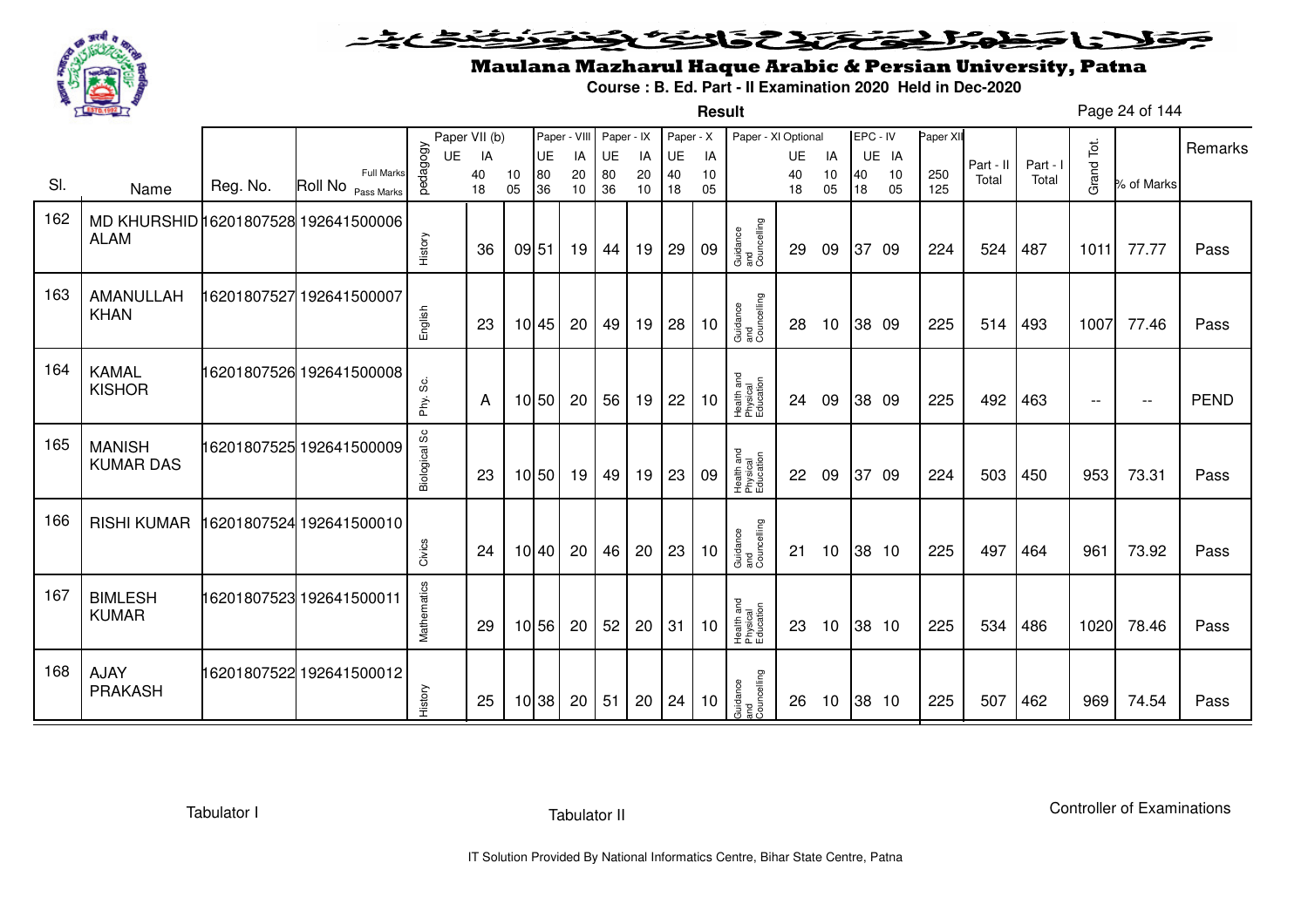

**Result**

# Maulana Mazharul Haque Arabic & Persian University, Patna

**Course : B. Ed. Part - II Examination 2020 Held in Dec-2020**

Page 25 of 144

|     |                                |          |                                         |             | Paper VII (b) |          | Paper - VIII |          | Paper - IX |          | Paper - X |          | Paper - XI Optional                 |          |                 | EPC - IV |          | Paper XII  |           |          |            |            |         |
|-----|--------------------------------|----------|-----------------------------------------|-------------|---------------|----------|--------------|----------|------------|----------|-----------|----------|-------------------------------------|----------|-----------------|----------|----------|------------|-----------|----------|------------|------------|---------|
|     |                                |          |                                         | UE          | IA            |          | UE           | IA       | UE         | IA       | <b>UE</b> | IA       |                                     | UE       | IA              |          | UE IA    |            | Part - II | Part - I |            |            | Remarks |
| SI. | Name                           | Reg. No. | <b>Full Marks</b><br>Roll No Pass Marks | pedagogy    | 40<br>18      | 10<br>05 | 80<br>36     | 20<br>10 | 80<br>36   | 20<br>10 | 40<br>18  | 10<br>05 |                                     | 40<br>18 | 10<br>05        | 40<br>18 | 10<br>05 | 250<br>125 | Total     | Total    | Grand Tot. | % of Marks |         |
|     |                                |          |                                         |             |               |          |              |          |            |          |           |          |                                     |          |                 |          |          |            |           |          |            |            |         |
| 169 | <b>SANTOSH</b><br><b>KUMAR</b> |          | 16201807521 192641500013                | English     |               |          |              |          |            |          |           |          | Guidance<br>and<br>Councelling      |          |                 |          |          |            |           |          |            |            |         |
|     | <b>SUMAN</b>                   |          |                                         |             | 22            |          | 09 52        | 20       | 48         | 20       | 22        | 10       |                                     | 31       | 10              |          | 38 10    | 225        | 517       | 479      | 996        | 76.62      | Pass    |
| 170 | <b>SHOBHAT</b>                 |          | 16201807520 192641500014                |             |               |          |              |          |            |          |           |          |                                     |          |                 |          |          |            |           |          |            |            |         |
|     | <b>KUMAR</b>                   |          |                                         | Mathematics | 27            |          | 10 49        | 20       | 66         | 18       | 28        | 10       | Health and<br>Physical<br>Education | 24       | 10              |          | 38 10    | 225        | 535       | 507      | 1042       | 80.15      | Pass    |
|     |                                |          |                                         |             |               |          |              |          |            |          |           |          |                                     |          |                 |          |          |            |           |          |            |            |         |
| 171 | NITIN KUMAR                    |          | 16201807519 192641500015                | Geography   |               |          |              |          |            |          |           |          |                                     |          |                 |          |          |            |           |          |            |            |         |
|     |                                |          |                                         |             | 26            | 09 51    |              | 19       | 48         | 19       | 23        | 09       | Guidance<br>and<br>Councelling      | 23       | 09              |          | 37 10    | 224        | 507       | 454      | 961        | 73.92      | Pass    |
| 172 | <b>KAUSHAL</b>                 |          | 16201807518 192641500016                |             |               |          |              |          |            |          |           |          |                                     |          |                 |          |          |            |           |          |            |            |         |
|     | <b>KUMAR</b><br><b>GANDHI</b>  |          |                                         | Commerce    | 23            |          | 10 55        | 20       | 55         | 20       | 29        | 10       | Guidance<br>and<br>Councelling      | 27       | 10              |          | 38 10    | 225        | 532       | 479      | 1011       | 77.77      | Pass    |
| 173 |                                |          |                                         |             |               |          |              |          |            |          |           |          |                                     |          |                 |          |          |            |           |          |            |            |         |
|     | CHANDAN<br><b>KUMAR</b>        |          | 16201807517 192641500017                |             |               |          |              |          |            |          |           |          | Guidance<br>and<br>Councelling      |          |                 |          |          |            |           |          |            |            |         |
|     |                                |          |                                         | History     | 27            | 09 47    |              | 19       | 52         | 19       | 29        | 10       |                                     | 29       | 10 <sup>°</sup> |          | 38 09    | 225        | 523       | 481      | 1004       | 77.23      | Pass    |
| 174 | <b>PUNAM</b>                   |          | 16201807516 192641500018                |             |               |          |              |          |            |          |           |          |                                     |          |                 |          |          |            |           |          |            |            |         |
|     | <b>KUMARI</b>                  |          |                                         | Economics   | 22            |          | 10 42        | 20       | 49         | 19       | 25        | 09       | Guidance<br>and<br>Councelling      | 31       | 09              |          | 37 09    | 224        | 506       | 476      | 982        | 75.54      | Pass    |
|     |                                |          |                                         |             |               |          |              |          |            |          |           |          |                                     |          |                 |          |          |            |           |          |            |            |         |
| 175 | <b>ABHILASHA</b>               |          | 16201807515 192641500019                |             |               |          |              |          |            |          |           |          |                                     |          |                 |          |          |            |           |          |            |            |         |
|     | <b>KUMARI</b>                  |          |                                         | English     | 22            |          | 10 54        | 20       | 39         | 20       | 27        | 10       | Guidance<br>and<br>Councelling      | 28       | 10 <sup>°</sup> |          | 38 10    | 225        | 513       | 474      | 987        | 75.92      | Pass    |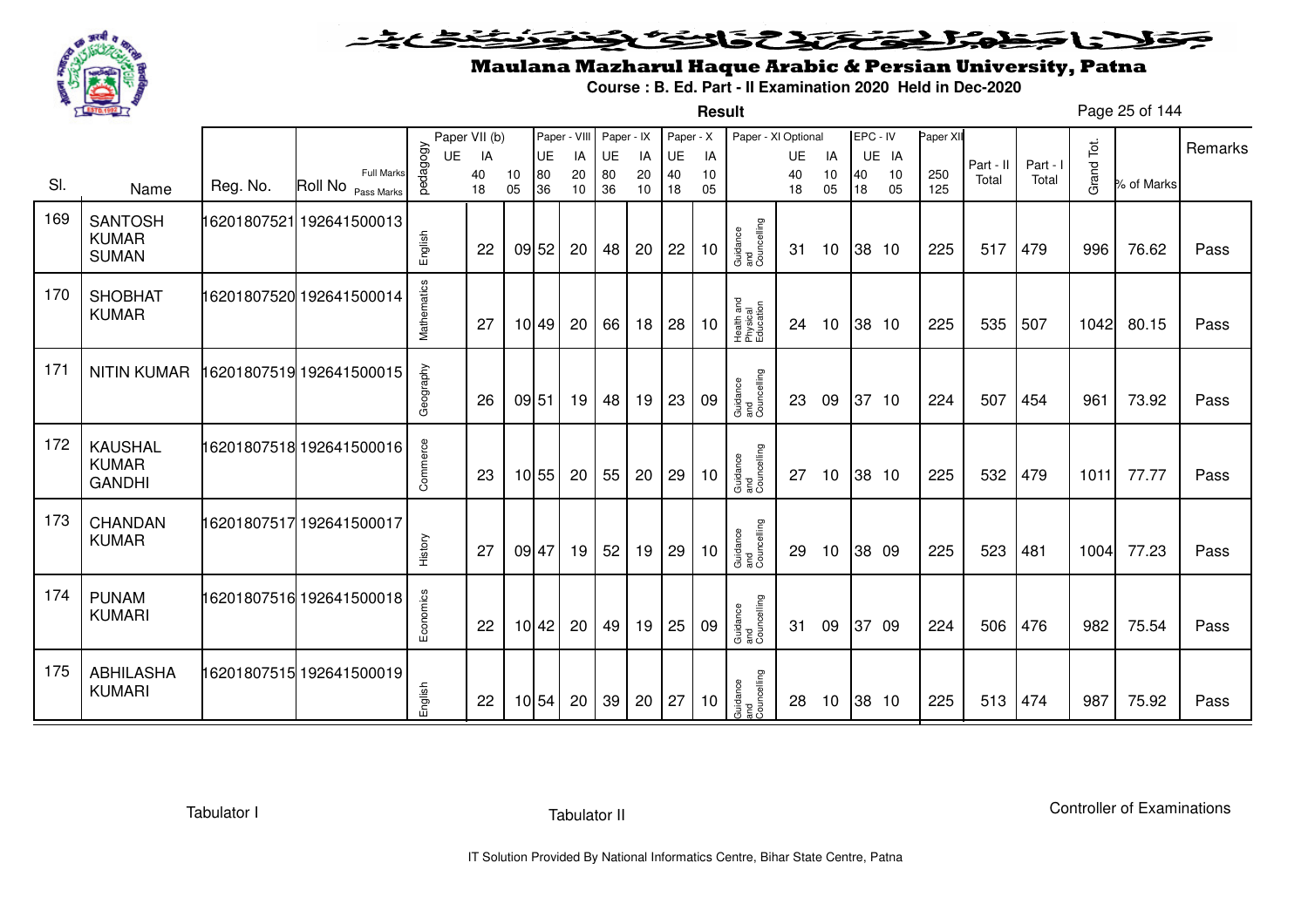

### <u>یٹی ٹ</u>ے۔ فلانا وخدا يقتحنك فالتف ونونوذ ∍

**Result**

# Maulana Mazharul Haque Arabic & Persian University, Patna

**Course : B. Ed. Part - II Examination 2020 Held in Dec-2020**

Page 26 of 144

|     |                                      |          |                               |                | Paper VII (b) |          |                  | Paper - VIII | Paper - IX |          | Paper - X |          | Paper - XI Optional                 |           |          | EPC - IV |          | Paper XII  |           |          |            |            | Remarks |
|-----|--------------------------------------|----------|-------------------------------|----------------|---------------|----------|------------------|--------------|------------|----------|-----------|----------|-------------------------------------|-----------|----------|----------|----------|------------|-----------|----------|------------|------------|---------|
|     |                                      |          | Full Marks                    | pedagogy<br>UE | IA            |          | <b>UE</b>        | IA           | UE         | IA       | UE        | IA       |                                     | <b>UE</b> | IA       |          | UE IA    |            | Part - II | Part - I | Grand Tot. |            |         |
| SI. | Name                                 | Reg. No. | Roll No <sub>Pass Marks</sub> |                | 40<br>18      | 10<br>05 | ${\bf 80}$<br>36 | 20<br>10     | 80<br>36   | 20<br>10 | 40<br>18  | 10<br>05 |                                     | 40<br>18  | 10<br>05 | 40<br>18 | 10<br>05 | 250<br>125 | Total     | Total    |            | % of Marks |         |
| 176 | NEHA KUMARI 16201807514 192641500020 |          |                               | Biological Sc  | 28            |          | 10 42            | 19           | 50         | 19       | 24        | 09       | Health and<br>Physical<br>Education | 31        | 09       |          | 38 09    | 225        | 513       | 479      | 992        | 76.31      | Pass    |
| 177 | <b>PUSHPA</b><br><b>KUMARI</b>       |          | 16201807513 192641500021      | History        | -27           |          | 10 51            | 20           | 57         | 19       | 24        | 09       | Guidance<br>and<br>Councelling      | 27        | 09       | 37 09    |          | 224        | 523       | 501      | 1024       | 78.77      | Pass    |
| 178 | <b>RIYA KUMARI</b>                   |          | 16201807512 192641500022      | English        | 26            |          | 10 48            | 20           | 55         | 20       | 28        | 10       | Health and<br>Physical<br>Education | 26        | 10       |          | 38 10    | 225        | 526       | 506      | 1032       | 79.38      | Pass    |
| 179 | PRITI KUMARI                         |          | 16201807511 192641500023      | Mathematics    | 25            |          | 09 40            | 20           | 57         | 20       | 24        | 10       | Health and<br>Physical<br>Education | 24        | 10       |          | 38 10    | 225        | 512       | 474      | 986        | 75.85      | Pass    |
| 180 | <b>UJJAWAL</b><br><b>KUMAR</b>       |          | 16201612299 182651500120      | Geography      | 23            |          | 08 52            | 18           | 54         | 18       | 27        | 08       | Guidance<br>and<br>Councelling      | 25        | 08       |          | 36 09    | 224        | 510       | 447      | 957        | 73.62      | Pass    |
| 181 | <b>MAHFOOZUR</b><br><b>RAHMAN</b>    |          | 16201300397 182651500148      | urdu           | 27            |          | 08 44            | 18           | 65         | 18       | 29        | 08       | Guidance<br>and<br>Councelling      | 28        | 08       |          | 35 09    | 224        | 521       | 475      | 996        | 76.62      | Pass    |
| 182 | ABHAY KUMAR16201814975 192651500001  |          |                               | Economics      | 31            |          | 08 44            | 17           | 43         | 17       | 28        | 08       | Guidance<br>and<br>Councelling      | 27        | 08       |          | 35 08    | 222        | 496       | 469      | 965        | 74.23      | Pass    |

Tabulator I

Tabulator II

Controller of Examinations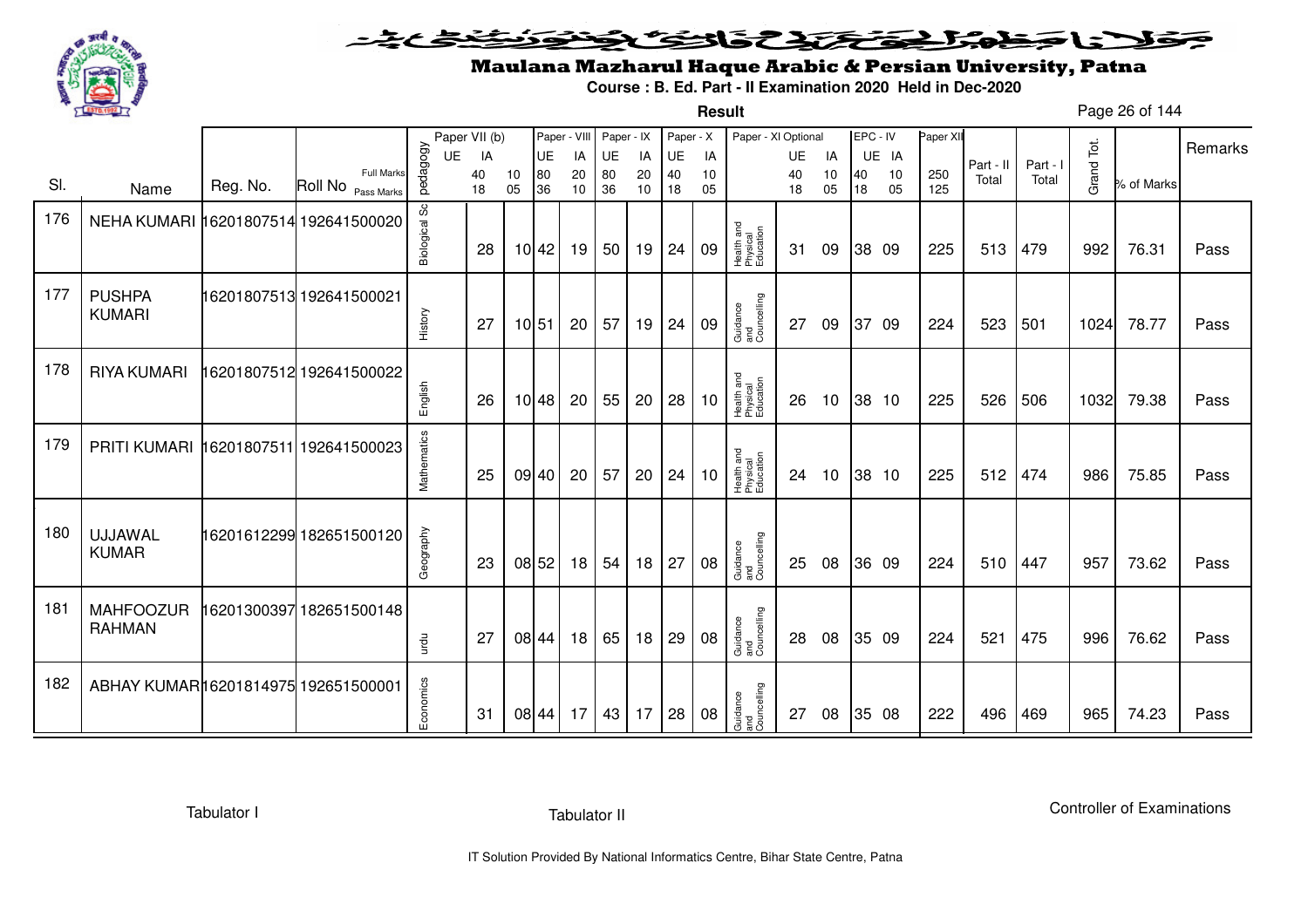

**Result**

# Maulana Mazharul Haque Arabic & Persian University, Patna

**Course : B. Ed. Part - II Examination 2020 Held in Dec-2020**

Page 27 of 144

|     |                                                |          |                                                    |             | Paper VII (b) |          | Paper - VIII |          | Paper - IX      |          | Paper - X |          | Paper - XI Optional            |          |          | EPC - IV |          | Paper XII  |           |          |            |            | Remarks |
|-----|------------------------------------------------|----------|----------------------------------------------------|-------------|---------------|----------|--------------|----------|-----------------|----------|-----------|----------|--------------------------------|----------|----------|----------|----------|------------|-----------|----------|------------|------------|---------|
|     |                                                |          |                                                    | UE          | IA            |          | UE           | IA       | UE              | IA       | UE        | IA       |                                | UE       | IA       |          | UE IA    |            | Part - II | Part - I |            |            |         |
| SI. | Name                                           | Reg. No. | <b>Full Marks</b><br>Roll No <sub>Pass Marks</sub> | pedagogy    | 40<br>18      | 10<br>05 | 80<br>36     | 20<br>10 | 80<br>36        | 20<br>10 | 40<br>18  | 10<br>05 |                                | 40<br>18 | 10<br>05 | 40<br>18 | 10<br>05 | 250<br>125 | Total     | Total    | Grand Tot. | % of Marks |         |
| 183 | SUDHANSHU<br><b>KUMAR</b>                      |          | 16201814974 192651500002                           | Civics      | 28            |          | 08 61        | 18       | 69              | 18       | 28        | 08       | Guidance<br>and<br>Councelling | 29       | 08       |          | 37 10    | 225        | 547       | 497      | 1044       | 80.31      | Pass    |
| 184 | BABLI KUMARI 16201814973 192651500003          |          |                                                    | History     | 28            |          | 08 60        | 18       | 53              | 18       | 27        | 08       | Guidance<br>and<br>Councelling | 27       | 08       |          | 36 08    | 222        | 521       | 505      | 1026       | 78.92      | Pass    |
| 185 | JYOTI KUMARI 16201814613 192651500004          |          |                                                    | History     | 28            |          | 08 42        | 17       | 50 <sub>1</sub> | 17       | 28        | 08       | Guidance<br>and<br>Councelling | 27       | 08       | 37       | -09      | 223        | 502       | 481      | 983        | 75.62      | Pass    |
| 186 | <b>SHWETA</b><br><b>KUMARI</b>                 |          | 16201814612 192651500005                           | Mathematics | 28            |          | 08 43        | 17       | 49              | 17       | 26        | 07       | Guidance<br>and<br>Councelling | 28       | 07       |          | 36 09    | 222        | 497       | 467      | 964        | 74.15      | Pass    |
| 187 | <b>RAJEEV</b><br><b>KUMAR</b><br><b>RANJAN</b> |          | 16201814611 192651500006                           | Mathematics | 26            |          | 08 46        | 18       | 38              | 18       | 28        | 08       | Guidance<br>and<br>Councelling | 26       | 08       |          | 35 09    | 223        | 491       | 482      | 973        | 74.85      | Pass    |
| 188 | <b>SWETA</b><br><b>KUMARI</b>                  |          | 16201814610 192651500007                           | Commerce    | 23            |          | 08 50        | 18       | 50 <sub>1</sub> | 18       | 26        | 08       | Guidance<br>and<br>Councelling | 26       | 08       |          | 36 08    | 222        | 501       | 463      | 964        | 74.15      | Pass    |
| 189 | NEHA KUMARI 16201807885 192651500008           |          |                                                    | History     | 28            |          | 09 47        | 18       | 50 <sub>1</sub> | 18       | 26        | 08       | Guidance<br>and<br>Councelling | 26       | 08       |          | 37 10    | 224        | 509       | 477      | 986        | 75.85      | Pass    |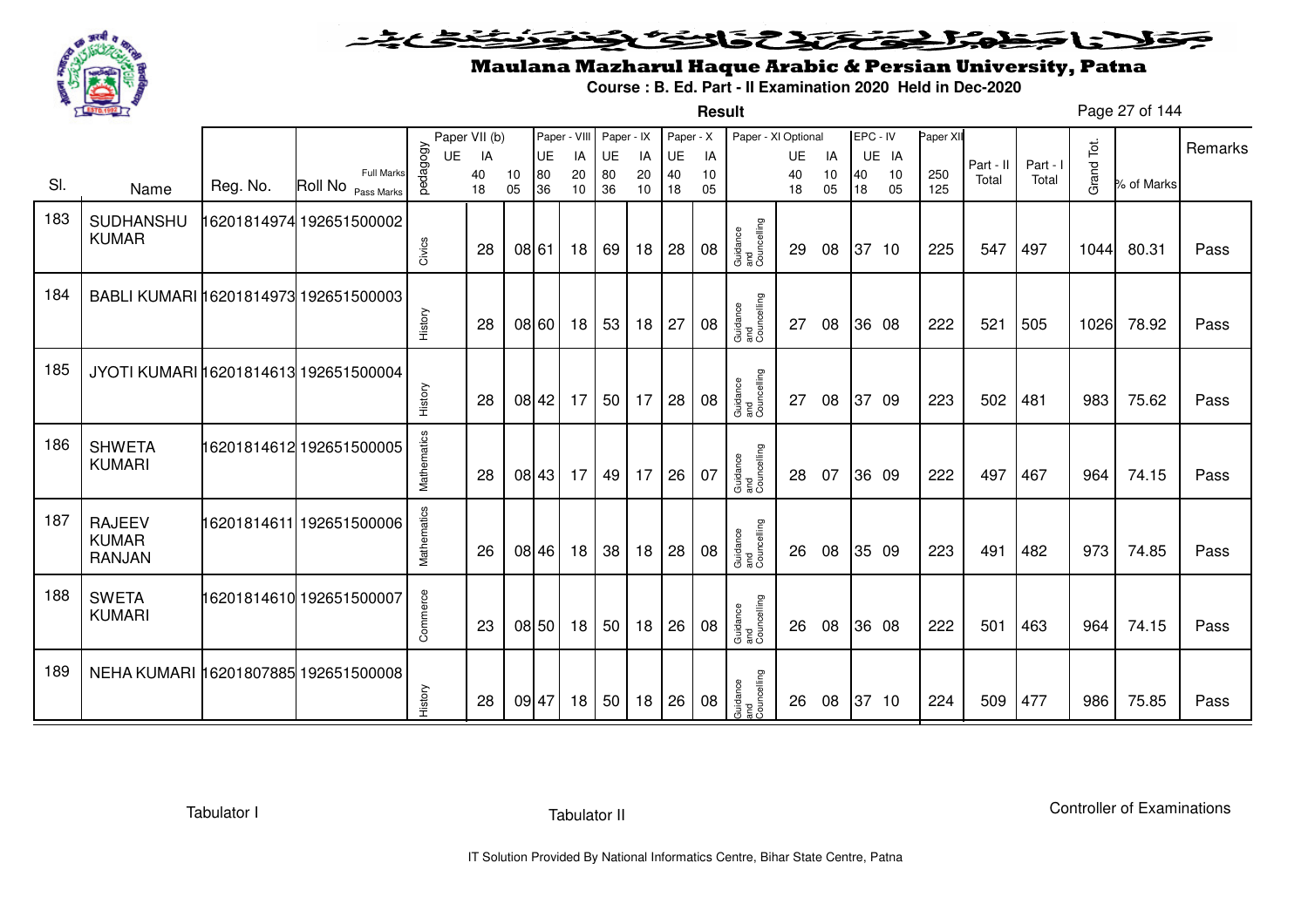

**Result**

# Maulana Mazharul Haque Arabic & Persian University, Patna

**Course : B. Ed. Part - II Examination 2020 Held in Dec-2020**

Page 28 of 144

|     |                                 |          |                                  |               | Paper VII (b) |          | Paper - VIII |          | Paper - IX      |          | Paper - X |          | Paper - XI Optional            |           |          | EPC - IV |          | Paper XII  |           |          |            |            | Remarks |
|-----|---------------------------------|----------|----------------------------------|---------------|---------------|----------|--------------|----------|-----------------|----------|-----------|----------|--------------------------------|-----------|----------|----------|----------|------------|-----------|----------|------------|------------|---------|
|     |                                 |          |                                  | UE            | IA            |          | <b>UE</b>    | IA       | UE              | IA       | UE        | IA       |                                | <b>UE</b> | IA       |          | UE IA    |            | Part - II | Part - I |            |            |         |
| SI. | Name                            | Reg. No. | Full Marks<br>Roll No Pass Marks | pedagogy      | 40<br>18      | 10<br>05 | 80<br>36     | 20<br>10 | 80<br>36        | 20<br>10 | 40<br>18  | 10<br>05 |                                | 40<br>18  | 10<br>05 | 40<br>18 | 10<br>05 | 250<br>125 | Total     | Total    | Grand Tot. | % of Marks |         |
| 190 | <b>PREETI</b><br><b>KUMARI</b>  |          | 16201807884 192651500009         | Commerce      | 22            |          | 08 46        | 18       | 50 <sup>1</sup> | 18       | 23        | 08       | Guidance<br>and<br>Councelling | 28        | 08       |          | 35 08    | 223        | 495       | 461      | 956        | 73.54      | Pass    |
| 191 | <b>BABITA</b><br><b>KUMARI</b>  |          | 16201807883 192651500010         | Biological Sc | 26            |          | 08 60        | 18       | 51              | 18       | 29        | 08       | Guidance<br>and<br>Councelling | 24        | 08       |          | 36 09    | 223        | 518       | 452      | 970        | 74.62      | Pass    |
| 192 | <b>SUPRIYA</b><br><b>KUMARI</b> |          | 16201807882 192651500011         | Biological Sc | 26            |          | 08 44        | 18       | 46              | 18       | 26        | 08       | Guidance<br>and<br>Councelling | 27        | 08       |          | 35 09    | 222        | 495       | 460      | 955        | 73.46      | Pass    |
| 193 | <b>PANCHAM</b><br><b>KUMAR</b>  |          | 16201807881 192651500012         | Phy. Sc.      | 26            |          | 08 49        | 18       | 50              | 18       | 25        | 08       | Guidance<br>and<br>Councelling | 28        | 08       |          | 35 09    | 223        | 505       | 487      | 992        | 76.31      | Pass    |
| 194 | <b>APSARI</b><br><b>KHATUN</b>  |          | 16201807880 192651500013         | History       | 25            |          | 08 40        | 18       | 45              | 18       | 27        | 08       | Guidance<br>and<br>Councelling | 28        | 08       |          | 37 10    | 224        | 496       | 488      | 984        | 75.69      | Pass    |
| 195 | <b>GAURAV</b>                   |          | 16201807879 192651500014         | Mathematics   | 25            |          | 08 64        | 17       | 48              | 18       | 24        | 08       | Guidance<br>and<br>Councelling | 29        | 08       |          | 37 10    | 223        | 519       | 477      | 996        | 76.62      | Pass    |
| 196 | <b>DEEPAK</b><br><b>KUMAR</b>   |          | 16201807878 192651500015         | ပ္တိ<br>Phy.  | 24            |          | 08 38        | 18       | 46              | 18       | 27        | 08       | Guidance<br>and<br>Councelling | 28        | 08       |          | 35 09    | 222        | 489       | 468      | 957        | 73.62      | Pass    |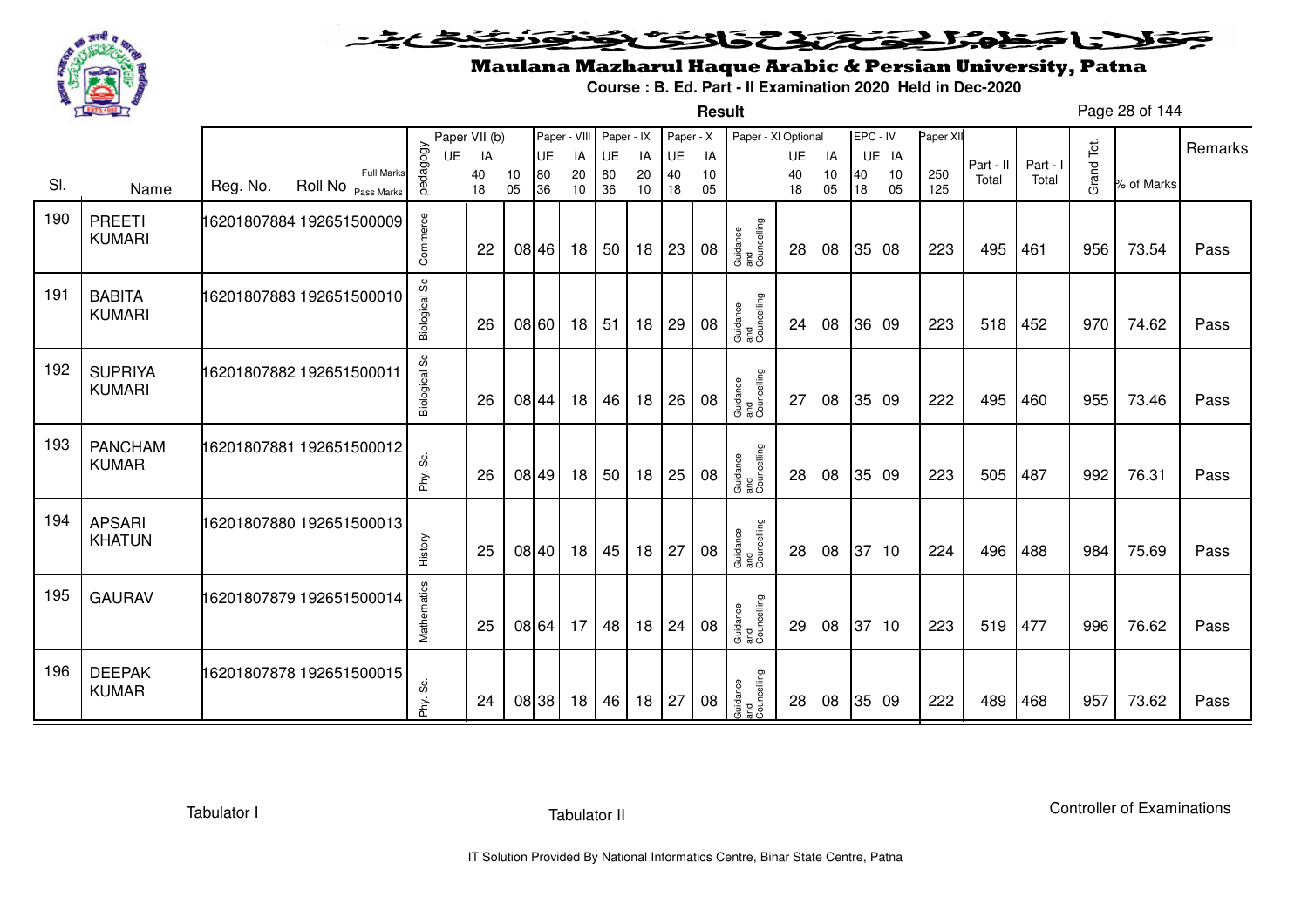

**Result**

# Maulana Mazharul Haque Arabic & Persian University, Patna

**Course : B. Ed. Part - II Examination 2020 Held in Dec-2020**

Page 29 of 144

|     |                                       |          |                                         |             | Paper VII (b) |          | Paper - VIII |          | Paper - IX      |          | Paper - X |          | Paper - XI Optional            |          |          | EPC - IV |          | Paper XII  |           |          |            |            | Remarks |
|-----|---------------------------------------|----------|-----------------------------------------|-------------|---------------|----------|--------------|----------|-----------------|----------|-----------|----------|--------------------------------|----------|----------|----------|----------|------------|-----------|----------|------------|------------|---------|
|     |                                       |          |                                         | <b>UE</b>   | IA            |          | <b>UE</b>    | IA       | UE              | IA       | UE        | IA       |                                | UE       | IA       |          | UE IA    |            | Part - II | Part - I |            |            |         |
| SI. | Name                                  | Reg. No. | <b>Full Marks</b><br>Roll No Pass Marks | pedagogy    | 40<br>18      | 10<br>05 | 80<br>36     | 20<br>10 | 80<br>36        | 20<br>10 | 40<br>18  | 10<br>05 |                                | 40<br>18 | 10<br>05 | 40<br>18 | 10<br>05 | 250<br>125 | Total     | Total    | Grand Tot. | % of Marks |         |
| 197 | RAMANUJ DAS16201807877 192651500016   |          |                                         |             |               |          |              |          |                 |          |           |          |                                |          |          |          |          |            |           |          |            |            |         |
|     |                                       |          |                                         | Civics      | 26            |          | 08 46        | 18       | 50 <sub>1</sub> | 18       | 27        | 08       | Guidance<br>and<br>Councelling | 27       | 08       |          | 35 09    | 222        | 502       | 471      | 973        | 74.85      | Pass    |
| 198 | <b>GAURAV</b><br><b>KUMAR</b>         |          | 16201807876 192651500017                | Commerce    | 20            |          | 08 39        | 18       | 48              | 18       | 32        | 08       | Guidance<br>and<br>Councelling | 28       | 08       |          | 35 08    | 225        | 495       | 432      | 927        | 71.31      | Pass    |
| 199 | <b>PUNAM</b><br><b>KUMARI</b>         |          | 16201807875 192651500018                | Economics   | 21            |          | 08 49        | 18       | 42              | 18       | 23        | 08       | Guidance<br>and<br>Councelling | 25       | 08       |          | 36 08    | 223        | 487       | 463      | 950        | 73.08      | Pass    |
| 200 | NIKKI KUMARI 16201807874 192651500019 |          |                                         | History     | 27            |          | 08 47        | 18       | 53              | 18       | 26        | 08       | Guidance<br>and<br>Councelling | 30       | 08       |          | 35 09    | 222        | 509       | 508      | 1017       | 78.23      | Pass    |
| 201 | ABHA KUMARI 16201807873 192651500020  |          |                                         | Civics      | 29            |          | 09 47        | 18       | 54              | 18       | 27        | 08       | Guidance<br>and<br>Councelling | 31       | 08       |          | 36 09    | 223        | 517       | 516      | 1033       | 79.46      | Pass    |
| 202 | RAJNI KUMARI 16201807872 192651500021 |          |                                         | Civics      | 25            |          | 09 44        | 18       | 54              | 18       | 21        | 08       | Guidance<br>and<br>Councelling | 25       | 08       |          | 36 09    | 222        | 497       | 477      | 974        | 74.92      | Pass    |
| 203 | <b>ARPNA</b><br><b>KUMARI</b>         |          | 16201807870 192651500023                | Mathematics | 30            |          | 08 39        | 18       | 60              | 18       | 27        | 08       | Guidance<br>and<br>Councelling | 32       | 08       |          | 35 09    | 224        | 516       | 498      | 1014       | 78.00      | Pass    |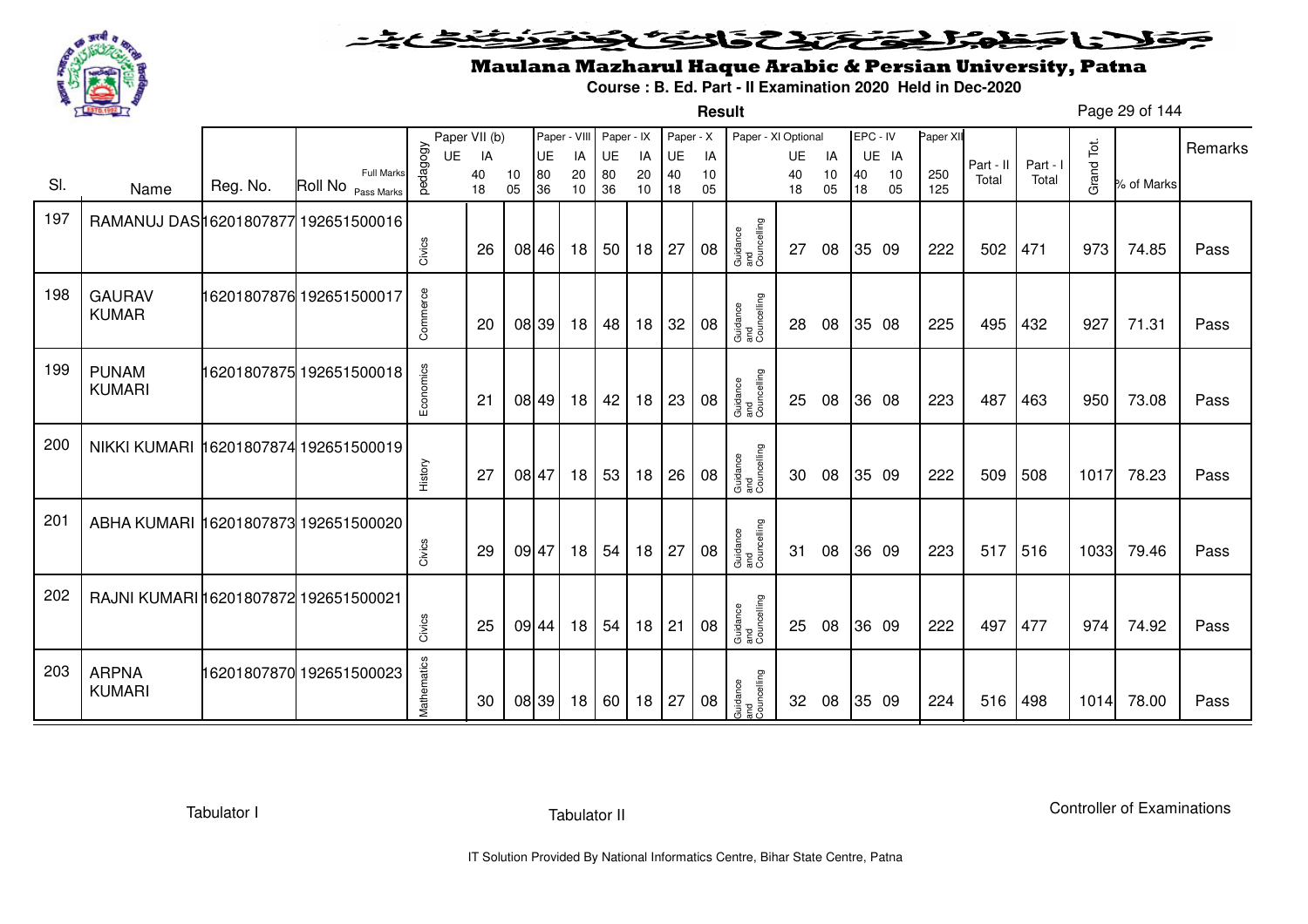

**Result**

# Maulana Mazharul Haque Arabic & Persian University, Patna

**Course : B. Ed. Part - II Examination 2020 Held in Dec-2020**

Page 30 of 144

|     |                                                      |          |                                  |             | Paper VII (b) |          | Paper - VIII |          | Paper - IX |          | Paper - X |          | Paper - XI Optional            |          |          | EPC - IV |          | Paper XII  |           |        |            |            | Remarks |
|-----|------------------------------------------------------|----------|----------------------------------|-------------|---------------|----------|--------------|----------|------------|----------|-----------|----------|--------------------------------|----------|----------|----------|----------|------------|-----------|--------|------------|------------|---------|
|     |                                                      |          |                                  | UE          | IA            |          | <b>UE</b>    | IA       | UE         | IA       | UE        | IA       |                                | UE       | IA       |          | UE IA    |            | Part - II | Part - |            |            |         |
| SI. | Name                                                 | Reg. No. | Full Marks<br>Roll No Pass Marks | pedagogy    | 40<br>18      | 10<br>05 | 80<br>36     | 20<br>10 | 80<br>36   | 20<br>10 | 40<br>18  | 10<br>05 |                                | 40<br>18 | 10<br>05 | 40<br>18 | 10<br>05 | 250<br>125 | Total     | Total  | Grand Tot. | % of Marks |         |
| 204 | KRITI KUMARI 16201807869 192651500024                |          |                                  | Commerce    | 26            |          | 08 58        | 18       | 62         | 18       | 30        | 08       | Guidance<br>and<br>Councelling | 28       | 08       |          | 36 09    | 222        | 531       | 513    | 1044       | 80.31      | Pass    |
| 205 | <b>NITU KUMARI</b>                                   |          | 16201807868 192651500025         | Tingi       | 30            |          | 08 48        | 18       | 47         | 18       | 24        | 08       | Guidance<br>and<br>Councelling | 29       | 08       |          | 37 10    | 224        | 509       | 519    | 1028       | 79.08      | Pass    |
| 206 | <b>PUTUL</b><br><b>KUMARI</b>                        |          | 16201807867192651500026          | History     | -31           |          | 08 36        | 18       | 39         | 18       | 25        | 08       | Guidance<br>and<br>Councelling | 23       | 08       |          | 35 08    | 223        | 480       | 478    | 958        | 73.69      | Pass    |
| 207 | NAVAL KISHOR16201807866 192651500027<br><b>GUPTA</b> |          |                                  | Mathematics | 26            |          | 08 50        | 18       | 45         | 18       | 24        | 08       | Guidance<br>and<br>Councelling | 29       | 08       |          | 35 09    | 222        | 500       | 489    | 989        | 76.08      | Pass    |
| 208 | POOJA RANI                                           |          | 16201807865 192651500028         | Civics      | 23            |          | 08 42        | 18       | 43         | 18       | 26        | 08       | Guidance<br>and<br>Councelling | 26       | 08       |          | 36 08    | 223        | 487       | 476    | 963        | 74.08      | Pass    |
| 209 | <b>PUNITA</b><br><b>KUMARI</b>                       |          | 16201807864 192651500029         | History     | 22            |          | 08 39        | 18       | 52         | 18       | 24        | 08       | Guidance<br>and<br>Councelling | 25       | 08       |          | 36 09    | 222        | 489       | 471    | 960        | 73.85      | Pass    |
| 210 | <b>MUNNI</b><br><b>KUMARI</b>                        |          | 16201807863 192651500030         | Hindi       | 29            |          | 08 56        | 18       | 40         | 18       | 32        | 08       | Guidance<br>and<br>Councelling | 30       | 08       |          | 35 09    | 223        | 514       | 463    | 977        | 75.15      | Pass    |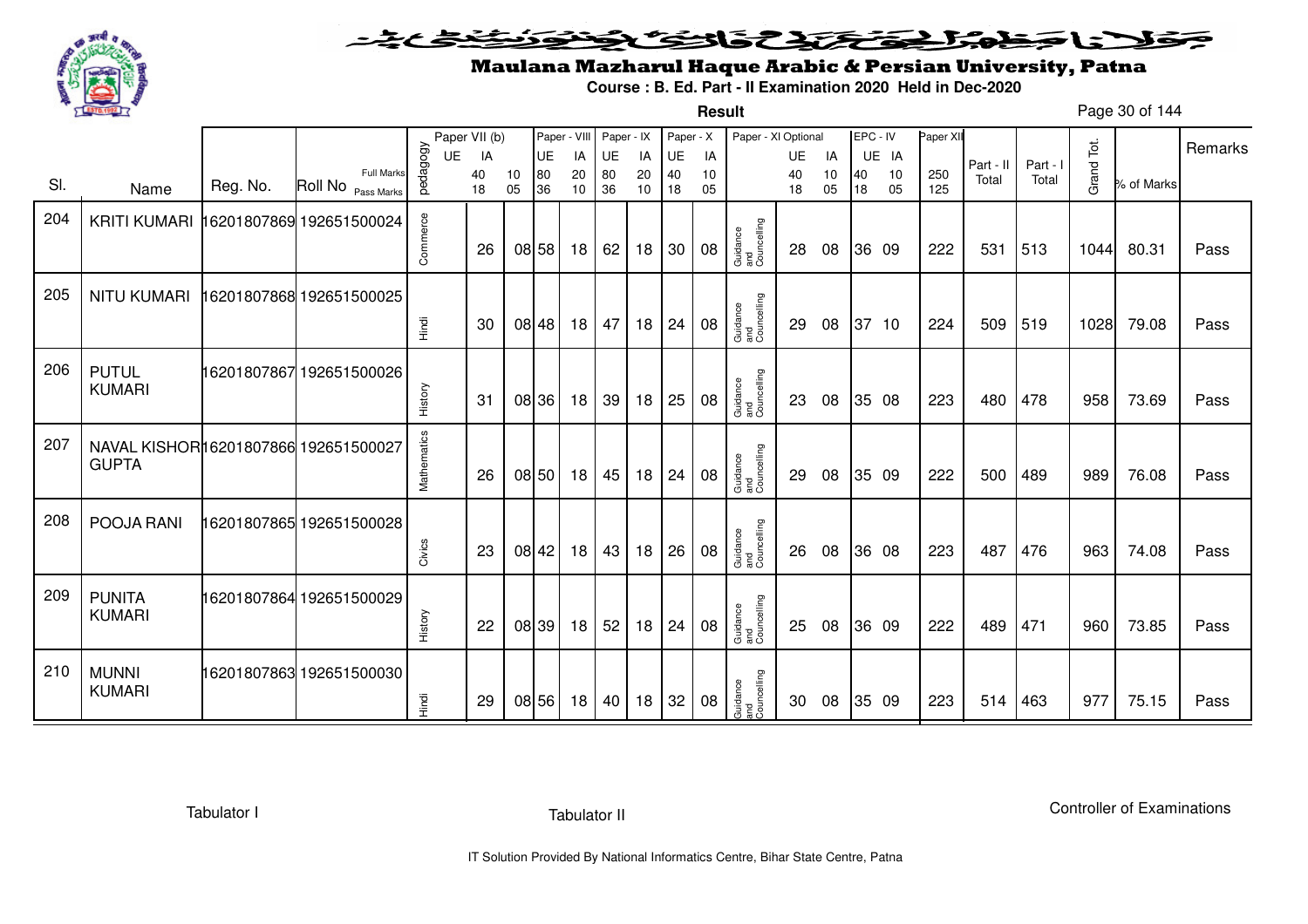

**Result**

# Maulana Mazharul Haque Arabic & Persian University, Patna

**Course : B. Ed. Part - II Examination 2020 Held in Dec-2020**

Page 31 of 144

|     |                                               |          |                                                    |             | Paper VII (b) |          | Paper - VIII |                 | Paper - IX |              | Paper - X |          | Paper - XI Optional            |          |          | EPC - IV |          | Paper XII  |           |          |            |            | Remarks |
|-----|-----------------------------------------------|----------|----------------------------------------------------|-------------|---------------|----------|--------------|-----------------|------------|--------------|-----------|----------|--------------------------------|----------|----------|----------|----------|------------|-----------|----------|------------|------------|---------|
|     |                                               |          |                                                    | <b>UE</b>   | IA            |          | <b>UE</b>    | IA              | UE         | IA           | UE        | IA       |                                | UE       | IA       |          | UE IA    |            | Part - II | Part - I |            |            |         |
| SI. | Name                                          | Reg. No. | <b>Full Marks</b><br>Roll No <sub>Pass Marks</sub> | pedagogy    | 40<br>18      | 10<br>05 | 80<br>36     | 20<br>10        | 80<br>36   | 20<br>10     | 40<br>18  | 10<br>05 |                                | 40<br>18 | 10<br>05 | 40<br>18 | 10<br>05 | 250<br>125 | Total     | Total    | Grand Tot. | % of Marks |         |
| 211 | <b>ANAND</b><br><b>KUMAR</b><br><b>PATHAK</b> |          | 16201807862 192651500031                           | Geography   | 27            |          | 08 42        | 18              | 44         | 18           | 28        | 08       | Guidance<br>and<br>Councelling | 26       | 08       |          | 37 10    | 225        | 499       | 479      | 978        | 75.23      | Pass    |
| 212 | MD. EQUBAL<br><b>ALAM</b>                     |          | 16201807861 192651500032                           | Phy. Sc.    | 25            |          | 08 46        | 18              | 46         | 18           | 28        | 08       | Guidance<br>and<br>Councelling | 25       | 08       |          | 36 09    | 224        | 499       | 486      | 985        | 75.77      | Pass    |
| 213 | <b>SUJIT KUMAR</b>                            |          | 16201807860 192651500033                           | History     | 29            |          | 08 42        | 17              | 39         | $17 \mid 23$ |           | 08       | Guidance<br>and<br>Councelling | 25       | 08       |          | 35 08    | 223        | 482       | 448      | 930        | 71.54      | Pass    |
| 214 | <b>VISHAL</b><br><b>RANJAN</b>                |          | 16201807859 192651500034                           | Mathematics | 29            |          | 08 48        | 18 <sup>1</sup> | 49         | 18           | 35        | 08       | Guidance<br>and<br>Councelling | 31       | 08       |          | 36 09    | 223        | 520       | 494      | 1014       | 78.00      | Pass    |
| 215 | <b>RAJA KUMAR</b><br><b>MANDAL</b>            |          | 16201807858 192651500035                           | Mathematics | 27            |          | 08 55        | 18              | 41         | 18           | 22        | 08       | Guidance<br>and<br>Councelling | 26       | 08       |          | 36 09    | 224        | 500       | 485      | 985        | 75.77      | Pass    |
| 216 | <b>KISHAN</b><br><b>KUMAR</b>                 |          | 16201807857192651500036                            | History     | 27            | 08 51    |              | 18              | 55         | 18           | 29        | 08       | Guidance<br>and<br>Councelling | 25       | 08       |          | 37 10    | 225        | 519       | 502      | 1021       | 78.54      | Pass    |
| 217 | ROHIT KUMAR 16201807856 192651500037          |          |                                                    | Geography   | A             | 08 A     |              | 18              | A          | 18           | A         | 07       | Guidance<br>and<br>Councelling | A        | 07       | A        |          | A          | 58        | 463      | 521        | $- -$      | Fail    |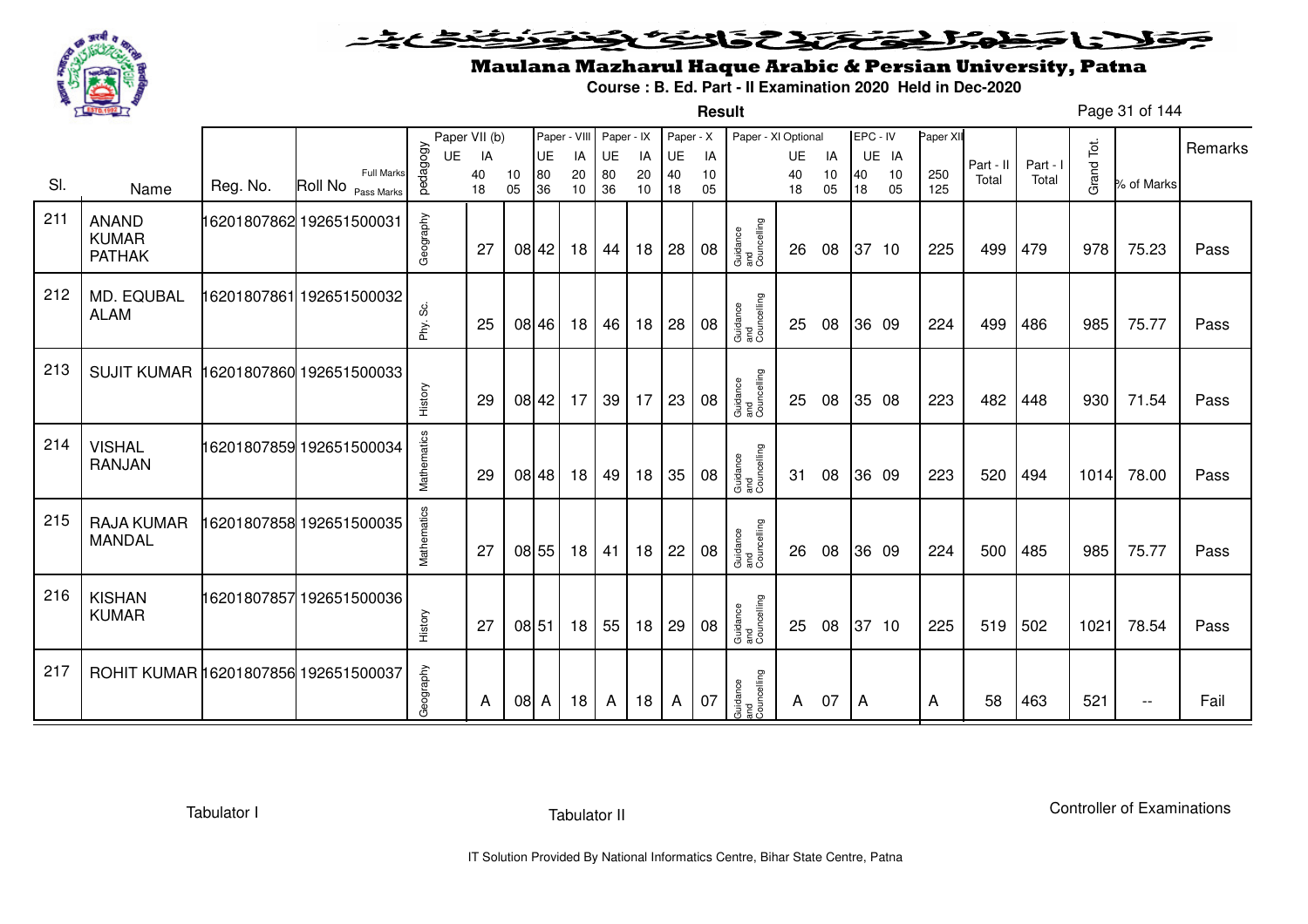

**Result**

# Maulana Mazharul Haque Arabic & Persian University, Patna

**Course : B. Ed. Part - II Examination 2020 Held in Dec-2020**

Page 32 of 144

|     |                                                      |          |                                         |               | Paper VII (b) |          |          | Paper - VIII | Paper - IX |          | Paper - X |          | Paper - XI Optional            |          |          | EPC - IV |          | Paper XII  |           |          |            |            |         |
|-----|------------------------------------------------------|----------|-----------------------------------------|---------------|---------------|----------|----------|--------------|------------|----------|-----------|----------|--------------------------------|----------|----------|----------|----------|------------|-----------|----------|------------|------------|---------|
|     |                                                      |          |                                         | UE            | IA            |          | UE       | IA           | UE         | IA       | UE        | IA       |                                | UE       | IA       |          | UE IA    |            | Part - II | Part - I |            |            | Remarks |
| SI. | Name                                                 | Reg. No. | <b>Full Marks</b><br>Roll No Pass Marks | pedagogy      | 40<br>18      | 10<br>05 | 80<br>36 | 20<br>10     | 80<br>36   | 20<br>10 | 40<br>18  | 10<br>05 |                                | 40<br>18 | 10<br>05 | 40<br>18 | 10<br>05 | 250<br>125 | Total     | Total    | Grand Tot. | % of Marks |         |
| 218 | <b>PRAVEEN</b><br><b>KUMAR</b>                       |          | 16201807855 192651500038                | Biological Sc | 25            |          | 08 53    | 18           | 57         | 18       | 22        | 08       | Guidance<br>and<br>Councelling | 28       | 08       |          | 35 08    | 223        | 511       | 472      | 983        | 75.62      | Pass    |
| 219 | <b>SUBODH</b><br><b>KUMAR</b>                        |          | 16201807854 192651500039                | Geography     | 25            |          | 09 55    | 18           | 59         | 18       | 26        | 08       | Guidance<br>and<br>Councelling | 26       | 08       |          | 36 09    | 224        | 521       | 505      | 1026       | 78.92      | Pass    |
| 220 | NAVIN KUMAR 16201807853 192651500040<br><b>NAYAK</b> |          |                                         | Mathematics   | 27            |          | 08 50    | 18           | 50         | 18       | 26        | 08       | Guidance<br>and<br>Councelling | 28       | 08       |          | 37 10    | 224        | 512       | 495      | 1007       | 77.46      | Pass    |
| 221 | <b>SUNNY</b><br><b>KUMAR</b>                         |          | 16201807852 192651500041                | Phy. Sc.      | 28            |          | 08 54    | 18           | 41         | 18       | 23        | 08       | Guidance<br>and<br>Councelling | 28       | 08       |          | 37 10    | 225        | 506       | 490      | 996        | 76.62      | Pass    |
| 222 | RAJAN KUMAR16201807851 192651500042                  |          |                                         | Phy. Sc.      | 22            |          | 08 42    | 18           | 52         | 18       | 23        | 08       | Guidance<br>and<br>Councelling | 30       | 08       |          | 35 09    | 225        | 498       | 480      | 978        | 75.23      | Pass    |
| 223 | <b>JITENDRA</b><br><b>KUMAR</b>                      |          | 16201807850 192651500043                | History       | 24            |          | 08 52    | 17           | 51         | 17       | 21        | 08       | Guidance<br>and<br>Councelling | 27       | 08       |          | 36 09    | 224        | 502       | 463      | 965        | 74.23      | Pass    |
| 224 | ABHAY KUMAR16201807849 192651500044<br><b>SINGH</b>  |          |                                         | Mathematics   | 27            |          | 08 44    | 18           | 52         | 18       | 30        | 08       | Guidance<br>and<br>Councelling | 27       | 08       |          | 35 09    | 223        | 507       | 457      | 964        | 74.15      | Pass    |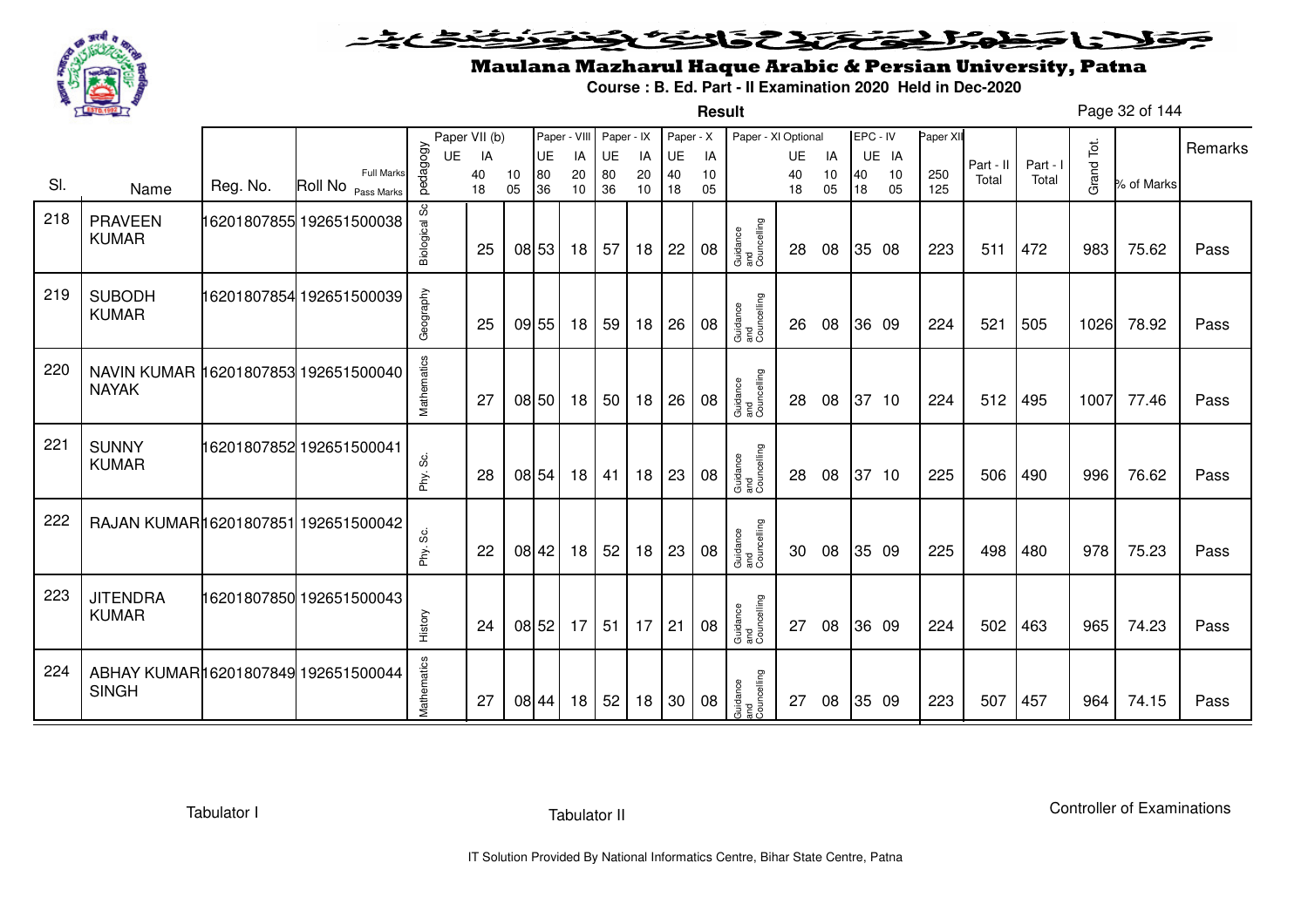

### <u>یٹی ٹ</u>ے فلانا وخدا يقتحنك فالتف ونونوذ ∍

**Result**

# Maulana Mazharul Haque Arabic & Persian University, Patna

**Course : B. Ed. Part - II Examination 2020 Held in Dec-2020**

Page 33 of 144

|     |                                      |          |                                         |           | Paper VII (b) |    |           | Paper - VIII Paper - IX |                 |    | Paper - X |    | Paper - XI Optional                 |           |    | EPC - IV |       | Paper XII |           |          |            |                          |         |
|-----|--------------------------------------|----------|-----------------------------------------|-----------|---------------|----|-----------|-------------------------|-----------------|----|-----------|----|-------------------------------------|-----------|----|----------|-------|-----------|-----------|----------|------------|--------------------------|---------|
|     |                                      |          |                                         | UE        | IA            |    | <b>UE</b> | IA                      | UE              | IA | UE        | IA |                                     | <b>UE</b> | IA |          | UE IA |           | Part - II | Part - I |            |                          | Remarks |
| SI. |                                      | Reg. No. | <b>Full Marks</b><br>Roll No Pass Marks | pedagogy  | 40            | 10 | 80        | 20                      | 80              | 20 | 40        | 10 |                                     | 40        | 10 | 40       | 10    | 250       | Total     | Total    | Grand Tot. | % of Marks               |         |
|     | Name                                 |          |                                         |           | 18            | 05 | 36        | 10                      | 36              | 10 | 18        | 05 |                                     | 18        | 05 | 18       | 05    | 125       |           |          |            |                          |         |
| 225 | <b>RAKESH</b>                        |          | 16201807848 192651500045                |           |               |    |           |                         |                 |    |           |    |                                     |           |    |          |       |           |           |          |            |                          |         |
|     | <b>KUMAR SINHA</b>                   |          |                                         | Commerce  | 25            |    | 08 50     | 18                      | 46              | 18 | 23        | 08 | Guidance<br>and<br>Councelling      | 30        | 08 |          | 36 08 | 223       | 501       | 465      | 966        | 74.31                    | Pass    |
|     |                                      |          |                                         |           |               |    |           |                         |                 |    |           |    |                                     |           |    |          |       |           |           |          |            |                          |         |
| 226 | TINKU KUMAR 16201807847 192651500046 |          |                                         |           |               |    |           |                         |                 |    |           |    |                                     |           |    |          |       |           |           |          |            |                          |         |
|     | <b>SAH</b>                           |          |                                         |           |               |    |           |                         |                 |    |           |    |                                     |           |    |          |       |           |           |          |            |                          |         |
|     |                                      |          |                                         | History   | 30            |    | 08 58     | 18                      | 59              | 18 | 26        | 08 | Guidance<br>and<br>Councelling      | 26        | 08 |          | 36 09 | 224       | 528       | 499      | 1027       | 79.00                    | Pass    |
| 227 |                                      |          |                                         |           |               |    |           |                         |                 |    |           |    |                                     |           |    |          |       |           |           |          |            |                          |         |
|     | <b>SUJATA</b><br><b>SARAWGI</b>      |          | 16201807846 192651500047                |           |               |    |           |                         |                 |    |           |    |                                     |           |    |          |       |           |           |          |            |                          |         |
|     |                                      |          |                                         | Commerce  | 27            |    | 08 60     | 18                      | 60              | 18 | 28        | 08 | Guidance<br>and<br>Councelling      | 28        | 08 |          | 36 09 | 223       | 531       | 510      | 1041       | 80.08                    | Pass    |
|     |                                      |          |                                         |           |               |    |           |                         |                 |    |           |    |                                     |           |    |          |       |           |           |          |            |                          |         |
| 228 | <b>ANUJA RANI</b>                    |          | 16201807845 192651500048                |           |               |    |           |                         |                 |    |           |    |                                     |           |    |          |       |           |           |          |            |                          |         |
|     |                                      |          |                                         | Geography | 29            |    | 08 42     | 18                      | 50              | 18 | 28        | 08 | Guidance<br>and<br>Councelling      | 27        | 08 |          | 37 09 | 224       | 506       | 500      | 1006       | 77.38                    | Pass    |
|     |                                      |          |                                         |           |               |    |           |                         |                 |    |           |    |                                     |           |    |          |       |           |           |          |            |                          |         |
| 229 | <b>BINITA</b>                        |          | 16201807844 192651500049                |           |               |    |           |                         |                 |    |           |    |                                     |           |    |          |       |           |           |          |            |                          |         |
|     | <b>KUMARI</b>                        |          |                                         | Geography | 27            |    | 08 42     | 18                      | 44              | 18 | 28        | 08 | Guidance<br>and<br>Councelling      | 25        | 08 |          | 37 10 | 224       | 497       | 491      | 988        | 76.00                    | Pass    |
|     |                                      |          |                                         |           |               |    |           |                         |                 |    |           |    |                                     |           |    |          |       |           |           |          |            |                          |         |
| 230 | <b>ANAND RAJ</b>                     |          | 16201807843 192651500050                |           |               |    |           |                         |                 |    |           |    |                                     |           |    |          |       |           |           |          |            |                          |         |
|     |                                      |          |                                         | တိ        |               |    |           |                         |                 |    |           |    |                                     |           |    |          |       |           |           |          |            |                          |         |
|     |                                      |          |                                         | Phy.      | 27            |    | 08 45     | 17                      | 33 <sup>1</sup> | 17 | 26        | 08 | Guidance<br>and<br>Councelling      | 29        | 08 |          | 35 08 | 223       | 484       | 453      | 937        | $\overline{\phantom{m}}$ | Fail    |
|     |                                      |          |                                         |           |               |    |           |                         |                 |    |           |    |                                     |           |    |          |       |           |           |          |            |                          |         |
| 231 | KM. SADHANA 16201623077 172661500045 |          |                                         |           |               |    |           |                         |                 |    |           |    |                                     |           |    |          |       |           |           |          |            |                          |         |
|     | <b>PANDEY</b>                        |          |                                         | History   | 32            |    | 10 50     | 20                      | 64              | 20 | 31        | 10 | Health and<br>Physical<br>Education | 25        | 10 |          | 39 10 | 225       | 546       | 503      | 1049       | 80.69                    | Pass    |
|     |                                      |          |                                         |           |               |    |           |                         |                 |    |           |    |                                     |           |    |          |       |           |           |          |            |                          |         |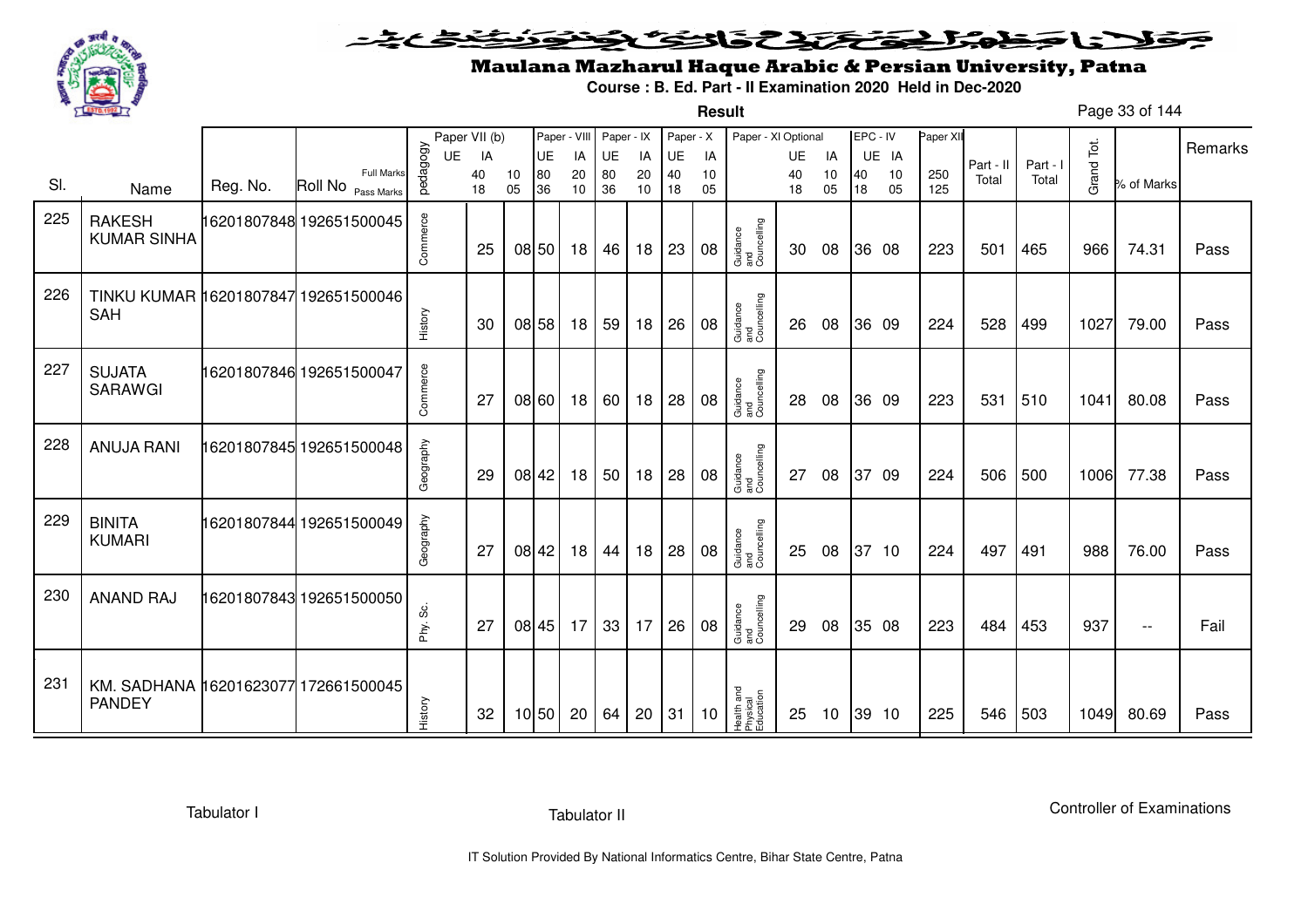

**Result**

# Maulana Mazharul Haque Arabic & Persian University, Patna

**Course : B. Ed. Part - II Examination 2020 Held in Dec-2020**

Page 34 of 144

|     |                                 |                    |                                         |             | Paper VII (b) |          | Paper - VIII |          | Paper - IX |          | Paper - X |          | Paper - XI Optional                 |          |                 | EPC - IV |          | Paper XII  |           |          |            |            |         |
|-----|---------------------------------|--------------------|-----------------------------------------|-------------|---------------|----------|--------------|----------|------------|----------|-----------|----------|-------------------------------------|----------|-----------------|----------|----------|------------|-----------|----------|------------|------------|---------|
|     |                                 |                    |                                         | UE          | IA            |          | UE           | IA       | UE         | IA       | UE        | IA       |                                     | UE       | IA              |          | UE IA    |            | Part - II | Part - I |            |            | Remarks |
| SI. | Name                            | Reg. No.           | <b>Full Marks</b><br>Roll No Pass Marks | pedagogy    | 40<br>18      | 10<br>05 | 80<br>36     | 20<br>10 | 80<br>36   | 20<br>10 | 40<br>18  | 10<br>05 |                                     | 40<br>18 | 10<br>05        | 40<br>18 | 10<br>05 | 250<br>125 | Total     | Total    | Grand Tot. | % of Marks |         |
| 232 | <b>SAIMA</b><br><b>HASSAN</b>   |                    | 16201623412 172661500100                | History     | 26            |          | 10 45        | 20       | 48         | 20       | 26        | 10       | Health and<br>Physical<br>Education | 25       | 10              |          | 39 10    | 225        | 514       | 412      | 926        | 71.23      | Pass    |
| 233 | <b>ARCHANA</b><br><b>KUMARI</b> |                    | 16201716547 182661500009                | Computer    | 26            |          | 10 44        | 20       | 50         | 20       | 24        | 10       | Health and<br>Physical<br>Education | 27       | 10 <sup>°</sup> |          | 39 10    | 225        | 515       | 490      | 1005       | 77.31      | Pass    |
| 234 | <b>MD KAMRAN</b><br><b>ALAM</b> |                    | 16201716411 182661500018                | History     | 36            | 08 51    |              | 18       | 41         | 18       | 32        | 08       | Health and<br>Physical<br>Education | 24       | 08              |          | 39 08    | 225        | 516       | 510      | 1026       | 78.92      | Pass    |
| 235 | <b>KAMINI</b><br><b>KUMARI</b>  | <b>Applied For</b> | 182661500102                            | English     | 23            | 08 41    |              | 18       | 50         | 18       | 31        | 08       | Health and<br>Physical<br>Education | 21       | 08              |          | 39 08    | 225        | 498       | 442      | 940        | 72.31      | Pass    |
| 236 | <b>PRINCE</b><br><b>KUMAR</b>   |                    | 16201807929 192661500001                | Mathematics | 28            | 08 37    |              | 18       | 38         | 18       | 25        | 08       | Health and<br>Physical<br>Education | 22       | 08              |          | 38 08    | 224        | 480       | 460      | 940        | 72.31      | Pass    |
| 237 | <b>MAMTA</b><br><b>KUMARI</b>   |                    | 16201807928 192661500002                | Computer    | 26            | 08 52    |              | 18       | 44         | 19       | 28        | 09       | Health and<br>Physical<br>Education | 26       | 08              |          | 38 09    | 225        | 510       | 470      | 980        | 75.38      | Pass    |
| 238 | <b>DEEPAK</b><br><b>KUMAR</b>   | 16201807927        | 192661500003                            | Computer    | 28            |          | 08 36        | 19       | 50         | 18       | 31        | 09       | Health and<br>Physical<br>Education | 26       | 08              | 37       | -09      | 224        | 503       | 491      | 994        | 76.46      | Pass    |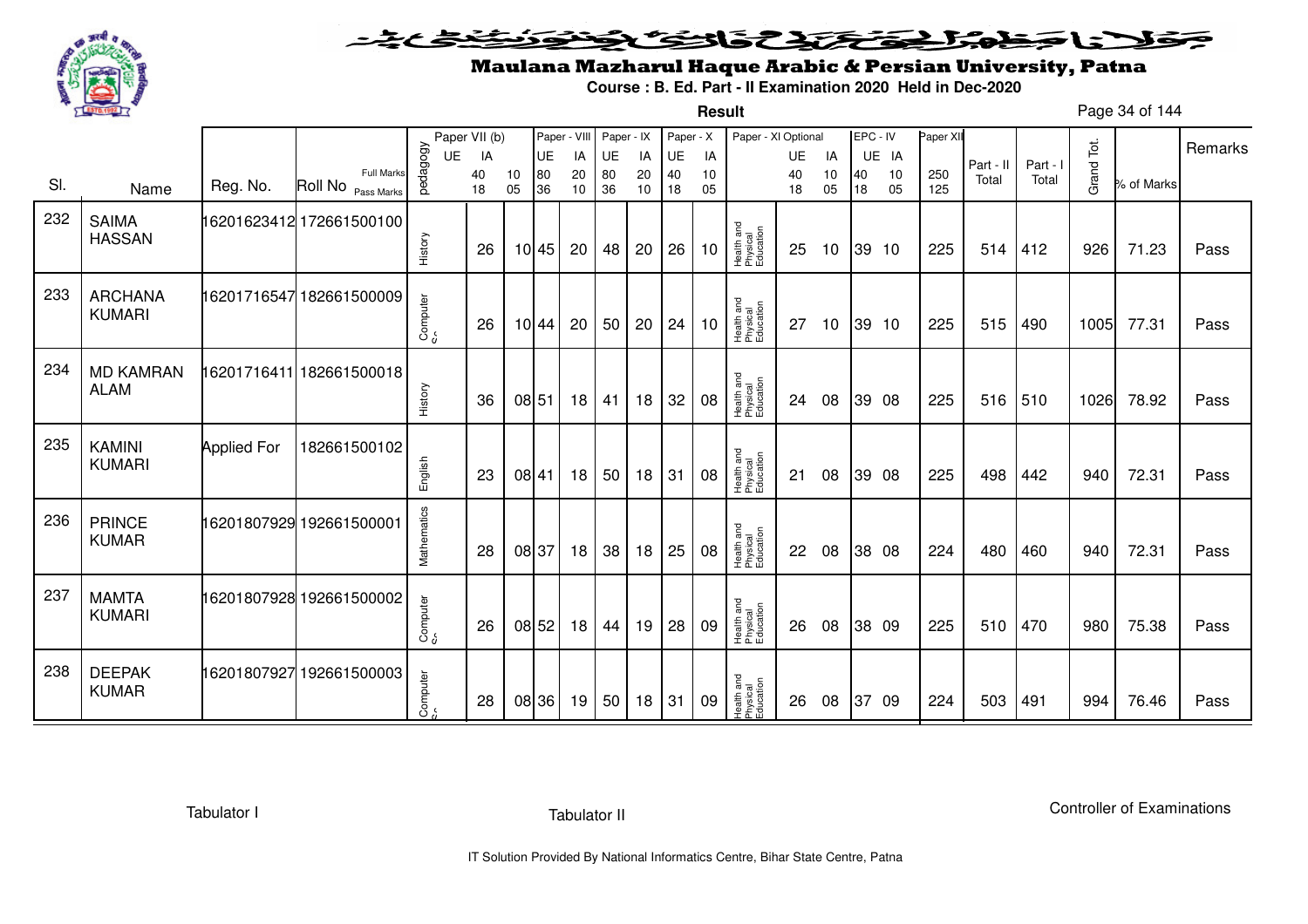

**Result**

# Maulana Mazharul Haque Arabic & Persian University, Patna

**Course : B. Ed. Part - II Examination 2020 Held in Dec-2020**

Page 35 of 144

|     |                                  |          |                                                    |               | Paper VII (b) |          | Paper - VIII |          | Paper - IX |          | Paper - X |          | Paper - XI Optional                 |          |          | EPC - IV |          | Paper XII  |           |          |            |            | Remarks |
|-----|----------------------------------|----------|----------------------------------------------------|---------------|---------------|----------|--------------|----------|------------|----------|-----------|----------|-------------------------------------|----------|----------|----------|----------|------------|-----------|----------|------------|------------|---------|
|     |                                  |          |                                                    | UE            | IA            |          | UE           | IA       | UE         | IA       | UE        | IA       |                                     | UE       | IA       |          | UE IA    |            | Part - II | Part - I |            |            |         |
| SI. | Name                             | Reg. No. | <b>Full Marks</b><br>Roll No <sub>Pass Marks</sub> | pedagogy      | 40<br>18      | 10<br>05 | 80<br>36     | 20<br>10 | 80<br>36   | 20<br>10 | 40<br>18  | 10<br>05 |                                     | 40<br>18 | 10<br>05 | 40<br>18 | 10<br>05 | 250<br>125 | Total     | Total    | Grand Tot. | % of Marks |         |
| 239 | <b>RAJAN</b><br>PRABHAKAR        |          | 16201807926 192661500004                           | ပ္တဲ<br>Phy.  | 24            |          | 08 60        | 18       | 54         | 18       | 27        | 08       | Health and<br>Physical<br>Education | 30       | 08       | 37       | 08       | 223        | 523       | 509      | 1032       | 79.38      | Pass    |
| 240 | <b>ROHINI</b><br><b>KUMARI</b>   |          | 16201807925 192661500005                           | Economics     | 24            |          | 10 46        | 20       | 36         | 20       | 28        | 10       | Health and<br>Physical<br>Education | 26       | 10       |          | 39 10    | 225        | 504       | 497      | 1001       | 77.00      | Pass    |
| 241 | <b>GAUTAM</b><br><b>KUMAR</b>    |          | 16201807924 192661500006                           | Mathematics   | 28            |          | 10 56        | 18       | 48         | 18       | 30        | 08       | Health and<br>Physical<br>Education | 22       | 08       |          | 39 08    | 225        | 518       | 541      | 1059       | 81.46      | Pass    |
| 242 | <b>ABHISHEK</b><br><b>PANDEY</b> |          | 16201807923 192661500007                           | Civics        | 28            | 10141    |              | 20       | 40         | 20       | 27        | 10       | Health and<br>Physical<br>Education | 24       | 10       |          | 39 10    | 225        | 504       | 507      | 1011       | 77.77      | Pass    |
| 243 | <b>SONALI RAJ</b>                |          | 16201807922 192661500008                           | Phy. Sc.      | 22            |          | 08 38        | 18       | 42         | 19       | 25        | 08       | Health and<br>Physical<br>Education | 22       | 08       |          | 39 08    | 225        | 482       | 453      | 935        | 71.92      | Pass    |
| 244 | SONALI<br><b>KUMARI</b>          |          | 16201807920 192661500010                           | Economics     | 31            |          | 08 57        | 18       | 61         | 18       | 32        | 08       | Health and<br>Physical<br>Education | 24       | 08       |          | 39 09    | 225        | 538       | 542      | 1080       | 83.08      | Pass    |
| 245 | SHAKSHI RAJ                      |          | 16201807919 192661500011                           | Biological Sc | 30            |          | 10 60        | 20       | 62         | 20       | 30        | 10       | Health and<br>Physical<br>Education | 26       | 10       |          | 39 08    | 225        | 550       | 544      | 1094       | 84.15      | Pass    |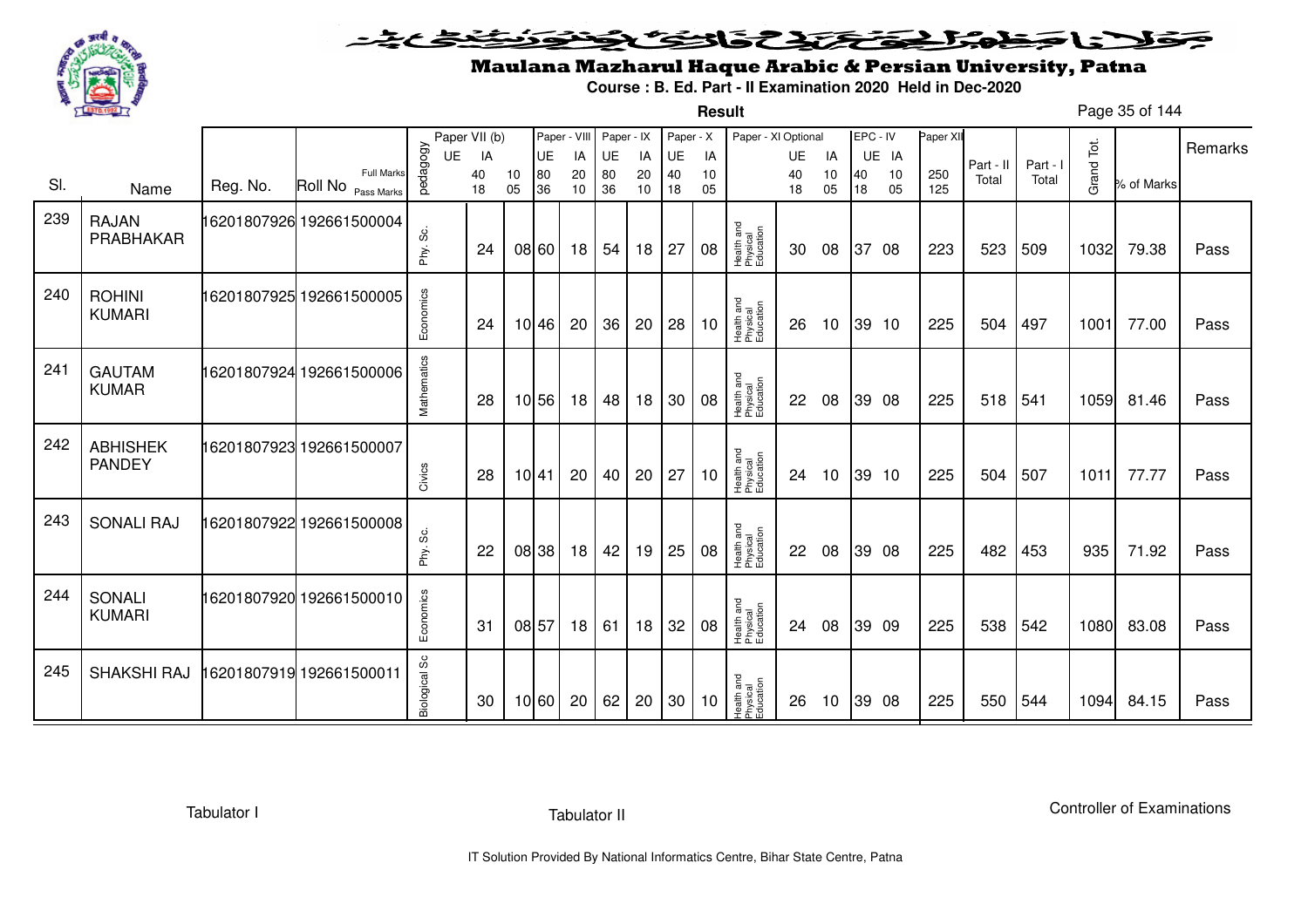

#### こさとき فتختخذ فخافى فخذ كلانا جنادبل ◒

**Result**

# Maulana Mazharul Haque Arabic & Persian University, Patna

**Course : B. Ed. Part - II Examination 2020 Held in Dec-2020**

Page 36 of 144

|     |                                      |          |                                  |               | Paper VII (b) |          | Paper - VIII |          | Paper - IX |          | Paper - X |          | Paper - XI Optional                 |          |          | EPC - IV |          | Paper XI   |           |          |            |            | Remarks |
|-----|--------------------------------------|----------|----------------------------------|---------------|---------------|----------|--------------|----------|------------|----------|-----------|----------|-------------------------------------|----------|----------|----------|----------|------------|-----------|----------|------------|------------|---------|
|     |                                      |          |                                  | UE            | IA            |          | UE           | IA       | UE         | IA       | UE        | IA       |                                     | UE       | IA       |          | UE IA    |            | Part - II | Part - I |            |            |         |
| SI. | Name                                 | Reg. No. | Full Marks<br>Roll No Pass Marks | pedagogy      | 40<br>18      | 10<br>05 | 80<br>36     | 20<br>10 | 80<br>36   | 20<br>10 | 40<br>18  | 10<br>05 |                                     | 40<br>18 | 10<br>05 | 40<br>18 | 10<br>05 | 250<br>125 | Total     | Total    | Grand Tot. | % of Marks |         |
| 246 | <b>KHUSHBOO</b><br><b>KUMARI</b>     |          |                                  | Economics     | 30            |          | 09 52        | 18       | 56         | 18       | 30        | 09       | Health and<br>Physical<br>Education | 24       | 08       |          | 39 10    | 225        | 528       | 523      | 1051       | 80.85      | Pass    |
| 247 | DOLLY GUPTA 16201807917 192661500013 |          |                                  | Economics     | 31            |          | 10 45        | 18       | 46         | 19       | 24        | 09       | Health and<br>Physical<br>Education | 23       | 09       |          | 39 09    | 225        | 507       | 488      | 995        | 76.54      | Pass    |
| 248 | <b>PRERNA</b><br>YADAV               |          | 16201807916 192661500014         | Biological Sc | 27            |          | 08 53        | 18       | 61         | 18       | 23        | 09       | Health and<br>Physical<br>Education | -26      | 08       |          | 39 10    | 225        | 525       | 551      | 1076       | 82.77      | Pass    |
| 249 | <b>PAMMI</b><br><b>KUMARI</b>        |          | 16201807915 192661500015         | History       | 24            |          | 10 41        | 20       | 43         | 20       | 22        | 08       | Health and<br>Physical<br>Education | 24       | 10       |          | 39 08    | 225        | 494       | 514      | 1008       | 77.54      | Pass    |
| 250 | <b>RANI KUMARI</b>                   |          | 16201807914 192661500016         | Economics     | 23            |          | 08 43        | 18       | 56         | 18       | 25        | 08       | Health and<br>Physical<br>Education | 27       | 08       |          | 39 10    | 225        | 508       | 499      | 1007       | 77.46      | Pass    |
| 251 | <b>AMIT KUMAR</b>                    |          | 6201807913 192661500017          | Economics     | 29            |          | 10 41        | 19       | 51         | 20       | 28        | 09       | Health and<br>Physical<br>Education | 31       | 08       |          | 39 08    | 225        | 518       | 508      | 1026       | 78.92      | Pass    |
| 252 | <b>SAHIL KUMAR</b>                   |          | 16201807912 192661500018         | History       | 26            |          | 08 56        | 20       | 50         | 20       | 27        | 10       | Health and<br>Physical<br>Education | 29       | 10       |          | 39 09    | 225        | 529       | 525      | 1054       | 81.08      | Pass    |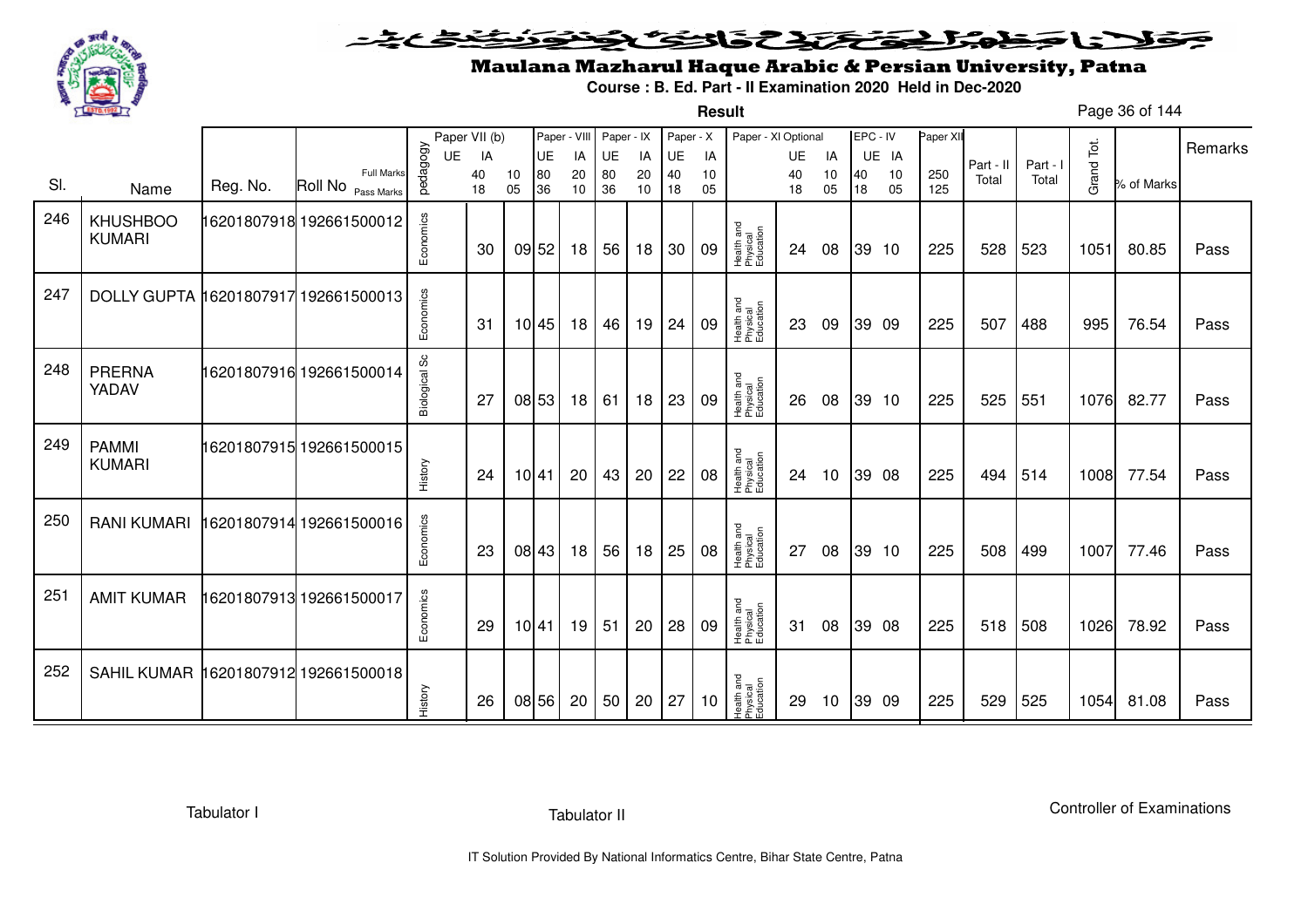

**Result**

# Maulana Mazharul Haque Arabic & Persian University, Patna

**Course : B. Ed. Part - II Examination 2020 Held in Dec-2020**

Page 37 of 144

|     |                                                |             |                                         |                      | Paper VII (b) |          | Paper - VIII |    | Paper - IX |    | Paper - X |    | Paper - XI Optional                 |    |    | EPC - IV |       | Paper XII |           |          |            |            |         |
|-----|------------------------------------------------|-------------|-----------------------------------------|----------------------|---------------|----------|--------------|----|------------|----|-----------|----|-------------------------------------|----|----|----------|-------|-----------|-----------|----------|------------|------------|---------|
|     |                                                |             |                                         | UE                   | IA            |          | UE           | IA | UE         | IA | UE        | IA |                                     | UE | IA |          | UE IA |           | Part - II | Part - I |            |            | Remarks |
| SI. |                                                | Reg. No.    | <b>Full Marks</b><br>Roll No Pass Marks | pedagogy             | 40            | 10<br>05 | 80           | 20 | 80         | 20 | 40        | 10 |                                     | 40 | 10 | 40       | 10    | 250       | Total     | Total    | Grand Tot. | % of Marks |         |
|     | Name                                           |             |                                         |                      | 18            |          | 36           | 10 | 36         | 10 | 18        | 05 |                                     | 18 | 05 | 18       | 05    | 125       |           |          |            |            |         |
| 253 | <b>JANG</b><br><b>BAHADUR</b><br><b>MANDAL</b> |             | 16201807911 192661500019                | Economics            | 28            |          | 10 55        | 20 | 54         | 20 | 28        | 09 | Health and<br>Physical<br>Education | 25 | 10 | 39 10    |       | 225       | 533       | 513      | 1046       | 80.46      | Pass    |
| 254 | VIVEK KUMAR 16201807910 192661500020           |             |                                         | Mathematics          | 31            | 10 51    |              | 20 | 45         | 20 | 30        | 10 | Health and<br>Physical<br>Education | 29 | 10 | 39 10    |       | 225       | 530       | 474      | 1004       | 77.23      | Pass    |
| 255 | <b>GANESH</b><br><b>KUMAR</b>                  |             | 16201807909 192661500021                | Geography            | 26            |          | 10 64        | 20 | 44         | 20 | 31        | 10 | Health and<br>Physical<br>Education | 31 | 10 | 39 10    |       | 225       | 540       | 528      | 1068       | 82.15      | Pass    |
| 256 | <b>ARVIND</b><br><b>KUMAR</b>                  |             | 16201807908 192661500022                | Mathematics          | 29            |          | 10 36        | 20 | 66         | 20 | 28        | 10 | Health and<br>Physical<br>Education | 30 | 10 | 39 10    |       | 225       | 533       | 535      | 1068       | 82.15      | Pass    |
| 257 | <b>SEJAL</b><br><b>SEHGAL</b>                  | 16201807907 | 192661500023                            | <b>Biological Sc</b> | 32            |          | 10 60        | 20 | 64         | 20 | 30        | 10 | Health and<br>Physical<br>Education | 27 | 10 | 39 10    |       | 225       | 557       | 565      | 1122       | 86.31      | Pass    |
| 258 | RAGINI SINGH 16201807906 192661500024          |             |                                         | Computer             | -31           |          | 10 58        | 20 | 48         | 20 | 30        | 10 | Health and<br>Physical<br>Education | 27 | 10 | 39 10    |       | 225       | 538       | 562      | 1100       | 84.62      | Pass    |
| 259 | <b>NITU</b><br><b>PRAKASH</b>                  |             | 16201807905 192661500025                | Economics            | 29            |          | 10 47        | 20 | 48         | 20 | 25        | 10 | Health and<br>Physical<br>Education | 29 | 10 |          | 39 10 | 225       | 522       | 548      | 1070       | 82.31      | Pass    |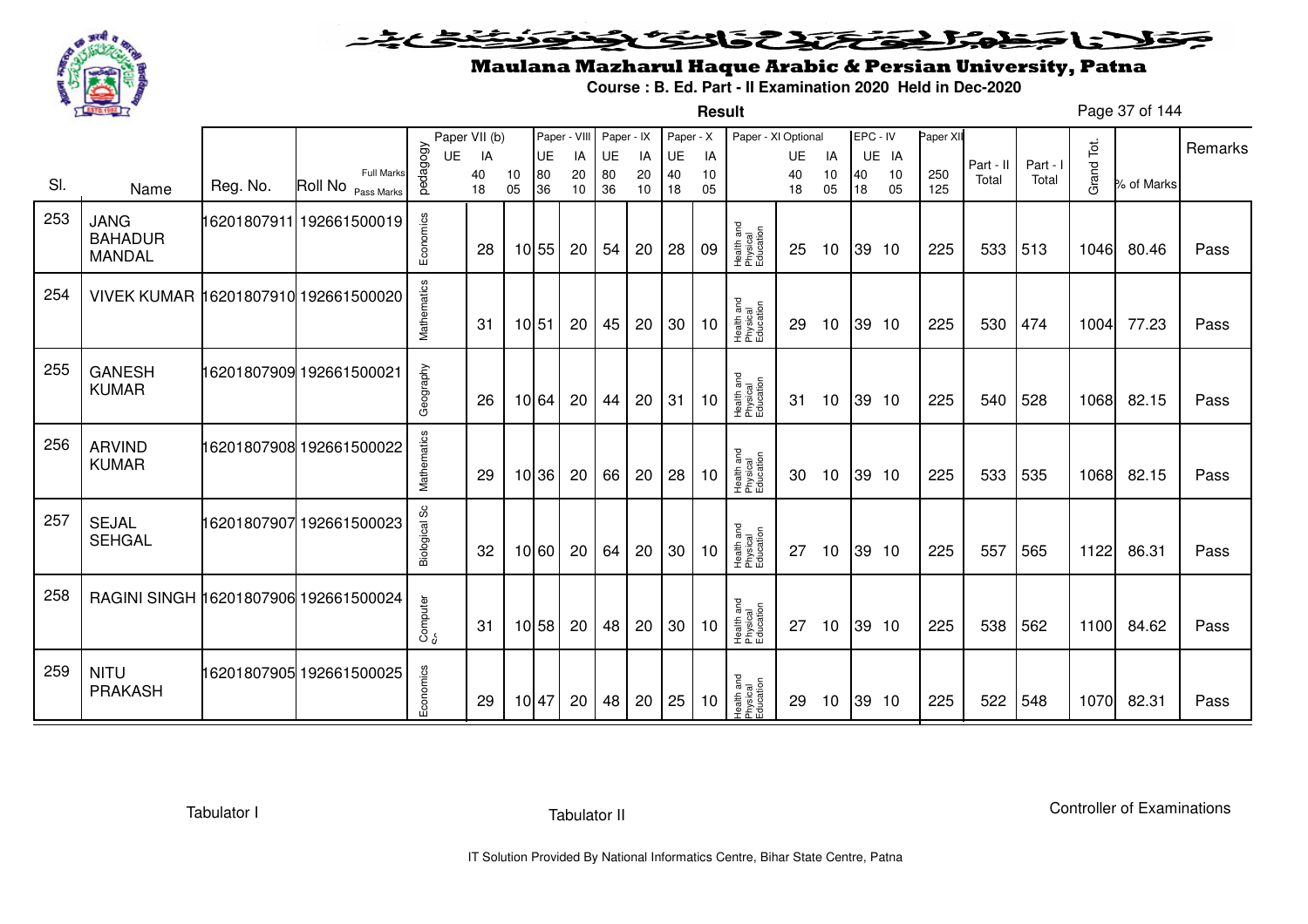

**Result**

# Maulana Mazharul Haque Arabic & Persian University, Patna

**Course : B. Ed. Part - II Examination 2020 Held in Dec-2020**

Page 38 of 144

|     |                                               |          |                                         |               | Paper VII (b) |          | Paper - VIII |          | Paper - IX |          | Paper - X |          | Paper - XI Optional                 |          |          | EPC - IV |          | Paper XI   |           |          |                          |                          | Remarks     |
|-----|-----------------------------------------------|----------|-----------------------------------------|---------------|---------------|----------|--------------|----------|------------|----------|-----------|----------|-------------------------------------|----------|----------|----------|----------|------------|-----------|----------|--------------------------|--------------------------|-------------|
|     |                                               |          |                                         | <b>UE</b>     | IA            |          | UE           | IA       | UE         | IA       | UE        | IA       |                                     | UE       | IA       |          | UE IA    |            | Part - II | Part - I |                          |                          |             |
| SI. | Name                                          | Reg. No. | <b>Full Marks</b><br>Roll No Pass Marks | pedagogy      | 40<br>18      | 10<br>05 | 80<br>36     | 20<br>10 | 80<br>36   | 20<br>10 | 40<br>18  | 10<br>05 |                                     | 40<br>18 | 10<br>05 | 40<br>18 | 10<br>05 | 250<br>125 | Total     | Total    | Grand Tot.               | % of Marks               |             |
| 260 | JYOTI KUMARI 16201807904 192661500026         |          |                                         | ပ္တဲ<br>Phy.  | 27            |          | 10 58        | 20       | 60         | 20       | 30        | 10       | Health and<br>Physical<br>Education | 24       | 10       | 39 10    |          | 225        | 543       | 542      | 1085                     | 83.46                    | Pass        |
| 261 | <b>SAPNA</b><br><b>KUMARI</b>                 |          | 16201807903 192661500027                | Economics     | 28            |          | 10 51        | 20       | 45         | 18       | 30        | 10       | Health and<br>Physical<br>Education | 28       | 10       | 39 10    |          | 225        | 524       | 535      | 1059                     | 81.46                    | Pass        |
| 262 | <b>RAHUL</b><br><b>RANJAN</b><br><b>SINGH</b> |          | 16201807902 192661500028                | Mathematics   | 29            |          | 08 38        | 18       | 38         | 18       | 23        | 08       | Health and<br>Physical<br>Education | 25       | 08       | 37 08    |          | 224        | 482       | 501      | 983                      | 75.62                    | Pass        |
| 263 | <b>KSUDHANSU</b><br><b>RANJAN</b>             |          | 16201807901 192661500029                | ပ္တဲ<br>Phy.  | 29            |          | 08 47        | 18       | 56         | 19       | 24        | 08       | Health and<br>Physical<br>Education | 26       | 08       |          | 38 08    | 224        | 513       | 505      | 1018                     | 78.31                    | Pass        |
| 264 | PRIYANKA<br><b>BHARTI</b>                     |          | 16201807900 192661500030                | History       | 26            |          | 10 48        | 19       | 56         | 19       | 21        | 09       | Health and<br>Physical<br>Education | 23       | 09       | 38 09    |          | 225        | 512       | 499      | 1011                     | 77.77                    | Pass        |
| 265 | <b>BHARTI</b>                                 |          | 16201807899 192661500031                | Economics     | A             |          | 09 66        | 20       | 59         | 20       | 29        | 09       | Health and<br>Physical<br>Education | 31       | 09       | 39 09    |          | 225        | 525       | 513      | $\overline{\phantom{a}}$ | $\overline{\phantom{m}}$ | <b>PEND</b> |
| 266 | <b>DHARMESH</b><br><b>KUMAR</b>               |          | 16201807898 192661500032                | Biological Sc | 31            |          | 08 50        | 19       | 56         | 19       | 32        | 08       | Health and<br>Physical<br>Education | 31       | 09       | -9       | 09       | 225        | 506       | 524      | 1030                     | $\overline{\phantom{m}}$ | Fail        |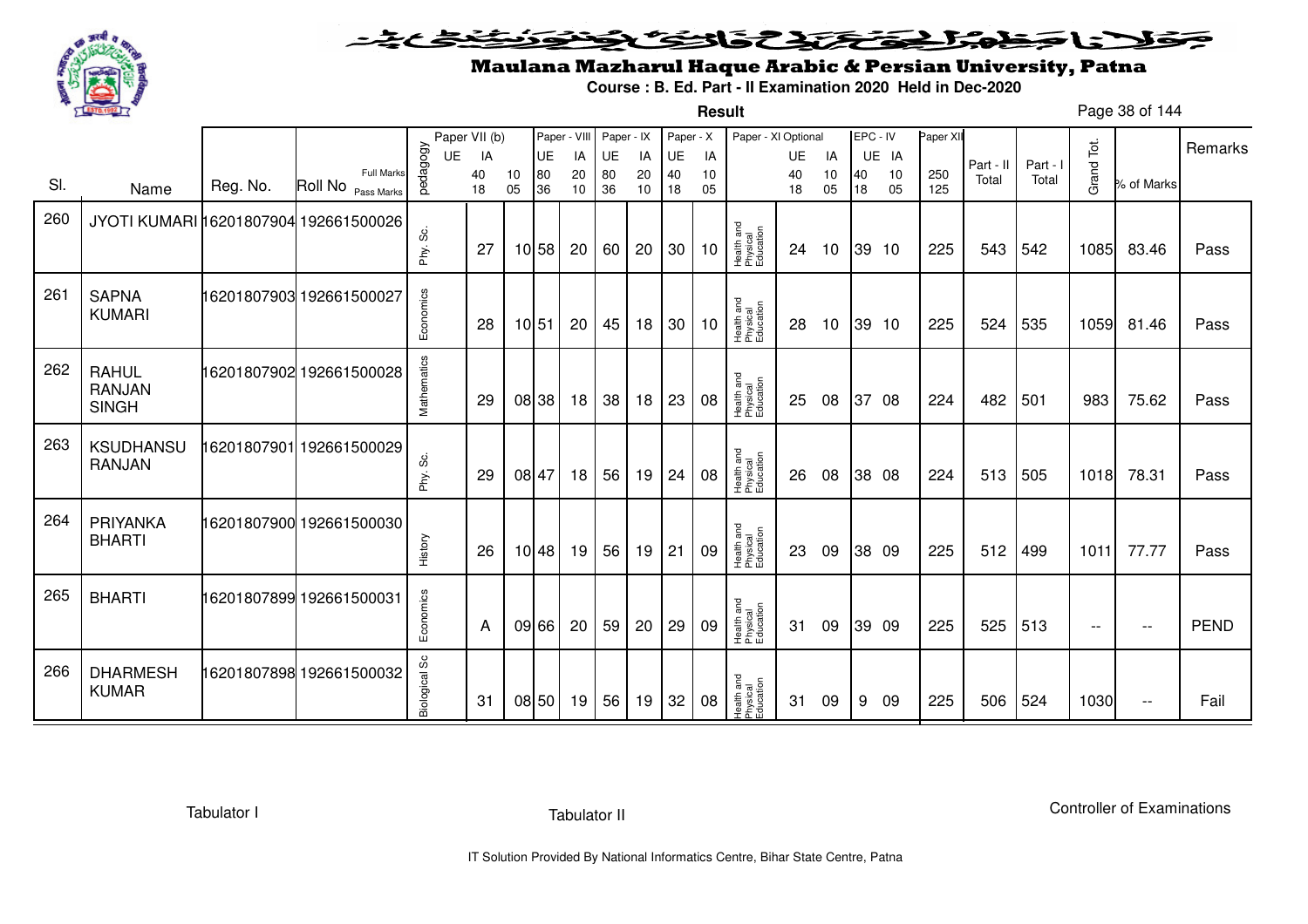

**Result**

# Maulana Mazharul Haque Arabic & Persian University, Patna

**Course : B. Ed. Part - II Examination 2020 Held in Dec-2020**

Page 39 of 144

|     |                                           |          |                                         |                  | Paper VII (b) |          | Paper - VIII |          | Paper - IX |          | Paper - X |          | Paper - XI Optional                 |          |          | EPC - IV |          | Paper XI   |           |          |            |            | Remarks |
|-----|-------------------------------------------|----------|-----------------------------------------|------------------|---------------|----------|--------------|----------|------------|----------|-----------|----------|-------------------------------------|----------|----------|----------|----------|------------|-----------|----------|------------|------------|---------|
|     |                                           |          |                                         | UE               | IA            |          | UE           | IA       | UE         | IA       | UE        | IA       |                                     | UE       | IA       |          | UE IA    |            | Part - II | Part - I |            |            |         |
| SI. | Name                                      | Reg. No. | <b>Full Marks</b><br>Roll No Pass Marks | pedagogy         | 40<br>18      | 10<br>05 | 80<br>36     | 20<br>10 | 80<br>36   | 20<br>10 | 40<br>18  | 10<br>05 |                                     | 40<br>18 | 10<br>05 | 40<br>18 | 10<br>05 | 250<br>125 | Total     | Total    | Grand Tot. | % of Marks |         |
| 267 | MD.<br><b>SHAMSHAD</b><br><b>ALAM</b>     |          | 16201807897 192661500033                | History          | 31            |          | 09 49        | 20       | 44         | 18       | 30        | 09       | Health and<br>Physical<br>Education | 28       | 09       |          | 39 10    | 225        | 521       | 500      | 1021       | 78.54      | Pass    |
| 268 | NIKHIL ANAND 16201807894 192661500036     |          |                                         | English          | 26            |          | 08 39        | 18       | 49         | 18       | 23        | 08       | Health and<br>Physical<br>Education | 30       | 08       |          | 38 09    | 224        | 498       | 517      | 1015       | 78.08      | Pass    |
| 269 | <b>AJAY KUMAR</b>                         |          | 16201807893 192661500037                | Mathematics      | 23            |          | 08 36        | 20       | 42         | 19       | 23        | 09       | Health and<br>Physical<br>Education | 22       | 09       |          | 38 10    | 225        | 484       | 489      | 973        | 74.85      | Pass    |
| 270 | <b>VISHAL RAJ</b>                         |          | 16201807892 192661500038                | Mathematics      | 24            |          | 08 49        | 18       | 37         | 18       | 26        | 08       | Health and<br>Physical<br>Education | 22       | 09       |          | 38 08    | 224        | 489       | 481      | 970        | 74.62      | Pass    |
| 271 | DIPTI KUMARI   16201807891   192661500039 |          |                                         | Economics        | 31            |          | 08 37        | 18       | 50         | 18       | 23        | 08       | Health and<br>Physical<br>Education | 30       | 09       |          | 38 09    | 224        | 503       | 478      | 981        | 75.46      | Pass    |
| 272 | <b>ANUPAM</b><br><b>KUMARI</b>            |          | 16201807890 192661500040                | တိ<br>Biological | 29            |          | 08 46        | 18       | 53         | 18       | 26        | 08       | Health and<br>Physical<br>Education | 27       | 08       |          | 39 08    | 225        | 513       | 510      | 1023       | 78.69      | Pass    |
| 273 | BABUL KUMAR16201807889 192661500041       |          |                                         | Computer         | 28            |          | 10 60        | 20       | 50         | 20       | 31        | 10       | Health and<br>Physical<br>Education | 30       | 10       |          | 39 10    | 225        | 543       | 486      | 1029       | 79.15      | Pass    |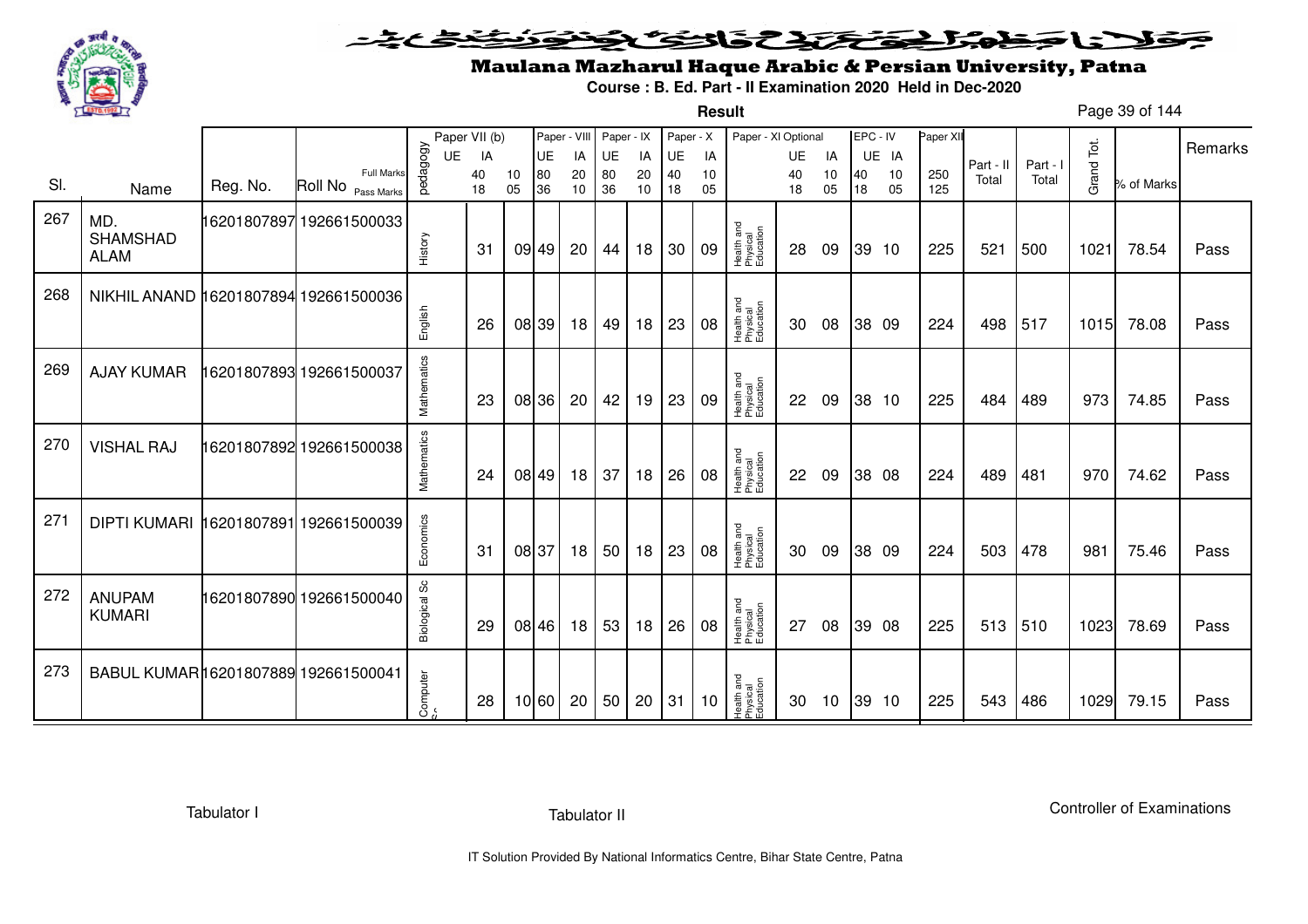

#### <u>یٹی ٹ</u>ے فلانا جمام المتختص والتكافي ≂

**Result**

# Maulana Mazharul Haque Arabic & Persian University, Patna

**Course : B. Ed. Part - II Examination 2020 Held in Dec-2020**

Page 40 of 144

|     |                                                     |          |                                         |           | Paper VII (b) |          |          | Paper - VIII | Paper - IX |          | Paper - X |          | Paper - XI Optional                 |              |          | EPC - IV |          | Paper XII  |           |          |            |                          |         |
|-----|-----------------------------------------------------|----------|-----------------------------------------|-----------|---------------|----------|----------|--------------|------------|----------|-----------|----------|-------------------------------------|--------------|----------|----------|----------|------------|-----------|----------|------------|--------------------------|---------|
|     |                                                     |          |                                         | UE        | IA            |          | UE       | IA           | UE         | IA       | UE        | IA       |                                     | UE           | IA       |          | UE IA    |            | Part - II | Part - I |            |                          | Remarks |
| SI. | Name                                                | Reg. No. | <b>Full Marks</b><br>Roll No Pass Marks | pedagogy  | 40<br>18      | 10<br>05 | 80<br>36 | 20<br>10     | 80<br>36   | 20<br>10 | 40<br>18  | 10<br>05 |                                     | 40<br>18     | 10<br>05 | 40<br>18 | 10<br>05 | 250<br>125 | Total     | Total    | Grand Tot. | % of Marks               |         |
| 274 | <b>DIXITA</b><br><b>THAKUR</b>                      |          | 16201807888 192661500042                | Economics | 31            |          | 09 48    | 19           | 52         | 19       | 27        | 09       | Health and<br>Physical<br>Education | 30           | 09       |          | 39 09    | 225        | 526       | 507      | 1033       | 79.46                    | Pass    |
| 275 | <b>PUJA KUMARI</b>                                  |          | 16201807887 192661500043                | Phy. Sc.  | 28            |          | 08 55    | 18           | 40         | 18       | 29        | 08       | Health and<br>Physical<br>Education | 29           | 08       |          | 38 08    | 225        | 512       | 519      | 1031       | 79.31                    | Pass    |
| 276 | <b>PUJA KUMARI</b>                                  |          | 16201807886 192661500044                | History   | 25            |          | 08 46    | 18           | 46         | 18       | 24        | 08       | Health and<br>Physical<br>Education | 24           | 08       |          | 38 08    | 225        | 496       | 462      | 958        | 73.69                    | Pass    |
| 277 | PRIYANKA                                            |          | 16201815051 192661500045                | Economics | 28            |          | 08 56    | 19           | 60         | 19       | 25        | 09       | Health and<br>Physical<br>Education | 24           | 09       |          | 39 09    | 225        | 530       | 516      | 1046       | 80.46                    | Pass    |
| 278 | CHANCHAL<br><b>KUMARI</b>                           |          | 16201717009 182671500002                | Commerce  | A             | 09 A     |          | 18           | A          | 18       | A         | 08       | Guidance<br>and<br>Councelling      | $\mathsf{A}$ | 09       | A        | -09      | A          | 71        | 472      | 543        | $\overline{\phantom{m}}$ | Fail    |
| 279 | MD MUJAMMIL 16201716456 182671500004<br><b>AZAM</b> |          |                                         | History   | 24            |          | 08 37    | 18           | 42         | 19       | 25        | 08       | Guidance<br>and<br>Councelling      | 23           | 08       |          | 36 09    | 224        | 481       | 416      | 897        | 69.00                    | Pass    |
| 280 | ANJANA<br><b>KUMARI</b>                             |          | 16201814977 192671500001                | Civics    | 26            |          | 09 45    | 18           | 64         | 18       | 29        | 08       | Guidance<br>and<br>Councelling      | 29           | 09       |          | 37 09    | 225        | 526       | 478      | 1004       | 77.23                    | Pass    |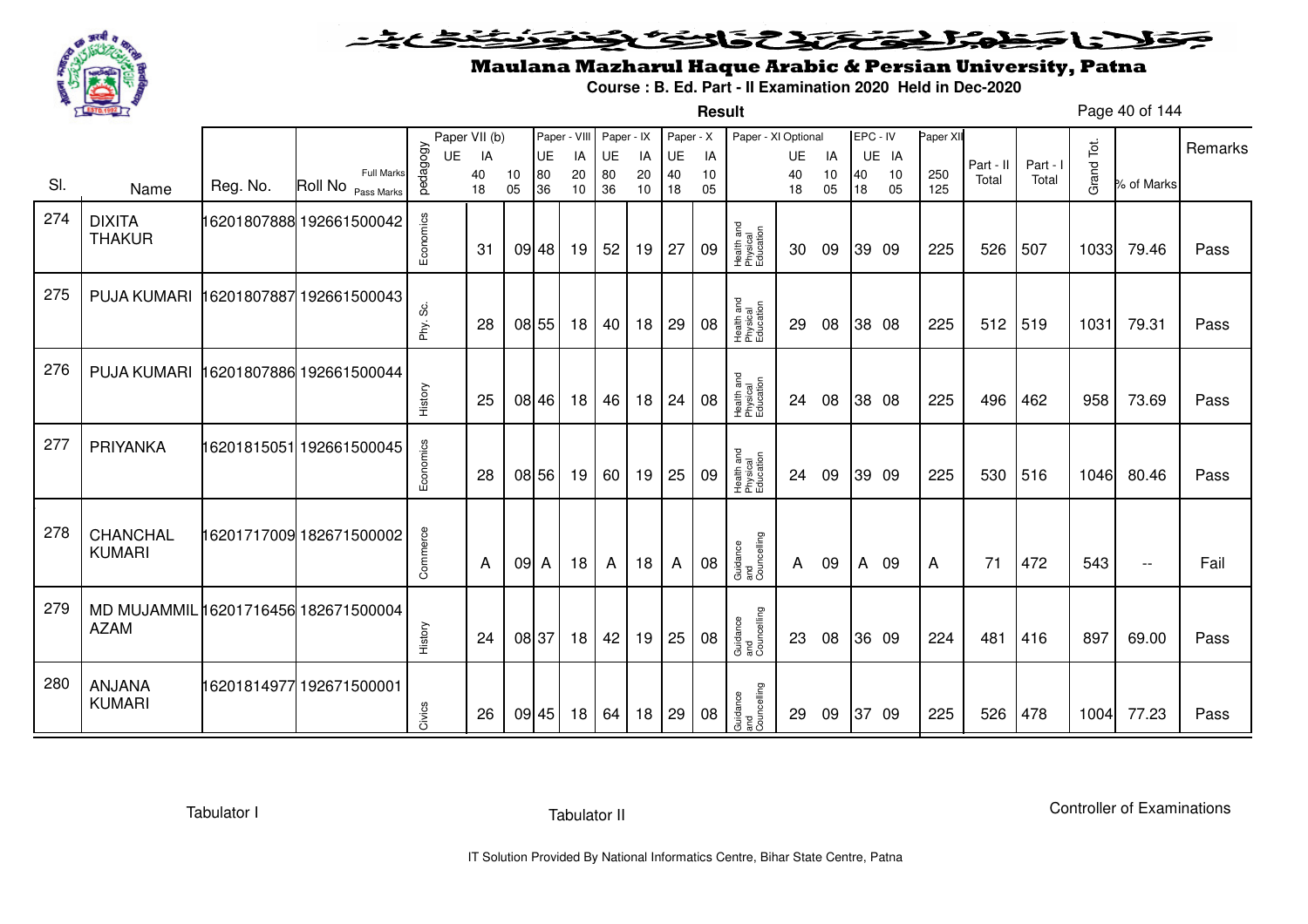

**Result**

# Maulana Mazharul Haque Arabic & Persian University, Patna

**Course : B. Ed. Part - II Examination 2020 Held in Dec-2020**

Page 41 of 144

|     |                                      |          |                                         | UE            | Paper VII (b)<br>IA |          | Paper - VIII<br><b>UE</b> | IA       | Paper - IX<br>UE | IA       | Paper - X<br><b>UE</b> | IA       | Paper - XI Optional                 | <b>UE</b> | IA       |          | EPC - IV<br>UE IA | Paper XII  |                    |                   |            |            | Remarks |
|-----|--------------------------------------|----------|-----------------------------------------|---------------|---------------------|----------|---------------------------|----------|------------------|----------|------------------------|----------|-------------------------------------|-----------|----------|----------|-------------------|------------|--------------------|-------------------|------------|------------|---------|
| SI. | Name                                 | Reg. No. | <b>Full Marks</b><br>Roll No Pass Marks | pedagogy      | 40<br>18            | 10<br>05 | 80<br>36                  | 20<br>10 | 80<br>36         | 20<br>10 | 40<br>18               | 10<br>05 |                                     | 40<br>18  | 10<br>05 | 40<br>18 | 10<br>05          | 250<br>125 | Part - II<br>Total | Part - I<br>Total | Grand Tot. | % of Marks |         |
| 281 | <b>ROSHANI</b><br><b>KUMARI</b>      |          | 16201808089 192671500002                | History       | 26                  |          | 08 49                     | 18       | 40               | 18       | 26                     | 08       | Guidance<br>and<br>Councelling      | <b>20</b> | 08       |          | 36 09             | 224        | 490                | 481               | 971        | 74.69      | Pass    |
| 282 | <b>HIMANSHU</b><br><b>KUMAR</b>      |          | 16201808088 192671500003                | Phy. Sc.      | 27                  |          | 09 43                     | 18       | 57               | 19       | 29                     | 09       | Health and<br>Physical<br>Education | 27        | 08       |          | 36 09             | 224        | 515                | 457               | 972        | 74.77      | Pass    |
| 283 | PRIYANKA<br><b>KUMARI</b>            |          | 16201807568 192671500004                | Geography     | 27                  |          | 09 45                     | 19       | 66               | 18       | 23                     | 09       | Guidance<br>and<br>Councelling      | 26        | 09       |          | 36 09             | 225        | 521                | 486               | 1007       | 77.46      | Pass    |
| 284 | <b>SUBHASH</b><br><b>KUMAR SINGH</b> |          | 16201807567 192671500005                | Biological Sc | 29                  |          | 09 47                     | 19       | 53               | 19       | 21                     | 09       | Health and<br>Physical<br>Education | 25        | 09       |          | 36 09             | 224        | 509                | 447               | 956        | 73.54      | Pass    |
| 285 | <b>SANTOSH</b><br><b>KUMAR</b>       |          | 16201807566 192671500006                | History       | 28                  |          | 09 60                     | 18       | 53               | 19       | 30                     | 08       | Guidance<br>and<br>Councelling      | 33        | 08       |          | 36 09             | 225        | 536                | 487               | 1023       | 78.69      | Pass    |
| 286 | <b>KOMAL</b><br><b>KUMARI</b>        |          | 16201807565 192671500007                | တိ<br>Phy.    | 32                  |          | 09 53                     | 19       | 61               | 19       | 28                     | 09       | Health and<br>Physical<br>Education | 24        | 09       | 37       | - 09              | 225        | 534                | 499               | 1033       | 79.46      | Pass    |
| 287 | <b>POONAM</b><br><b>KUMARI</b>       |          | 16201807564 192671500008                | English       | 23                  |          | 09 53                     | 18       | 48               | 19       | 27                     | 09       | Health and<br>Physical<br>Education | 23        | 09       | 37       | 09                | 224        | 508                | 476               | 984        | 75.69      | Pass    |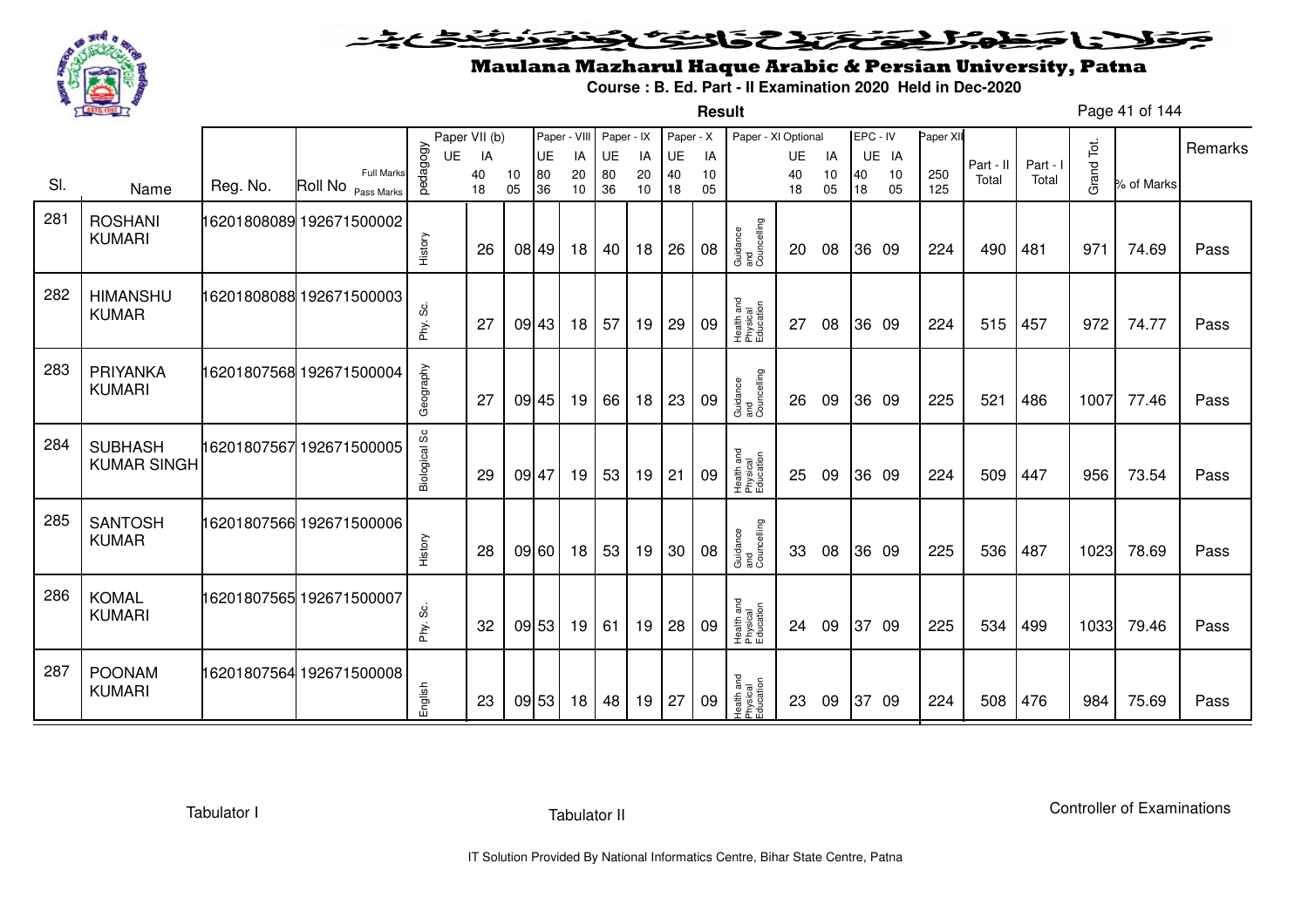

**Result**

# Maulana Mazharul Haque Arabic & Persian University, Patna

**Course : B. Ed. Part - II Examination 2020 Held in Dec-2020**

Page 42 of 144

|     |                                 |          |                                         |                      | Paper VII (b) |          | Paper - VIII |          | Paper - IX |          | Paper - X |          | Paper - XI Optional                 |          |          | EPC - IV |          | Paper XII  |           |          |            |            |         |
|-----|---------------------------------|----------|-----------------------------------------|----------------------|---------------|----------|--------------|----------|------------|----------|-----------|----------|-------------------------------------|----------|----------|----------|----------|------------|-----------|----------|------------|------------|---------|
|     |                                 |          |                                         | UE                   | IA            |          | <b>UE</b>    | IA       | UE         | IA       | UE        | IA       |                                     | UE       | IA       |          | UE IA    |            | Part - II | Part - I |            |            | Remarks |
| SI. | Name                            | Reg. No. | <b>Full Marks</b><br>Roll No Pass Marks | pedagogy             | 40<br>18      | 10<br>05 | 80<br>36     | 20<br>10 | 80<br>36   | 20<br>10 | 40<br>18  | 10<br>05 |                                     | 40<br>18 | 10<br>05 | 40<br>18 | 10<br>05 | 250<br>125 | Total     | Total    | Grand Tot. | % of Marks |         |
| 288 | CHANCHAL<br><b>KUMARI</b>       |          | 16201807563 192671500009                | Biological Sc        | 26            |          | 08 53        | 18       | 61         | 19       | 34        | 08       | Health and<br>Physical<br>Education | 32       | 09       |          | 36 08    | 225        | 537       | 503      | 1040       | 80.00      | Pass    |
| 289 | <b>RIFFAT</b><br><b>SHAHLA</b>  |          | 16201807562 192671500010                | English              | 28            |          | 09 58        | 19       | 57         | 19       | 29        | 09       | Guidance<br>and<br>Councelling      | 30       | 09       |          | 37 09    | 225        | 538       | 514      | 1052       | 80.92      | Pass    |
| 290 | <b>SHAMBHU</b><br><b>NATH</b>   |          | 16201807561 192671500011                | <b>Biological Sc</b> | 30            |          | 09 54        | 19       | 58         | 18       | 26        | 09       | Health and<br>Physical<br>Education | 24       | 09       |          | 36 09    | 225        | 526       | 473      | 999        | 76.85      | Pass    |
| 291 | <b>MD NOOR</b><br><b>ALAM</b>   |          | 16201807560 192671500012                | History              | 33            |          | 09 53        | 18       | 54         | 18       | 32        | 08       | Guidance<br>and<br>Councelling      | 29       | 09       |          | 37 09    | 224        | 533       | 490      | 1023       | 78.69      | Pass    |
| 292 | PRIYANKA<br><b>KUMARI</b>       |          | 16201807559 192671500013                | Commerce             | 26            |          | 09 52        | 19       | 65         | 19       | 26        | 09       | Guidance<br>and<br>Councelling      | 33       | 09       | 37       | 09       | 225        | 538       | 528      | 1066       | 82.00      | Pass    |
| 293 | <b>KUMARI</b><br><b>MANISHA</b> |          | 16201807558 192671500014                | History              | 33            |          | 09 59        | 19       | 52         | 19       | 24        | 09       | Guidance<br>and<br>Councelling      | 28       | 09       |          | 37 08    | 225        | 531       | 525      | 1056       | 81.23      | Pass    |
| 294 | <b>SANDEEP</b><br><b>KUMAR</b>  |          | 16201807557 192671500015                | ပ္တ<br>Phy.          | 25            |          | 09 47        | 19       | 50         | 18       | 23        | 09       | Guidance<br>and<br>Councelling      | 26       | 09       | 37       | -09      | 225        | 506       | 469      | 975        | 75.00      | Pass    |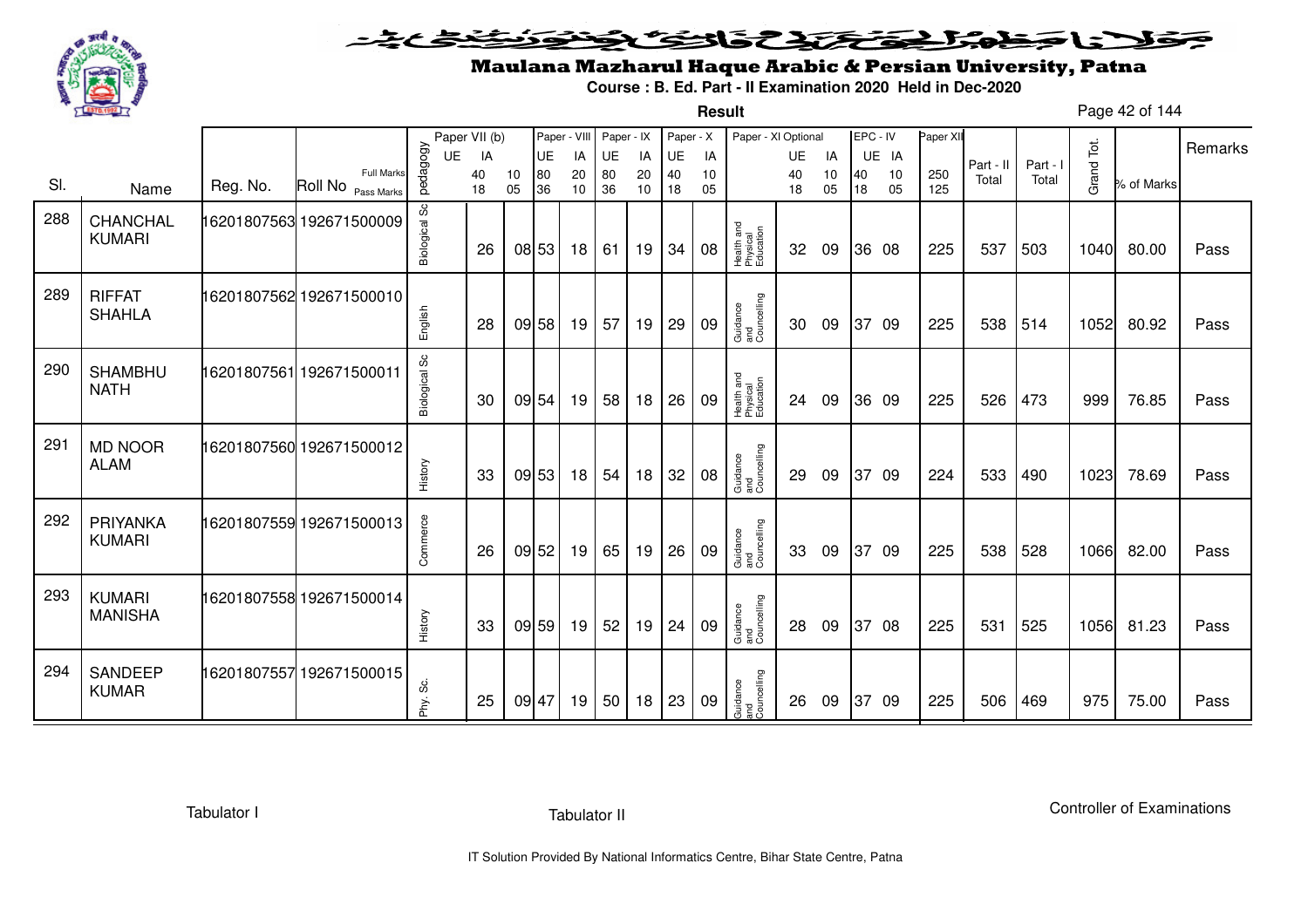

**Result**

# Maulana Mazharul Haque Arabic & Persian University, Patna

**Course : B. Ed. Part - II Examination 2020 Held in Dec-2020**

Page 43 of 144

|     |                                               |          |                                         |                | Paper VII (b)  |          | Paper - VIII          |                | Paper - IX      |                | Paper - X             |                | Paper - XI Optional                 |                       |                |          | EPC - IV          | Paper XII  |                    |                   |            |            | Remarks |
|-----|-----------------------------------------------|----------|-----------------------------------------|----------------|----------------|----------|-----------------------|----------------|-----------------|----------------|-----------------------|----------------|-------------------------------------|-----------------------|----------------|----------|-------------------|------------|--------------------|-------------------|------------|------------|---------|
| SI. | Name                                          | Reg. No. | <b>Full Marks</b><br>Roll No Pass Marks | pedagogy<br>UE | IA<br>40<br>18 | 10<br>05 | <b>UE</b><br>80<br>36 | IA<br>20<br>10 | UE<br>80<br>36  | IA<br>20<br>10 | <b>UE</b><br>40<br>18 | IA<br>10<br>05 |                                     | <b>UE</b><br>40<br>18 | IA<br>10<br>05 | 40<br>18 | UE IA<br>10<br>05 | 250<br>125 | Part - II<br>Total | Part - I<br>Total | Grand Tot. | % of Marks |         |
| 295 | <b>NAWAB</b><br><b>ASHRAF</b>                 |          | 16201807556 192671500016                | History        | 27             |          | 09 56                 | 19             | 60 l            | 19             | 28                    | 09             | Guidance<br>and<br>Councelling      | 34                    | 09             |          | 37 09             | 225        | 541                | 505               | 1046       | 80.46      | Pass    |
| 296 | <b>NUTAN</b><br><b>KUMARI</b>                 |          | 16201807555 192671500017                | Mathematics    | 26             |          | 09 45                 | 19             | 47              | 18             | 26                    | 08             | Health and<br>Physical<br>Education | 22                    | 09             |          | 37 09             | 225        | 500                | 473               | 973        | 74.85      | Pass    |
| 297 | <b>RAVI</b><br><b>SHANKAR</b><br><b>SINHA</b> |          | 16201807554 192671500018                | Mathematics    | 26             |          | 09 58                 | 19             | 50              | 18             | 22                    | 09             | Health and<br>Physical<br>Education | 22                    | 09             |          | 37 09             | 224        | 512                | 474               | 986        | 75.85      | Pass    |
| 298 | <b>MD NAUSHAD</b><br><b>ALAM</b>              |          | 16201807553 192671500019                | English        | 25             |          | 09 48                 | 18             | 50 <sup>1</sup> | 19             | 21                    | 09             | Guidance<br>and<br>Councelling      | 29                    | 09             |          | 37 09             | 224        | 507                | 472               | 979        | 75.31      | Pass    |
| 299 | <b>SHILPI</b><br><b>KUMARI</b>                |          | 16201807552 192671500020                | Phy. Sc.       | 24             |          | 09 49                 | 18             | 49              | 19             | 28                    | 08             | Health and<br>Physical<br>Education | 24                    | 09             |          | 36 09             | 224        | 506                | 491               | 997        | 76.69      | Pass    |
| 300 | <b>SHIVA</b><br><b>SHARMA</b>                 |          | 16201807551 192671500021                | Economics      | 33             |          | 09 48                 | 18             | 60 17           |                | 31                    | 09             | Guidance<br>and<br>Councelling      | 33                    | 08             |          | 37 08             | 224        | 535                | 521               | 1056       | 81.23      | Pass    |
| 301 | <b>SANTOSH</b><br><b>KUMAR</b>                |          | 16201807550 192671500022                | Civics         | 26             |          | 09 52                 | 18             | 47              | 18             | 28                    | 09             | Guidance<br>and<br>Councelling      | 27                    | 08             |          | 36 09             | 224        | 511                | 482               | 993        | 76.38      | Pass    |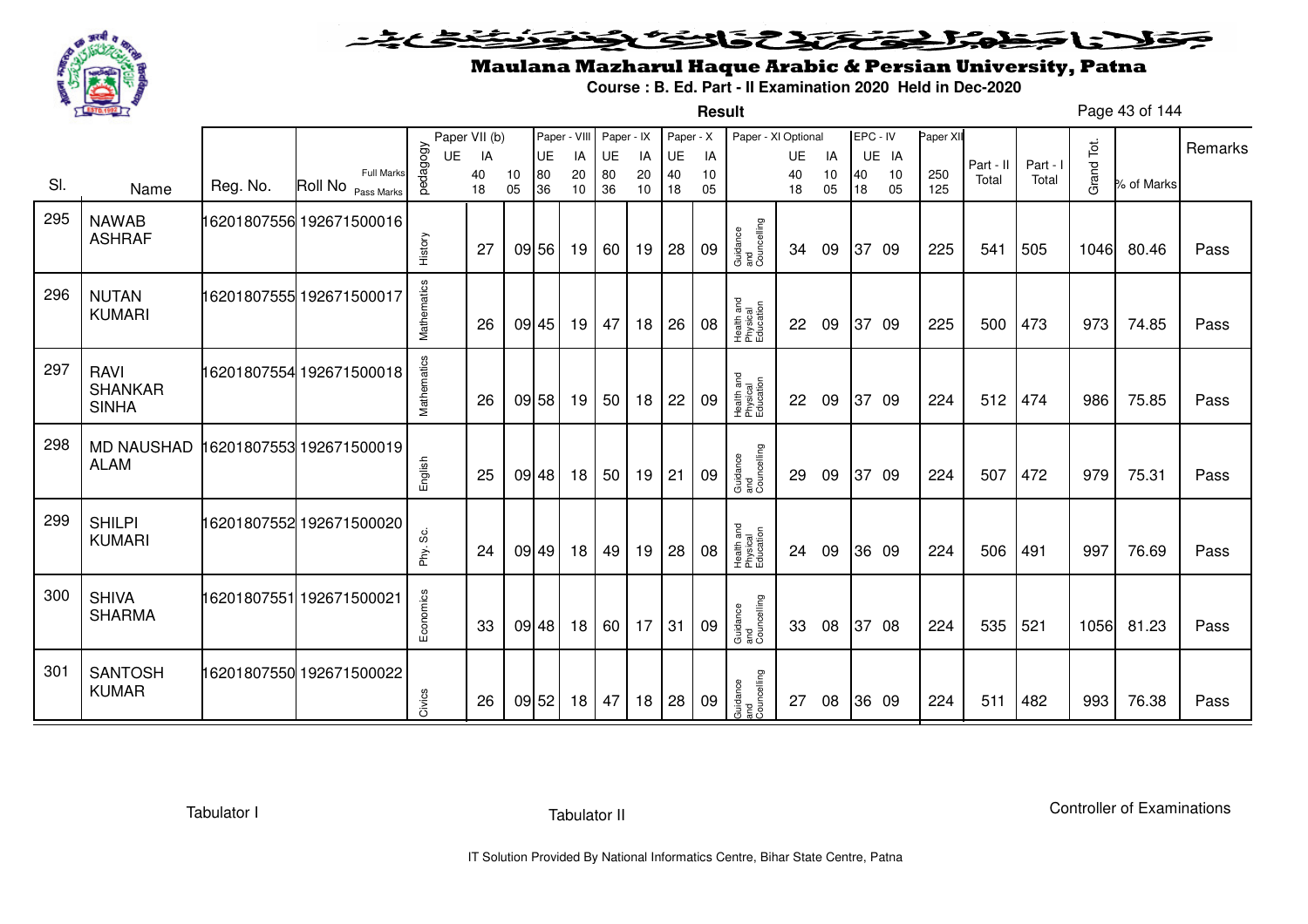

#### <u>یٹی ٹ</u>ے فلانا وخدا يقتحنك فالتف ونونوذ ∍

**Result**

### Maulana Mazharul Haque Arabic & Persian University, Patna

**Course : B. Ed. Part - II Examination 2020 Held in Dec-2020**

Page 44 of 144

|     |                                       |          |                                  |                      | Paper VII (b) |          | Paper - VIII |          | Paper - IX |          | Paper - X |          | Paper - XI Optional                 |          |          | EPC - IV |          | Paper XII  |           |          |                          |            |             |
|-----|---------------------------------------|----------|----------------------------------|----------------------|---------------|----------|--------------|----------|------------|----------|-----------|----------|-------------------------------------|----------|----------|----------|----------|------------|-----------|----------|--------------------------|------------|-------------|
|     |                                       |          |                                  | <b>UE</b>            | IA            |          | UE           | IA       | <b>UE</b>  | IA       | UE        | IA       |                                     | UE       | IA       |          | UE IA    |            | Part - II | Part - I |                          |            | Remarks     |
| SI. | Name                                  | Reg. No. | Full Marks<br>Roll No Pass Marks | pedagogy             | 40<br>18      | 10<br>05 | 80<br>36     | 20<br>10 | 80<br>36   | 20<br>10 | 40<br>18  | 10<br>05 |                                     | 40<br>18 | 10<br>05 | 40<br>18 | 10<br>05 | 250<br>125 | Total     | Total    | Grand Tot.               | % of Marks |             |
|     |                                       |          |                                  |                      |               |          |              |          |            |          |           |          |                                     |          |          |          |          |            |           |          |                          |            |             |
| 302 | ANJANA<br><b>SINGH</b>                |          | 16201807549 192671500023         |                      |               |          |              |          |            |          |           |          |                                     |          |          |          |          |            |           |          |                          |            |             |
|     |                                       |          |                                  | Mathematics          | 26            |          | 09 40        | 19       | 59         | 19       | 30        | 09       | Health and<br>Physical<br>Education | 28       | 09       |          | 36 09    | 224        | 517       | 491      | 1008                     | 77.54      | Pass        |
|     |                                       |          |                                  |                      |               |          |              |          |            |          |           |          |                                     |          |          |          |          |            |           |          |                          |            |             |
| 303 | <b>SUNIDHI</b><br><b>RAINA</b>        |          | 16201807548 192671500024         |                      |               |          |              |          |            |          |           |          |                                     |          |          |          |          |            |           |          |                          |            |             |
|     |                                       |          |                                  | Civics               | 28            | 09 59    |              | 19       | 51         | 18       | 26        | 09       | Guidance<br>and<br>Councelling      | 26       | 09       |          | 36 09    | 225        | 524       | 510      | 1034                     | 79.54      | Pass        |
|     |                                       |          |                                  |                      |               |          |              |          |            |          |           |          |                                     |          |          |          |          |            |           |          |                          |            |             |
| 304 | <b>RAJESH</b><br><b>KUMAR</b>         |          | 16201413061 192671500025         |                      |               |          |              |          |            |          |           |          |                                     |          |          |          |          |            |           |          |                          |            |             |
|     |                                       |          |                                  | Economics            | 18            | 08 42    |              | 18       | 47         | 18       | 21        | 08       | Guidance<br>and<br>Councelling      | A        | 08       |          | 36 09    | 224        | 457       | 447      | $\overline{\phantom{a}}$ | $- -$      | <b>PEND</b> |
|     |                                       |          |                                  |                      |               |          |              |          |            |          |           |          |                                     |          |          |          |          |            |           |          |                          |            |             |
| 305 | <b>MEENU</b><br><b>KUMARI</b>         |          | 16201815049 192671500026         |                      |               |          |              |          |            |          |           |          |                                     |          |          |          |          |            |           |          |                          |            |             |
|     |                                       |          |                                  | Civics               | 27            | 09 47    |              | 19       | 46         | 19       | 26        | 09       | Guidance<br>and<br>Councelling      | 29       | 09       |          | 37 09    | 225        | 511       | 483      | 994                      | 76.46      | Pass        |
|     |                                       |          |                                  |                      |               |          |              |          |            |          |           |          |                                     |          |          |          |          |            |           |          |                          |            |             |
| 306 | <b>KHUSHBU</b>                        |          | 16201813319 192681500001         |                      |               |          |              |          |            |          |           |          |                                     |          |          |          |          |            |           |          |                          |            |             |
|     | <b>KUMARI</b>                         |          |                                  | Phy. Sc.             | 25            | 09 50    |              | 19       | 48         | 19       | 27        | 09       | Guidance<br>and<br>Councelling      | 26       | 09       |          | 38 09    | 226        | 514       | 485      | 999                      | 76.85      | Pass        |
|     |                                       |          |                                  |                      |               |          |              |          |            |          |           |          |                                     |          |          |          |          |            |           |          |                          |            |             |
| 307 | NITISH KUMARI16201813318 192681500002 |          |                                  |                      |               |          |              |          |            |          |           |          |                                     |          |          |          |          |            |           |          |                          |            |             |
|     |                                       |          |                                  | Phy. Sc.             | 23            |          | 09 56        | 19       | 46         | 18       | 24        | 09       | Guidance<br>and<br>Councelling      | 26       | 08       |          | 38 09    | 225        | 510       | 476      | 986                      | 75.85      | Pass        |
|     |                                       |          |                                  |                      |               |          |              |          |            |          |           |          |                                     |          |          |          |          |            |           |          |                          |            |             |
| 308 | KAJAL KUMARIH 6201807983 192681500003 |          |                                  |                      |               |          |              |          |            |          |           |          |                                     |          |          |          |          |            |           |          |                          |            |             |
|     |                                       |          |                                  | <b>Biological Sc</b> | 25            | 09 52    |              | 19       | 44         | 19       | 25        | 09       | Guidance<br>and<br>Councelling      | 24       | 09       |          | 38 09    | 226        | 508       | 492      | 1000                     | 76.92      | Pass        |
|     |                                       |          |                                  |                      |               |          |              |          |            |          |           |          |                                     |          |          |          |          |            |           |          |                          |            |             |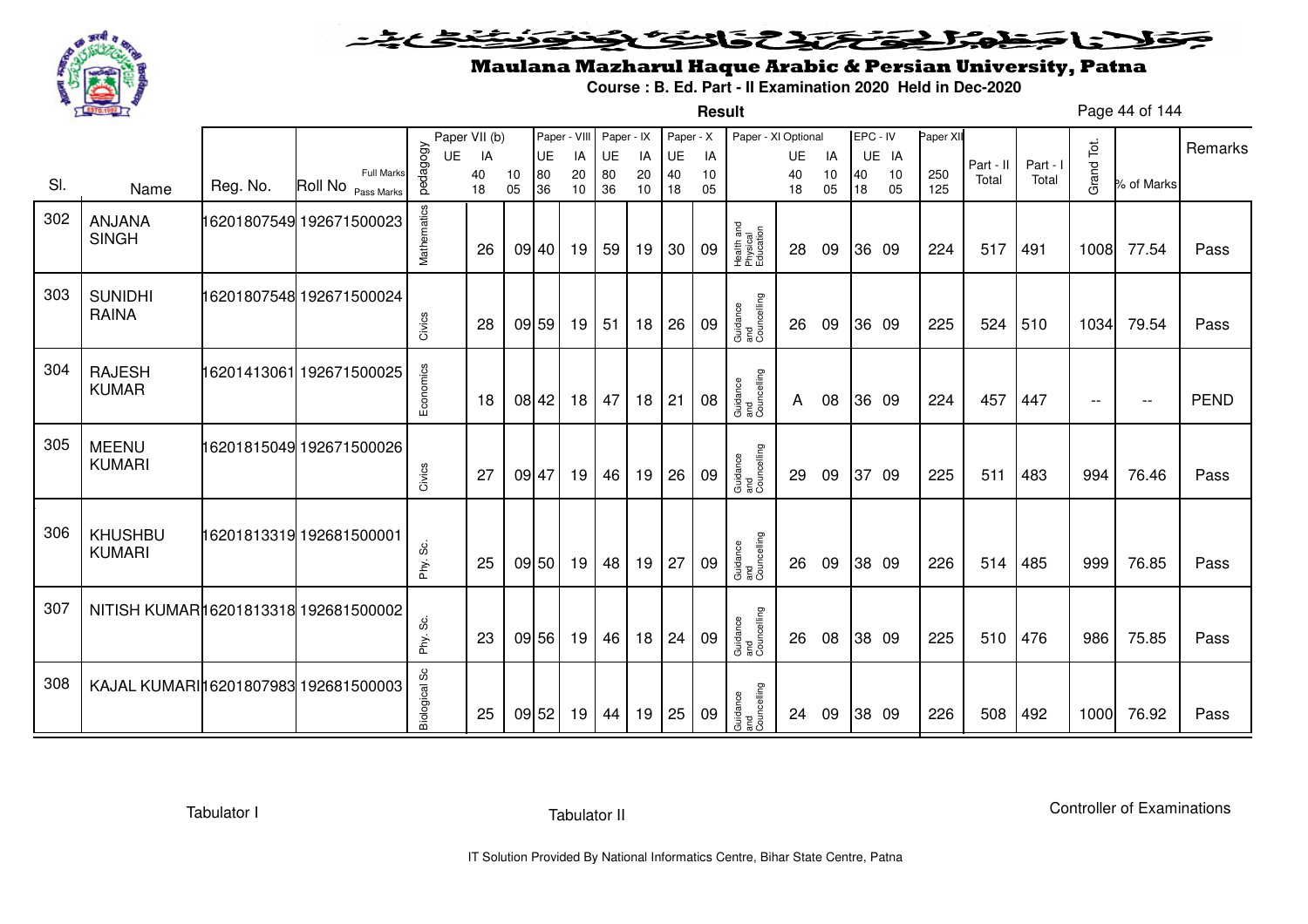

**Result**

# Maulana Mazharul Haque Arabic & Persian University, Patna

**Course : B. Ed. Part - II Examination 2020 Held in Dec-2020**

Page 45 of 144

|     |                                                  |          |                                         |             | Paper VII (b) |          | Paper - VIII |          | Paper - IX      |          | Paper - X |          | Paper - XI Optional            |          |          | EPC - IV |          | Paper XII  |           |          |            |            |         |
|-----|--------------------------------------------------|----------|-----------------------------------------|-------------|---------------|----------|--------------|----------|-----------------|----------|-----------|----------|--------------------------------|----------|----------|----------|----------|------------|-----------|----------|------------|------------|---------|
|     |                                                  |          |                                         | <b>UE</b>   | IA            |          | <b>UE</b>    | IA       | UE              | IA       | UE        | IA       |                                | UE       | IA       |          | UE IA    |            | Part - II | Part - I |            |            | Remarks |
| SI. | Name                                             | Reg. No. | <b>Full Marks</b><br>Roll No Pass Marks | pedagogy    | 40<br>18      | 10<br>05 | 80<br>36     | 20<br>10 | 80<br>36        | 20<br>10 | 40<br>18  | 10<br>05 |                                | 40<br>18 | 10<br>05 | 40<br>18 | 10<br>05 | 250<br>125 | Total     | Total    | Grand Tot. | % of Marks |         |
| 309 | <b>RITU KUMARI</b>                               |          | 16201807982 192681500004                |             |               |          |              |          |                 |          |           |          |                                |          |          |          |          |            |           |          |            |            |         |
|     |                                                  |          |                                         | English     | 28            |          | 09 47        | 19       | 54              | 19       | 30        | 09       | Guidance<br>and<br>Councelling | 29       | 09       |          | 38 09    | 228        | 528       | 496      | 1024       | 78.77      | Pass    |
| 310 | <b>BIKU KUMAR</b>                                |          | 16201807981 192681500005                | Geography   | 27            |          | 09 54        | 19       | 45              | 19       | 26        | 09       | Guidance<br>and<br>Councelling | 26       | 09       |          | 38 09    | 228        | 518       | 473      | 991        | 76.23      | Pass    |
|     |                                                  |          |                                         |             |               |          |              |          |                 |          |           |          |                                |          |          |          |          |            |           |          |            |            |         |
| 311 | RINKI KUMARI 16201807980 192681500006            |          |                                         | Geography   | -23           |          | 09 40        | 18       | 50 <sup>1</sup> | 18       | 20        | 09       | Guidance<br>and<br>Councelling | 20       | 08       |          | 38 09    | 225        | 487       | 458      | 945        | 72.69      | Pass    |
| 312 | OM SRI<br><b>VISHNU HARI</b>                     |          | 16201807979 192681500007                | Economics   | 22            |          | 08 36        | 17       | 43              | 18       | 25        | 08       | Guidance<br>and<br>Councelling | 24       | 08       |          | 37 08    | 225        | 479       | 465      | 944        | 72.62      | Pass    |
| 313 | <b>VIJAY KUMAR</b>                               |          | 16201807978 192681500008                | Mathematics | 28            |          | 09 49        | 19       | 38              | 19       | 22        | 09       | Guidance<br>and<br>Councelling | 28       | 09       |          | 38 09    | 228        | 505       | 487      | 992        | 76.31      | Pass    |
| 314 | <b>SANTOSH</b><br><b>KUMAR LAL</b><br><b>DEO</b> |          | 16201807977 192681500009                | History     | 23            |          | 09 51        | 19       | 51              | 19       | 23        | 09       | Guidance<br>and<br>Councelling | 32       | 09       |          | 38 09    | 226        | 518       | 485      | 1003       | 77.15      | Pass    |
| 315 | <b>VIJETA</b><br><b>KUMARI SINHA</b>             |          | 16201807976 192681500010                | Geography   | 28            |          | 09 50        | 19       | 49              | 19       | 22        | 09       | Guidance<br>and<br>Councelling | 28       | 09       |          | 38 09    | 227        | 516       | 486      | 1002       | 77.08      | Pass    |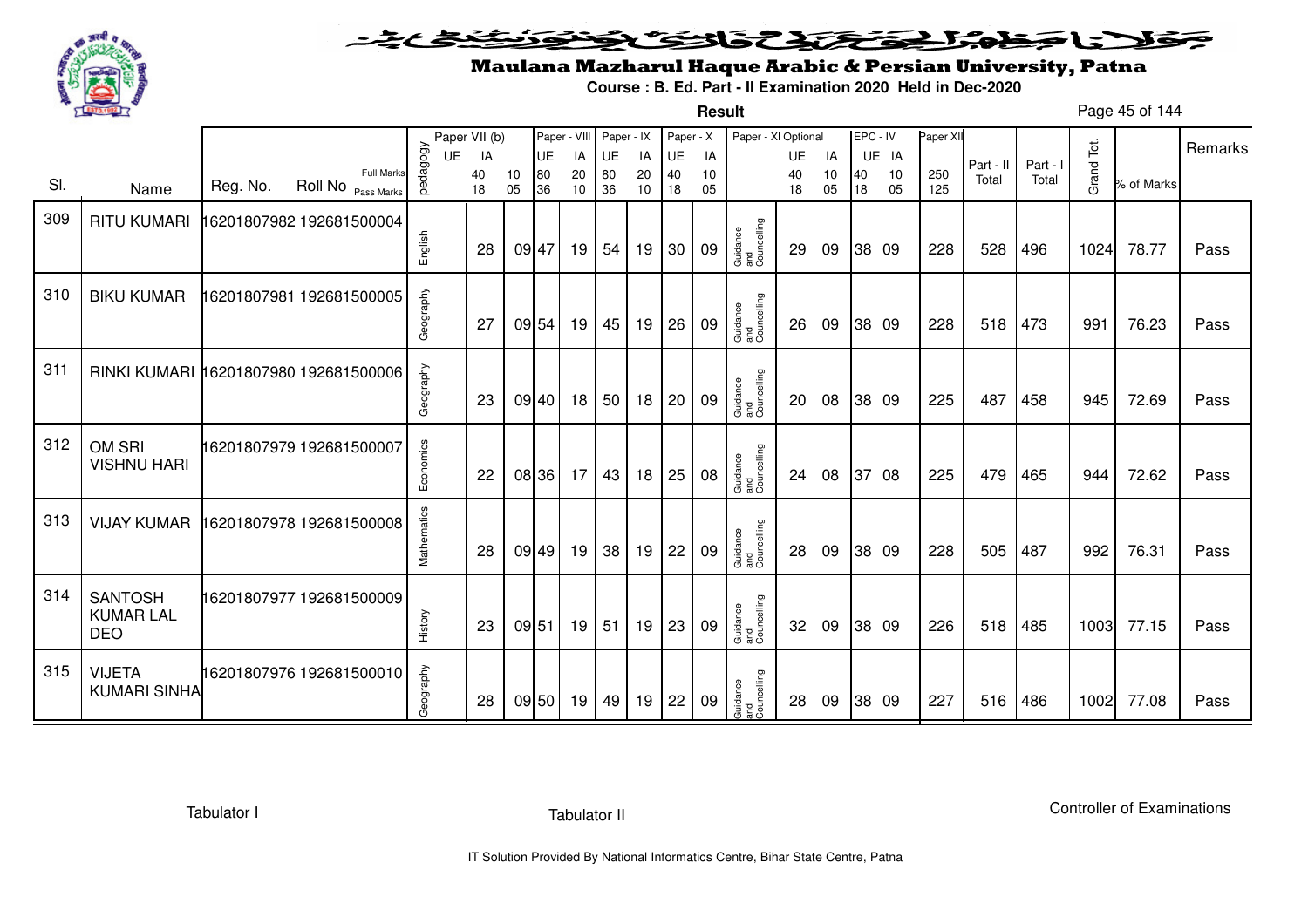

**Result**

# Maulana Mazharul Haque Arabic & Persian University, Patna

**Course : B. Ed. Part - II Examination 2020 Held in Dec-2020**

Page 46 of 144

|     |                                                |          |                                         |             | Paper VII (b) |          | Paper - VIII |          | Paper - IX |          | Paper - X |          | Paper - XI Optional            |          |          | EPC - IV |          | Paper XII  |           |          |            |            |         |
|-----|------------------------------------------------|----------|-----------------------------------------|-------------|---------------|----------|--------------|----------|------------|----------|-----------|----------|--------------------------------|----------|----------|----------|----------|------------|-----------|----------|------------|------------|---------|
|     |                                                |          |                                         | <b>UE</b>   | IA            |          | <b>UE</b>    | IA       | UE         | IA       | <b>UE</b> | IA       |                                | UE       | IA       |          | UE IA    |            | Part - II | Part - I |            |            | Remarks |
| SI. | Name                                           | Reg. No. | <b>Full Marks</b><br>Roll No Pass Marks | vedagogy    | 40<br>18      | 10<br>05 | 80<br>36     | 20<br>10 | 80<br>36   | 20<br>10 | 40<br>18  | 10<br>05 |                                | 40<br>18 | 10<br>05 | 40<br>18 | 10<br>05 | 250<br>125 | Total     | Total    | Grand Tot. | % of Marks |         |
| 316 | <b>BINDU</b><br><b>KUMARI</b>                  |          | 16201807975 192681500011                | Civics      | 25            |          | 09 60        | 19       | 45         | 19       | 29        | 09       | Guidance<br>and<br>Councelling | 25       | 09       |          | 38 09    | 226        | 522       | 498      | 1020       | 78.46      | Pass    |
| 317 | <b>SUMAN</b><br><b>KUMAR</b><br><b>SUMAN</b>   |          | 16201807974192681500012                 | History     | 29            |          | 09 45        | 19       | 49         | 19       | 28        | 09       | Guidance<br>and<br>Councelling | 27       | 09       |          | 38 09    | 229        | 519       | 459      | 978        | 75.23      | Pass    |
| 318 | HEMA KUMARI 16201807973 192681500013           |          |                                         | Mathematics | 29            |          | 09 40        | 19       | 52         | 19       | 25        | 09       | Guidance<br>and<br>Councelling | 29       | 09       |          | 38 09    | 229        | 516       | 486      | 1002       | 77.08      | Pass    |
| 319 | SUDHANSHU<br><b>KUMARI</b>                     |          | 16201807972 192681500014                | Mathematics | 28            |          | 09 50        | 18       | 61         | 19       | 29        | 08       | Guidance<br>and<br>Councelling | 31       | 09       |          | 38 09    | 229        | 538       | 472      | 1010       | 77.69      | Pass    |
| 320 | <b>RINA KUMARI</b>                             |          | 16201807971192681500015                 | Phy. Sc.    | 26            |          | 09 53        | 19       | 60         | 19       | 28        | 09       | Guidance<br>and<br>Councelling | 29       | 09       |          | 38 09    | 228        | 536       | 486      | 1022       | 78.62      | Pass    |
| 321 | <b>GURIYA</b><br><b>KUMARI</b>                 |          | 16201807970 192681500016                | English     | 22            |          | 09 60        | 19       | 53         | 19       | 26        | 09       | Guidance<br>and<br>Councelling | 30       | 09       |          | 38 09    | 229        | 532       | 487      | 1019       | 78.38      | Pass    |
| 322 | <b>RANJAN</b><br><b>KUMAR</b><br><b>PANDIT</b> |          | 16201807969 192681500017                | Commerce    | 25            |          | 09 37        | 19       | 45         | 18       | 28        | 09       | Guidance<br>and<br>Councelling | 27       | 09       |          | 38 09    | 229        | 502       | 474      | 976        | 75.08      | Pass    |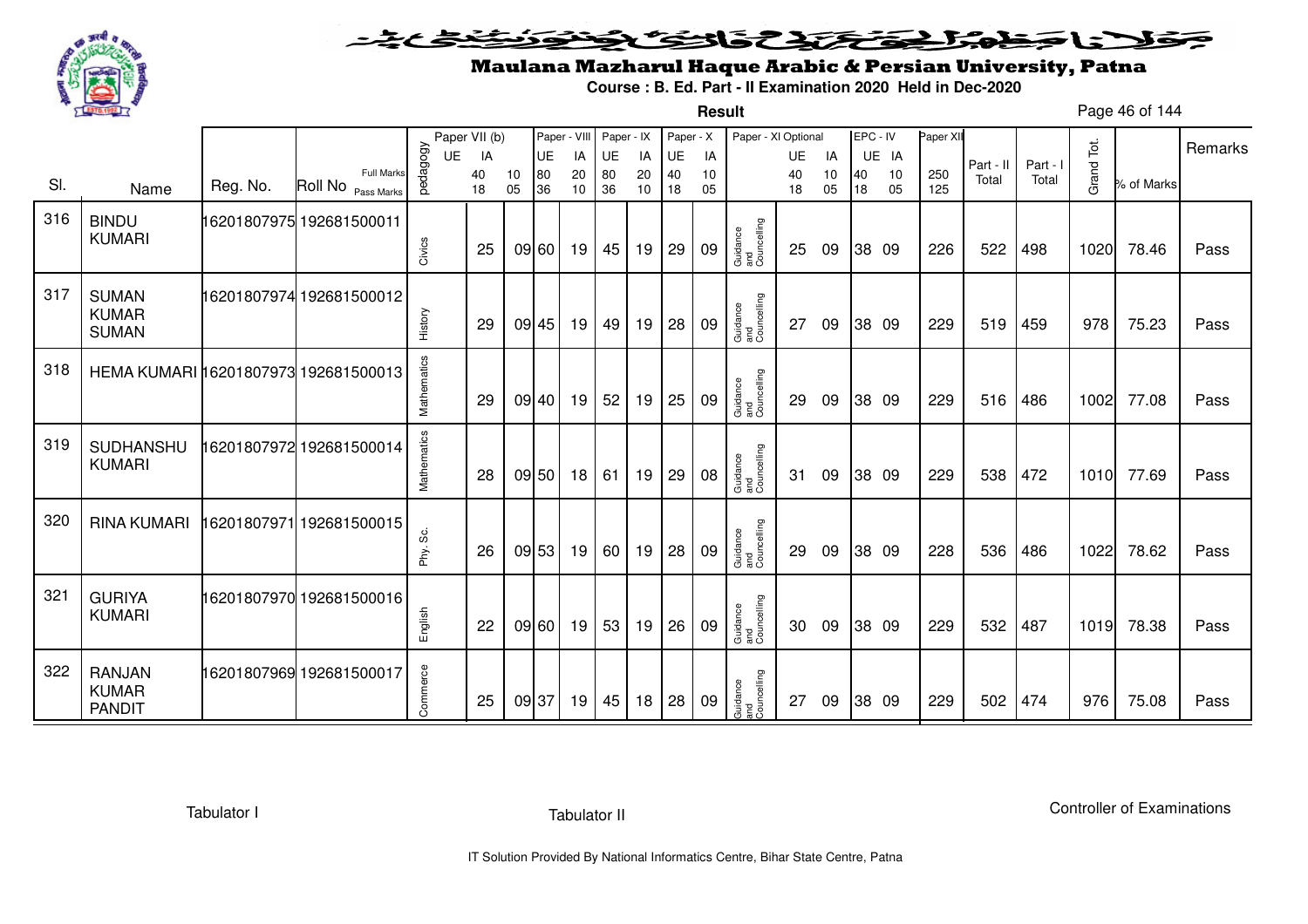

**Result**

# Maulana Mazharul Haque Arabic & Persian University, Patna

**Course : B. Ed. Part - II Examination 2020 Held in Dec-2020**

Page 47 of 144

|     |                                     |          |                                                    |              | Paper VII (b) |          | Paper - VIII |          | Paper - IX |          | Paper - X |          | Paper - XI Optional            |          |          | EPC - IV |          | Paper XII  |           |          |            |            |         |
|-----|-------------------------------------|----------|----------------------------------------------------|--------------|---------------|----------|--------------|----------|------------|----------|-----------|----------|--------------------------------|----------|----------|----------|----------|------------|-----------|----------|------------|------------|---------|
|     |                                     |          |                                                    | UE           | IA            |          | UE           | IA       | UE         | IA       | <b>UE</b> | IA       |                                | UE       | IA       |          | UE IA    |            | Part - II | Part - I |            |            | Remarks |
| SI. | Name                                | Reg. No. | <b>Full Marks</b><br>Roll No <sub>Pass Marks</sub> | pedagogy     | 40<br>18      | 10<br>05 | 80<br>36     | 20<br>10 | 80<br>36   | 20<br>10 | 40<br>18  | 10<br>05 |                                | 40<br>18 | 10<br>05 | 40<br>18 | 10<br>05 | 250<br>125 | Total     | Total    | Grand Tot. | % of Marks |         |
| 323 | <b>RAVIKANT</b><br><b>KUMAR</b>     |          | 16201807968 192681500018                           | ပ္တဲ<br>Phy. | 26            |          | 09 55        | 19       | 59         | 19       | 28        | 09       | Guidance<br>and<br>Councelling | 27       | 09       |          | 38 09    | 226        | 533       | 494      | 1027       | 79.00      | Pass    |
| 324 | <b>KUMARI</b><br>VANDANA            |          | 16201807967 192681500019                           | Computer     | 27            | 09 47    |              | 19       | 54         | 19       | 25        | 09       | Guidance<br>and<br>Councelling | 28       | 09       |          | 38 09    | 231        | 524       | 492      | 1016       | 78.15      | Pass    |
| 325 | <b>AVINASH</b><br><b>KUMAR</b>      |          | 16201807966 192681500020                           | တွဲ<br>Phy.  | 30            | 09 47    |              | 19       | 48         | 19       | 28        | 09       | Guidance<br>and<br>Councelling | 27       | 09       |          | 38 09    | 229        | 521       | 491      | 1012       | 77.85      | Pass    |
| 326 | <b>SHARMA</b><br><b>PREETI ANIL</b> |          | 16201807965 192681500021                           | Phy. Sc.     | 26            |          | 09 48        | 19       | 49         | 19       | 27        | 09       | Guidance<br>and<br>Councelling | 29       | 09       |          | 38 09    | 229        | 520       | 501      | 1021       | 78.54      | Pass    |
| 327 | PRATIKSHA<br><b>KUMARI</b>          |          | 16201807964 192681500022                           | Mathematics  | 32            |          | 09 46        | 19       | 46         | 19       | 25        | 09       | Guidance<br>and<br>Councelling | 22       | 09       |          | 38 09    | 228        | 511       | 518      | 1029       | 79.15      | Pass    |
| 328 | <b>PRINCE</b><br><b>KUMARI</b>      |          | 16201807963 192681500023                           | တိ<br>Phy.   | 29            | 09 47    |              | 19       | 49         | 19       | 24        | 09       | Guidance<br>and<br>Councelling | 26       | 09       |          | 38 09    | 228        | 515       | 484      | 999        | 76.85      | Pass    |
| 329 | <b>SURYA</b><br><b>KUMARI</b>       |          | 16201807962 192681500024                           | Commerce     | 24            | 09 47    |              | 19       | 51         | 19       | 20        | 09       | Guidance<br>and<br>Councelling | 27       | 09       |          | 38 09    | 225        | 506       | 490      | 996        | 76.62      | Pass    |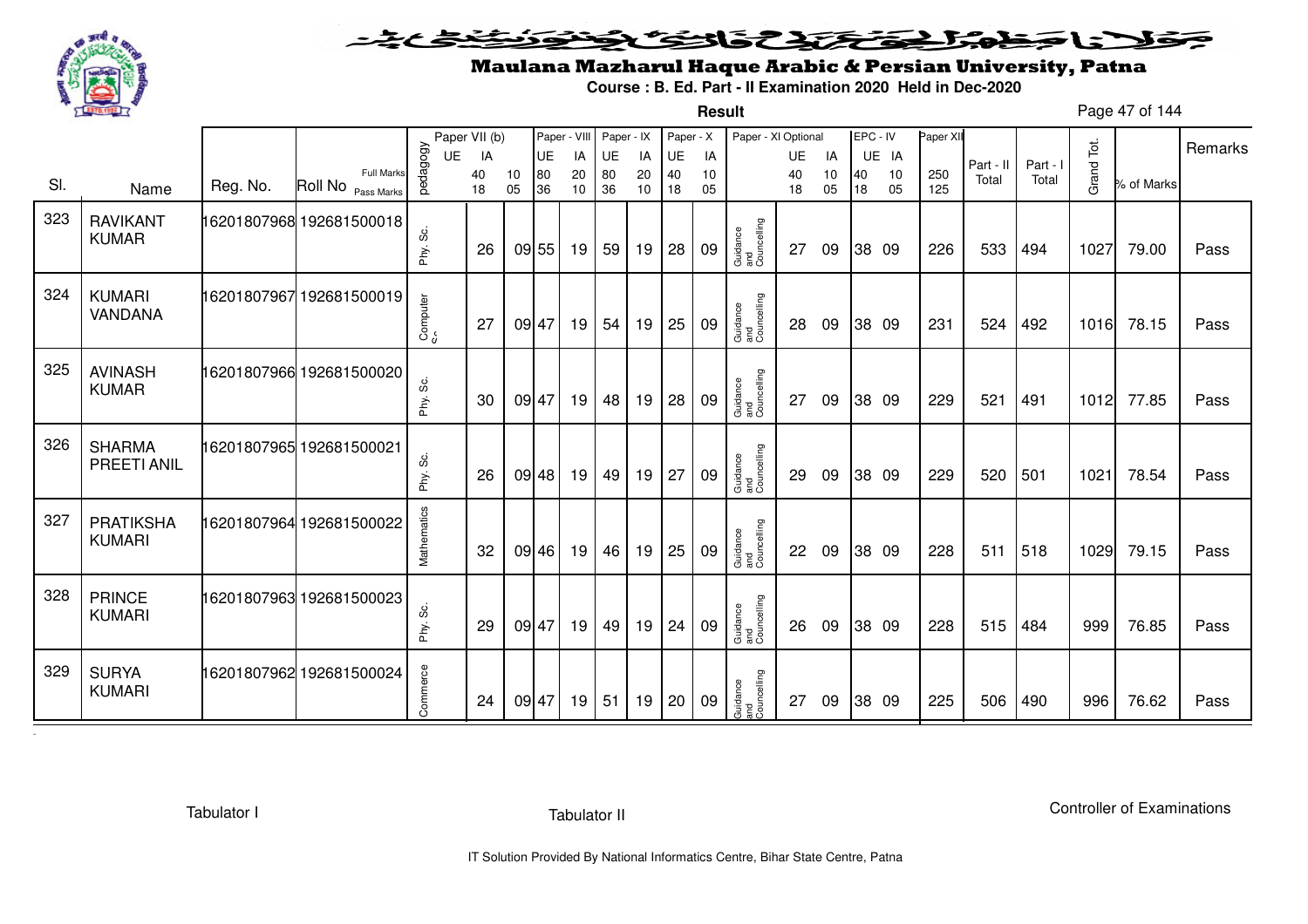

**Result**

# Maulana Mazharul Haque Arabic & Persian University, Patna

**Course : B. Ed. Part - II Examination 2020 Held in Dec-2020**

Page 48 of 144

|     |                                                      |          |                                         |             | Paper VII (b) |          | Paper - VIII |          | Paper - IX |          | Paper - X |          | Paper - XI Optional            |          |          | EPC - IV |          | Paper XII  |           |          |            |            | Remarks |
|-----|------------------------------------------------------|----------|-----------------------------------------|-------------|---------------|----------|--------------|----------|------------|----------|-----------|----------|--------------------------------|----------|----------|----------|----------|------------|-----------|----------|------------|------------|---------|
|     |                                                      |          |                                         | UE          | IA            |          | UE           | IA       | UE         | IA       | UE        | IA       |                                | UE       | IA       |          | UE IA    |            | Part - II | Part - I |            |            |         |
| SI. | Name                                                 | Reg. No. | <b>Full Marks</b><br>Roll No Pass Marks | vedagogy    | 40<br>18      | 10<br>05 | 80<br>36     | 20<br>10 | 80<br>36   | 20<br>10 | 40<br>18  | 10<br>05 |                                | 40<br>18 | 10<br>05 | 40<br>18 | 10<br>05 | 250<br>125 | Total     | Total    | Grand Tot. | % of Marks |         |
| 330 | <b>DILIP KUMAR</b>                                   |          | 6201807547 192691500001                 |             |               |          |              |          |            |          |           |          |                                |          |          |          |          |            |           |          |            |            |         |
|     |                                                      |          |                                         | History     | 27            | 09 41    |              | 19       | 44         | 18       | 30        | 09       | Guidance<br>and<br>Councelling | 29       | 08       |          | 39 09    | 224        | 506       | 452      | 958        | 73.69      | Pass    |
| 331 | <b>KUMAR</b><br>SANJAY                               |          | 16201807545 192691500003                |             |               |          |              |          |            |          |           |          | Guidance<br>and<br>Councelling |          |          |          |          |            |           |          |            |            |         |
|     |                                                      |          |                                         | Civics      | 25            |          | 09 45        | 19       | 45         | 19       | 24        | 09       |                                | 23       | 09       |          | 39 09    | 225        | 500       | 476      | 976        | 75.08      | Pass    |
| 332 | RAHUL KUMAR16201807544 192691500004<br><b>GANDHI</b> |          |                                         | တိ<br>Phy.  | 23            | 09 40    |              | 19       | 56         | 19       | 24        | 09       | Guidance<br>and<br>Councelling | 33       | 08       |          | 38 09    | 225        | 512       | 507      | 1019       | 78.38      | Pass    |
| 333 | <b>KUMAR</b><br><b>RUSTAM</b>                        |          | 16201807543 192691500005                | History     | 28            |          | 09 48        | 18       | 40         | 18       | 26        | 08       | Guidance<br>and<br>Councelling | 23       | 09       |          | 37 08    | 215        | 487       | 464      | 951        | 73.15      | Pass    |
| 334 | <b>ABHINIT</b><br><b>KUMAR</b>                       |          | 16201807542 192691500006                | Mathematics | 22            |          | 09 39        | 19       | 46         | 19       | 25        | 09       | Guidance<br>and<br>Councelling | 25       | 09       |          | 39 09    | 225        | 495       | 480      | 975        | 75.00      | Pass    |
| 335 | <b>RAVI KANT</b><br><b>PRASAD</b><br><b>GUPTA</b>    |          | 16201807540 192691500008                | တိ<br>Phy.  | 26            | 09 41    |              | 19       | 57         | 18       | 29        | 09       | Guidance<br>and<br>Councelling | 28       | 09       |          | 39 09    | 224        | 517       | 486      | 1003       | 77.15      | Pass    |
| 336 | RAMCHANDRA16201807539 192691500009<br><b>KUMAR</b>   |          |                                         | Mathematics | 27            | 09 47    |              | 19       | 52         | 19       | 27        | 09       | Guidance<br>and<br>Councelling | 26       | 08       |          | 39 09    | 225        | 516       | 476      | 992        | 76.31      | Pass    |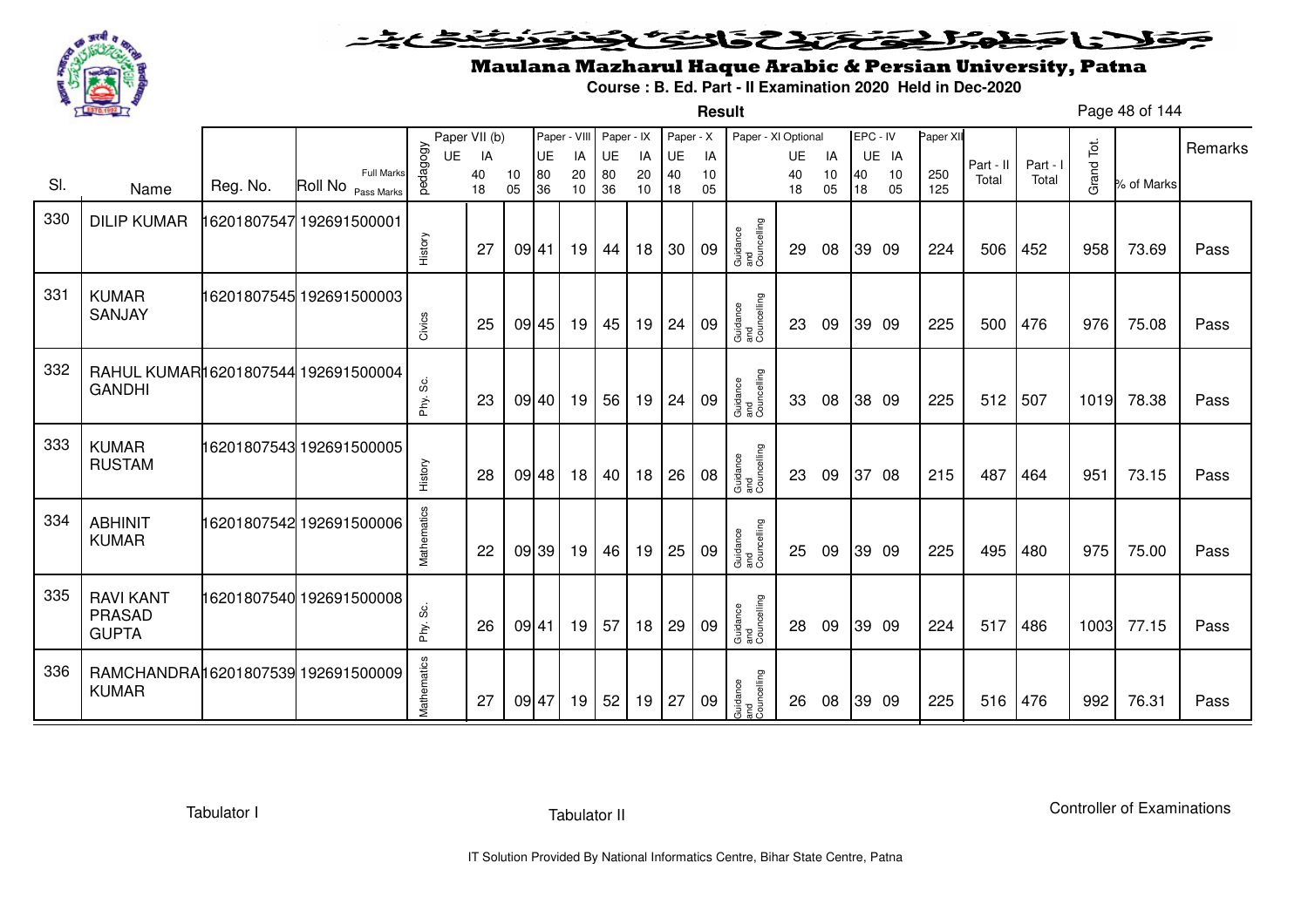

**Result**

# Maulana Mazharul Haque Arabic & Persian University, Patna

**Course : B. Ed. Part - II Examination 2020 Held in Dec-2020**

Page 49 of 144

|     |                                                    |          |                                         |             | Paper VII (b) |          | Paper - VIII |          | Paper - IX |          | Paper - X |          | Paper - XI Optional            |          |          | EPC - IV |          | Paper XII  |           |          |            |            | Remarks |
|-----|----------------------------------------------------|----------|-----------------------------------------|-------------|---------------|----------|--------------|----------|------------|----------|-----------|----------|--------------------------------|----------|----------|----------|----------|------------|-----------|----------|------------|------------|---------|
|     |                                                    |          |                                         | <b>UE</b>   | IA            |          | UE           | IA       | UE         | IA       | UE        | IA       |                                | UE       | IA       |          | UE IA    |            | Part - II | Part - I |            |            |         |
| SI. | Name                                               | Reg. No. | <b>Full Marks</b><br>Roll No Pass Marks | pedagogy    | 40<br>18      | 10<br>05 | 80<br>36     | 20<br>10 | 80<br>36   | 20<br>10 | 40<br>18  | 10<br>05 |                                | 40<br>18 | 10<br>05 | 40<br>18 | 10<br>05 | 250<br>125 | Total     | Total    | Grand Tot. | % of Marks |         |
| 337 | VIVEK KUMAR 16201807538 192691500010               |          |                                         | တိ<br>Phy.  | 24            |          | 09 50        | 19       | 45         | 19       | 29        | 09       | Guidance<br>and<br>Councelling | 27       | 09       |          | 39 09    | 225        | 513       | 493      | 1006       | 77.38      | Pass    |
| 338 | DHARMENDRA16201807537 192691500011<br><b>KUMAR</b> |          |                                         | Mathematics | 24            | 09 41    |              | 19       | 49         | 19       | 24        | 09       | Guidance<br>and<br>Councelling | 27       | 09       |          | 39 009   | 225        | 503       | 481      | 984        | 75.69      | Pass    |
| 339 | <b>RAJ KUMAR</b>                                   |          | 16201807536 192691500012                | Civics      | 22            |          | 09 40        | 19       | 53         | 19       | 25        | 09       | Guidance<br>and<br>Councelling | 24       | 09       |          | 39 09    | 225        | 502       | 457      | 959        | 73.77      | Pass    |
| 340 | ANJALI<br><b>KUMARI</b>                            |          | 16201807535 192691500013                | Mathematics | 21            |          | 09 38        | 19       | 47         | 19       | 28        | 09       | Guidance<br>and<br>Councelling | 27       | 09       |          | 39 09    | 225        | 499       | 471      | 970        | 74.62      | Pass    |
| 341 | <b>TANUJA</b><br><b>KUMARI</b>                     |          | 16201807534 192691500014                | Mathematics | 28            |          | 09 60        | 18       | 55         | 19       | 25        | 08       | Guidance<br>and<br>Councelling | 26       | 09       |          | 38 09    | 224        | 528       | 521      | 1049       | 80.69      | Pass    |
| 342 | <b>SUMAN</b><br><b>KUMARI</b>                      |          | 16201807533 192691500015                | Geography   | 29            |          | 08 48        | 19       | 49         | 18       | 23        | 09       | Guidance<br>and<br>Councelling | 24       | 09       |          | 38 09    | 223        | 506       | 474      | 980        | 75.38      | Pass    |
| 343 | NEHA KUMARI 16201807532 192691500016               |          |                                         | Mathematics | 27            |          | 09 46        | 19       | 52         | 19       | 27        | 08       | Guidance<br>and<br>Councelling | 26       | 09       |          | 39 08    | 224        | 513       | 518      | 1031       | 79.31      | Pass    |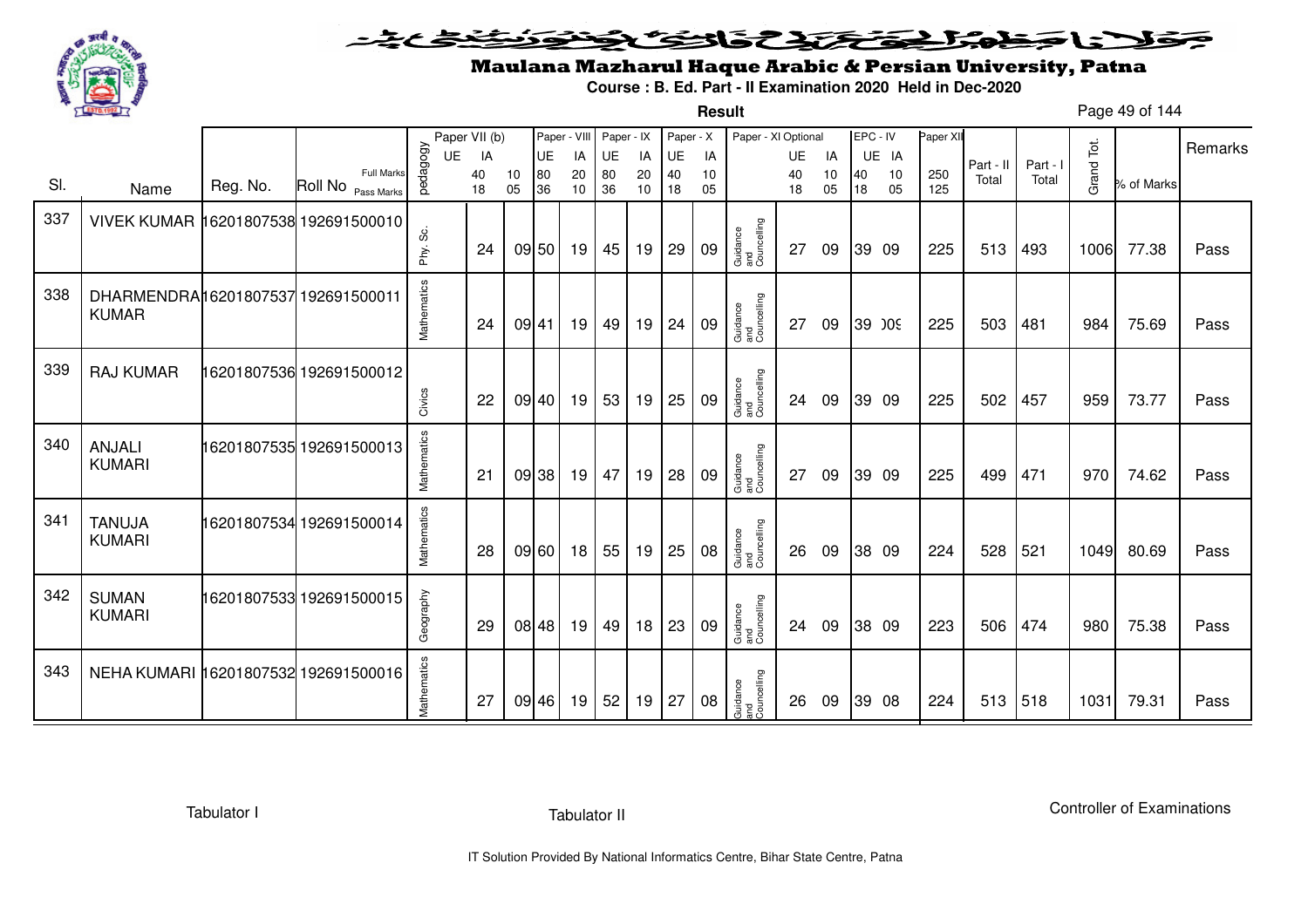

#### <u>یٹی ٹ</u>ے فلانا وخدا يقتحنك فالتف ونونوذ ∍

**Result**

# Maulana Mazharul Haque Arabic & Persian University, Patna

**Course : B. Ed. Part - II Examination 2020 Held in Dec-2020**

Page 50 of 144

|     |                                                     |          |                                         |             | Paper VII (b) |          | Paper - VIII |          | Paper - IX |          | Paper - X |          | Paper - XI Optional                 |          |          | EPC - IV |          | Paper XII  |           |          |                          |                          | Remarks     |
|-----|-----------------------------------------------------|----------|-----------------------------------------|-------------|---------------|----------|--------------|----------|------------|----------|-----------|----------|-------------------------------------|----------|----------|----------|----------|------------|-----------|----------|--------------------------|--------------------------|-------------|
|     |                                                     |          |                                         | <b>UE</b>   | IA            |          | UE           | IA       | UE         | IA       | UE        | IA       |                                     | UE       | IA       |          | UE IA    |            | Part - II | Part - I |                          |                          |             |
| SI. | Name                                                | Reg. No. | <b>Full Marks</b><br>Roll No Pass Marks | pedagogy    | 40<br>18      | 10<br>05 | 80<br>36     | 20<br>10 | 80<br>36   | 20<br>10 | 40<br>18  | 10<br>05 |                                     | 40<br>18 | 10<br>05 | 40<br>18 | 10<br>05 | 250<br>125 | Total     | Total    | Grand Tot.               | % of Marks               |             |
| 344 | <b>RINKU DAS</b>                                    |          | 16201807531 192691500017                |             |               |          |              |          |            |          |           |          |                                     |          |          |          |          |            |           |          |                          |                          |             |
|     |                                                     |          |                                         | History     | 25            |          | 09 40        | 19       | 41         | 19       | 27        | 09       | Guidance<br>and<br>Councelling      | 27       | 09       |          | 39 09    | 225        | 498       | 483      | 981                      | 75.46                    | Pass        |
| 345 | <b>PUMMI</b><br><b>KUMARI</b>                       |          | 16201807530 192691500018                |             |               |          |              |          |            |          |           |          |                                     |          |          |          |          |            |           |          |                          |                          |             |
|     |                                                     |          |                                         | Phy. Sc.    | 26            |          | 09 36        | 19       | 50         | 19       | 21        | 08       | Guidance<br>and<br>Councelling      | 26       | 09       |          | 39 08    | 225        | 495       | 489      | 984                      | 75.69                    | Pass        |
|     |                                                     |          |                                         |             |               |          |              |          |            |          |           |          |                                     |          |          |          |          |            |           |          |                          |                          |             |
| 346 | <b>DHIRAJ</b><br><b>KUMAR</b>                       |          | 16201807580 193551500001                | Civics      | 27            |          | 09 46        | 18       | 49         | 18       | 31        | 08       | Health and<br>Physical<br>Education | A        | 09       |          | 35 09    | 225        | 484       | 472      | $\overline{\phantom{m}}$ | $- -$                    | <b>PEND</b> |
|     |                                                     |          |                                         |             |               |          |              |          |            |          |           |          |                                     |          |          |          |          |            |           |          |                          |                          |             |
| 347 | <b>GARIMA</b><br><b>KUMARI</b>                      |          | 16201807579 193551500002                | ပ္တိ        |               |          |              |          |            |          |           |          | Health and<br>Physical<br>Education |          |          |          |          | 230        |           |          |                          |                          | <b>PEND</b> |
|     |                                                     |          |                                         | Phy.        | 26            |          | 09 62        | 19       | 40         | 19       | 24        | 09       |                                     | A        | 09       |          | 37 09    |            | 493       | 461      | $--$                     | $\overline{\phantom{m}}$ |             |
| 348 | <b>KABINDRA</b><br><b>KUMAR</b><br><b>BIDHARTHI</b> |          | 16201807578 193551500003                | Economics   | 29            |          | 09 42        | 18       | 38         | 18       | 26        | 09       | Health and<br>Physical<br>Education | 21       | 09       |          | 36 09    | 220        | 484       | 423      | 907                      | 69.77                    | Pass        |
| 349 |                                                     |          |                                         |             |               |          |              |          |            |          |           |          |                                     |          |          |          |          |            |           |          |                          |                          |             |
|     | <b>LATA KUMARI</b>                                  |          | 16201807577 193551500004                | History     | 27            |          | 09 37        | 18       | 43         | 18       | 26        | 09       | Health and<br>Physical<br>Education | 26       | 09       |          | 36 09    | 220        | 487       | 444      | 931                      | 71.62                    | Pass        |
| 350 | NIRAJ KUMAR 16201807576 193551500005                |          |                                         | Mathematics | 25            |          | 09 38        | 18       | 45         | 18       | 24        | 08       | Health and<br>Physical<br>Education | 23       | 09       |          | 35 08    | 225        | 485       | 453      | 938                      | 72.15                    | Pass        |
|     |                                                     |          |                                         |             |               |          |              |          |            |          |           |          |                                     |          |          |          |          |            |           |          |                          |                          |             |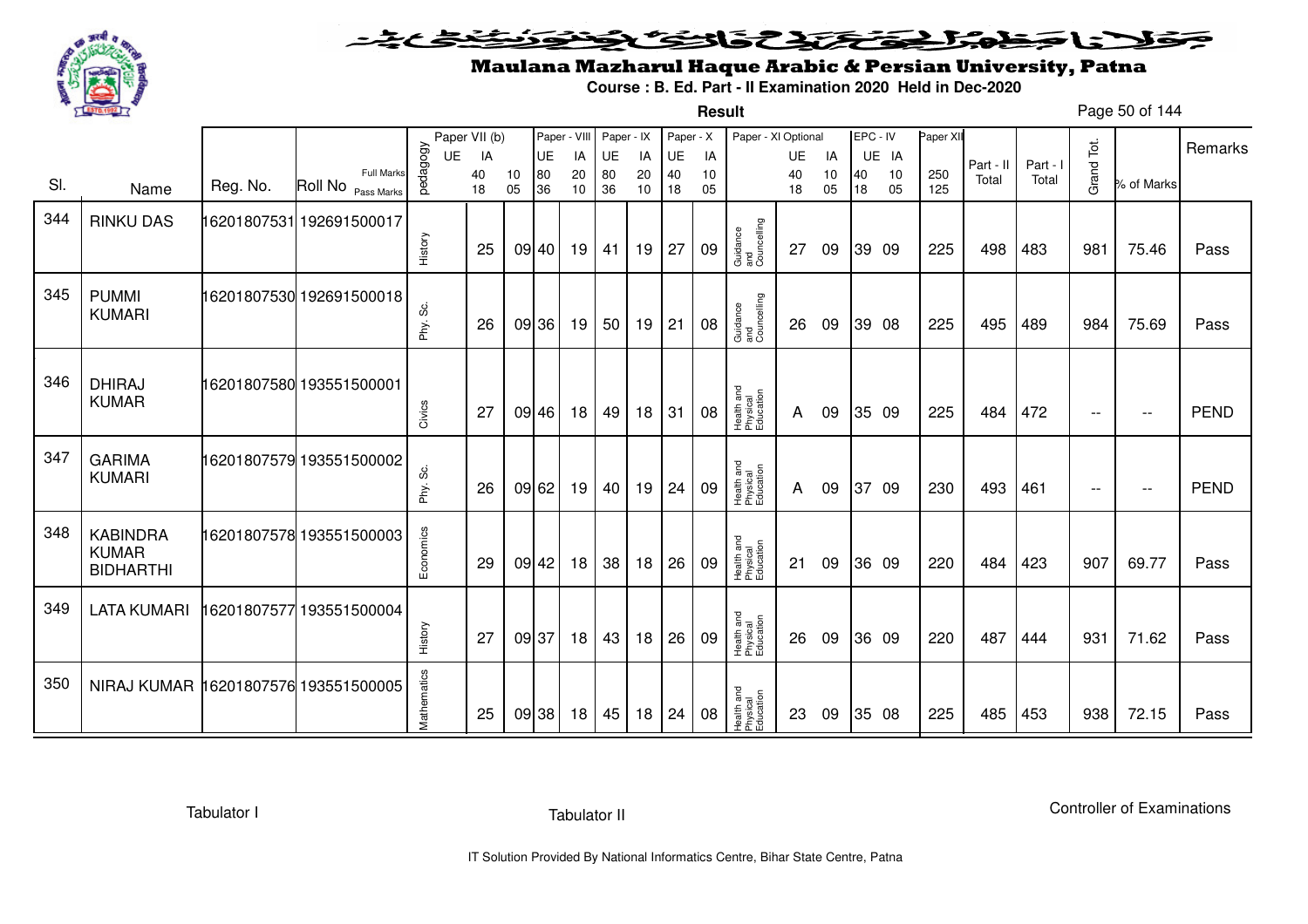

#### こさとき فتختخذ فانخت فخن كلانا جماعة ◒

**Result**

# Maulana Mazharul Haque Arabic & Persian University, Patna

**Course : B. Ed. Part - II Examination 2020 Held in Dec-2020**

Page 51 of 144

|     |                                              |             |                                         |            | Paper VII (b) |          | Paper - VIII |          | Paper - IX |          | Paper - X |          | Paper - XI Optional                 |          |          | EPC - IV |          | Paper XII  |           |          |            |            | Remarks |
|-----|----------------------------------------------|-------------|-----------------------------------------|------------|---------------|----------|--------------|----------|------------|----------|-----------|----------|-------------------------------------|----------|----------|----------|----------|------------|-----------|----------|------------|------------|---------|
|     |                                              |             |                                         | <b>UE</b>  | IA            |          | UE           | IA       | UE         | IA       | UE        | IA       |                                     | UE       | IA       |          | UE IA    |            | Part - II | Part - I |            |            |         |
| SI. | Name                                         | Reg. No.    | <b>Full Marks</b><br>Roll No Pass Marks | pedagogy   | 40<br>18      | 10<br>05 | 80<br>36     | 20<br>10 | 80<br>36   | 20<br>10 | 40<br>18  | 10<br>05 |                                     | 40<br>18 | 10<br>05 | 40<br>18 | 10<br>05 | 250<br>125 | Total     | Total    | Grand Tot. | % of Marks |         |
| 351 | <b>NEELAM</b><br><b>KUMARI</b>               |             | 16201807575 193551500006                | တိ<br>Phy. | 24            |          | 09 47        | 19       | 55         | 19       | 26        | 09       | Health and<br>Physical<br>Education | 25       | 09       | 37       | - 09     | 230        | 518       | 492      | 1010       | 77.69      | Pass    |
| 352 | PRASHANT<br><b>ANAND</b>                     |             | 16201807574 193551500007                | Hindi      | 28            |          | 09 40        | 19       | 55         | 18       | 25        | 08       | Health and<br>Physical<br>Education | 21       | 09       |          | 36 09    | 228        | 505       | 430      | 935        | 71.92      | Pass    |
| 353 | <b>PUJA KUMARI</b>                           | 16201807573 | 193551500008                            | Civics     | 25            |          | 09 46        | 18       | 50         | 18       | 26        | 09       | Health and<br>Physical<br>Education | 25       | 09       |          | 36 09    | 229        | 509       | 491      | 1000       | 76.92      | Pass    |
| 354 | <b>RAVI</b><br><b>RAUSHAN</b>                |             | 16201807572 193551500009                | Economics  | 21            |          | 09 54        | 19       | 48         | 18       | 22        | 09       | Health and<br>Physical<br>Education | 21       | 09       |          | 35 08    | 225        | 498       | 460      | 958        | 73.69      | Pass    |
| 355 | <b>SANTOSH</b><br><b>KUMAR</b>               |             | 16201807571 193551500010                | History    | 24            |          | 09 47        | 19       | 54         | 19       | 22        | 09       | Health and<br>Physical<br>Education | 24       | 09       | 37       | -09      | 226        | 508       | 469      | 977        | 75.15      | Pass    |
| 356 | SUNIL KUMAR 16201807570 193551500011         |             |                                         | Phy. Sc.   | 26            | 09 41    |              | 18       | 47         | 18       | 23        | 09       | Health and<br>Physical<br>Education | 27       | 09       |          | 36 09    | 228        | 500       | 425      | 925        | 71.15      | Pass    |
| 357 | SUDARSHAN<br><b>KUMAR</b><br><b>KUSHVAHA</b> |             |                                         | Civics     | 25            |          | 09 47        | 18       | 46         | 18       | 26        | 09       | Health and<br>Physical<br>Education | 21       | 09       |          | 35 08    | 226        | 497       | 443      | 940        | 72.31      | Pass    |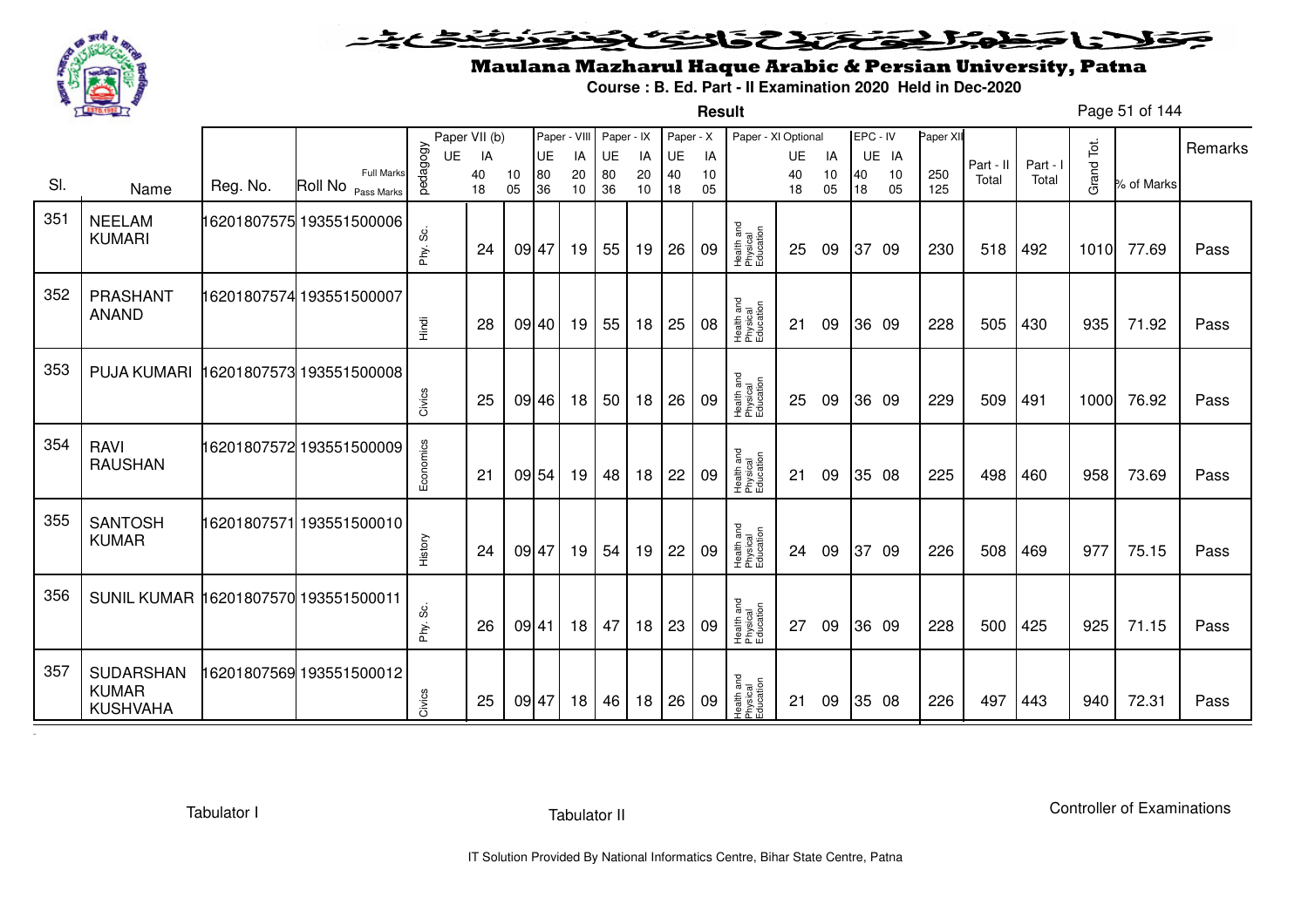

**Result**

# Maulana Mazharul Haque Arabic & Persian University, Patna

**Course : B. Ed. Part - II Examination 2020 Held in Dec-2020**

Page 52 of 144

|     |                                            |          |                                         |                  | Paper VII (b) |          | Paper - VIII |          | Paper - IX |          | Paper - X |          | Paper - XI Optional                 |          |          | EPC - IV |          | Paper XI   |           |          |               |                          |             |
|-----|--------------------------------------------|----------|-----------------------------------------|------------------|---------------|----------|--------------|----------|------------|----------|-----------|----------|-------------------------------------|----------|----------|----------|----------|------------|-----------|----------|---------------|--------------------------|-------------|
|     |                                            |          |                                         | UE               | IA            |          | UE           | IA       | UE         | IA       | UE        | IA       |                                     | UE       | IA       |          | UE IA    |            | Part - II | Part - I |               |                          | Remarks     |
| SI. | Name                                       | Reg. No. | <b>Full Marks</b><br>Roll No Pass Marks | pedagogy         | 40<br>18      | 10<br>05 | 80<br>36     | 20<br>10 | 80<br>36   | 20<br>10 | 40<br>18  | 10<br>05 |                                     | 40<br>18 | 10<br>05 | 40<br>18 | 10<br>05 | 250<br>125 | Total     | Total    | Grand Tot.    | % of Marks               |             |
| 358 | <b>NITU KUMARI</b>                         |          | 16201807598 193561500001                |                  |               |          |              |          |            |          |           |          |                                     |          |          |          |          |            |           |          |               |                          |             |
|     |                                            |          |                                         | English          | 21            | 08 A     |              | 17       | 49         | 17       | 27        | 08       | Health and<br>Physical<br>Education | 22       | 07       |          | 32 08    | 221        | 437       | 447      | $\sim$ $\sim$ | $\overline{\phantom{m}}$ | <b>PEND</b> |
| 359 | <b>ASMRITI</b><br><b>KUMARI</b>            |          | 16201807596 193561500002                | Mathematics      | 26            |          | 09 40        | 18       | 62         | 18       | 29        | 09       | Guidance<br>and<br>Councelling      | 30       | 08       |          | 36 08    | 226        | 519       | 471      | 990           | 76.15                    | Pass        |
| 360 | PANKAJ<br><b>KUMAR</b><br><b>VIDYARTHI</b> |          | 16201807595 193561500003                | တိ<br>Phy.       | 22            |          | 08 42        | 17       | 45         | 17       | 24        | 08       | Health and<br>Physical<br>Education | 23       | 08       |          | 35 09    | 235        | 493       | 431      | 924           | 71.08                    | Pass        |
| 361 | <b>KRITI GUPTA</b>                         |          | 6201807594 193561500004                 | Home Sc.         | 27            |          | 08 48        | 17       | 40         | 17       | 27        | 08       | Guidance<br>and<br>Councelling      | 22       | 08       |          | 34 09    | 231        | 496       | 438      | 934           | 71.85                    | Pass        |
| 362 | <b>SRIJANA</b><br><b>KUMARI</b>            |          | 16201807592 193561500006                | Economics        | 30            |          | 09 52        | 18       | 58         | 17       | 32        | 09       | Guidance<br>and<br>Councelling      | 27       | 08       |          | 36 09    | 236        | 541       | 489      | 1030          | 79.23                    | Pass        |
| 363 | <b>AYUSHI</b><br><b>KUMARI</b>             |          | 16201807589 193561500009                | တိ<br>Biological | 25            |          | 08 40        | 17       | 58         | 18       | 28        | 09       | Health and<br>Physical<br>Education | 31       | 08       |          | 33 09    | 236        | 520       | 487      | 1007          | 77.46                    | Pass        |
| 364 | <b>VIJAY KUMAR</b>                         |          | 6201807588 193561500010                 | Biological Sc    | 30            |          | 09 46        | 18       | 52         | 18       | 23        | 09       | Health and<br>Physical<br>Education | 29       | 09       |          | 35 09    | 235        | 522       | 463      | 985           | 75.77                    | Pass        |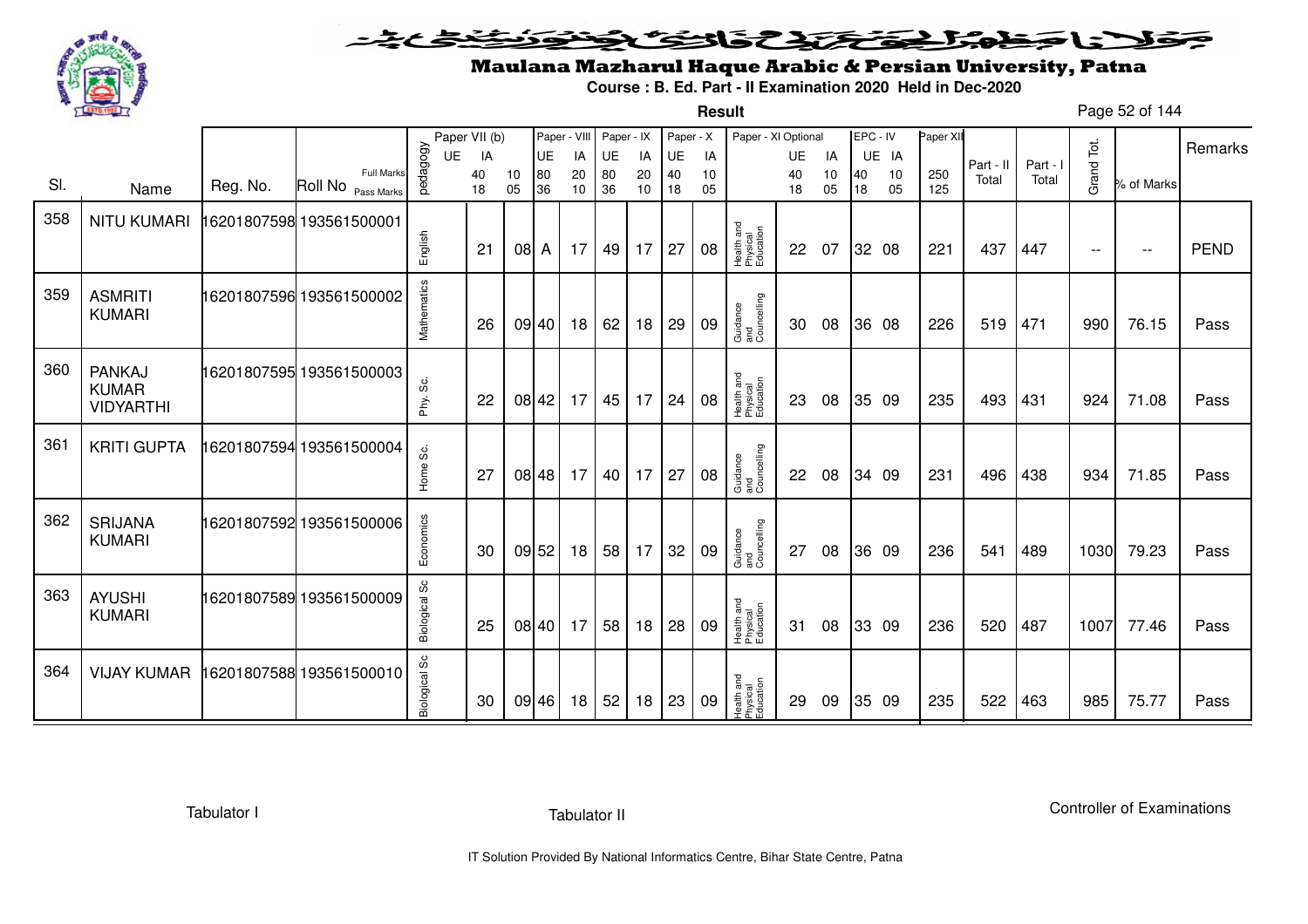

#### <u>یٹی ٹ</u>ے فلانا وخدا يقتحنك فالتف ونونوذ ∍

**Result**

# Maulana Mazharul Haque Arabic & Persian University, Patna

**Course : B. Ed. Part - II Examination 2020 Held in Dec-2020**

Page 53 of 144

|     |                                                         |          |                                         |             | Paper VII (b) |          | Paper - VIII |          | Paper - IX |          | Paper - X |          | Paper - XI Optional                 |          |          | EPC - IV |          | Paper XII  |           |          |            |            |         |
|-----|---------------------------------------------------------|----------|-----------------------------------------|-------------|---------------|----------|--------------|----------|------------|----------|-----------|----------|-------------------------------------|----------|----------|----------|----------|------------|-----------|----------|------------|------------|---------|
|     |                                                         |          |                                         | <b>UE</b>   | IA            |          | UE           | IA       | UE         | IA       | UE        | IA       |                                     | UE       | IA       |          | UE IA    |            | Part - II | Part - I |            |            | Remarks |
| SI. | Name                                                    | Reg. No. | <b>Full Marks</b><br>Roll No Pass Marks | pedagogy    | 40<br>18      | 10<br>05 | 80<br>36     | 20<br>10 | 80<br>36   | 20<br>10 | 40<br>18  | 10<br>05 |                                     | 40<br>18 | 10<br>05 | 40<br>18 | 10<br>05 | 250<br>125 | Total     | Total    | Grand Tot. | % of Marks |         |
| 365 | MD KHURSHID 16201807587 193561500011<br><b>ALAM</b>     |          |                                         | urdu        | 25            |          | 08 49        | 17       | 58         | 17       | 31        | 08       | Health and<br>Physical<br>Education | 27       | 08       |          | 34 08    | 223        | 513       | 467      | 980        | 75.38      | Pass    |
| 366 | <b>BARSA</b><br><b>KUMARI</b>                           |          | 16201807586 193561500012                | Economics   | 29            |          | 09 46        | 19       | 45         | 18       | 28        | 09       | Guidance<br>and<br>Councelling      | 26       | 08       |          | 35 09    | 236        | 517       | 462      | 979        | 75.31      | Pass    |
| 367 | <b>SUMAN</b><br><b>KUMARI</b>                           |          | 16201807585 193561500013                | Hindi       | 29            |          | 09 46        | 19       | 46         | 19       | 26        | 09       | Guidance<br>and<br>Councelling      | 26       | 09       |          | 36 09    | 232        | 515       | 494      | 1009       | 77.62      | Pass    |
| 368 | <b>RAJESH</b><br><b>SINGH</b>                           |          | 16201807584 193561500014                | Geography   | 24            |          | 08 57        | 17       | 48         | 18       | 29        | 08       | Guidance<br>and<br>Councelling      | 27       | 08       |          | 35 09    | 236        | 524       | 485      | 1009       | 77.62      | Pass    |
| 369 | RAJIV RANJAN 16201807581 193561500016<br><b>BHARATI</b> |          |                                         | Phy. Sc.    | 23            |          | 09 50        | 18       | 49         | 18       | 25        | 09       | Health and<br>Physical<br>Education | 25       | 08       |          | 34 09    | 235        | 512       | 462      | 974        | 74.92      | Pass    |
| 370 | <b>BHOLE NATH</b>                                       |          | 16201814896 193571500001                | Phy. Sc.    | 25            |          | 09 49        | 19       | 43         | 19       | 30        | 09       | Health and<br>Physical<br>Education | 22       | 09       |          | 39 09    | 225        | 507       | 463      | 970        | 74.62      | Pass    |
| 371 | <b>ANAND</b><br><b>KUMAR</b><br><b>BHARATI</b>          |          | 16201814704 193571500002                | Mathematics | 26            |          | 09 42        | 19       | 45         | 19       | 27        | 09       | Guidance<br>and<br>Councelling      | 28       | 08       |          | 39 09    | 226        | 506       | 470      | 976        | 75.08      | Pass    |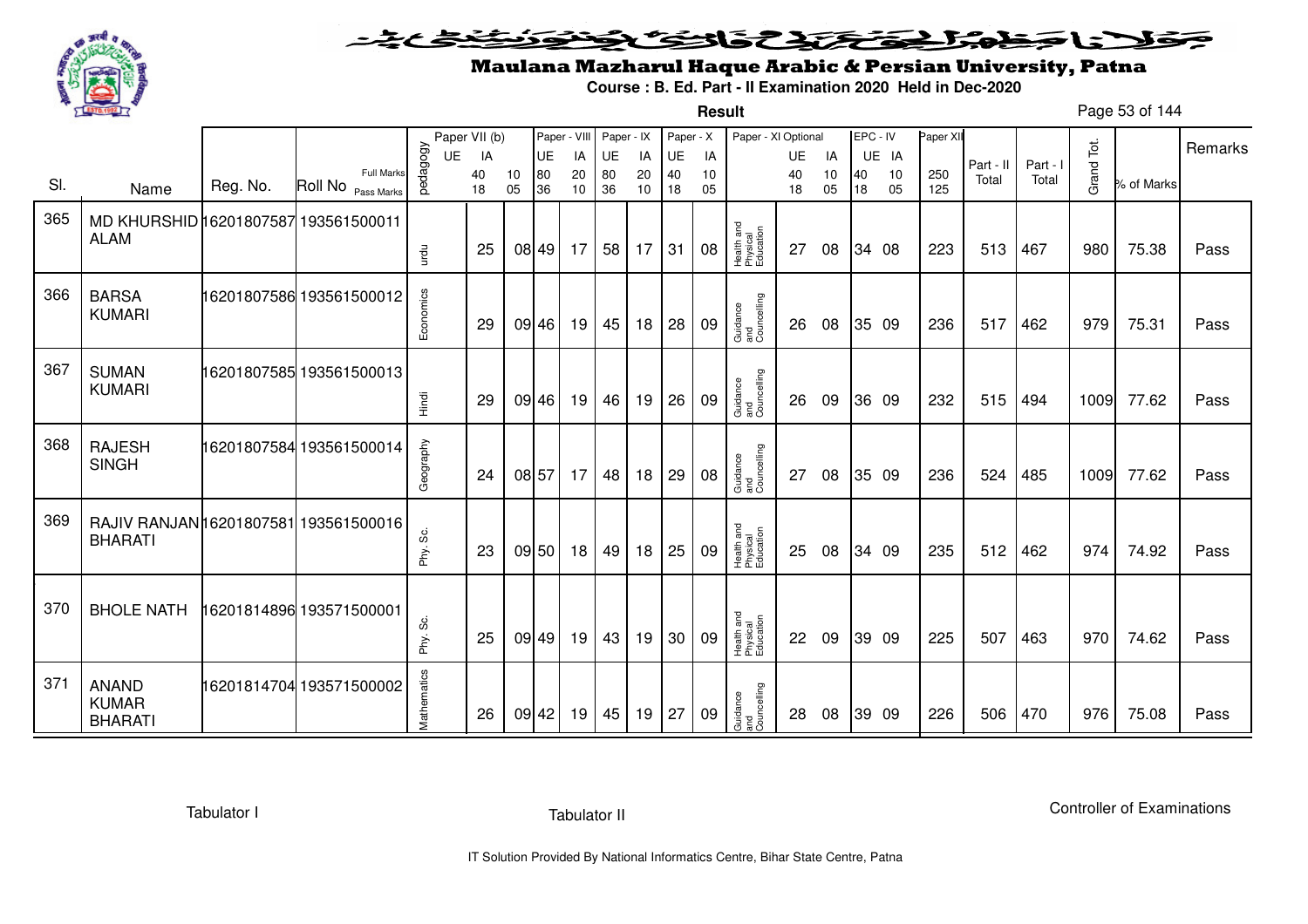

#### فتختخذ فخافى فخذ こえとさ كلانا جنادبل ╺

**Result**

# Maulana Mazharul Haque Arabic & Persian University, Patna

**Course : B. Ed. Part - II Examination 2020 Held in Dec-2020**

Page 54 of 144

|     |                                 |          |                                         | UE            | Paper VII (b)<br>IA |          | Paper - VIII<br><b>UE</b> | IA       | Paper - IX<br>UE | IA       | Paper - X<br><b>UE</b> | IA       | Paper - XI Optional                 | <b>UE</b> | IA       |          | EPC - IV<br>UE IA | Paper XII  |                    |                   |                          |                          | Remarks     |
|-----|---------------------------------|----------|-----------------------------------------|---------------|---------------------|----------|---------------------------|----------|------------------|----------|------------------------|----------|-------------------------------------|-----------|----------|----------|-------------------|------------|--------------------|-------------------|--------------------------|--------------------------|-------------|
| SI. | Name                            | Reg. No. | <b>Full Marks</b><br>Roll No Pass Marks | pedagogy      | 40<br>18            | 10<br>05 | 80<br>36                  | 20<br>10 | 80<br>36         | 20<br>10 | 40<br>18               | 10<br>05 |                                     | 40<br>18  | 10<br>05 | 40<br>18 | 10<br>05          | 250<br>125 | Part - II<br>Total | Part - I<br>Total | Grand Tot.               | % of Marks               |             |
| 372 | <b>VIJAY KUMAR</b><br>YADAV     |          | 16201814703 193571500003                | English       | 22                  | 09A      |                           | 19       | 46               | 19       | 20                     | 09       | Health and<br>Physical<br>Education | 28        | 09       |          | 39 09             | 235        | 464                | 465               | $\overline{\phantom{m}}$ | $\overline{\phantom{a}}$ | <b>PEND</b> |
| 373 | <b>RANJEET</b><br><b>KUMAR</b>  |          | 16201814702 193571500004                | Mathematics   | 22                  |          | 09 38                     | 19       | 38               | 19       | 28                     | 09       | Guidance<br>and<br>Councelling      | 23        | 09       |          | 39 09             | 223        | 485                | 454               | 939                      | 72.23                    | Pass        |
| 374 | <b>VINITA</b><br><b>CHOUHAN</b> |          | 16201814701 193571500005                | Biological Sc | 30                  |          | 09 50                     | 18       | 50               | 19       | 20                     | 09       | Health and<br>Physical<br>Education | 24        | 09       |          | 39 09             | 225        | 511                | 518               | 1029                     | 79.15                    | Pass        |
| 375 | ABHIMANNU<br><b>KUMAR</b>       |          | 16201814700 193571500006                | Hindi         | 29                  |          | 09 41                     | 19       | 42               | 19       | 27                     | 09       | Guidance<br>and<br>Councelling      | 33        | 09       |          | 39 09             | 238        | 523                | 507               | 1030                     | 79.23                    | Pass        |
| 376 | <b>AVINAV</b><br><b>BHARTI</b>  |          | 16201814699 193571500007                | Mathematics   | 22                  |          | 09 42                     | 19       | 48               | 19       | 26                     | 09       | Health and<br>Physical<br>Education | 29        | 09       |          | 39 09             | 225        | 505                | 495               | 1000                     | 76.92                    | Pass        |
| 377 | <b>DEEPAK</b><br><b>KUMAR</b>   |          | 16201814698 193571500008                | Economics     | -31                 |          | 09 42                     | 19       | 54               | 19       | 30                     | 09       | Health and<br>Physical<br>Education | 26        | 09       |          | 39 09             | 238        | 534                | 513               | 1047                     | 80.54                    | Pass        |
| 378 | <b>RINA KUMARI</b>              |          | 16201814697193571500009                 | Hindi         | 28                  |          | 09 51                     | 19       | 40               | 19       | 26                     | 09       | Guidance<br>and<br>Councelling      | 21        | 09       |          | 39 09             | 230        | 509                | 464               | 973                      | 74.85                    | Pass        |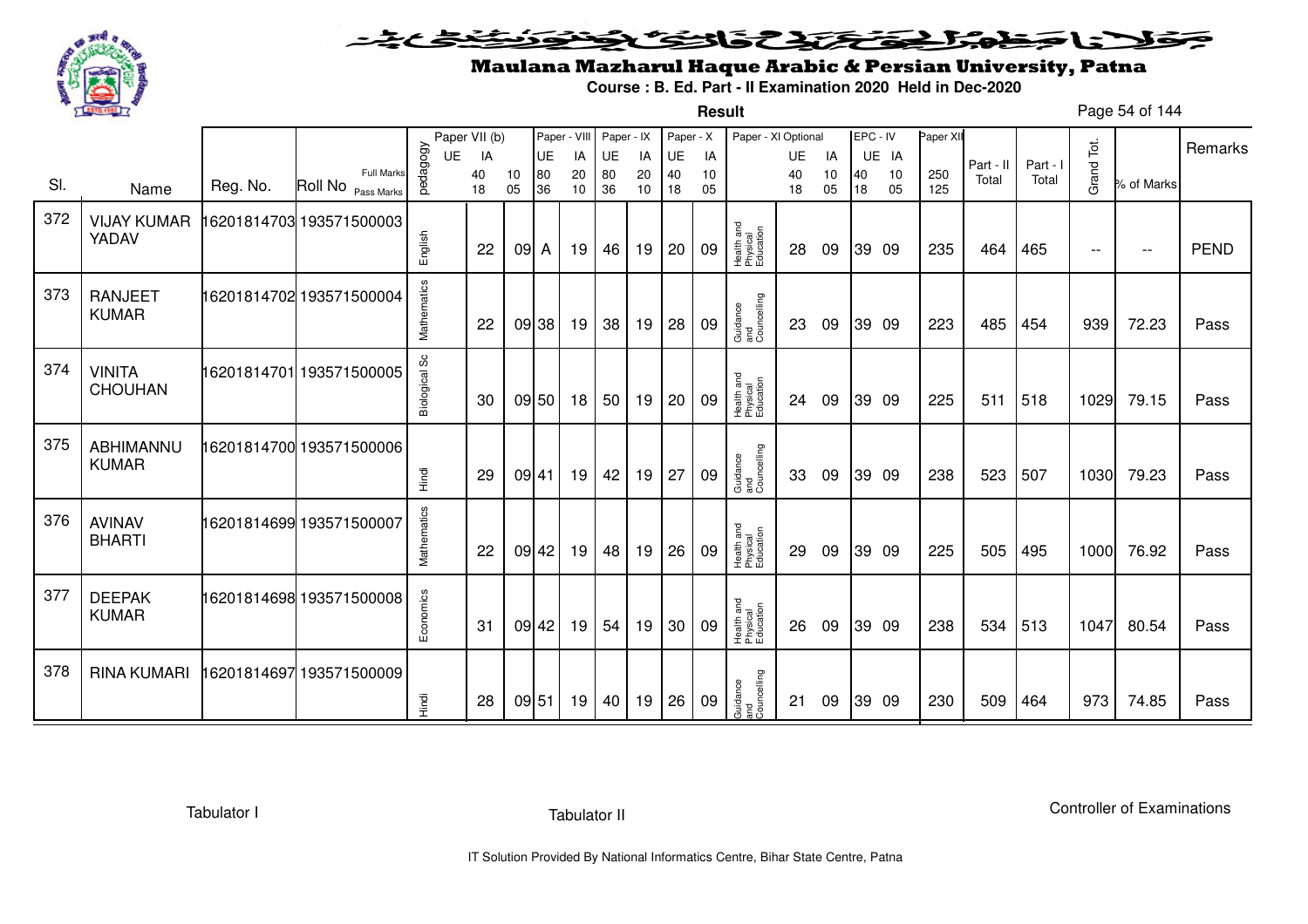

**Result**

# Maulana Mazharul Haque Arabic & Persian University, Patna

**Course : B. Ed. Part - II Examination 2020 Held in Dec-2020**

Page 55 of 144

|     |                                           |          |                                         |             | Paper VII (b) |          | Paper - VIII |          | Paper - IX      |          | Paper - X |          | Paper - XI Optional                 |          |          | EPC - IV |          | Paper XII  |           |          |            |            |         |
|-----|-------------------------------------------|----------|-----------------------------------------|-------------|---------------|----------|--------------|----------|-----------------|----------|-----------|----------|-------------------------------------|----------|----------|----------|----------|------------|-----------|----------|------------|------------|---------|
|     |                                           |          |                                         | UE          | IA            |          | UE           | IA       | UE              | IA       | UE        | IA       |                                     | UE       | IA       |          | UE IA    |            | Part - II | Part - I |            |            | Remarks |
| SI. | Name                                      | Reg. No. | <b>Full Marks</b><br>Roll No Pass Marks | vedagogy    | 40<br>18      | 10<br>05 | 80<br>36     | 20<br>10 | 80<br>36        | 20<br>10 | 40<br>18  | 10<br>05 |                                     | 40<br>18 | 10<br>05 | 40<br>18 | 10<br>05 | 250<br>125 | Total     | Total    | Grand Tot. | % of Marks |         |
| 379 | <b>SWEETY</b><br><b>KUMARI</b>            |          | 16201814696 193571500010                | Civics      | 27            |          | 09 46        | 19       | 50 <sub>1</sub> | 18       | 27        | 08       | Guidance<br>and<br>Councelling      | 28       | 09       |          | 38 09    | 238        | 526       | 450      | 976        | 75.08      | Pass    |
| 380 | <b>GAURAV</b><br><b>KUMAR</b>             |          | 16201814695 193571500011                | Mathematics | 30            |          | 09 44        | 19       | 55              | 19       | 28        | 09       | Health and<br>Physical<br>Education | 23       | 09       |          | 39 09    | 238        | 531       | 483      | 1014       | 78.00      | Pass    |
| 381 | <b>DIMPAL</b><br><b>KUMARI</b>            |          | 16201814694 193571500012                | Economics   | 30            |          | 09 50        | 19       | 54              | 19       | 24        | 09       | Guidance<br>and<br>Councelling      | 28       | 09       |          | 39 09    | 238        | 537       | 491      | 1028       | 79.08      | Pass    |
| 382 | JYOTI KUMAR 16201814693 193571500013      |          |                                         | Geography   | 27            |          | 09 47        | 19       | 43              | 19       | 20        | 09       | Health and<br>Physical<br>Education | 24       | 09       |          | 39 09    | 224        | 498       | 472      | 970        | 74.62      | Pass    |
| 383 | <b>KHUSHBU</b><br><b>KUMARI</b>           |          | 16201814692 193571500014                | Hindi       | 30            |          | 09 50        | 19       | 48              | 19       | 27        | 09       | Guidance<br>and<br>Councelling      | 27       | 09       |          | 39 09    | 238        | 533       | 480      | 1013       | 77.92      | Pass    |
| 384 | PRIYA BHARTI   16201814691   193571500015 |          |                                         | Civics      | 25            |          | 09 44        | 19       | 49              | 18       | 24        | 09       | Guidance<br>and<br>Councelling      | 30       | 09       |          | 38 09    | 221        | 504       | 494      | 998        | 76.77      | Pass    |
| 385 | <b>RAKESH</b><br><b>KUMAR</b>             |          | 16201814690 193571500016                | English     | 25            |          | 09 37        | 19       | 46              | 19       | 27        | 09       | Health and<br>Physical<br>Education | 27       | 08       |          | 39 09    | 226        | 500       | 487      | 987        | 75.92      | Pass    |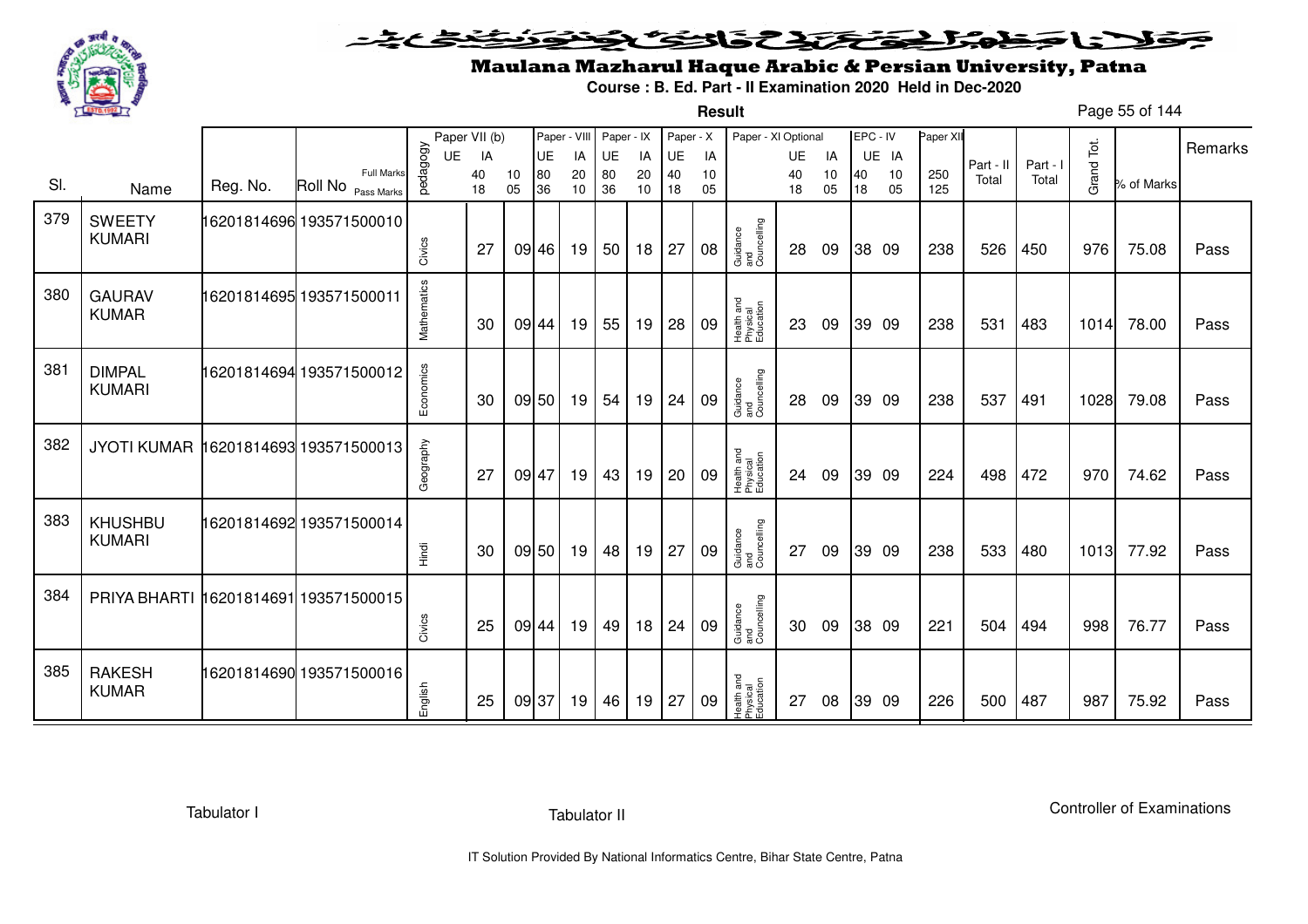

#### <u>یٹی ٹ</u>ے فلانا وخدا يقتحنك فالتف ونونوذ ∍

**Result**

# Maulana Mazharul Haque Arabic & Persian University, Patna

**Course : B. Ed. Part - II Examination 2020 Held in Dec-2020**

Page 56 of 144

|     |                                               |          |                                         |             | Paper VII (b) |          | Paper - VIII |                 | Paper - IX |          | Paper - X |          | Paper - XI Optional                 |          |          |          | EPC - IV | Paper XI   |           |          |               |                          |             |
|-----|-----------------------------------------------|----------|-----------------------------------------|-------------|---------------|----------|--------------|-----------------|------------|----------|-----------|----------|-------------------------------------|----------|----------|----------|----------|------------|-----------|----------|---------------|--------------------------|-------------|
|     |                                               |          |                                         | <b>UE</b>   | IA            |          | UE           | IA              | <b>UE</b>  | IA       | UE        | IA       |                                     | UE       | IA       |          | UE IA    |            | Part - II | Part - I |               |                          | Remarks     |
| SI. | Name                                          | Reg. No. | <b>Full Marks</b><br>Roll No Pass Marks | pedagogy    | 40<br>18      | 10<br>05 | 80<br>36     | 20<br>10        | 80<br>36   | 20<br>10 | 40<br>18  | 10<br>05 |                                     | 40<br>18 | 10<br>05 | 40<br>18 | 10<br>05 | 250<br>125 | Total     | Total    | Grand Tot.    | % of Marks               |             |
| 386 | <b>PUNAM</b><br><b>KUMARI</b>                 |          | 16201814689 193571500017                | Mathematics | 27            |          | 09 38        | 19              | 46         | 19       | 21        | 09       | Guidance<br>and<br>Councelling      | 24       | 09       |          | 39 09    | 234        | 503       | 466      | 969           | 74.54                    | Pass        |
| 387 | <b>SANDEEP</b><br><b>KUMAR</b>                |          | 16201814688 193571500018                | Mathematics | 28            |          | 09 54        | 19 <sup>1</sup> | 47         | 19       | 22        | 09       | Guidance<br>and<br>Councelling      | 23       | 09       |          | 39 09    | 231        | 518       | 485      | 1003          | 77.15                    | Pass        |
| 388 | <b>SHASHIKESH</b><br><b>KUMAR</b>             |          | 16201814687 193571500019                | Mathematics | 25            | 09 41    |              | 19              | 41         | 19       | 27        | 09       | Health and<br>Physical<br>Education | 24       | 09       |          | 39 09    | 237        | 508       | 481      | 989           | 76.08                    | Pass        |
| 389 | <b>MANISHA</b><br><b>KUMARI</b>               |          | 16201814686 193571500020                | History     | 23            |          | 09 45        | 19              | 36         | 19       | 23        | 09       | Guidance<br>and<br>Councelling      | 28       | 09       |          | 39 09    | 238        | 506       | 462      | 968           | 74.46                    | Pass        |
| 390 | <b>SHIV</b><br><b>SHANKAR</b><br><b>KUMAR</b> |          | 16201814685 193571500021                | တွဲ<br>Phy. | 20            | $09$ A   |              | 19              | 47         | 19       | 22        | 08       | Health and<br>Physical<br>Education | 24       | 09       |          | 38 08    | 237        | 460       | 471      | $\sim$ $\sim$ | $\overline{\phantom{m}}$ | <b>PEND</b> |
| 391 | RAKHI KUMARI 16201814684 193571500022         |          |                                         | တိ<br>Phy.  | 20            |          | 09 53        | 19              | 48         | 19       | 25        | 09       | Guidance<br>and<br>Councelling      | 26       | 09       |          | 39 09    | 239        | 524       | 491      | 1015          | 78.08                    | Pass        |
| 392 | <b>SRAVAN</b><br><b>KUMAR</b>                 |          | 16201813507193581500001                 | တွ<br>Phy.  | 25            |          | 08 53        | 17              | 52         | 17       | 21        | 08       | Guidance<br>and<br>Councelling      | 24       | 08       |          | 32 08    | 235        | 508       | 444      | 952           | 73.23                    | Pass        |

Tabulator I

Tabulator II

Controller of Examinations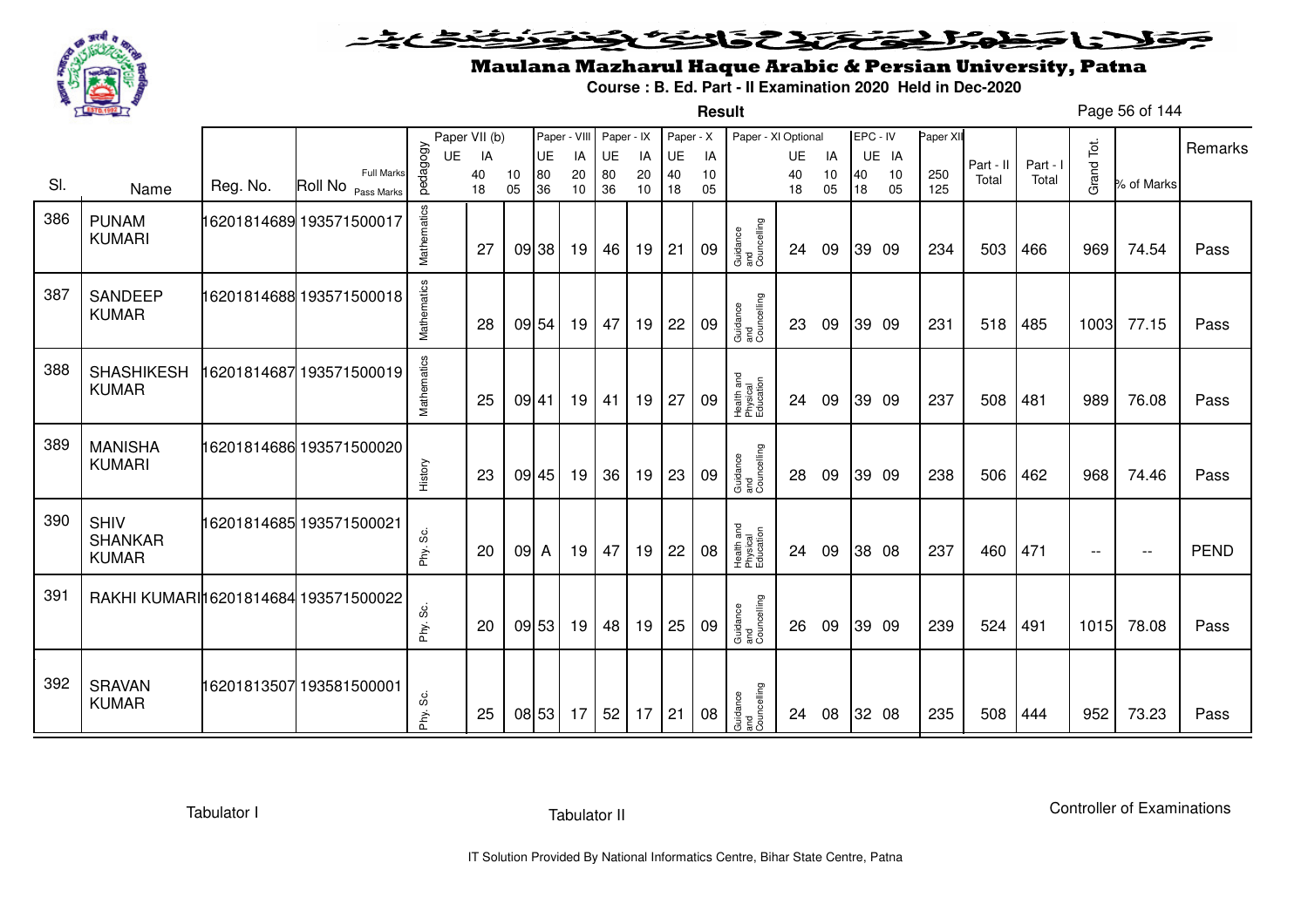

**Result**

# Maulana Mazharul Haque Arabic & Persian University, Patna

**Course : B. Ed. Part - II Examination 2020 Held in Dec-2020**

Page 57 of 144

|     |                                      |          |                                  |             | Paper VII (b) |          | Paper - VIII |          | Paper - IX |          | Paper - X |          | Paper - XI Optional            |          |          | EPC - IV |          | Paper XII  |           |          |            |            | Remarks |
|-----|--------------------------------------|----------|----------------------------------|-------------|---------------|----------|--------------|----------|------------|----------|-----------|----------|--------------------------------|----------|----------|----------|----------|------------|-----------|----------|------------|------------|---------|
|     |                                      |          |                                  | UE          | IA            |          | UE           | IA       | UE         | IA       | UE        | IA       |                                | UE       | IA       |          | UE IA    |            | Part - II | Part - I |            |            |         |
| SI. | Name                                 | Reg. No. | Full Marks<br>Roll No Pass Marks | vedagogy    | 40<br>18      | 10<br>05 | 80<br>36     | 20<br>10 | 80<br>36   | 20<br>10 | 40<br>18  | 10<br>05 |                                | 40<br>18 | 10<br>05 | 40<br>18 | 10<br>05 | 250<br>125 | Total     | Total    | Grand Tot. | % of Marks |         |
| 393 | <b>RAM UDAY</b><br><b>ROY</b>        |          | 16201808087193581500002          | Civics      | 25            |          | 08 49        | 18       | 58         | 18       | 22        | 08       | Guidance<br>and<br>Councelling | 27       | 09       |          | 36 08    | 240        | 526       | 476      | 1002       | 77.08      | Pass    |
| 394 | <b>SANGITA</b>                       |          | 16201808086 193581500003         | Phy. Sc.    | 18            |          | 08 51        | 17       | 46         | 17       | 24        | 08       | Guidance<br>and<br>Councelling | 27       | 08       |          | 34 08    | 238        | 504       | 491      | 995        | 76.54      | Pass    |
| 395 | NIRAJ KUMAR 16201808085 193581500004 |          |                                  | Civics      | 28            |          | 07 47        | 18       | 55         | 16       | 27        | 07       | Guidance<br>and<br>Councelling | 29       | 08       |          | 31 07    | 235        | 515       | 514      | 1029       | 79.15      | Pass    |
| 396 | <b>MITHUN</b><br><b>KUMAR</b>        |          | 16201808084 193581500005         | Mathematics | 23            |          | 09 43        | 18       | 52         | 18       | 26        | 08       | Guidance<br>and<br>Councelling | 30       | 09       |          | 32 08    | 245        | 521       | 501      | 1022       | 78.62      | Pass    |
| 397 | <b>ARYAN SINHA</b>                   |          | 16201808083 193581500006         | History     | 25            |          | 08 44        | 18       | 62         | 18       | 22        | 09       | Guidance<br>and<br>Councelling | 27       | 08       |          | 34 08    | 239        | 522       | 461      | 983        | 75.62      | Pass    |
| 398 | <b>SATYAM</b><br><b>KUMAR</b>        |          | 16201808082 193581500007         | Mathematics | 26            |          | 08 52        | 18       | 48         | 17       | 25        | 08       | Guidance<br>and<br>Councelling | 33       | 08       |          | 30 08    | 234        | 515       | 487      | 1002       | 77.08      | Pass    |
| 399 | <b>AMIT KUMAR</b>                    |          | 16201808081 193581500008         | Mathematics | 26            |          | 08 46        | 17       | 54         | 16       | 29        | 08       | Guidance<br>and<br>Councelling | 23       | 08       |          | 32 07    | 238        | 512       | 433      | 945        | 72.69      | Pass    |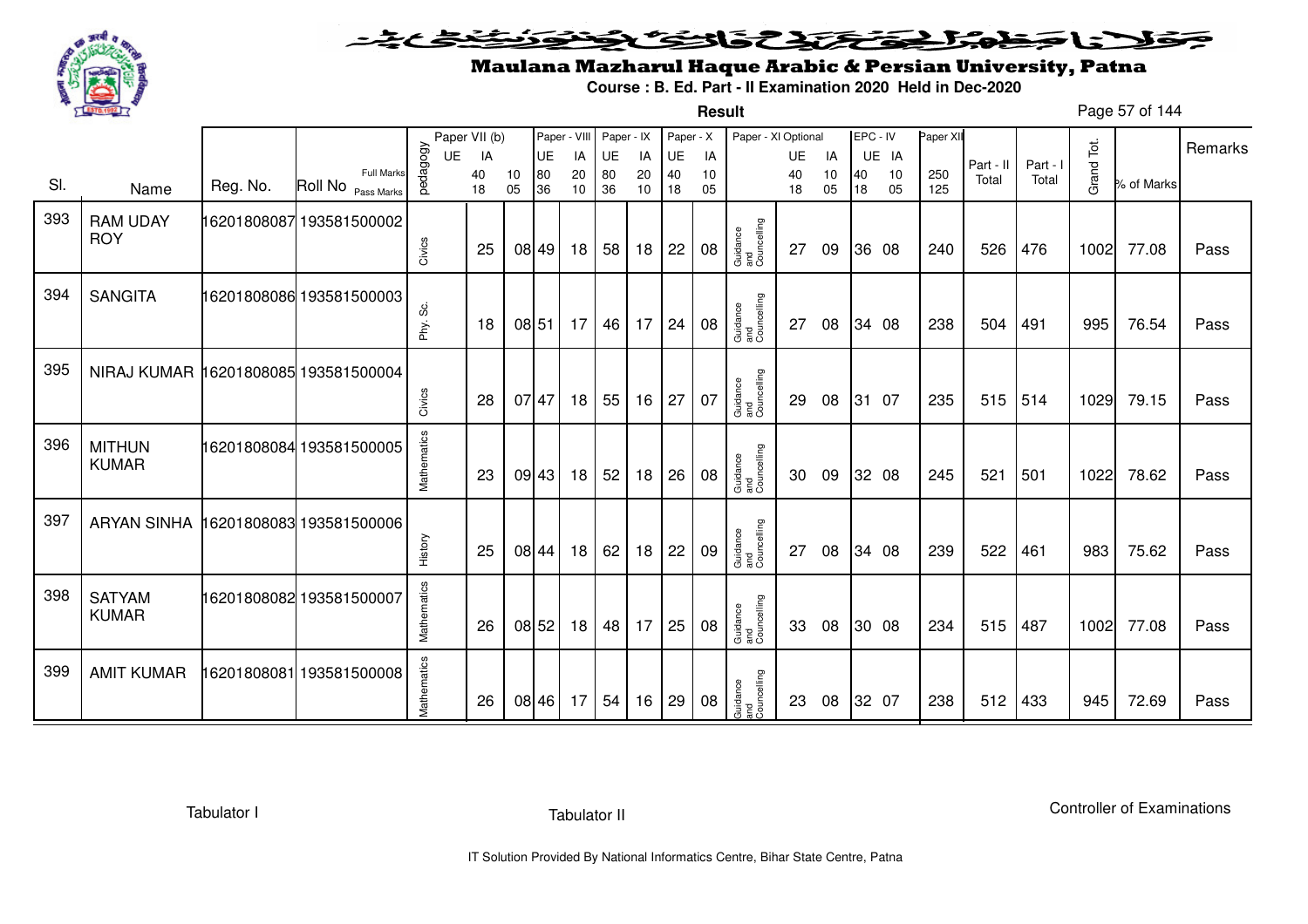

**Result**

# Maulana Mazharul Haque Arabic & Persian University, Patna

**Course : B. Ed. Part - II Examination 2020 Held in Dec-2020**

Page 58 of 144

|     |                                      |          |                                         |              | Paper VII (b) |          |           | Paper - VIII | Paper - IX |          | Paper - X |          | Paper - XI Optional            |          |          | EPC - IV |          | Paper XII  |           |          |            |            |         |
|-----|--------------------------------------|----------|-----------------------------------------|--------------|---------------|----------|-----------|--------------|------------|----------|-----------|----------|--------------------------------|----------|----------|----------|----------|------------|-----------|----------|------------|------------|---------|
|     |                                      |          |                                         | UE           | IA            |          | <b>UE</b> | IA           | UE         | IA       | UE        | IA       |                                | UE       | IA       |          | UE IA    |            | Part - II | Part - I |            |            | Remarks |
| SI. | Name                                 | Reg. No. | <b>Full Marks</b><br>Roll No Pass Marks | pedagogy     | 40<br>18      | 10<br>05 | 80<br>36  | 20<br>10     | 80<br>36   | 20<br>10 | 40<br>18  | 10<br>05 |                                | 40<br>18 | 10<br>05 | 40<br>18 | 10<br>05 | 250<br>125 | Total     | Total    | Grand Tot. | % of Marks |         |
| 400 | <b>NISHI KANT</b>                    |          | 16201808080 193581500009                | Economics    | 21            |          | 08 38     | 17           | 44         | 16       | 24        | 07       | Guidance<br>and<br>Councelling | 22       | 07       |          | 30 07    | 236        | 477       | 405      | 882        | 67.85      | Pass    |
| 401 | <b>MANTU</b><br><b>KUMAR</b>         |          | 16201808079 193581500010                | ပ္တဲ<br>Phy. | 26            |          | 09 42     | 19           | 47         | 18       | 27        | 09       | Guidance<br>and<br>Councelling | 29       | 09       |          | 36 09    | 245        | 525       | 466      | 991        | 76.23      | Pass    |
| 402 | ANKIT KUMAR 16201808078 193581500011 |          |                                         | Mathematics  | 27            |          | 07 43     | 18           | 42         | 16       | 27        | 08       | Guidance<br>and<br>Councelling | 28       | 07       |          | 32 07    | 236        | 498       | 448      | 946        | 72.77      | Pass    |
| 403 | <b>RAJESH</b><br><b>KUMAR JHA</b>    |          | 16201808077 193581500012                | တိ<br>Phy.   | 22            |          | 08 49     | 18           | 47         | 17       | 25        | 08       | Guidance<br>and<br>Councelling | 29       | 08       |          | 33 07    | 239        | 510       | 504      | 1014       | 78.00      | Pass    |
| 404 | <b>ABHISHEK</b><br><b>KUMAR</b>      |          | 16201808076 193581500013                | Computer     | 28            |          | 08 48     | 17           | 51         | 17       | 26        | 08       | Guidance<br>and<br>Councelling | 33       | 08       |          | 31 08    | 234        | 517       | 471      | 988        | 76.00      | Pass    |
| 405 | <b>AMIT KUMAR</b>                    |          | 6201808075 193581500014                 | Civics       | 25            |          | 08 45     | 16           | 48         | 18       | 25        | 08       | Guidance<br>and<br>Councelling | 26       | 09       |          | 31 07    | 236        | 502       | 435      | 937        | 72.08      | Pass    |
| 406 | AMARJEET<br><b>KUMAR</b>             |          | 16201808074 193581500015                | English      | 24            |          | 07 49     | 18           | 50         | 17       | 30        | 07       | Guidance<br>and<br>Councelling | 28       | 08       |          | 34 07    | 233        | 512       | 482      | 994        | 76.46      | Pass    |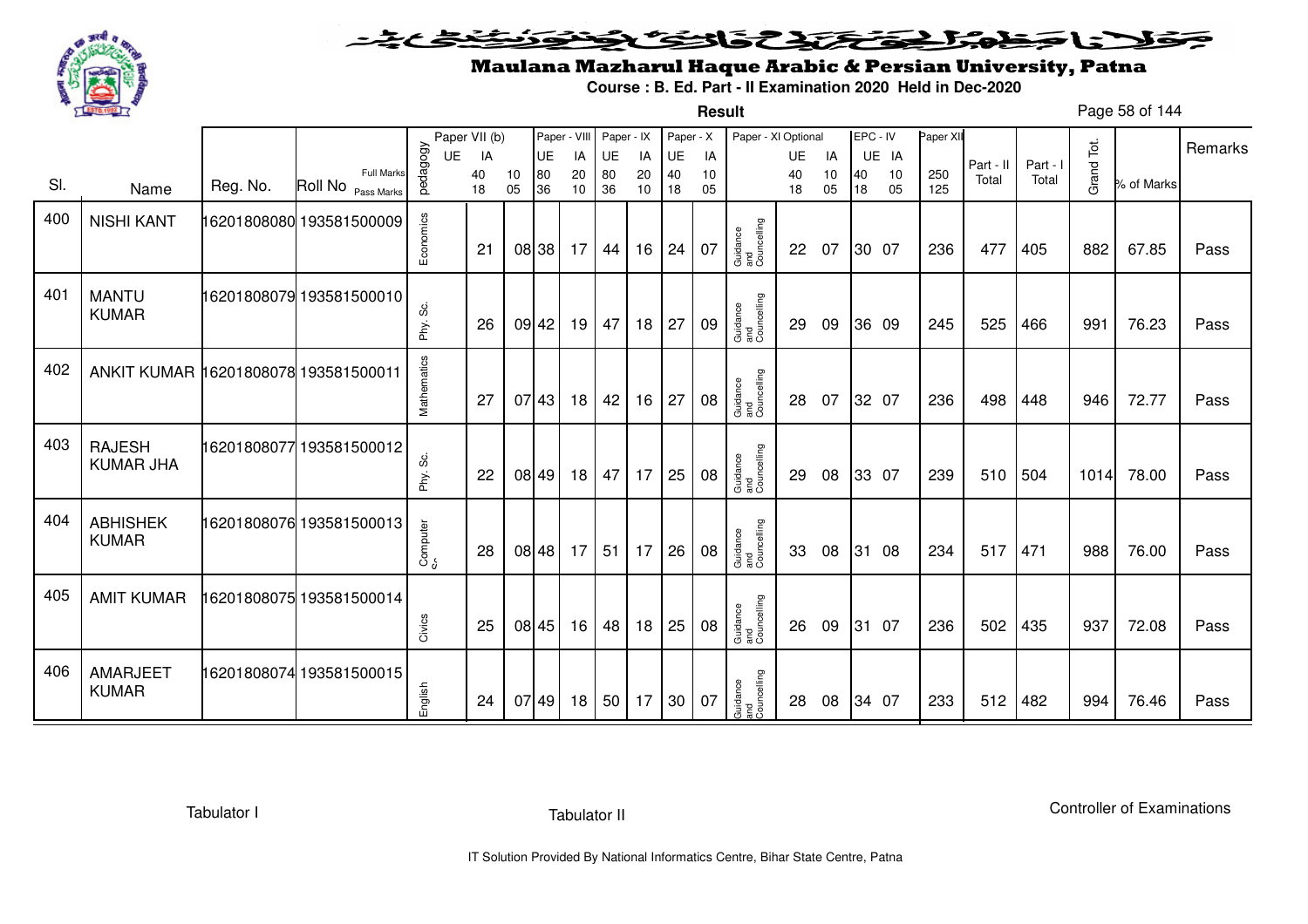

**Result**

# Maulana Mazharul Haque Arabic & Persian University, Patna

**Course : B. Ed. Part - II Examination 2020 Held in Dec-2020**

Page 59 of 144

|     |                                 |          |                                         |             | Paper VII (b) |          |           | Paper - VIII | Paper - IX |          | Paper - X |          | Paper - XI Optional            |          |          | EPC - IV |          | Paper XII  |           |          |            |            |         |
|-----|---------------------------------|----------|-----------------------------------------|-------------|---------------|----------|-----------|--------------|------------|----------|-----------|----------|--------------------------------|----------|----------|----------|----------|------------|-----------|----------|------------|------------|---------|
|     |                                 |          |                                         | UE          | IA            |          | <b>UE</b> | IA           | UE         | IA       | UE        | IA       |                                | UE       | IA       |          | UE IA    |            | Part - II | Part - I |            |            | Remarks |
| SI. | Name                            | Reg. No. | <b>Full Marks</b><br>Roll No Pass Marks | pedagogy    | 40<br>18      | 10<br>05 | 80<br>36  | 20<br>10     | 80<br>36   | 20<br>10 | 40<br>18  | 10<br>05 |                                | 40<br>18 | 10<br>05 | 40<br>18 | 10<br>05 | 250<br>125 | Total     | Total    | Grand Tot. | % of Marks |         |
| 407 | SANJEEV<br><b>KUMAR DAS</b>     |          | 16201808073 193581500016                | Mathematics | 26            |          | 08 50     | 18           | 42         | 17       | 27        | 07       | Guidance<br>and<br>Councelling | 21       | 08       |          | 30 08    | 234        | 496       | 473      | 969        | 74.54      | Pass    |
| 408 | <b>ANANT</b><br><b>KUMAR</b>    |          | 16201808072 193581500017                | Phy. Sc.    | 25            |          | 08 42     | 18           | 57         | 17       | 29        | 08       | Guidance<br>and<br>Councelling | 33       | 07       |          | 35 08    | 236        | 523       | 478      | 1001       | 77.00      | Pass    |
| 409 | <b>AVINASH</b><br><b>RANJAN</b> |          | 16201808071 193581500018                | Mathematics | 25            |          | 08 38     | 18           | 36         | 18       | 29        | 09       | Guidance<br>and<br>Councelling | 26       | 08       |          | 34 08    | 238        | 495       | 469      | 964        | 74.15      | Pass    |
| 410 | <b>DEEPAK</b><br><b>KUMAR</b>   |          | 16201808070 193581500019                | Phy. Sc.    | 26            | 07 47    |           | 17           | 54         | 17       | 25        | 08       | Guidance<br>and<br>Councelling | 29       | 08       |          | 34 07    | 239        | 518       | 496      | 1014       | 78.00      | Pass    |
| 411 | <b>GAURAV</b><br><b>KUMAR</b>   |          | 16201808069 193581500020                | Phy. Sc.    | 31            |          | 07 45     | 18           | 55         | 17       | 29        | 08       | Guidance<br>and<br>Councelling | 32       | 08       |          | 32 07    | 237        | 526       | 476      | 1002       | 77.08      | Pass    |
| 412 | <b>RAJEEV</b><br><b>KUMAR</b>   |          | 16201808068 193581500021                | Civics      | 25            |          | 08 45     | 17           | 47         | 16       | 30        | 07       | Guidance<br>and<br>Councelling | 24       | 08       |          | 33 08    | 239        | 507       | 506      | 1013       | 77.92      | Pass    |
| 413 | <b>JITENDRA</b><br><b>KUMAR</b> |          | 16201808067 193581500022                | Economics   | 26            |          | 08 50     | 18           | 52         | 18       | 18        | 08       | Guidance<br>and<br>Councelling | 26       | 08       |          | 36 09    | 238        | 515       | 460      | 975        | 75.00      | Pass    |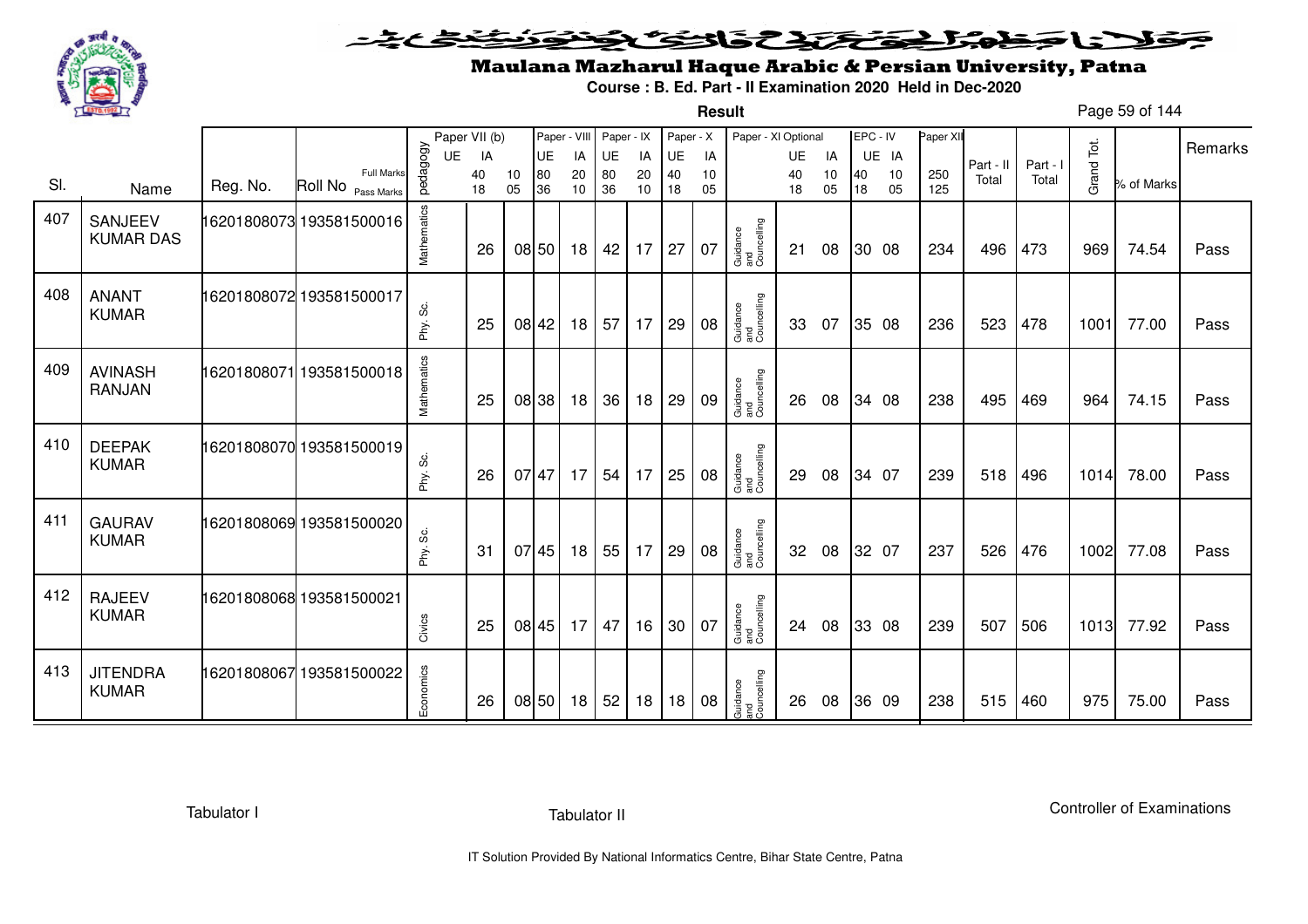

#### こさとき فتختخذ فخافى فخذ كلانا جنادبل ╺

**Result**

# Maulana Mazharul Haque Arabic & Persian University, Patna

**Course : B. Ed. Part - II Examination 2020 Held in Dec-2020**

Page 60 of 144

|     |                                                      |          |                                         |             | Paper VII (b) |          | Paper - VIII |                 | Paper - IX |          | Paper - X |          | Paper - XI Optional            |          |          | EPC - IV |          | Paper XI   |           |          |            |            |         |
|-----|------------------------------------------------------|----------|-----------------------------------------|-------------|---------------|----------|--------------|-----------------|------------|----------|-----------|----------|--------------------------------|----------|----------|----------|----------|------------|-----------|----------|------------|------------|---------|
|     |                                                      |          |                                         | <b>UE</b>   | IA            |          | UE           | IA              | UE         | IA       | UE        | IA       |                                | UE       | IA       |          | UE IA    |            | Part - II | Part - I |            |            | Remarks |
| SI. | Name                                                 | Reg. No. | <b>Full Marks</b><br>Roll No Pass Marks | pedagogy    | 40<br>18      | 10<br>05 | 80<br>36     | 20<br>10        | 80<br>36   | 20<br>10 | 40<br>18  | 10<br>05 |                                | 40<br>18 | 10<br>05 | 40<br>18 | 10<br>05 | 250<br>125 | Total     | Total    | Grand Tot. | % of Marks |         |
| 414 | RAHUL KUMAR16201808066 193581500023                  |          |                                         |             |               |          |              |                 |            |          |           |          |                                |          |          |          |          |            |           |          |            |            |         |
|     |                                                      |          |                                         | တိ<br>Phy.  | 21            |          | 08 36        | 17              | 45         | 16       | 25        | 08       | Guidance<br>and<br>Councelling | 22       | 08       |          | 28 08    | 240        | 482       | 454      | 936        | 72.00      | Pass    |
| 415 | <b>ABHISHEK</b><br><b>KUMAR</b>                      |          | 16201808065 193581500024                | Mathematics | 29            | 08045    |              | 18 <sup>1</sup> | 49         | 17       | 28        | 08       | Guidance<br>and<br>Councelling | 31       | 08       |          | 33 08    | 244        | 598       | 453      | 1051       | 80.85      | Pass    |
| 416 | GOPAL KUMAR16201808064 193581500025<br><b>MAHTO</b>  |          |                                         | Civics      | 23            |          | 07 53        | 17              | 48         | 17       | 27        | 08       | Guidance<br>and<br>Councelling | 30       | 08       |          | 30 07    | 238        | 513       | 484      | 997        | 76.69      | Pass    |
| 417 | <b>RAJEEV</b><br><b>RANJAN</b>                       |          | 16201808063 193581500026                | တိ<br>Phy.  | 23            |          | 10 55        | 19              | 61         | 18       | 28        | 09       | Guidance<br>and<br>Councelling | 27       | 09       |          | 38 09    | 246        | 552       | 519      | 1071       | 82.38      | Pass    |
| 418 | RAJIV KUMAR 16201808062 193581500027                 |          |                                         | Geography   | 24            |          | 08 36        | 18              | 41         | 17       | 26        | 08       | Guidance<br>and<br>Councelling | 23       | 08       |          | 28 08    | 239        | 484       | 472      | 956        | 73.54      | Pass    |
| 419 | SUMAN SINHA 16201808061 193581500028                 |          |                                         | Civics      | 28            |          | 08 45        | 18 <sup>1</sup> | 49         | 16       | 28        | 07       | Guidance<br>and<br>Councelling | 25       | 08       | 31 08    |          | 236        | 507       | 484      | 991        | 76.23      | Pass    |
| 420 | SUMIT KUMAR 16201808060 193581500029<br><b>SINHA</b> |          |                                         | Commerce    | 24            |          | 08 40        | 17              | 42         | 17       | 27        | 07       | Guidance<br>and<br>Councelling | 25       | 08       |          | 33 08    | 238        | 494       | 473      | 967        | 74.38      | Pass    |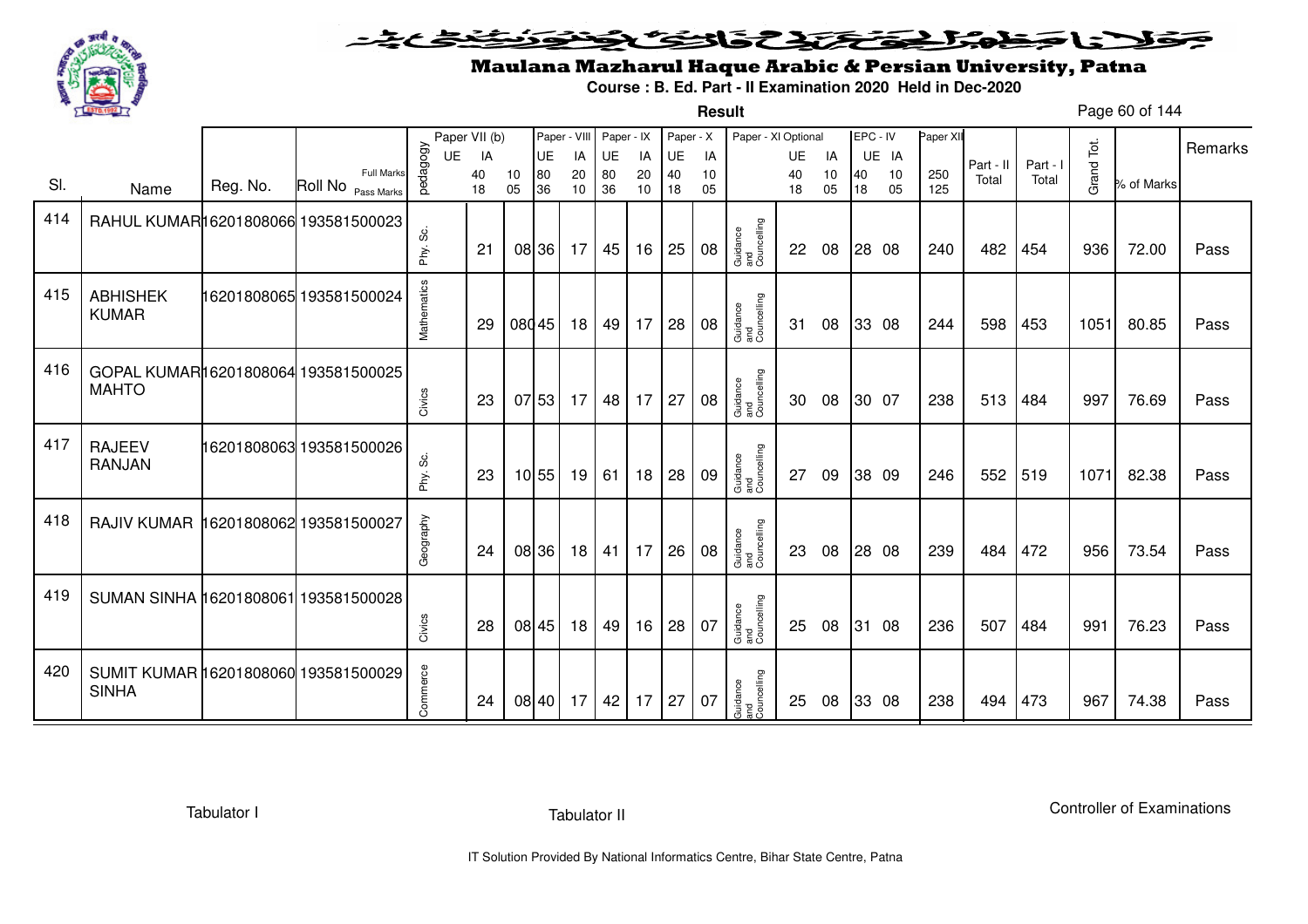

**Result**

# Maulana Mazharul Haque Arabic & Persian University, Patna

**Course : B. Ed. Part - II Examination 2020 Held in Dec-2020**

Page 61 of 144

|     |                                    |          |                                         |             | Paper VII (b) |          | Paper - VIII |          | Paper - IX |          | Paper - X |          | Paper - XI Optional            |          |          | EPC - IV |          | Paper XI   |           |          |            |            |         |
|-----|------------------------------------|----------|-----------------------------------------|-------------|---------------|----------|--------------|----------|------------|----------|-----------|----------|--------------------------------|----------|----------|----------|----------|------------|-----------|----------|------------|------------|---------|
|     |                                    |          |                                         | UE          | IA            |          | UE           | IA       | UE         | IA       | UE        | IA       |                                | UE       | IA       |          | UE IA    |            | Part - II | Part - I |            |            | Remarks |
| SI. | Name                               | Reg. No. | <b>Full Marks</b><br>Roll No Pass Marks | pedagogy    | 40<br>18      | 10<br>05 | 80<br>36     | 20<br>10 | 80<br>36   | 20<br>10 | 40<br>18  | 10<br>05 |                                | 40<br>18 | 10<br>05 | 40<br>18 | 10<br>05 | 250<br>125 | Total     | Total    | Grand Tot. | % of Marks |         |
| 421 | <b>KUMAR</b><br><b>VISHAL</b>      |          | 16201808059 193581500030                | English     | 26            |          | 08 48        | 18       | 54         | 17       | 25        | 08       | Guidance<br>and<br>Councelling | 29       | 08       |          | 32 08    | 235        | 516       | 509      | 1025       | 78.85      | Pass    |
| 422 | <b>VISHAL</b><br><b>KUMAR</b>      |          | 16201808058 193581500031                | Civics      | 28            | 10 51    |              | 19       | 40         | 19       | 27        | 09       | Guidance<br>and<br>Councelling | 26       | 09       |          | 37 10    | 245        | 530       | 498      | 1028       | 79.08      | Pass    |
| 423 | <b>MD. SHAMS</b><br><b>RABBANI</b> |          | 16201808057 193581500032                | Mathematics | 24            |          | 08 39        | 18       | 47         | 17       | 26        | 08       | Guidance<br>and<br>Councelling | 25       | 08       |          | 32 08    | 236        | 496       | 462      | 958        | 73.69      | Pass    |
| 424 | <b>SATYAM</b><br><b>SAGAR</b>      |          | 16201808056 193581500033                | Phy. Sc.    | 22            |          | 08 39        | 18       | 44         | 17       | 25        | 08       | Guidance<br>and<br>Councelling | 35       | 08       |          | 32 08    | 245        | 509       | 482      | 991        | 76.23      | Pass    |
| 425 | <b>DHEERAJ</b><br><b>KUMAR ROY</b> |          | 16201808055 193581500034                | Phy. Sc.    | 25            |          | 09 42        | 19       | 46         | 19       | 22        | 09       | Guidance<br>and<br>Councelling | 29       | 09       |          | 36 09    | 238        | 512       | 479      | 991        | 76.23      | Pass    |
| 426 | <b>MANISH</b><br><b>KUMAR</b>      |          | 16201808054 193581500035                | Civics      | 26            |          | 08 64        | 17       | 52         | 17       | 28        | 08       | Guidance<br>and<br>Councelling | 29       | 08       |          | 32 08    | 236        | 533       | 445      | 978        | 75.23      | Pass    |
| 427 | <b>NAVNIT</b><br><b>KUMAR</b>      |          | 16201808053 193581500036                | Civics      | 22            |          | 07 42        | 18       | 52         | 17       | 24        | 07       | Guidance<br>and<br>Councelling | 25       | 08       |          | 28 07    | 238        | 495       | 420      | 915        | 70.38      | Pass    |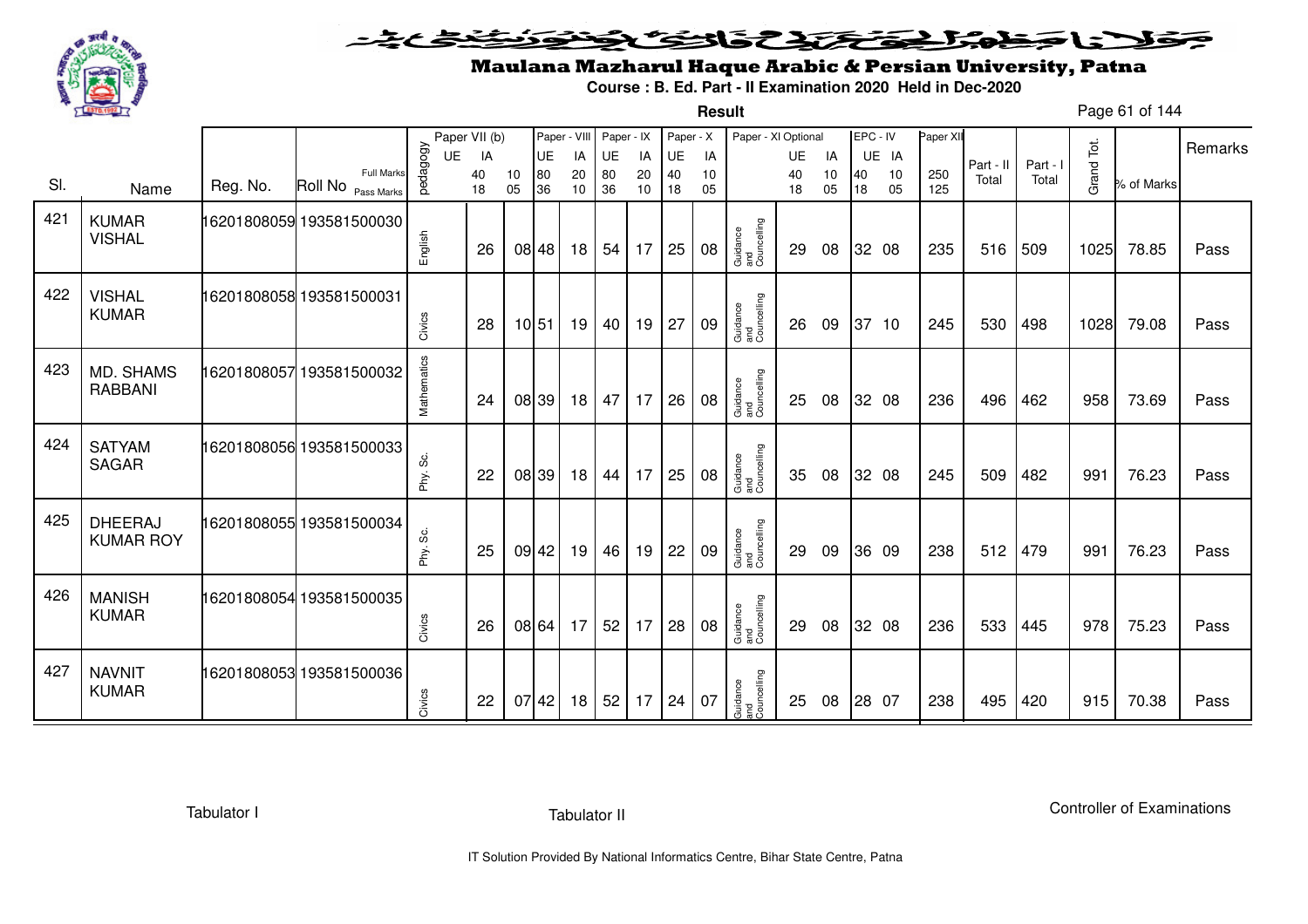

**Result**

# Maulana Mazharul Haque Arabic & Persian University, Patna

**Course : B. Ed. Part - II Examination 2020 Held in Dec-2020**

Page 62 of 144

|     |                                       |          |                          |                | Paper VII (b) |       | Paper - VIII    |          | Paper - IX |          | Paper - X       |          | Paper - XI Optional            |          |          | EPC - IV |             | Paper XII |                    |                   |            |            | Remarks |
|-----|---------------------------------------|----------|--------------------------|----------------|---------------|-------|-----------------|----------|------------|----------|-----------------|----------|--------------------------------|----------|----------|----------|-------------|-----------|--------------------|-------------------|------------|------------|---------|
|     |                                       |          | <b>Full Marks</b>        | pedagogy<br>UE | IA<br>40      | 10    | <b>UE</b><br>80 | IA<br>20 | UE<br>80   | IA<br>20 | <b>UE</b><br>40 | IA<br>10 |                                | UE<br>40 | IA<br>10 | 40       | UE IA<br>10 | 250       | Part - II<br>Total | Part - I<br>Total | Grand Tot. |            |         |
| SI. | Name                                  | Reg. No. | Roll No Pass Marks       |                | 18            | 05    | 36              | 10       | 36         | 10       | 18              | 05       |                                | 18       | 05       | 18       | 05          | 125       |                    |                   |            | % of Marks |         |
| 428 | CHANDANI<br><b>KUMARI</b>             |          | 16201808052 193581500037 | Commerce       | 28            |       | 08 61           | 18       | 60         | 18       | 33              | 08       | Guidance<br>and<br>Councelling | 27       | 08       |          | 30 08       | 235       | 542                | 495               | 1037       | 79.77      | Pass    |
| 429 | PRAGATI                               |          | 16201808051 193581500038 | Phy. Sc.       | 25            |       | 08 48           | 18       | 46         | 17       | 26              | 07       | Guidance<br>and<br>Councelling | 23       | 08       |          | 32 08       | 230       | 496                | 461               | 957        | 73.62      | Pass    |
| 430 | <b>VIDYA RANI</b>                     |          | 16201808050 193581500039 | Geography      | 27            |       | 08 46           | 18       | 53         | 17       | 30              | 07       | Guidance<br>and<br>Councelling | 29       | 08       |          | 31 08       | 238       | 520                | 482               | 1002       | 77.08      | Pass    |
| 431 | <b>SEEMA</b><br><b>KUMARI</b>         |          | 16201808049 193581500040 | Mathematics    | 25            |       | 08 41           | 17       | 51         | 15       | 28              | 07       | Guidance<br>and<br>Councelling | 27       | 07       |          | 26 06       | 232       | 490                | 442               | 932        | 71.69      | Pass    |
| 432 | <b>MANITA</b><br><b>KUMARI</b>        |          | 16201808048 193581500041 | History        | 29            |       | 08 48           | 18       | 50         | 18       | 26              | 08       | Guidance<br>and<br>Councelling | 21       | 08       |          | 34 08       | 236       | 512                | 493               | 1005       | 77.31      | Pass    |
| 433 | RAJNI KUMARI 16201808047 193581500042 |          |                          | Civics         | 24            |       | 08 40           | 17       | 47         | 17       | 29              | 08       | Guidance<br>and<br>Councelling | 27       | 08       |          | 30 08       | 234       | 497                | 441               | 938        | 72.15      | Pass    |
| 434 | <b>AKANKSHA</b>                       |          | 16201808046 193581500043 | History        | 29            | 09 42 |                 | 19       | 47         | 18       | 28              | 09       | Guidance<br>and<br>Councelling | 31       | 09       |          | 34 09       | 241       | 525                | 488               | $1013$     | 77.92      | Pass    |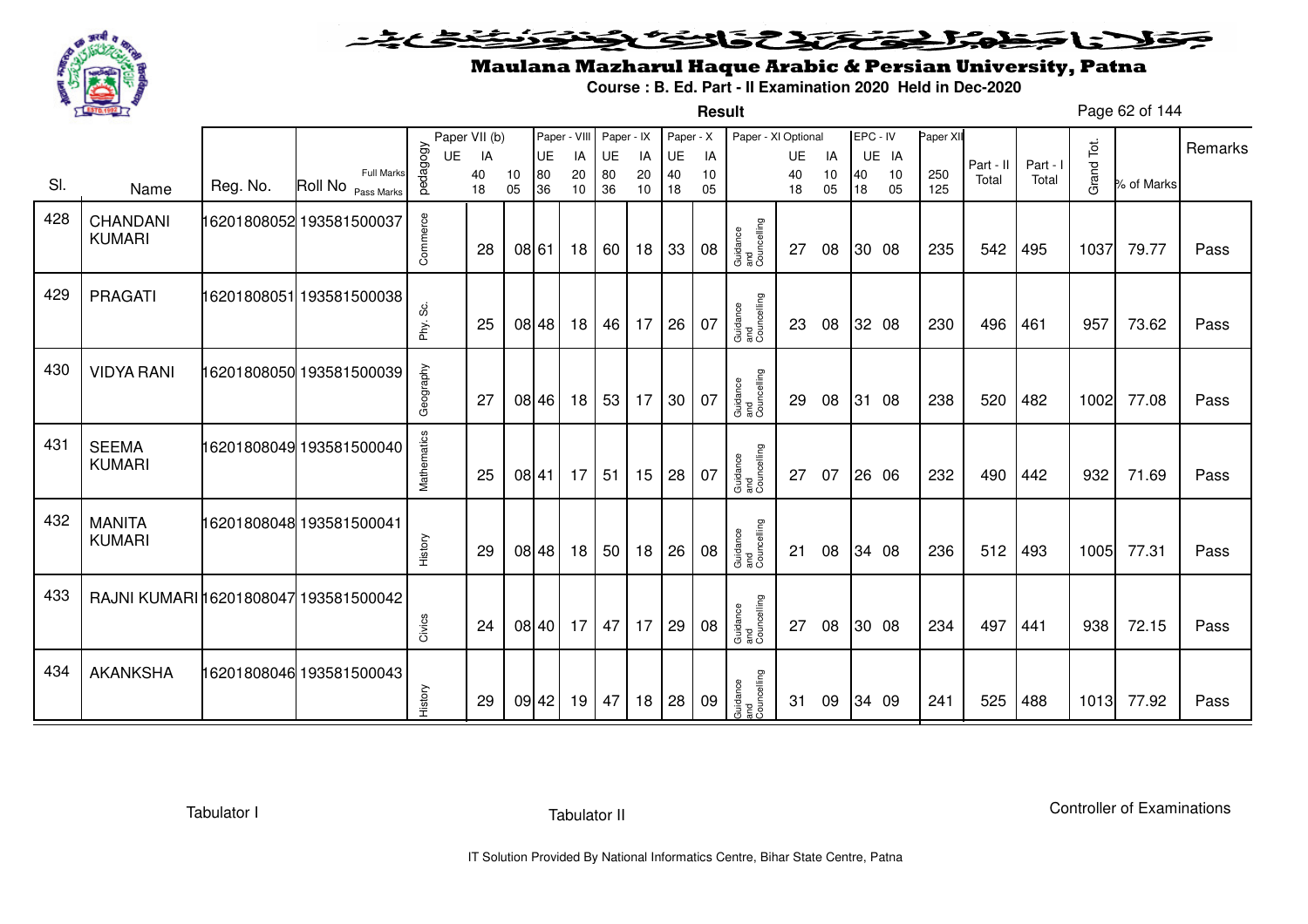

**Result**

# Maulana Mazharul Haque Arabic & Persian University, Patna

**Course : B. Ed. Part - II Examination 2020 Held in Dec-2020**

Page 63 of 144

|     |                                       |          |                                         |             | Paper VII (b) |          |          | Paper - VIII    | Paper - IX |                                   | Paper - X    |          | Paper - XI Optional            |          |          | EPC - IV |          | Paper XII  |           |          |            |            |         |
|-----|---------------------------------------|----------|-----------------------------------------|-------------|---------------|----------|----------|-----------------|------------|-----------------------------------|--------------|----------|--------------------------------|----------|----------|----------|----------|------------|-----------|----------|------------|------------|---------|
|     |                                       |          |                                         | <b>UE</b>   | IA            |          | UE       | IA              | UE         | IA                                | UE           | IA       |                                | UE       | IA       |          | UE IA    |            | Part - II | Part - I |            |            | Remarks |
| SI. | Name                                  | Reg. No. | <b>Full Marks</b><br>Roll No Pass Marks | pedagogy    | 40<br>18      | 10<br>05 | 80<br>36 | 20<br>10        | 80<br>36   | 20<br>10                          | 40<br>18     | 10<br>05 |                                | 40<br>18 | 10<br>05 | 40<br>18 | 10<br>05 | 250<br>125 | Total     | Total    | Grand Tot. | % of Marks |         |
|     |                                       |          |                                         |             |               |          |          |                 |            |                                   |              |          |                                |          |          |          |          |            |           |          |            |            |         |
| 435 | NISHI KUMARI 16201808045 193581500044 |          |                                         | Mathematics |               |          |          |                 |            |                                   |              |          |                                |          |          |          |          |            |           |          |            |            |         |
|     | <b>GUPTA</b>                          |          |                                         |             | 27            |          | 08 50    | 18              | 49         | $17 \mid 27$                      |              | 08       |                                | 28       | 09       |          | 34 08    | 239        | 522       | 524      | 1046       | 80.46      | Pass    |
|     |                                       |          |                                         |             |               |          |          |                 |            |                                   |              |          | Guidance<br>and<br>Councelling |          |          |          |          |            |           |          |            |            |         |
| 436 |                                       |          |                                         |             |               |          |          |                 |            |                                   |              |          |                                |          |          |          |          |            |           |          |            |            |         |
|     | KIRAN KUMARI 16201808044 193581500045 |          |                                         |             |               |          |          |                 |            |                                   |              |          |                                |          |          |          |          |            |           |          |            |            |         |
|     |                                       |          |                                         | Phy. Sc.    | 30            |          | 08 53    | 17              | 53         | 18                                | 27           | 08       | Guidance<br>and<br>Councelling | 27       | 08       |          | 36 08    | 235        | 528       | 474      | 1002       | 77.08      | Pass    |
|     |                                       |          |                                         |             |               |          |          |                 |            |                                   |              |          |                                |          |          |          |          |            |           |          |            |            |         |
| 437 | <b>POONAM</b>                         |          | 16201808043 193581500046                |             |               |          |          |                 |            |                                   |              |          |                                |          |          |          |          |            |           |          |            |            |         |
|     | <b>KUMARI</b>                         |          |                                         | Civics      | 23            |          | 08 39    | 18 <sup>1</sup> | 39         | $17 \mid 25$                      |              | 08       | Guidance<br>and<br>Councelling | 24       | 08       |          | 35 08    | 238        | 490       | 485      | 975        | 75.00      | Pass    |
|     |                                       |          |                                         |             |               |          |          |                 |            |                                   |              |          |                                |          |          |          |          |            |           |          |            |            |         |
| 438 | <b>RANI KUMARI</b>                    |          | 16201808042 193581500047                |             |               |          |          |                 |            |                                   |              |          |                                |          |          |          |          |            |           |          |            |            |         |
|     |                                       |          |                                         |             |               |          |          |                 |            |                                   |              |          |                                |          |          |          |          |            |           |          |            |            |         |
|     |                                       |          |                                         | Hindi       | 28            |          | 08 46    | 17              | 54         |                                   | $17 \mid 24$ | 08       | Guidance<br>and<br>Councelling | 26       | 08       |          | 32 07    | 235        | 510       | 495      | 1005       | 77.31      | Pass    |
|     |                                       |          |                                         |             |               |          |          |                 |            |                                   |              |          |                                |          |          |          |          |            |           |          |            |            |         |
| 439 | NIDHI KUMARI 16201808041 193581500048 |          |                                         |             |               |          |          |                 |            |                                   |              |          |                                |          |          |          |          |            |           |          |            |            |         |
|     |                                       |          |                                         | Phy. Sc.    | 23            |          | 08 44    | 18              | 50         |                                   | $18$ 24      | 07       | Guidance<br>and<br>Councelling | 26       | 08       |          | 33 08    | 239        | 506       | 487      | 993        | 76.38      | Pass    |
|     |                                       |          |                                         |             |               |          |          |                 |            |                                   |              |          |                                |          |          |          |          |            |           |          |            |            |         |
| 440 | <b>PRIYANKA</b>                       |          | 16201808040 193581500049                |             |               |          |          |                 |            |                                   |              |          |                                |          |          |          |          |            |           |          |            |            |         |
|     | <b>KUMARI</b>                         |          |                                         |             |               |          |          |                 |            |                                   |              |          |                                |          |          |          |          |            |           |          |            |            |         |
|     |                                       |          |                                         | History     | 34            |          | 08 56    | 18              | 69         | $17 \overline{\smash{\big)}\ 28}$ |              | 08       | Guidance<br>and<br>Councelling | 31       | 08       |          | 35 08    | 241        | 561       | 510      | 1071       | 82.38      | Pass    |
|     |                                       |          |                                         |             |               |          |          |                 |            |                                   |              |          |                                |          |          |          |          |            |           |          |            |            |         |
| 441 | <b>CHANDNI</b>                        |          | 16201808039 193581500050                |             |               |          |          |                 |            |                                   |              |          |                                |          |          |          |          |            |           |          |            |            |         |
|     | <b>KUMARI</b>                         |          |                                         | ပ္လ<br>Phy. | 28            |          | 08 53    | 18              | 56         | $17 \mid 27$                      |              | 07       | Guidance<br>and<br>Councelling | 27       | 08       |          | 36 07    | 234        | 526       | 490      | 1016       | 78.15      | Pass    |
|     |                                       |          |                                         |             |               |          |          |                 |            |                                   |              |          |                                |          |          |          |          |            |           |          |            |            |         |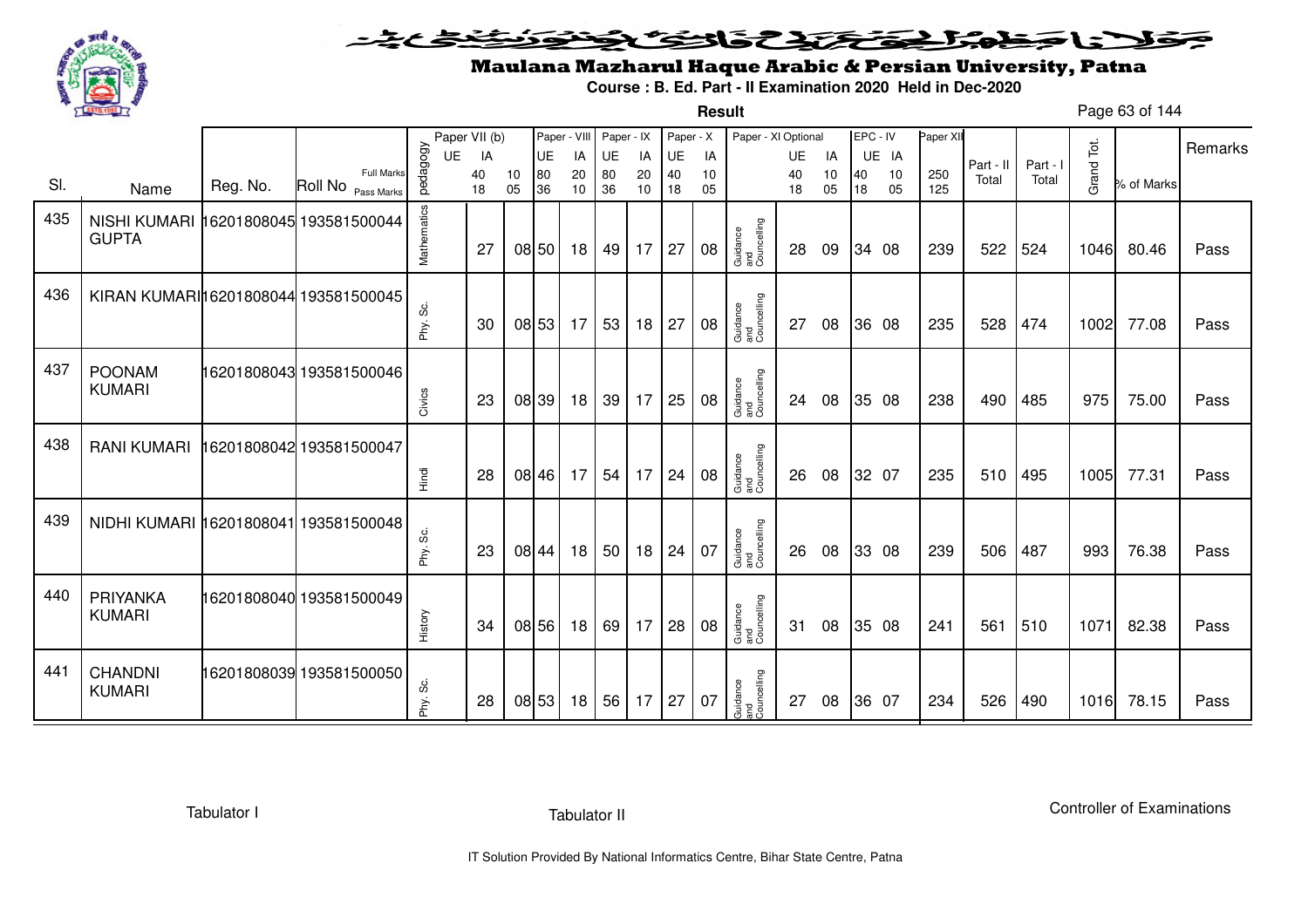

#### <u>یٹی ٹ</u>ے فلانا وخدا يقتحنك فالتف ونونوذ ∍

**Result**

# Maulana Mazharul Haque Arabic & Persian University, Patna

**Course : B. Ed. Part - II Examination 2020 Held in Dec-2020**

Page 64 of 144

|     |                                                 |          |                                         |               | Paper VII (b) |          | Paper - VIII |                 | Paper - IX |          | Paper - X |          | Paper - XI Optional            |          |          | EPC - IV |          | Paper XII  |           |          |            |            |         |
|-----|-------------------------------------------------|----------|-----------------------------------------|---------------|---------------|----------|--------------|-----------------|------------|----------|-----------|----------|--------------------------------|----------|----------|----------|----------|------------|-----------|----------|------------|------------|---------|
|     |                                                 |          |                                         | <b>UE</b>     | IA            |          | UE           | IA              | UE         | IA       | UE        | IA       |                                | UE       | IA       |          | UE IA    |            | Part - II | Part - I |            |            | Remarks |
| SI. | Name                                            | Reg. No. | <b>Full Marks</b><br>Roll No Pass Marks | pedagogy      | 40<br>18      | 10<br>05 | 80<br>36     | 20<br>10        | 80<br>36   | 20<br>10 | 40<br>18  | 10<br>05 |                                | 40<br>18 | 10<br>05 | 40<br>18 | 10<br>05 | 250<br>125 | Total     | Total    | Grand Tot. | % of Marks |         |
| 442 | <b>NIBHA</b>                                    |          | 16201808038 193581500051                | ပ္တဲ<br>Phy.  | 21            |          | 08 46        | 18              | 50         | 16       | 25        | 08       | Guidance<br>and<br>Councelling | 27       | 08       |          | 32 07    | 236        | 502       | 488      | 990        | 76.15      | Pass    |
| 443 | <b>KUMARI</b><br><b>ANUPAMA</b><br><b>SINGH</b> |          | 16201808037 193581500052                | History       | 27            |          | 08 48        | 18              | 46         | 17       | 24        | 07       | Guidance<br>and<br>Councelling | 27       | 08       |          | 33 08    | 235        | 506       | 474      | 980        | 75.38      | Pass    |
| 444 | <b>ANJU BALA</b><br><b>SINHA</b>                |          | 16201808036 193581500053                | History       | 28            |          | 08 48        | 18              | 60         | 17       | 27        | 08       | Guidance<br>and<br>Councelling | 29       | 08       |          | 32 08    | 237        | 528       | 503      | 1031       | 79.31      | Pass    |
| 445 | PAYAL SINGH                                     |          | 16201808035 193581500054                | Economics     | 23            |          | 09 45        | 19              | 46         | 18       | 25        | 09       | Guidance<br>and<br>Councelling | 25       | 08       |          | 36 09    | 244        | 516       | 495      | 1011       | 77.77      | Pass    |
| 446 | <b>KUMARI</b><br>PRIYANKA                       |          | 16201814791 193591500001                | Economics     | 28            | 09 41    |              | 19              | 42         | 19       | 24        | 09       | Guidance<br>and<br>Councelling | 24       | 09       |          | 39 09    | 248        | 520       | 482      | 1002       | 77.08      | Pass    |
| 447 | <b>AMISHA</b><br><b>SHARMA</b>                  |          | 16201814682 193591500002                | Mathematics   | 34            |          | 09 60        | 19 <sup>1</sup> | 47         | 19       | 27        | 09       | Guidance<br>and<br>Councelling | 33       | 09       |          | 39 08    | 245        | 558       | 518      | 1076       | 82.77      | Pass    |
| 448 | ABHINANDAN<br><b>KUMAR</b>                      |          | 6201814615 193591500003                 | conomics<br>ш | 28            |          | 08 38        | 18              | 41         | 18       | 27        | 08       | Guidance<br>and<br>Councelling | 29       | 08       |          | 38 08    | 245        | 514       | 371      | 885        | 68.08      | Pass    |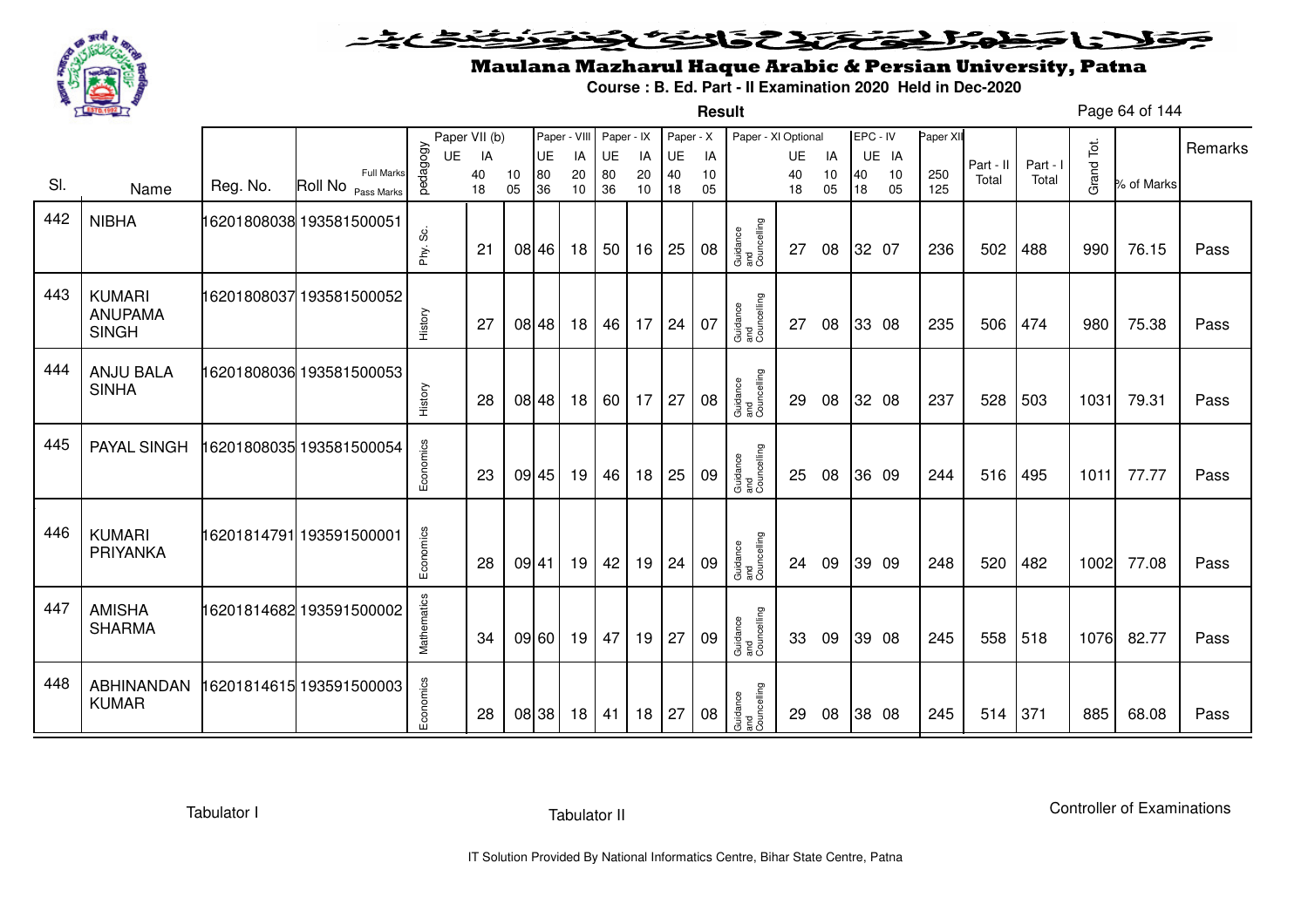

**Result**

# Maulana Mazharul Haque Arabic & Persian University, Patna

**Course : B. Ed. Part - II Examination 2020 Held in Dec-2020**

Page 65 of 144

|     |                                  |          |                                         |                      | Paper VII (b) |          | Paper - VIII |          | Paper - IX |          | Paper - X |          | Paper - XI Optional            |          |          | EPC - IV |          | Paper XII  |           |          |            |            |         |
|-----|----------------------------------|----------|-----------------------------------------|----------------------|---------------|----------|--------------|----------|------------|----------|-----------|----------|--------------------------------|----------|----------|----------|----------|------------|-----------|----------|------------|------------|---------|
|     |                                  |          |                                         | UE                   | IA            |          | UE           | IA       | UE         | IA       | UE        | IA       |                                | UE       | IA       |          | UE IA    |            | Part - II | Part - I |            |            | Remarks |
| SI. | Name                             | Reg. No. | <b>Full Marks</b><br>Roll No Pass Marks | vedagogy             | 40<br>18      | 10<br>05 | 80<br>36     | 20<br>10 | 80<br>36   | 20<br>10 | 40<br>18  | 10<br>05 |                                | 40<br>18 | 10<br>05 | 40<br>18 | 10<br>05 | 250<br>125 | Total     | Total    | Grand Tot. | % of Marks |         |
| 449 | PRIYANKA<br><b>KUMARI</b>        |          | 16201814605 193591500004                | Hindi                | 28            |          | 08 42        | 12       | 45         | 12       | 24        | 06       | Guidance<br>and<br>Councelling | 29       | 06       |          | 22 05    | 245        | 484       | 349      | 833        | 64.08      | Pass    |
|     |                                  |          |                                         |                      |               |          |              |          |            |          |           |          |                                |          |          |          |          |            |           |          |            |            |         |
| 450 | <b>QUAMAR</b><br><b>FATIMA</b>   |          | 16201814604 193591500005                | Biological Sc        | 25            |          | 09 40        | 17       | 49         | 17       | 24        | 07       | Guidance<br>and<br>Councelling | 30       | 07       |          | 34 07    | 245        | 511       | 387      | 898        | 69.08      | Pass    |
| 451 | <b>SONI KUMARI</b>               |          | 16201814603 193591500006                | Civics               | 25            |          | 09 53        | 19       | 59         | 19       | 24        | 09       | Guidance<br>and<br>Councelling | 29       | 09       |          | 39 09    | 247        | 550       | 486      | 1036       | 79.69      | Pass    |
| 452 | <b>SWATI</b><br><b>KUMARI</b>    |          | 16201814602 193591500007                | Phy. Sc.             | 26            |          | 09 56        | 19       | 58         | 19       | 26        | 09       | Guidance<br>and<br>Councelling | 28       | 09       |          | 39 08    | 246        | 552       | 492      | 1044       | 80.31      | Pass    |
| 453 | <b>KHUSHBOO</b><br><b>KUMARI</b> |          | 16201814601 193591500008                | <b>Biological Sc</b> | 26            |          | 08 56        | 18       | 55         | 18       | 29        | 08       | Guidance<br>and<br>Councelling | 28       | 08       |          | 38 07    | 245        | 544       | 392      | 936        | 72.00      | Pass    |
| 454 | <b>SULEKHA</b><br><b>KUMARI</b>  |          | 16201814600 193591500009                | History              | 29            |          | 09 43        | 18       | 37         | 18       | 19        | 08       | Guidance<br>and<br>Councelling | 23       | 08       |          | 38 08    | 245        | 503       | 464      | 967        | 74.38      | Pass    |
| 455 | <b>TARA</b>                      |          | 16201814598 193591500010                | Commerce             | 25            |          | 09 60        | 19       | 58         | 19       | 26        | 08       | Guidance<br>and<br>Councelling | 26       | 09       |          | 39 09    | 246        | 553       | 507      | 1060       | 81.54      | Pass    |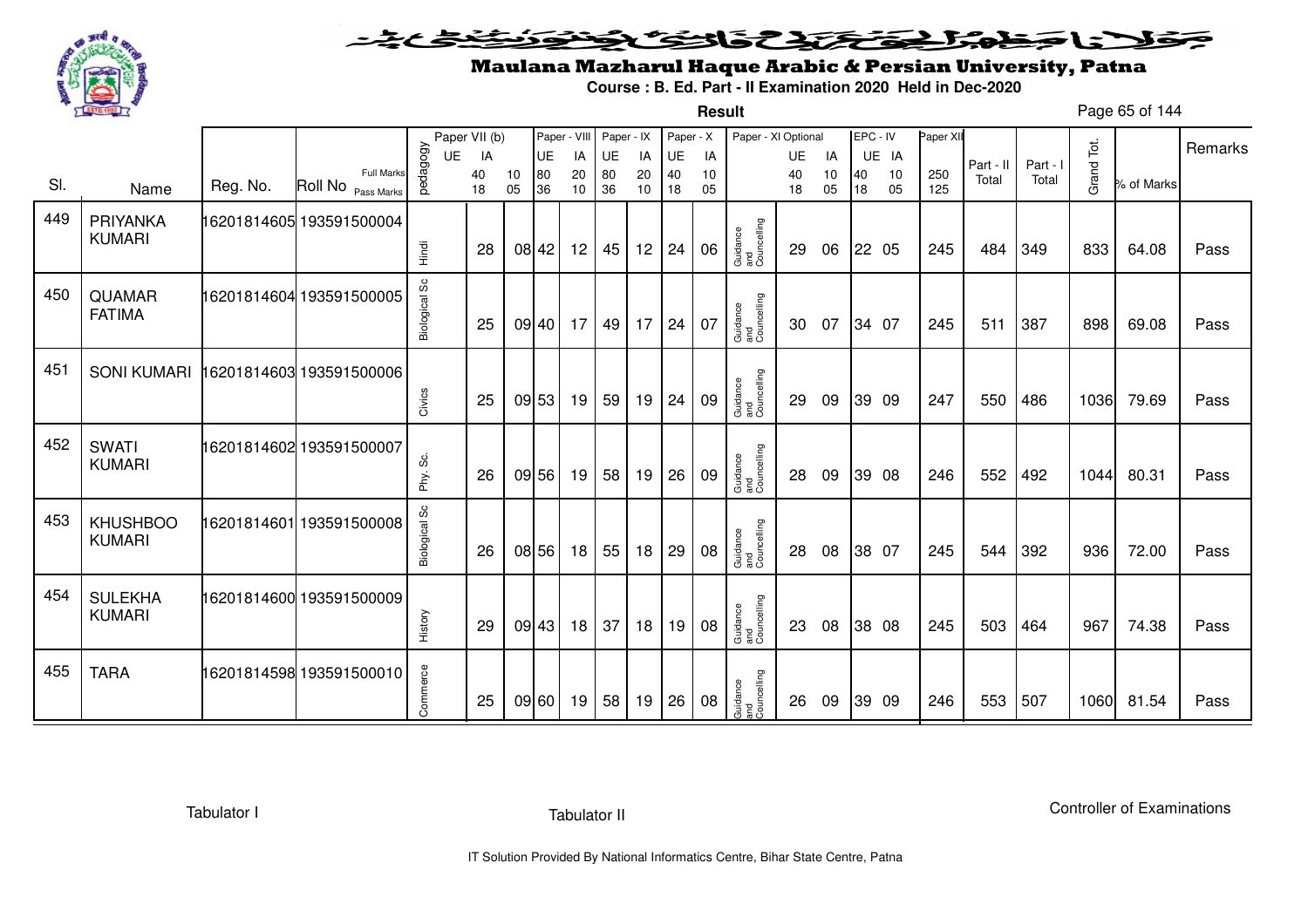

#### こさとき فتختخذ فخافى فخذ كلانا جنادبل ╺

**Result**

# Maulana Mazharul Haque Arabic & Persian University, Patna

**Course : B. Ed. Part - II Examination 2020 Held in Dec-2020**

Page 66 of 144

|     |                                       |          |                                         |          | Paper VII (b) |    | Paper - VIII |    | Paper - IX |    | Paper - X |    | Paper - XI Optional            |    |    |    | EPC - IV | Paper XII |           |          |            |            |         |
|-----|---------------------------------------|----------|-----------------------------------------|----------|---------------|----|--------------|----|------------|----|-----------|----|--------------------------------|----|----|----|----------|-----------|-----------|----------|------------|------------|---------|
|     |                                       |          |                                         | UE       | IA            |    | <b>UE</b>    | IA | UE         | IA | UE        | IA |                                | UE | IA |    | UE IA    |           | Part - II | Part - I |            |            | Remarks |
| SI. |                                       | Reg. No. | <b>Full Marks</b><br>Roll No Pass Marks | pedagogy | 40            | 10 | 80           | 20 | 80         | 20 | 40        | 10 |                                | 40 | 10 | 40 | 10       | 250       | Total     | Total    | Grand Tot. | % of Marks |         |
|     | Name                                  |          |                                         |          | 18            | 05 | 36           | 10 | 36         | 10 | 18        | 05 |                                | 18 | 05 | 18 | 05       | 125       |           |          |            |            |         |
| 456 | <b>HARIWANSH</b>                      |          | 16201814597 193591500011                |          |               |    |              |    |            |    |           |    |                                |    |    |    |          |           |           |          |            |            |         |
|     | <b>KUMAR</b>                          |          |                                         |          |               |    |              |    |            |    |           |    |                                |    |    |    |          |           |           |          |            |            |         |
|     |                                       |          |                                         | Civics   | 25            |    | 09 39        | 18 | 44         | 18 | 28        | 09 | Guidance<br>and<br>Councelling | 29 | 08 |    | 38 08    | 245       | 518       | 400      | 918        | 70.62      | Pass    |
| 457 | <b>SIYARAM</b>                        |          | 16201814596 193591500012                |          |               |    |              |    |            |    |           |    |                                |    |    |    |          |           |           |          |            |            |         |
|     | <b>SINGH</b>                          |          |                                         |          |               |    |              |    |            |    |           |    |                                |    |    |    |          |           |           |          |            |            |         |
|     | <b>GAUTAM</b>                         |          |                                         | History  | 24            |    | 09 50        | 17 | 51         | 17 | 26        | 07 | Guidance<br>and<br>Councelling | 28 | 07 |    | 35 07    | 246       | 524       | 420      | 944        | 72.62      | Pass    |
|     |                                       |          |                                         |          |               |    |              |    |            |    |           |    |                                |    |    |    |          |           |           |          |            |            |         |
| 458 | <b>JITENDRA</b>                       |          | 16201814595 193591500013                | Commerce |               |    |              |    |            |    |           |    |                                |    |    |    |          |           |           |          |            |            |         |
|     | <b>KUMAR SINGH</b>                    |          |                                         |          | 23            |    | 09 49        | 18 | 57         | 18 | 20        | 08 | Guidance<br>and<br>Councelling | 25 | 09 |    | 37 08    | 245       | 526       | 487      | 1013       | 77.92      | Pass    |
|     |                                       |          |                                         |          |               |    |              |    |            |    |           |    |                                |    |    |    |          |           |           |          |            |            |         |
| 459 | <b>AMARNATH</b>                       |          | 16201814515 193591500014                |          |               |    |              |    |            |    |           |    |                                |    |    |    |          |           |           |          |            |            |         |
|     |                                       |          |                                         |          |               |    |              |    |            |    |           |    |                                |    |    |    |          |           |           |          |            |            |         |
|     |                                       |          |                                         | Civics   | 31            |    | 09 56        | 19 | 53         | 18 | 29        | 09 | Guidance<br>and<br>Councelling | 29 | 09 |    | 39 08    | 248       | 557       | 520      | 1077       | 82.85      | Pass    |
|     |                                       |          |                                         |          |               |    |              |    |            |    |           |    |                                |    |    |    |          |           |           |          |            |            |         |
| 460 | RANI<br><b>PURNIMA</b>                |          | 16201814514 193591500015                |          |               |    |              |    |            |    |           |    |                                |    |    |    |          |           |           |          |            |            |         |
|     |                                       |          |                                         | Commerce | 25            |    | 08 50        | 18 | 56         | 18 | 23        | 08 | Guidance<br>and<br>Councelling | 27 | 08 |    | 38 08    | 246       | 533       | 520      | 1053       | 81.00      | Pass    |
|     |                                       |          |                                         |          |               |    |              |    |            |    |           |    |                                |    |    |    |          |           |           |          |            |            |         |
| 461 | SURBHI SINGHI 6201814513 193591500016 |          |                                         |          |               |    |              |    |            |    |           |    |                                |    |    |    |          |           |           |          |            |            |         |
|     |                                       |          |                                         |          |               |    |              |    |            |    |           |    |                                |    |    |    |          |           |           |          |            |            |         |
|     |                                       |          |                                         | History  | 36            |    | 09 56        | 19 | 57         | 19 | 24        | 09 | Guidance<br>and<br>Councelling | 28 | 09 |    | 39 09    | 249       | 563       | 522      | 1085       | 83.46      | Pass    |
| 462 | <b>PUJA KUMARI</b>                    |          | 16201814512 193591500017                |          |               |    |              |    |            |    |           |    |                                |    |    |    |          |           |           |          |            |            |         |
|     |                                       |          |                                         |          |               |    |              |    |            |    |           |    |                                |    |    |    |          |           |           |          |            |            |         |
|     |                                       |          |                                         | Civics   | 21            |    | 08 45        | 18 | 52         | 18 | 21        | 07 | Guidance<br>and<br>Councelling | 24 | 08 |    | 38 08    | 245       | 513       | 470      | 983        | 75.62      | Pass    |
|     |                                       |          |                                         |          |               |    |              |    |            |    |           |    |                                |    |    |    |          |           |           |          |            |            |         |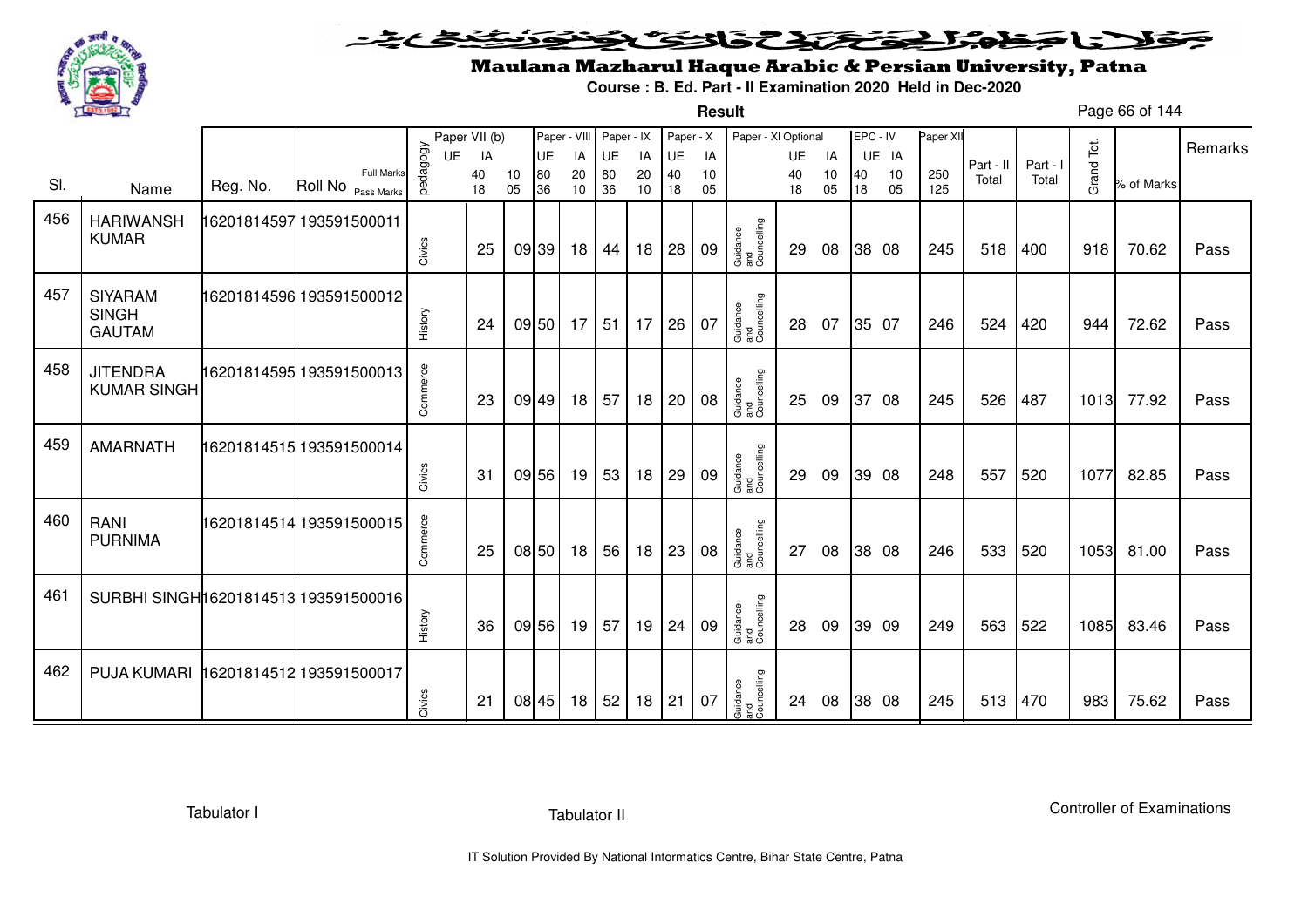

SI. Name Reg. No.

Full MarksPass Marks

Paper VII (b)<br>  $\begin{array}{c}\n 0.0000 \\
0.00000 \\
40 \\
0.0000 \\
0.000\n \end{array}$ 

#### 202022222  $\geq$

### Maulana Mazharul Haque Arabic & Persian University, Patna

**Course : B. Ed. Part - II Examination 2020 Held in Dec-2020**

Page 67 of 144**Result**EPC - IV UE IA Paper XIIUE IA  $\begin{bmatrix} 10 & 10 & 10 \\ 250 & 250 \\ 18 & 05 & 125 \end{bmatrix}$  Part - II Part - I  $\begin{bmatrix} 5 \\ 2 \\ 2 \\ 10 \end{bmatrix}$   $\begin{bmatrix} 2 \\ 2 \\ 2 \end{bmatrix}$  Part - I  $\begin{bmatrix} 2 \\ 2 \\ 1 \end{bmatrix}$   $\begin{bmatrix} 2 \\ 2 \\ 2 \end{bmatrix}$   $\begin{bmatrix} 2 \\ 2 \end{bmatrix}$  Remarks Paper VII (b)  $\begin{bmatrix} \text{Paper } \setminus \text{VII} & \text{Paper } \cdot \text{VII} \\ \text{UE} & \text{IA} & \text{UE} & \text{IA} \\ 40 & 10 & 80 & 20 \\ 18 & 05 & 36 & 10 \end{bmatrix} \begin{bmatrix} \text{Paper } \cdot \text{X} & \text{Paper } \cdot \text{X} \\ \text{UE} & \text{IA} & \text{UE} & \text{IA} \\ 40 & 10 & 40 & 10 \\ 18 & 05 & 18 & 05 \end{bmatrix} \begin{bmatrix} \text{PerC - IV} & \text$ 69.92Guidance and  $\begin{array}{|c|c|c|c|c|}\hline \begin{array}{c} \mathbb{S}^2 & \mathbb{S}^2 \end{array} & \begin{array}{c} \mathbb{S}^2 & \mathbb{S}^2 \end{array} & \begin{array}{c} \mathbb{S}^2 & \mathbb{S}^2 \end{array} & \begin{array}{c} \mathbb{S}^2 & \mathbb{S}^2 \end{array} & \begin{array}{c} \mathbb{S}^2 & \mathbb{S}^2 \end{array} & \begin{array}{c} \mathbb{S}^2 & \mathbb{S}^2 \end{array} & \begin{array}{c} \mathbb{S}^2 & \mathbb{S$ 

| 463 | NEHA KUMARI 16201814511 193591500018 |                          | Commerce      | 24 | 08 43 | 17 | 46 | 17 | 26 | 07 | Guidance<br>and<br>Councelling | 27 | 07 | 35 07 | 246 | 510 | 399 | 909  | 69.92 | Pass |
|-----|--------------------------------------|--------------------------|---------------|----|-------|----|----|----|----|----|--------------------------------|----|----|-------|-----|-----|-----|------|-------|------|
| 464 | <b>ANUPRIYA</b>                      | 16201814510 193591500019 | Computer      | 26 | 09 52 | 11 | 49 | 12 | 29 | 06 | Guidance<br>and<br>Councelling | 31 | 05 | 22 05 | 246 | 503 | 484 | 987  | 75.92 | Pass |
| 465 | <b>SUSHMITA</b>                      | 16201814509 193591500020 | Phy. Sc.      | 25 | 09 54 | 17 | 48 | 18 | 21 | 08 | Guidance<br>and<br>Councelling | 28 | 08 | 38 08 | 246 | 528 | 509 | 1037 | 79.77 | Pass |
| 466 | SANJANA<br><b>KUMARI</b>             | 16201814508 193591500021 | History       | 27 | 09 48 | 18 | 53 | 18 | 22 | 09 | Guidance<br>and<br>Councelling | 25 | 09 | 38 08 | 246 | 530 | 422 | 952  | 73.23 | Pass |
| 467 | <b>RUPAM</b><br><b>KUMARI SINHA</b>  | 16201814507 193591500022 | Economics     | 21 | 09 49 | 19 | 47 | 19 | 20 | 08 | Guidance<br>and<br>Councelling | 22 | 09 | 39 09 | 249 | 520 | 479 | 999  | 76.85 | Pass |
| 468 | <b>SADIA</b><br><b>MAHMOOD</b>       | 16201814506 193591500023 | Biological Sc | 26 | 09 50 | 18 | 50 | 19 | 23 | 09 | Guidance<br>and<br>Councelling | 23 | 08 | 38 08 | 246 | 527 | 496 | 1023 | 78.69 | Pass |
| 469 | <b>RAINA</b>                         | 16201814505 193591500024 | ပ္လိ<br>Phy.  | 21 | 09 36 | 19 | 53 | 19 | 23 | 08 | Guidance<br>and<br>Councelling | 21 | 09 | 39 09 | 246 | 512 | 494 | 1006 | 77.38 | Pass |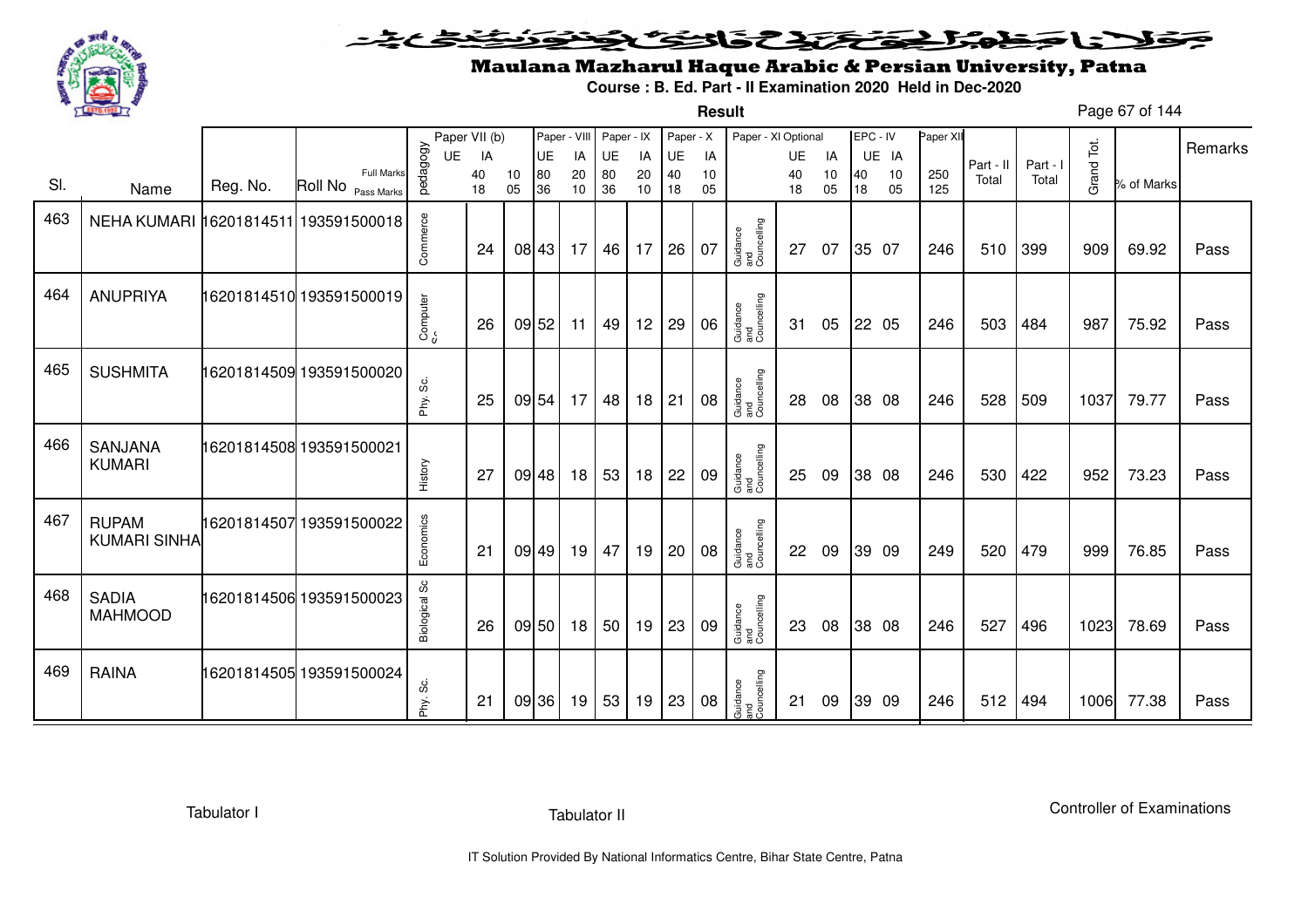

#### こさとき فتختخذ فخافى فخذ كلانا جنادبل ╺

**Result**

# Maulana Mazharul Haque Arabic & Persian University, Patna

**Course : B. Ed. Part - II Examination 2020 Held in Dec-2020**

Page 68 of 144

|     |                                       |          |                                         |               | Paper VII (b) |          | Paper - VIII |                 | Paper - IX |          | Paper - X    |          | Paper - XI Optional            |          |          | EPC - IV |          | Paper XII  |           |          |            |            | Remarks |
|-----|---------------------------------------|----------|-----------------------------------------|---------------|---------------|----------|--------------|-----------------|------------|----------|--------------|----------|--------------------------------|----------|----------|----------|----------|------------|-----------|----------|------------|------------|---------|
|     |                                       |          |                                         | UE            | IA            |          | UE           | IA              | <b>UE</b>  | IA       | UE           | IA       |                                | UE       | IA       |          | UE IA    |            | Part - II | Part - I |            |            |         |
| SI. | Name                                  | Reg. No. | <b>Full Marks</b><br>Roll No Pass Marks | pedagogy      | 40<br>18      | 10<br>05 | 80<br>36     | 20<br>10        | 80<br>36   | 20<br>10 | 40<br>18     | 10<br>05 |                                | 40<br>18 | 10<br>05 | 40<br>18 | 10<br>05 | 250<br>125 | Total     | Total    | Grand Tot. | % of Marks |         |
| 470 | NIDHI KUMARI 16201814504 193591500025 |          |                                         | Mathematics   | 26            | 09 37    |              | 18 <sup>1</sup> | 47         | 18       | 25           | 08       | Guidance<br>and<br>Councelling | 29       | 08       |          | 38 08    | 246        | 517       | 401      | 918        | 70.62      | Pass    |
| 471 | <b>RIYA KUMARI</b>                    |          | 16201814503 193591500026                | Biological Sc | 28            |          | 09 54        | 18              | 57         | 18       | 28           | 09       | Guidance<br>and<br>Councelling | 27       | 08       |          | 39 09    | 245        | 549       | 502      | 1051       | 80.85      | Pass    |
| 472 | <b>RUPAM</b><br><b>KUMARI</b>         |          | 16201814502 193591500027                | History       | 26            | 08 47    |              | 12              | 38         | 12       | 23           | 06       | Guidance<br>and<br>Councelling | 27       | 05       |          | 22 06    | 245        | 477       | 378      | 855        | 65.77      | Pass    |
| 473 | <b>ANSHU PRIYA</b>                    |          | 16201814501 193591500028                | Civics        | 23            |          | 09 36        | 18 <sup>1</sup> | 40         | 19       | 26           | 08       | Guidance<br>and<br>Councelling | 27       | 09       |          | 39 07    | 246        | 507       | 452      | 959        | 73.77      | Pass    |
| 474 | <b>GANESH</b><br><b>KUMAR</b>         |          | 16201814500 193591500029                | Computer      | 27            |          | 09 38        | 18              | 38         | 18       | 23           | 08       | Guidance<br>and<br>Councelling | 26       | 08       |          | 38 08    | 246        | 505       | 451      | 956        | 73.54      | Pass    |
| 475 | <b>KANCHAN</b><br><b>KUMARI</b>       |          | 16201814499 193591500030                | Economics     | 32            |          | 09 60        | 19              | 57         | 19       | $ 29\rangle$ | 09       | Guidance<br>and<br>Councelling | 28       | 09       |          | 39 08    | 248        | 566       | 502      | 1068       | 82.15      | Pass    |
| 476 | <b>SHRAVAN</b><br><b>KUMAR</b>        |          | 16201814498 193591500031                | ပ္လ<br>Phy.   | 25            |          | 08 48        | 18 <sup>1</sup> | 57         | 18       | 26           | 08       | Guidance<br>and<br>Councelling | 27       | 08       |          | 38 09    | 246        | 536       | 391      | 927        | 71.31      | Pass    |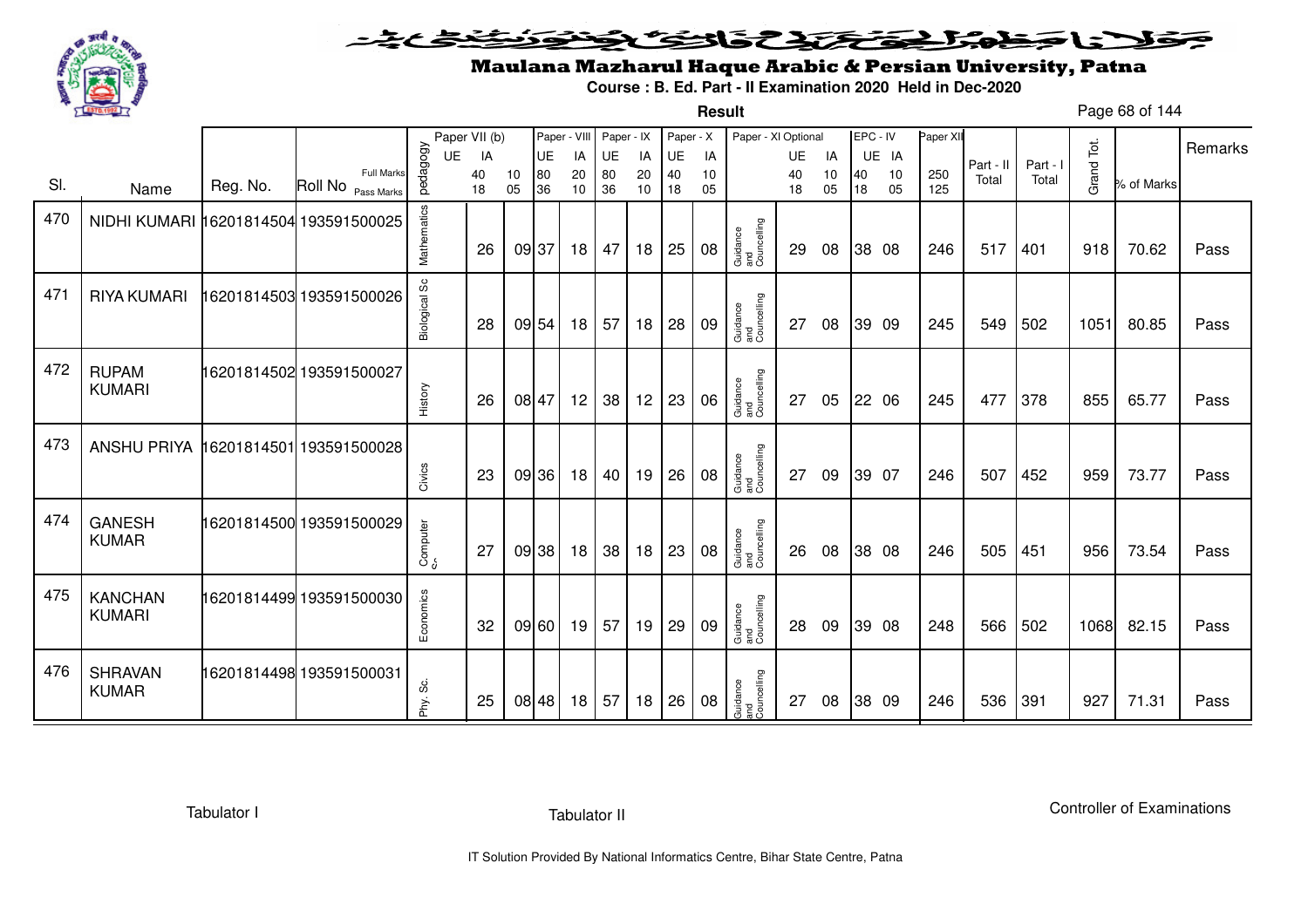

**Result**

# Maulana Mazharul Haque Arabic & Persian University, Patna

**Course : B. Ed. Part - II Examination 2020 Held in Dec-2020**

Page 69 of 144

|     |                                     |          |                                         |             | Paper VII (b) |          | Paper - VIII |          | Paper - IX |          | Paper - X |          | Paper - XI Optional            |          |          | EPC - IV |          | Paper XII  |           |          |            |            |         |
|-----|-------------------------------------|----------|-----------------------------------------|-------------|---------------|----------|--------------|----------|------------|----------|-----------|----------|--------------------------------|----------|----------|----------|----------|------------|-----------|----------|------------|------------|---------|
|     |                                     |          |                                         | UE          | IA            |          | UE           | IA       | UE         | IA       | UE        | IA       |                                | UE       | IA       |          | UE IA    |            | Part - II | Part - I |            |            | Remarks |
| SI. | Name                                | Reg. No. | <b>Full Marks</b><br>Roll No Pass Marks | pedagogy    | 40<br>18      | 10<br>05 | 80<br>36     | 20<br>10 | 80<br>36   | 20<br>10 | 40<br>18  | 10<br>05 |                                | 40<br>18 | 10<br>05 | 40<br>18 | 10<br>05 | 250<br>125 | Total     | Total    | Grand Tot. | % of Marks |         |
| 477 | <b>RAMASHISH</b><br><b>KUMAR</b>    |          | 16201814497 193591500032                | Civics      | 21            |          | 09 37        | 18       | 46         | 18       | 26        | 08       | Guidance<br>and<br>Councelling | 24       | 08       |          | 38 08    | 246        | 507       | 427      | 934        | 71.85      | Pass    |
| 478 | <b>SHALINI</b><br><b>SHRIVASTAV</b> |          | 16201814494 193591500033                | Commerce    | 24            |          | 09 54        | 19       | 62         | 19       | 24        | 09       | Guidance<br>and<br>Councelling | 28       | 09       |          | 38 09    | 246        | 550       | 475      | 1025       | 78.85      | Pass    |
| 479 | <b>ADITI</b><br><b>SHREASTHA</b>    |          | 16201814493 193591500034                | English     | 29            |          | 09 52        | 18       | 51         | 19       | 32        | 09       | Guidance<br>and<br>Councelling | 31       | 09       |          | 39 08    | 246        | 552       | 515      | 1067       | 82.08      | Pass    |
| 480 | <b>RANVIR</b><br><b>KUMAR</b>       |          | 16201814492 193591500035                | History     | 25            |          | 08 49        | 18       | 52         | 18       | 25        | 08       | Guidance<br>and<br>Councelling | 26       | 08       |          | 38 09    | 246        | 530       | 479      | 1009       | 77.62      | Pass    |
| 481 | <b>SHAHBA</b><br><b>DILNASHEEN</b>  |          | 16201814491193591500036                 | Phy. Sc.    | 24            |          | 09 41        | 18       | 48         | 18       | 26        | 08       | Guidance<br>and<br>Councelling | 23       | 08       |          | 38 08    | 246        | 515       | 398      | 913        | 70.23      | Pass    |
| 482 | <b>PAWAN</b><br><b>KUMAR</b>        |          | 16201814490 193591500037                | Mathematics | 26            |          | 09 42        | 18       | 43         | 18       | 25        | 08       | Guidance<br>and<br>Councelling | 24       | 08       |          | 38 08    | 245        | 512       | 389      | 901        | 69.31      | Pass    |
| 483 | <b>RITURAJ</b><br><b>KUMAR</b>      |          | 16201814489 193591500038                | Mathematics | 25            |          | 09 54        | 18       | 46         | 18       | 22        | 09       | Guidance<br>and<br>Councelling | 27       | 09       |          | 38 08    | 246        | 529       | 376      | 905        | 69.62      | Pass    |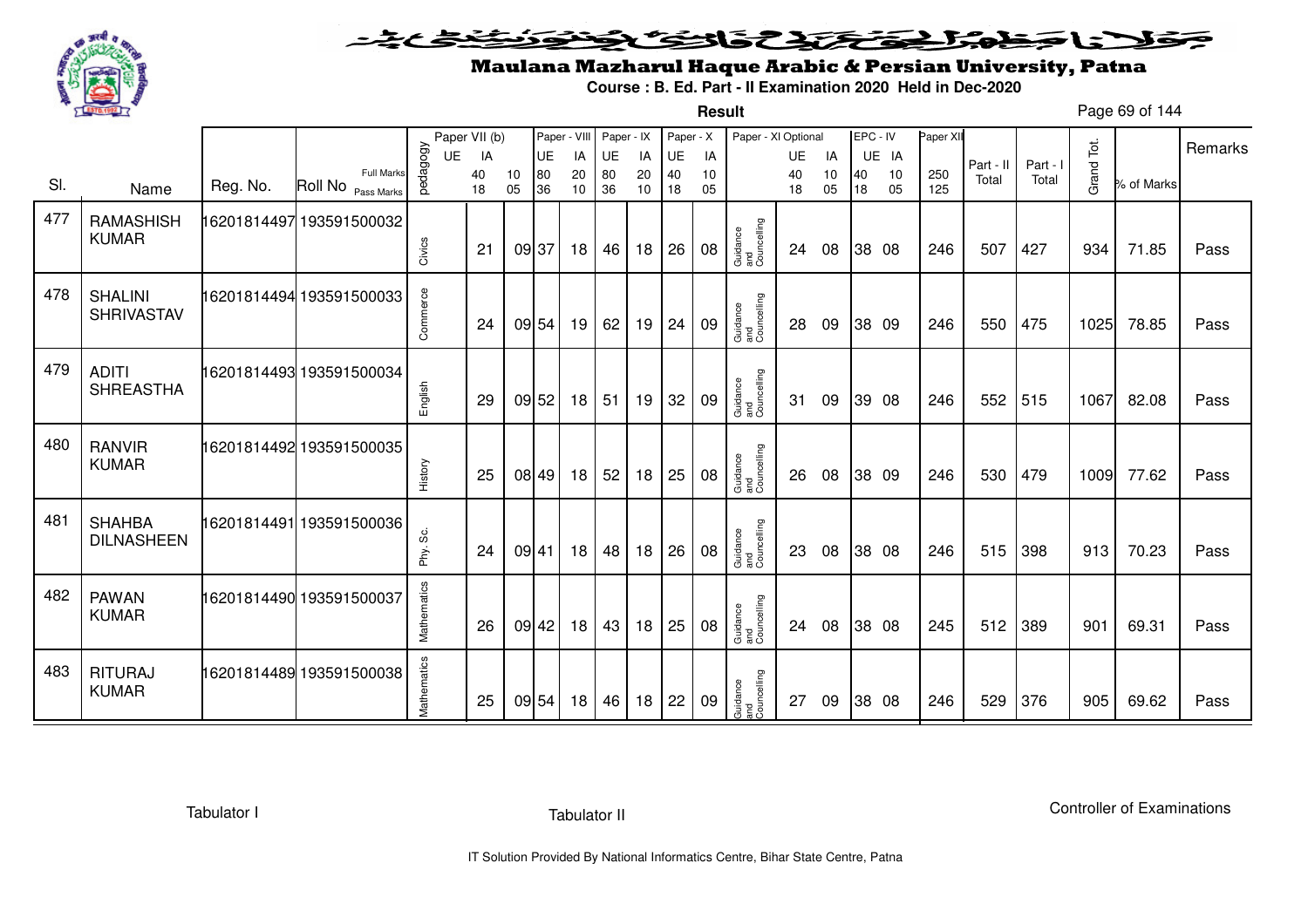

**Result**

# Maulana Mazharul Haque Arabic & Persian University, Patna

**Course : B. Ed. Part - II Examination 2020 Held in Dec-2020**

Page 70 of 144

|     |                                                      |          |                                         |             | Paper VII (b) |          | Paper - VIII |          | Paper - IX |          | Paper - X |          | Paper - XI Optional            |          |          | EPC - IV |          | Paper XI   |           |          |            |            | Remarks |
|-----|------------------------------------------------------|----------|-----------------------------------------|-------------|---------------|----------|--------------|----------|------------|----------|-----------|----------|--------------------------------|----------|----------|----------|----------|------------|-----------|----------|------------|------------|---------|
|     |                                                      |          |                                         | UE          | IA            |          | UE           | IA       | UE         | IA       | UE        | IA       |                                | UE       | IA       |          | UE IA    |            | Part - II | Part - I |            |            |         |
| SI. | Name                                                 | Reg. No. | <b>Full Marks</b><br>Roll No Pass Marks | pedagogy    | 40<br>18      | 10<br>05 | 80<br>36     | 20<br>10 | 80<br>36   | 20<br>10 | 40<br>18  | 10<br>05 |                                | 40<br>18 | 10<br>05 | 40<br>18 | 10<br>05 | 250<br>125 | Total     | Total    | Grand Tot. | % of Marks |         |
| 484 | <b>DIGVIJAY</b><br><b>KUMAR</b>                      |          | 16201814488 193591500039                | Mathematics | 25            |          | 09 43        | 18       | 50         | 18       | 22        | 08       | Guidance<br>and<br>Councelling | 28       | 09       |          | 38 08    | 245        | 521       | 386      | 907        | 69.77      | Pass    |
| 485 | <b>NEHA</b>                                          |          | 16201814487 193591500040                | Hindi       | 29            |          | 09 44        | 19       | 56         | 19       | 26        | 08       | Guidance<br>and<br>Councelling | 30       | 09       |          | 38 09    | 245        | 541       | 460      | 1001       | 77.00      | Pass    |
| 486 | <b>BIMLESH</b><br><b>KUMAR JHA</b>                   |          | 16201814486 193591500041                | Geography   | 26            |          | 09 50        | 19       | 40         | 19       | 23        | 09       | Guidance<br>and<br>Councelling | 22       | 09       |          | 39 09    | 247        | 521       | 466      | 987        | 75.92      | Pass    |
| 487 | PINKI KUMARI                                         |          | 16201814485 193591500042                | History     | 27            |          | 09 45        | 18       | 51         | 18       | 24        | 09       | Guidance<br>and<br>Councelling | 30       | 08       |          | 38 08    | 246        | 531       | 381      | 912        | 70.15      | Pass    |
| 488 | <b>SATYENDRA</b><br><b>KUMAR</b>                     |          | 16201814484 193591500043                | Economics   | 25            |          | 09 46        | 18       | 48         | 18       | 27        | 09       | Guidance<br>and<br>Councelling | 26       | 08       |          | 38 09    | 244        | 525       | 399      | 924        | 71.08      | Pass    |
| 489 | RAHUL KUMAR16201814483 193591500044<br><b>MAURYA</b> |          |                                         | Mathematics | 28            |          | 09 51        | 18       | 45         | 19       | 21        | 08       | Guidance<br>and<br>Councelling | 27       | 08       |          | 39 08    | 248        | 529       | 443      | 972        | 74.77      | Pass    |
| 490 | RAHUL KUMAR16201814482 193591500045                  |          |                                         | Phy. Sc.    | 27            |          | 09 50        | 18       | 54         | 18       | 23        | 08       | Guidance<br>and<br>Councelling | 27       | 08       |          | 38 08    | 245        | 533       | 425      | 958        | 73.69      | Pass    |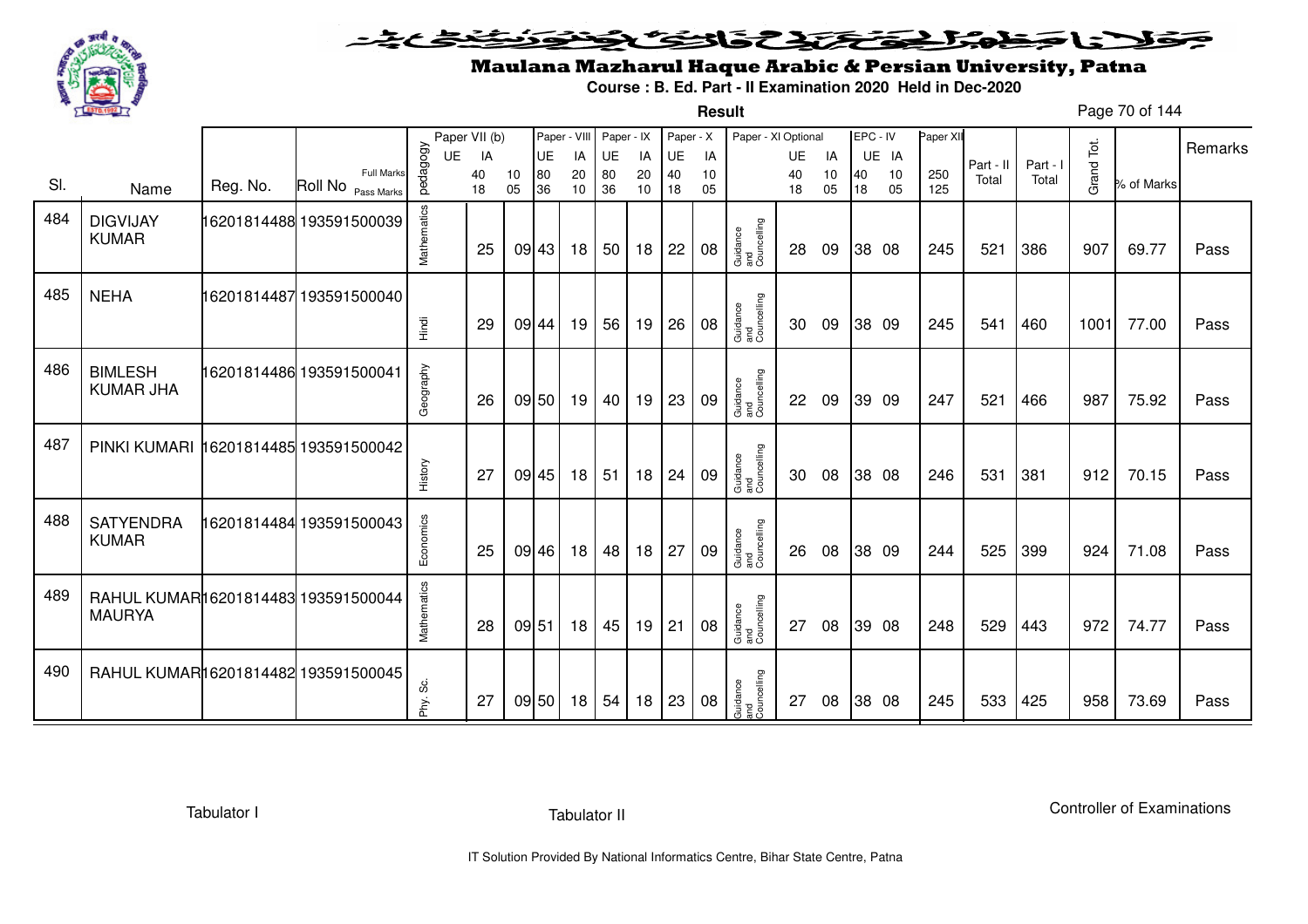

**Result**

# Maulana Mazharul Haque Arabic & Persian University, Patna

**Course : B. Ed. Part - II Examination 2020 Held in Dec-2020**

Page 71 of 144

|     |                                                |          |                               |                      | Paper VII (b) |          | Paper - VIII |          | Paper - IX |          | Paper - X |          | Paper - XI Optional            |          |          |          | EPC - IV | Paper XII |           |          |            |            | Remarks     |
|-----|------------------------------------------------|----------|-------------------------------|----------------------|---------------|----------|--------------|----------|------------|----------|-----------|----------|--------------------------------|----------|----------|----------|----------|-----------|-----------|----------|------------|------------|-------------|
|     |                                                |          | <b>Full Marks</b>             | pedagogy<br>UE       | IA            |          | UE           | IA       | UE         | IA       | UE        | IA       |                                | UE       | IA       |          | UE IA    | 250       | Part - II | Part - I | Grand Tot. |            |             |
| SI. | Name                                           | Reg. No. | Roll No <sub>Pass Marks</sub> |                      | 40<br>18      | 10<br>05 | 80<br>36     | 20<br>10 | 80<br>36   | 20<br>10 | 40<br>18  | 10<br>05 |                                | 40<br>18 | 10<br>05 | 40<br>18 | 10<br>05 | 125       | Total     | Total    |            | % of Marks |             |
| 491 | <b>SATYAM</b><br><b>KUMAR</b>                  |          | 16201814481 193591500046      | History              | 26            |          | 08 42        | 18       | 41         | 18       | 23        | 08       | Guidance<br>and<br>Councelling | 27       | 09       |          | 38 08    | 245       | 511       | 389      | 900        | 69.23      | Pass        |
| 492 | <b>SAURABH</b><br><b>BURMAN</b>                |          | 16201814480 193591500047      | Commerce             | 23            |          | 08 46        | 18       | 45         | 18       | 26        | 08       | Guidance<br>and<br>Councelling | 31       | 09       |          | 38 08    | 245       | 523       | 460      | 983        | 75.62      | Pass        |
| 493 | <b>VAIBHAV</b><br><b>RAJHANS</b>               |          | 16201814479 193591500048      | <b>Biological Sc</b> | 29            | $092$ A  |              | 19       | 60 l       | 19       | 30        | 09       | Guidance<br>and<br>Councelling | 26       | 09       |          | 39 09    | 249       | 507       | 522      | $--$       | $- -$      | <b>PEND</b> |
| 494 | <b>AASHISH</b><br><b>KUMAR</b>                 |          | 16201814478 193591500049      | Civics               | 25            | 09 37    |              | 19       | 46         | 19       | 25        | 09       | Guidance<br>and<br>Councelling | 26       | 09       |          | 39 09    | 245       | 517       | 439      | 956        | 73.54      | Pass        |
| 495 | <b>SANJEEV</b><br><b>KUMAR</b><br><b>GUPTA</b> |          | 16201814477 193591500050      | Mathematics          | 27            |          | 08 47        | 18       | 42         | 18       | 25        | 08       | Guidance<br>and<br>Councelling | 27       | 08       |          | 38 08    | 245       | 519       | 409      | 928        | 71.38      | Pass        |
| 496 | SUMIT KUMAR 16201814476 193591500051           |          |                               | Commerce             | 27            |          | 08 44        | 17       | 48         | 17       | 26        | 07       | Guidance<br>and<br>Councelling | 25       | 07       |          | 35 07    | 245       | 513       | 418      | 931        | 71.62      | Pass        |
| 497 | <b>HIMANSHU</b><br><b>GUPTA</b>                |          | 16201814475 193591500052      | Commerce             | 24            |          | 09 50        | 18       | 56         | 19       | 34        | 09       | Guidance<br>and<br>Councelling | 29       | 08       |          | 38 08    | 245       | 547       | 499      | 1046       | 80.46      | Pass        |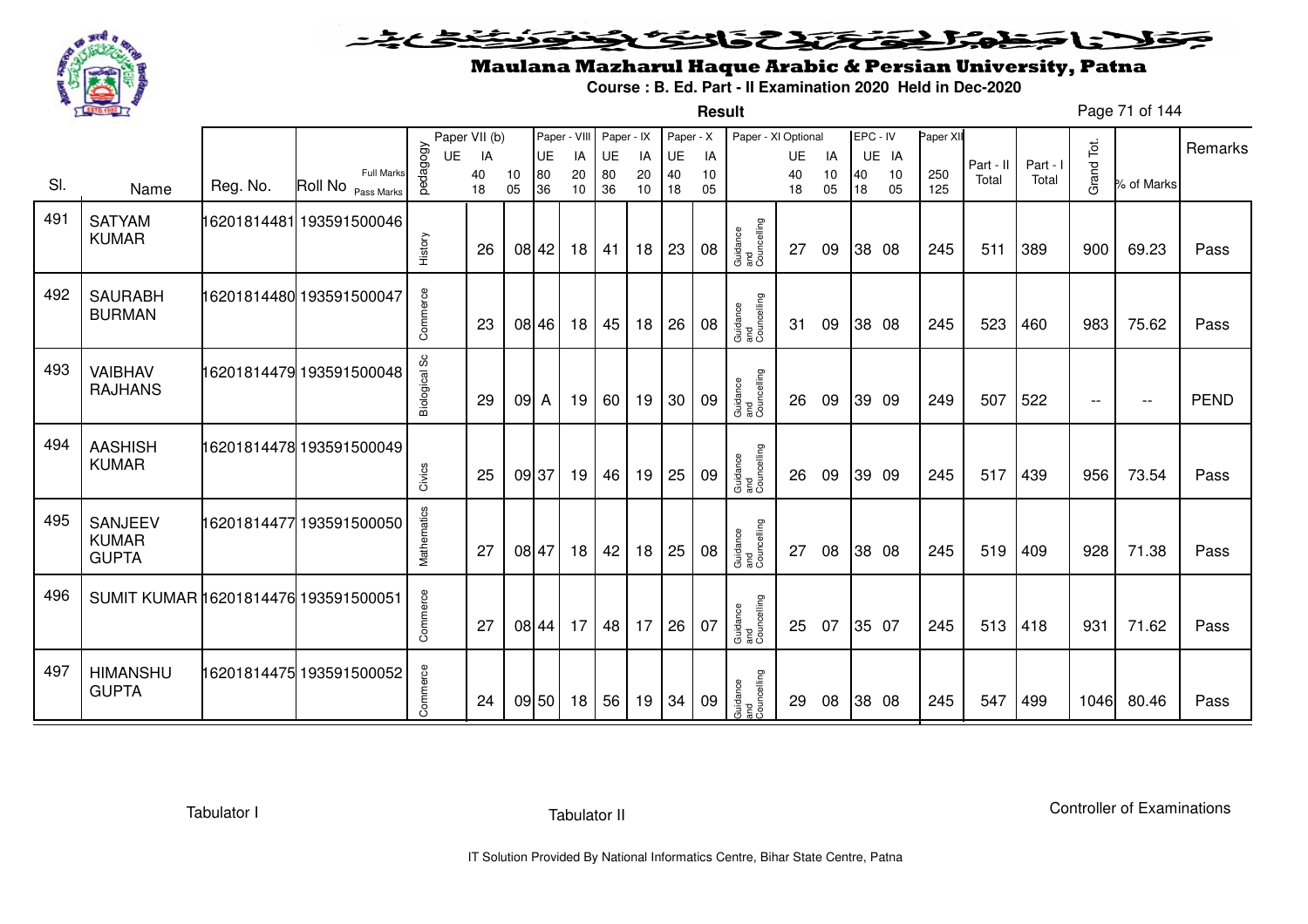

#### <u>خىخى چە ت</u> فلانا وخدا يقتحنك فالتف ونونوذ ≂

**Result**

# Maulana Mazharul Haque Arabic & Persian University, Patna

**Course : B. Ed. Part - II Examination 2020 Held in Dec-2020**

Page 72 of 144

|     |                                                      |          |                                         | UE            | Paper VII (b)  |          | Paper - VIII Paper - IX<br>UE |                |                |                | Paper - X      |                | Paper - XI Optional                 |                       |                |          | EPC - IV          | Paper XII  |                    |                   |            |            | Remarks |
|-----|------------------------------------------------------|----------|-----------------------------------------|---------------|----------------|----------|-------------------------------|----------------|----------------|----------------|----------------|----------------|-------------------------------------|-----------------------|----------------|----------|-------------------|------------|--------------------|-------------------|------------|------------|---------|
| SI. | Name                                                 | Reg. No. | <b>Full Marks</b><br>Roll No Pass Marks | pedagogy      | IA<br>40<br>18 | 10<br>05 | 80<br>36                      | IA<br>20<br>10 | UE<br>80<br>36 | IA<br>20<br>10 | UE<br>40<br>18 | IA<br>10<br>05 |                                     | <b>UE</b><br>40<br>18 | IA<br>10<br>05 | 40<br>18 | UE IA<br>10<br>05 | 250<br>125 | Part - II<br>Total | Part - I<br>Total | Grand Tot. | % of Marks |         |
| 498 | AMAN KUMAR 16201814474 193591500053<br><b>RANJAN</b> |          |                                         | Hindi         | 29             |          | 09 44                         | 19             | 43             | 18             | 27             | 08             | Guidance<br>and<br>Councelling      | 25                    | 08             |          | 38 09             | 245        | 522                | 454               | 976        | 75.08      | Pass    |
| 499 | RAHUL KUMARI16201814473 193591500054                 |          |                                         | Biological Sc | 27             |          | 08 57                         | 18             | 52             | 19             | 24             | 08             | Guidance<br>and<br>Councelling      | 27                    | 08             |          | 38 08             | 245        | 539                | 374               | 913        | 70.23      | Pass    |
| 500 | GOPAL KUMAR16201814472 193591500055                  |          |                                         | Economics     | 29             |          | 08 50                         | 18             | 39             | 19             | 26             | 08             | Guidance<br>and<br>Councelling      | 25                    | 08             |          | 38 08             | 245        | 521                | 429               | 950        | 73.08      | Pass    |
| 501 | <b>BHUPENDRA</b><br><b>KUMAR</b><br><b>CHOUDHRI</b>  |          | 16201814496 193591500056                | Geography     | 28             |          | 09 56                         | 19             | 58             | 19             | 22             | 09             | Guidance<br>and<br>Councelling      | 27                    | 09             |          | 39 09             | 249        | 553                | 462               | 1015       | 78.08      | Pass    |
| 502 | <b>RAJU KUMAR</b><br><b>VERMA</b>                    |          |                                         | Phy. Sc.      | 27             |          | 08 51                         | 18             | 52             | 18             | 27             | 08             | Guidance<br>and<br>Councelling      | 27                    | 08             |          | 38 08             | 245        | 535                | 484               | 1019       | 78.38      | Pass    |
| 503 | <b>KHUSHI</b><br><b>KUMARI</b>                       |          | 16201815058 193591500058                | တိ<br>Phy.    | 31             |          | 09 40                         | 19             | 50             | 19             | 28             | 09             | Guidance<br>and<br>Councelling      | 26                    | 09             |          | 39 09             | 247        | 535                | 451               | 986        | 75.85      | Pass    |
| 504 | <b>VISHAL</b><br><b>KUMAR</b>                        |          | 16201811957 193601500001                | Phy. Sc.      | 33             |          | 09 50                         | 19             | 51             | 19             | 26             | 09             | Health and<br>Physical<br>Education | 29                    | 09             |          | 38 08             | 242        | 542                | 488               | 1030       | 79.23      | Pass    |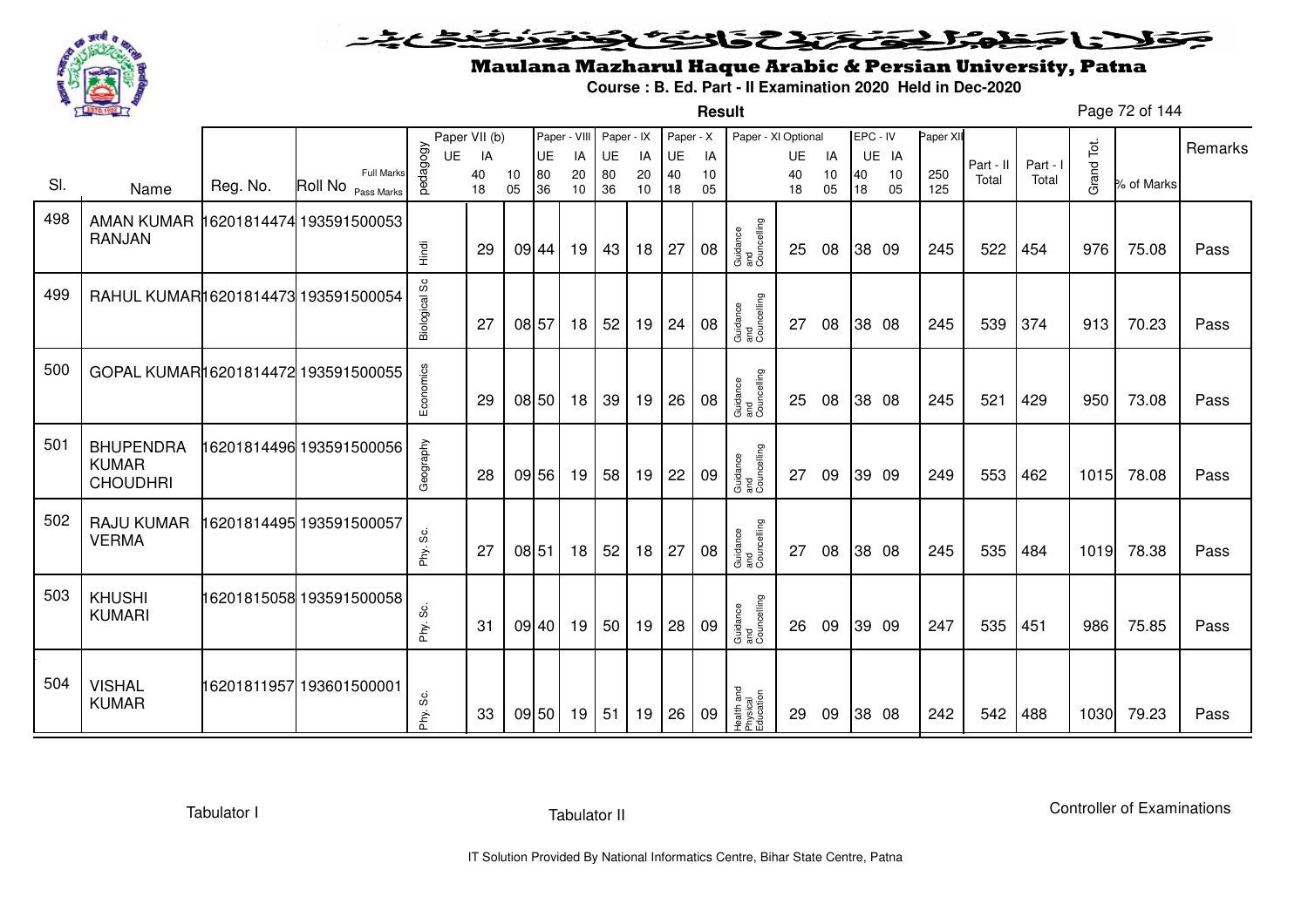

**Result**

# Maulana Mazharul Haque Arabic & Persian University, Patna

**Course : B. Ed. Part - II Examination 2020 Held in Dec-2020**

Page 73 of 144

|     |                                       |          |                                         |             | Paper VII (b) |          |           | Paper - VIII | Paper - IX |          | Paper - X |          | Paper - XI Optional                 |          |          | EPC - IV |          | Paper XII  |           |          |            |            |         |
|-----|---------------------------------------|----------|-----------------------------------------|-------------|---------------|----------|-----------|--------------|------------|----------|-----------|----------|-------------------------------------|----------|----------|----------|----------|------------|-----------|----------|------------|------------|---------|
|     |                                       |          |                                         | UE          | IA            |          | <b>UE</b> | IA           | UE         | IA       | UE        | IA       |                                     | UE       | IA       |          | UE IA    |            | Part - II | Part - I |            |            | Remarks |
| SI. | Name                                  | Reg. No. | <b>Full Marks</b><br>Roll No Pass Marks | vedagogy    | 40<br>18      | 10<br>05 | 80<br>36  | 20<br>10     | 80<br>36   | 20<br>10 | 40<br>18  | 10<br>05 |                                     | 40<br>18 | 10<br>05 | 40<br>18 | 10<br>05 | 250<br>125 | Total     | Total    | Grand Tot. | % of Marks |         |
| 505 | <b>MOBINA</b><br><b>KHATOON</b>       |          | 16201807647 193601500002                | Hindi       | 28            |          | 09 38     | 19           | 43         | 19       | 28        | 09       | Health and<br>Physical<br>Education | 25       | 09       |          | 38 09    | 243        | 517       | 490      | 1007       | 77.46      | Pass    |
| 506 | <b>ARTI KUMARI</b>                    |          | 16201807646 193601500003                | Phy. Sc.    | 29            |          | 09 52     | 18           | 62         | 19       | 25        | 09       | Guidance<br>and<br>Councelling      | 30       | 08       | 37 09    |          | 242        | 549       | 491      | 1040       | 80.00      | Pass    |
| 507 | <b>SWATI</b><br><b>KUMARI</b>         |          | 16201807645 193601500004                | Mathematics | 30            |          | 09 47     | 19           | 48         | 18       | 24        | 09       | Guidance<br>and<br>Councelling      | 31       | 09       |          | 38 08    | 242        | 532       | 480      | 1012       | 77.85      | Pass    |
| 508 | <b>SUSHAMA</b><br><b>KUMARI</b>       |          | 16201807644 193601500005                | Civics      | 27            |          | 09 43     | 19           | 39         | 19       | 22        | 09       | Health and<br>Physical<br>Education | 24       | 08       |          | 38 09    | 241        | 507       | 467      | 974        | 74.92      | Pass    |
| 509 | ANISHA SINGH 16201807643 193601500006 |          |                                         | Phy. Sc.    | 25            |          | 09 46     | 19           | 59         | 19       | 29        | 09       | Guidance<br>and<br>Councelling      | 29       | 09       |          | 39 09    | 244        | 545       | 494      | 1039       | 79.92      | Pass    |
| 510 | <b>NUTAN</b><br><b>KUMARI</b>         |          | 16201807642 193601500007                | History     | 25            |          | 09 39     | 18           | 45         | 19       | 23        | 09       | Guidance<br>and<br>Councelling      | 29       | 09       | 37       | -09      | 240        | 511       | 474      | 985        | 75.77      | Pass    |
| 511 | <b>VARSHA</b><br><b>KUMARI</b>        |          | 16201807641 193601500008                | Civics      | 23            |          | 09 48     | 19           | 64         | 19       | 23        | 09       | Guidance<br>and<br>Councelling      | 27       | 09       |          | 38 09    | 241        | 538       | 491      | 1029       | 79.15      | Pass    |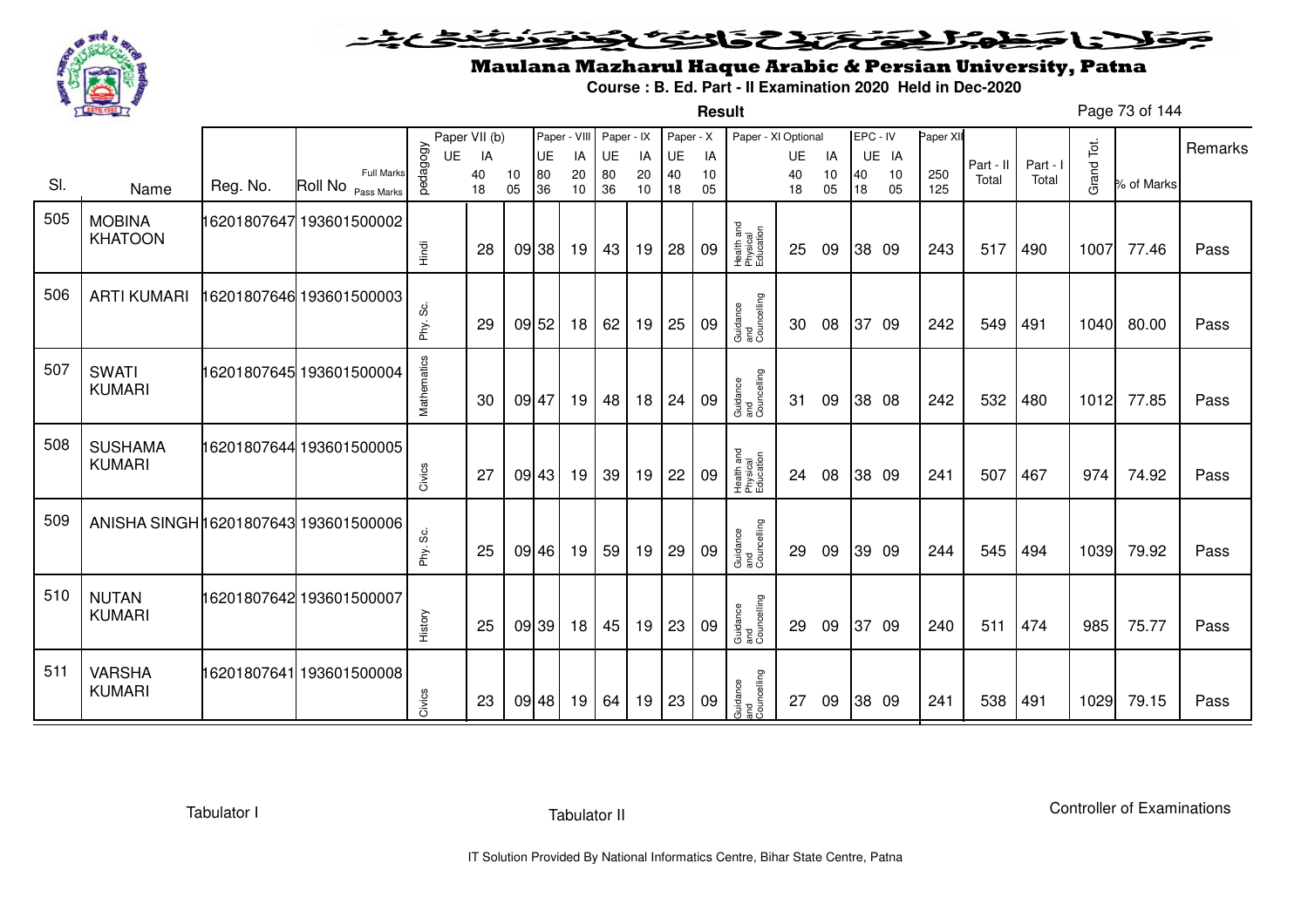

**Result**

# Maulana Mazharul Haque Arabic & Persian University, Patna

**Course : B. Ed. Part - II Examination 2020 Held in Dec-2020**

Page 74 of 144

|     |                                                  |          |                                         |             | Paper VII (b) |          | Paper - VIII |          | Paper - IX |          | Paper - X |          | Paper - XI Optional                 |          |          | EPC - IV |          | Paper XII  |           |        |            |            |         |
|-----|--------------------------------------------------|----------|-----------------------------------------|-------------|---------------|----------|--------------|----------|------------|----------|-----------|----------|-------------------------------------|----------|----------|----------|----------|------------|-----------|--------|------------|------------|---------|
|     |                                                  |          |                                         | UE          | IA            |          | UE           | IA       | UE         | IA       | UE        | IA       |                                     | UE       | IA       |          | UE IA    |            | Part - II | Part - |            |            | Remarks |
| SI. | Name                                             | Reg. No. | <b>Full Marks</b><br>Roll No Pass Marks | pedagogy    | 40<br>18      | 10<br>05 | 80<br>36     | 20<br>10 | 80<br>36   | 20<br>10 | 40<br>18  | 10<br>05 |                                     | 40<br>18 | 10<br>05 | 40<br>18 | 10<br>05 | 250<br>125 | Total     | Total  | Grand Tot. | % of Marks |         |
| 512 | NIBHA KUMARI 16201807640 193601500009            |          |                                         |             |               |          |              |          |            |          |           |          |                                     |          |          |          |          |            |           |        |            |            |         |
|     |                                                  |          |                                         | Civics      | 28            |          | 09 44        | 18       | 55         | 19       | 24        | 08       | Guidance<br>and<br>Councelling      | 25       | 09       |          | 38 09    | 242        | 528       | 489    | 1017       | 78.23      | Pass    |
| 513 | <b>SULOCHANA</b><br><b>KUMARI</b>                |          | 16201807639 193601500010                | Home Sc.    | 29            |          | 09 51        | 18       | 38         | 19       | 23        | 08       | Health and<br>Physical<br>Education | 24       | 09       |          | 37 08    | 242        | 515       | 486    | 1001       | 77.00      | Pass    |
| 514 | <b>RINKY BALAK</b>                               |          | 16201807638 193601500011                | တိ<br>Phy.  | 26            |          | 09 49        | 19       | 53         | 18       | 29        | 09       | Guidance<br>and<br>Councelling      | 28       | 09       |          | 37 08    | 240        | 534       | 494    | 1028       | 79.08      | Pass    |
| 515 | <b>KHUSHBOO</b><br><b>KUMARI</b>                 |          | 16201807637193601500012                 | Mathematics | 26            |          | 09 58        | 19       | 57         | 18       | 28        | 09       | Guidance<br>and<br>Councelling      | 28       | 09       |          | 38 09    | 241        | 549       | 484    | 1033       | 79.46      | Pass    |
| 516 | <b>SANTOSH</b><br><b>KUMAR</b><br><b>JAISWAL</b> |          | 16201807636 193601500013                | English     | 24            |          | 09 48        | 19       | 43         | 19       | 28        | 08       | Health and<br>Physical<br>Education | 22       | 09       |          | 37 09    | 240        | 515       | 451    | 966        | 74.31      | Pass    |
| 517 | <b>PRATYUSH</b><br><b>KUMAR</b>                  |          | 16201807635 193601500014                | Geography   | 26            |          | 09 47        | 19       | 49         | 19       | 24        | 08       | Health and<br>Physical<br>Education | 22       | 09       |          | 38 09    | 241        | 520       | 486    | 1006       | 77.38      | Pass    |
| 518 | <b>RAJ KAMAL</b><br><b>KUMARI</b>                |          | 16201807634 193601500015                | Civics      | 23            |          | 09 36        | 19       | 43         | 19       | 24        | 09       | Guidance<br>and<br>Councelling      | 25       | 09       |          | 38 09    | 241        | 504       | 462    | 966        | 74.31      | Pass    |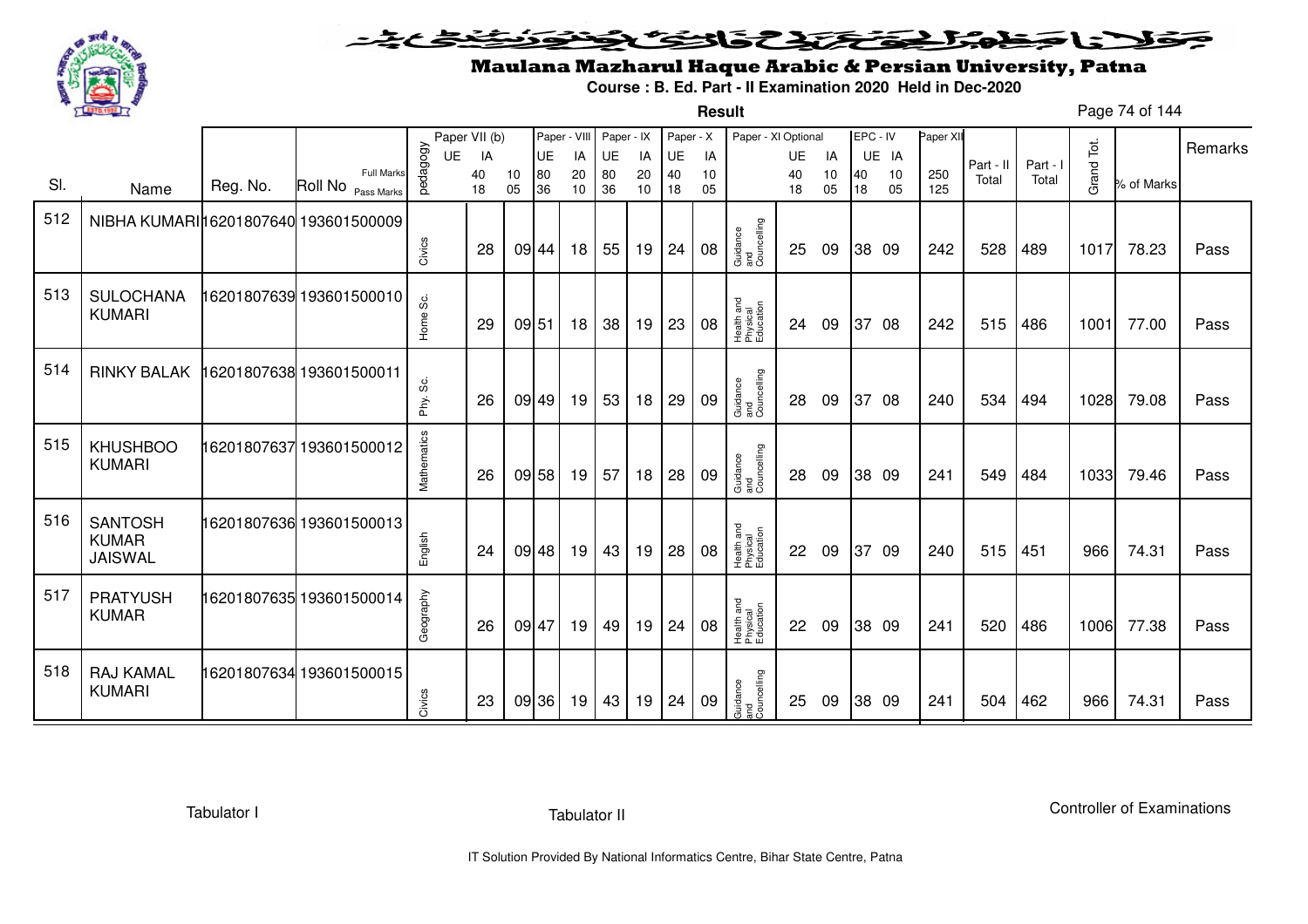

**Result**

# Maulana Mazharul Haque Arabic & Persian University, Patna

**Course : B. Ed. Part - II Examination 2020 Held in Dec-2020**

Page 75 of 144

|     |                                      |          |                          |           | Paper VII (b) |          | Paper - VIII |                 | Paper - IX |          | Paper - X |          | Paper - XI Optional                 |          |          | EPC - IV |          | Paper XI   |           |          |            |            | Remarks |
|-----|--------------------------------------|----------|--------------------------|-----------|---------------|----------|--------------|-----------------|------------|----------|-----------|----------|-------------------------------------|----------|----------|----------|----------|------------|-----------|----------|------------|------------|---------|
|     |                                      |          | <b>Full Marks</b>        | UE        | IA            |          | UE           | IA              | UE         | IA       | UE        | IA       |                                     | UE       | IA       |          | UE IA    |            | Part - II | Part - I | Grand Tot. |            |         |
| SI. | Name                                 | Reg. No. | Roll No Pass Marks       | pedagogy  | 40<br>18      | 10<br>05 | 80<br>36     | 20<br>10        | 80<br>36   | 20<br>10 | 40<br>18  | 10<br>05 |                                     | 40<br>18 | 10<br>05 | 40<br>18 | 10<br>05 | 250<br>125 | Total     | Total    |            | % of Marks |         |
| 519 | <b>NEHA VERMA</b>                    |          | 16201807633 193601500016 |           |               |          |              |                 |            |          |           |          |                                     |          |          |          |          |            |           |          |            |            |         |
|     |                                      |          |                          | Commerce  | 24            |          | 09 49        | 19 <sup>1</sup> | 51         | 19       | 24        | 09       | Guidance<br>and<br>Councelling      | 28       | 09       |          | 38 09    | 241        | 529       | 503      | 1032       | 79.38      | Pass    |
| 520 | <b>SHIVA KANT</b>                    |          | 16201807632 193601500017 |           |               |          |              |                 |            |          |           |          |                                     |          |          |          |          |            |           |          |            |            |         |
|     |                                      |          |                          | Phy. Sc.  | 24            |          | 09 42        | 19              | 44         | 18       | 25        | 09       | Health and<br>Physical<br>Education | 24       | 09       |          | 38 09    | 244        | 514       | 480      | 994        | 76.46      | Pass    |
| 521 | <b>VIKRAM</b>                        |          | 16201807631 193601500018 |           |               |          |              |                 |            |          |           |          |                                     |          |          |          |          |            |           |          |            |            |         |
|     | <b>KUMAR</b>                         |          |                          | Civics    | 24            |          | 09 44        | 19              | 54         | 19       | 23        | 09       | Health and<br>Physical<br>Education | 25       | 09       |          | 39 09    | 245        | 528       | 490      | 1018       | 78.31      | Pass    |
| 522 | PRIYANKA                             |          | 16201807630 193601500019 |           |               |          |              |                 |            |          |           |          |                                     |          |          |          |          |            |           |          |            |            |         |
|     | <b>RANJAN</b>                        |          |                          | Computer  | 26            |          | 09 47        | 19              | 52         | 19       | 22        | 09       | Health and<br>Physical<br>Education | 23       | 09       | 37       | 09       | 240        | 521       | 505      | 1026       | 78.92      | Pass    |
| 523 | RUPA KUMARI 16201807629 193601500020 |          |                          |           |               |          |              |                 |            |          |           |          |                                     |          |          |          |          |            |           |          |            |            |         |
|     |                                      |          |                          | Civics    | 24            |          | 09 47        | 18              | 48         | 19       | 28        | 09       | Guidance<br>and<br>Councelling      | 26       | 08       |          | 37 09    | 241        | 523       | 492      | 1015       | 78.08      | Pass    |
| 524 | <b>MAMTA</b>                         |          | 16201807628 193601500021 |           |               |          |              |                 |            |          |           |          |                                     |          |          |          |          |            |           |          |            |            |         |
|     | <b>KUMARI</b>                        |          |                          | Civics    | 27            |          | 09 58        | 19              | 43         | 19       | 26        | 09       | Guidance<br>and<br>Councelling      | 24       | 09       |          | 38 09    | 242        | 532       | 452      | 984        | 75.69      | Pass    |
| 525 | <b>ABHISHEK</b>                      |          | 16201807627 193601500022 |           |               |          |              |                 |            |          |           |          |                                     |          |          |          |          |            |           |          |            |            |         |
|     |                                      |          |                          | Economics | 32            |          | 09 50        | 19              | 46         | 19       | 29        | 09       | Guidance<br>and<br>Councelling      | 30       | 09       |          | 38 09    | 241        | 540       | 508      | 1048       | 80.62      | Pass    |

Tabulator I

Tabulator II

Controller of Examinations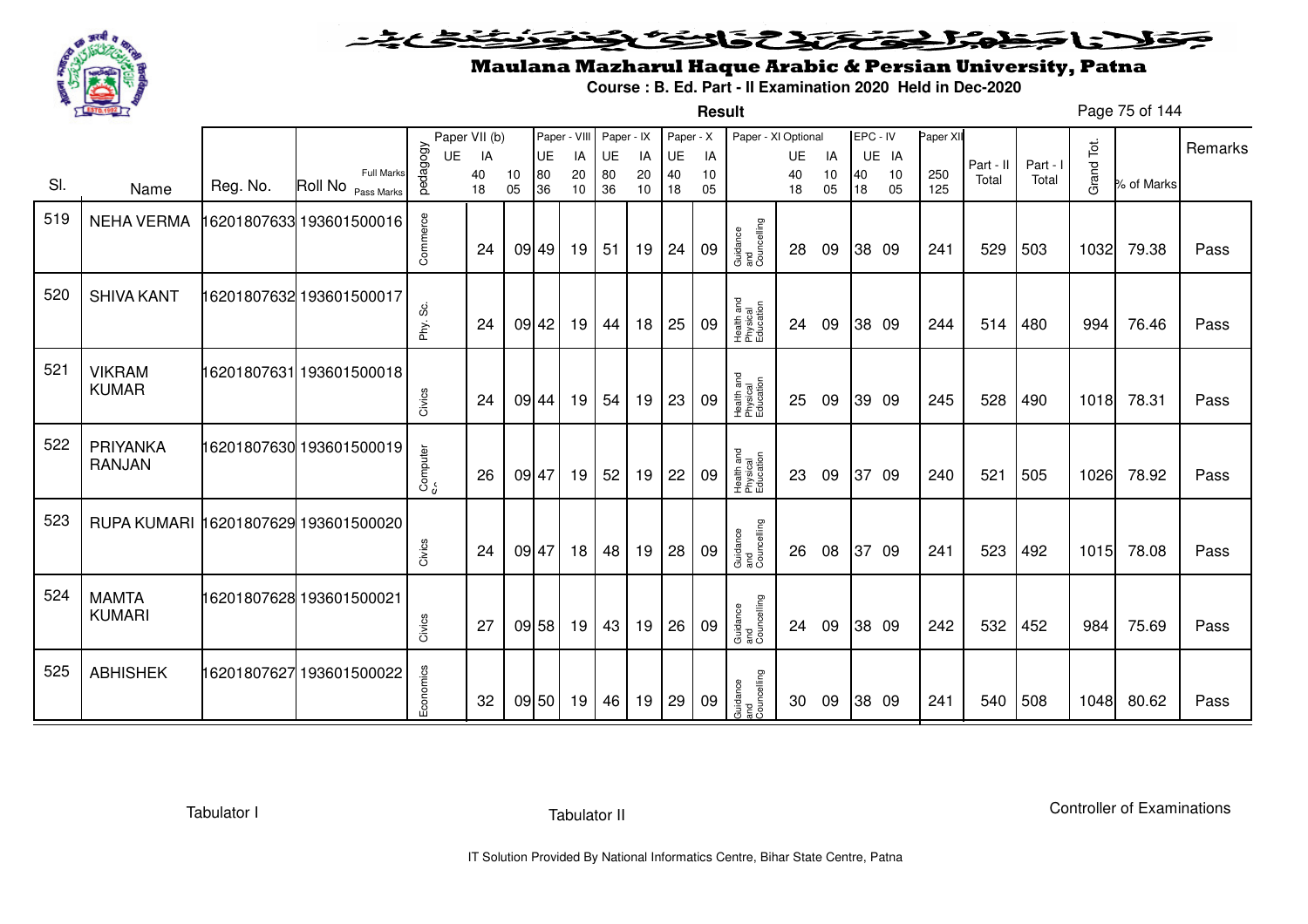

**Result**

# Maulana Mazharul Haque Arabic & Persian University, Patna

**Course : B. Ed. Part - II Examination 2020 Held in Dec-2020**

Page 76 of 144

|     |                                       |          |                               |                      | Paper VII (b) |          | Paper - VIII |          | Paper - IX |          | Paper - X |          | Paper - XI Optional                 |          |          |          | EPC - IV | Paper XII  |           |          |            |            | Remarks |
|-----|---------------------------------------|----------|-------------------------------|----------------------|---------------|----------|--------------|----------|------------|----------|-----------|----------|-------------------------------------|----------|----------|----------|----------|------------|-----------|----------|------------|------------|---------|
|     |                                       |          | <b>Full Marks</b>             | pedagogy<br>UE       | IA            |          | <b>UE</b>    | IA       | UE         | IA       | <b>UE</b> | IA       |                                     | UE       | IA       |          | UE IA    |            | Part - II | Part - I | Grand Tot. |            |         |
| SI. | Name                                  | Reg. No. | Roll No <sub>Pass Marks</sub> |                      | 40<br>18      | 10<br>05 | 80<br>36     | 20<br>10 | 80<br>36   | 20<br>10 | 40<br>18  | 10<br>05 |                                     | 40<br>18 | 10<br>05 | 40<br>18 | 10<br>05 | 250<br>125 | Total     | Total    |            | % of Marks |         |
| 526 | DIVYA KUMARI 16201807626 193601500023 |          |                               | Economics            | -31           |          | 09 55        | 19       | 53         | 19       | 26        | 09       | Guidance<br>and<br>Councelling      | 29       | 09       |          | 38 09    | 241        | 547       | 520      | 1067       | 82.08      | Pass    |
| 527 | <b>MUKESH</b><br><b>KUMAR</b>         |          | 16201807625 193601500024      | Phy. Sc.             | 25            | 09 51    |              | 19       | 43         | 19       | 23        | 09       | Health and<br>Physical<br>Education | 25       | 09       |          | 38 09    | 243        | 522       | 477      | 999        | 76.85      | Pass    |
| 528 | SUSHMA RANI 16201807624 193601500025  |          |                               | Commerce             | 25            | 09 51    |              | 19       | 47         | 19       | 26        | 09       | Guidance<br>and<br>Councelling      | 29       | 09       |          | 38 09    | 240        | 530       | 508      | 1038       | 79.85      | Pass    |
| 529 | <b>SUMAN</b><br><b>KUMARI</b>         |          | 16201807623 193601500026      | Economics            | 27            | 09 41    |              | 19       | 44         | 18       | 22        | 08       | Guidance<br>and<br>Councelling      | 24       | 09       |          | 38 09    | 240        | 508       | 481      | 989        | 76.08      | Pass    |
| 530 | <b>PREETI</b><br><b>KUMARI</b>        |          | 16201807622 193601500027      | Economics            | 33            |          | 09 50        | 19       | 69         | 19       | 26        | 09       | Guidance<br>and<br>Councelling      | 32       | 09       |          | 38 09    | 240        | 562       | 525      | 1087       | 83.62      | Pass    |
| 531 | <b>SALIS</b><br><b>NADEEM</b>         |          | 16201807621 193601500028      | <b>Biological Sc</b> | 22            | 09 A     |              | 19       | 44         | 18       | 25        | 09       | Health and<br>Physical<br>Education | 18       | 09       |          | 37 09    | 241        | 460       | 444      | 904        | $- -$      | Fail    |
| 532 | <b>GURIYA</b><br><b>KUMARI</b>        |          | 16201807620 193601500029      | ပ္တဲ<br>Phy.         | 24            |          | 09 50        | 18       | 52         | 19       | 25        | 09       | Health and<br>Physical<br>Education | 22       | 09       | 37       | -09      | 241        | 524       | 485      | 1009       | 77.62      | Pass    |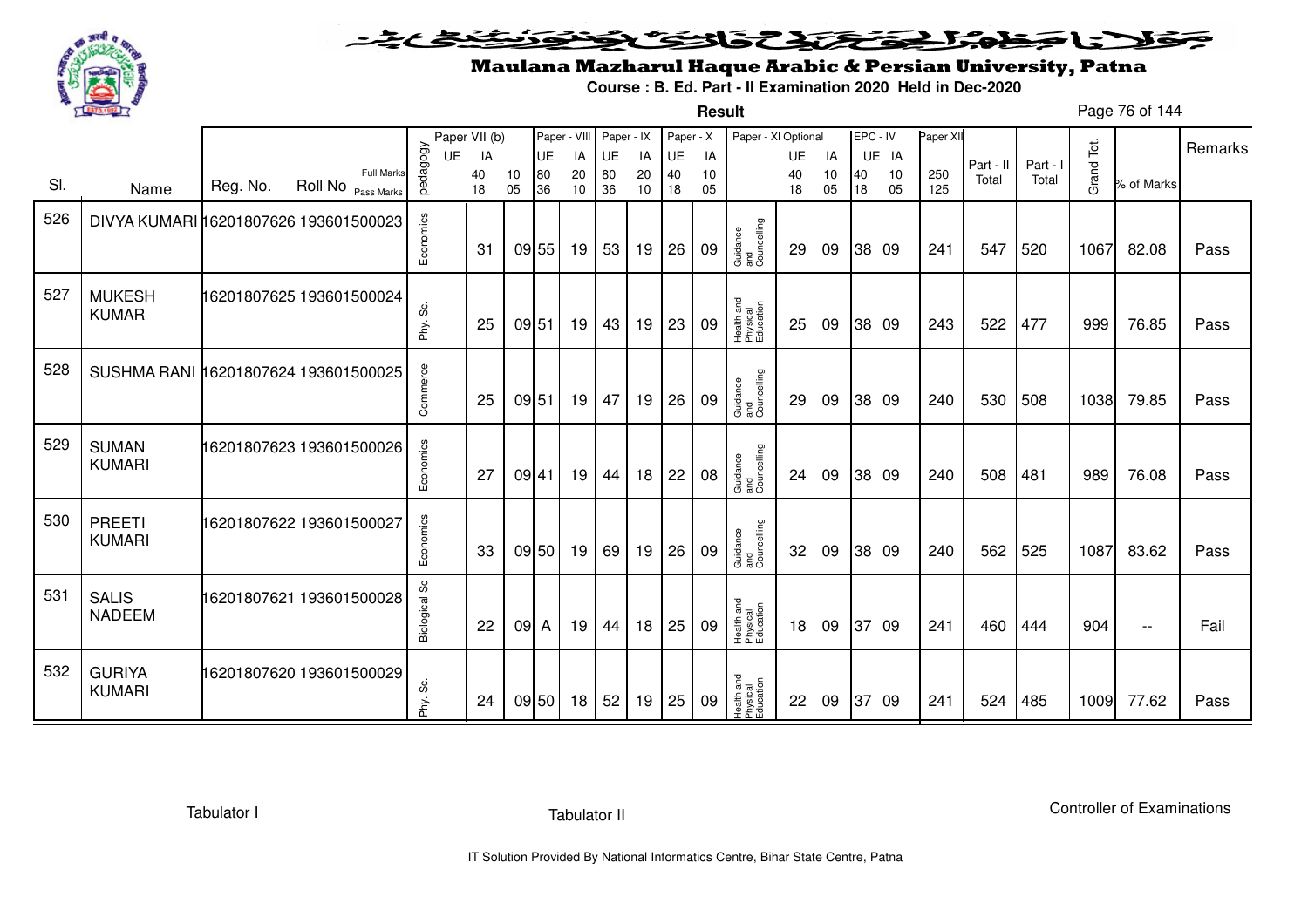

**Result**

# Maulana Mazharul Haque Arabic & Persian University, Patna

**Course : B. Ed. Part - II Examination 2020 Held in Dec-2020**

Page 77 of 144

|     |                                       |          |                                         |                      | Paper VII (b) |          | Paper - VIII |          | Paper - IX |          | Paper - X |          | Paper - XI Optional                 |          |          | EPC - IV |          | Paper XII  |           |          |            |            |         |
|-----|---------------------------------------|----------|-----------------------------------------|----------------------|---------------|----------|--------------|----------|------------|----------|-----------|----------|-------------------------------------|----------|----------|----------|----------|------------|-----------|----------|------------|------------|---------|
|     |                                       |          |                                         | <b>UE</b>            | IA            |          | UE           | IA       | UE         | IA       | UE        | IA       |                                     | UE       | IA       |          | UE IA    |            | Part - II | Part - I |            |            | Remarks |
| SI. | Name                                  | Reg. No. | <b>Full Marks</b><br>Roll No Pass Marks | pedagogy             | 40<br>18      | 10<br>05 | 80<br>36     | 20<br>10 | 80<br>36   | 20<br>10 | 40<br>18  | 10<br>05 |                                     | 40<br>18 | 10<br>05 | 40<br>18 | 10<br>05 | 250<br>125 | Total     | Total    | Grand Tot. | % of Marks |         |
| 533 | ANKIT KUMAR 16201807619 193601500030  |          |                                         |                      |               |          |              |          |            |          |           |          |                                     |          |          |          |          |            |           |          |            |            |         |
|     |                                       |          |                                         | History              | 30            | 09 41    |              | 19       | 55         | 19       | 29        | 09       | Guidance<br>and<br>Councelling      | 26       | 09       |          | 39 09    | 242        | 536       | 512      | 1048       | 80.62      | Pass    |
| 534 | <b>NITIN KUMAR</b>                    |          | 16201807618 193601500031                |                      |               |          |              |          |            |          |           |          |                                     |          |          |          |          |            |           |          |            |            |         |
|     |                                       |          |                                         | Commerce             | 24            |          | 09 57        | 19       | 45         | 19       | 25        | 09       | Health and<br>Physical<br>Education | 23       | 09       |          | 38 09    | 245        | 531       | 490      | 1021       | 78.54      | Pass    |
| 535 | <b>KHUSHBOO</b><br><b>KUMARI</b>      |          | 16201807617 193601500032                | <b>Biological Sc</b> | 26            |          | 09 45        | 19       | 53         | 18       | 29        | 09       | Guidance<br>and<br>Councelling      | 27       | 09       |          | 38 09    | 241        | 532       | 464      | 996        | 76.62      | Pass    |
| 536 | STUTI KUMARI 16201807616 193601500033 |          |                                         | Phy. Sc.             | 23            |          | 08 53        | 18       | 57         | 19       | 26        | 09       | Guidance<br>and<br>Councelling      | 25       | 09       |          | 37 09    | 240        | 533       | 481      | 1014       | 78.00      | Pass    |
| 537 | <b>MINAXI</b><br><b>KUMARI</b>        |          | 16201807615 193601500034                | Civics               | 31            |          | 09 36        | 19       | 41         | 19       | 27        | 09       | Health and<br>Physical<br>Education | 21       | 09       |          | 38 09    | 243        | 511       | 478      | 989        | 76.08      | Pass    |
| 538 | <b>NEELAM</b><br><b>KUMARI</b>        |          | 16201807614 193601500035                | History              | 25            |          | 09 43        | 19       | 54         | 19       | 26        | 09       | Guidance<br>and<br>Councelling      | 26       | 09       |          | 38 09    | 239        | 525       | 488      | 1013       | 77.92      | Pass    |
| 539 | <b>PREMLATA</b><br><b>SINHA</b>       |          | 16201807613 193601500036                | Economics            | 26            |          | 09 50        | 19       | 56         | 18       | 27        | 09       | Guidance<br>and<br>Councelling      | 26       | 09       |          | 38 09    | 239        | 535       | 523      | 1058       | 81.38      | Pass    |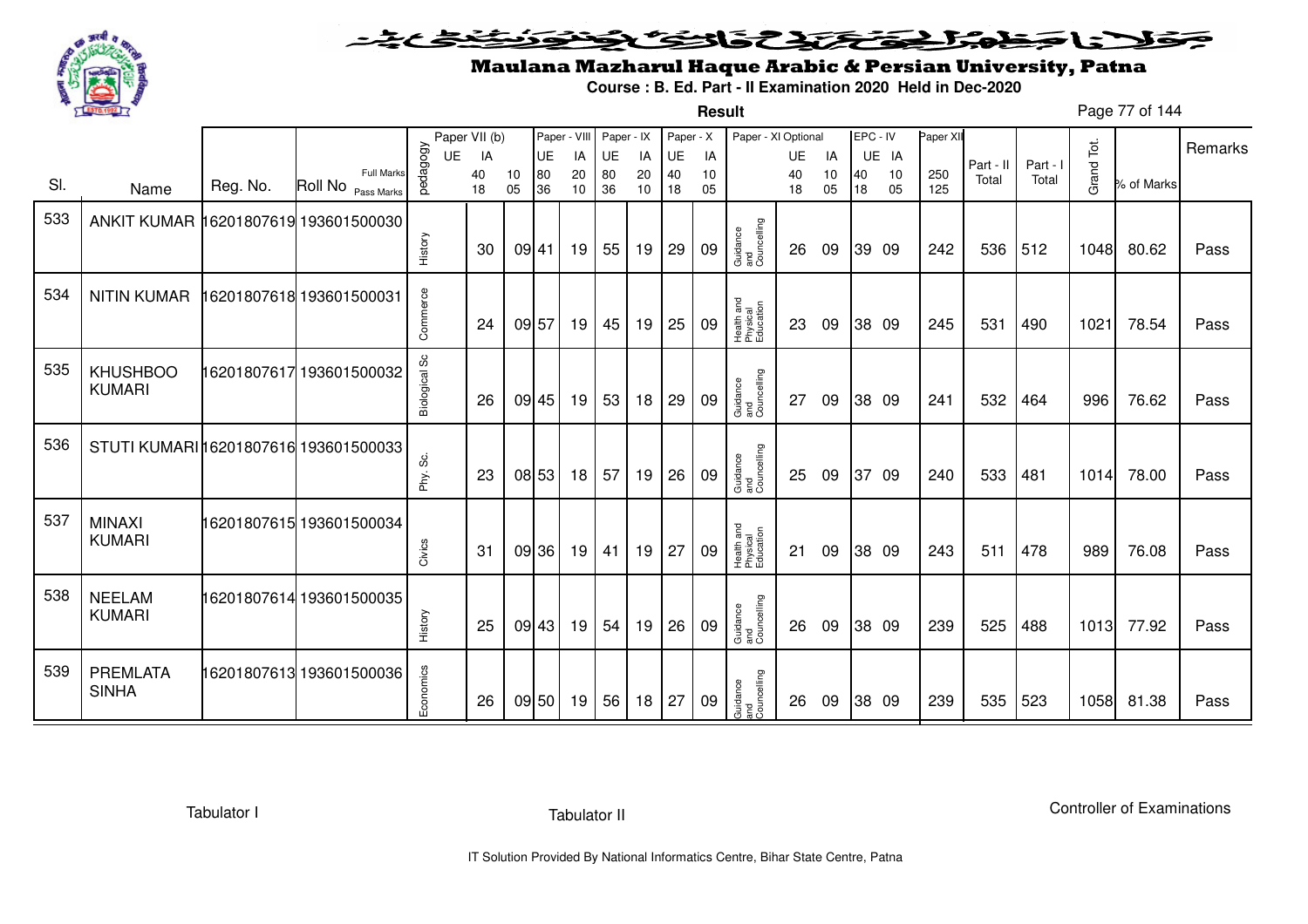

**Result**

# Maulana Mazharul Haque Arabic & Persian University, Patna

**Course : B. Ed. Part - II Examination 2020 Held in Dec-2020**

Page 78 of 144

|     |                                                   |          |                                         |               | Paper VII (b) |          | Paper - VIII |          | Paper - IX |          | Paper - X |          | Paper - XI Optional                 |          |          | EPC - IV |          | Paper XII  |           |          |            |            |         |
|-----|---------------------------------------------------|----------|-----------------------------------------|---------------|---------------|----------|--------------|----------|------------|----------|-----------|----------|-------------------------------------|----------|----------|----------|----------|------------|-----------|----------|------------|------------|---------|
|     |                                                   |          |                                         | UE            | IA            |          | UE           | IA       | UE         | IA       | UE        | IA       |                                     | UE       | IA       |          | UE IA    |            | Part - II | Part - I |            |            | Remarks |
| SI. | Name                                              | Reg. No. | <b>Full Marks</b><br>Roll No Pass Marks | pedagogy      | 40<br>18      | 10<br>05 | 80<br>36     | 20<br>10 | 80<br>36   | 20<br>10 | 40<br>18  | 10<br>05 |                                     | 40<br>18 | 10<br>05 | 40<br>18 | 10<br>05 | 250<br>125 | Total     | Total    | Grand Tot. | % of Marks |         |
| 540 | RUBY KUMARI 16201807612 193601500037              |          |                                         | Biological Sc | 27            |          | 09 50        | 18       | 54         | 19       | 25        | 08       | Health and<br>Physical<br>Education | 23       | 09       |          | 38 09    | 242        | 531       | 476      | 1007       | 77.46      | Pass    |
| 541 | <b>SANDHYA</b><br><b>KUMARI</b>                   |          | 16201807611 193601500038                | History       | 27            |          | 08 38        | 19       | 50         | 18       | 26        | 09       | Guidance<br>and<br>Councelling      | 28       | 09       | 37       | -09      | 241        | 519       | 494      | 1013       | 77.92      | Pass    |
| 542 | <b>ABHISHEK</b><br><b>KUMAR</b><br><b>GOSWAMI</b> |          | 16201807610 193601500039                | History       | 26            |          | 09 36        | 19       | 55         | 19       | 23        | 09       | Health and<br>Physical<br>Education | 21       | 09       |          | 38 09    | 242        | 515       | 451      | 966        | 74.31      | Pass    |
| 543 | <b>PREETY</b>                                     |          | 16201807609 193601500040                | Civics        | 29            |          | 09 52        | 19       | 67         | 19       | 23        | 08       | Guidance<br>and<br>Councelling      | 32       | 09       |          | 38 09    | 241        | 555       | 511      | 1066       | 82.00      | Pass    |
| 544 | <b>RAKESH</b><br><b>SHARAN</b>                    |          | 16201807608 193601500041                | History       | 27            | 09 41    |              | 19       | 49         | 19       | 26        | 09       | Health and<br>Physical<br>Education | 24       | 09       |          | 38 09    | 243        | 522       | 482      | 1004       | 77.23      | Pass    |
| 545 | <b>SHASHANK</b><br><b>KUMAR</b><br><b>SAURYA</b>  |          | 16201807607 193601500042                | ပ္တဲ<br>Phy.  | 25            |          | 09 43        | 19       | 45         | 19       | 26        | 09       | Health and<br>Physical<br>Education | 24       | 08       |          | 38 09    | 241        | 515       | 484      | 999        | 76.85      | Pass    |
| 546 | <b>ADITYA</b><br><b>KUMAR</b>                     |          | 16201807606 193601500043                | Phy. Sc.      | 24            |          | 09 46        | 19       | 39         | 19       | 25        | 09       | Health and<br>Physical<br>Education | 24       | 09       |          | 38 09    | 242        | 512       | 447      | 959        | 73.77      | Pass    |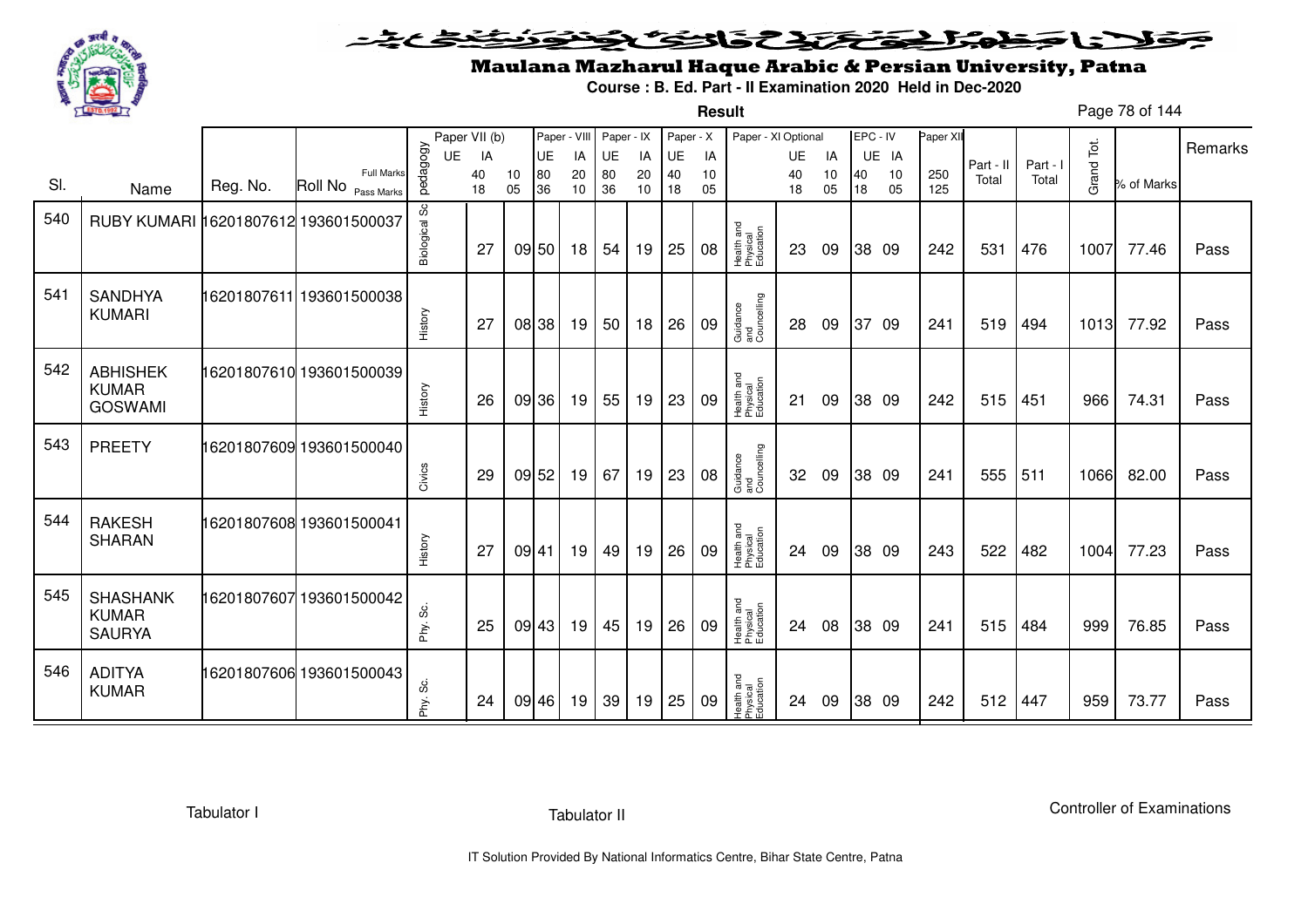

**Result**

# Maulana Mazharul Haque Arabic & Persian University, Patna

**Course : B. Ed. Part - II Examination 2020 Held in Dec-2020**

Page 79 of 144

|     |                 |          |                                         |           | Paper VII (b) |          | Paper - VIII |          | Paper - IX |          | Paper - X |          | Paper - XI Optional                 |          |          | EPC - IV |          | Paper XII  |           |          |            |            |         |
|-----|-----------------|----------|-----------------------------------------|-----------|---------------|----------|--------------|----------|------------|----------|-----------|----------|-------------------------------------|----------|----------|----------|----------|------------|-----------|----------|------------|------------|---------|
|     |                 |          |                                         | <b>UE</b> | IA            |          | UE           | IA       | UE         | IA       | UE        | IA       |                                     | UE       | IA       |          | UE IA    |            | Part - II | Part - I |            |            | Remarks |
| SI. | Name            | Reg. No. | <b>Full Marks</b><br>Roll No Pass Marks | pedagogy  | 40<br>18      | 10<br>05 | 80<br>36     | 20<br>10 | 80<br>36   | 20<br>10 | 40<br>18  | 10<br>05 |                                     | 40<br>18 | 10<br>05 | 40<br>18 | 10<br>05 | 250<br>125 | Total     | Total    | Grand Tot. | % of Marks |         |
|     |                 |          |                                         |           |               |          |              |          |            |          |           |          |                                     |          |          |          |          |            |           |          |            |            |         |
| 547 | <b>JAGENDRA</b> |          | 16201807605 193601500044                |           |               |          |              |          |            |          |           |          |                                     |          |          |          |          |            |           |          |            |            |         |
|     | <b>KUMAR</b>    |          |                                         | တိ        | 24            |          | 09 36        | 19       | 48         | 19       | 25        | 09       | Health and<br>Physical<br>Education | 20       | 09       |          | 39 09    | 244        | 510       | 462      | 972        | 74.77      | Pass    |
|     |                 |          |                                         | Phy.      |               |          |              |          |            |          |           |          |                                     |          |          |          |          |            |           |          |            |            |         |
| 548 | <b>SANDEEP</b>  |          | 16201807604 193601500045                |           |               |          |              |          |            |          |           |          |                                     |          |          |          |          |            |           |          |            |            |         |
|     | <b>ANAND</b>    |          |                                         |           |               |          |              |          |            |          |           |          |                                     |          |          |          |          |            |           |          |            |            |         |
|     |                 |          |                                         | Phy. Sc.  | 23            |          | 09 45        | 19       | 37         | 19       | 25        | 09       | Health and<br>Physical<br>Education | 28       | 09       |          | 38 09    | 241        | 511       | 466      | 977        | 75.15      | Pass    |
|     |                 |          |                                         |           |               |          |              |          |            |          |           |          |                                     |          |          |          |          |            |           |          |            |            |         |
| 549 | <b>ANAND</b>    |          | 16201807603 193601500046                |           |               |          |              |          |            |          |           |          |                                     |          |          |          |          |            |           |          |            |            |         |
|     | <b>KUMAR</b>    |          |                                         | History   | 24            |          | 09 42        | 19       | 48         | 19       | 28        | 09       | Guidance<br>and<br>Councelling      | 27       | 09       |          | 37 08    | 240        | 519       | 476      | 995        | 76.54      | Pass    |
|     |                 |          |                                         |           |               |          |              |          |            |          |           |          |                                     |          |          |          |          |            |           |          |            |            |         |
| 550 | <b>POONAM</b>   |          | 16201807602 193601500047                |           |               |          |              |          |            |          |           |          |                                     |          |          |          |          |            |           |          |            |            |         |
|     | <b>KUMARI</b>   |          |                                         |           |               |          |              |          |            |          |           |          |                                     |          |          |          |          |            |           |          |            |            |         |
|     |                 |          |                                         | History   | 26            |          | 09 46        | 19       | 46         | 19       | 26        | 09       | Guidance<br>and<br>Councelling      | 26       | 09       |          | 38 09    | 240        | 522       | 500      | 1022       | 78.62      | Pass    |
|     |                 |          |                                         |           |               |          |              |          |            |          |           |          |                                     |          |          |          |          |            |           |          |            |            |         |
| 551 | <b>PRATIMA</b>  |          | 16201807601 193601500048                |           |               |          |              |          |            |          |           |          |                                     |          |          |          |          |            |           |          |            |            |         |
|     | <b>KUMARI</b>   |          |                                         | Civics    | 27            |          | 09 46        | 19       | 61         | 19       | 27        | 09       | Guidance<br>and<br>Councelling      | 32       | 09       |          | 38 09    | 241        | 546       | 501      | 1047       | 80.54      | Pass    |
|     |                 |          |                                         |           |               |          |              |          |            |          |           |          |                                     |          |          |          |          |            |           |          |            |            |         |
| 552 | <b>DEEPAK</b>   |          | 16201807600 193601500049                |           |               |          |              |          |            |          |           |          |                                     |          |          |          |          |            |           |          |            |            |         |
|     | <b>KUMAR</b>    |          |                                         | ပ္တဲ      |               |          |              |          |            |          |           |          |                                     |          |          |          |          |            |           |          |            |            |         |
|     |                 |          |                                         | Phy.      | 24            |          | 09 46        | 19       | 56         | 19       | 22        | 09       | Health and<br>Physical<br>Education | 23       | 09       |          | 38 08    | 240        | 522       | 476      | 998        | 76.77      | Pass    |
|     |                 |          |                                         |           |               |          |              |          |            |          |           |          |                                     |          |          |          |          |            |           |          |            |            |         |
| 553 | <b>SANJEET</b>  |          | 16201807599 193601500050                |           |               |          |              |          |            |          |           |          |                                     |          |          |          |          |            |           |          |            |            |         |
|     | <b>KUMAR</b>    |          |                                         | History   | 26            |          | 09 50        | 19       | 46         | 19       | 21        | 09       | Guidance<br>and<br>Councelling      | 26       | 09       |          | 39 09    | 244        | 526       | 480      | 1006       | 77.38      | Pass    |
|     |                 |          |                                         |           |               |          |              |          |            |          |           |          |                                     |          |          |          |          |            |           |          |            |            |         |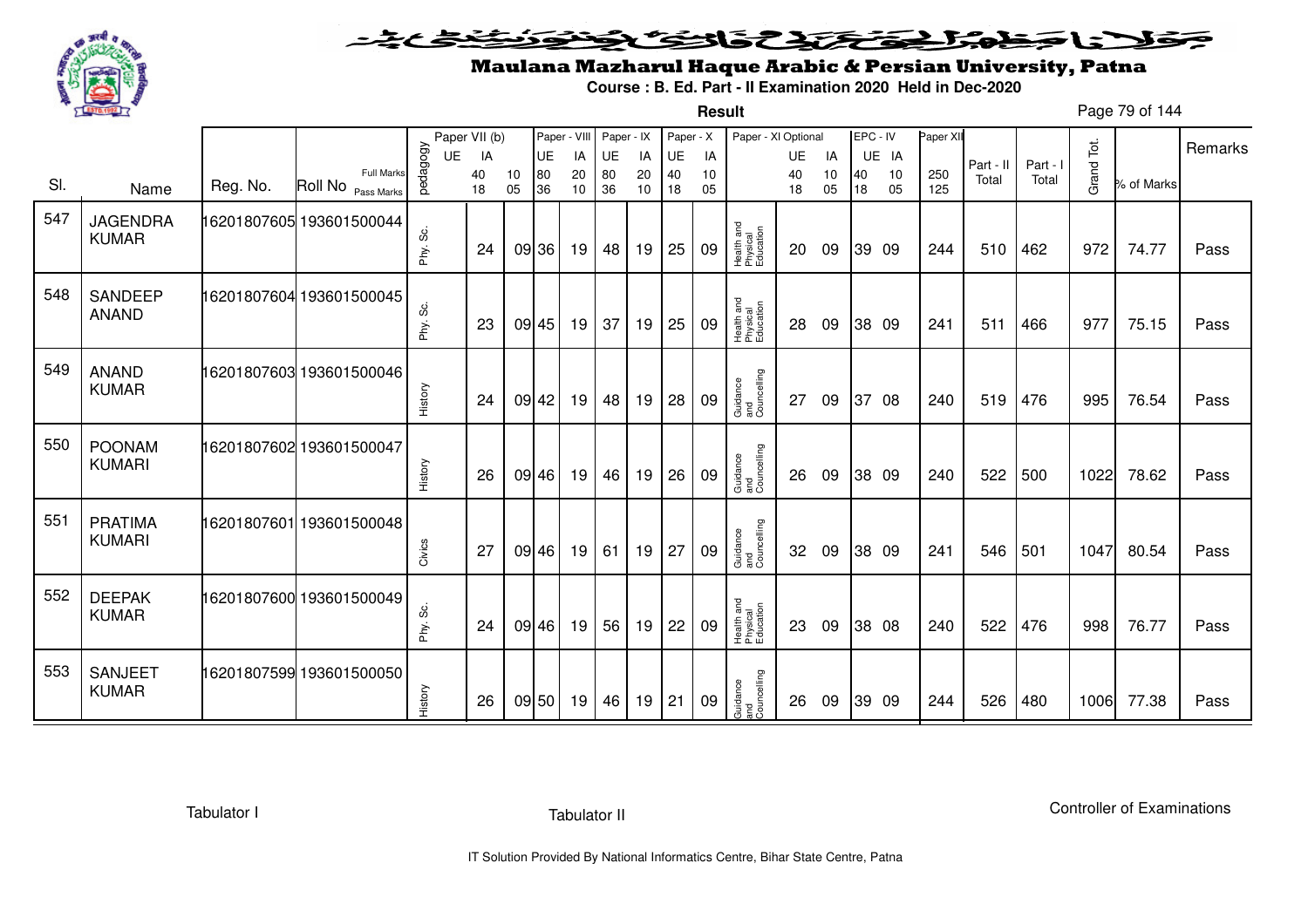

### <u>یٹی ٹ</u>ے۔ فلانا وخدا يقتحنك فالتف ونونوذ ∍

**Result**

# Maulana Mazharul Haque Arabic & Persian University, Patna

**Course : B. Ed. Part - II Examination 2020 Held in Dec-2020**

Page 80 of 144

|     |                               |          |                          |           | Paper VII (b) |        | Paper - VIII |    | Paper - IX |    | Paper - X |    | Paper - XI Optional                 |              |    | EPC - IV |       | Paper XI |                    |                   |            |            |         |
|-----|-------------------------------|----------|--------------------------|-----------|---------------|--------|--------------|----|------------|----|-----------|----|-------------------------------------|--------------|----|----------|-------|----------|--------------------|-------------------|------------|------------|---------|
|     |                               |          |                          | UE        | IA            |        | UE           | IA | UE         | IA | UE        | IA |                                     | UE           | IA |          | UE IA |          |                    |                   |            |            | Remarks |
| SI. |                               | Reg. No. | <b>Full Marks</b>        | pedagogy  | 40            | 10     | 80           | 20 | 80         | 20 | 40        | 10 |                                     | 40           | 10 | 40       | 10    | 250      | Part - II<br>Total | Part - I<br>Total | Grand Tot. | % of Marks |         |
|     | Name                          |          | Roll No Pass Marks       |           | 18            | 05     | 36           | 10 | 36         | 10 | 18        | 05 |                                     | 18           | 05 | 18       | 05    | 125      |                    |                   |            |            |         |
| 554 | <b>PRAVEEN</b>                |          | 16201701595 193601500051 |           |               |        |              |    |            |    |           |    |                                     |              |    |          |       |          |                    |                   |            |            |         |
|     | <b>KUMAR</b>                  |          |                          |           | 28            |        | 09 49        | 19 | 68         | 19 | 23        | 09 | Health and<br>Physical<br>Education | 24           | 09 |          | 38 09 | 241      | 545                | 498               | 1043       | 80.23      | Pass    |
|     |                               |          |                          | Civics    |               |        |              |    |            |    |           |    |                                     |              |    |          |       |          |                    |                   |            |            |         |
|     |                               |          |                          |           |               |        |              |    |            |    |           |    |                                     |              |    |          |       |          |                    |                   |            |            |         |
| 555 | <b>UMA KUMARI</b>             |          | 6201815043 193611500001  |           |               |        |              |    |            |    |           |    |                                     |              |    |          |       |          |                    |                   |            |            |         |
|     |                               |          |                          | Commerce  | 26            |        | 09 52        | 18 | 55         | 19 | 29        | 08 | Guidance<br>and<br>Councelling      | 22           | 09 |          | 39 09 | 236      | 531                | 489               | 1020       | 78.46      | Pass    |
|     |                               |          |                          |           |               |        |              |    |            |    |           |    |                                     |              |    |          |       |          |                    |                   |            |            |         |
| 556 |                               |          |                          |           |               |        |              |    |            |    |           |    |                                     |              |    |          |       |          |                    |                   |            |            |         |
|     | <b>VIKASH</b><br><b>KUMAR</b> |          | 16201814996 193611500002 |           |               |        |              |    |            |    |           |    |                                     |              |    |          |       |          |                    |                   |            |            |         |
|     |                               |          |                          | Phy. Sc.  | A             | $08$ A |              | 19 | A          | 18 | A         | 09 | Guidance<br>and<br>Councelling      | $\mathsf{A}$ | 09 | 37       | 08    | 238      | 346                | 410               | 756        | $\sim$ $-$ | Fail    |
|     |                               |          |                          |           |               |        |              |    |            |    |           |    |                                     |              |    |          |       |          |                    |                   |            |            |         |
| 557 | <b>SHYAMJEET</b>              |          | 16201814609 193611500003 |           |               |        |              |    |            |    |           |    |                                     |              |    |          |       |          |                    |                   |            |            |         |
|     | <b>KUMAR</b>                  |          |                          | Phy. Sc.  | 23            |        | 09 43        | 19 | 38         | 18 | 22        | 09 | Guidance<br>and<br>Councelling      | 22           | 08 |          | 38 09 | 234      | 492                | 426               | 918        | 70.62      | Pass    |
|     |                               |          |                          |           |               |        |              |    |            |    |           |    |                                     |              |    |          |       |          |                    |                   |            |            |         |
| 558 | <b>BRAJESH</b>                |          | 16201814608 193611500004 |           |               |        |              |    |            |    |           |    |                                     |              |    |          |       |          |                    |                   |            |            |         |
|     | <b>KUMAR</b>                  |          |                          |           |               |        |              |    |            |    |           |    |                                     |              |    |          |       |          |                    |                   |            |            |         |
|     | <b>BAITHA</b>                 |          |                          | Phy. Sc.  | 29            |        | 09 66        | 19 | 45         | 18 | 30        | 09 | Guidance<br>and<br>Councelling      | 26           | 08 |          | 38 09 | 236      | 542                | 449               | 991        | 76.23      | Pass    |
|     |                               |          |                          |           |               |        |              |    |            |    |           |    |                                     |              |    |          |       |          |                    |                   |            |            |         |
| 559 | <b>INDRAJEET</b>              |          | 16201807672 193611500005 | Economics |               |        |              |    |            |    |           |    |                                     |              |    |          |       |          |                    |                   |            |            |         |
|     | <b>KUMAR</b>                  |          |                          |           | 29            |        | 09 47        | 18 | 53         | 19 | 26        | 09 | Guidance<br>and<br>Councelling      | 30           | 08 |          | 38 09 | 237      | 532                | 457               | 989        | 76.08      | Pass    |
|     |                               |          |                          |           |               |        |              |    |            |    |           |    |                                     |              |    |          |       |          |                    |                   |            |            |         |
| 560 | <b>MANOJ SAH</b>              |          | 16201807671 193611500006 |           |               |        |              |    |            |    |           |    |                                     |              |    |          |       |          |                    |                   |            |            |         |
|     |                               |          |                          |           |               |        |              |    |            |    |           |    | Guidance<br>and<br>Councelling      |              |    |          |       |          |                    |                   |            |            |         |
|     |                               |          |                          | History   | 27            |        | 08 55        | 19 | 52         | 18 | 32        | 09 |                                     | 25           | 08 |          | 39 08 | 238      | 538                | 484               | 1022       | 78.62      | Pass    |

Tabulator I

Tabulator II

Controller of Examinations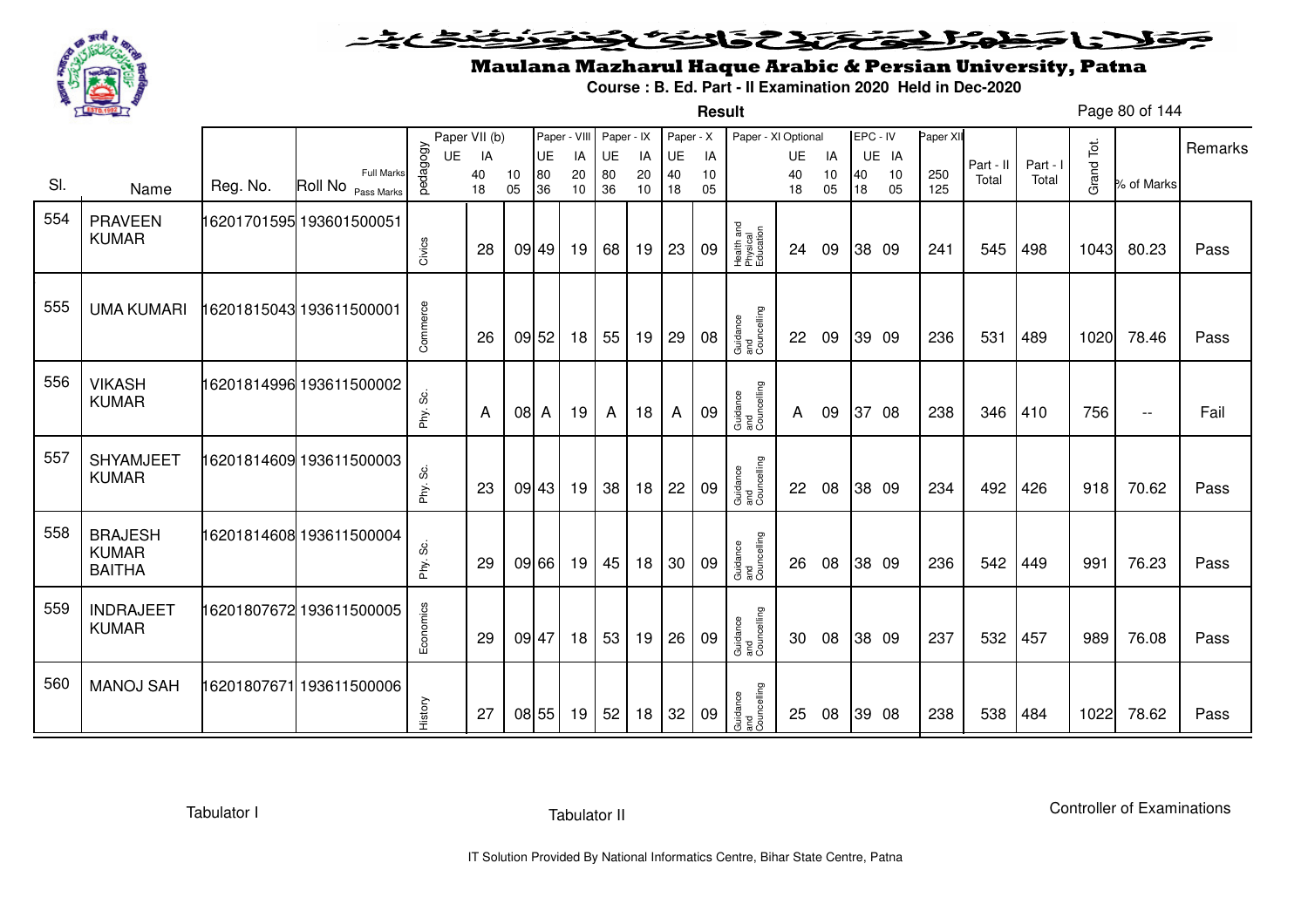

**Result**

# Maulana Mazharul Haque Arabic & Persian University, Patna

**Course : B. Ed. Part - II Examination 2020 Held in Dec-2020**

Page 81 of 144

|     |                                                               |          |                                                    |           | Paper VII (b) |          | Paper - VIII |          | Paper - IX |          | Paper - X |          | Paper - XI Optional                 |          |          | EPC - IV |          | Paper XII  |           |        |            |            | Remarks |
|-----|---------------------------------------------------------------|----------|----------------------------------------------------|-----------|---------------|----------|--------------|----------|------------|----------|-----------|----------|-------------------------------------|----------|----------|----------|----------|------------|-----------|--------|------------|------------|---------|
|     |                                                               |          |                                                    | UE        | IA            |          | UE           | IA       | UE         | IA       | UE        | IA       |                                     | UE       | IA       |          | UE IA    |            | Part - II | Part - |            |            |         |
| SI. | Name                                                          | Reg. No. | <b>Full Marks</b><br>Roll No <sub>Pass Marks</sub> | pedagogy  | 40<br>18      | 10<br>05 | 80<br>36     | 20<br>10 | 80<br>36   | 20<br>10 | 40<br>18  | 10<br>05 |                                     | 40<br>18 | 10<br>05 | 40<br>18 | 10<br>05 | 250<br>125 | Total     | Total  | Grand Tot. | % of Marks |         |
| 561 | <b>HIMADRI</b><br><b>KUMARI</b>                               |          | 16201807670 193611500007                           | Civics    | 26            |          | 08 50        | 19       | 62         | 18       | 25        | 09       | Guidance<br>and<br>Councelling      | 29       | 08       |          | 38 08    | 237        | 537       | 494    | 1031       | 79.31      | Pass    |
| 562 | <b>FAISAL</b><br><b>NADEEM</b>                                |          | 16201807669 193611500008                           | Commerce  | 24            |          | 09 39        | 18       | 39         | 19       | 26        | 10       | Guidance<br>and<br>Councelling      | 28       | 09       |          | 39 09    | 238        | 507       | 478    | 985        | 75.77      | Pass    |
| 563 | VINAY KUMAR 16201807668 193611500009                          |          |                                                    | Geography | 26            |          | 09 47        | 18       | 49         | 19       | 23        | 09       | Guidance<br>and<br>Councelling      | 29       | 09       |          | 39 09    | 237        | 523       | 480    | 1003       | 77.15      | Pass    |
| 564 | <b>SAHEB</b><br><b>HUSSAIN</b>                                |          | 16201807667193611500010                            | Civics    | 25            |          | 09 56        | 18       | 46         | 19       | 22        | 09       | Health and<br>Physical<br>Education | 24       | 08       |          | 39 09    | 235        | 519       | 490    | 1009       | 77.62      | Pass    |
| 565 | RIKKY KUMAR 16201807666 193611500011                          |          |                                                    | English   | 28            |          | 09 56        | 19       | 56         | 18       | 31        | 09       | Health and<br>Physical<br>Education | 26       | 08       |          | 38 09    | 237        | 544       | 493    | 1037       | 79.77      | Pass    |
| 566 | PREMCHANDR16201807664 193611500012<br>A KUMAR<br><b>GUPTA</b> |          |                                                    | Economics | 28            |          | 09 46        | 19       | 46         | 18       | 26        | 09       | Guidance<br>and<br>Councelling      | 32       | 10       |          | 39 09    | 236        | 527       | 480    | 1007       | 77.46      | Pass    |
| 567 | <b>POOJA</b><br><b>KUMARI</b>                                 |          | 16201807663 193611500013                           | Hindi     | 29            |          | 09 48        | 18       | 47         | 18       | 27        | 08       | Guidance<br>and<br>Councelling      | 27       | 09       |          | 39 09    | 237        | 525       | 493    | 1018       | 78.31      | Pass    |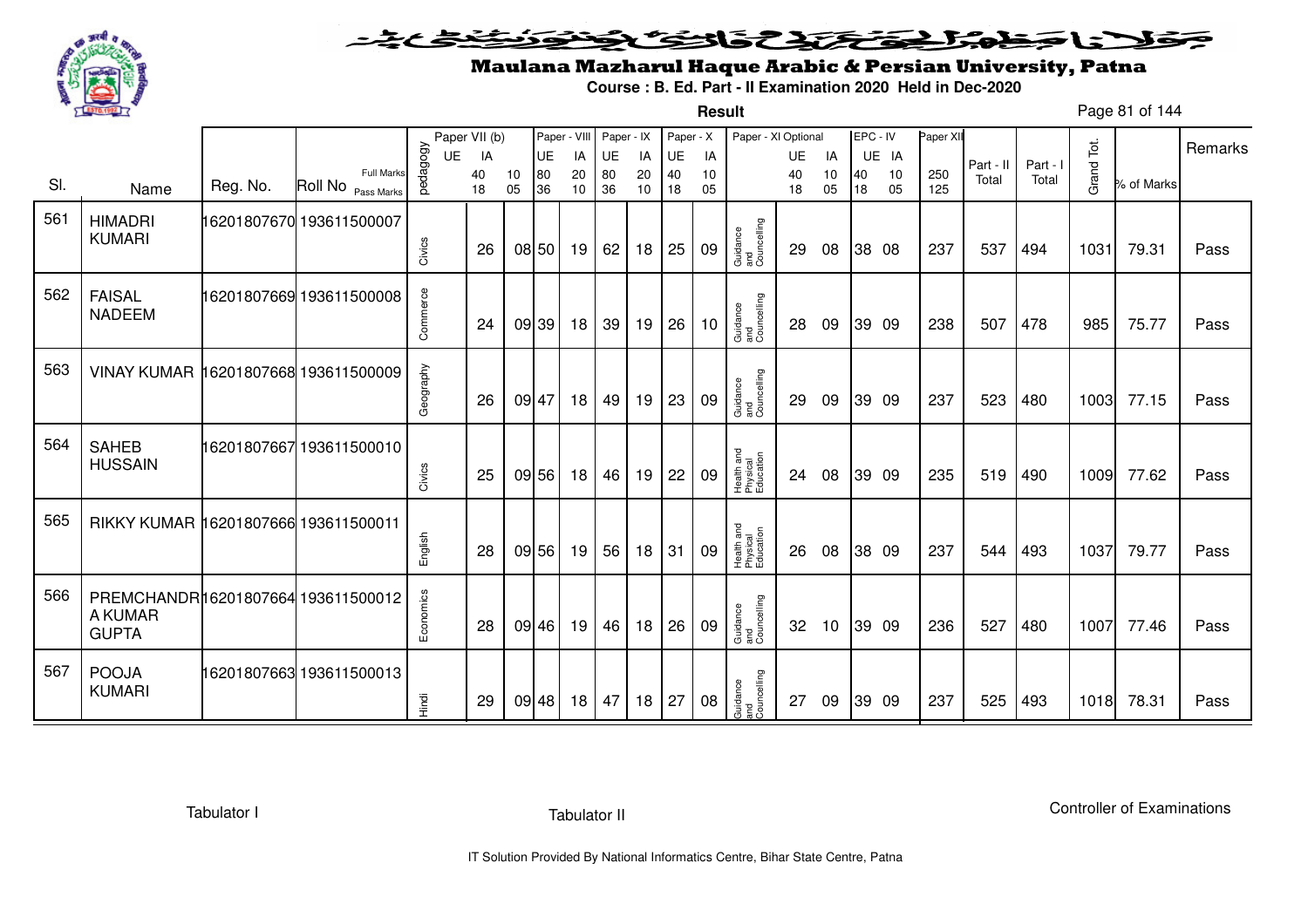

**Result**

# Maulana Mazharul Haque Arabic & Persian University, Patna

**Course : B. Ed. Part - II Examination 2020 Held in Dec-2020**

Page 82 of 144

|     |                                                     |          |                                         |              | Paper VII (b) |          |           | Paper - VIII | Paper - IX |          | Paper - X |          | Paper - XI Optional                 |          |          | EPC - IV |          | Paper XII  |           |          |            |            |         |
|-----|-----------------------------------------------------|----------|-----------------------------------------|--------------|---------------|----------|-----------|--------------|------------|----------|-----------|----------|-------------------------------------|----------|----------|----------|----------|------------|-----------|----------|------------|------------|---------|
|     |                                                     |          |                                         | <b>UE</b>    | IA            |          | <b>UE</b> | IA           | UE         | IA       | UE        | IA       |                                     | UE       | IA       |          | UE IA    |            | Part - II | Part - I |            |            | Remarks |
| SI. | Name                                                | Reg. No. | <b>Full Marks</b><br>Roll No Pass Marks | pedagogy     | 40<br>18      | 10<br>05 | 80<br>36  | 20<br>10     | 80<br>36   | 20<br>10 | 40<br>18  | 10<br>05 |                                     | 40<br>18 | 10<br>05 | 40<br>18 | 10<br>05 | 250<br>125 | Total     | Total    | Grand Tot. | % of Marks |         |
| 568 | NITYANAND<br><b>GUPTA</b>                           |          | 16201807662 193611500014                | Hindi        | 33            |          | 08 54     | 18           | 48         | 19       | 25        | 09       | Guidance<br>and<br>Councelling      | 28       | 08       |          | 39 08    | 237        | 534       | 494      | 1028       | 79.08      | Pass    |
| 569 | NEHA KUMARI 16201807661 193611500015                |          |                                         | History      | 27            |          | 08 50     | 18           | 62         | 19       | 29        | 09       | Guidance<br>and<br>Councelling      | 31       | 08       |          | 39 08    | 238        | 546       | 532      | 1078       | 82.92      | Pass    |
| 570 | <b>MOHAN</b><br>PRASAD<br>CHAUDHARY                 |          | 16201807660 193611500016                | Civics       | 26            |          | 09 43     | 18           | 45         | 19       | 20        | 09       | Guidance<br>and<br>Councelling      | 29       | 08       |          | 38 09    | 236        | 509       | 435      | 944        | 72.62      | Pass    |
| 571 | MD. NAUSHAD 16201807659 193611500017<br><b>ALAM</b> |          |                                         | English      | 26            |          | 08 50     | 19           | 52         | 18       | 32        | 09       | Guidance<br>and<br>Councelling      | 30       | 10       |          | 39 08    | 238        | 539       | 510      | 1049       | 80.69      | Pass    |
| 572 | MD. MURTUZA 16201807658 193611500018                |          |                                         | History      | 35            |          | 09 47     | 19           | 42         | 18       | 30        | 09       | Health and<br>Physical<br>Education | 25       | 08       |          | 38 09    | 236        | 525       | 470      | 995        | 76.54      | Pass    |
| 573 | <b>KUNDAN</b><br><b>KUMAR</b><br><b>PASWAN</b>      |          | 16201807657 193611500019                | ပ္တဲ<br>Phy. | 25            |          | 09 52     | 19           | 49         | 18       | 28        | 09       | Health and<br>Physical<br>Education | 25       | 08       |          | 38 09    | 237        | 526       | 473      | 999        | 76.85      | Pass    |
| 574 | <b>KUMARI</b><br><b>SAKSHI</b>                      |          | 16201807656 193611500020                | ပ္လိ<br>Phy. | 28            |          | 08 53     | 18           | 50         | 19       | 26        | 09       | Guidance<br>and<br>Councelling      | 28       | 08       |          | 38 08    | 234        | 527       | 408      | 935        | 71.92      | Pass    |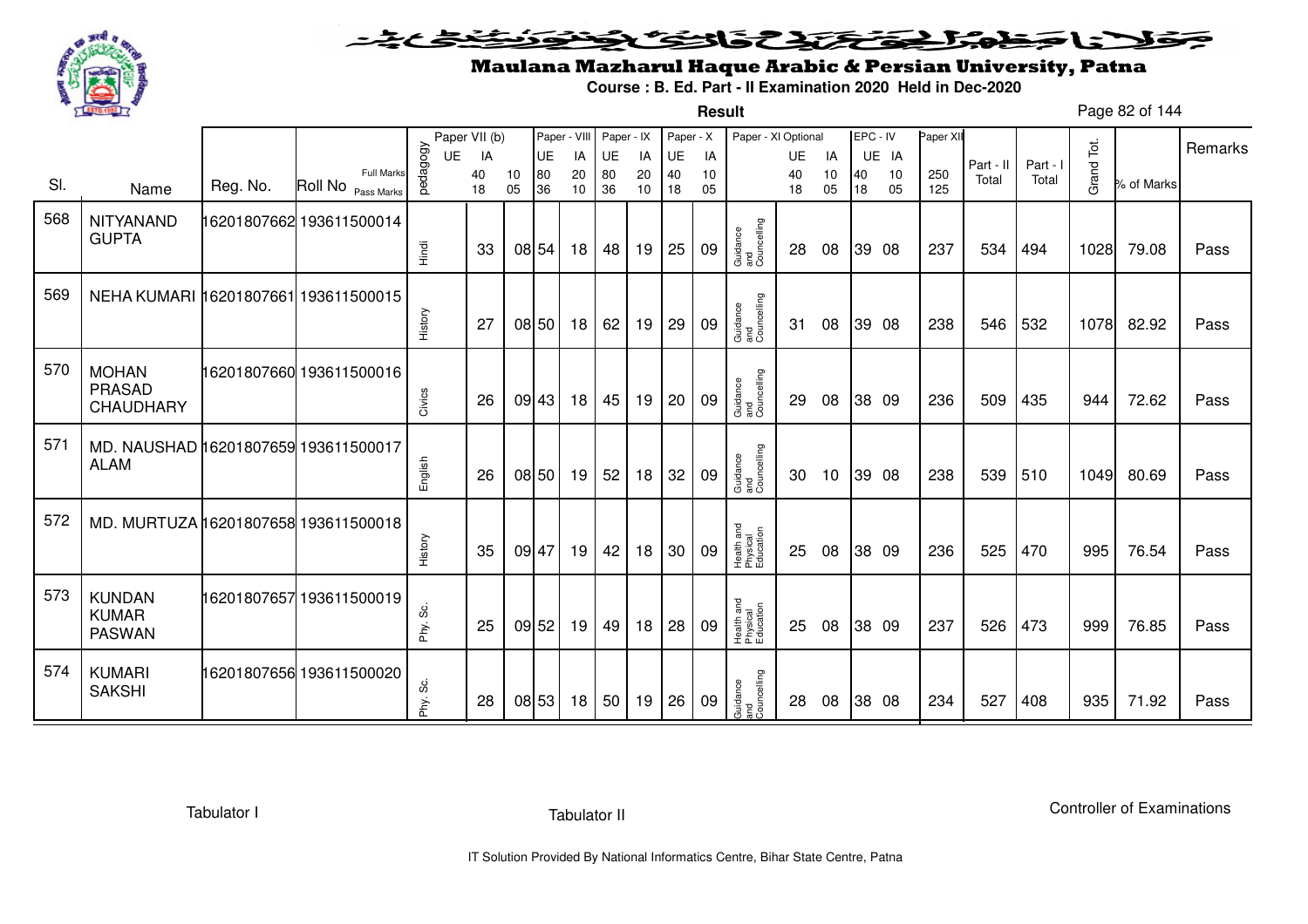

**Result**

# Maulana Mazharul Haque Arabic & Persian University, Patna

**Course : B. Ed. Part - II Examination 2020 Held in Dec-2020**

Page 83 of 144

|     |                                                 |          |                                         |             | Paper VII (b) |          | Paper - VIII |          | Paper - IX |          | Paper - X |          | Paper - XI Optional                 |          |          | EPC - IV |          | Paper XII  |           |          |            |            |         |
|-----|-------------------------------------------------|----------|-----------------------------------------|-------------|---------------|----------|--------------|----------|------------|----------|-----------|----------|-------------------------------------|----------|----------|----------|----------|------------|-----------|----------|------------|------------|---------|
|     |                                                 |          |                                         | <b>UE</b>   | IA            |          | <b>UE</b>    | IA       | UE         | IA       | UE        | IA       |                                     | UE       | IA       |          | UE IA    |            | Part - II | Part - I |            |            | Remarks |
| SI. | Name                                            | Reg. No. | <b>Full Marks</b><br>Roll No Pass Marks | pedagogy    | 40<br>18      | 10<br>05 | 80<br>36     | 20<br>10 | 80<br>36   | 20<br>10 | 40<br>18  | 10<br>05 |                                     | 40<br>18 | 10<br>05 | 40<br>18 | 10<br>05 | 250<br>125 | Total     | Total    | Grand Tot. | % of Marks |         |
| 575 | <b>KASHINATH</b><br><b>KUMAR</b>                |          | 16201807655 193611500021                | Mathematics | 29            |          | 09 56        | 19       | 60         | 18       | 32        | 09       | Guidance<br>and<br>Councelling      | 28       | 08       | 39 09    |          | 237        | 553       | 476      | 1029       | 79.15      | Pass    |
| 576 | <b>KAMLESH</b><br><b>KUMAR</b>                  |          | 16201807654 193611500022                | Geography   | 28            |          | 08 57        | 19       | 56         | 18       | 29        | 09       | Guidance<br>and<br>Councelling      | 26       | 09       |          | 38 08    | 237        | 542       | 454      | 996        | 76.62      | Pass    |
| 577 | <b>JITENDRA</b><br><b>KUMAR</b><br><b>GUPTA</b> |          | 16201807653 193611500023                | English     | 23            |          | 08 56        | 18       | 56         | 19       | 21        | 08       | Guidance<br>and<br>Councelling      | 27       | 09       |          | 39 08    | 234        | 526       | 473      | 999        | 76.85      | Pass    |
| 578 | CHANDAN<br><b>URAON</b>                         |          | 16201807652 193611500024                | Geography   | 25            |          | 08 49        | 18       | 47         | 19       | 28        | 09       | Health and<br>Physical<br>Education | 24       | 08       |          | 38 08    | 236        | 517       | 459      | 976        | 75.08      | Pass    |
| 579 | <b>BIPIN KUMAR</b><br><b>GUPTA</b>              |          | 16201807651 193611500025                | English     | 31            |          | 09 62        | 19       | 54         | 18       | 32        | 09       | Guidance<br>and<br>Councelling      | 27       | 08       | 39 09    |          | 237        | 554       | 500      | 1054       | 81.08      | Pass    |
| 580 | <b>BANDHAN</b><br><b>KUMAR PAL</b>              |          | 16201807650 193611500026                | Commerce    | 20            |          | 09 36        | 19       | 38         | 18       | 29        | 09       | Guidance<br>and<br>Councelling      | 24       | 08       | 39 09    |          | 237        | 495       | 443      | 938        | 72.15      | Pass    |
| 581 | <b>AMIT KUMAR</b>                               |          | 16201807649 193611500027                | Geography   | 25            |          | 08 39        | 18       | 47         | 19       | 29        | 08       | Guidance<br>and<br>Councelling      | 20       | 09       |          | 39 08    | 235        | 504       | 465      | 969        | 74.54      | Pass    |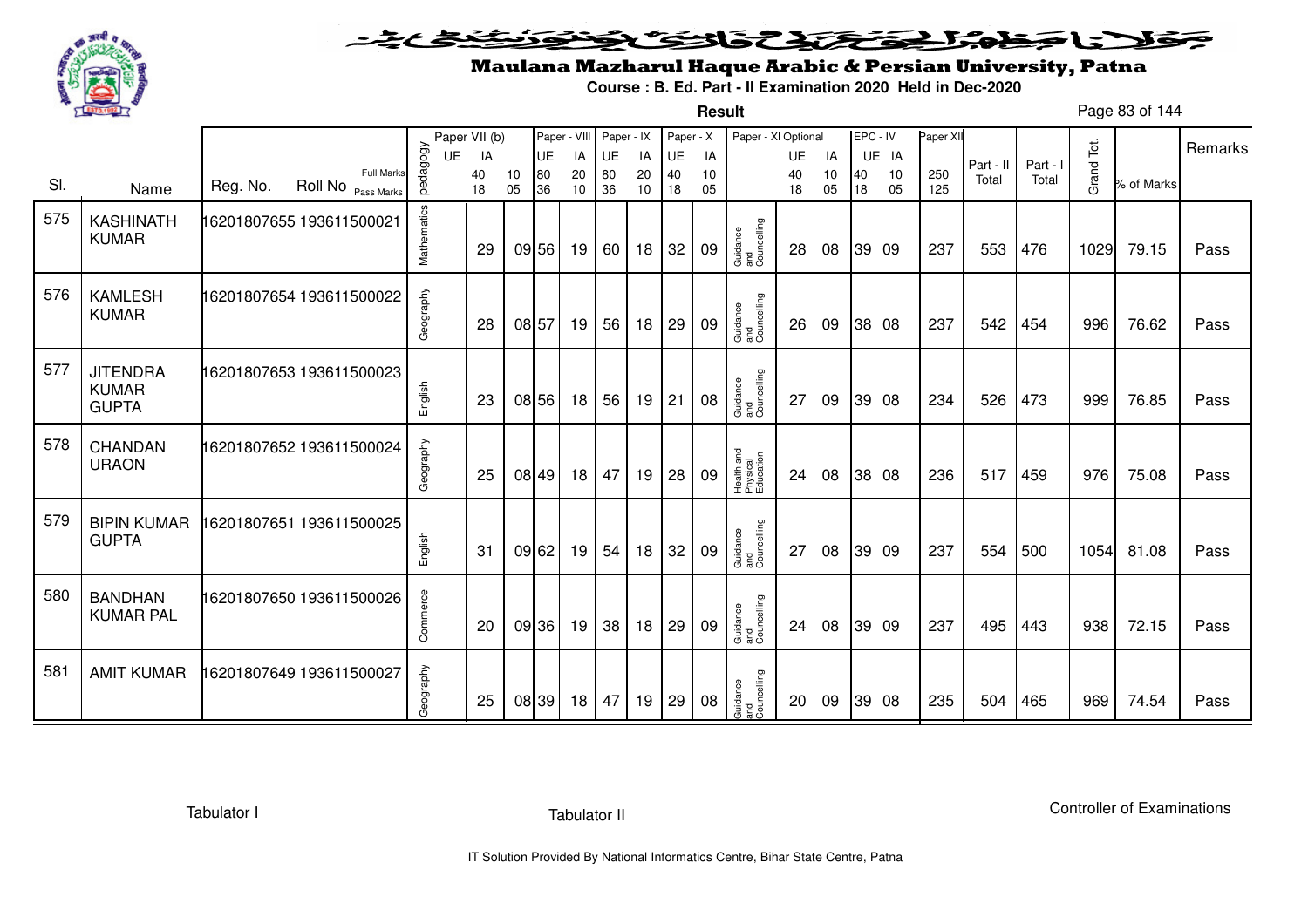

### <u>یٹی ٹ</u>ے۔ فلانا وخدا يقتحنك فالتف ونونوذ ∍

**Result**

# Maulana Mazharul Haque Arabic & Persian University, Patna

**Course : B. Ed. Part - II Examination 2020 Held in Dec-2020**

Page 84 of 144

|     |                                       |          |                                         |           | Paper VII (b) |          | Paper - VIII |          | Paper - IX      |          | Paper - X |          | Paper - XI Optional            |           |          | EPC - IV |          | Paper XII  |           |          |            |            |         |
|-----|---------------------------------------|----------|-----------------------------------------|-----------|---------------|----------|--------------|----------|-----------------|----------|-----------|----------|--------------------------------|-----------|----------|----------|----------|------------|-----------|----------|------------|------------|---------|
|     |                                       |          |                                         | <b>UE</b> | IA            |          | <b>UE</b>    | IA       | <b>UE</b>       | IA       | <b>UE</b> | IA       |                                | <b>UE</b> | IA       |          | UE IA    |            | Part - II | Part - I |            |            | Remarks |
| SI. | Name                                  | Reg. No. | <b>Full Marks</b><br>Roll No Pass Marks | pedagogy  | 40<br>18      | 10<br>05 | 80<br>36     | 20<br>10 | 80<br>36        | 20<br>10 | 40<br>18  | 10<br>05 |                                | 40<br>18  | 10<br>05 | 40<br>18 | 10<br>05 | 250<br>125 | Total     | Total    | Grand Tot. | % of Marks |         |
|     |                                       |          |                                         |           |               |          |              |          |                 |          |           |          |                                |           |          |          |          |            |           |          |            |            |         |
| 582 | <b>AMARNATH</b>                       |          |                                         |           |               |          |              |          |                 |          |           |          |                                |           |          |          |          |            |           |          |            |            |         |
|     | <b>KUMAR</b>                          |          |                                         | Civics    | 26            |          | 08 43        | 18       | 51              | 19       | 22        | 09       | Guidance<br>and<br>Councelling | 28        | 08       |          | 39 08    | 237        | 516       | 482      | 998        | 76.77      | Pass    |
|     |                                       |          |                                         |           |               |          |              |          |                 |          |           |          |                                |           |          |          |          |            |           |          |            |            |         |
| 583 | <b>KRISHNA</b>                        |          | 16201702732 193611500029                |           |               |          |              |          |                 |          |           |          |                                |           |          |          |          |            |           |          |            |            |         |
|     | <b>MOHAN</b>                          |          |                                         |           |               |          |              |          |                 |          |           |          |                                |           |          |          |          |            |           |          |            |            |         |
|     | <b>KUMAR</b>                          |          |                                         | Tingi     | 30            |          | 09 52        | 19       | 57              | 18       | 27        | 09       | Guidance<br>and<br>Councelling | 25        | 08       |          | 39 09    | 237        | 539       | 449      | 988        | 76.00      | Pass    |
|     |                                       |          |                                         |           |               |          |              |          |                 |          |           |          |                                |           |          |          |          |            |           |          |            |            |         |
| 584 |                                       |          |                                         |           |               |          |              |          |                 |          |           |          |                                |           |          |          |          |            |           |          |            |            |         |
|     | ROHIT KUMAR 16201814986 193621500001  |          |                                         |           |               |          |              |          |                 |          |           |          |                                |           |          |          |          |            |           |          |            |            |         |
|     |                                       |          |                                         | History   | 35            |          | 10 57        | 19       | 56              | 20       | 26        | 09       | Peace<br>Education             | 29        | 10       |          | 38 09    | 248        | 566       | 470      | 1036       | 79.69      | Pass    |
|     |                                       |          |                                         |           |               |          |              |          |                 |          |           |          |                                |           |          |          |          |            |           |          |            |            |         |
| 585 | <b>CHANDAN</b>                        |          |                                         |           |               |          |              |          |                 |          |           |          |                                |           |          |          |          |            |           |          |            |            |         |
|     | <b>KUMAR</b>                          |          |                                         | Economics | 30            |          | $10$ 25      | 19       | 44              | 19       | 30        | 09       | Guidance<br>and<br>Councelling | 25        | 10       |          | 39 08    | 245        | 513       | 443      | 956        | $- -$      | Fail    |
|     |                                       |          |                                         |           |               |          |              |          |                 |          |           |          |                                |           |          |          |          |            |           |          |            |            |         |
| 586 | JULLY KUMARI 16201814573 193621500003 |          |                                         |           |               |          |              |          |                 |          |           |          |                                |           |          |          |          |            |           |          |            |            |         |
|     |                                       |          |                                         | Commerce  |               |          |              |          |                 |          |           |          |                                |           |          |          |          |            |           |          |            |            |         |
|     |                                       |          |                                         |           | 24            |          | 10 51        | 19       | 48              | 20       | 22        | 09       | Guidance<br>and<br>Councelling | 28        | 10       |          | 39 10    | 248        | 538       | 503      | 1041       | 80.08      | Pass    |
|     |                                       |          |                                         |           |               |          |              |          |                 |          |           |          |                                |           |          |          |          |            |           |          |            |            |         |
| 587 | <b>KUMARI</b>                         |          | 16201814572 193621500004                |           |               |          |              |          |                 |          |           |          |                                |           |          |          |          |            |           |          |            |            |         |
|     | <b>SUJATA</b>                         |          |                                         | Civics    | 27            |          | 09 53        | 19       | 50 <sub>1</sub> | 19       | 23        | 09       | Guidance<br>and<br>Councelling | 27        | 09       |          | 38 09    | 246        | 538       | 469      | 1007       | 77.46      | Pass    |
|     |                                       |          |                                         |           |               |          |              |          |                 |          |           |          |                                |           |          |          |          |            |           |          |            |            |         |
| 588 | <b>NEETU</b>                          |          | 16201814571 193621500005                |           |               |          |              |          |                 |          |           |          |                                |           |          |          |          |            |           |          |            |            |         |
|     | <b>KUMARI</b>                         |          |                                         | Economics |               |          |              |          |                 |          |           |          |                                |           |          |          |          |            |           |          |            |            |         |
|     |                                       |          |                                         |           | 27            |          | 09 52        | 19       | 60              | 20       | 28        | 08       | Guidance<br>and<br>Councelling | 32        | 09       |          | 38 09    | 247        | 558       | 476      | 1034       | 79.54      | Pass    |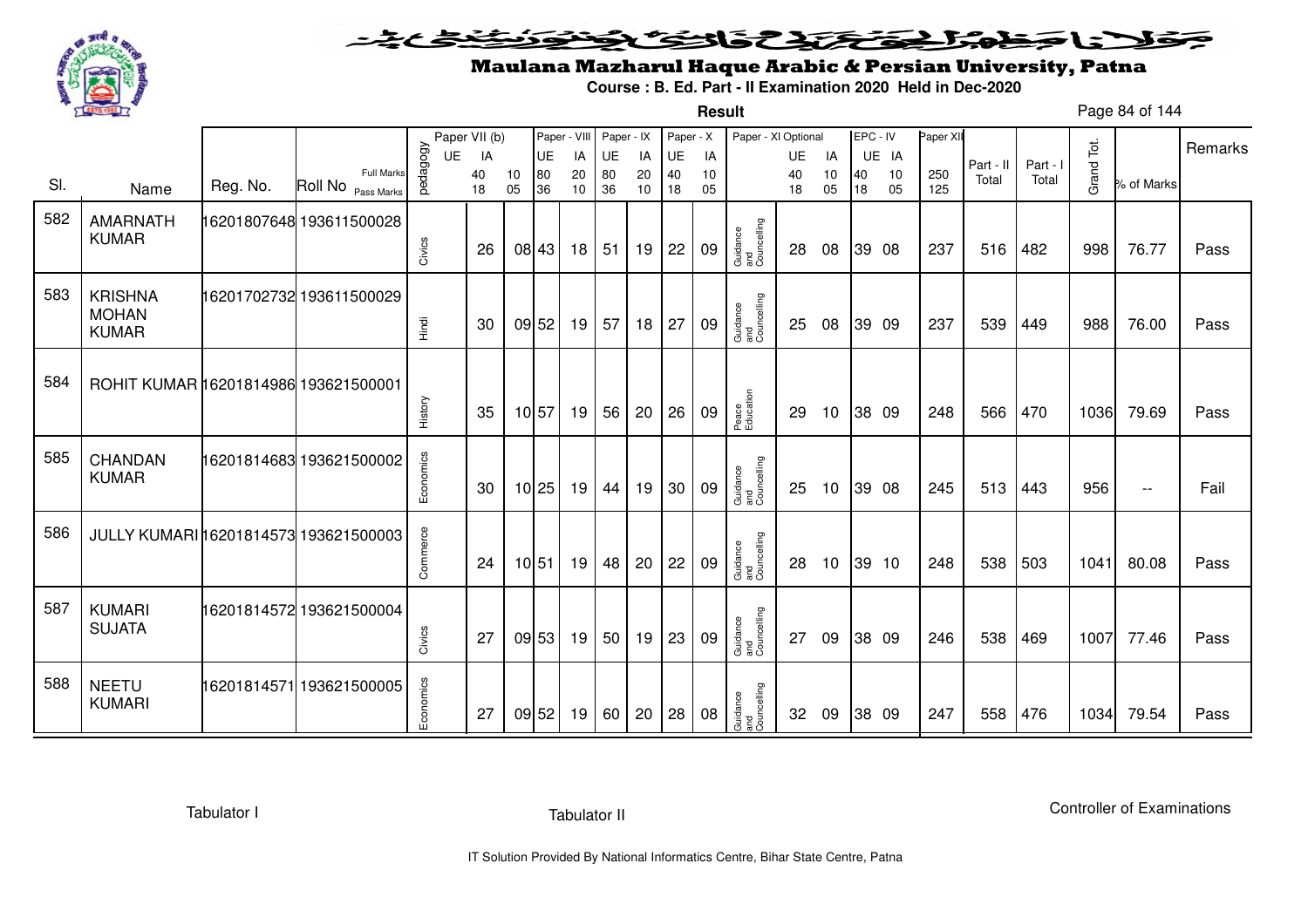

### ミヒミ 23523752  $\geq$

**Result**

# Maulana Mazharul Haque Arabic & Persian University, Patna

**Course : B. Ed. Part - II Examination 2020 Held in Dec-2020**

Page 85 of 144

|     |                                       |          |                          |                | Paper VII (b) |    |          | Paper - VIII | Paper - IX |           | Paper - X |          | Paper - XI Optional            |                 |          | EPC - IV |             | Paper XII |           |        | Tot.               |            | Remarks |
|-----|---------------------------------------|----------|--------------------------|----------------|---------------|----|----------|--------------|------------|-----------|-----------|----------|--------------------------------|-----------------|----------|----------|-------------|-----------|-----------|--------|--------------------|------------|---------|
|     |                                       |          | <b>Full Marks</b>        | pedagogy<br>UE | IA<br>40      | 10 | UE<br>80 | IA<br>20     | UE<br>80   | IA<br>20  | UE<br>40  | IA<br>10 |                                | <b>UE</b><br>40 | IA<br>10 | 40       | UE IA<br>10 | 250       | Part - II | Part - |                    |            |         |
| SI. | Name                                  | Reg. No. | Roll No Pass Marks       |                | 18            | 05 | 36       | 10           | 36         | 10        | 18        | 05       |                                | 18              | 05       | 18       | 05          | 125       | Total     | Total  | Grand <sup>-</sup> | % of Marks |         |
| 589 | <b>RITU KUMARI</b>                    |          | 16201814570 193621500006 | Commerce       | 24            |    | 09 36    | 19           | 50         | 19        | 29        | 08       | Guidance<br>and<br>Councelling | 27              | 10       | 39 08    |             | 248       | 526       | 447    | 973                | 74.85      | Pass    |
| 590 | BANTI KUMARI 16201814569 193621500007 |          |                          | Geography      | 22            |    | 09 57    | 19 I         | 47         | 19        | 30        | 08       | Guidance<br>and<br>Councelling | 27              | 09       | 38 08    |             | 246       | 539       | 463    | 1002               | 77.08      | Pass    |
| 591 | <b>CHINTU</b><br><b>KUMAR</b>         |          | 16201814568 193621500008 | Phy. Sc.       | 26            |    | 10 54    | 20           | 49         | 20        | 28        | 09       | Guidance<br>and<br>Councelling | 29              | 10       | 39 10    |             | 248       | 552       | 464    | 1016               | 78.15      | Pass    |
| 592 | <b>KOMAL KING</b>                     |          | 16201814567 193621500009 | Mathematics    | 27            |    | 10 50    | 19           | 42         | 20        | 30        | 09       | Peace<br>Education             | 26              | 10       | 39 09    |             | 248       | 539       | 457    | 996                | 76.62      | Pass    |
| 593 | <b>SUNANDANI</b><br><b>KUMARI</b>     |          | 16201814566 193621500010 | History        | 29            |    | 09 56    | 19           | 50         | 19        | 27        | 09       | Guidance<br>and<br>Councelling | 26              | 10       | 39 09    |             | 247       | 549       | 450    | 999                | 76.85      | Pass    |
| 594 | <b>KALI KANT</b><br><b>CHOUDHARY</b>  |          | 16201814565 193621500011 | Mathematics    | 26            |    | 10 49    | 20           | 38         | 19        | 27        | 09       | Peace<br>Education             | 25              | 10       | 39 08    |             | 248       | 528       | 453    | 981                | 75.46      | Pass    |
| 595 | <b>MADHULIKA</b><br><b>KUMARI</b>     |          | 16201814564 193621500012 | History        | 27            |    | 10 56    | 19           | 53         | $19$   27 |           | 09       | Guidance<br>and<br>Councelling | 24              | 09       | 39 09    |             | 248       | 549       | 456    | 1005               | 77.31      | Pass    |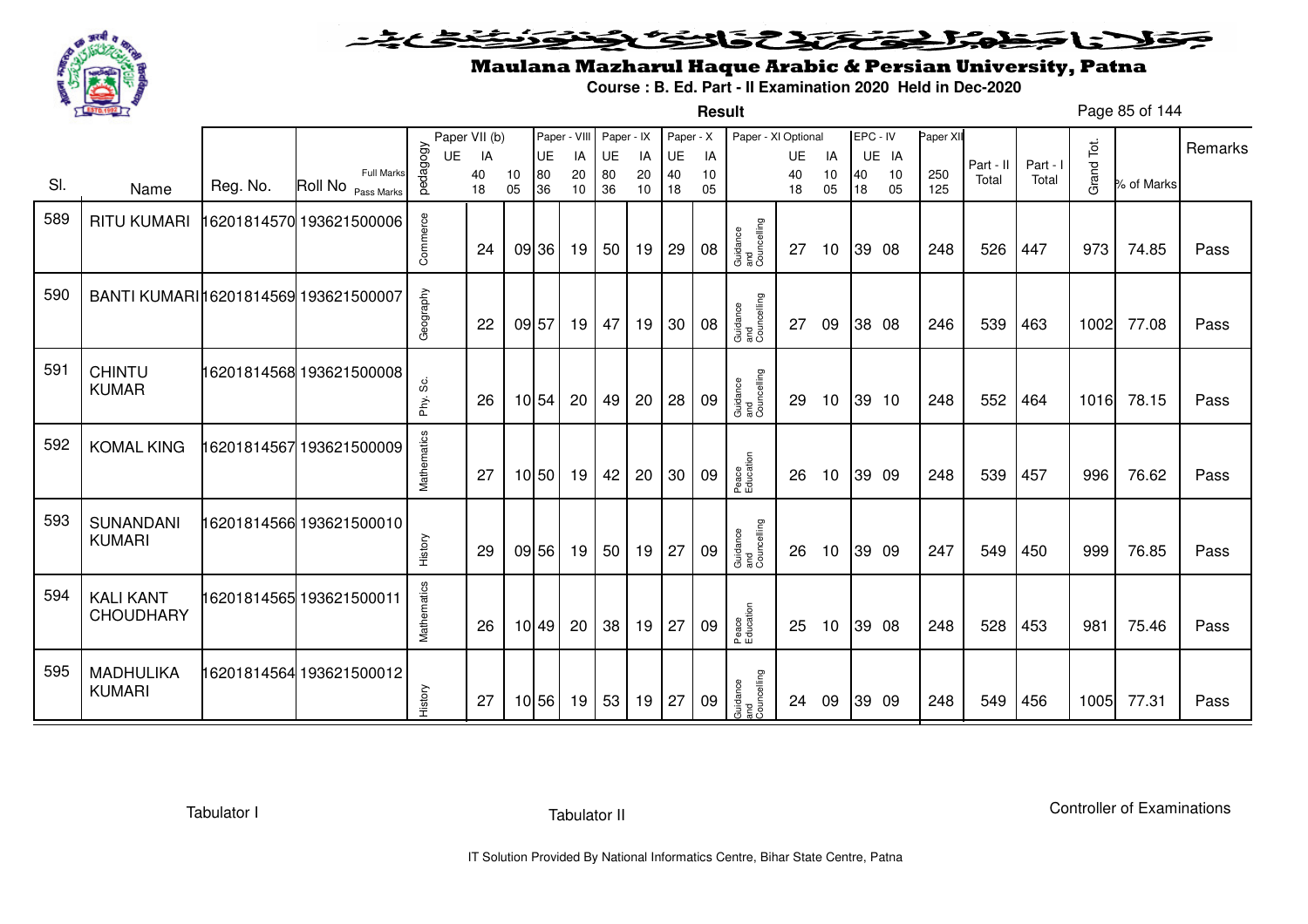

#### こさとき فتختخذ فخافى فخذ كلانا جنادبل ╺

**Result**

# Maulana Mazharul Haque Arabic & Persian University, Patna

**Course : B. Ed. Part - II Examination 2020 Held in Dec-2020**

Page 86 of 144

|     |                                       |          |                                         |             | Paper VII (b) |          |          | Paper - VIII Paper - IX |          |          | Paper - X |          | Paper - XI Optional            |           |    | EPC - IV |          | Paper XII  |           |          |            |            |         |
|-----|---------------------------------------|----------|-----------------------------------------|-------------|---------------|----------|----------|-------------------------|----------|----------|-----------|----------|--------------------------------|-----------|----|----------|----------|------------|-----------|----------|------------|------------|---------|
|     |                                       |          |                                         | UE          | IA            |          | UE       | IA                      | UE       | IA       | UE        | IA       |                                | <b>UE</b> | IA |          | UE IA    |            | Part - II | Part - I |            |            | Remarks |
| SI. | Name                                  | Reg. No. | <b>Full Marks</b><br>Roll No Pass Marks | pedagogy    | 40<br>18      | 10<br>05 | 80<br>36 | 20<br>10                | 80<br>36 | 20<br>10 | 40<br>18  | 10<br>05 |                                | 40<br>18  | 10 | 40<br>18 | 10<br>05 | 250<br>125 | Total     | Total    | Grand Tot. | % of Marks |         |
|     |                                       |          |                                         |             |               |          |          |                         |          |          |           |          |                                |           | 05 |          |          |            |           |          |            |            |         |
| 596 | <b>RUPESH</b>                         |          | 16201814563 193621500013                |             |               |          |          |                         |          |          |           |          |                                |           |    |          |          |            |           |          |            |            |         |
|     | <b>KUMAR</b>                          |          |                                         |             | 22            |          | 10 36    | 19                      | 46       | 20       | 26        | 09       | Peace<br>Education             | 27        | 10 |          | 39 09    | 248        | 521       | 419      | 940        | 72.31      | Pass    |
|     |                                       |          |                                         | Civics      |               |          |          |                         |          |          |           |          |                                |           |    |          |          |            |           |          |            |            |         |
| 597 |                                       |          |                                         |             |               |          |          |                         |          |          |           |          |                                |           |    |          |          |            |           |          |            |            |         |
|     | <b>DEEPAK</b><br><b>KUMAR</b>         |          | 16201814562 193621500014                |             |               |          |          |                         |          |          |           |          |                                |           |    |          |          |            |           |          |            |            |         |
|     |                                       |          |                                         | Mathematics | 29            |          | 09 41    | 19                      | 55       | 19       | 28        | 08       | Peace<br>Education             | 29        | 09 |          | 39 08    | 246        | 539       | 424      | 963        | 74.08      | Pass    |
|     |                                       |          |                                         |             |               |          |          |                         |          |          |           |          |                                |           |    |          |          |            |           |          |            |            |         |
| 598 | KAJAL KUMARI 16201814561 193621500015 |          |                                         |             |               |          |          |                         |          |          |           |          |                                |           |    |          |          |            |           |          |            |            |         |
|     |                                       |          |                                         | Commerce    | 22            |          | 09 48    | 19                      | 53       | 20       | 26        | 09       | Guidance<br>and<br>Councelling | 27        | 09 |          | 39 09    | 246        | 536       | 469      | 1005       | 77.31      | Pass    |
|     |                                       |          |                                         |             |               |          |          |                         |          |          |           |          |                                |           |    |          |          |            |           |          |            |            |         |
| 599 | RAHUL KUMAR16201814560 193621500016   |          |                                         |             |               |          |          |                         |          |          |           |          |                                |           |    |          |          |            |           |          |            |            |         |
|     |                                       |          |                                         |             |               |          |          |                         |          |          |           |          |                                |           |    |          |          |            |           |          |            |            |         |
|     |                                       |          |                                         | Mathematics | 27            |          | 09 52    | 19                      | 51       | 20       | 22        | 08       | Guidance<br>and<br>Councelling | 22        | 09 |          | 39 09    | 245        | 532       | 456      | 988        | 76.00      | Pass    |
|     |                                       |          |                                         |             |               |          |          |                         |          |          |           |          |                                |           |    |          |          |            |           |          |            |            |         |
| 600 | <b>KOMAL</b>                          |          | 16201814559 193621500017                |             |               |          |          |                         |          |          |           |          |                                |           |    |          |          |            |           |          |            |            |         |
|     | <b>SHARMA</b>                         |          |                                         | Commerce    | 22            |          | 09 53    | 19                      | 59       | 19       | 31        | 08       | Peace<br>Education             | 30        | 09 |          | 39 08    | 245        | 551       | 469      | 1020       | 78.46      | Pass    |
|     |                                       |          |                                         |             |               |          |          |                         |          |          |           |          |                                |           |    |          |          |            |           |          |            |            |         |
| 601 | <b>SHUBHANKA</b>                      |          | 16201814558 193621500018                |             |               |          |          |                         |          |          |           |          |                                |           |    |          |          |            |           |          |            |            |         |
|     | <b>KUMARI</b>                         |          |                                         |             |               |          |          |                         |          |          |           |          |                                |           |    |          |          |            |           |          |            |            |         |
|     |                                       |          |                                         | History     | 26            |          | 09 45    | 18                      | 52       | 19       | 26        | 08       | Peace<br>Education             | 28        | 09 |          | 38 08    | 245        | 531       | 432      | 963        | 74.08      | Pass    |
|     |                                       |          |                                         |             |               |          |          |                         |          |          |           |          |                                |           |    |          |          |            |           |          |            |            |         |
| 602 | <b>MUKESH</b>                         |          | 16201814557 193621500019                |             |               |          |          |                         |          |          |           |          |                                |           |    |          |          |            |           |          |            |            |         |
|     | <b>KUMAR</b><br><b>BAITHA</b>         |          |                                         | Mathematics | 28            |          | 09 56    | 19                      | 54       | 20       | 23        | 09       | Peace<br>Education             | 26        | 10 |          | 39 09    | 247        | 549       | 456      | 1005       | 77.31      | Pass    |
|     |                                       |          |                                         |             |               |          |          |                         |          |          |           |          |                                |           |    |          |          |            |           |          |            |            |         |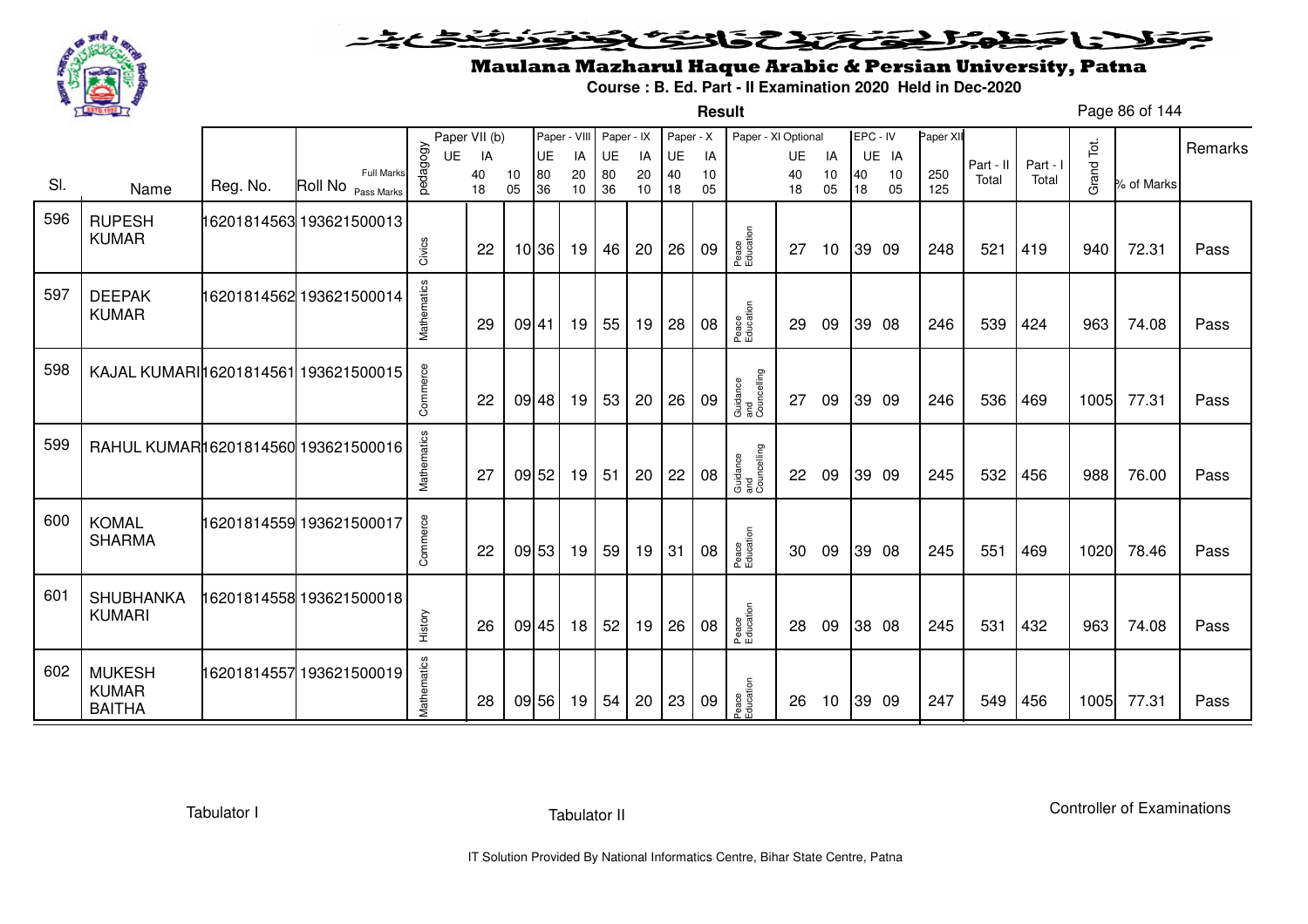

**Result**

# Maulana Mazharul Haque Arabic & Persian University, Patna

**Course : B. Ed. Part - II Examination 2020 Held in Dec-2020**

Page 87 of 144

|     |                                                |          |                          |             | Paper VII (b) |       | Paper - VIII |    | Paper - IX      |    | Paper - X |    | Paper - XI Optional            |    |    | EPC - IV |       | Paper XII |           |          |            |            |         |
|-----|------------------------------------------------|----------|--------------------------|-------------|---------------|-------|--------------|----|-----------------|----|-----------|----|--------------------------------|----|----|----------|-------|-----------|-----------|----------|------------|------------|---------|
|     |                                                |          |                          | UE          | IA            |       | UE           | IA | UE              | IA | UE        | IA |                                | UE | IA |          | UE IA |           | Part - II | Part - I |            |            | Remarks |
| SI. |                                                | Reg. No. | <b>Full Marks</b>        | pedagogy    | 40            | 10    | 80           | 20 | 80              | 20 | 40        | 10 |                                | 40 | 10 | 40       | 10    | 250       | Total     | Total    | Grand Tot. | % of Marks |         |
|     | Name                                           |          | Roll No Pass Marks       |             | 18            | 05    | 36           | 10 | 36              | 10 | 18        | 05 |                                | 18 | 05 | 18       | 05    | 125       |           |          |            |            |         |
| 603 | <b>MUKESH</b><br><b>KUMAR</b><br><b>PANDIT</b> |          | 16201814556 193621500020 | Mathematics | 27            |       | 09 60        | 18 | 53              | 20 | 27        | 09 | Peace<br>Education             | 27 | 10 |          | 39 09 | 247       | 555       | 439      | 994        | 76.46      | Pass    |
| 604 | <b>ALOK KUMAR</b>                              |          | 16201814555 193621500021 | Economics   | 30            |       | 10 45        | 20 | 68              | 19 | 26        | 09 | Peace<br>Education             | 27 | 10 |          | 40 09 | 248       | 561       | 469      | 1030       | 79.23      | Pass    |
| 605 | NEHA KUMARI 16201814554 193621500022           |          |                          | တွဲ<br>Phy. | 24            |       | 10 46        | 20 | 53              | 19 | 26        | 09 | Guidance<br>and<br>Councelling | 31 | 10 |          | 39 09 | 248       | 544       | 457      | 1001       | 77.00      | Pass    |
| 606 | <b>SNEHA</b><br><b>SUPRIYA</b>                 |          | 16201814553 193621500023 | Economics   | 31            | 09 51 |              | 20 | 50 <sup>1</sup> | 19 | 26        | 09 | Guidance<br>and<br>Councelling | 22 | 09 |          | 39 09 | 248       | 542       | 509      | 1051       | 80.85      | Pass    |
| 607 | SURAJ KUMAR16201814552 193621500024            |          |                          | English     | 22            |       | 09 45        | 20 | 43              | 19 | 24        | 09 | Guidance<br>and<br>Councelling | 26 | 10 |          | 39 09 | 248       | 523       | 457      | 980        | 75.38      | Pass    |
| 608 | ANITA KUMARI 16201814551 193621500025          |          |                          | Civics      | 27            |       | 10 48        | 20 | 54              | 19 | 24        | 10 | Peace<br>Education             | 27 | 10 |          | 39 10 | 248       | 546       | 463      | 1009       | 77.62      | Pass    |
| 609 | <b>SARITA</b><br><b>KUMARI</b>                 |          | 16201814550 193621500026 | Civics      | 22            |       | 10 46        | 19 | 36              | 19 | 24        | 09 | Guidance<br>and<br>Councelling | 24 | 09 |          | 39 09 | 248       | 514       | 453      | 967        | 74.38      | Pass    |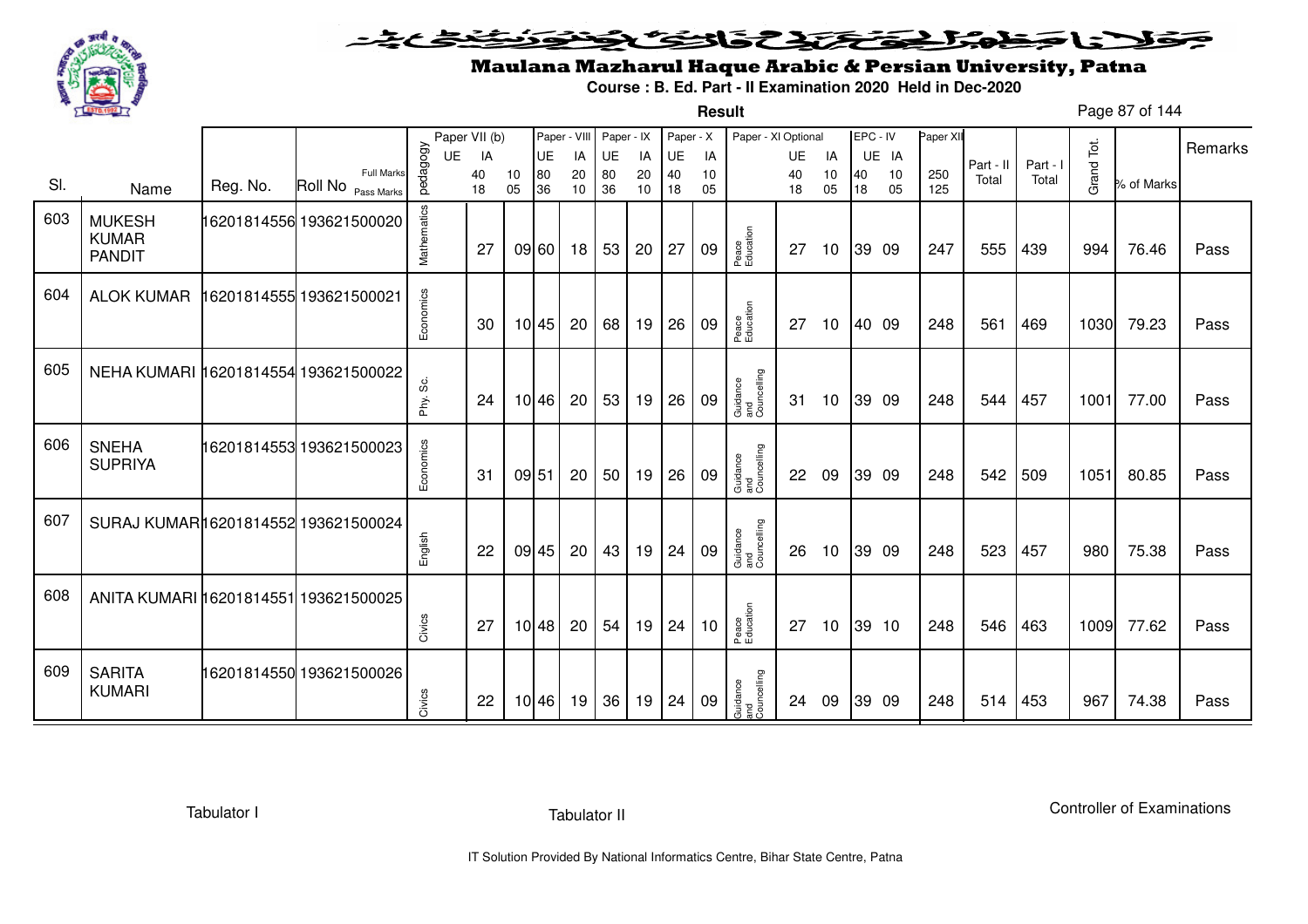

#### こさとき فتختخذ فخافى فخذ كلانا جنادبل ╺

**Result**

# Maulana Mazharul Haque Arabic & Persian University, Patna

**Course : B. Ed. Part - II Examination 2020 Held in Dec-2020**

Page 88 of 144

|     |                                    |          |                                         |               | Paper VII (b) |          | Paper - VIII |          | Paper - IX      |          | Paper - X |          | Paper - XI Optional            |          |          | EPC - IV |          | Paper XII  |           |          |            |            | Remarks |
|-----|------------------------------------|----------|-----------------------------------------|---------------|---------------|----------|--------------|----------|-----------------|----------|-----------|----------|--------------------------------|----------|----------|----------|----------|------------|-----------|----------|------------|------------|---------|
|     |                                    |          |                                         | UE            | IA            |          | UE           | IA       | UE              | IA       | UE        | IA       |                                | UE       | IA       |          | UE IA    |            | Part - II | Part - I |            |            |         |
| SI. | Name                               | Reg. No. | <b>Full Marks</b><br>Roll No Pass Marks | pedagogy      | 40<br>18      | 10<br>05 | 80<br>36     | 20<br>10 | 80<br>36        | 20<br>10 | 40<br>18  | 10<br>05 |                                | 40<br>18 | 10<br>05 | 40<br>18 | 10<br>05 | 250<br>125 | Total     | Total    | Grand Tot. | % of Marks |         |
| 610 | <b>RINKU</b><br><b>KUMARI</b>      |          | 16201814549 193621500027                | Geography     | 28            |          | 09 37        | 19       | 53              | 20       | 29        | 09       | Guidance<br>and<br>Councelling | 27       | 09       |          | 38 09    | 247        | 534       | 448      | 982        | 75.54      | Pass    |
| 611 | <b>BABITA</b><br><b>KUMARI</b>     |          | 16201814548 193621500028                | Civics        | 25            |          | 09 48        | 18       | 47              | 19       | 25        | 08       | Guidance<br>and<br>Councelling | 28       | 09       |          | 39 09    | 245        | 529       | 462      | 991        | 76.23      | Pass    |
| 612 | <b>UPENDRA</b><br><b>KUMAR</b>     |          | 16201814547 193621500029                | Commerce      | 23            |          | 09 46        | 20       | 56              | 19       | 24        | 09       | Peace<br>Education             | 28       | 10       |          | 39 09    | 248        | 540       | 464      | 1004       | 77.23      | Pass    |
| 613 | <b>NUTAN</b><br><b>KUMARI</b>      |          | 16201814546 193621500030                | Biological Sc | 33            |          | 09 62        | 19       | 50 <sub>1</sub> | 19       | 28        | 08       | Peace<br>Education             | 30       | 09       |          | 38 08    | 247        | 560       | 508      | 1068       | 82.15      | Pass    |
| 614 | PALLAVI RAJ                        |          | 16201814545 193621500031                | Commerce      | 27            |          | $09$ 42      | 20       | 56              | 19       | 27        | 08       | Peace<br>Education             | 29       | 10       |          | 39 09    | 248        | 543       | 487      | 1030       | 79.23      | Pass    |
| 615 | <b>RAJEEV</b><br><b>KUMAR</b>      |          | 16201814544 193621500032                | Mathematics   | 27            |          | 10 54        | 20       | 39              | 19       | 29        | 09       | Peace<br>Education             | 29       | 10       |          | 39 10    | 248        | 543       | 481      | 1024       | 78.77      | Pass    |
| 616 | <b>SHAMBHAVI</b><br><b>SUPRIYA</b> |          | 16201814543 193621500033                | Civics        | 26            |          | 10 56        | 20       | 64              | 20       | 24        | 09       | Guidance<br>and<br>Councelling | 31       | 10       |          | 40 09    | 248        | 567       | 514      | 1081       | 83.15      | Pass    |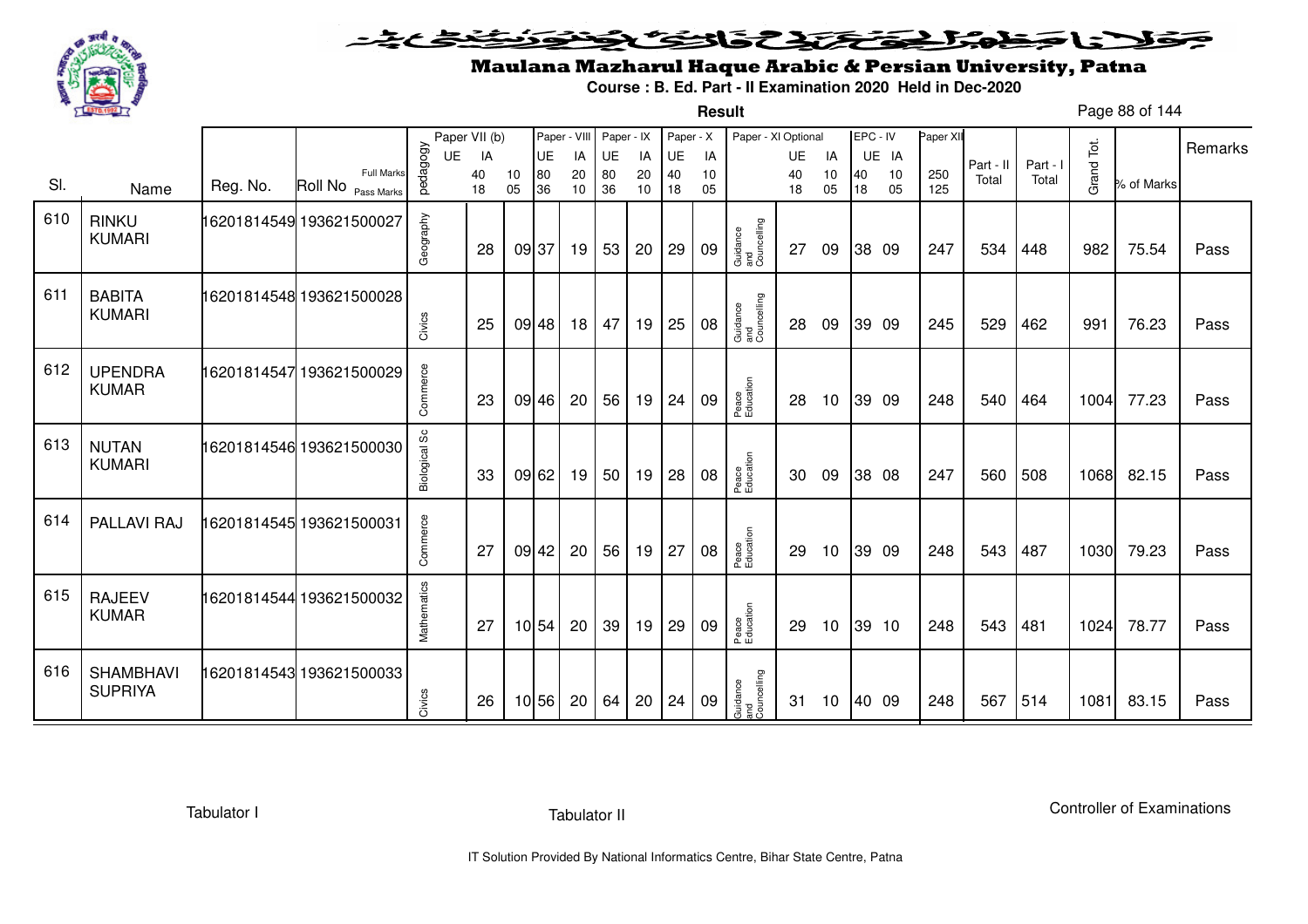

**Result**

# Maulana Mazharul Haque Arabic & Persian University, Patna

**Course : B. Ed. Part - II Examination 2020 Held in Dec-2020**

Page 89 of 144

|     |                                                       |          |                                  |               | Paper VII (b) |          |          | Paper - VIII | Paper - IX |          | Paper - X |          | Paper - XI Optional            |          |          | EPC - IV |          | Paper XII  |           |          |            |            |         |
|-----|-------------------------------------------------------|----------|----------------------------------|---------------|---------------|----------|----------|--------------|------------|----------|-----------|----------|--------------------------------|----------|----------|----------|----------|------------|-----------|----------|------------|------------|---------|
|     |                                                       |          |                                  | UE            | IA            |          | UE       | IA           | UE         | IA       | UE        | IA       |                                | UE       | IA       |          | UE IA    |            | Part - II | Part - I |            |            | Remarks |
| SI. | Name                                                  | Reg. No. | Full Marks<br>Roll No Pass Marks | pedagogy      | 40<br>18      | 10<br>05 | 80<br>36 | 20<br>10     | 80<br>36   | 20<br>10 | 40<br>18  | 10<br>05 |                                | 40<br>18 | 10<br>05 | 40<br>18 | 10<br>05 | 250<br>125 | Total     | Total    | Grand Tot. | % of Marks |         |
|     |                                                       |          |                                  |               |               |          |          |              |            |          |           |          |                                |          |          |          |          |            |           |          |            |            |         |
| 617 | <b>POOJA</b><br><b>KUMARI</b><br><b>ROUSHAN</b>       |          | 16201814542 193621500034         | Commerce      | 25            |          | 10 49    | 19           | 63         | 20       | 27        | 09       | Guidance<br>and<br>Councelling | 29       | 10       |          | 39 09    | 248        | 557       | 490      | 1047       | 80.54      | Pass    |
|     |                                                       |          |                                  |               |               |          |          |              |            |          |           |          |                                |          |          |          |          |            |           |          |            |            |         |
| 618 | PRIYA RANJAN 16201814541 193621500035<br><b>KUMAR</b> |          |                                  | Biological Sc | 32            |          | 10 50    | 19           | 56         | 20       | 27        | 09       | Peace<br>Education             | 30       | 10       |          | 39 09    | 248        | 559       | 512      | 1071       | 82.38      | Pass    |
|     |                                                       |          |                                  |               |               |          |          |              |            |          |           |          |                                |          |          |          |          |            |           |          |            |            |         |
| 619 | ROHIT KUMAR 16201814540 193621500036                  |          |                                  | History       | 26            |          | 10 49    | 20           | 54         | 19       | 22        | 09       | Peace<br>Education             | 27       | 10       |          | 40 09    | 248        | 543       | 476      | 1019       | 78.38      | Pass    |
| 620 |                                                       |          |                                  |               |               |          |          |              |            |          |           |          |                                |          |          |          |          |            |           |          |            |            |         |
|     | PRAGYA<br><b>KUMARI</b>                               |          | 16201814539 193621500037         |               |               |          |          |              |            |          |           |          |                                |          |          |          |          |            |           |          |            |            |         |
|     |                                                       |          |                                  | Civics        | 26            |          | 10 44    | 19           | 57         | 19       | 25        | 09       | Peace<br>Education             | 29       | 09       |          | 39 09    | 248        | 543       | 449      | 992        | 76.31      | Pass    |
| 621 | <b>ANJALI</b><br><b>KUMARI</b>                        |          | 16201814538 193621500038         | Biological Sc | 26            |          | 09 43    | 19           | 51         | 20       | 27        | 09       | Guidance<br>and<br>Councelling | 29       | 10       |          | 38 09    | 248        | 538       | 483      | 1021       | 78.54      | Pass    |
| 622 | <b>SUMAN</b><br><b>KUMAR</b>                          |          | 16201814537193621500039          | Mathematics   | 29            |          | 10 52    | 19           | 57         | 20       | 28        | 09       | Guidance<br>and<br>Councelling | 29       | 10       |          | 39 09    | 248        | 559       | 485      | 1044       | 80.31      | Pass    |
| 623 | HEMA KUMARI 16201814536 193621500040                  |          |                                  | Mathematics   | 34            |          | 09 42    | 20           | 56         | 19       | 31        | 09       | Guidance<br>and<br>Councelling | 33       | 10       |          | 40 09    | 248        | 560       | 497      | 1057       | 81.31      | Pass    |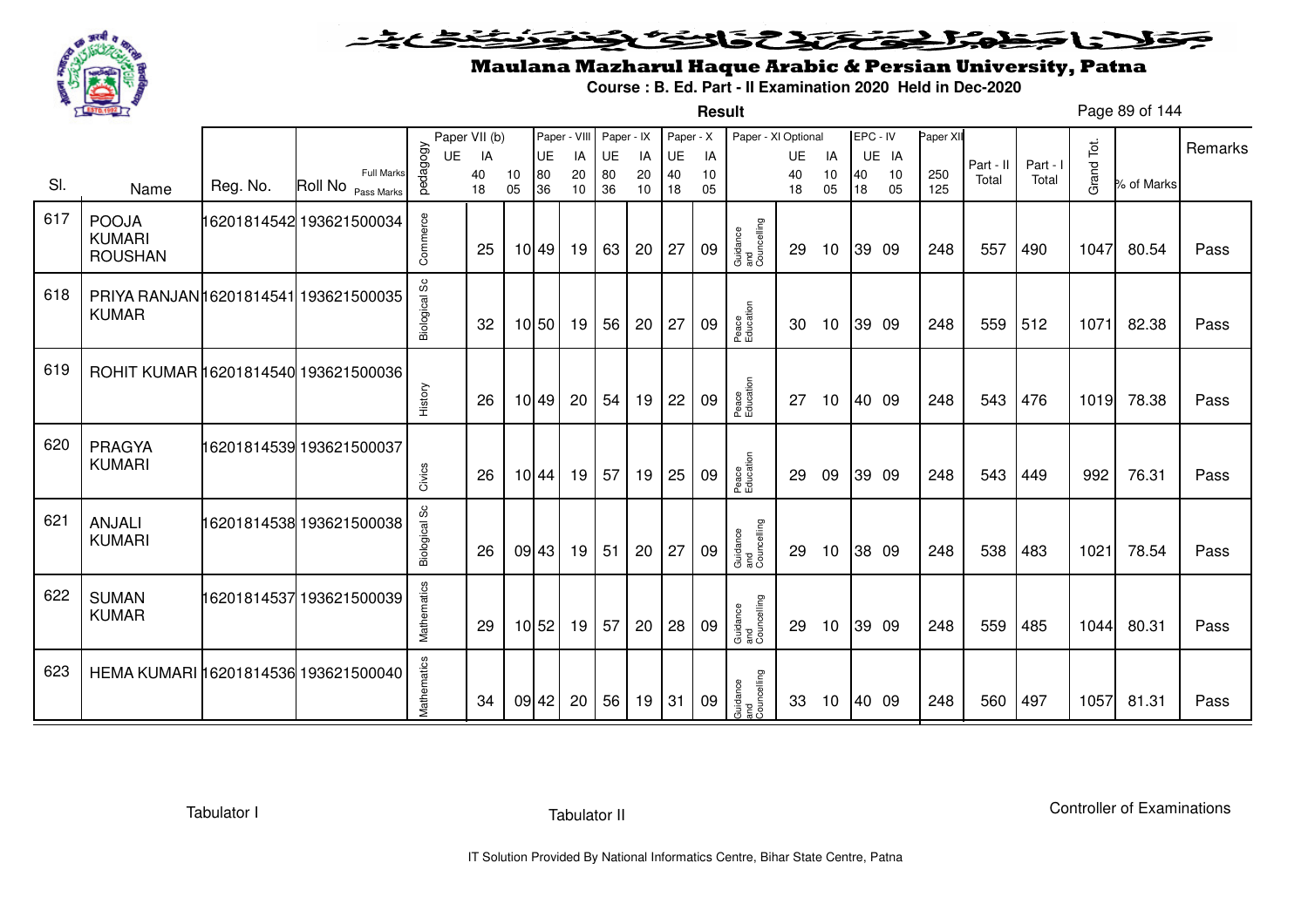

**Result**

# Maulana Mazharul Haque Arabic & Persian University, Patna

**Course : B. Ed. Part - II Examination 2020 Held in Dec-2020**

Page 90 of 144

|     |                                |          |                                         |             | Paper VII (b) |          |          | Paper - VIII | Paper - IX |          | Paper - X |          | Paper - XI Optional            |          |          | EPC - IV |          | Paper XII  |           |          |            |            | Remarks |
|-----|--------------------------------|----------|-----------------------------------------|-------------|---------------|----------|----------|--------------|------------|----------|-----------|----------|--------------------------------|----------|----------|----------|----------|------------|-----------|----------|------------|------------|---------|
|     |                                |          |                                         | UE          | IA            |          | UE       | IA           | UE         | IA       | UE        | IA       |                                | UE       | IA       |          | UE IA    |            | Part - II | Part - I |            |            |         |
| SI. | Name                           | Reg. No. | <b>Full Marks</b><br>Roll No Pass Marks | pedagogy    | 40<br>18      | 10<br>05 | 80<br>36 | 20<br>10     | 80<br>36   | 20<br>10 | 40<br>18  | 10<br>05 |                                | 40<br>18 | 10<br>05 | 40<br>18 | 10<br>05 | 250<br>125 | Total     | Total    | Grand Tot. | % of Marks |         |
| 624 | <b>MUKESH</b><br><b>KUMAR</b>  |          | 16201814535 193621500041                | History     | 31            |          | 10 48    | 20           | 51         | 19       | 26        | 10       | Peace<br>Education             | 29       | 09       |          | 39 10    | 248        | 550       | 441      | 991        | 76.23      | Pass    |
| 625 | <b>GULSHAN</b><br><b>KUMAR</b> |          | 16201814534 193621500042                | Mathematics | 29            |          | 10 60    | 20           | 49         | 19       | 27        | 09       | Guidance<br>and<br>Councelling | 31       | 10       |          | 39 09    | 248        | 560       | 454      | 1014       | 78.00      | Pass    |
| 626 | <b>BHUDAY</b><br><b>KUMAR</b>  |          | 16201814533 193621500043                | တိ<br>Phy.  | 25            |          | 10 45    | 19           | 53         | 20       | 27        | 09       | Guidance<br>and<br>Councelling | 26       | 10       |          | 39 09    | 248        | 540       | 467      | 1007       | 77.46      | Pass    |
| 627 | <b>MD SHAKIL</b><br>AHMAD      |          | 16201814532 193621500044                | urdu        | 25            |          | 10 44    | 19           | 44         | 20       | 27        | 10       | Guidance<br>and<br>Councelling | -31      | 09       |          | 39 09    | 248        | 535       | 454      | 989        | 76.08      | Pass    |
| 628 | <b>NIKITA RAINA</b>            |          | 6201814531 193621500045                 | History     | 23            |          | 10 44    | 19           | 51         | 19       | 26        | 09       | Peace<br>Education             | 29       | 09       |          | 38 09    | 247        | 533       | 479      | 1012       | 77.85      | Pass    |
| 629 | <b>SONI KUMARI</b>             |          | 16201814530 193621500046                | Home Sc.    | 27            |          | 09 42    | 19           | 53         | 19       | 28        | 09       | Peace<br>Education             | 29       | 09       |          | 38 09    | 247        | 538       | 480      | 1018       | 78.31      | Pass    |
| 630 | <b>MOHIT</b><br><b>PRAKASH</b> |          | 16201814529 193621500047                | Mathematics | 29            |          | 10 49    | 20           | 41         | 19       | 26        | 10       | Guidance<br>and<br>Councelling | 32       | 10       |          | 38 10    | 248        | 542       | 484      | 1026       | 78.92      | Pass    |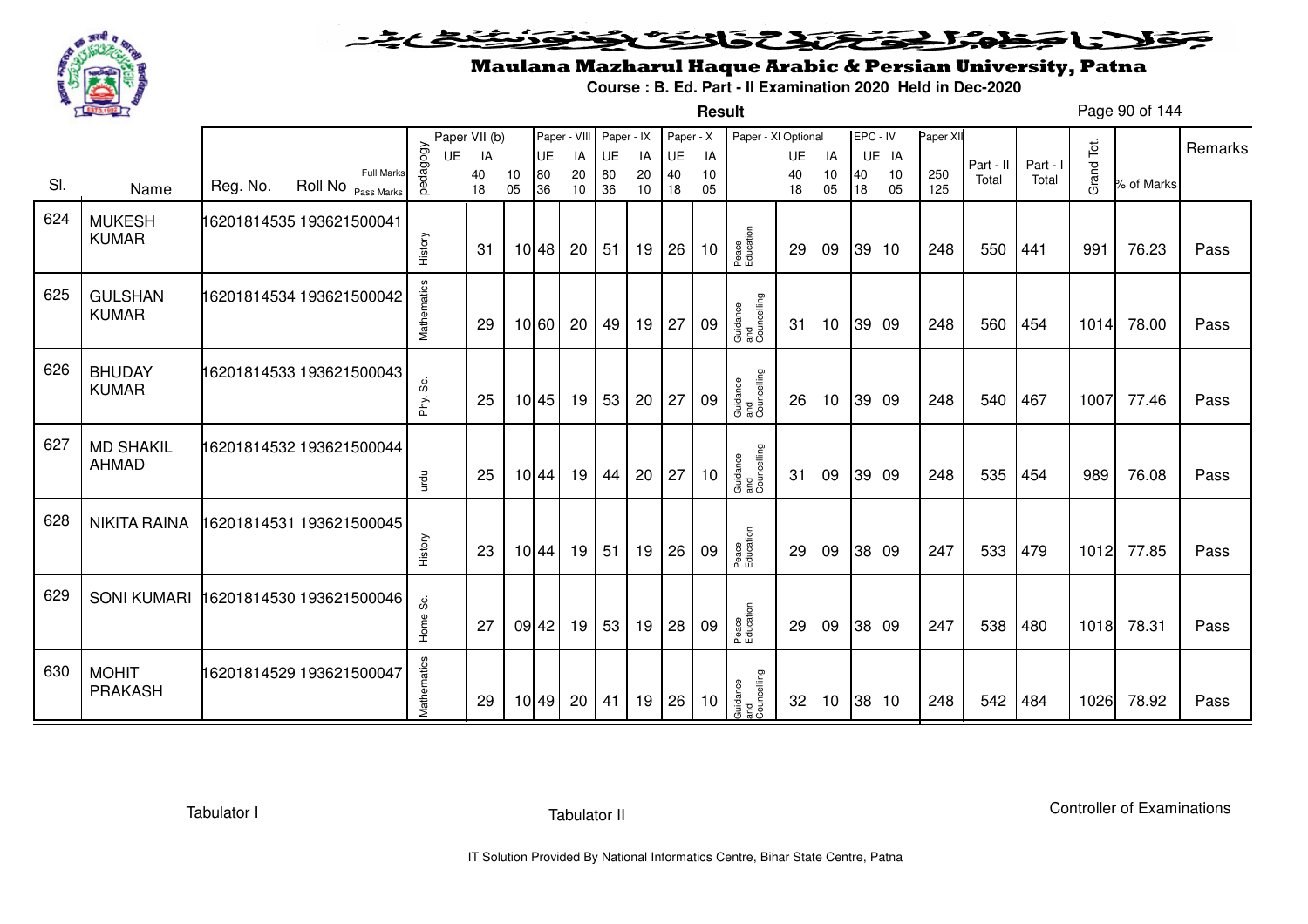

**Result**

# Maulana Mazharul Haque Arabic & Persian University, Patna

**Course : B. Ed. Part - II Examination 2020 Held in Dec-2020**

Page 91 of 144

|     |                                      |          |                                         |                      | Paper VII (b) |          | Paper - VIII |          | Paper - IX |          | Paper - X |          | Paper - XI Optional            |          |                 | EPC - IV |          | Paper XII  |           |          |            |            | Remarks |
|-----|--------------------------------------|----------|-----------------------------------------|----------------------|---------------|----------|--------------|----------|------------|----------|-----------|----------|--------------------------------|----------|-----------------|----------|----------|------------|-----------|----------|------------|------------|---------|
|     |                                      |          |                                         | <b>UE</b>            | IA            |          | UE           | IA       | UE         | IA       | UE        | IA       |                                | UE       | IA              |          | UE IA    |            | Part - II | Part - I |            |            |         |
| SI. | Name                                 | Reg. No. | <b>Full Marks</b><br>Roll No Pass Marks | pedagogy             | 40<br>18      | 10<br>05 | 80<br>36     | 20<br>10 | 80<br>36   | 20<br>10 | 40<br>18  | 10<br>05 |                                | 40<br>18 | 10<br>05        | 40<br>18 | 10<br>05 | 250<br>125 | Total     | Total    | Grand Tot. | % of Marks |         |
| 631 | <b>ROHINI</b>                        |          | 16201814528 193621500048                |                      |               |          |              |          |            |          |           |          |                                |          |                 |          |          |            |           |          |            |            |         |
|     |                                      |          |                                         | History              | 28            |          | 10 48        | 19       | 46         | 20       | 26        | 09       | Peace<br>Education             | 26       | 10              |          | 39 09    | 248        | 538       | 472      | 1010       | 77.69      | Pass    |
| 632 | SHOBHA RANI 16201814527 193621500049 |          |                                         |                      |               |          |              |          |            |          |           |          |                                |          |                 |          |          |            |           |          |            |            |         |
|     |                                      |          |                                         | Civics               | 22            |          | 09 43        | 18       | 58         | 19       | 28        | 09       | Peace<br>Education             | 31       | 09              |          | 38 08    | 246        | 538       | 448      | 986        | 75.85      | Pass    |
| 633 | <b>MADHUMALA</b><br><b>KUMARI</b>    |          | 6201814526 193621500050                 | Biological Sc        | 34            |          | 09 58        | 19       | 49         | 19       | 31        | 09       | Guidance<br>and<br>Councelling | 30       | 09              |          | 38 09    | 248        | 562       | 466      | 1028       | 79.08      | Pass    |
| 634 | SUNIL KUMAR 16201814525 193621500051 |          |                                         | History              | 31            |          | 10 52        | 20       | 48         | 19       | 23        | 09       | Peace<br>Education             | 30       | 09              |          | 39 09    | 248        | 547       | 463      | 1010       | 77.69      | Pass    |
| 635 | <b>SHALINI PAL</b>                   |          | 16201814524 193621500052                | Biological Sc        | 29            |          | 10 59        | 20       | 48         | 19       | 27        | 09       | Guidance<br>and<br>Councelling | 30       | 10              |          | 39 09    | 248        | 557       | 491      | 1048       | 80.62      | Pass    |
| 636 | <b>SURYAKANT</b><br><b>SHARMA</b>    |          | 16201814523 193621500053                | <b>Biological Sc</b> | 26            |          | 10 45        | 20       | 51         | 19       | 23        | 10       | Guidance<br>and<br>Councelling | 28       | 10              |          | 39 09    | 248        | 538       | 443      | 981        | 75.46      | Pass    |
| 637 | <b>SHRISHTI</b>                      |          | 16201814522 193621500054                | English              | 22            |          | 10 50        | 19       | 56         | 20       | 27        | 09       | Guidance<br>and<br>Councelling | 28       | 10 <sup>°</sup> |          | 39 09    | 248        | 547       | 474      | 1021       | 78.54      | Pass    |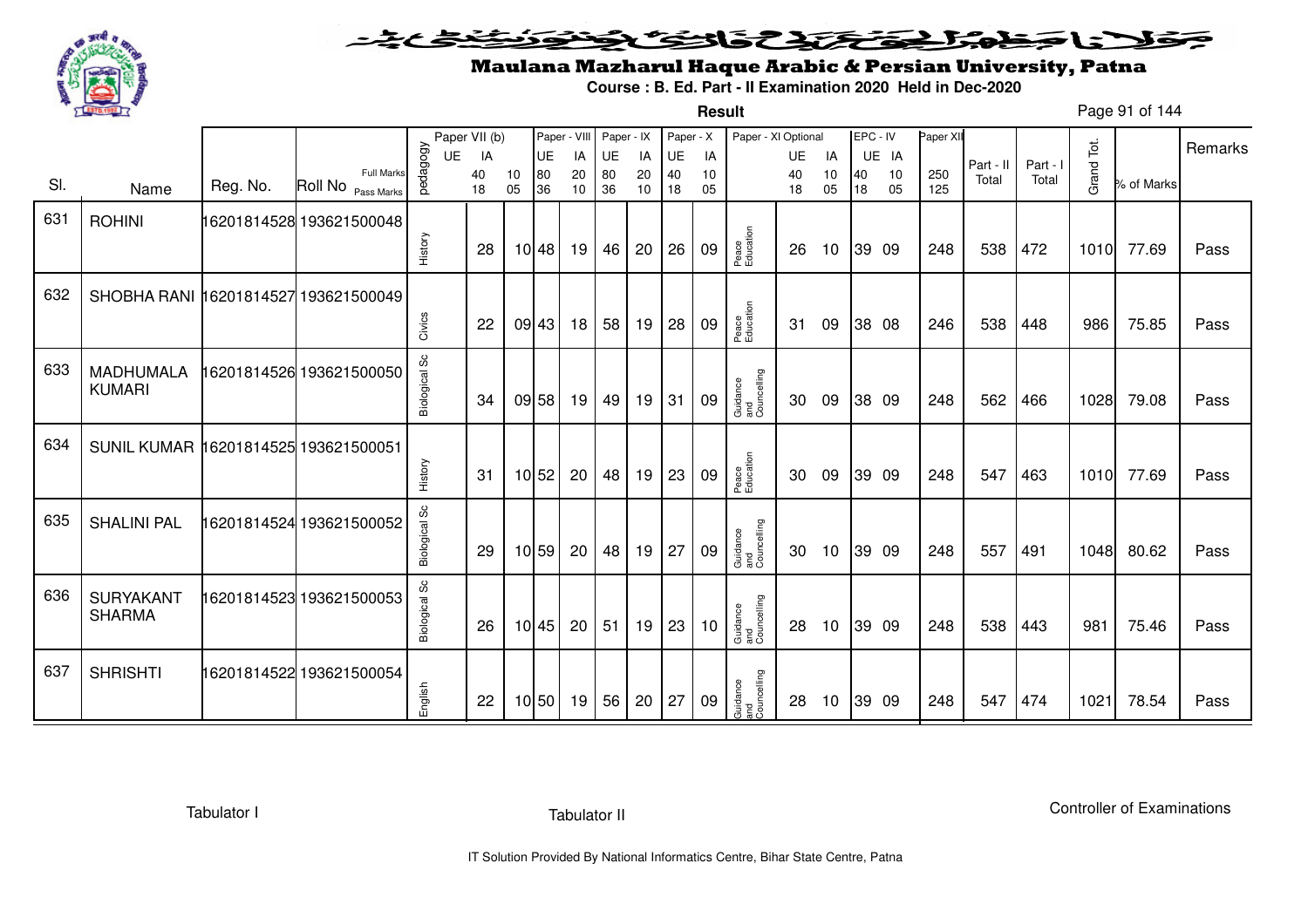

### こことき فلانا وبمنه المحتفظ تكفي فالتفت فخط ∍

**Result**

# Maulana Mazharul Haque Arabic & Persian University, Patna

**Course : B. Ed. Part - II Examination 2020 Held in Dec-2020**

Page 92 of 144

|     |                                       |          |                                         |               | Paper VII (b) |    |       | Paper - VIII Paper - IX |    |    | Paper - X |    | Paper - XI Optional            |    |    |    | EPC - IV | Paper XII |           |          |            |            | Remarks     |
|-----|---------------------------------------|----------|-----------------------------------------|---------------|---------------|----|-------|-------------------------|----|----|-----------|----|--------------------------------|----|----|----|----------|-----------|-----------|----------|------------|------------|-------------|
|     |                                       |          |                                         | UE            | IA            |    | UE    | IA                      | UE | IA | UE        | IA |                                | UE | IA |    | UE IA    |           | Part - II | Part - I |            |            |             |
| SI. |                                       | Reg. No. | <b>Full Marks</b><br>Roll No Pass Marks | pedagogy      | 40            | 10 | 80    | 20                      | 80 | 20 | 40        | 10 |                                | 40 | 10 | 40 | 10       | 250       | Total     | Total    | Grand Tot. | % of Marks |             |
|     | Name                                  |          |                                         |               | 18            | 05 | 36    | 10                      | 36 | 10 | 18        | 05 |                                | 18 | 05 | 18 | 05       | 125       |           |          |            |            |             |
| 638 | <b>MONIKA</b>                         |          | 16201814521 193621500055                |               |               |    |       |                         |    |    |           |    |                                |    |    |    |          |           |           |          |            |            |             |
|     | <b>KUMARI</b>                         |          |                                         | Geography     | 26            |    | 09 55 | 19                      | 51 | 20 | 21        | 09 | Peace<br>Education             | 28 | 09 |    | 39 09    | 248       | 543       | 458      | 1001       | 77.00      | Pass        |
|     |                                       |          |                                         |               |               |    |       |                         |    |    |           |    |                                |    |    |    |          |           |           |          |            |            |             |
| 639 |                                       |          |                                         |               |               |    |       |                         |    |    |           |    |                                |    |    |    |          |           |           |          |            |            |             |
|     | PUJA BHARATI 16201814520 193621500056 |          |                                         |               |               |    |       |                         |    |    |           |    |                                |    |    |    |          |           |           |          |            |            |             |
|     |                                       |          |                                         | Biological Sc | 25            |    | 09 43 | 19                      | 48 | 20 | 26        | 09 | Guidance<br>and<br>Councelling | 25 | 10 |    | 39 09    | 248       | 530       | 480      | 1010       | 77.69      | Pass        |
|     |                                       |          |                                         |               |               |    |       |                         |    |    |           |    |                                |    |    |    |          |           |           |          |            |            |             |
| 640 | <b>PRACHI</b>                         |          |                                         |               |               |    |       |                         |    |    |           |    |                                |    |    |    |          |           |           |          |            |            |             |
|     | PRIYAM                                |          |                                         | Economics     | 25            |    | 10 44 | 19                      | 64 | 20 | 26        | 10 | Peace<br>Education             | 30 | 10 |    | 39 09    | 248       | 554       | 507      | 1061       | 81.62      | Pass        |
|     |                                       |          |                                         |               |               |    |       |                         |    |    |           |    |                                |    |    |    |          |           |           |          |            |            |             |
| 641 | <b>ANURADHA</b>                       |          |                                         |               |               |    |       |                         |    |    |           |    |                                |    |    |    |          |           |           |          |            |            |             |
|     | <b>KUMARI</b>                         |          |                                         |               |               |    |       |                         |    |    |           |    |                                |    |    |    |          |           |           |          |            |            |             |
|     |                                       |          |                                         | Economics     | 31            |    | 09 42 | 19                      | 56 | 19 | 29        | 09 | Guidance<br>and<br>Councelling | 31 | 09 |    | 39 08    | 245       | 546       | 505      | 1051       | 80.85      | Pass        |
|     |                                       |          |                                         |               |               |    |       |                         |    |    |           |    |                                |    |    |    |          |           |           |          |            |            |             |
| 642 | <b>KANHAIYA</b>                       |          | 16201814517 193621500059                |               |               |    |       |                         |    |    |           |    |                                |    |    |    |          |           |           |          |            |            |             |
|     | <b>KUMAR</b>                          |          |                                         | Commerce      | 22            |    | 09 49 | 19                      | 50 | 19 | 28        | 09 | Peace<br>Education             | 28 | 10 |    | 39 09    | 248       | 539       | 437      | 976        | 75.08      | Pass        |
|     |                                       |          |                                         |               |               |    |       |                         |    |    |           |    |                                |    |    |    |          |           |           |          |            |            |             |
| 643 | <b>MAMTA</b>                          |          | 16201814516 193621500060                |               |               |    |       |                         |    |    |           |    |                                |    |    |    |          |           |           |          |            |            |             |
|     | <b>KUMARI</b>                         |          |                                         |               |               |    |       |                         |    |    |           |    |                                |    |    |    |          |           |           |          |            |            |             |
|     |                                       |          |                                         | Civics        | 26            |    | 08 50 | 18                      | 55 | 18 | 24        | 08 | Peace<br>Education             | 29 | 08 |    | 38 08    | 245       | 535       | 485      | 1020       | 78.46      | Pass        |
|     |                                       |          |                                         |               |               |    |       |                         |    |    |           |    |                                |    |    |    |          |           |           |          |            |            |             |
| 644 | <b>PUJA KUMARI</b>                    |          | 16201700821 193621500061                |               |               |    |       |                         |    |    |           |    |                                |    |    |    |          |           |           |          |            |            |             |
|     |                                       |          |                                         | History       | A             |    | 10 42 | 19                      | 45 | 20 | 21        | 09 | Peace<br>Education             | 26 | 09 |    | 38 09    | 247       | 495       | 423      |            | $- -$      | <b>PEND</b> |
|     |                                       |          |                                         |               |               |    |       |                         |    |    |           |    |                                |    |    |    |          |           |           |          |            |            |             |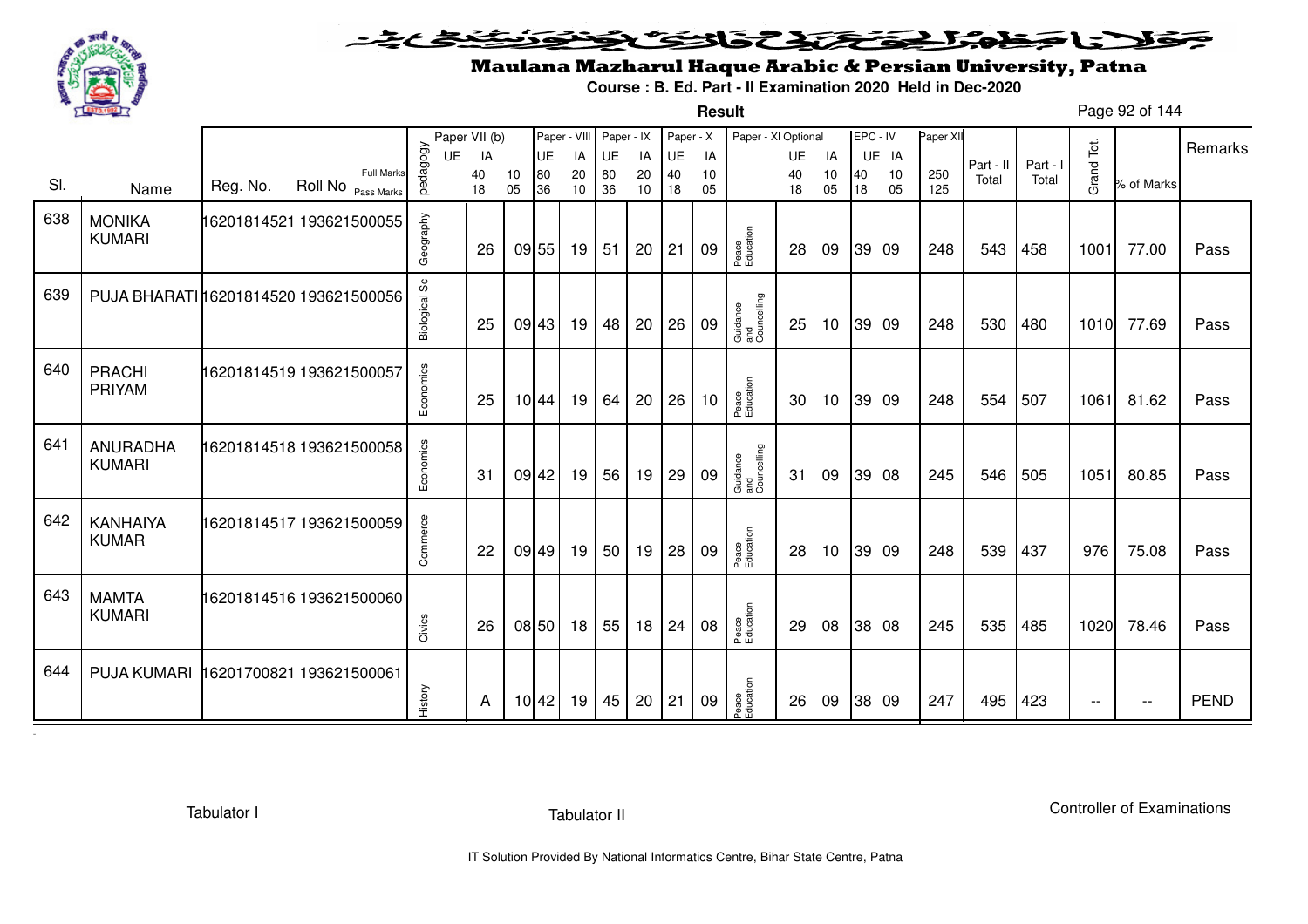

**Result**

# Maulana Mazharul Haque Arabic & Persian University, Patna

**Course : B. Ed. Part - II Examination 2020 Held in Dec-2020**

Page 93 of 144

|     |                                       |          |                                         |              | Paper VII (b) |          | Paper - VIII |          | Paper - IX |          | Paper - X |          | Paper - XI Optional                 |          |          | EPC - IV |          | Paper XI   |           |          |            |                          |         |
|-----|---------------------------------------|----------|-----------------------------------------|--------------|---------------|----------|--------------|----------|------------|----------|-----------|----------|-------------------------------------|----------|----------|----------|----------|------------|-----------|----------|------------|--------------------------|---------|
|     |                                       |          |                                         | UE           | IA            |          | UE           | IA       | UE         | IA       | UE        | IA       |                                     | UE       | IA       |          | UE IA    |            | Part - II | Part - I |            |                          | Remarks |
| SI. | Name                                  | Reg. No. | <b>Full Marks</b><br>Roll No Pass Marks | pedagogy     | 40<br>18      | 10<br>05 | 80<br>36     | 20<br>10 | 80<br>36   | 20<br>10 | 40<br>18  | 10<br>05 |                                     | 40<br>18 | 10<br>05 | 40<br>18 | 10<br>05 | 250<br>125 | Total     | Total    | Grand Tot. | % of Marks               |         |
| 645 | <b>AJIT KUMAR</b>                     |          | 16201807690 193631500001                |              |               |          |              |          |            |          |           |          |                                     |          |          |          |          |            |           |          |            |                          |         |
|     |                                       |          |                                         | တိ<br>Phy.   | A             | 09 A     |              | 19       | A          | 19       | A         | 08       | Health and<br>Physical<br>Education | A        | 09       |          | 39 09    | 243        | 355       | 490      | 845        | $\overline{\phantom{a}}$ | Fail    |
| 646 | <b>HANSRAJ</b><br><b>KUMAR</b>        |          | 16201807689 193631500002                | Mathematics  | 32            |          | 08 39        | 18       | 57         | 19       | 29        | 08       | Health and<br>Physical<br>Education | 22       | 08       |          | 39 09    | 241        | 529       | 475      | 1004       | 77.23                    | Pass    |
| 647 | <b>KUNDAN</b><br><b>KUMAR</b>         |          | 16201807688 193631500003                | Mathematics  | 25            |          | 09 52        | 18       | 43         | 19       | 26        | 09       | Health and<br>Physical<br>Education | 27       | 09       |          | 39 08    | 243        | 527       | 482      | 1009       | 77.62                    | Pass    |
| 648 | <b>SHWETA</b><br><b>KUMARI</b>        |          | 16201807687 193631500004                | Economics    | 29            |          | 08 46        | 18       | 43         | 18       | 25        | 09       | Health and<br>Physical<br>Education | 24       | 08       |          | 39 09    | 241        | 517       | 508      | 1025       | 78.85                    | Pass    |
| 649 | GINNI KUMARI 16201807685 193631500006 |          |                                         | Civics       | 24            |          | 09 62        | 19       | 53         | 19       | 32        | 09       | Health and<br>Physical<br>Education | 22       | 09       |          | 39 09    | 245        | 551       | 519      | 1070       | 82.31                    | Pass    |
| 650 | <b>ARCHNA</b><br><b>KUMARI</b>        |          | 16201807684 193631500007                | ပ္တဲ<br>Phy. | 25            |          | 09 38        | 19       | 62         | 19       | 26        | 09       | Health and<br>Physical<br>Education | 25       | 08       |          | 39 09    | 243        | 531       | 492      | 1023       | 78.69                    | Pass    |
| 651 | <b>KUMARI</b><br><b>SWAPNA</b>        |          | 16201807683 193631500008                | Phy. Sc.     | 28            |          | 09 55        | 19       | 48         | 19       | 23        | 09       | Health and<br>Physical<br>Education | 30       | 09       |          | 39 08    | 243        | 539       | 517      | 1056       | 81.23                    | Pass    |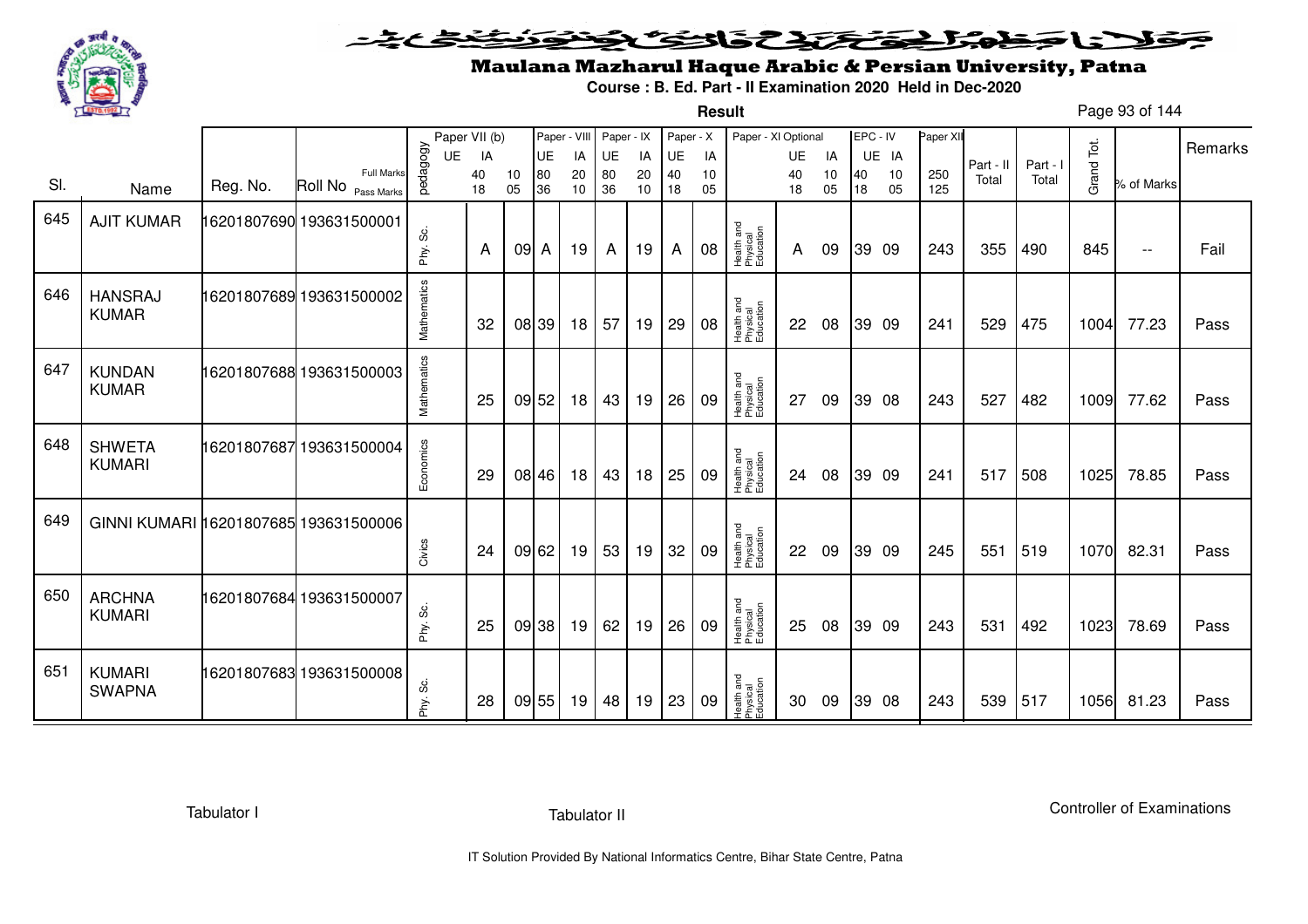

**Result**

# Maulana Mazharul Haque Arabic & Persian University, Patna

**Course : B. Ed. Part - II Examination 2020 Held in Dec-2020**

Page 94 of 144

|     |                                 |             |                                                    |             | Paper VII (b) |          | Paper - VIII |          | Paper - IX      |          | Paper - X |          | Paper - XI Optional                 |           |          | EPC - IV |          | Paper XII  |           |          |            |            | Remarks |
|-----|---------------------------------|-------------|----------------------------------------------------|-------------|---------------|----------|--------------|----------|-----------------|----------|-----------|----------|-------------------------------------|-----------|----------|----------|----------|------------|-----------|----------|------------|------------|---------|
|     |                                 |             |                                                    | UE          | IA            |          | <b>UE</b>    | IA       | UE              | IA       | <b>UE</b> | IA       |                                     | <b>UE</b> | IA       |          | UE IA    |            | Part - II | Part - I |            |            |         |
| SI. | Name                            | Reg. No.    | <b>Full Marks</b><br>Roll No <sub>Pass Marks</sub> | pedagogy    | 40<br>18      | 10<br>05 | 80<br>36     | 20<br>10 | 80<br>36        | 20<br>10 | 40<br>18  | 10<br>05 |                                     | 40<br>18  | 10<br>05 | 40<br>18 | 10<br>05 | 250<br>125 | Total     | Total    | Grand Tot. | % of Marks |         |
| 652 | <b>SARITA</b><br><b>KUMARI</b>  |             | 16201807682 193631500009                           |             |               |          |              |          |                 |          |           |          | Health and<br>Physical<br>Education |           |          |          |          |            |           |          |            |            |         |
|     |                                 |             |                                                    | Hindi       | 29            |          | 08 50        | 18       | 39              | 18       | 22        | 09       |                                     | 26        | 08       |          | 38 08    | 241        | 514       | 494      | 1008       | 77.54      | Pass    |
| 653 | <b>AMBIKA</b><br><b>KUMARI</b>  | 16201807681 | 193631500010                                       | Mathematics | 25            |          | 08 46        | 18       | 39              | 19       | 25        | 09       | Health and<br>Physical<br>Education | 21        | 08       |          | 38 08    | 241        | 505       | 501      | 1006       | 77.38      | Pass    |
| 654 | <b>PALLAVI</b><br><b>KUMARI</b> |             | 16201807680 193631500011                           | Civics      | $2^{\cdot}$   |          | 08 47        | 19       | 45              | 18       | 23        | 08       | Health and<br>Physical<br>Education | 23        | 08       |          | 38 08    | 241        | 507       | 494      | 1001       | 77.00      | Pass    |
| 655 | <b>POOJA</b><br><b>KUMARI</b>   |             | 16201807679 193631500012                           | Civics      | 24            |          | 09 39        | 19       | 46              | 19       | 24        | 09       | Health and<br>Physical<br>Education | 22        | 09       |          | 39 09    | 243        | 511       | 486      | 997        | 76.69      | Pass    |
| 656 | <b>SUMAN</b><br><b>KUMARI</b>   |             | 16201807678 193631500013                           | Economics   | 25            |          | 09 38        | 18       | 45              | 19       | 27        | 09       | Health and<br>Physical<br>Education | 28        | 08       |          | 38 09    | 241        | 514       | 465      | 979        | 75.31      | Pass    |
| 657 | <b>ANJALI</b><br><b>KUMARI</b>  |             | 16201807677 193631500014                           | Civics      | 27            |          | 08 40        | 18       | 50 <sup>1</sup> | 19       | 30        | 08       | Health and<br>Physical<br>Education | 22        | 09       |          | 38 08    | 241        | 518       | 486      | 1004       | 77.23      | Pass    |
| 658 | <b>SUSHILA</b><br><b>KUMARI</b> |             | 16201807676 193631500015                           | Economics   | 27            |          | 08 52        | 19       | 39              | 19       | 23        | 09       | Health and<br>Physical<br>Education | 25        | 09       |          | 38 08    | 241        | 517       | 484      | 1001       | 77.00      | Pass    |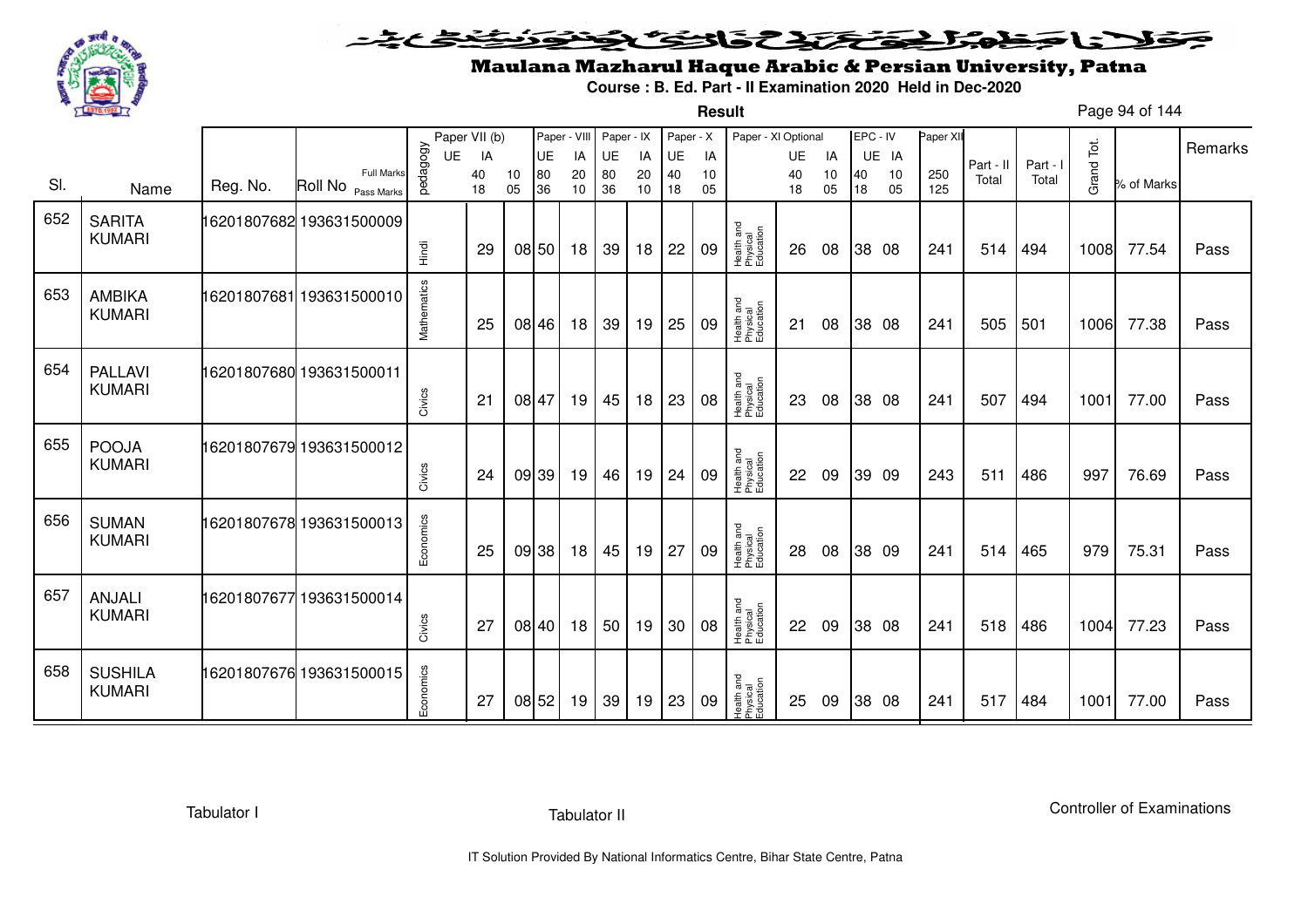

### <u>یٹی ٹ</u>ے۔ فلانا وخدا يقتحنك فالتف ونونوذ ∍

**Result**

# Maulana Mazharul Haque Arabic & Persian University, Patna

**Course : B. Ed. Part - II Examination 2020 Held in Dec-2020**

Page 95 of 144

|     |                                      |          |                          |                | Paper VII (b) |       | Paper - VIII    |          | Paper - IX      |          | Paper - X |          | Paper - XI Optional                 |                 |          | EPC - IV |             | Paper XII |           |          |            |            | Remarks |
|-----|--------------------------------------|----------|--------------------------|----------------|---------------|-------|-----------------|----------|-----------------|----------|-----------|----------|-------------------------------------|-----------------|----------|----------|-------------|-----------|-----------|----------|------------|------------|---------|
|     |                                      |          | Full Marks               | pedagogy<br>UE | IA<br>40      | 10    | <b>UE</b><br>80 | IA<br>20 | <b>UE</b><br>80 | IA<br>20 | UE<br>40  | IA<br>10 |                                     | <b>UE</b><br>40 | IA<br>10 | 40       | UE IA<br>10 | 250       | Part - II | Part - I | Grand Tot. |            |         |
| SI. | Name                                 | Reg. No. | Roll No Pass Marks       |                | 18            | 05    | 36              | 10       | 36              | 10       | 18        | 05       |                                     | 18              | 05       | 18       | 05          | 125       | Total     | Total    |            | % of Marks |         |
| 659 | <b>KUMARI</b><br><b>TANVITA</b>      |          | 16201807675 193631500016 | English        | 22            |       | 08 41           | 18       | 54              | 19       | 22        | 08       | Health and<br>Physical<br>Education | 23              | 09       |          | 38 08       | 243       | 513       | 512      | 1025       | 78.85      | Pass    |
| 660 | <b>MANISH</b><br><b>KUAMR</b>        |          | 16201807674 193631500017 | Mathematics    | 28            |       | 09 48           | 18       | 46              | 19       | 27        | 09       | Health and<br>Physical<br>Education | 23              | 08       | 39 09    |             | 243       | 526       | 496      | 1022       | 78.62      | Pass    |
| 661 | <b>SHREYA</b><br><b>KUMARI</b>       |          | 16201808034 193641500001 | Sanskrit       | 26            |       | 09 46           | 18       | 54              | 19       | 23        | 08       | Guidance<br>and<br>Councelling      | 26              | 09       |          | 36 09       | 236       | 519       | 512      | 1031       | 79.31      | Pass    |
| 662 | <b>VARSHA RANI</b>                   |          | 16201808033 193641500002 | History        | 37            |       | 08 58           | 18       | 59              | 19       | 26        | 09       | Guidance<br>and<br>Councelling      | 27              | 09       | 36 09    |             | 236       | 551       | 502      | 1053       | 81.00      | Pass    |
| 663 | <b>NIRMAL</b><br><b>KUMAR</b>        |          | 16201808032 193641500003 | Mathematics    | 26            |       | 09 39           | 18       | 55              | 18       | 24        | 08       | Guidance<br>and<br>Councelling      | 30              | 09       | 35 09    |             | 235       | 515       | 481      | 996        | 76.62      | Pass    |
| 664 | NEHA KUMARI 16201808031 193641500004 |          |                          | Commerce       | 24            |       | 08 49           | 18       | 48              | 19       | 27        | 08       | Guidance<br>and<br>Councelling      | 31              | 08       | 36 09    |             | 236       | 521       | 510      | 1031       | 79.31      | Pass    |
| 665 | ANJU KUMARI 16201808030 193641500005 |          |                          | Biological Sc  | 27            | 08 52 |                 | 17       | 50              | 19       | 29        | 09       | Guidance<br>and<br>Councelling      | 29              | 09       |          | 36 08       | 236       | 529       | 514      | 1043       | 80.23      | Pass    |

Tabulator I

Tabulator II

Controller of Examinations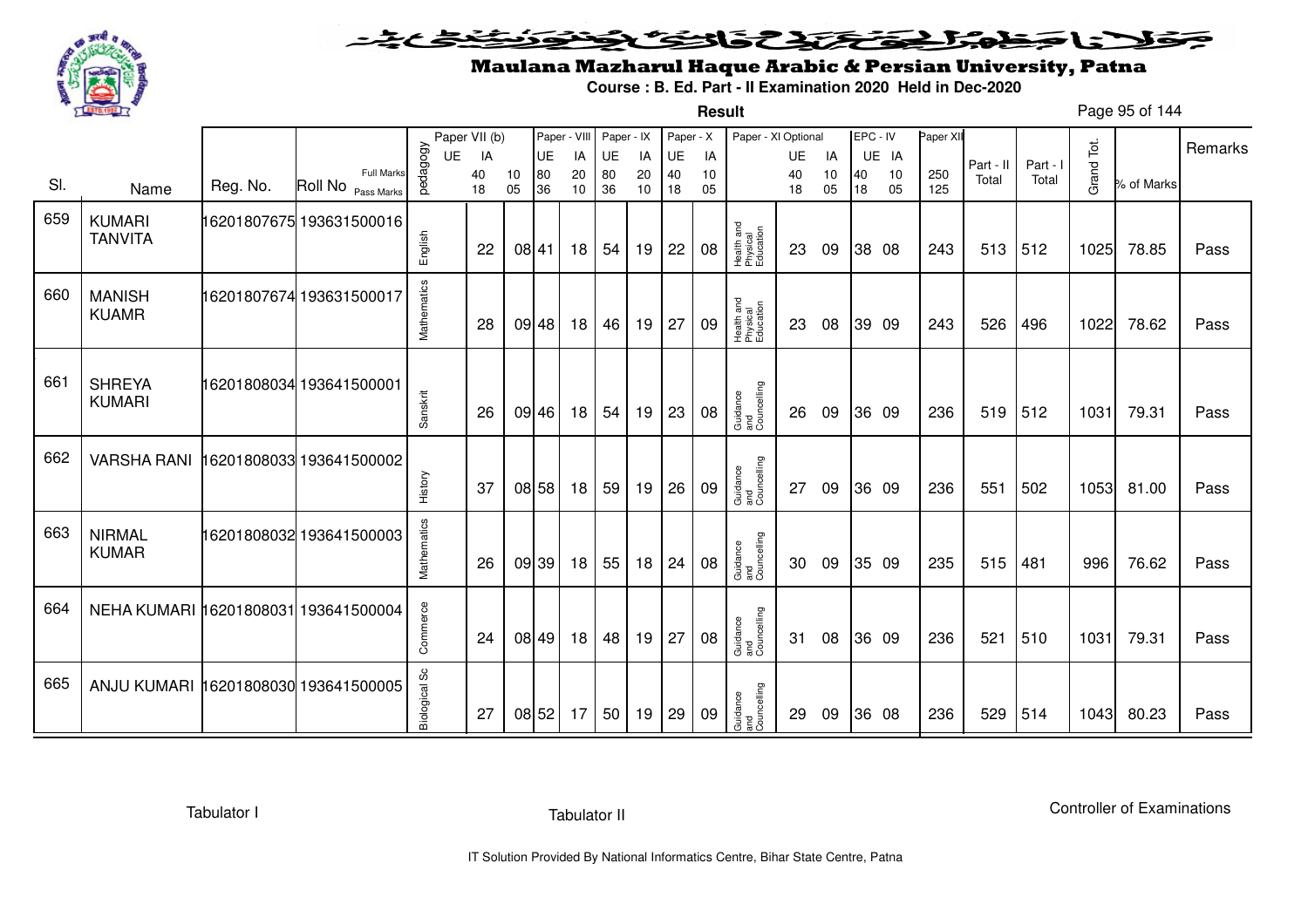

#### こさとき فتختخذ فخافى فخذ كلانا جنادبل ╺

**Result**

# Maulana Mazharul Haque Arabic & Persian University, Patna

**Course : B. Ed. Part - II Examination 2020 Held in Dec-2020**

Page 96 of 144

|     |                                       |          |                                         |               | Paper VII (b) |          | Paper - VIII |          | Paper - IX |          | Paper - X |          | Paper - XI Optional            |          |          | EPC - IV |          | Paper XII  |           |          |            |            |         |
|-----|---------------------------------------|----------|-----------------------------------------|---------------|---------------|----------|--------------|----------|------------|----------|-----------|----------|--------------------------------|----------|----------|----------|----------|------------|-----------|----------|------------|------------|---------|
|     |                                       |          |                                         | <b>UE</b>     | IA            |          | <b>UE</b>    | IA       | UE         | IA       | UE        | IA       |                                | UE       | IA       |          | UE IA    |            | Part - II | Part - I |            |            | Remarks |
| SI. | Name                                  | Reg. No. | <b>Full Marks</b><br>Roll No Pass Marks | pedagogy      | 40<br>18      | 10<br>05 | 80<br>36     | 20<br>10 | 80<br>36   | 20<br>10 | 40<br>18  | 10<br>05 |                                | 40<br>18 | 10<br>05 | 40<br>18 | 10<br>05 | 250<br>125 | Total     | Total    | Grand Tot. | % of Marks |         |
| 666 | <b>ANUPRIYA</b><br><b>KUMARI</b>      |          | 16201808029 193641500006                | Biological Sc | 32            |          | 09 43        | 18       | 58         | 19       | 18        | 09       | Guidance<br>and<br>Councelling | 28       | 09       |          | 35 09    | 235        | 522       | 490      | 1012       | 77.85      | Pass    |
| 667 | <b>SAVITRY</b><br><b>KUMARI</b>       |          | 16201808028 193641500007                | History       | 27            |          | 0752         | 19       | 56         | 19       | 27        | 09       | Guidance<br>and<br>Councelling | 29       | 08       |          | 35 08    | 235        | 531       | 496      | 1027       | 79.00      | Pass    |
| 668 | <b>AMIT KUMAR</b>                     |          | 16201808027 193641500008                | Civics        | 27            |          | 08 42        | 18       | 49         | 19       | 28        | 09       | Guidance<br>and<br>Councelling | 21       | 08       |          | 35 08    | 235        | 507       | 475      | 982        | 75.54      | Pass    |
| 669 | NITISH KUMAR16201808026 193641500009  |          |                                         | History       | 28            |          | 08 40        | 18       | 48         | 19       | 25        | 08       | Guidance<br>and<br>Councelling | 25       | 09       |          | 34 08    | 234        | 504       | 455      | 959        | 73.77      | Pass    |
| 670 | PRIYA BHARTI 16201808025 193641500010 |          |                                         | Biological Sc | 28            |          | 09 49        | 18       | 48         | 19       | 25        | 08       | Guidance<br>and<br>Councelling | 27       | 09       |          | 36 09    | 236        | 521       | 476      | 997        | 76.69      | Pass    |
| 671 | <b>ANUP KUMAR</b>                     |          | 16201808024 193641500011                | Civics        | 26            |          | 08 52        | 17       | 47         | 17       | 30        | 07       | Guidance<br>and<br>Councelling | 26       | 08       |          | 34 08    | 234        | 514       | 447      | 961        | 73.92      | Pass    |
| 672 | <b>MANISH</b><br><b>KUMAR</b>         |          | 16201808023 193641500012                | Geography     | 27            |          | 07 56        | 19       | 49         | 19       | 29        | 08       | Guidance<br>and<br>Councelling | 32       | 08       |          | 35 09    | 235        | 533       | 485      | 1018       | 78.31      | Pass    |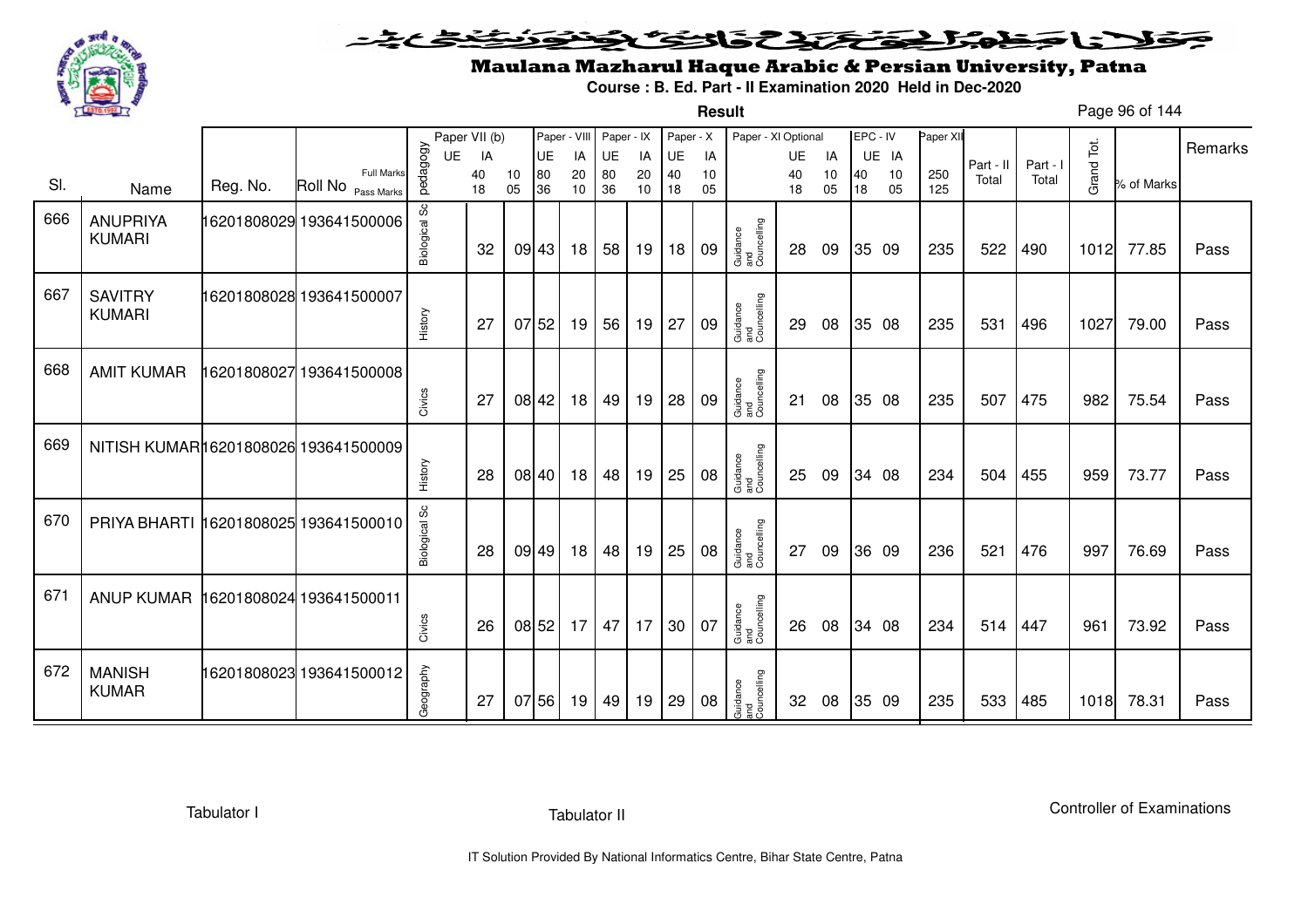

**Result**

# Maulana Mazharul Haque Arabic & Persian University, Patna

**Course : B. Ed. Part - II Examination 2020 Held in Dec-2020**

Page 97 of 144

|     |                                                           |          |                                         |             | Paper VII (b) |          |          | Paper - VIII | Paper - IX |          | Paper - X |          | Paper - XI Optional            |          |          | EPC - IV |          | Paper XII  |           |          |            |            |         |
|-----|-----------------------------------------------------------|----------|-----------------------------------------|-------------|---------------|----------|----------|--------------|------------|----------|-----------|----------|--------------------------------|----------|----------|----------|----------|------------|-----------|----------|------------|------------|---------|
|     |                                                           |          |                                         | UE          | IA            |          | UE       | IA           | UE         | IA       | UE        | IA       |                                | UE       | IA       |          | UE IA    |            | Part - II | Part - I |            |            | Remarks |
| SI. | Name                                                      | Reg. No. | <b>Full Marks</b><br>Roll No Pass Marks | pedagogy    | 40<br>18      | 10<br>05 | 80<br>36 | 20<br>10     | 80<br>36   | 20<br>10 | 40<br>18  | 10<br>05 |                                | 40<br>18 | 10<br>05 | 40<br>18 | 10<br>05 | 250<br>125 | Total     | Total    | Grand Tot. | % of Marks |         |
| 673 | <b>KUMAR</b><br><b>ABHINAV</b>                            |          | 16201808022 193641500013                | Mathematics | 30            |          | 08 46    | 18           | 57         | 19       | 24        | 09       | Guidance<br>and<br>Councelling | 28       | 08       |          | 35 08    | 235        | 525       | 506      | 1031       | 79.31      | Pass    |
| 674 | <b>KUNAL</b><br><b>KRISHNA</b>                            |          | 16201808021 193641500014                | Mathematics | 31            |          | 09 39    | 17           | 58         | 18       | 30        | 09       | Guidance<br>and<br>Councelling | 26       | 09       |          | 35 09    | 234        | 524       | 491      | 1015       | 78.08      | Pass    |
| 675 | <b>HARBANT</b><br><b>KUMAR</b>                            |          | 16201808020 193641500015                | History     | 28            |          | 07 44    | 18           | 55         | 19       | 31        | 09       | Guidance<br>and<br>Councelling | 29       | 08       |          | 36 09    | 236        | 529       | 478      | 1007       | 77.46      | Pass    |
| 676 | <b>VIKASH</b><br><b>KUMAR</b>                             |          | 16201808019 193641500016                | History     | 30            |          | 09 42    | 19           | 51         | 19       | 22        | 09       | Guidance<br>and<br>Councelling | 28       | 09       |          | 36 09    | 236        | 519       | 461      | 980        | 75.38      | Pass    |
| 677 | <b>CHANDRA</b><br><b>BHANU</b><br><b>BHUSHAN</b>          |          | 16201808018 193641500017                | Economics   | 29            |          | 09 48    | 19           | 56         | 19       | 30        | 08       | Guidance<br>and<br>Councelling | 25       | 09       |          | 34 09    | 234        | 529       | 468      | 997        | 76.69      | Pass    |
| 678 | MANDAL ANITA 16201808017 193641500018<br><b>BATESHWAR</b> |          |                                         | Commerce    | 23            |          | 09 56    | 19           | 49         | 19       | 31        | 08       | Guidance<br>and<br>Councelling | 29       | 09       |          | 35 09    | 235        | 531       | 490      | 1021       | 78.54      | Pass    |
| 679 | <b>RAJA KUMAR</b><br><b>MISHRA</b>                        |          | 6201808016 193641500019                 | Mathematics | 27            |          | 09 57    | 19           | 52         | 19       | 28        | 09       | Guidance<br>and<br>Councelling | 34       | 09       |          | 36 09    | 236        | 544       | 505      | 1049       | 80.69      | Pass    |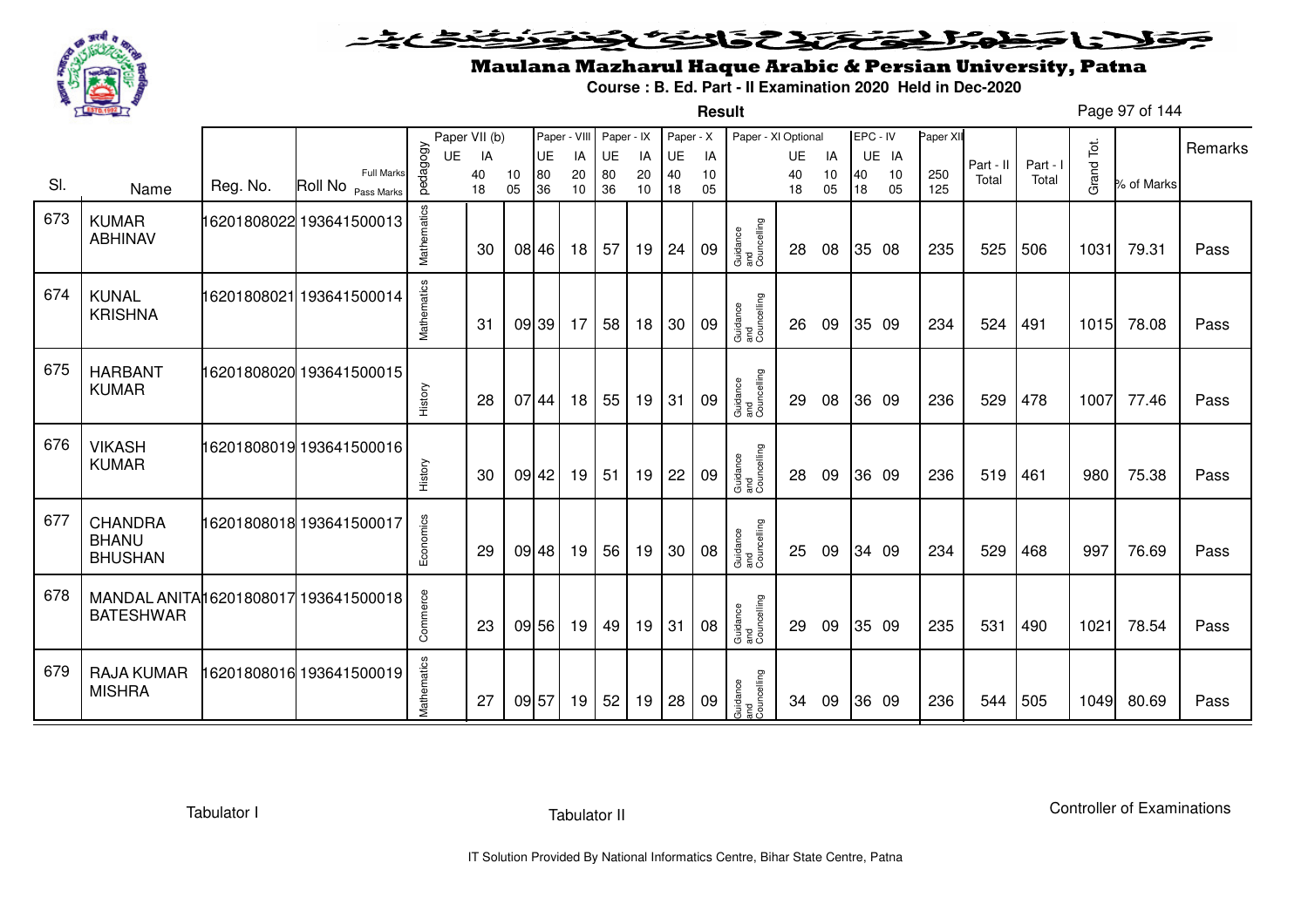

**Result**

# Maulana Mazharul Haque Arabic & Persian University, Patna

**Course : B. Ed. Part - II Examination 2020 Held in Dec-2020**

Page 98 of 144

|     |                                 |          |                                         |             | Paper VII (b) |          | Paper - VIII |          | Paper - IX |          | Paper - X |          | Paper - XI Optional            |          |          | EPC - IV |          | Paper XII  |           |          |            |            | Remarks |
|-----|---------------------------------|----------|-----------------------------------------|-------------|---------------|----------|--------------|----------|------------|----------|-----------|----------|--------------------------------|----------|----------|----------|----------|------------|-----------|----------|------------|------------|---------|
|     |                                 |          |                                         | <b>UE</b>   | IA            |          | UE           | IA       | UE         | IA       | UE        | IA       |                                | UE       | IA       |          | UE IA    |            | Part - II | Part - I |            |            |         |
| SI. | Name                            | Reg. No. | <b>Full Marks</b><br>Roll No Pass Marks | pedagogy    | 40<br>18      | 10<br>05 | 80<br>36     | 20<br>10 | 80<br>36   | 20<br>10 | 40<br>18  | 10<br>05 |                                | 40<br>18 | 10<br>05 | 40<br>18 | 10<br>05 | 250<br>125 | Total     | Total    | Grand Tot. | % of Marks |         |
| 680 | <b>AMARJEET</b><br><b>KUMAR</b> |          | 16201808015 193641500020                | Economics   | A             |          | 08 42        | 17       | A          | 17       | A         | 07       | Guidance<br>and<br>Councelling | A        | 08       | A        | 08       | A          | 107       | 425      | 532        | $- -$      | Fail    |
| 681 | <b>SANGAM</b><br><b>KUMAR</b>   |          | 16201808014 193641500021                | History     | 28            |          | 08 24        | 18       | 44         | 18       | 24        | 09       | Guidance<br>and<br>Councelling | 21       | 09       |          | 34 08    | 234        | 479       | 443      | 922        | $- -$      | Fail    |
| 682 | PRAGATI<br><b>KUMARI</b>        |          | 16201808009 193641500026                | Mathematics | 30            |          | 09 47        | 19       | 38         | 19       | 26        | 09       | Guidance<br>and<br>Councelling | 25       | 09       |          | 35 09    | 235        | 510       | 508      | 1018       | 78.31      | Pass    |
| 683 | <b>BHAWANI</b><br><b>KUMARI</b> |          | 16201808008 193641500027                | တိ<br>Phy.  | 31            |          | 09 55        | 19       | 59         | 19       | 29        | 09       | Guidance<br>and<br>Councelling | 30       | 09       |          | 37 09    | 236        | 551       | 522      | 1073       | 82.54      | Pass    |
| 684 | CHANDAN<br><b>KUMAR</b>         |          | 16201808006 193641500029                | Economics   | 28            |          | 08 48        | 18       | 60         | 18       | 29        | 09       | Guidance<br>and<br>Councelling | 26       | 09       |          | 34 08    | 234        | 529       | 462      | 991        | 76.23      | Pass    |
| 685 | <b>VISHAL</b><br><b>BANDHU</b>  |          | 16201808005 193641500030                | Mathematics | 26            |          | 09 53        | 19       | 47         | 19       | 29        | 09       | Guidance<br>and<br>Councelling | 28       | 09       |          | 35 09    | 235        | 527       | 489      | 1016       | 78.15      | Pass    |
| 686 | <b>PUJA BHARTI</b>              |          | 16201808004 193641500031                | Mathematics | 29            |          | 09 52        | 19       | 54         | 19       | 28        | 09       | Guidance<br>and<br>Councelling | 29       | 09       |          | 36 09    | 236        | 538       | 493      | 1031       | 79.31      | Pass    |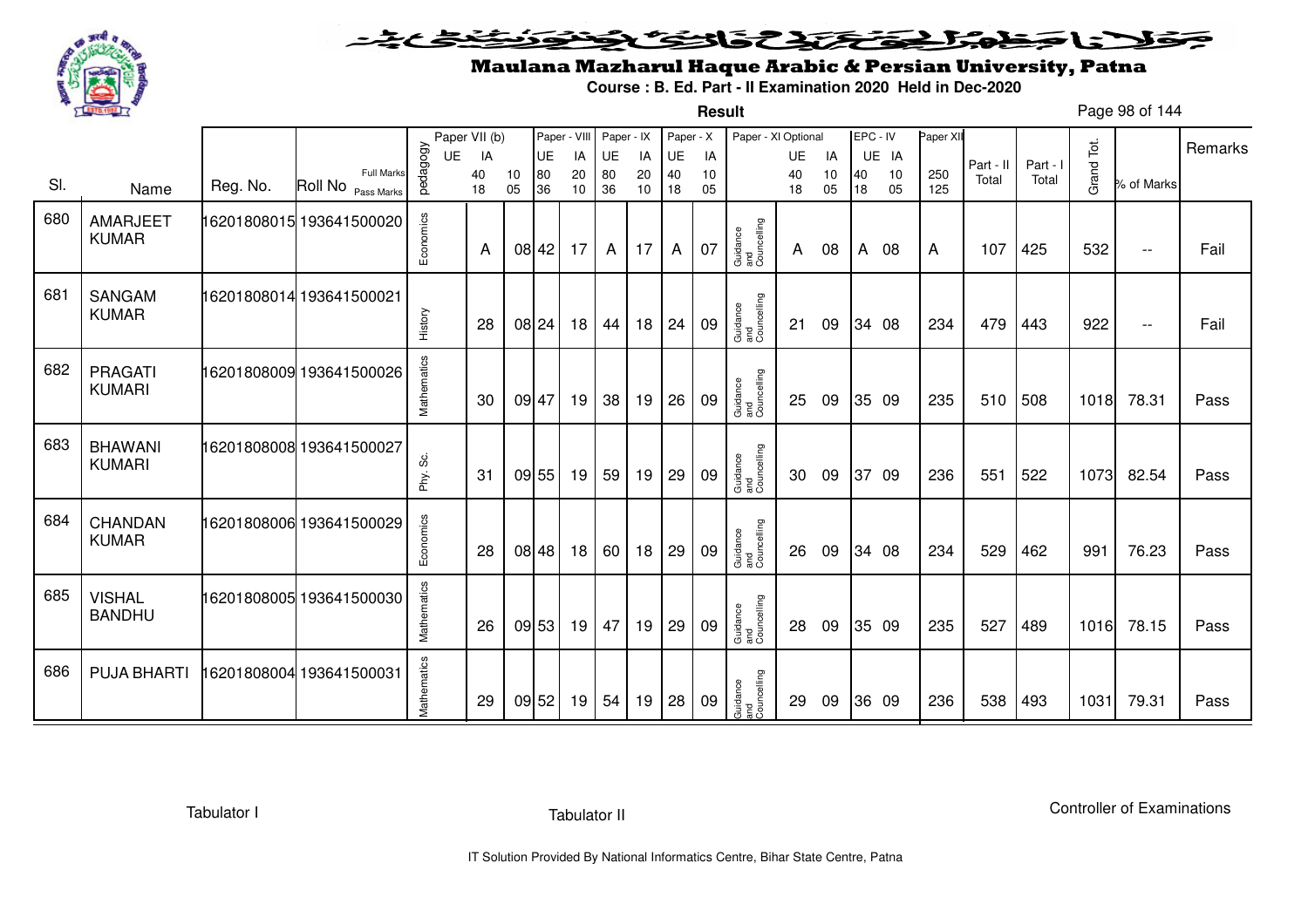

**Result**

# Maulana Mazharul Haque Arabic & Persian University, Patna

**Course : B. Ed. Part - II Examination 2020 Held in Dec-2020**

Page 99 of 144

|     |                                                  |             |                                                    |               | Paper VII (b) |          | Paper - VIII |          | Paper - IX |          | Paper - X |          | Paper - XI Optional            |          |          | EPC - IV |          | Paper XII  |           |          |            |            |         |
|-----|--------------------------------------------------|-------------|----------------------------------------------------|---------------|---------------|----------|--------------|----------|------------|----------|-----------|----------|--------------------------------|----------|----------|----------|----------|------------|-----------|----------|------------|------------|---------|
|     |                                                  |             |                                                    | UE            | IA            |          | UE           | IA       | UE         | IA       | UE        | IA       |                                | UE       | IA       |          | UE IA    |            | Part - II | Part - I |            |            | Remarks |
| SI. | Name                                             | Reg. No.    | <b>Full Marks</b><br>Roll No <sub>Pass Marks</sub> | pedagogy      | 40<br>18      | 10<br>05 | 80<br>36     | 20<br>10 | 80<br>36   | 20<br>10 | 40<br>18  | 10<br>05 |                                | 40<br>18 | 10<br>05 | 40<br>18 | 10<br>05 | 250<br>125 | Total     | Total    | Grand Tot. | % of Marks |         |
| 687 | CHIRANJEEV<br><b>RANJAN</b>                      |             | 16201808003 193641500032                           | History       | 29            |          | 07 46        | 18       | 46         | 19       | 25        | 09       | Guidance<br>and<br>Councelling | 29       | 08       |          | 34 09    | 234        | 513       | 441      | 954        | 73.38      | Pass    |
| 688 | <b>AMRITA</b><br><b>BHARTI</b>                   |             | 16201808002 193641500033                           | English       | 26            |          | 09 51        | 19       | 54         | 19       | 32        | 08       | Guidance<br>and<br>Councelling | 26       | 09       |          | 36 09    | 236        | 534       | 521      | 1055       | 81.15      | Pass    |
| 689 | <b>SUPRIYA</b><br><b>KUMARI</b>                  | 16201808001 | 193641500034                                       | History       | 34            |          | 09 51        | 19       | 48         | 19       | 24        | 09       | Guidance<br>and<br>Councelling | 30       | 09       |          | 36 09    | 235        | 532       | 465      | 997        | 76.69      | Pass    |
| 690 | <b>PRINCE</b><br><b>KUMAR</b>                    |             | 16201808000 193641500035                           | Biological Sc | 25            |          | 09 49        | 19       | 59         | 19       | 24        | 08       | Guidance<br>and<br>Councelling | 26       | 09       |          | 35 09    | 235        | 526       | 460      | 986        | 75.85      | Pass    |
| 691 | RAJANIKANT                                       |             | 16201807999 193641500036                           | Civics        | 26            |          | 08 56        | 18       | 60 l       | 19       | 28        | 09       | Guidance<br>and<br>Councelling | 25       | 08       |          | 35 08    | 236        | 536       | 500      | 1036       | 79.69      | Pass    |
| 692 | <b>PRASHANT</b><br><b>KUMAR</b><br><b>RANJAN</b> |             | 16201807998 193641500037                           | History       | 28            |          | 09 44        | 19       | 64         | 19       | 25        | 08       | Guidance<br>and<br>Councelling | 31       | 09       |          | 36 09    | 236        | 537       | 475      | 1012       | 77.85      | Pass    |
| 693 | <b>ANKU SINHA</b>                                | 6201807997  | 193641500038                                       | Civics        | 29            |          | 09 44        | 18       | 54         | 19       | 29        | 09       | Guidance<br>and<br>Councelling | 31       | 09       |          | 36 09    | 235        | 531       | 518      | 1049       | 80.69      | Pass    |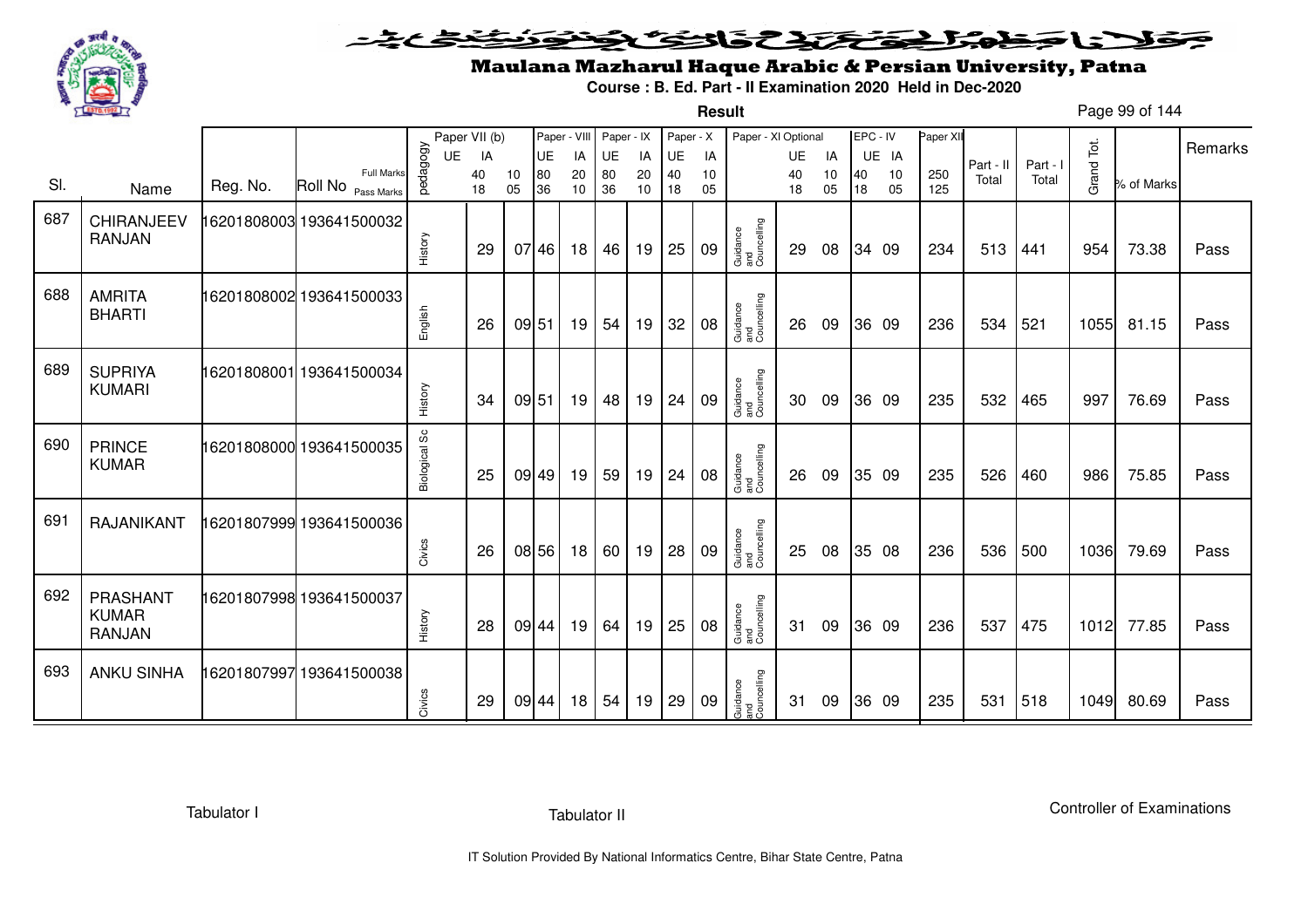

**Result**

# Maulana Mazharul Haque Arabic & Persian University, Patna

**Course : B. Ed. Part - II Examination 2020 Held in Dec-2020**

Page 100 of 144

|     |                                      |          |                                         |               | Paper VII (b) |          | Paper - VIII |          | Paper - IX |          | Paper - X |          | Paper - XI Optional            |          |          | EPC - IV |          | Paper XII  |           |          |            |            |         |
|-----|--------------------------------------|----------|-----------------------------------------|---------------|---------------|----------|--------------|----------|------------|----------|-----------|----------|--------------------------------|----------|----------|----------|----------|------------|-----------|----------|------------|------------|---------|
|     |                                      |          |                                         | UE            | IA            |          | UE           | IA       | UE         | IA       | UE        | IA       |                                | UE       | IA       |          | UE IA    |            | Part - II | Part - I |            |            | Remarks |
| SI. | Name                                 | Reg. No. | <b>Full Marks</b><br>Roll No Pass Marks | pedagogy      | 40<br>18      | 10<br>05 | 80<br>36     | 20<br>10 | 80<br>36   | 20<br>10 | 40<br>18  | 10<br>05 |                                | 40<br>18 | 10<br>05 | 40<br>18 | 10<br>05 | 250<br>125 | Total     | Total    | Grand Tot. | % of Marks |         |
| 694 | <b>NISHANT RAJ</b>                   |          | 16201807996 193641500039                | Mathematics   | 27            |          | 09 46        | 18       | 61         | 19       | 25        | 09       | Guidance<br>and<br>Councelling | 31       | 09       |          | 35 09    | 234        | 532       | 504      | 1036       | 79.69      | Pass    |
| 695 | PANKAJ<br><b>KUMAR</b>               |          | 16201807995 193641500040                | Phy. Sc.      | 27            |          | 08 47        | 19       | 47         | 19       | 26        | 08       | Guidance<br>and<br>Councelling | 29       | 08       |          | 34 08    | 234        | 514       | 491      | 1005       | 77.31      | Pass    |
| 696 | <b>DIMPAL</b><br><b>KUMARI</b>       |          | 16201807994 193641500041                | Economics     | 32            |          | 08 42        | 18       | 52         | 19       | 28        | 09       | Guidance<br>and<br>Councelling | 30       | 08       |          | 36 09    | 235        | 526       | 511      | 1037       | 79.77      | Pass    |
| 697 | <b>ARTI KUMARI</b>                   |          | 16201807993 193641500042                | Biological Sc | 27            |          | 08 46        | 17       | 62         | 17       | 29        | 07       | Guidance<br>and<br>Councelling | 29       | 08       |          | 34 08    | 234        | 526       | 505      | 1031       | 79.31      | Pass    |
| 698 | <b>KUMAR</b><br><b>GOURAV</b>        |          | 16201807992 193641500043                | History       | 34            |          | 09 59        | 19       | 57         | 19       | 24        | 09       | Guidance<br>and<br>Councelling | 29       | 09       |          | 36 09    | 236        | 549       | 511      | 1060       | 81.54      | Pass    |
| 699 | NAZIA FARNAZ16201807991 193641500044 |          |                                         | Civics        | 22            |          | 09 50        | 18       | 49         | 19       | 25        | 09       | Guidance<br>and<br>Councelling | 27       | 09       |          | 35 08    | 236        | 516       | 495      | 1011       | 77.77      | Pass    |
| 700 | <b>JAI SHREE</b>                     |          | 16201807990 193641500045                | Economics     | 33            |          | 09 60        | 19       | 52         | 19       | 29        | 09       | Guidance<br>and<br>Councelling | 31       | 09       |          | 36 09    | 235        | 550       | 521      | 1071       | 82.38      | Pass    |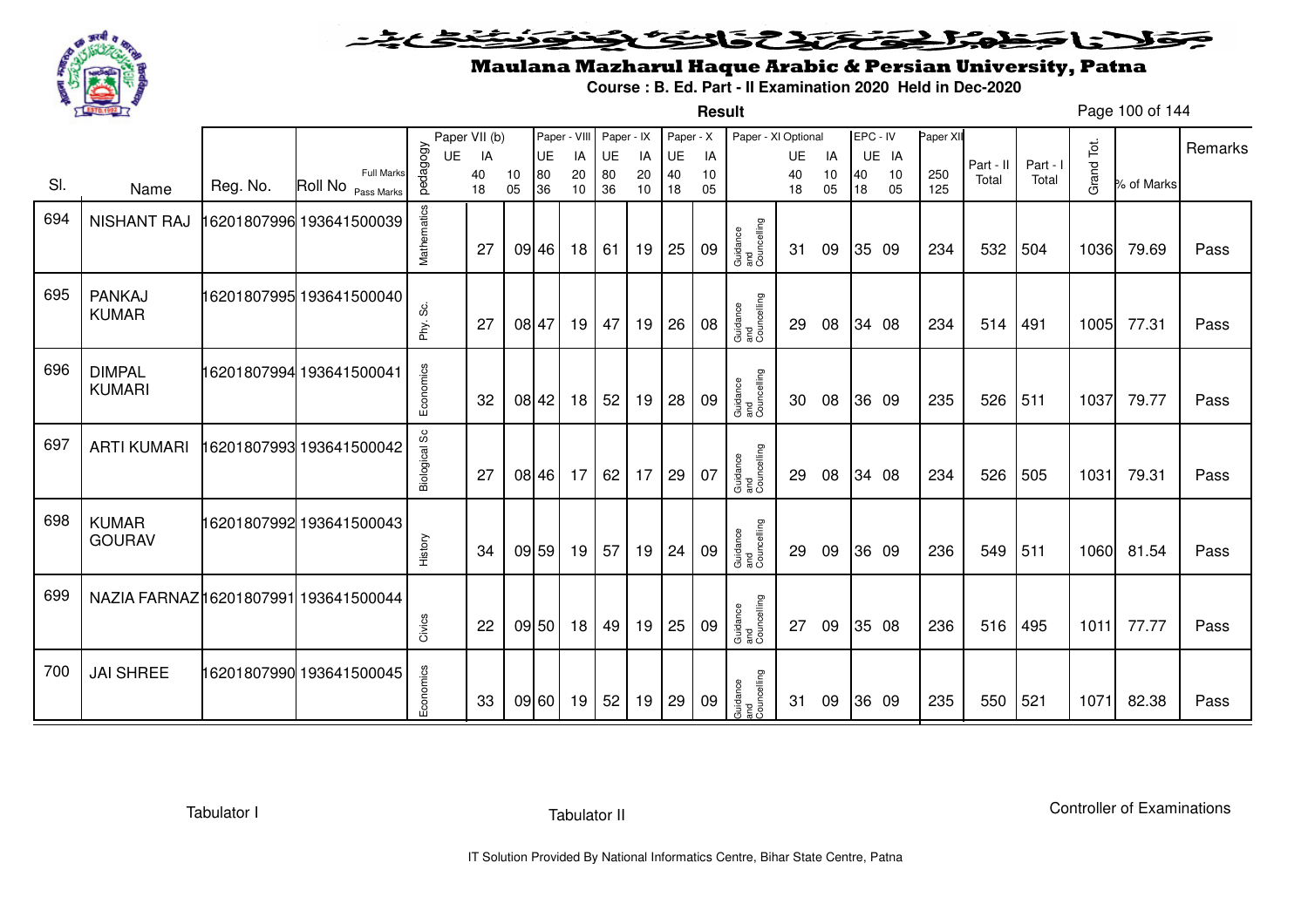

### <u>یٹی ٹ</u>ے۔ فلانا وخدا يقتحنك فالتف ونونوذ ≂

**Result**

# Maulana Mazharul Haque Arabic & Persian University, Patna

**Course : B. Ed. Part - II Examination 2020 Held in Dec-2020**

Page 101 of 144

|     |                                                      |          |                                            |             | Paper VII (b) |          | Paper - VIII |          | Paper - IX |          | Paper - X |          | Paper - XI Optional                 |          |          | EPC - IV |          | Paper XII  |           |          |            |            |         |
|-----|------------------------------------------------------|----------|--------------------------------------------|-------------|---------------|----------|--------------|----------|------------|----------|-----------|----------|-------------------------------------|----------|----------|----------|----------|------------|-----------|----------|------------|------------|---------|
|     |                                                      |          |                                            | UE          | IA            |          | UE           | IA       | UE         | IA       | UE        | IA       |                                     | UE       | IA       |          | UE IA    |            | Part - II | Part - I |            |            | Remarks |
| SI. | Name                                                 | Reg. No. | <b>Full Marks</b><br>Roll No<br>Pass Marks | pedagogy    | 40<br>18      | 10<br>05 | 80<br>36     | 20<br>10 | 80<br>36   | 20<br>10 | 40<br>18  | 10<br>05 |                                     | 40<br>18 | 10<br>05 | 40<br>18 | 10<br>05 | 250<br>125 | Total     | Total    | Grand Tot. | % of Marks |         |
| 701 | VIKAS KUMAR 16201807989 193641500046                 |          |                                            | Mathematics | 28            | 09 51    |              | 17       | 55         | 19       | 22        | 08       | Guidance<br>and<br>Councelling      | 28       | 08       |          | 34 09    | 234        | 522       | 506      | 1028       | 79.08      | Pass    |
| 702 | <b>RUPESH</b><br><b>KUMAR</b>                        |          | 16201807988 193641500047                   | Economics   | 27            |          | 09 54        | 19       | 48         | 19       | 22        | 09       | Guidance<br>and<br>Councelling      | 29       | 09       |          | 36 09    | 236        | 526       | 474      | 1000       | 76.92      | Pass    |
| 703 | SURAJ KUMAR16201807987 193641500048<br><b>BHAGAT</b> |          |                                            | History     | 28            |          | 09 48        | 18       | 52         | 19       | 24        | 09       | Guidance<br>and<br>Councelling      | 26       | 08       |          | 34 08    | 234        | 517       | 498      | 1015       | 78.08      | Pass    |
| 704 | <b>SAPNA</b><br><b>BHARTI</b>                        |          | 16201807986 193641500049                   | Civics      | 21            |          | 08 48        | 17       | 48         | 19       | 25        | 09       | Guidance<br>and<br>Councelling      | 25       | 09       |          | 35 08    | 235        | 507       | 456      | 963        | 74.08      | Pass    |
| 705 | <b>HITLAR</b><br><b>KUMAR</b>                        |          | 16201807985 193641500050                   | Civics      | 31            |          | 07 40        | 18       | 50         | 19       | 24        | 09       | Guidance<br>and<br>Councelling      | 28       | 09       |          | 34 08    | 234        | 511       | 477      | 988        | 76.00      | Pass    |
| 706 | <b>KUMAR</b><br><b>ABHISHEK</b><br><b>ANAND</b>      |          | 16201815059 193641500052                   | Commerce    | 24            |          | 08 48        | 16       | 53         | 19       | 26        | 09       | Guidance<br>and<br>Councelling      | 26       | 09       |          | 35 09    | 235        | 517       | 500      | 1017       | 78.23      | Pass    |
| 707 | <b>RAVISH</b><br><b>ANAND</b>                        |          | 16201814988 193651500001                   | Computer    | 25            | 09 47    |              | 19       | 40         | 18       | 25        | 09       | Health and<br>Physical<br>Education | 23       | 08       |          | 39 09    | 225        | 496       | 456      | 952        | 73.23      | Pass    |

Tabulator I

Tabulator II

Controller of Examinations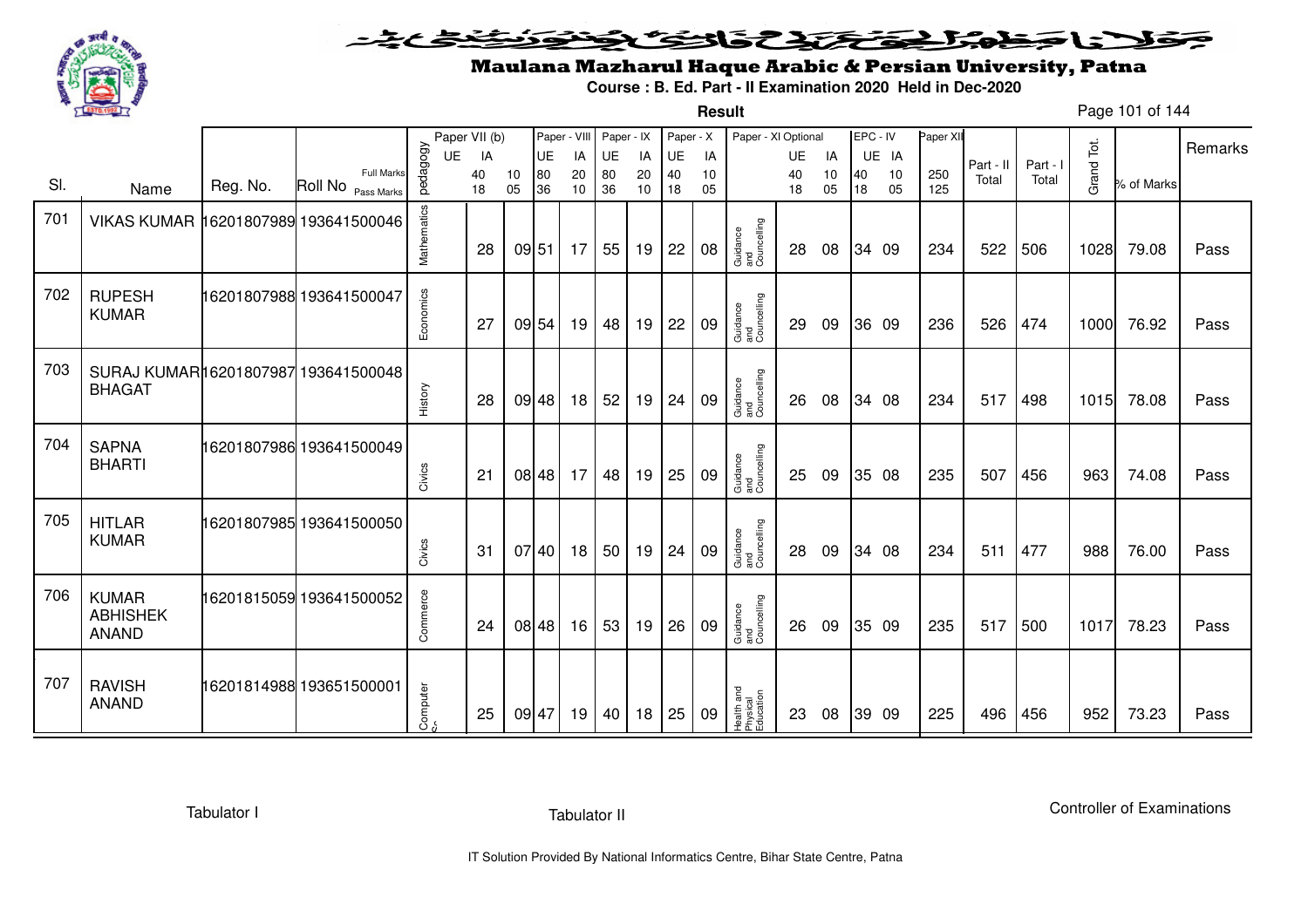

**Result**

# Maulana Mazharul Haque Arabic & Persian University, Patna

**Course : B. Ed. Part - II Examination 2020 Held in Dec-2020**

Page 102 of 144

|     |                                                 |          |                                         |              | Paper VII (b) |          |          | Paper - VIII | Paper - IX |          | Paper - X |          | Paper - XI Optional                 |          |          | EPC - IV |          | Paper XII  |           |          |            |                          | Remarks |
|-----|-------------------------------------------------|----------|-----------------------------------------|--------------|---------------|----------|----------|--------------|------------|----------|-----------|----------|-------------------------------------|----------|----------|----------|----------|------------|-----------|----------|------------|--------------------------|---------|
|     |                                                 |          |                                         | <b>UE</b>    | IA            |          | UE       | IA           | UE         | IA       | UE        | IA       |                                     | UE       | IA       |          | UE IA    |            | Part - II | Part - I |            |                          |         |
| SI. | Name                                            | Reg. No. | <b>Full Marks</b><br>Roll No Pass Marks | pedagogy     | 40<br>18      | 10<br>05 | 80<br>36 | 20<br>10     | 80<br>36   | 20<br>10 | 40<br>18  | 10<br>05 |                                     | 40<br>18 | 10<br>05 | 40<br>18 | 10<br>05 | 250<br>125 | Total     | Total    | Grand Tot. | % of Marks               |         |
| 708 | <b>NISHU</b><br><b>KUMARI</b>                   |          | 16201814987 193651500002                | History      | 24            |          | 09 40    | 19           | 37         | 19       | 22        | 08       | Health and<br>Physical<br>Education | 23       | 09       |          | 38 09    | 224        | 481       | 449      | 930        | 71.54                    | Pass    |
| 709 | <b>SHASHI</b><br><b>BHUSHAN</b><br><b>KUMAR</b> |          | 16201814938 193651500003                | Computer     | 27            |          | 09 44    | 19           | 50         | 19       | 23        | 09       | Health and<br>Physical<br>Education | 23       | 09       |          | 39 09    | 225        | 505       | 491      | 996        | 76.62                    | Pass    |
| 710 | <b>PURNIMA</b><br><b>KUMARI SINHA</b>           |          | 6201814937 193651500004                 | ပ္တဲ<br>Phy. | 25            |          | 08 44    | 18           | 47         | 19       | 23        | 08       | Health and<br>Physical<br>Education | 25       | 09       |          | 38 09    | 223        | 496       | 472      | 968        | 74.46                    | Pass    |
| 711 | <b>RAUSHAN</b><br><b>KUMAR</b>                  |          | 16201814936 193651500005                | Mathematics  | 26            |          | $09$ 26  | 19           | 46         | 19       | 26        | 09       | Health and<br>Physical<br>Education | 22       | 09       |          | 39 08    | 225        | 483       | 465      | 948        | $\overline{\phantom{a}}$ | Fail    |
| 712 | <b>KUMARI</b><br><b>BABLY</b>                   |          | 16201814935 193651500006                | Phy. Sc.     | 27            |          | 09 53    | 19           | 50         | 18       | 24        | 08       | Health and<br>Physical<br>Education | 24       | 08       |          | 39 09    | 224        | 512       | 491      | 1003       | 77.15                    | Pass    |
| 713 | <b>POOJA</b><br><b>KUMARI</b>                   |          | 16201814934 193651500007                | Economics    | 25            |          | 09 49    | 19           | 49         | 17       | 25        | 08       | Health and<br>Physical<br>Education | 25       | 09       |          | 38 09    | 223        | 505       | 470      | 975        | 75.00                    | Pass    |
| 714 | KIRAN KUMARI16201814933                         |          | 193651500008                            | History      | 25            |          | 08 47    | 19           | 55         | 18       | 25        | 08       | Health and<br>Physical<br>Education | 20       | 09       |          | 39 08    | 223        | 504       | 467      | 971        | 74.69                    | Pass    |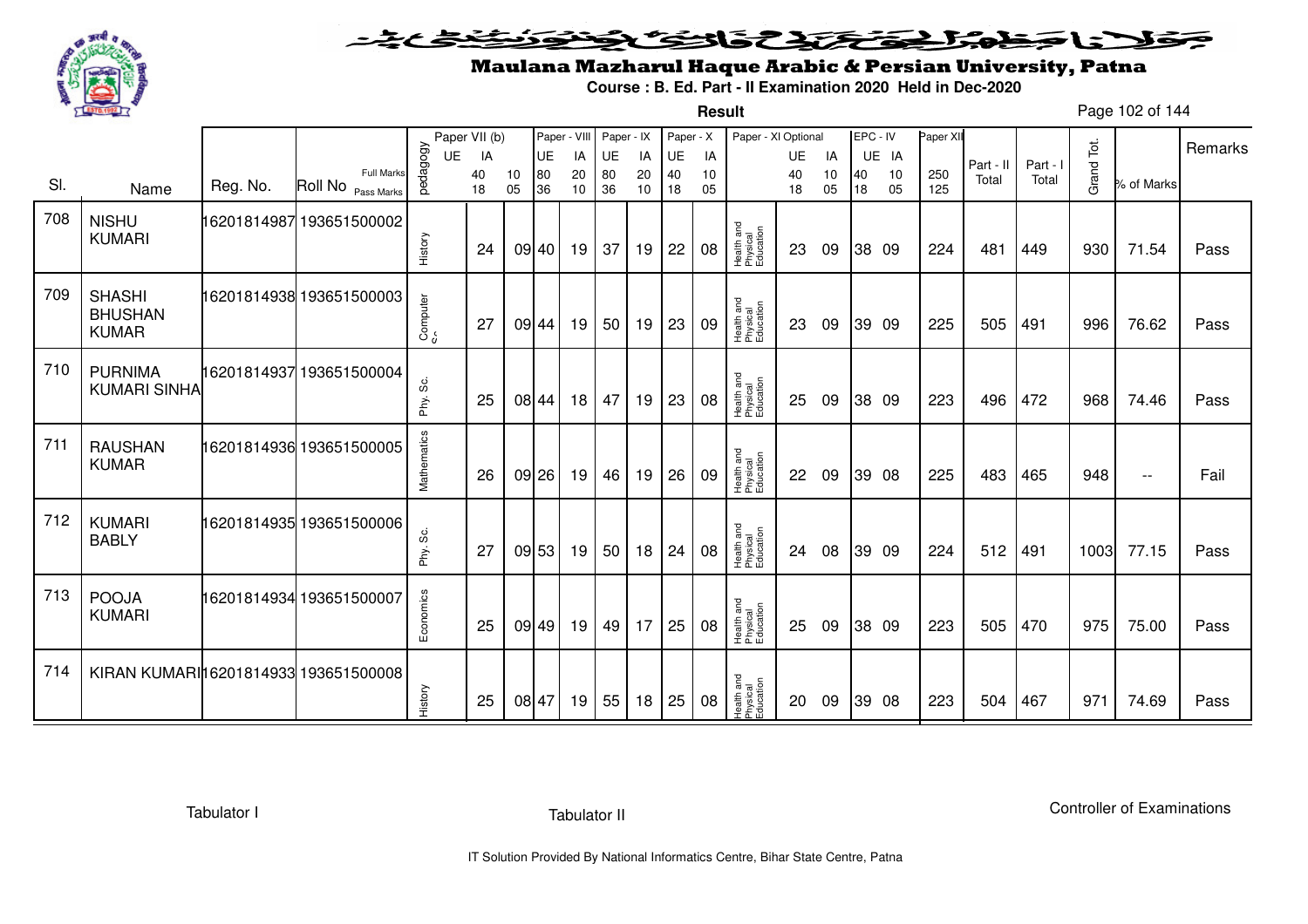

**Result**

# Maulana Mazharul Haque Arabic & Persian University, Patna

**Course : B. Ed. Part - II Examination 2020 Held in Dec-2020**

Page 103 of 144

|     |                                |          |                                         |             | Paper VII (b) |          | Paper - VIII |          | Paper - IX |          | Paper - X |          | Paper - XI Optional                 |          |          | EPC - IV |          | Paper XI   |           |          |            |            |         |
|-----|--------------------------------|----------|-----------------------------------------|-------------|---------------|----------|--------------|----------|------------|----------|-----------|----------|-------------------------------------|----------|----------|----------|----------|------------|-----------|----------|------------|------------|---------|
|     |                                |          |                                         | UE          | IA            |          | UE           | IA       | UE         | IA       | UE        | IA       |                                     | UE       | IA       |          | UE IA    |            | Part - II | Part - I |            |            | Remarks |
| SI. | Name                           | Reg. No. | <b>Full Marks</b><br>Roll No Pass Marks | pedagogy    | 40<br>18      | 10<br>05 | 80<br>36     | 20<br>10 | 80<br>36   | 20<br>10 | 40<br>18  | 10<br>05 |                                     | 40<br>18 | 10<br>05 | 40<br>18 | 10<br>05 | 250<br>125 | Total     | Total    | Grand Tot. | % of Marks |         |
| 715 | <b>RAKESH</b><br><b>KUMAR</b>  |          | 16201814932 193651500009                | Computer    | 28            |          | 09 55        | 19       | 49         | 19       | 29        | 09       | Health and<br>Physical<br>Education | 25       | 09       |          | 38 09    | 225        | 523       | 487      | 1010       | 77.69      | Pass    |
| 716 | <b>REKHA</b><br><b>KUMARI</b>  |          | 16201814931 193651500010                | Civics      | 27            | 09 42    |              | 18       | 43         | 19       | 24        | 09       | Health and<br>Physical<br>Education | 25       | 09       |          | 39 09    | 224        | 497       | 477      | 974        | 74.92      | Pass    |
| 717 | <b>PANKAJ</b><br><b>KUMAR</b>  |          | 16201814930 193651500011                | Mathematics | 28            |          | 09 49        | 19       | 46         | 19       | 28        | 09       | Health and<br>Physical<br>Education | 27       | 08       |          | 39 08    | 225        | 514       | 484      | 998        | 76.77      | Pass    |
| 718 | <b>GAUTAM</b><br><b>KUMAR</b>  |          | 16201814929 193651500012                | Mathematics | 24            |          | 09 49        | 19       | 49         | 19       | 28        | 09       | Health and<br>Physical<br>Education | 24       | 08       |          | 38 09    | 225        | 510       | 479      | 989        | 76.08      | Pass    |
| 719 | <b>MADHVI</b><br><b>KUMARI</b> |          | 16201814928 193651500013                | History     | 29            |          | 08 62        | 18       | 57         | 19       | 26        | 09       | Health and<br>Physical<br>Education | 25       | 09       |          | 39 09    | 224        | 534       | 497      | 1031       | 79.31      | Pass    |
| 720 | <b>GAUTAM</b><br><b>KUMAR</b>  |          | 16201814927 193651500014                | Economics   | 29            |          | 08 56        | 19       | 54         | 18       | 25        | 09       | Health and<br>Physical<br>Education | 24       | 09       |          | 38 08    | 224        | 521       | 462      | 983        | 75.62      | Pass    |
| 721 | <b>PUMMY</b><br><b>KUMARI</b>  |          | 16201814926 193651500015                | Phy. Sc.    | 23            |          | 08 45        | 19       | 48         | 19       | 25        | 09       | Health and<br>Physical<br>Education | 27       | 09       |          | 39 09    | 223        | 503       | 447      | 950        | 73.08      | Pass    |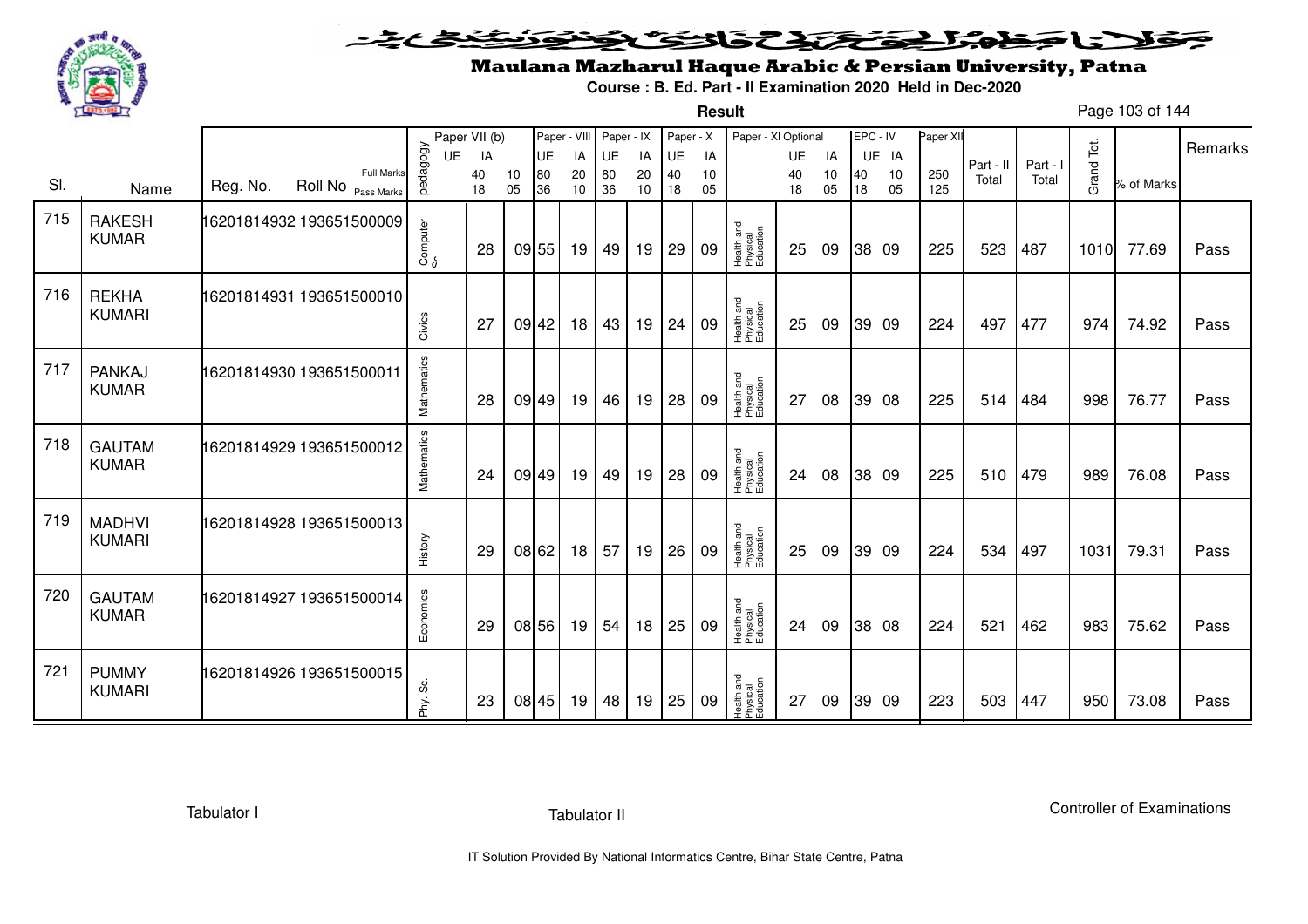

**Result**

# Maulana Mazharul Haque Arabic & Persian University, Patna

**Course : B. Ed. Part - II Examination 2020 Held in Dec-2020**

Page 104 of 144

|     |                                      |          |                                            | Paper VII (b) |          |          | Paper - VIII |          | Paper - IX |          | Paper - X |          | Paper - XI Optional                 |          |          | EPC - IV |          | Paper XII  |           |          |            |            | Remarks |
|-----|--------------------------------------|----------|--------------------------------------------|---------------|----------|----------|--------------|----------|------------|----------|-----------|----------|-------------------------------------|----------|----------|----------|----------|------------|-----------|----------|------------|------------|---------|
|     |                                      |          |                                            | UE            | IA       |          | UE           | IA       | UE         | IA       | UE        | IA       |                                     | UE       | IA       |          | UE IA    |            | Part - II | Part - I |            |            |         |
| SI. | Name                                 | Reg. No. | <b>Full Marks</b><br>Roll No<br>Pass Marks | pedagogy      | 40<br>18 | 10<br>05 | 80<br>36     | 20<br>10 | 80<br>36   | 20<br>10 | 40<br>18  | 10<br>05 |                                     | 40<br>18 | 10<br>05 | 40<br>18 | 10<br>05 | 250<br>125 | Total     | Total    | Grand Tot. | % of Marks |         |
| 722 | <b>PUJA KUMARI</b>                   |          | 16201814925 193651500016                   |               |          |          |              |          |            |          |           |          |                                     |          |          |          |          |            |           |          |            |            |         |
|     |                                      |          |                                            | History       | 23       |          | 09 50        | 19       | 51         | 19       | 23        | 09       | Health and<br>Physical<br>Education | 24       | 08       |          | 38 09    | 223        | 505       | 479      | 984        | 75.69      | Pass    |
| 723 | <b>RANJAY</b><br><b>KUMAR</b>        |          | 16201814924 193651500017                   |               |          |          |              |          |            |          |           |          | Health and<br>Physical<br>Education |          |          |          |          |            |           |          |            |            |         |
|     |                                      |          |                                            | History       | 26       |          | 09 46        | 19       | 45         | 18       | 30        | 09       |                                     | 23       | 08       |          | 39 09    | 221        | 502       | 483      | 985        | 75.77      | Pass    |
| 724 | <b>PANKAJ</b><br><b>KUMAR</b>        |          | 16201814923 193651500018                   | Economics     | 25       | 09 44    |              | 19       | 48         | 19       | 23        | 09       | Health and<br>Physical<br>Education | 24       | 09       |          | 38 09    | 224        | 500       | 478      | 978        | 75.23      | Pass    |
| 725 | <b>KOMAL</b><br><b>BHARTI</b>        |          | 16201814922 193651500019                   | Mathematics   | 30       |          | 09 45        | 18       | 51         | 19       | 28        | 09       | Health and<br>Physical<br>Education | 22       | 09       |          | 39 08    | 225        | 512       | 459      | 971        | 74.69      | Pass    |
| 726 | NAVIN KUMAR 16201814921 193651500020 |          |                                            | Mathematics   | 27       |          | 09 52        | 18       | 51         | 19       | 24        | 09       | Health and<br>Physical<br>Education | 24       | 09       |          | 38 09    | 225        | 514       | 469      | 983        | 75.62      | Pass    |
| 727 | ABHIMANU                             |          | 16201814920 193651500021                   | Mathematics   | 26       |          | 08 40        | 19       | 53         | 19       | 27        | 09       | Health and<br>Physical<br>Education | 23       | 09       |          | 39 09    | 224        | 505       | 466      | 971        | 74.69      | Pass    |
| 728 | <b>KRISHNA</b><br><b>MURARI</b>      |          | 16201814919 193651500022                   | Civics        | 27       | 09 47    |              | 19       | 53         | 19       | 28        | 09       | Health and<br>Physical<br>Education | 22       | 09       |          | 39 09    | 223        | 513       | 470      | 983        | 75.62      | Pass    |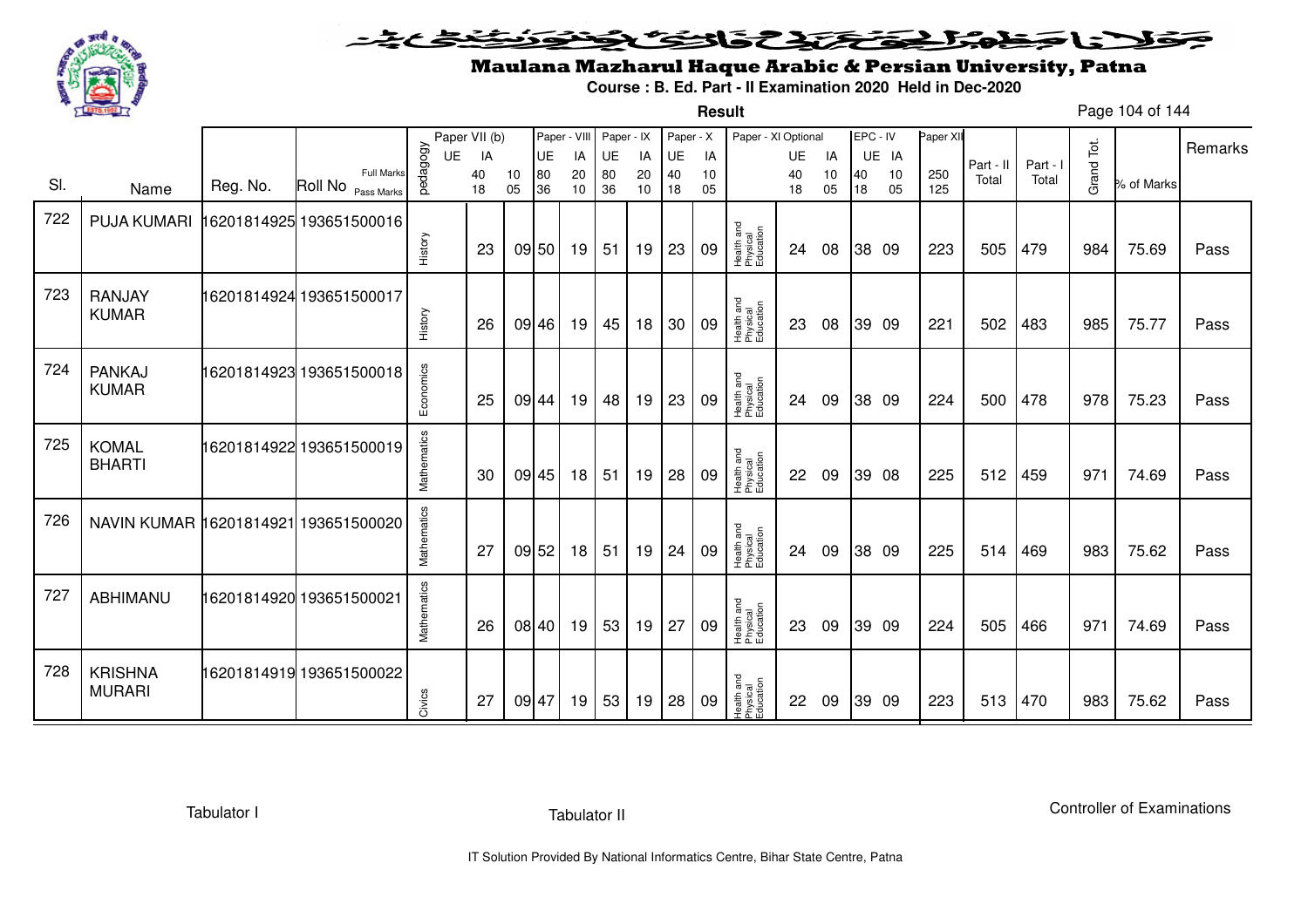

### <u>یٹی ٹ</u>ے۔ فلانا وخدا يقتحنك فالتف ونونوذ ≂

**Result**

# Maulana Mazharul Haque Arabic & Persian University, Patna

**Course : B. Ed. Part - II Examination 2020 Held in Dec-2020**

Page 105 of 144

|     |                                         |          |                                         |             | Paper VII (b) |          | Paper - VIII |          | Paper - IX |          | Paper - X |          | Paper - XI Optional                 |           |          |          | EPC - IV | Paper XI   |           |          |            |            |         |
|-----|-----------------------------------------|----------|-----------------------------------------|-------------|---------------|----------|--------------|----------|------------|----------|-----------|----------|-------------------------------------|-----------|----------|----------|----------|------------|-----------|----------|------------|------------|---------|
|     |                                         |          |                                         | UE          | IA            |          | UE           | IA       | UE         | IA       | UE        | IA       |                                     | <b>UE</b> | IA       |          | UE IA    |            | Part - II | Part - I |            |            | Remarks |
| SI. | Name                                    | Reg. No. | <b>Full Marks</b><br>Roll No Pass Marks | pedagogy    | 40<br>18      | 10<br>05 | 80<br>36     | 20<br>10 | 80<br>36   | 20<br>10 | 40<br>18  | 10<br>05 |                                     | 40<br>18  | 10<br>05 | 40<br>18 | 10<br>05 | 250<br>125 | Total     | Total    | Grand Tot. | % of Marks |         |
| 729 | <b>DIVAKAR DEO</b><br><b>MANI GUPTA</b> |          | 16201814918 193651500023                | Mathematics | 24            |          | 08 43        | 19       | 46         | 18       | 22        | 09       | Health and<br>Physical<br>Education | 31        | 09       |          | 38 08    | 223        | 498       | 479      | 977        | 75.15      | Pass    |
| 730 | RAJ KAMAL                               |          | 16201814917 193651500024                | Civics      | 25            |          | 09 56        | 19       | 42         | 19       | 23        | 09       | Health and<br>Physical<br>Education | 23        | 09       |          | 39 09    | 225        | 507       | 451      | 958        | 73.69      | Pass    |
| 731 | <b>ARVIND</b><br><b>KUMAR AMAR</b>      |          | 6201814916 193651500025                 | History     | 28            |          | 09 44        | 18       | 58         | 19       | 24        | 09       | Health and<br>Physical<br>Education | 27        | 09       |          | 38 08    | 225        | 516       | 471      | 987        | 75.92      | Pass    |
| 732 | <b>CHANDAN</b><br><b>KUMAR</b>          |          | 16201814915 193651500026                | တိ<br>Phy.  | 25            |          | 09 40        | 19       | 46         | 19       | 27        | 08       | Health and<br>Physical<br>Education | 26        | 09       |          | 39 09    | 225        | 501       | 434      | 935        | 71.92      | Pass    |
| 733 | <b>LALITA</b><br><b>KUMARI</b>          |          | 16201814759 193661500001                | Civics      | 25            |          | 08 48        | 18       | 57         | 19       | 28        | 09       | Health and<br>Physical<br>Education | 26        | 08       | 37       | 08       | 220        | 511       | 471      | 982        | 75.54      | Pass    |
| 734 | <b>RAUSHAN</b><br><b>KUMAR</b>          |          | 16201807961 193661500002                | Phy. Sc.    | 25            | 08 51    |              | 18       | 45         | 19       | 27        | 09       | Health and<br>Physical<br>Education | 23        | 08       |          | 36 09    | 220        | 498       | 450      | 948        | 72.92      | Pass    |
| 735 | <b>SIKANDAR</b><br><b>KUMAR SAHU</b>    |          | 16201807960 193661500003                | English     | 19            |          | 09 37        | 18       | 44         | 19       | 21        | 08       | Health and<br>Physical<br>Education | 21        | 09       |          | 36 08    | 221        | 470       | 455      | 925        | 71.15      | Pass    |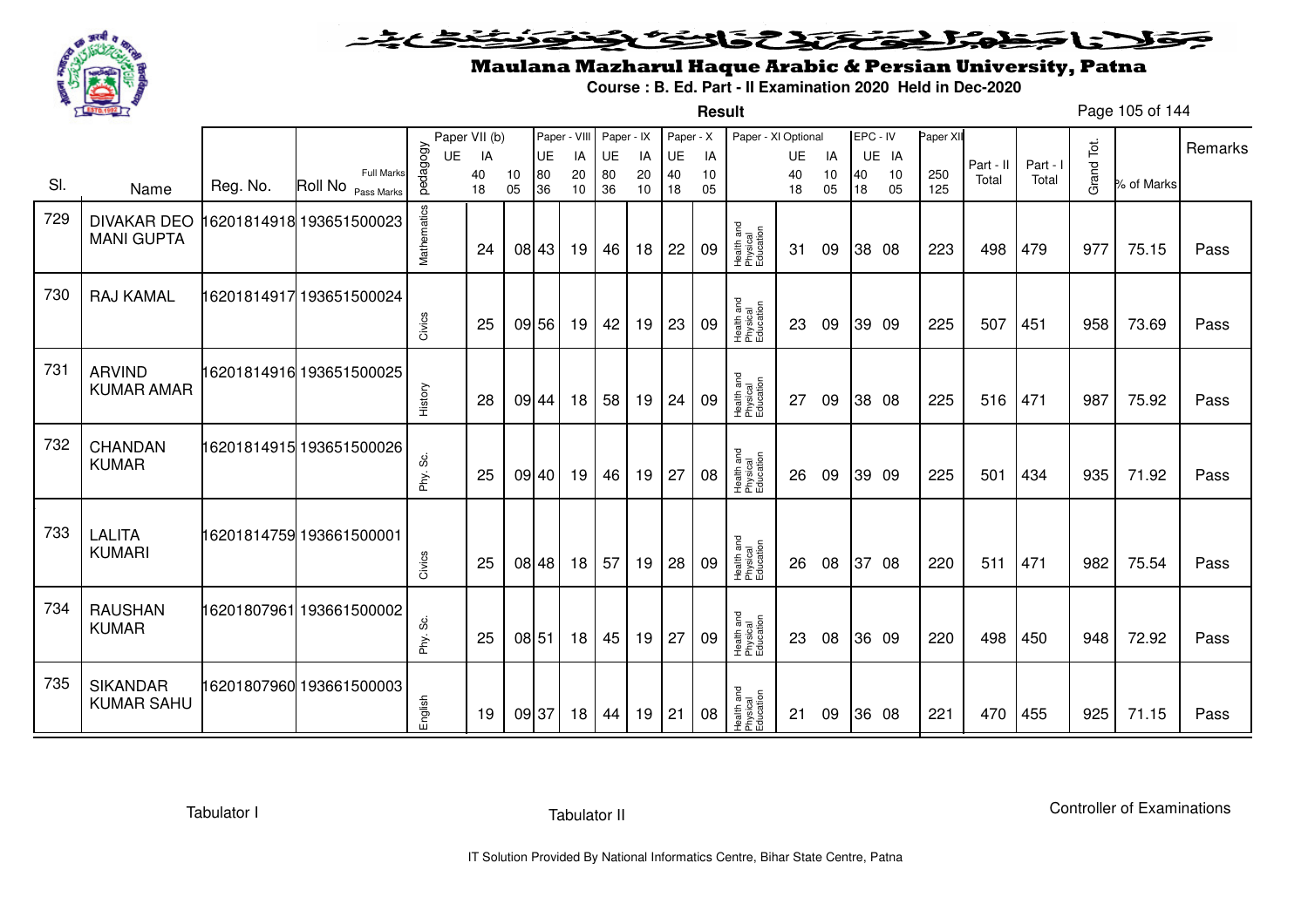

**Result**

# Maulana Mazharul Haque Arabic & Persian University, Patna

**Course : B. Ed. Part - II Examination 2020 Held in Dec-2020**

Page 106 of 144

|     |                                                      |          |                                         |           | Paper VII (b) |          | Paper - VIII |          | Paper - IX |          | Paper - X |          | Paper - XI Optional                 |          |          | EPC - IV |          | Paper XII  |           |          |            |            |         |
|-----|------------------------------------------------------|----------|-----------------------------------------|-----------|---------------|----------|--------------|----------|------------|----------|-----------|----------|-------------------------------------|----------|----------|----------|----------|------------|-----------|----------|------------|------------|---------|
|     |                                                      |          |                                         | UE        | IA            |          | UE           | IA       | UE         | IA       | UE        | IA       |                                     | UE       | IA       |          | UE IA    |            | Part - II | Part - I |            |            | Remarks |
| SI. | Name                                                 | Reg. No. | <b>Full Marks</b><br>Roll No Pass Marks | pedagogy  | 40<br>18      | 10<br>05 | 80<br>36     | 20<br>10 | 80<br>36   | 20<br>10 | 40<br>18  | 10<br>05 |                                     | 40<br>18 | 10<br>05 | 40<br>18 | 10<br>05 | 250<br>125 | Total     | Total    | Grand Tot. | % of Marks |         |
| 736 | SAROJ KUMAR16201807959 193661500004<br><b>THAKUR</b> |          |                                         | Economics | 18            |          | 08 48        | 19       | 45         | 18       | 24        | 08       | Health and<br>Physical<br>Education | 23       | 09       |          | 36 09    | 223        | 488       | 479      | 967        | 74.38      | Pass    |
| 737 | <b>MD MERAJ</b><br><b>ANSARI</b>                     |          | 16201807958 193661500005                | English   | 24            |          | 09 55        | 19       | 55         | 19       | 32        | 09       | Health and<br>Physical<br>Education | 28       | 09       |          | 38 09    | 225        | 531       | 517      | 1048       | 80.62      | Pass    |
| 738 | <b>RUPESH</b><br><b>KUMAR</b>                        |          | 16201807957193661500006                 | Economics | 23            |          | 09 52        | 18       | 47         | 19       | 28        | 09       | Health and<br>Physical<br>Education | 24       | 08       |          | 37 09    | 220        | 503       | 472      | 975        | 75.00      | Pass    |
| 739 | <b>PUSHPANJLI</b><br><b>KUMARI</b>                   |          | 16201807956 193661500007                | History   | 29            |          | 09 42        | 19       | 47         | 18       | 29        | 09       | Health and<br>Physical<br>Education | 26       | 08       |          | 37 09    | 222        | 504       | 492      | 996        | 76.62      | Pass    |
| 740 | <b>KHUSHBU</b><br><b>KUMARI</b>                      |          | 16201807955 193661500008                | Civics    | 27            |          | 09 54        | 18       | 61         | 19       | 27        | 08       | Health and<br>Physical<br>Education | 22       | 09       |          | 36 09    | 223        | 522       | 478      | 1000       | 76.92      | Pass    |
| 741 | <b>MANISHA</b><br><b>KUMARI</b>                      |          | 16201807954 193661500009                | Civics    | 22            |          | 09 48        | 18       | 51         | 19       | 25        | 08       | Health and<br>Physical<br>Education | 26       | 09       |          | 37 08    | 222        | 502       | 472      | 974        | 74.92      | Pass    |
| 742 | <b>KUMARI</b><br><b>TRIPTI</b>                       |          | 16201807953 193661500010                | History   | 28            |          | 09 54        | 19       | 54         | 19       | 24        | 08       | Health and<br>Physical<br>Education | 27       | 09       | 37       | 09       | 223        | 520       | 479      | 999        | 76.85      | Pass    |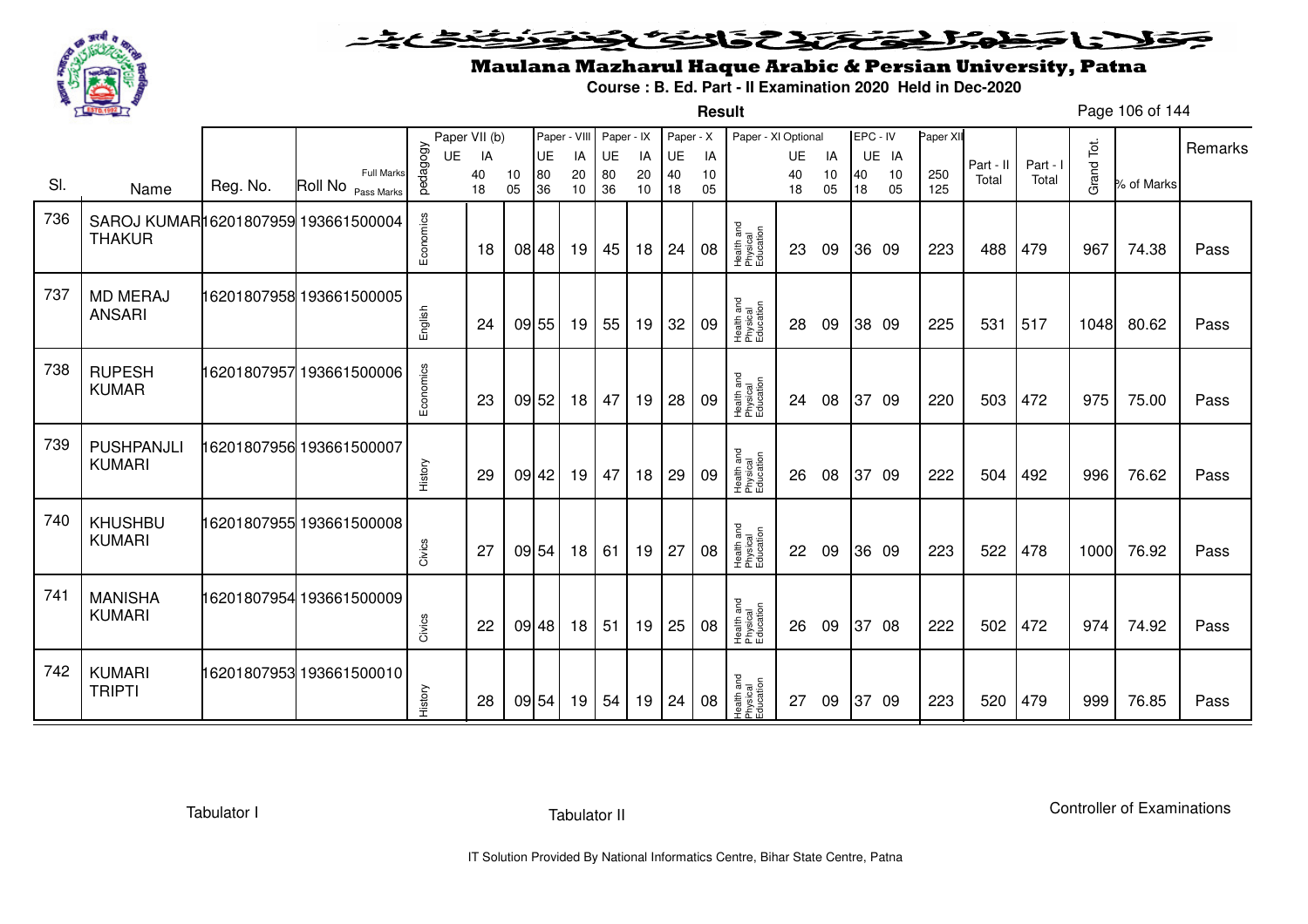

### حضمیت فلأناخض المتعاطية فالتكنك ∍

**Result**

# Maulana Mazharul Haque Arabic & Persian University, Patna

**Course : B. Ed. Part - II Examination 2020 Held in Dec-2020**

Page 107 of 144

|     |                                      |          |                                         |             | Paper VII (b) |          | Paper - VIII |          | Paper - IX |          | Paper - X |          | Paper - XI Optional                 |          |          | EPC - IV |          | Paper XII  |           |          |            |            |         |
|-----|--------------------------------------|----------|-----------------------------------------|-------------|---------------|----------|--------------|----------|------------|----------|-----------|----------|-------------------------------------|----------|----------|----------|----------|------------|-----------|----------|------------|------------|---------|
|     |                                      |          |                                         | UE          | IA            |          | UE           | IA       | UE         | IA       | UE        | IA       |                                     | UE       | IA       |          | UE IA    |            | Part - II | Part - I |            |            | Remarks |
| SI. | Name                                 | Reg. No. | <b>Full Marks</b><br>Roll No Pass Marks | pedagogy    | 40<br>18      | 10<br>05 | 80<br>36     | 20<br>10 | 80<br>36   | 20<br>10 | 40<br>18  | 10<br>05 |                                     | 40<br>18 | 10<br>05 | 40<br>18 | 10<br>05 | 250<br>125 | Total     | Total    | Grand Tot. | % of Marks |         |
| 743 | <b>MAHI KUMARI</b>                   |          | 16201807951 193661500011                |             |               |          |              |          |            |          |           |          |                                     |          |          |          |          |            |           |          |            |            |         |
|     |                                      |          |                                         | တိ<br>Phy.  | 30            |          | 08 46        | 18       | 57         | 19       | 26        | 09       | Health and<br>Physical<br>Education | 26       | 08       |          | 37 09    | 220        | 513       | 460      | 973        | 74.85      | Pass    |
| 744 | <b>SONI KUMARI</b>                   |          | 16201807950 193661500012                |             |               |          |              |          |            |          |           |          |                                     |          |          |          |          |            |           |          |            |            |         |
|     |                                      |          |                                         | Civics      | 22            |          | 09 48        | 18       | 49         | 18       | 22        | 09       | Health and<br>Physical<br>Education | 23       | 08       | 37       | 09       | 224        | 496       | 449      | 945        | 72.69      | Pass    |
| 745 | <b>SUPRABHA</b>                      |          | 16201807949 193661500013                |             |               |          |              |          |            |          |           |          |                                     |          |          |          |          |            |           |          |            |            |         |
|     | RANI                                 |          |                                         | History     | 29            |          | 09 43        | 18       | 47         | 18       | 25        | 08       | Health and<br>Physical<br>Education | 26       | 09       |          | 36 09    | 225        | 502       | 487      | 989        | 76.08      | Pass    |
| 746 | <b>GHEYASUDDI</b>                    |          | 16201807948 193661500014                |             |               |          |              |          |            |          |           |          |                                     |          |          |          |          |            |           |          |            |            |         |
|     | N                                    |          |                                         | English     | 26            | 09 57    |              | 19       | 53         | 19       | 26        | 09       | Health and<br>Physical<br>Education | 22       | 09       |          | 38 09    | 225        | 521       | 467      | 988        | 76.00      | Pass    |
| 747 | <b>RANVIR</b>                        |          | 16201807947 193661500015                |             |               |          |              |          |            |          |           |          |                                     |          |          |          |          |            |           |          |            |            |         |
|     | <b>KUMAR</b>                         |          |                                         | Mathematics | 23            |          | $09$ 42      | 18       | 43         | 19       | 23        | 08       | Health and<br>Physical<br>Education | 21       | 09       | 37       | 08       | 222        | 482       | 441      | 923        | 71.00      | Pass    |
| 748 | VINAY KUMAR 16201807946 193661500016 |          |                                         |             |               |          |              |          |            |          |           |          |                                     |          |          |          |          |            |           |          |            |            |         |
|     | <b>RAVI</b>                          |          |                                         | Civics      | 24            |          | 08 46        | 18       | 41         | 18       | 22        | 08       | Health and<br>Physical<br>Education | 30       | 08       |          | 36 08    | 220        | 487       | 456      | 943        | 72.54      | Pass    |
| 749 | <b>POOJA</b>                         |          | 16201807945 193661500017                |             |               |          |              |          |            |          |           |          |                                     |          |          |          |          |            |           |          |            |            |         |
|     | <b>KUMARI</b>                        |          |                                         | Civics      | 28            | 09 47    |              | 19       | 51         | 19       | 28        | 09       | Health and<br>Physical<br>Education | 28       | 09       |          | 38 09    | 225        | 519       | 507      | 1026       | 78.92      | Pass    |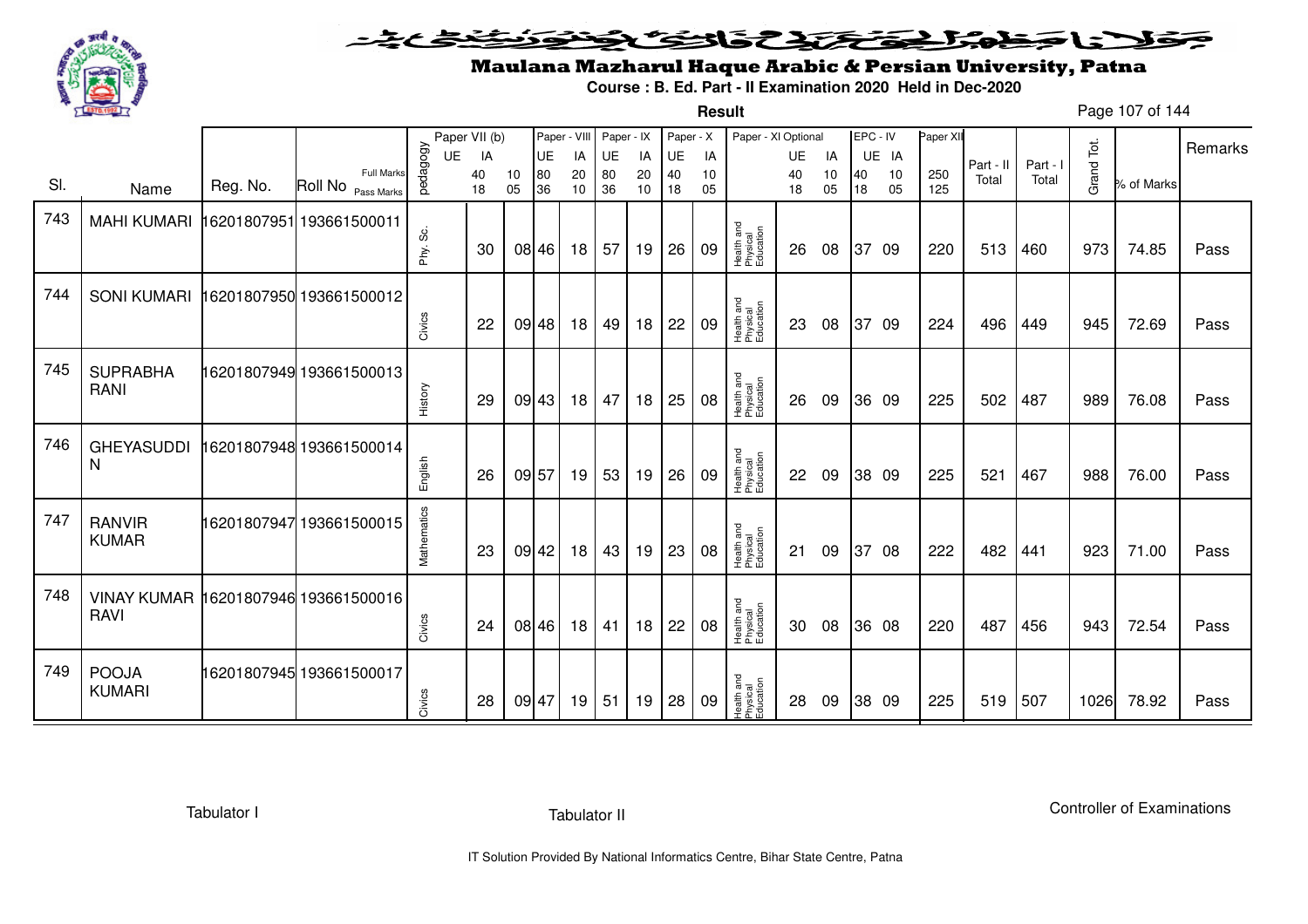

**Result**

# Maulana Mazharul Haque Arabic & Persian University, Patna

**Course : B. Ed. Part - II Examination 2020 Held in Dec-2020**

Page 108 of 144

|     |                                       |          |                                            |              | Paper VII (b) |          | Paper - VIII |          | Paper - IX |          | Paper - X |          | Paper - XI Optional                 |          |          | EPC - IV |          | Paper XII  |           |          |            |            | Remarks |
|-----|---------------------------------------|----------|--------------------------------------------|--------------|---------------|----------|--------------|----------|------------|----------|-----------|----------|-------------------------------------|----------|----------|----------|----------|------------|-----------|----------|------------|------------|---------|
|     |                                       |          |                                            | UE           | IA            |          | UE           | IA       | UE         | IA       | UE        | IA       |                                     | UE       | IA       |          | UE IA    |            | Part - II | Part - I |            |            |         |
| SI. | Name                                  | Reg. No. | <b>Full Marks</b><br>Roll No<br>Pass Marks | pedagogy     | 40<br>18      | 10<br>05 | 80<br>36     | 20<br>10 | 80<br>36   | 20<br>10 | 40<br>18  | 10<br>05 |                                     | 40<br>18 | 10<br>05 | 40<br>18 | 10<br>05 | 250<br>125 | Total     | Total    | Grand Tot. | % of Marks |         |
| 750 | <b>POOJA</b><br><b>KUMARI</b>         |          | 16201807944 193661500018                   | ပ္တဲ<br>Home | 28            |          | 09 38        | 18       | 47         | 19       | 25        | 08       | Health and<br>Physical<br>Education | 23       | 09       |          | 37 09    | 224        | 494       | 449      | 943        | 72.54      | Pass    |
| 751 | <b>DOLY KUMARI</b>                    |          | 16201807943 193661500019                   | History      | 27            |          | 09 45        | 19       | 44         | 19       | 26        | 09       | Health and<br>Physical<br>Education | 32       | 09       |          | 38 09    | 224        | 510       | 477      | 987        | 75.92      | Pass    |
| 752 | <b>ARUN KUMAR</b><br><b>BHARATI</b>   |          | 16201807942 193661500020                   | Civics       | 25            |          | 08 42        | 18       | 58         | 18       | 26        | 08       | Health and<br>Physical<br>Education | 27       | 09       |          | 36 09    | 220        | 504       | 457      | 961        | 73.92      | Pass    |
| 753 | JYOTI KUMARI 16201807941 193661500021 |          |                                            | Phy. Sc.     | 29            | 09 51    |              | 18       | 53         | 18       | 26        | 08       | Health and<br>Physical<br>Education | 25       | 08       |          | 37 09    | 221        | 512       | 474      | 986        | 75.85      | Pass    |
| 754 | <b>SHASHI</b><br><b>BHUSHAN</b>       |          | 16201807940 193661500022                   | Phy. Sc.     | 24            |          | 09 36        | 18       | 47         | 18       | 26        | 08       | Health and<br>Physical<br>Education | 27       | 09       |          | 37 09    | 224        | 492       | 452      | 944        | 72.62      | Pass    |
| 755 | <b>BABITA</b><br><b>KUMARI</b>        |          | 16201807939 193661500023                   | Mathematics  | 34            |          | 09 58        | 19       | 61         | 19       | 29        | 09       | Health and<br>Physical<br>Education | 33       | 09       |          | 38 09    | 225        | 552       | 529      | 1081       | 83.15      | Pass    |
| 756 | <b>SWETA</b><br><b>SUMAN</b>          |          | 16201807938 193661500024                   | Mathematics  | 31            |          | 09 44        | 19       | 43         | 19       | 27        | 09       | Health and<br>Physical<br>Education | 28       | 09       |          | 38 09    | 225        | 510       | 487      | 997        | 76.69      | Pass    |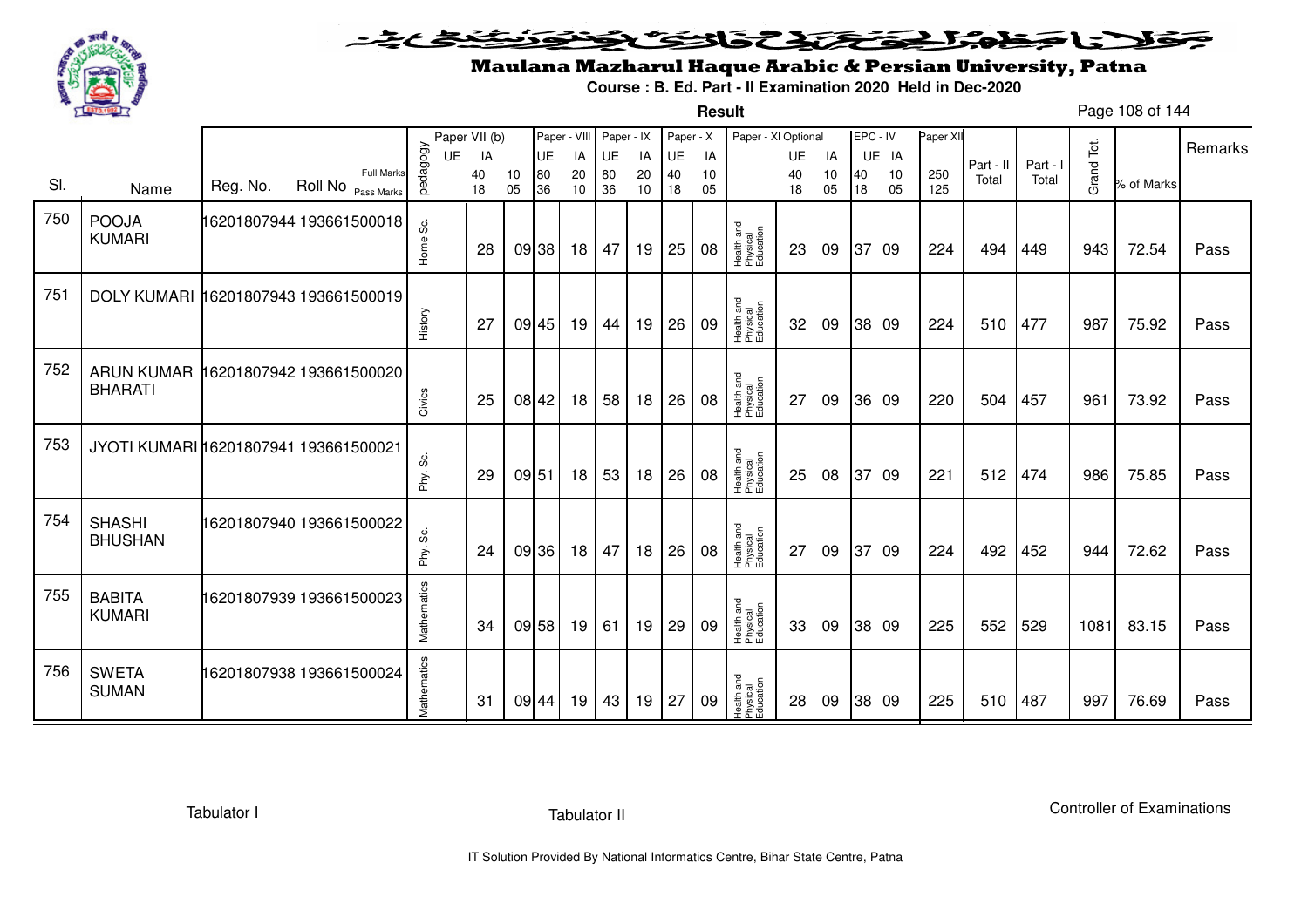

#### こさとき فتختخذ فخافت فكنخف كلانا جنادبل ◒

**Result**

# Maulana Mazharul Haque Arabic & Persian University, Patna

**Course : B. Ed. Part - II Examination 2020 Held in Dec-2020**

Page 109 of 144

|     |                                       |          |                                            |             | Paper VII (b) |          | Paper - VIII |          | Paper - IX      |          | Paper - X |          | Paper - XI Optional                 |          |          | EPC - IV |          | Paper XII  |           |          |            |            |         |
|-----|---------------------------------------|----------|--------------------------------------------|-------------|---------------|----------|--------------|----------|-----------------|----------|-----------|----------|-------------------------------------|----------|----------|----------|----------|------------|-----------|----------|------------|------------|---------|
|     |                                       |          |                                            | UE          | IA            |          | UE           | IA       | UE              | IA       | UE        | IA       |                                     | UE       | IA       |          | UE IA    |            | Part - II | Part - I |            |            | Remarks |
| SI. | Name                                  | Reg. No. | <b>Full Marks</b><br>Roll No<br>Pass Marks | pedagogy    | 40<br>18      | 10<br>05 | 80<br>36     | 20<br>10 | 80<br>36        | 20<br>10 | 40<br>18  | 10<br>05 |                                     | 40<br>18 | 10<br>05 | 40<br>18 | 10<br>05 | 250<br>125 | Total     | Total    | Grand Tot. | % of Marks |         |
| 757 | PRIYA KUMARI 16201807937 193661500025 |          |                                            |             |               |          |              |          |                 |          |           |          |                                     |          |          |          |          |            |           |          |            |            |         |
|     |                                       |          |                                            | English     | 23            |          | 09 45        | 18       | 60 l            | 19       | 27        | 08       | Health and<br>Physical<br>Education | 24       | 08       |          | 37 08    | 222        | 508       | 486      | 994        | 76.46      | Pass    |
| 758 | <b>ZEBA NAZ</b>                       |          | 16201807936 193661500026                   |             |               |          |              |          |                 |          |           |          |                                     |          |          |          |          |            |           |          |            |            |         |
|     |                                       |          |                                            | History     | 29            | 09 51    |              | 18       | 47              | 19       | 29        | 08       | Health and<br>Physical<br>Education | -31      | 08       | 37       | -09      | 223        | 518       | 492      | 1010       | 77.69      | Pass    |
| 759 | <b>AVINASH</b>                        |          |                                            |             |               |          |              |          |                 |          |           |          |                                     |          |          |          |          |            |           |          |            |            |         |
|     | <b>KUMAR</b>                          |          |                                            | Mathematics | 28            |          | 09 42        | 18       | 50              | 18       | 30        | 08       | Health and<br>Physical<br>Education | 23       | 08       | 37       | -09      | 222        | 502       | 453      | 955        | 73.46      | Pass    |
| 760 | <b>URVASHI</b>                        |          | 16201807934 193661500028                   |             |               |          |              |          |                 |          |           |          |                                     |          |          |          |          |            |           |          |            |            |         |
|     | <b>KUMARI</b>                         |          |                                            | Economics   | 20            |          | 08 40        | 19       | 54              | 18       | 20        | 08       | Health and<br>Physical<br>Education | 26       | 09       |          | 36 09    | 224        | 491       | 454      | 945        | 72.69      | Pass    |
| 761 | <b>KUMARI</b>                         |          | 16201807933 193661500029                   |             |               |          |              |          |                 |          |           |          |                                     |          |          |          |          |            |           |          |            |            |         |
|     | <b>SHUBHI</b>                         |          |                                            | Phy. Sc.    | 20            |          | 08 40        | 19       | 39              | 18       | 24        | 08       | Health and<br>Physical<br>Education | 29       | 09       | 37       | 08       | 223        | 482       | 449      | 931        | 71.62      | Pass    |
| 762 | <b>KUNAL</b>                          |          | 16201807932 193661500030                   |             |               |          |              |          |                 |          |           |          |                                     |          |          |          |          |            |           |          |            |            |         |
|     | PRIYADERSHI                           |          |                                            | Phy. Sc.    | 21            |          | 09 54        | 18       | 50 <sub>1</sub> | 19       | 27        | 08       | Health and<br>Physical<br>Education | 24       | 09       | 37       | -09      | 223        | 508       | 475      | 983        | 75.62      | Pass    |
| 763 | <b>ALAMGIR</b>                        |          | 16201615597 193661500031                   |             |               |          |              |          |                 |          |           |          |                                     |          |          |          |          |            |           |          |            |            |         |
|     | <b>PRAWEZ</b>                         |          |                                            | History     | 27            |          | 09 40        | 19       | 42              | 19       | 25        | 09       | Health and<br>Physical<br>Education | 24       | 09       |          | 38 09    | 225        | 495       | 500      | 995        | 76.54      | Pass    |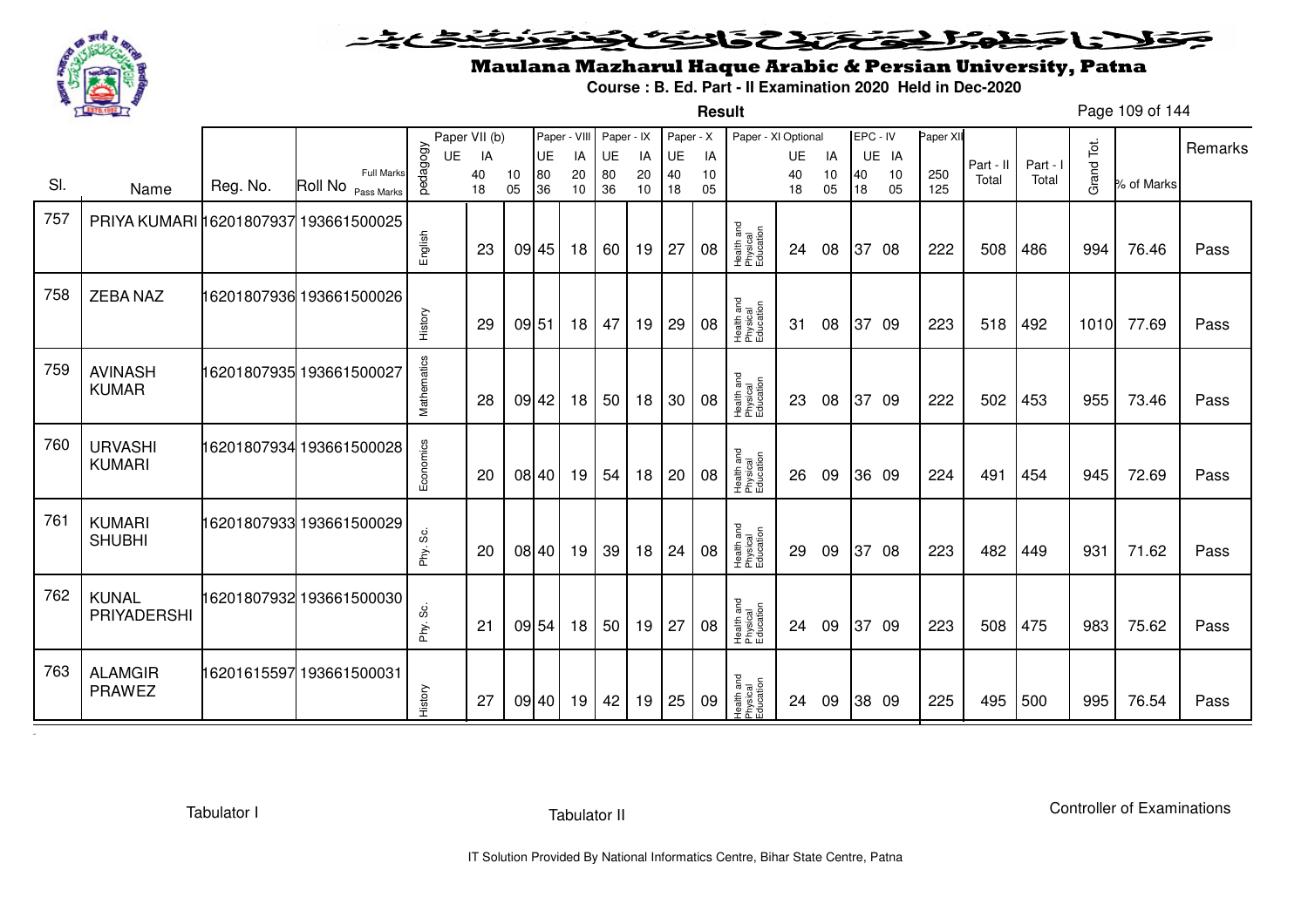

**Result**

# Maulana Mazharul Haque Arabic & Persian University, Patna

**Course : B. Ed. Part - II Examination 2020 Held in Dec-2020**

Page 110 of 144

|     |                                      |          |                                         |              | Paper VII (b) |          | Paper - VIII |          | Paper - IX |          | Paper - X |          | Paper - XI Optional                 |          |          |          | EPC - IV | Paper XI   |           |          |            |                          |         |
|-----|--------------------------------------|----------|-----------------------------------------|--------------|---------------|----------|--------------|----------|------------|----------|-----------|----------|-------------------------------------|----------|----------|----------|----------|------------|-----------|----------|------------|--------------------------|---------|
|     |                                      |          |                                         | UE           | IA            |          | UE           | IA       | UE         | IA       | UE        | IA       |                                     | UE       | IA       |          | UE IA    |            | Part - II | Part - I |            |                          | Remarks |
| SI. | Name                                 | Reg. No. | <b>Full Marks</b><br>Roll No Pass Marks | pedagogy     | 40<br>18      | 10<br>05 | 80<br>36     | 20<br>10 | 80<br>36   | 20<br>10 | 40<br>18  | 10<br>05 |                                     | 40<br>18 | 10<br>05 | 40<br>18 | 10<br>05 | 250<br>125 | Total     | Total    | Grand Tot. | % of Marks               |         |
| 764 | <b>HEMLATA</b><br><b>KARN</b>        |          | 16201814757 193671500001                | Economics    | 30            |          | 09 38        | 18       | 56         | 18       | 29        | 08       | Guidance<br>and<br>Councelling      | 26       | 08       |          | 36 08    | 230        | 514       | 443      | 957        | 73.62                    | Pass    |
| 765 | <b>MANISH</b><br><b>KUMAR</b>        |          | 16201814756 193671500002                | Mathematics  | 31            |          | 09 56        | 19       | 48         | 19       | 27        | 08       | Health and<br>Physical<br>Education | 35       | 09       |          | 39 09    | 232        | 541       | 493      | 1034       | 79.54                    | Pass    |
| 766 | <b>MUNNI</b><br><b>KUMARI</b>        |          | 16201814754 193671500003                | Phy. Sc.     | 27            |          | 09 54        | 19       | 51         | 19       | 31        | 09       | Health and<br>Physical<br>Education | 28       | 09       |          | 39 09    | 237        | 541       | 534      | 1075       | 82.69                    | Pass    |
| 767 | KUMAR ARYANI 6201814753 193671500004 |          |                                         | Economics    | 25            |          | 09 52        | 18       | 41         | 18       | 24        | 09       | Health and<br>Physical<br>Education | 22       | 09       |          | 39 09    | 235        | 510       | 462      | 972        | 74.77                    | Pass    |
| 768 | VED PRAKASH 16201814752 193671500005 |          |                                         | Civics       | 23            |          | 09 45        | 18       | 42         | 18       | 23        | 08       | Guidance<br>and<br>Councelling      | 28       | 08       |          | 35 08    | 235        | 500       | 478      | 978        | 75.23                    | Pass    |
| 769 | <b>SANGITA</b><br><b>KUMARI</b>      |          | 16201814751 193671500006                | ပ္တဲ<br>Phy. | 19            | 07 A     |              | 18       | A          | 18       | A         | 08       | Health and<br>Physical<br>Education | 27       | 08       |          | 38 08    | 236        | 387       | 458      | 845        | $\overline{\phantom{a}}$ | Fail    |
| 770 | <b>MADHURI</b><br><b>KUMARI</b>      |          | 16201814750 193671500007                | Civics       | 24            |          | 09 54        | 19       | 45         | 19       | 30        | 08       | Health and<br>Physical<br>Education | 27       | 09       |          | 39 09    | 237        | 529       | 499      | 1028       | 79.08                    | Pass    |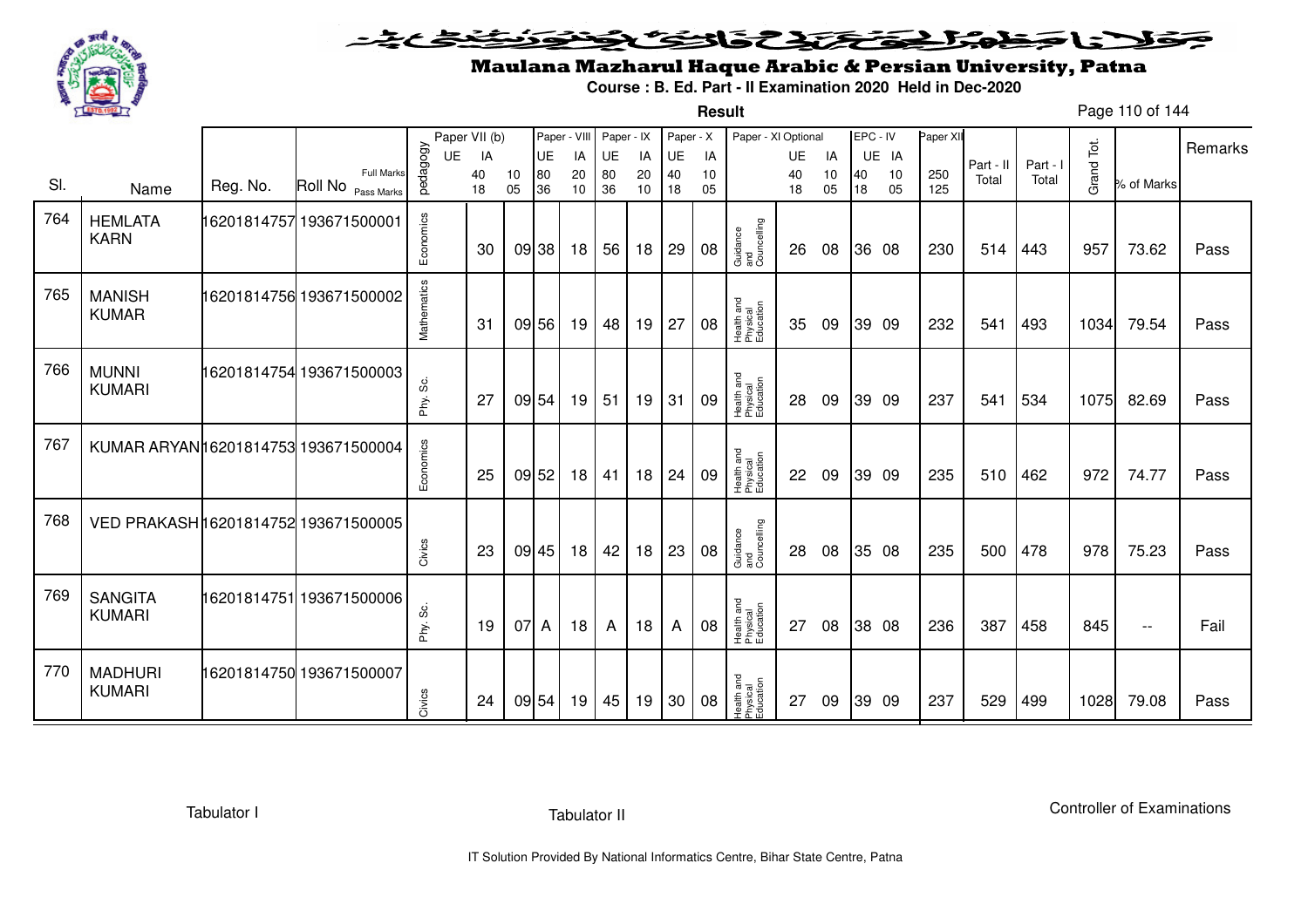

**Result**

# Maulana Mazharul Haque Arabic & Persian University, Patna

**Course : B. Ed. Part - II Examination 2020 Held in Dec-2020**

Page 111 of 144

|     |                                                       |          |                                         |             | Paper VII (b) |          |           |          | Paper - VIII Paper - IX |          | Paper - X |          | Paper - XI Optional                 |           |          | EPC - IV |          | Paper XI   |           |          |            |            | Remarks |
|-----|-------------------------------------------------------|----------|-----------------------------------------|-------------|---------------|----------|-----------|----------|-------------------------|----------|-----------|----------|-------------------------------------|-----------|----------|----------|----------|------------|-----------|----------|------------|------------|---------|
|     |                                                       |          |                                         | <b>UE</b>   | IA            |          | <b>UE</b> | IA       | UE                      | IA       | UE        | IA       |                                     | <b>UE</b> | IA       |          | UE IA    |            | Part - II | Part - I |            |            |         |
| SI. | Name                                                  | Reg. No. | <b>Full Marks</b><br>Roll No Pass Marks | pedagogy    | 40<br>18      | 10<br>05 | 80<br>36  | 20<br>10 | 80<br>36                | 20<br>10 | 40<br>18  | 10<br>05 |                                     | 40<br>18  | 10<br>05 | 40<br>18 | 10<br>05 | 250<br>125 | Total     | Total    | Grand Tot. | % of Marks |         |
| 771 | <b>NAMRATA</b><br><b>KUMARI</b>                       |          | 16201814749 193671500008                | တိ<br>Phy.  | 24            |          | 09 50     | 19       | 44                      | 19       | 20        | 09       | Health and<br>Physical<br>Education | 25        | 09       |          | 39 09    | 237        | 513       | 454      | 967        | 74.38      | Pass    |
| 772 | <b>SONI KUMARI</b>                                    |          | 16201814747 193671500010                | Mathematics | 26            |          | 09 46     | 19       | 56                      | 19       | 26        | 09       | Health and<br>Physical<br>Education | 24        | 09       |          | 39 09    | 236        | 527       | 481      | 1008       | 77.54      | Pass    |
| 773 | RAJU KUMAR                                            |          | 16201814746 193671500011                | Mathematics | 24            |          | 09 40     | 19       | 48                      | 19       | 27        | 08       | Health and<br>Physical<br>Education | 25        | 09       |          | 39 09    | 235        | 511       | 458      | 969        | 74.54      | Pass    |
| 774 | <b>ABHINESH</b><br><b>KUMAR</b><br><b>PASWAN</b>      |          | 16201814745 193671500012                | Economics   | 29            |          | 09 41     | 19       | 42                      | 19       | 27        | 09       | Health and<br>Physical<br>Education | 22        | 09       |          | 36 09    | 234        | 505       | 472      | 977        | 75.15      | Pass    |
| 775 | NIKHIL KUMAR 16201814744 193671500013<br><b>TYAGI</b> |          |                                         | Civics      | 24            |          | 09 42     | 19       | 44                      | 19       | 25        | 09       | Guidance<br>and<br>Councelling      | 26        | 09       |          | 39 09    | 233        | 507       | 481      | 988        | 76.00      | Pass    |
| 776 | <b>REKHA</b><br><b>KUMARI</b>                         |          |                                         | Ś.<br>Home  | 25            |          | 09 36     | 19       | 40                      | 19       | 22        | 09       | Health and<br>Physical<br>Education | 24        | 09       |          | 39 09    | 235        | 495       | 463      | 958        | 73.69      | Pass    |
| 777 | <b>RAMAN</b><br><b>KUMAR</b>                          |          | 16201814742 193671500015                | Mathematics | 27            |          | 08 57     | 18       | 52                      | 18       | 23        | 08       | Health and<br>Physical<br>Education | 28        | 08       |          | 38 08    | 237        | 530       | 498      | 1028       | 79.08      | Pass    |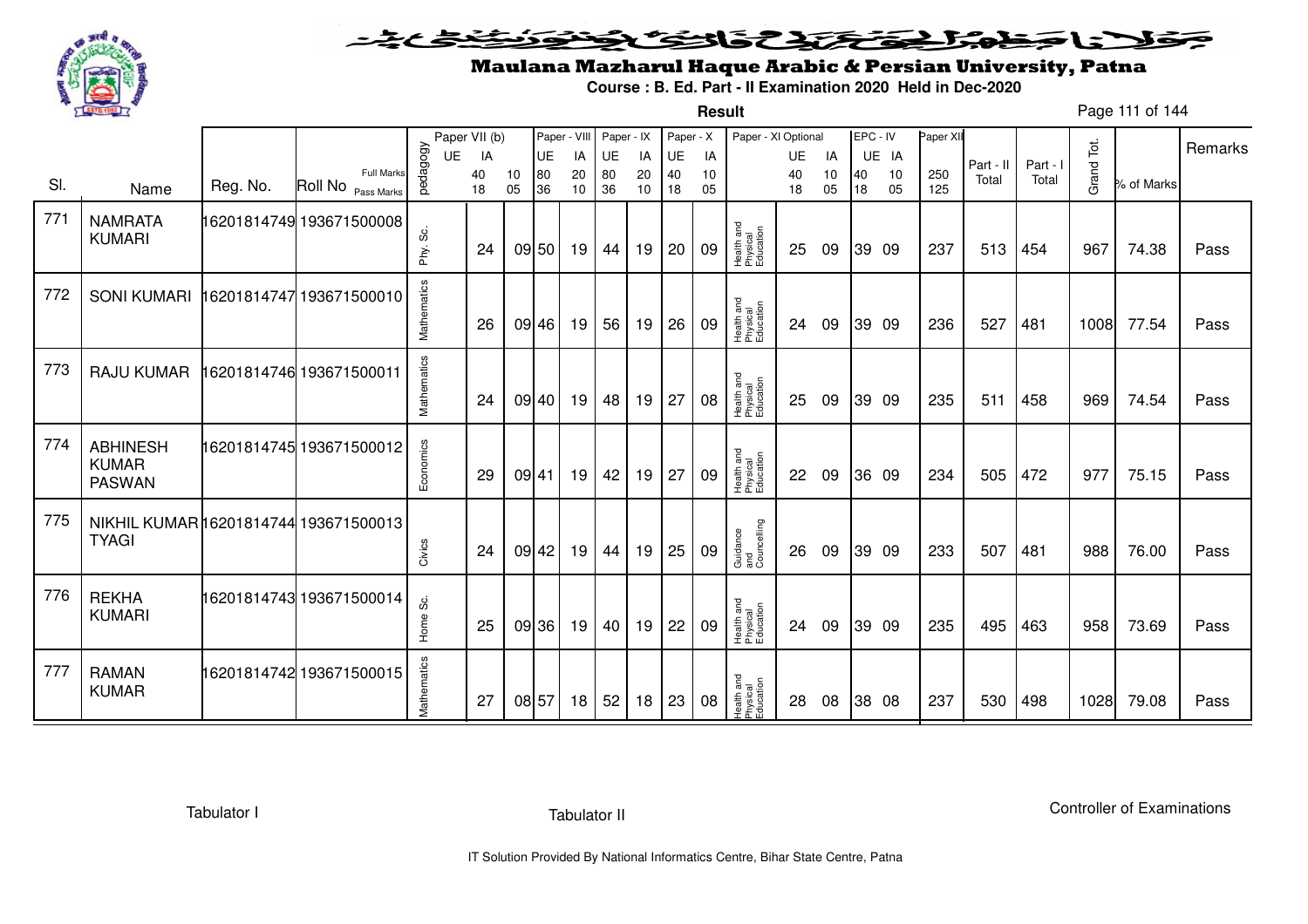

**Result**

# Maulana Mazharul Haque Arabic & Persian University, Patna

**Course : B. Ed. Part - II Examination 2020 Held in Dec-2020**

Page 112 of 144

|     |                                                |          |                                         |             | Paper VII (b) |          | Paper - VIII |          | Paper - IX |          | Paper - X |          | Paper - XI Optional                 |          |          | EPC - IV |          | Paper XII  |           |          |            |                   |             |
|-----|------------------------------------------------|----------|-----------------------------------------|-------------|---------------|----------|--------------|----------|------------|----------|-----------|----------|-------------------------------------|----------|----------|----------|----------|------------|-----------|----------|------------|-------------------|-------------|
|     |                                                |          |                                         | UE          | IA            |          | <b>UE</b>    | IA       | UE         | IA       | <b>UE</b> | IA       |                                     | UE       | IA       |          | UE IA    |            | Part - II | Part - I |            |                   | Remarks     |
| SI. | Name                                           | Reg. No. | <b>Full Marks</b><br>Roll No Pass Marks | vedagogy    | 40<br>18      | 10<br>05 | 80<br>36     | 20<br>10 | 80<br>36   | 20<br>10 | 40<br>18  | 10<br>05 |                                     | 40<br>18 | 10<br>05 | 40<br>18 | 10<br>05 | 250<br>125 | Total     | Total    | Grand Tot. | % of Marks        |             |
| 778 | <b>AMRITESH</b><br><b>KUMAR</b>                |          | 16201814741 193671500016                |             | 27            |          | 09 41        |          |            |          | 30        | 09       | Guidance<br>and<br>Councelling      | 27       |          |          |          | 237        | 518       | 472      | 990        | 76.15             |             |
|     |                                                |          |                                         | Civics      |               |          |              | 19       | 43         | 19       |           |          |                                     |          | 09       |          | 39 09    |            |           |          |            |                   | Pass        |
| 779 | <b>PERWEZ</b><br><b>HEYAT</b>                  |          | 16201814740 193671500017                | Mathematics | 26            |          | 09 46        | 19       | 50         | 19       | 25        | 09       | Health and<br>Physical<br>Education | 25       | 09       |          | 39 09    | 237        | 522       | 508      | 1030       | 79.23             | Pass        |
| 780 | <b>SUNNY</b><br><b>PRAKASH</b>                 |          | 16201814739 193671500018                | Mathematics | 28            |          | 09 54        | 19       | 53         | 19       | 23        | 09       | Health and<br>Physical<br>Education | 26       | 09       |          | 39 09    | 237        | 534       | 502      | 1036       | 79.69             | Pass        |
| 781 | <b>TEJNARAYAN</b><br><b>MUNNA</b>              |          | 16201814738 193671500019                | Mathematics | 26            |          | 09 56        | 19       | 51         | 19       | 26        | 09       | Health and<br>Physical<br>Education | 26       | 09       |          | 39 09    | 235        | 533       | 486      | 1019       | 78.38             | Pass        |
| 782 | <b>ANJALI</b><br><b>SHARMA</b>                 |          | 16201814737193671500020                 | Economics   | 29            |          | 09 49        | 19       | 57         | 19       | 29        | 09       | Health and<br>Physical<br>Education | 25       | 09       |          | 39 09    | 236        | 538       | 505      | 1043       | 80.23             | Pass        |
| 783 | <b>LAXMI KANT</b><br>YADAV                     |          | 16201814736 193671500021                | Economics   | 31            |          | 07 42        | 19       | 52         | 19       | 29        | 09       | Health and<br>Physical<br>Education | A        | 09       |          | 39 09    | 237        | 502       | 484      | $ -$       | $\qquad \qquad -$ | <b>PEND</b> |
| 784 | <b>NIKESH</b><br><b>KUMAR</b><br><b>BHARTI</b> |          | 16201814735 193671500022                | History     | 24            |          | 09 43        | 19       | 42         | 19       | 23        | 08       | Health and<br>Physical<br>Education | A        | 09       |          | 39 09    | 233        | 477       | 464      | $-$        | $- -$             | <b>PEND</b> |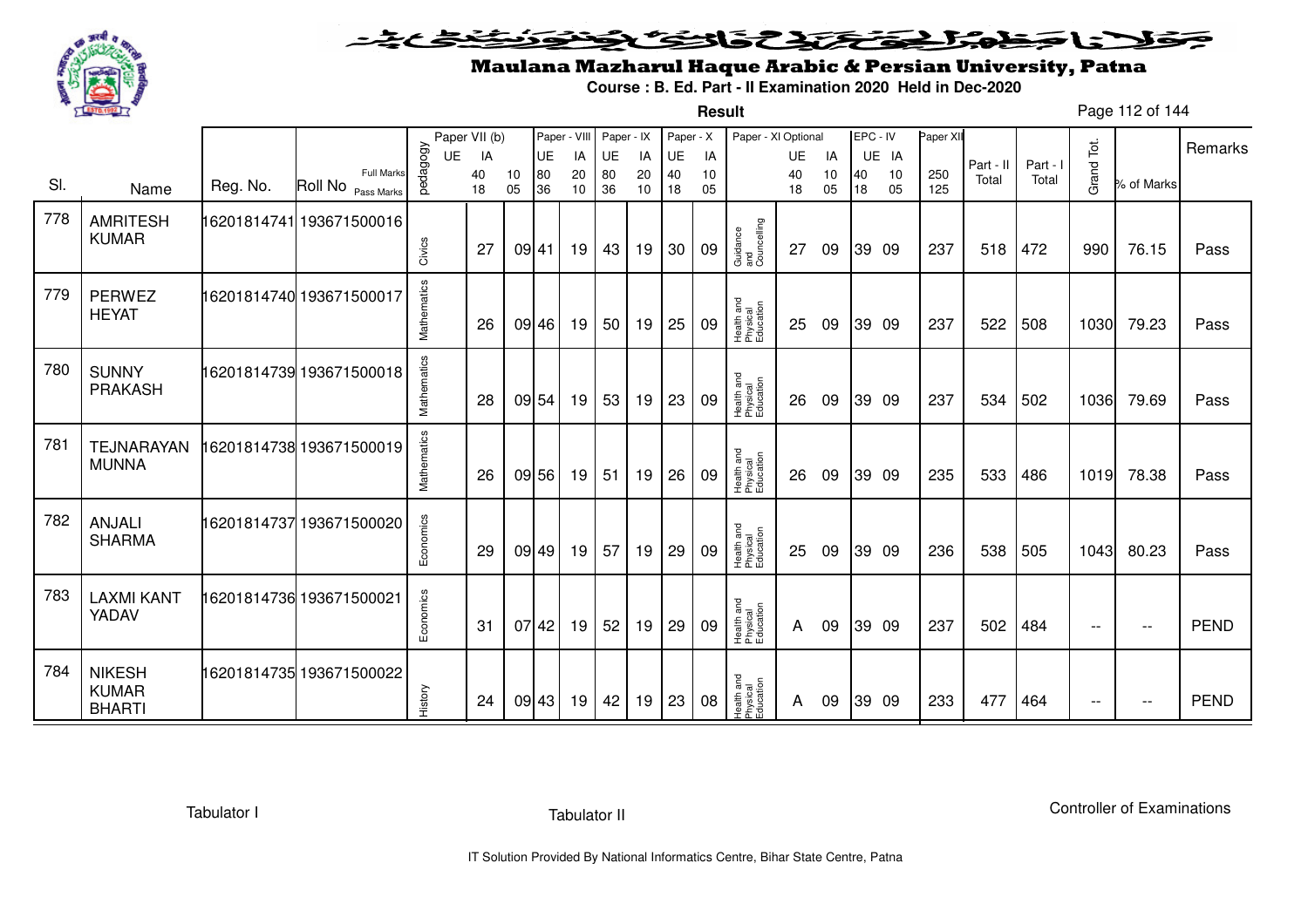

**Result**

# Maulana Mazharul Haque Arabic & Persian University, Patna

**Course : B. Ed. Part - II Examination 2020 Held in Dec-2020**

Page 113 of 144

|     |                                       |          |                                         |             | Paper VII (b) |          | Paper - VIII |                 | Paper - IX |          | Paper - X |          | Paper - XI Optional                 |          |          | EPC - IV |          | Paper XI   |           |          |            |            |         |
|-----|---------------------------------------|----------|-----------------------------------------|-------------|---------------|----------|--------------|-----------------|------------|----------|-----------|----------|-------------------------------------|----------|----------|----------|----------|------------|-----------|----------|------------|------------|---------|
|     |                                       |          |                                         | <b>UE</b>   | IA            |          | UE           | IA              | UE         | IA       | UE        | IA       |                                     | UE       | IA       |          | UE IA    |            | Part - II | Part - I |            |            | Remarks |
| SI. | Name                                  | Reg. No. | <b>Full Marks</b><br>Roll No Pass Marks | pedagogy    | 40<br>18      | 10<br>05 | 80<br>36     | 20<br>10        | 80<br>36   | 20<br>10 | 40<br>18  | 10<br>05 |                                     | 40<br>18 | 10<br>05 | 40<br>18 | 10<br>05 | 250<br>125 | Total     | Total    | Grand Tot. | % of Marks |         |
| 785 | VINOD KUMAR 16201814734 193671500023  |          |                                         |             |               |          |              |                 |            |          |           |          |                                     |          |          |          |          |            |           |          |            |            |         |
|     |                                       |          |                                         | တိ          |               |          |              |                 |            |          |           |          | Health and<br>Physical<br>Education |          |          |          |          |            |           |          |            |            |         |
|     |                                       |          |                                         | Phy.        | 27            |          | 07 48        | 19              | 39         | 19       | 25        | 09       |                                     | 21       | 09       |          | 39 09    | 237        | 508       | 480      | 988        | 76.00      | Pass    |
| 786 | <b>SWETA RANI</b>                     |          | 16201814733 193671500024                |             |               |          |              |                 |            |          |           |          |                                     |          |          |          |          |            |           |          |            |            |         |
|     |                                       |          |                                         |             |               |          |              |                 |            |          |           |          |                                     |          |          |          |          |            |           |          |            |            |         |
|     |                                       |          |                                         | Civics      | 30            | 09 51    |              | 19              | 48         | 19       | 27        | 09       | Health and<br>Physical<br>Education | 29       | 09       |          | 39 09    | 190        | 488       | 513      | 1001       | 77.00      | Pass    |
| 787 | <b>POONAM</b>                         |          | 16201814732 193671500025                |             |               |          |              |                 |            |          |           |          |                                     |          |          |          |          |            |           |          |            |            |         |
|     | <b>PRIYA</b>                          |          |                                         |             |               |          |              |                 |            |          |           |          |                                     |          |          |          |          |            |           |          |            |            |         |
|     |                                       |          |                                         | History     | 23            |          | 09 40        | 19              | 57         | 19       | 24        | 09       | Health and<br>Physical<br>Education | 22       | 09       |          | 39 09    | 235        | 514       | 475      | 989        | 76.08      | Pass    |
| 788 | <b>NAMITA</b>                         |          | 16201814731 193671500026                |             |               |          |              |                 |            |          |           |          |                                     |          |          |          |          |            |           |          |            |            |         |
|     | <b>KUMARI</b>                         |          |                                         |             |               |          |              |                 |            |          |           |          |                                     |          |          |          |          |            |           |          |            |            |         |
|     |                                       |          |                                         | Hindi       | 33            |          | 09 50        | 19              | 48         | 19       | 31        | 09       | Health and<br>Physical<br>Education | 28       | 08       |          | 39 08    | 237        | 538       | 522      | 1060       | 81.54      | Pass    |
| 789 | ANJU KUMARI 16201814730 193671500027  |          |                                         |             |               |          |              |                 |            |          |           |          |                                     |          |          |          |          |            |           |          |            |            |         |
|     |                                       |          |                                         |             |               |          |              |                 |            |          |           |          |                                     |          |          |          |          |            |           |          |            |            |         |
|     |                                       |          |                                         | Civics      | 26            |          | 09 46        | 18              | 57         | 18       | 27        | 09       | Health and<br>Physical<br>Education | 30       | 09       |          | 39 09    | 233        | 530       | 485      | 1015       | 78.08      | Pass    |
| 790 |                                       |          |                                         |             |               |          |              |                 |            |          |           |          |                                     |          |          |          |          |            |           |          |            |            |         |
|     | ARATI KUMARI 16201814729 193671500028 |          |                                         | Mathematics |               |          |              |                 |            |          |           |          |                                     |          |          |          |          |            |           |          |            |            |         |
|     |                                       |          |                                         |             | 27            |          | 09 50        | 19              | 56         | 19       | 27        | 09       | Health and<br>Physical<br>Education | 25       | 09       |          | 39 09    | 235        | 533       | 496      | 1029       | 79.15      | Pass    |
| 791 |                                       |          |                                         |             |               |          |              |                 |            |          |           |          |                                     |          |          |          |          |            |           |          |            |            |         |
|     | SUMIT KUMAR 16201814727 193671500029  |          |                                         | ပ္တ         |               |          |              |                 |            |          |           |          |                                     |          |          |          |          |            |           |          |            |            |         |
|     |                                       |          |                                         | Phy.        | 25            |          | 08 47        | 19 <sup>1</sup> | 44         | 19       | 25        | 09       | Guidance<br>and<br>Councelling      | 25       | 09       |          | 37 09    | 235        | 511       | 426      | 937        | 72.08      | Pass    |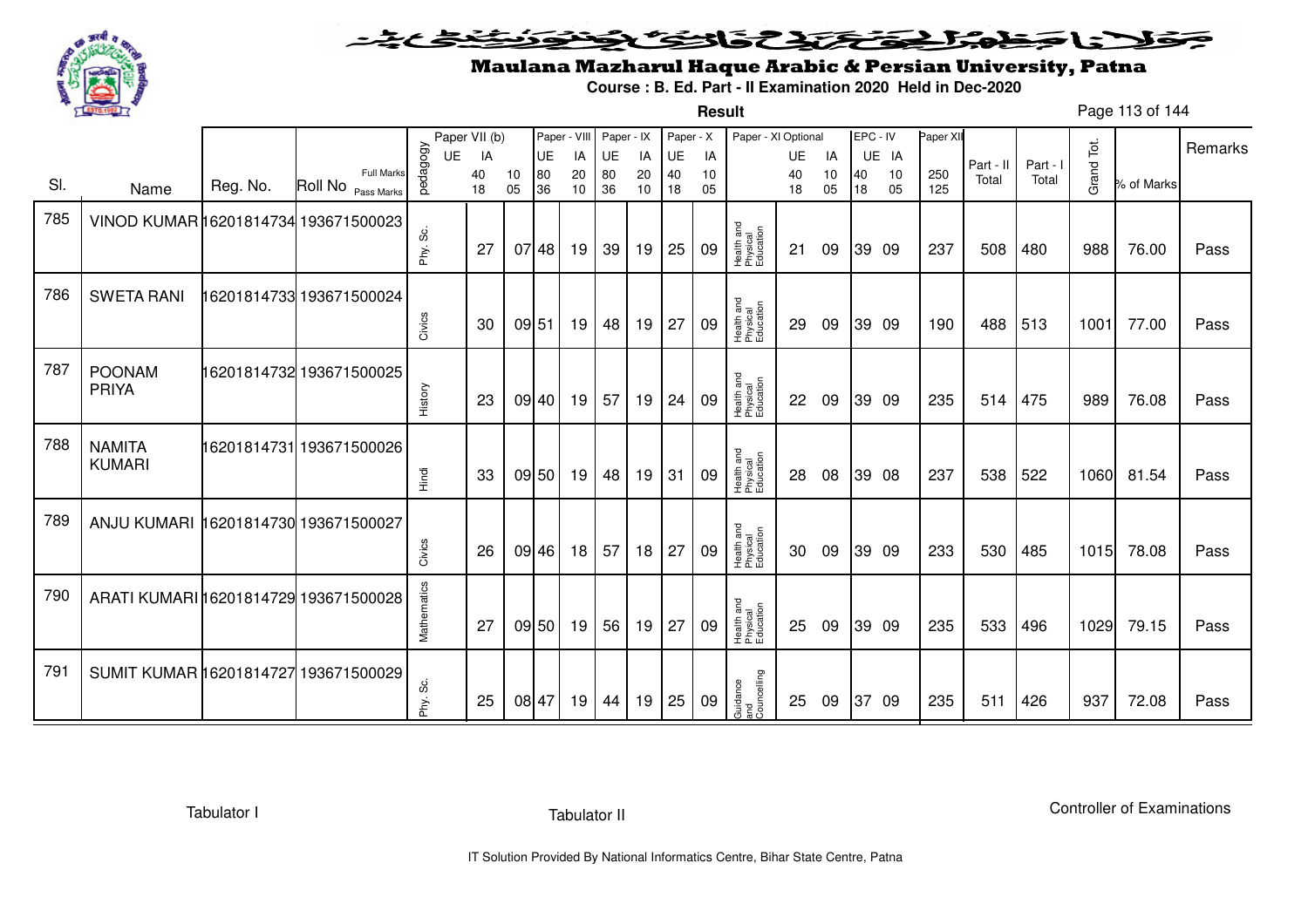

#### فتختخذ فخافى فخذ こえとさ كلاحا وكحورا ◒

**Result**

# Maulana Mazharul Haque Arabic & Persian University, Patna

**Course : B. Ed. Part - II Examination 2020 Held in Dec-2020**

Page 114 of 144

|     |                                                     |          |                                         |             | Paper VII (b) |          | Paper - VIII |          | Paper - IX |          | Paper - X |          | Paper - XI Optional                 |           |          | EPC - IV |          | Paper XII  |           |          |            |            | Remarks |
|-----|-----------------------------------------------------|----------|-----------------------------------------|-------------|---------------|----------|--------------|----------|------------|----------|-----------|----------|-------------------------------------|-----------|----------|----------|----------|------------|-----------|----------|------------|------------|---------|
|     |                                                     |          |                                         | UE          | IA            |          | <b>UE</b>    | IA       | UE         | IA       | UE        | IA       |                                     | <b>UE</b> | IA       |          | UE IA    |            | Part - II | Part - I |            |            |         |
| SI. | Name                                                | Reg. No. | <b>Full Marks</b><br>Roll No Pass Marks | pedagogy    | 40<br>18      | 10<br>05 | 80<br>36     | 20<br>10 | 80<br>36   | 20<br>10 | 40<br>18  | 10<br>05 |                                     | 40<br>18  | 10<br>05 | 40<br>18 | 10<br>05 | 250<br>125 | Total     | Total    | Grand Tot. | % of Marks |         |
| 792 | <b>JAYPRAKASH</b><br><b>KUMAR</b>                   |          | 16201814726 193671500030                | Mathematics | 25            |          | 09 41        | 18       | 51         | 18       | 22        | 08       | Health and<br>Physical<br>Education | 21        | 08       |          | 22 08    | 235        | 486       | 472      | 958        | 73.69      | Pass    |
| 793 | <b>TARNNUM</b><br><b>PERVEEN</b>                    |          | 16201814725 193671500031                | History     | 27            |          | 09 54        | 19       | 55         | 19       | 28        | 09       | Health and<br>Physical<br>Education | 28        | 09       |          | 39 09    | 237        | 542       | 484      | 1026       | 78.92      | Pass    |
| 794 | VED PRAKASH16201814724 193671500032<br><b>KUMAR</b> |          |                                         | Economics   | 28            |          | 08 38        | 18       | 41         | 18       | 25        | 08       | Health and<br>Physical<br>Education | 31        | 08       |          | 38 08    | 233        | 502       | 469      | 971        | 74.69      | Pass    |
| 795 | <b>KUNDAN</b><br><b>KUMAR</b><br><b>PASWAN</b>      |          | 16201814723 193671500033                | Civics      | 27            |          | 09 59        | 19       | 40         | 19       | 27        | 09       | Health and<br>Physical<br>Education | 27        | 09       |          | 39 09    | 235        | 528       | 491      | 1019       | 78.38      | Pass    |
| 796 | <b>AVUINASH</b><br><b>KUMAR</b>                     |          | 16201814722 193671500034                | Economics   | 27            |          | 08 40        | 18       | 49         | 18       | 28        | 08       | Health and<br>Physical<br>Education | 25        | 08       |          | 38 08    | 236        | 511       | 462      | 973        | 74.85      | Pass    |
| 797 | <b>SAGAR</b><br><b>KUMAR</b><br><b>MISHRA</b>       |          | 16201814721 193671500035                | Economics   | 27            |          | 07 49        | 18       | 45         | 18       | 26        | 08       | Health and<br>Physical<br>Education | 26        | 08       |          | 38 08    | 138        | 416       | 440      | 856        | 65.85      | Pass    |
| 798 | SUJATA SINGH 16201814720 193671500036               |          |                                         | Mathematics | 29            |          | 09 56        | 19       | 65         | 19       | 30        | 09       | Guidance<br>and<br>Councelling      | 28        | 09       |          | 39 09    | 231        | 552       | 504      | 1056       | 81.23      | Pass    |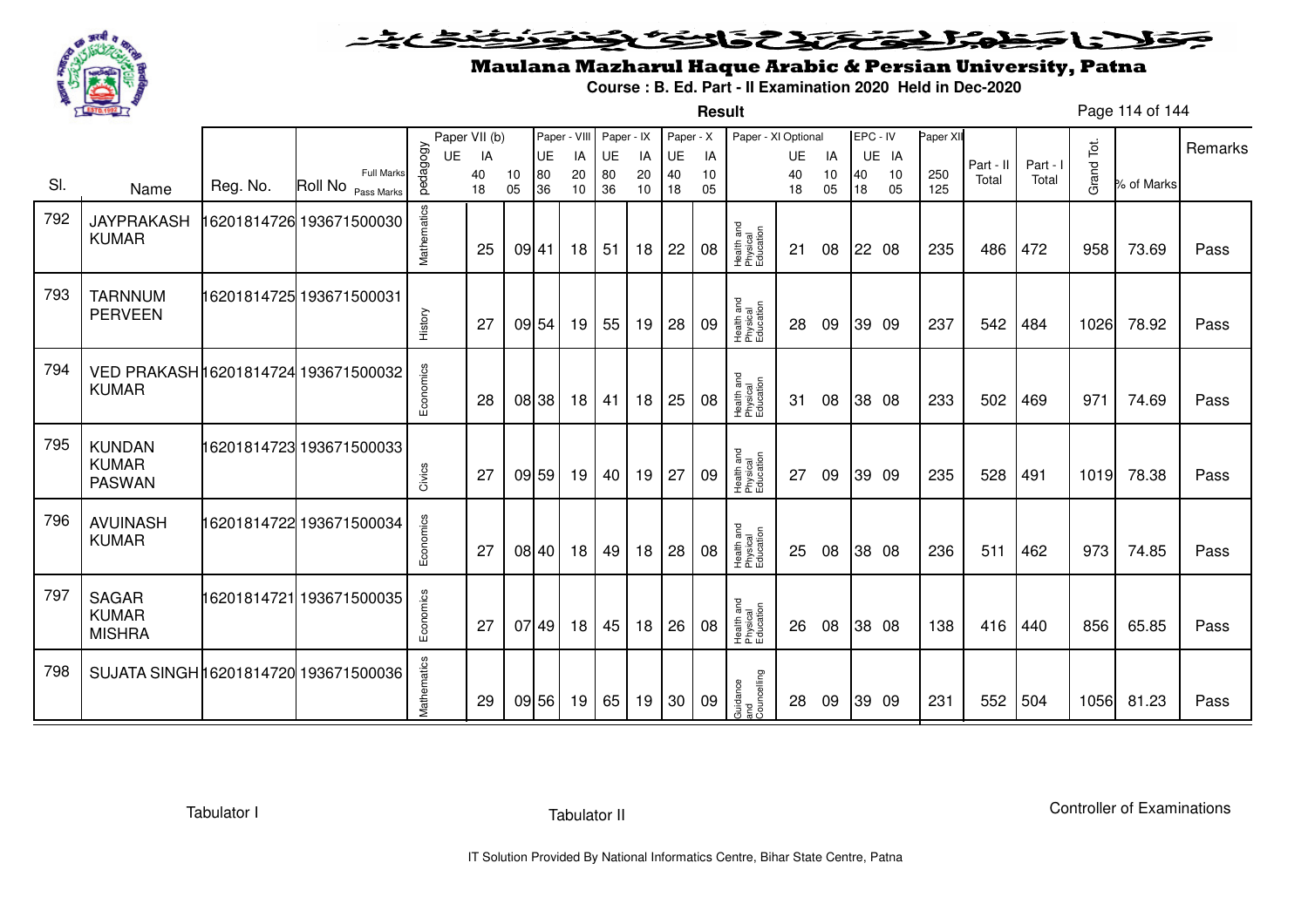

**Result**

# Maulana Mazharul Haque Arabic & Persian University, Patna

**Course : B. Ed. Part - II Examination 2020 Held in Dec-2020**

Page 115 of 144

|     |                                                |          |                                         |             | Paper VII (b) |          | Paper - VIII |          | Paper - IX |          | Paper - X |          | Paper - XI Optional                 |          |          | EPC - IV |          | Paper XII  |           |          |            |            |         |
|-----|------------------------------------------------|----------|-----------------------------------------|-------------|---------------|----------|--------------|----------|------------|----------|-----------|----------|-------------------------------------|----------|----------|----------|----------|------------|-----------|----------|------------|------------|---------|
|     |                                                |          |                                         | <b>UE</b>   | IA            |          | UE           | IA       | UE         | IA       | UE        | IA       |                                     | UE       | IA       |          | UE IA    |            | Part - II | Part - I |            |            | Remarks |
| SI. | Name                                           | Reg. No. | <b>Full Marks</b><br>Roll No Pass Marks | pedagogy    | 40<br>18      | 10<br>05 | 80<br>36     | 20<br>10 | 80<br>36   | 20<br>10 | 40<br>18  | 10<br>05 |                                     | 40<br>18 | 10<br>05 | 40<br>18 | 10<br>05 | 250<br>125 | Total     | Total    | Grand Tot. | % of Marks |         |
| 799 | <b>VIKASH</b><br><b>KUMAR</b>                  |          | 16201814719 193671500037                | Mathematics | 19            |          | 09 36        | 19       | 41         | 19       | 20        | 09       | Health and<br>Physical<br>Education | 20       | 09       |          | 39 09    | 236        | 485       | 470      | 955        | 73.46      | Pass    |
| 800 | <b>NARESH</b><br><b>KUMAR</b><br><b>PASWAN</b> |          | 16201814718 193671500038                | Phy. Sc.    | 24            |          | 09 50        | 19       | 53         | 19       | 24        | 09       | Health and<br>Physical<br>Education | 26       | 09       |          | 39 09    | 234        | 524       | 461      | 985        | 75.77      | Pass    |
| 801 | <b>TANYA SINHA</b>                             |          | 16201814717 193671500039                | Mathematics | 23            |          | 08 60        | 19       | 54         | 19       | 26        | 09       | Guidance<br>and<br>Councelling      | 26       | 09       |          | 39 09    | 237        | 538       | 507      | 1045       | 80.38      | Pass    |
| 802 | <b>MANOJ</b><br><b>KUMAR</b>                   |          | 16201814716 193671500040                | English     | 25            |          | 09 48        | 19       | 42         | 19       | 30        | 09       | Guidance<br>and<br>Councelling      | 22       | 09       |          | 39 09    | 237        | 517       | 497      | 1014       | 78.00      | Pass    |
| 803 | <b>ANKESH</b><br><b>KUMAR</b>                  |          | 16201814715 193671500041                | Mathematics | 28            |          | 09 48        | 19       | 54         | 19       | 29        | 09       | Health and<br>Physical<br>Education | 25       | 09       |          | 39 09    | 235        | 532       | 495      | 1027       | 79.00      | Pass    |
| 804 | <b>ASHISH</b><br><b>KUMAR</b>                  |          | 16201814714 193671500042                | Commerce    | 20            |          | 09 45        | 19       | 54         | 19       | 29        | 09       | Guidance<br>and<br>Councelling      | 28       | 09       |          | 35 09    | 237        | 522       | 473      | 995        | 76.54      | Pass    |
| 805 | <b>SARWJEET</b><br><b>KUMAR</b>                |          | 16201814713 193671500043                | Mathematics | 27            |          | 09 58        | 19       | 53         | 19       | 25        | 09       | Health and<br>Physical<br>Education | 24       | 09       |          | 39 09    | 237        | 537       | 476      | 1013       | 77.92      | Pass    |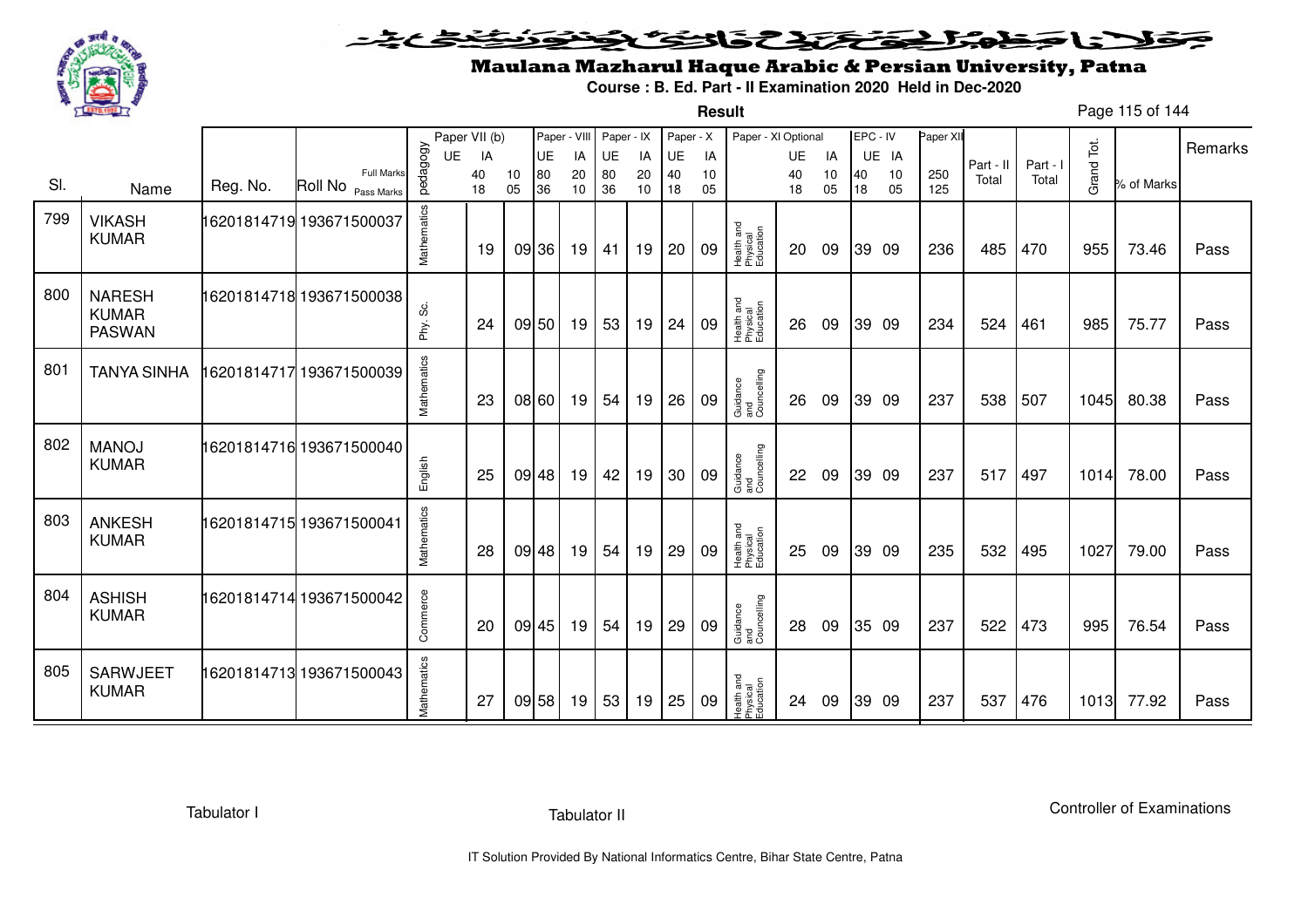

#### فتختخذ فخافى فخذ こえとさ كلاحا وكحورا ◒

**Result**

# Maulana Mazharul Haque Arabic & Persian University, Patna

**Course : B. Ed. Part - II Examination 2020 Held in Dec-2020**

Page 116 of 144

|     |                                          |          |                                  |             | Paper VII (b) |       | Paper - VIII |    | Paper - IX |    | Paper - X |    | Paper - XI Optional                 |    |    | EPC - IV |       | Paper XII |           |          |            |            |         |
|-----|------------------------------------------|----------|----------------------------------|-------------|---------------|-------|--------------|----|------------|----|-----------|----|-------------------------------------|----|----|----------|-------|-----------|-----------|----------|------------|------------|---------|
|     |                                          |          |                                  | <b>UE</b>   | IA            |       | <b>UE</b>    | IA | <b>UE</b>  | IA | UE        | IA |                                     | UE | IA |          | UE IA |           | Part - II | Part - I |            |            | Remarks |
| SI. |                                          | Reg. No. | Full Marks<br>Roll No Pass Marks | pedagogy    | 40            | 10    | 80           | 20 | 80         | 20 | 40        | 10 |                                     | 40 | 10 | 40       | 10    | 250       | Total     | Total    | Grand Tot. | % of Marks |         |
|     | Name                                     |          |                                  |             | 18            | 05    | 36           | 10 | 36         | 10 | 18        | 05 |                                     | 18 | 05 | 18       | 05    | 125       |           |          |            |            |         |
| 806 | CHANDAN<br><b>KUMAR</b><br><b>KESHRI</b> |          | 16201814712 193671500044         | Mathematics | 26            |       | 09 46        | 19 | 41         | 19 | 28        | 09 | Health and<br>Physical<br>Education | 32 | 09 |          | 39 09 | 233       | 519       | 482      | 1001       | 77.00      | Pass    |
| 807 | RAUSHAN RAJ 16201814711 193671500045     |          |                                  | Mathematics | 27            |       | 09 50        | 19 | 50         | 19 | 29        | 09 | Health and<br>Physical<br>Education | 26 | 09 |          | 39 09 | 237       | 532       | 496      | 1028       | 79.08      | Pass    |
| 808 | <b>AKSHAY</b><br><b>KUMAR</b>            |          | 16201814710 193671500046         | Civics      | 30            |       | 09 48        | 19 | 69         | 19 | 30        | 09 | Health and<br>Physical<br>Education | 21 | 09 |          | 39 09 | 210       | 521       | 485      | 1006       | 77.38      | Pass    |
| 809 | <b>KHUSHABU</b><br><b>KUMARI</b>         |          | 16201814709 193671500047         | Economics   | 29            |       | 08 50        | 18 | 48         | 18 | 26        | 08 | Health and<br>Physical<br>Education | 26 | 08 |          | 38 08 | 200       | 485       | 464      | 949        | 73.00      | Pass    |
| 810 | <b>VINEETA</b><br><b>SUMAN</b>           |          | 16201814708 193671500048         | History     | 28            | 09 51 |              | 19 | 41         | 19 | 24        | 09 | Health and<br>Physical<br>Education | 25 | 09 |          | 39 09 | 237       | 519       | 473      | 992        | 76.31      | Pass    |
| 811 | <b>INDRAJEET</b><br><b>KUMAR SINGH</b>   |          | 16201814707 193671500049         | တိ<br>Phy.  | 25            |       | 09 40        | 19 | 48         | 19 | 27        | 09 | Health and<br>Physical<br>Education | 22 | 09 |          | 39 09 | 235       | 510       | 455      | 965        | 74.23      | Pass    |
| 812 | <b>SEEMA</b><br><b>KUMARI</b>            |          | 16201814706 193671500050         | History     | 24            |       | 09 46        | 19 | 48         | 19 | 25        | 09 | Health and<br>Physical<br>Education | 27 | 09 | 37       | -09   | 237       | 518       | 450      | 968        | 74.46      | Pass    |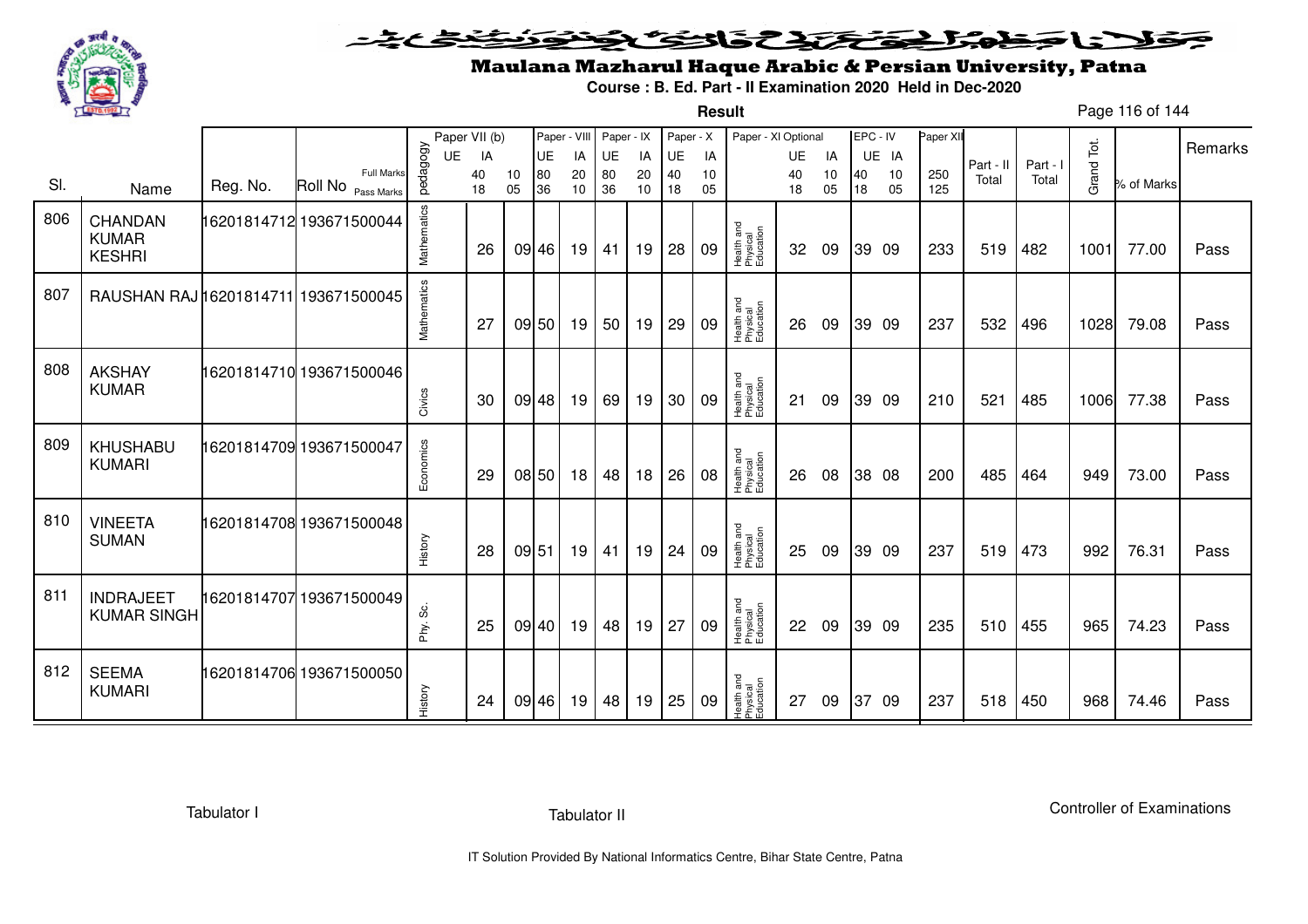

#### <u>خخ خ</u> وحولانا وخدا المتفاع والتوك التفاقيون

**Result**

# Maulana Mazharul Haque Arabic & Persian University, Patna

**Course : B. Ed. Part - II Examination 2020 Held in Dec-2020**

|     |                                                |          |                                  |             | Paper VII (b) |          |          | Paper - VIII | Paper - IX |            | Paper - X |          | Paper - XI Optional            |          |          | EPC - IV |          | Paper XI   |           |          | Tot.               |            | Remarks |
|-----|------------------------------------------------|----------|----------------------------------|-------------|---------------|----------|----------|--------------|------------|------------|-----------|----------|--------------------------------|----------|----------|----------|----------|------------|-----------|----------|--------------------|------------|---------|
|     |                                                |          |                                  | UE          | IA            |          | UE       | IA           | UE         | IA         | UE        | IA       |                                | UE       | IA       |          | UE IA    |            | Part - II | Part - I |                    |            |         |
| SI. | Name                                           | Reg. No. | Full Marks<br>Roll No Pass Marks | pedagogy    | 40<br>18      | 10<br>05 | 80<br>36 | 20<br>10     | 80<br>36   | 20<br>$10$ | 40<br>18  | 10<br>05 |                                | 40<br>18 | 10<br>05 | 40<br>18 | 10<br>05 | 250<br>125 | Total     | Total    | Grand <sup>-</sup> | % of Marks |         |
| 813 | <b>RADHA</b><br><b>KUMARI</b>                  |          | 16201814705 193671500051         | Mathematics | 27            |          | 09 56    | 19           | 49         | 19         | 24        | 09       | Guidance<br>and<br>Councelling | 27       | 09       | 39 09    |          | 237        | 533       | 503      | 1036               | 79.69      | Pass    |
| 814 | <b>SHANKAR</b><br><b>KUMAR</b>                 |          | 16201814790 193681500001         | Commerce    | 22            |          | 09 41    | 19           | 56         | 18         | 25        | 09       | Guidance<br>and<br>Councelling | 22       | 08       | 38 09    |          | 224        | 500       | 473      | 973                | 74.85      | Pass    |
| 815 | <b>VIKASH</b><br><b>KUMAR</b>                  |          | 16201814789 193681500002         | Computer    | 29            |          | 08 53    | 19           | 46         | 18         | 24        | 08       | Guidance<br>and<br>Councelling | 28       | 08       | 38 08    |          | 225        | 512       | 468      | 980                | 75.38      | Pass    |
| 816 | <b>PANKAJ</b><br><b>KUMAR</b><br><b>MANISH</b> |          | 16201814788 193681500003         | Economics   | 22            |          | 08 45    | 19           | 44         | 19         | 26        | 08       | Guidance<br>and<br>Councelling | 25       | 09       | 37 09    |          | 223        | 494       | 451      | 945                | 72.69      | Pass    |
| 817 | SANJEEV<br><b>KUMAR</b><br>LALDEV              |          | 16201814787193681500004          | Commerce    | 24            |          | 09 42    | 18           | 46         | 18         | 23        | 08       | Guidance<br>and<br>Councelling | 24       | 09       | 38 08    |          | 222        | 489       | 469      | 958                | 73.69      | Pass    |
| 818 | ANJALI VERMAI 6201807696 193681500005          |          |                                  | History     | 31            |          | 09 43    | 19           | 60         | 18         | 26        | 09       | Guidance<br>and<br>Councelling | 32       | 08       | 38 09    |          | 222        | 524       | 512      | 1036               | 79.69      | Pass    |
| 819 | <b>MALKA</b><br><b>PARVEEN</b>                 |          | 16201807695 193681500006         | Commerce    | 23            |          | 09 56    | 19           | 59         | 19         | 26        | 09       | Guidance<br>and<br>Councelling | 24       | 09       | 39 09    |          | 224        | 525       | 522      | 1047               | 80.54      | Pass    |

Tabulator I

Page 117 of 144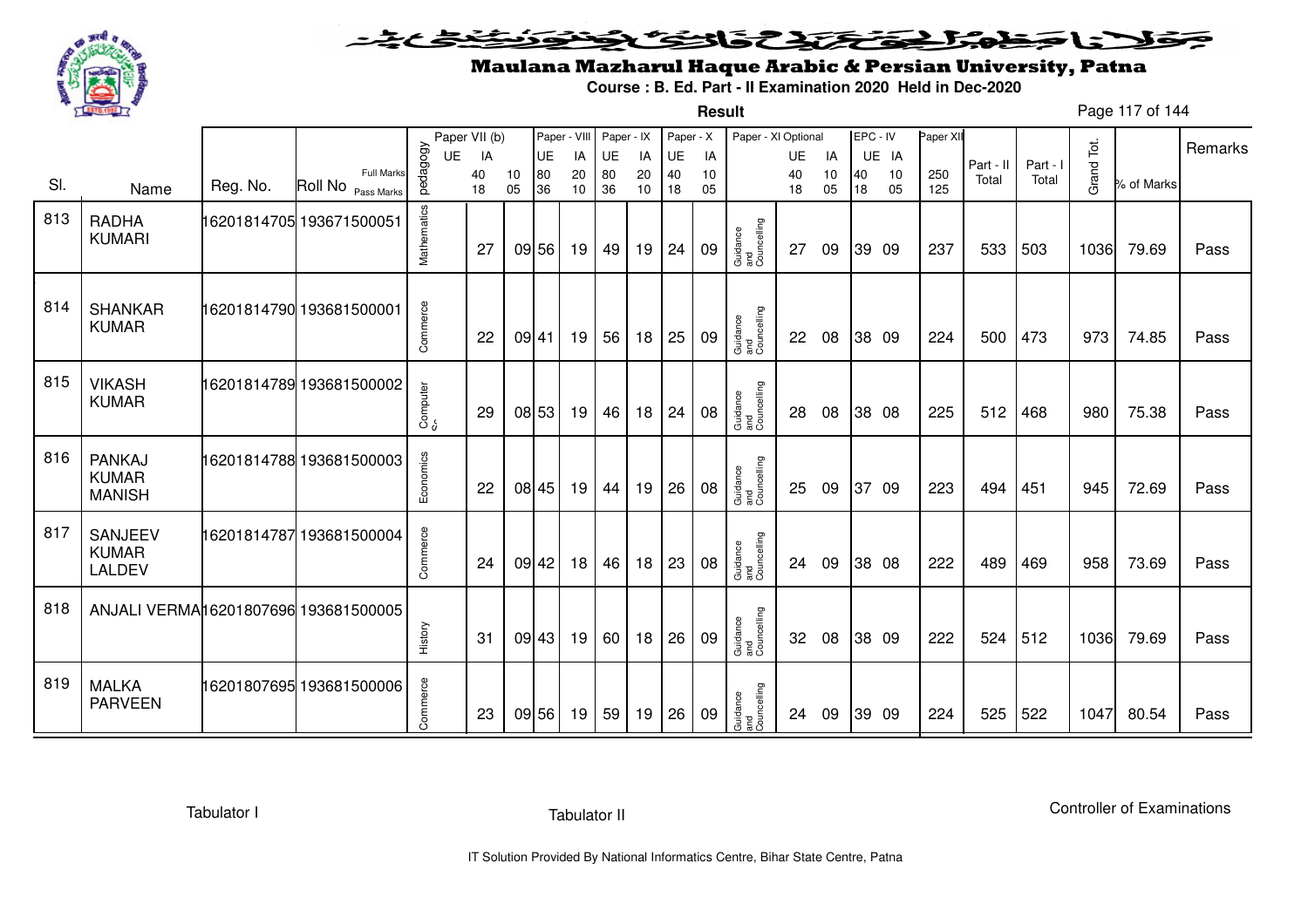

#### <u>یٹی ٹی ٹ</u> فلانا وخدا يقتحنك فالتف ونونوذ ≂

**Result**

# Maulana Mazharul Haque Arabic & Persian University, Patna

**Course : B. Ed. Part - II Examination 2020 Held in Dec-2020**

Page 118 of 144

|     |                                                |             |                                            |            | Paper VII (b) |          | Paper - VIII |          | Paper - IX |          | Paper - X |          | Paper - XI Optional                 |          |          |          | EPC - IV | Paper XI   |           |          |            |            |         |
|-----|------------------------------------------------|-------------|--------------------------------------------|------------|---------------|----------|--------------|----------|------------|----------|-----------|----------|-------------------------------------|----------|----------|----------|----------|------------|-----------|----------|------------|------------|---------|
|     |                                                |             |                                            | <b>UE</b>  | IA            |          | UE           | IA       | <b>UE</b>  | IA       | UE        | IA       |                                     | UE       | IA       |          | UE IA    |            | Part - II | Part - I |            |            | Remarks |
| SI. | Name                                           | Reg. No.    | <b>Full Marks</b><br>Roll No<br>Pass Marks | pedagogy   | 40<br>18      | 10<br>05 | 80<br>36     | 20<br>10 | 80<br>36   | 20<br>10 | 40<br>18  | 10<br>05 |                                     | 40<br>18 | 10<br>05 | 40<br>18 | 10<br>05 | 250<br>125 | Total     | Total    | Grand Tot. | % of Marks |         |
| 820 | <b>DINESH</b><br><b>KUMAR</b><br><b>SAHANI</b> |             | 16201807694 193681500007                   | English    | 22            | 08 38    |              | 18       | 45         | 18       | 28        | 08       | Guidance<br>and<br>Councelling      | 28       | 09       |          | 38 08    | 224        | 492       | 472      | 964        | 74.15      | Pass    |
| 821 | <b>MD AKBAR</b><br><b>ALAM</b>                 |             | 16201807693 193681500008                   | Computer   | 27            |          | 08 50        | 18       | 51         | 19       | 33        | 09       | Guidance<br>and<br>Councelling      | 29       | 09       |          | 38 09    | 225        | 525       | 475      | 1000       | 76.92      | Pass    |
| 822 | <b>SIMA KUMARI</b>                             |             | 16201807692 193681500009                   | History    | 26            | $09$ 48  |              | 18       | 53         | 18       | 21        | 09       | Guidance<br>and<br>Councelling      | 28       | 08       |          | 38 09    | 224        | 509       | 492      | 1001       | 77.00      | Pass    |
| 823 | <b>SIMA KUMARI</b>                             | 16201807691 | 193681500010                               | Economics  | 26            | 09 39    |              | 18       | 58         | 18       | 31        | 08       | Guidance<br>and<br>Councelling      | 26       | 09       |          | 39 08    | 224        | 513       | 477      | 990        | 76.15      | Pass    |
| 824 | <b>DEEPALI</b><br><b>KUMARI</b>                |             | 16201814661 193691500001                   | Civics     | 27            | 08 39    |              | 19       | 48         | 19       | 26        | 08       | Health and<br>Physical<br>Education | 23       | 08       |          | 35 09    | 225        | 494       | 455      | 949        | 73.00      | Pass    |
| 825 | ANKIT KUMAR 16201814660 193691500002           |             |                                            | English    | 25            | 09 41    |              | 18       | 47         | 18       | 27        | 08       | Health and<br>Physical<br>Education | 26       | 08       |          | 36 09    | 225        | 497       | 484      | 981        | 75.46      | Pass    |
| 826 | <b>MD SHOAIB</b>                               |             | 16201814658 193691500004                   | တွ<br>Phy. | 21            | 08 42    |              | 18       | 52         | 18       | 27        | 08       | Health and<br>Physical<br>Education | 25       | 08       |          | 35 08    | 226        | 496       | 450      | 946        | 72.77      | Pass    |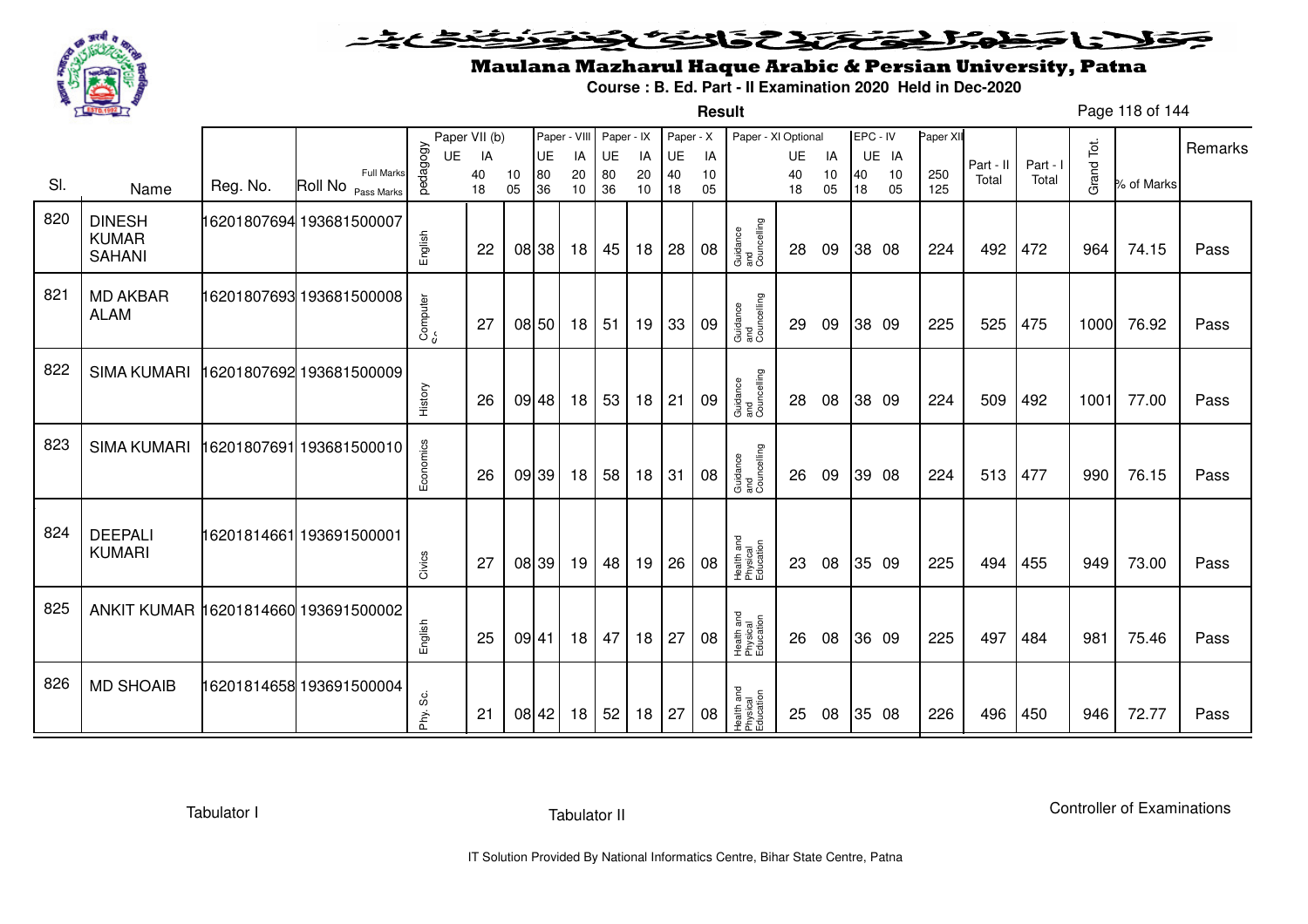

#### فتختخذ فخافى فخذ こえとさ كلاحا وكحورا ◒

**Result**

# Maulana Mazharul Haque Arabic & Persian University, Patna

**Course : B. Ed. Part - II Examination 2020 Held in Dec-2020**

Page 119 of 144

|     |                                       |          |                                         |             | Paper VII (b) |          | Paper - VIII |          | Paper - IX |          | Paper - X |          | Paper - XI Optional                 |          |          | EPC - IV |          | Paper XII  |           |          |            |            | Remarks |
|-----|---------------------------------------|----------|-----------------------------------------|-------------|---------------|----------|--------------|----------|------------|----------|-----------|----------|-------------------------------------|----------|----------|----------|----------|------------|-----------|----------|------------|------------|---------|
|     |                                       |          |                                         | UE          | IA            |          | UE           | IA       | UE         | IA       | UE        | IA       |                                     | UE       | IA       |          | UE IA    |            | Part - II | Part - I |            |            |         |
| SI. | Name                                  | Reg. No. | <b>Full Marks</b><br>Roll No Pass Marks | pedagogy    | 40<br>18      | 10<br>05 | 80<br>36     | 20<br>10 | 80<br>36   | 20<br>10 | 40<br>18  | 10<br>05 |                                     | 40<br>18 | 10<br>05 | 40<br>18 | 10<br>05 | 250<br>125 | Total     | Total    | Grand Tot. | % of Marks |         |
| 827 | <b>MD AZHARU</b><br><b>UDDIN</b>      |          | 16201814657 193691500005                | Phy. Sc.    | 24            |          | 09 46        | 18       | 52         | 18       | 25        | 09       | Health and<br>Physical<br>Education | 24       | 09       |          | 36 08    | 227        | 505       | 473      | 978        | 75.23      | Pass    |
| 828 | <b>MD IMRAN</b>                       |          | 16201814656 193691500006                | Phy. Sc.    | 25            | 09 51    |              | 18       | 47         | 18       | 24        | 08       | Health and<br>Physical<br>Education | 25       | 08       | 37       | - 09     | 228        | 507       | 495      | 1002       | 77.08      | Pass    |
| 829 | RINKI KUMARI 16201814655 193691500007 |          |                                         | Civics      | 26            |          | 09 45        | 19       | 43         | 19       | 27        | 09       | Health and<br>Physical<br>Education | 25       | 09       |          | 37 09    | 228        | 505       | 473      | 978        | 75.23      | Pass    |
| 830 | <b>MD ASHBAB</b>                      |          | 16201814654 193691500008                | Phy. Sc.    | 25            |          | 08 49        | 18       | 48         | 18       | 30        | 09       | Health and<br>Physical<br>Education | 26       | 09       |          | 36 08    | 228        | 512       | 438      | 950        | 73.08      | Pass    |
| 831 | <b>RAVIVANSH</b><br><b>KUMAR</b>      |          | 16201814652 193691500010                | Phy. Sc.    | 26            |          | 09 44        | 18       | 40         | 18       | 23        | 08       | Health and<br>Physical<br>Education | 26       | 08       | 37       | -09      | 226        | 492       | 459      | 951        | 73.15      | Pass    |
| 832 | <b>RIYA GUPTA</b>                     |          | 6201814651 193691500011                 | English     | 26            |          | 09 40        | 19       | 48         | 19       | 29        | 09       | Health and<br>Physical<br>Education | 26       | 09       |          | 37 08    | 227        | 506       | 455      | 961        | 73.92      | Pass    |
| 833 | <b>NITU KUMARI</b>                    |          | 6201814650 193691500012                 | Mathematics | 27            |          | 09 44        | 19       | 40         | 19       | 26        | 09       | Health and<br>Physical<br>Education | 26       | 09       | 37       | -09      | 227        | 501       | 458      | 959        | 73.77      | Pass    |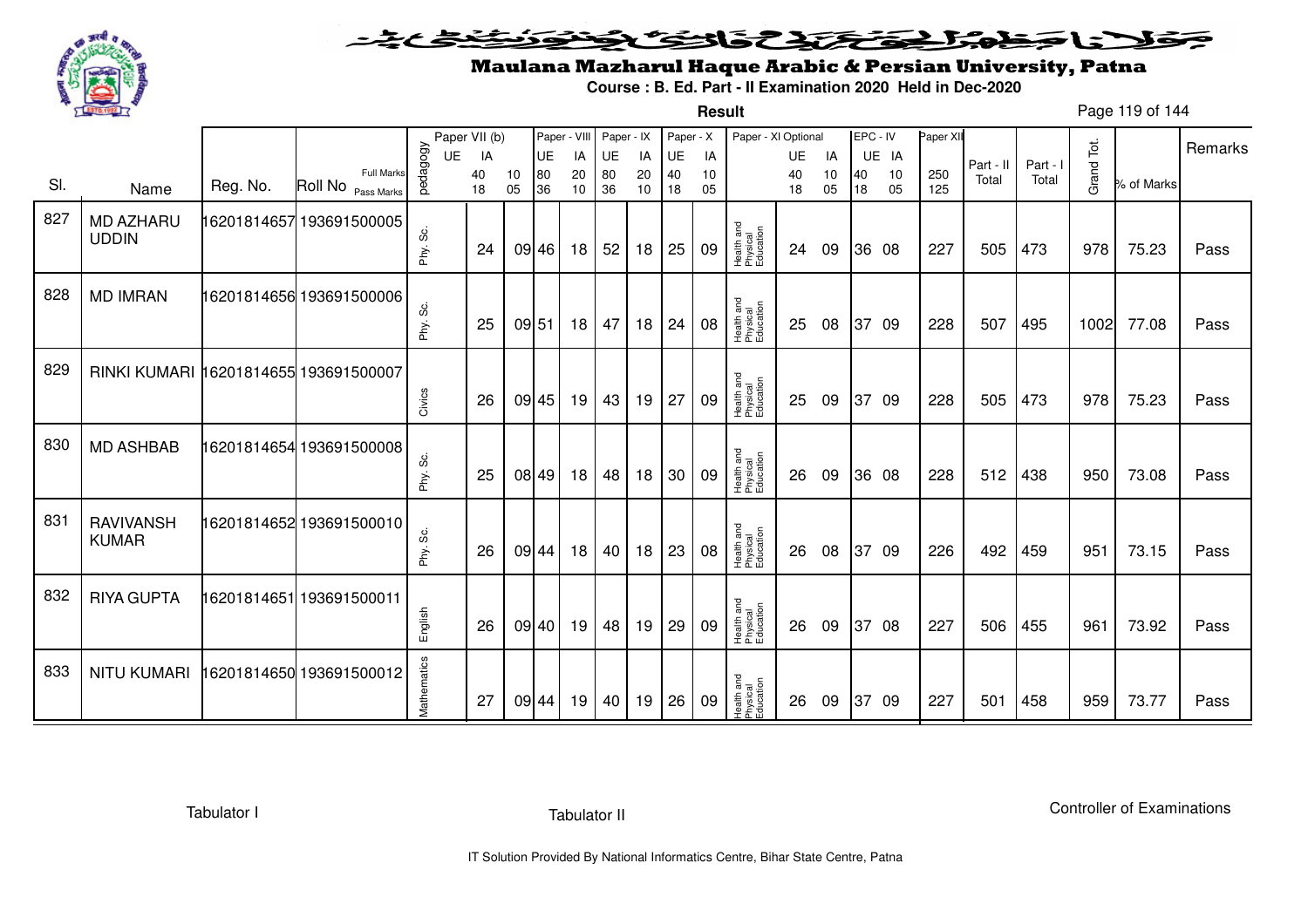

#### <u>یٹی ٹی ٹ</u> فلانا وخدا يقتحنك فالتف ونونوذ ≂

**Result**

# Maulana Mazharul Haque Arabic & Persian University, Patna

**Course : B. Ed. Part - II Examination 2020 Held in Dec-2020**

Page 120 of 144

|     |                                      |          |                                            |             | Paper VII (b) |          | Paper - VIII |          | Paper - IX |          | Paper - X |          | Paper - XI Optional                 |          |          |          | EPC - IV | Paper XII  |           |          |            |               |             |
|-----|--------------------------------------|----------|--------------------------------------------|-------------|---------------|----------|--------------|----------|------------|----------|-----------|----------|-------------------------------------|----------|----------|----------|----------|------------|-----------|----------|------------|---------------|-------------|
|     |                                      |          |                                            | UE          | IA            |          | UE           | IA       | UE         | IA       | <b>UE</b> | IA       |                                     | UE       | IA       |          | UE IA    |            | Part - II | Part - I |            |               | Remarks     |
| SI. | Name                                 | Reg. No. | <b>Full Marks</b><br>Roll No<br>Pass Marks | pedagogy    | 40<br>18      | 10<br>05 | 80<br>36     | 20<br>10 | 80<br>36   | 20<br>10 | 40<br>18  | 10<br>05 |                                     | 40<br>18 | 10<br>05 | 40<br>18 | 10<br>05 | 250<br>125 | Total     | Total    | Grand Tot. | % of Marks    |             |
| 834 | PUJA KUMARI                          |          | 16201814649 193691500013                   |             |               |          |              |          |            |          |           |          | Health and<br>Physical<br>Education |          |          |          |          |            |           |          |            |               |             |
|     |                                      |          |                                            | History     | 27            | 09 A     |              | 18       | 55         | 18       | 24        | 09       |                                     | 25       | 09       |          | 36 09    | 225        | 464       | 498      | $- -$      | $\sim$ $\sim$ | <b>PEND</b> |
| 835 | <b>SUMAN</b>                         |          | 16201815038 193701500002                   | History     | 27            |          | 09 53        | 18       | 48         | 18       | 25        | 08       | Health and<br>Physical<br>Education | 25       | 08       |          | 38 08    | 240        | 525       | 504      | 1029       | 79.15         | Pass        |
| 836 | <b>SMARAT</b><br><b>ASHOK</b>        |          | 16201815036 193701500003                   | History     | 29            |          | 09 42        | 18       | 48         | 18       | 24        | 08       | Health and<br>Physical<br>Education | 25       | 08       |          | 39 08    | 241        | 517       | 449      | 966        | 74.31         | Pass        |
| 837 | MD. EHSAN<br>ALI                     |          | 16201815035 193701500004                   | History     | 28            |          | 08 37        | 18       | 42         | 18       | 27        | 08       | Health and<br>Physical<br>Education | 24       | 08       |          | 38 08    | 240        | 504       | 472      | 976        | 75.08         | Pass        |
| 838 | ANSHU<br><b>BHARTI</b>               |          | 16201815034 193701500005                   | Mathematics | 31            |          | 08 43        | 18       | 51         | 18       | 31        | 09       | Health and<br>Physical<br>Education | 26       | 09       |          | 38 09    | 240        | 531       | 502      | 1033       | 79.46         | Pass        |
| 839 | ARUN PRASAD 16201813320 193701500006 |          |                                            | History     | 31            |          | 09 38        | 18       | 64         | 18       | 27        | 08       | Health and<br>Physical<br>Education | 24       | 08       | 37       | 08       | 239        | 529       | 465      | 994        | 76.46         | Pass        |
| 840 | <b>AMOD YADAV</b>                    |          | 16201807757 193701500007                   | Mathematics | 20            |          | 08 41        | 18       | 41         | 18       | 26        | 08       | Health and<br>Physical<br>Education | 27       | 08       | A        | 08       | 238        | 461       | 459      | $-$        | $-$           | <b>PEND</b> |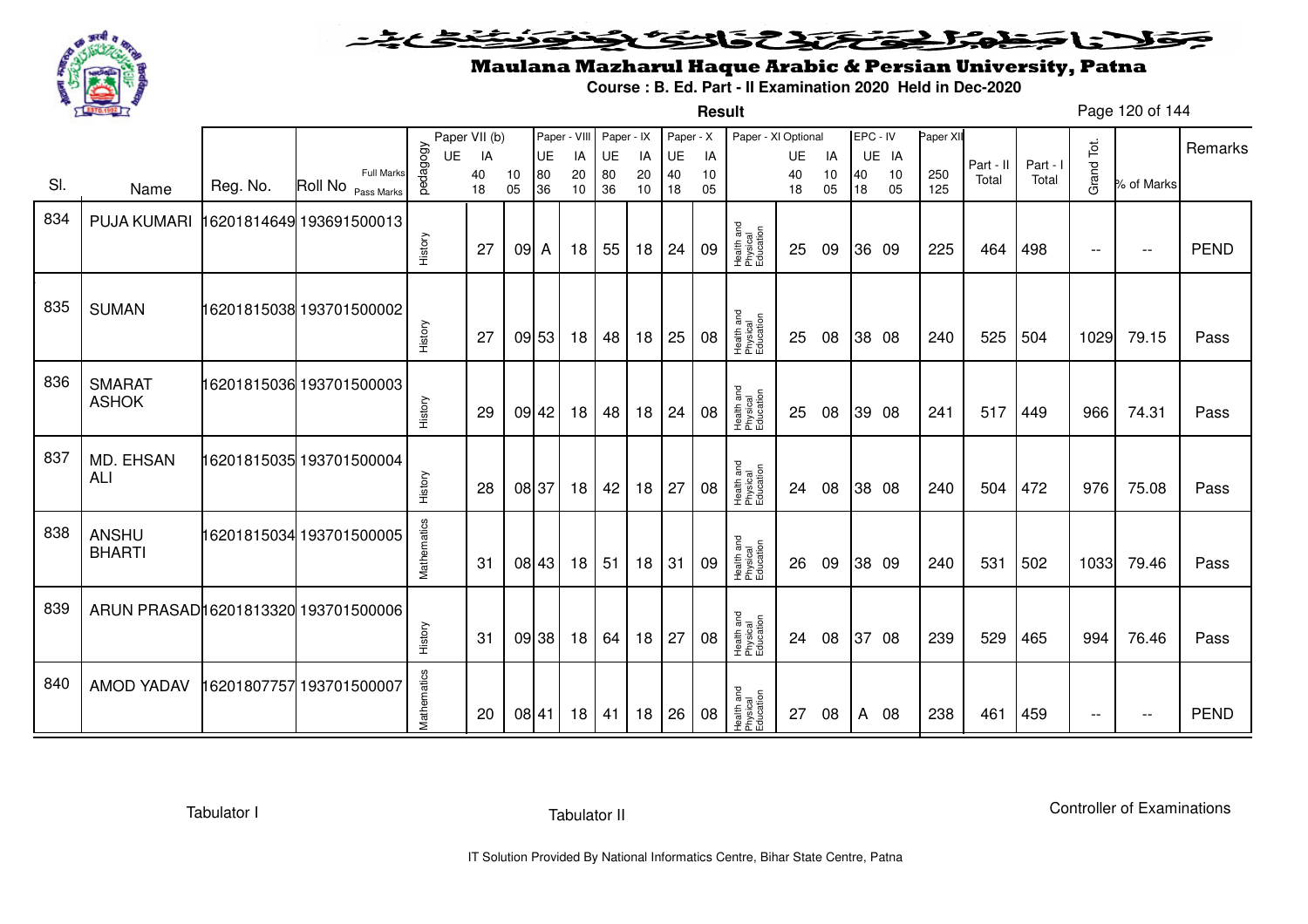

**Result**

# Maulana Mazharul Haque Arabic & Persian University, Patna

**Course : B. Ed. Part - II Examination 2020 Held in Dec-2020**

Page 121 of 144

|     |                                                |          |                                  |                | Paper VII (b)  |          | Paper - VIII   |                | Paper - IX     |                | Paper - X      |                | Paper - XI Optional                 |                |                | EPC - IV |                   | Paper XII  |                    |                   |            |                          | Remarks |
|-----|------------------------------------------------|----------|----------------------------------|----------------|----------------|----------|----------------|----------------|----------------|----------------|----------------|----------------|-------------------------------------|----------------|----------------|----------|-------------------|------------|--------------------|-------------------|------------|--------------------------|---------|
| SI. | Name                                           | Reg. No. | Full Marks<br>Roll No Pass Marks | pedagogy<br>UE | IA<br>40<br>18 | 10<br>05 | UE<br>80<br>36 | IA<br>20<br>10 | UE<br>80<br>36 | IA<br>20<br>10 | UE<br>40<br>18 | IA<br>10<br>05 |                                     | UE<br>40<br>18 | IA<br>10<br>05 | 40<br>18 | UE IA<br>10<br>05 | 250<br>125 | Part - II<br>Total | Part - I<br>Total | Grand Tot. | % of Marks               |         |
| 841 | <b>PAYAL</b>                                   |          | 16201807756 193701500008         | ပ္တဲ<br>Phy.   | A              | $091$ A  |                | 19             | A              | 19             | A              | 09             | Health and<br>Physical<br>Education | A              | 09             | A        | - 09              | A          | 74                 | 520               | 594        | $\overline{\phantom{a}}$ | Fail    |
| 842 | <b>KUMARI</b><br><b>PREETI</b><br><b>KAMAL</b> |          | 16201807755 193701500009         | Phy. Sc.       | 27             |          | 08 53          | 18             | 45             | 19             | 23             | 08             | Health and<br>Physical<br>Education | 25             | 08             |          | 38 08             | 239        | 519                | 495               | 1014       | 78.00                    | Pass    |
| 843 | <b>VARSHA RANI</b>                             |          | 16201807754 193701500010         | Mathematics    | 27             | 09 47    |                | 19             | 59             | 19             | 27             | 08             | Health and<br>Physical<br>Education | 25             | 08             |          | 39 08             | 241        | 536                | 458               | 994        | 76.46                    | Pass    |
| 844 | <b>MANI MOHAN</b>                              |          | 16201807753 193701500011         | Mathematics    | 30             |          | 09 56          | 18             | 53             | 18             | 24             | 08             | Health and<br>Physical<br>Education | 25             | 08             |          | 38 08             | 240        | 535                | 465               | 1000       | 76.92                    | Pass    |
| 845 | <b>SANGITA</b><br><b>KUMARI</b>                |          | 16201807752 193701500012         | Economics      | 23             |          | 08 40          | 18             | 46             | 18             | 25             | 08             | Health and<br>Physical<br>Education | 27             | 08             | 37       | 08                | 239        | 505                | 469               | 974        | 74.92                    | Pass    |
| 846 | JUHI BHARATI 16201807751 193701500013          |          |                                  | Economics      | 18             |          | 09 46          | 19             | 47             | 18             | 20             | 08             | Health and<br>Physical<br>Education | 21             | 09             |          | 38 09             | 241        | 503                | 471               | 974        | 74.92                    | Pass    |
| 847 | <b>MD SAJID</b><br><b>ALAM</b>                 |          | 16201807750 193701500014         | Mathematics    | 27             | 08 41    |                | 18             | 48             | 18             | 31             | 08             | Health and<br>Physical<br>Education | 29             | 08             |          | 38 08             | 241        | 523                | 478               | 1001       | 77.00                    | Pass    |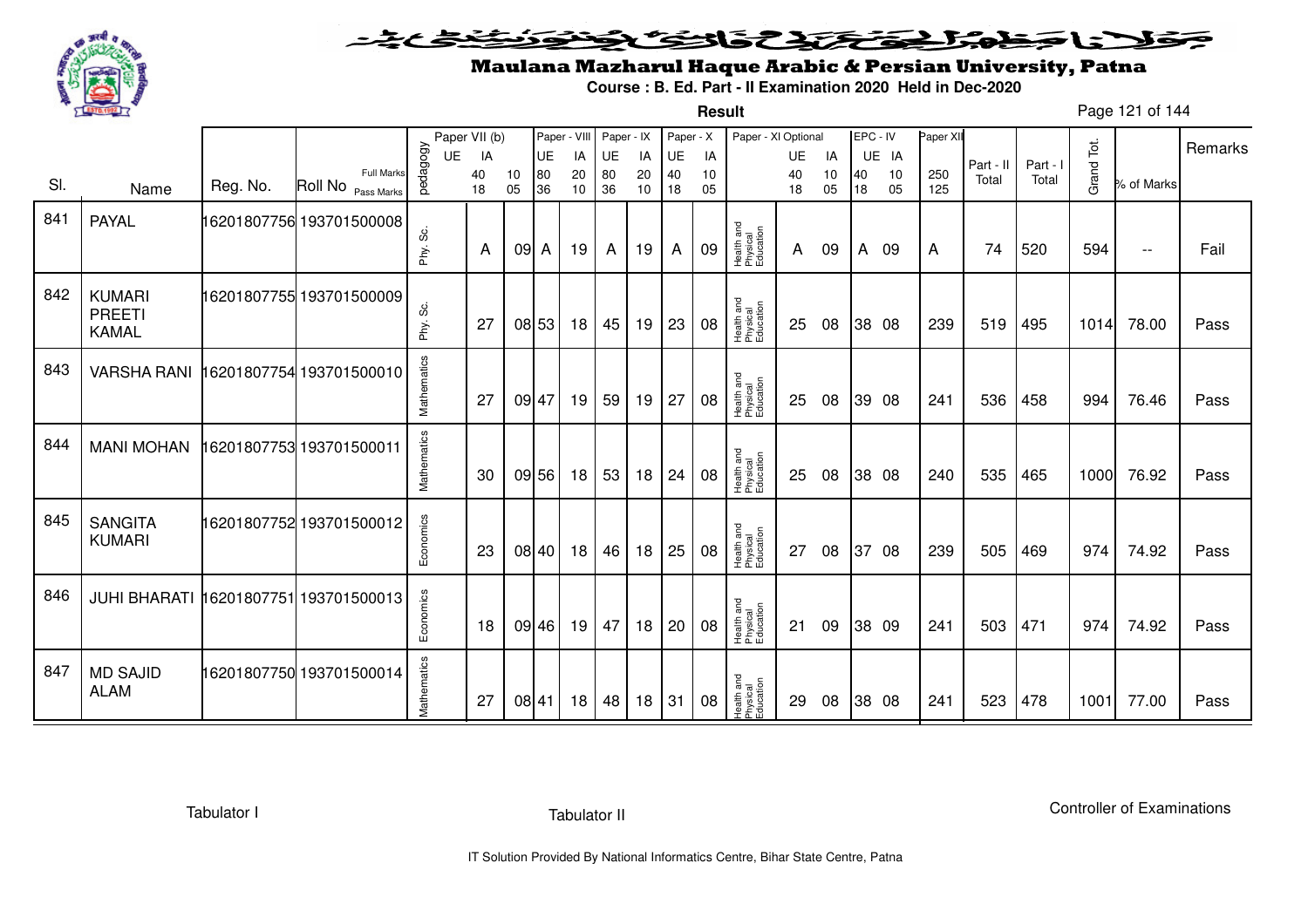

**Result**

# Maulana Mazharul Haque Arabic & Persian University, Patna

**Course : B. Ed. Part - II Examination 2020 Held in Dec-2020**

Page 122 of 144

|     |                                      |          |                                         |             | Paper VII (b) |          |           |          | Paper - VIII Paper - IX |          | Paper - X |          | Paper - XI Optional                 |          |          | EPC - IV |          | Paper XII  |           |          |            |            | Remarks |
|-----|--------------------------------------|----------|-----------------------------------------|-------------|---------------|----------|-----------|----------|-------------------------|----------|-----------|----------|-------------------------------------|----------|----------|----------|----------|------------|-----------|----------|------------|------------|---------|
|     |                                      |          |                                         | UE          | IA            |          | <b>UE</b> | IA       | UE                      | IA       | UE        | IA       |                                     | UE       | IA       |          | UE IA    |            | Part - II | Part - I |            |            |         |
| SI. | Name                                 | Reg. No. | <b>Full Marks</b><br>Roll No Pass Marks | pedagogy    | 40<br>18      | 10<br>05 | 80<br>36  | 20<br>10 | 80<br>36                | 20<br>10 | 40<br>18  | 10<br>05 |                                     | 40<br>18 | 10<br>05 | 40<br>18 | 10<br>05 | 250<br>125 | Total     | Total    | Grand Tot. | % of Marks |         |
| 848 | <b>ANJANI</b><br><b>KUMARI</b>       |          | 16201807749 193701500015                | Mathematics | 29            |          | 09 41     | 19       | 64                      | 19       | 27        | 08       | Health and<br>Physical<br>Education | 25       | 09       |          | 37 08    | 240        | 535       | 500      | 1035       | 79.62      | Pass    |
| 849 | ARJUN KUMAR16201807747 193701500017  |          |                                         | Mathematics | 28            |          | 09 42     | 18       | 52                      | 18       | 26        | 08       | Health and<br>Physical<br>Education | 23       | 08       |          | 37 08    | 239        | 516       | 467      | 983        | 75.62      | Pass    |
| 850 | <b>TARUN</b><br><b>KUMAR</b>         |          | 16201807746 193701500018                | Mathematics | 27            |          | 09 54     | 18       | 55                      | 19       | 27        | 08       | Health and<br>Physical<br>Education | 26       | 08       |          | 38 08    | 240        | 537       | 498      | 1035       | 79.62      | Pass    |
| 851 | PRIYAL DEEP                          |          |                                         | Economics   | 26            |          | 08 46     | 19       | 59                      | 19       | 27        | 09       | Health and<br>Physical<br>Education | 21       | 08       |          | 38 08    | 240        | 528       | 488      | 1016       | 78.15      | Pass    |
| 852 | <b>TRIPTI SINHA</b>                  |          | 16201807744 193701500020                | Phy. Sc.    | 24            |          | 09 54     | 19       | 57                      | 18       | 22        | 09       | Health and<br>Physical<br>Education | 26       | 08       |          | 39 09    | 241        | 535       | 470      | 1005       | 77.31      | Pass    |
| 853 | <b>KOMAL ROY</b>                     |          | 6201807743 193701500021                 | Phy. Sc.    | 31            |          | 09 51     | 19       | 58                      | 19       | 29        | 09       | Health and<br>Physical<br>Education | 23       | 09       |          | 39 09    | 241        | 546       | 526      | 1072       | 82.46      | Pass    |
| 854 | NEHA KUMARI 16201807742 193701500022 |          |                                         | Mathematics | 26            |          | 08 40     | 18       | 53                      | 18       | 20        | 08       | Health and<br>Physical<br>Education | 28       | 08       |          | 38 08    | 240        | 513       | 486      | 999        | 76.85      | Pass    |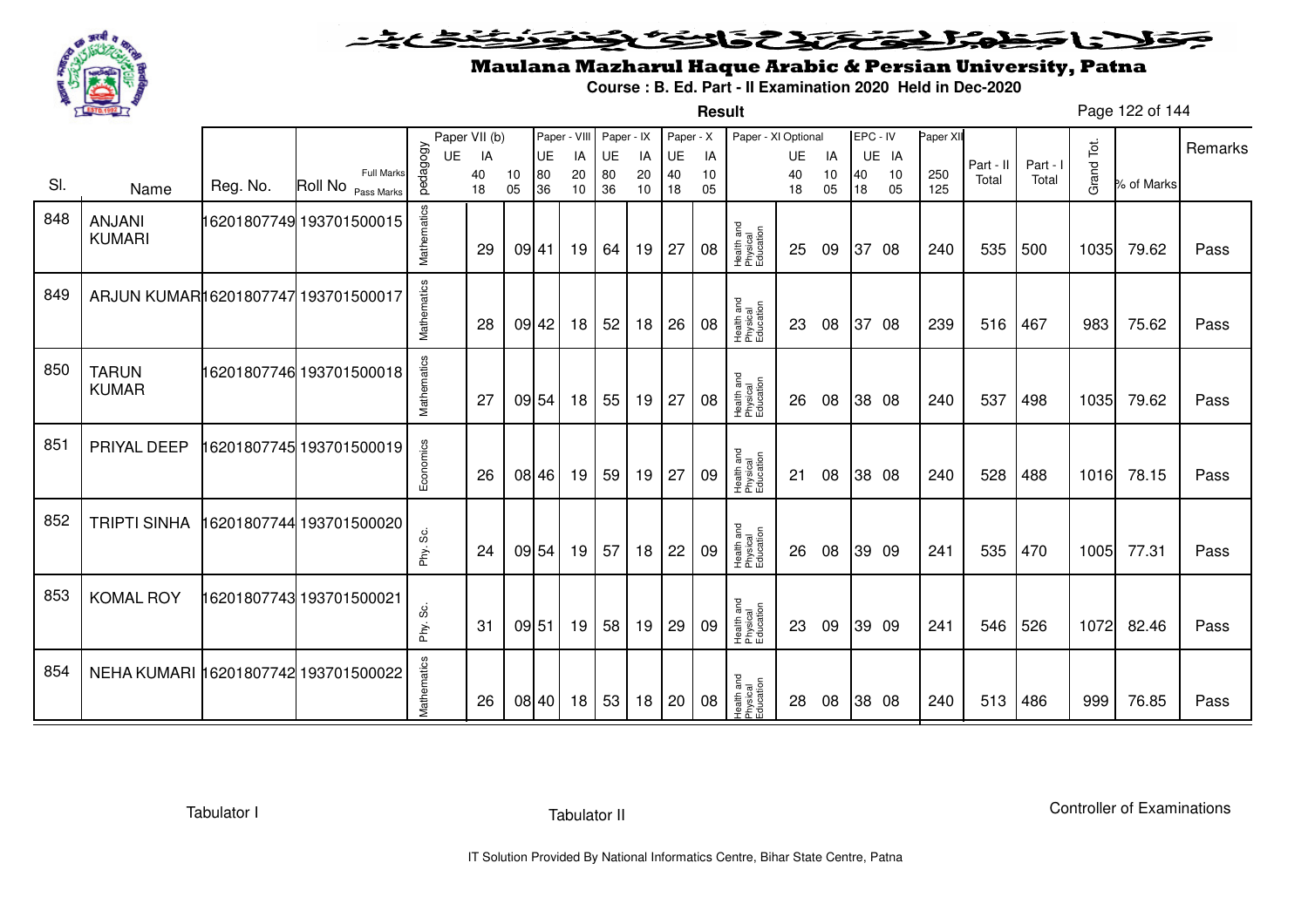

**Result**

# Maulana Mazharul Haque Arabic & Persian University, Patna

**Course : B. Ed. Part - II Examination 2020 Held in Dec-2020**

Page 123 of 144

|     |                                   |          |                                         |              | Paper VII (b) |          | Paper - VIII |          | Paper - IX |          | Paper - X |          | Paper - XI Optional                 |          |          | EPC - IV |          | Paper XII  |           |          |            |            |         |
|-----|-----------------------------------|----------|-----------------------------------------|--------------|---------------|----------|--------------|----------|------------|----------|-----------|----------|-------------------------------------|----------|----------|----------|----------|------------|-----------|----------|------------|------------|---------|
|     |                                   |          |                                         | <b>UE</b>    | IA            |          | UE           | IA       | UE         | IA       | UE        | IA       |                                     | UE       | IA       |          | UE IA    |            | Part - II | Part - I |            |            | Remarks |
| SI. | Name                              | Reg. No. | <b>Full Marks</b><br>Roll No Pass Marks | pedagogy     | 40<br>18      | 10<br>05 | 80<br>36     | 20<br>10 | 80<br>36   | 20<br>10 | 40<br>18  | 10<br>05 |                                     | 40<br>18 | 10<br>05 | 40<br>18 | 10<br>05 | 250<br>125 | Total     | Total    | Grand Tot. | % of Marks |         |
| 855 | <b>RAJ KISHOR</b><br><b>KUMAR</b> |          | 16201807741 193701500023                | တိ<br>Phy.   | 21            |          | 08 54        | 18       | 49         | 18       | 23        | 08       | Health and<br>Physical<br>Education | 24       | 08       |          | 37 08    | 239        | 515       | 465      | 980        | 75.38      | Pass    |
| 856 | <b>AMIT KUMAR</b>                 |          | 16201807740 193701500024                | Phy. Sc.     | 26            |          | 08 46        | 18       | 50         | 19       | 27        | 08       | Health and<br>Physical<br>Education | 28       | 08       | 37       | 08       | 239        | 522       | 479      | 1001       | 77.00      | Pass    |
| 857 | <b>KOMAL</b>                      |          | 16201807739 193701500025                | ပ္တဲ<br>Phy. | 31            | 09 54    |              | 19       | 58         | 19       | 28        | 09       | Health and<br>Physical<br>Education | 24       | 08       |          | 38 08    | 241        | 546       | 524      | 1070       | 82.31      | Pass    |
| 858 | <b>BABITA</b><br><b>KUMARI</b>    |          | 16201807738 193701500026                | Mathematics  | 26            | 09 64    |              | 19       | 47         | 19       | 27        | 08       | Health and<br>Physical<br>Education | 30       | 08       |          | 38 08    | 241        | 544       | 483      | 1027       | 79.00      | Pass    |
| 859 | <b>MUKESH</b><br><b>KUMAR</b>     |          | 16201807736 193701500028                | Mathematics  | 26            |          | 08 58        | 18       | 51         | 18       | 24        | 08       | Health and<br>Physical<br>Education | 25       | 08       |          | 38 08    | 240        | 530       | 473      | 1003       | 77.15      | Pass    |
| 860 | <b>SANTOSH</b><br><b>KUMAR</b>    |          | 16201807735 193701500029                | Economics    | 24            |          | 08 42        | 18       | 40         | 18       | 28        | 08       | Health and<br>Physical<br>Education | 25       | 08       |          | 38 08    | 240        | 505       | 472      | 977        | 75.15      | Pass    |
| 861 | RANJAY<br><b>KUMAR</b>            |          | 16201807734 193701500030                | Phy. Sc.     | 22            |          | 09 54        | 18       | 55         | 18       | 27        | 08       | Health and<br>Physical<br>Education | 25       | 08       |          | 38 08    | 239        | 529       | 467      | 996        | 76.62      | Pass    |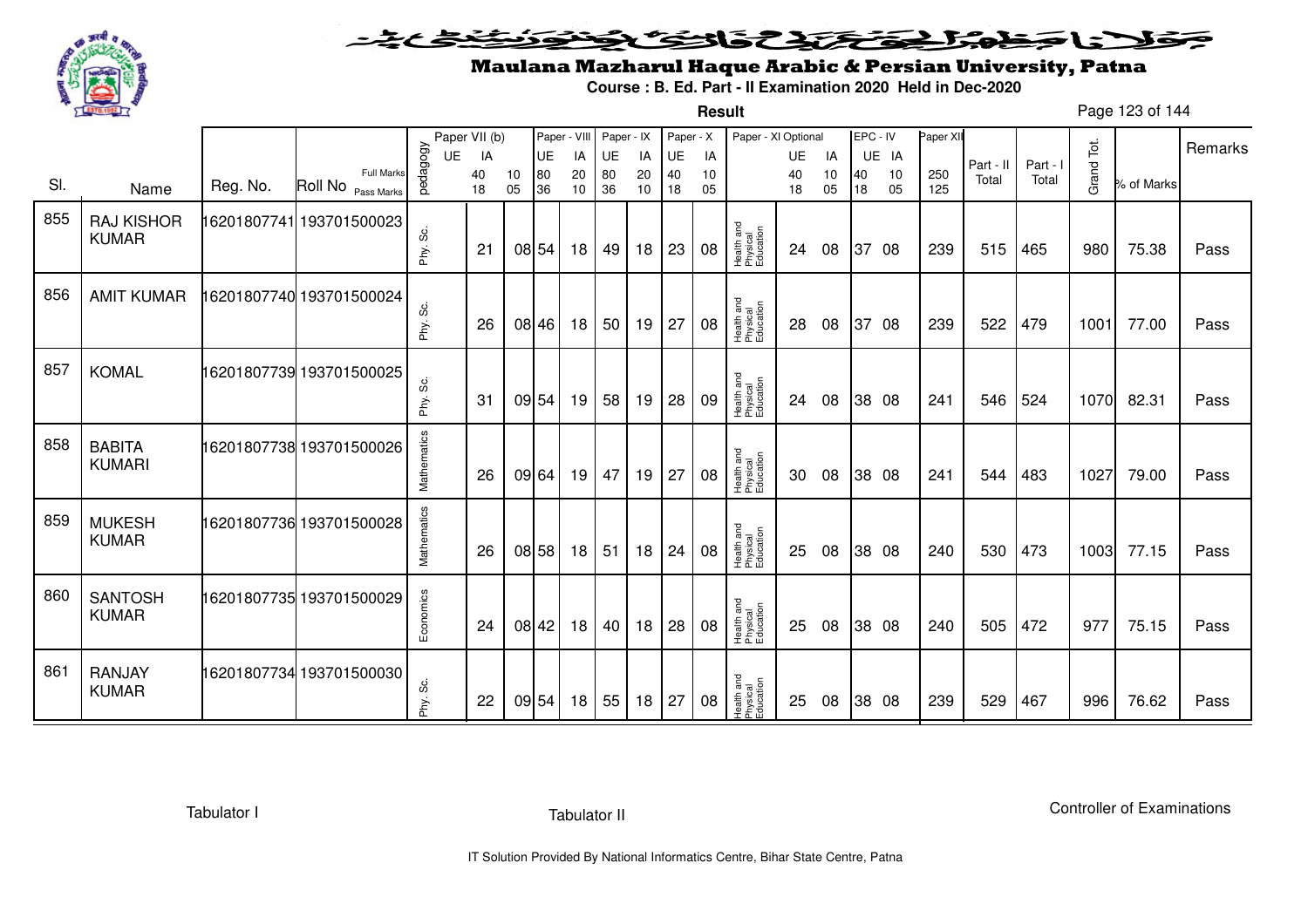

**Result**

# Maulana Mazharul Haque Arabic & Persian University, Patna

**Course : B. Ed. Part - II Examination 2020 Held in Dec-2020**

Page 124 of 144

|     |                                   |          |                                         |             | Paper VII (b) |          | Paper - VIII |          | Paper - IX |          | Paper - X |          | Paper - XI Optional                 |          |          | EPC - IV |          | Paper XII  |           |          |            |                          |         |
|-----|-----------------------------------|----------|-----------------------------------------|-------------|---------------|----------|--------------|----------|------------|----------|-----------|----------|-------------------------------------|----------|----------|----------|----------|------------|-----------|----------|------------|--------------------------|---------|
|     |                                   |          |                                         | <b>UE</b>   | IA            |          | UE           | IA       | UE         | IA       | UE        | IA       |                                     | UE       | IA       |          | UE IA    |            | Part - II | Part - I |            |                          | Remarks |
| SI. | Name                              | Reg. No. | <b>Full Marks</b><br>Roll No Pass Marks | pedagogy    | 40<br>18      | 10<br>05 | 80<br>36     | 20<br>10 | 80<br>36   | 20<br>10 | 40<br>18  | 10<br>05 |                                     | 40<br>18 | 10<br>05 | 40<br>18 | 10<br>05 | 250<br>125 | Total     | Total    | Grand Tot. | % of Marks               |         |
| 862 | <b>SHWETA</b><br><b>KASHYAP</b>   |          | 16201807731 193701500032                | Economics   | 27            |          | 09 44        | 18       | 55         | 18       | 25        | 08       | Health and<br>Physical<br>Education | 27       | 08       |          | 38 08    | 240        | 525       | 489      | 1014       | 78.00                    | Pass    |
| 863 | <b>RITURAJ</b>                    |          | 16201807730 193701500033                | Phy. Sc.    | 25            | 08 58    |              | 19       | 45         | 19       | 24        | 09       | Health and<br>Physical<br>Education | 25       | 09       |          | 38 09    | 241        | 529       | 488      | 1017       | 78.23                    | Pass    |
| 864 | <b>VEENA</b><br><b>KUMARI</b>     |          | 16201807729 193701500034                | History     | 27            |          | 08 49        | 19       | 38         | 19       | 27        | 09       | Health and<br>Physical<br>Education | 29       | 09       |          | 39 09    | 241        | 523       | 470      | 993        | 76.38                    | Pass    |
| 865 | <b>SEEMA</b><br><b>KUMARI</b>     |          | 16201807728 193701500035                | Economics   | 25            |          | 09 49        | 18       | 47         | 18       | 23        | 09       | Health and<br>Physical<br>Education | 24       | 08       |          | 39 08    | 241        | 518       | 494      | 1012       | 77.85                    | Pass    |
| 866 | CHITRANJAN<br><b>KUMAR</b>        |          | 6201807727 193701500036                 | Civics      | 26            | 08 38    |              | 18       | 44         | 18       | 22        | 08       | Health and<br>Physical<br>Education | 23       | 08       | 37       | 08       | 240        | 498       | 445      | 943        | 72.54                    | Pass    |
| 867 | <b>ANAND</b><br><b>KUMAR</b>      |          | 16201807726 193701500037                | History     | A             | 09 A     |              | 18       | A          | 18       | A         | 08       | Health and<br>Physical<br>Education | A        | 08       | A        | 08       | A          | 69        | 461      | 530        | $\overline{\phantom{m}}$ | Fail    |
| 868 | <b>MAHENDRA</b><br><b>PRABHAT</b> |          |                                         | Mathematics | 27            |          | 09 48        | 18       | 49         | 18       | 28        | 08       | Health and<br>Physical<br>Education | 24       | 08       |          | 38 08    | 241        | 524       | 484      | 1008       | 77.54                    | Pass    |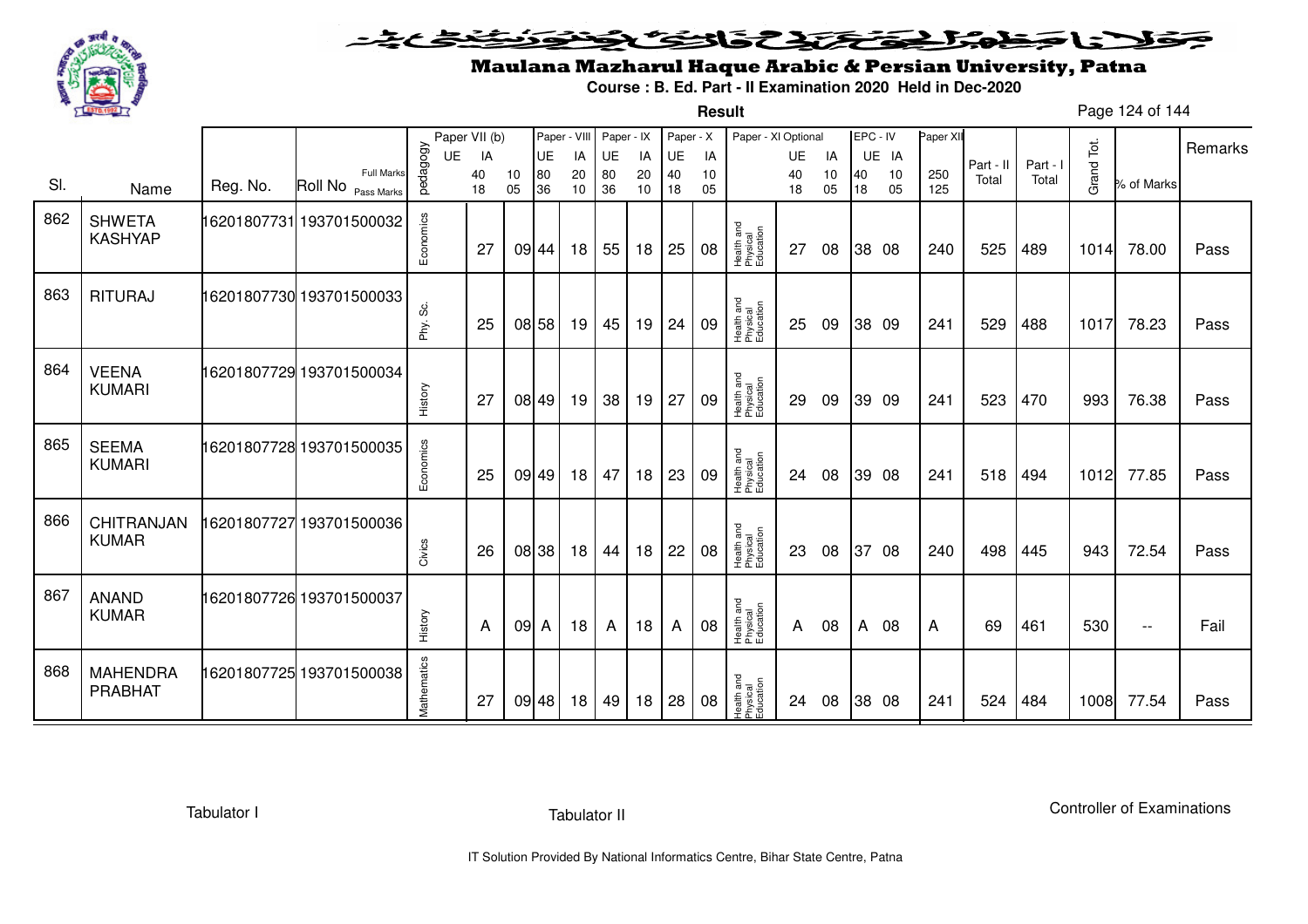

**Result**

# Maulana Mazharul Haque Arabic & Persian University, Patna

**Course : B. Ed. Part - II Examination 2020 Held in Dec-2020**

Page 125 of 144

|     |                                  |          |                                         |           | Paper VII (b) |          | Paper - VIII |          | Paper - IX |          | Paper - X |          | Paper - XI Optional                 |          |          | EPC - IV |          | Paper XI   |           |          |            |            |         |
|-----|----------------------------------|----------|-----------------------------------------|-----------|---------------|----------|--------------|----------|------------|----------|-----------|----------|-------------------------------------|----------|----------|----------|----------|------------|-----------|----------|------------|------------|---------|
|     |                                  |          |                                         | UE        | IA            |          | UE           | IA       | UE         | IA       | UE        | IA       |                                     | UE       | IA       |          | UE IA    |            | Part - II | Part - I |            |            | Remarks |
| SI. | Name                             | Reg. No. | <b>Full Marks</b><br>Roll No Pass Marks | pedagogy  | 40<br>18      | 10<br>05 | 80<br>36     | 20<br>10 | 80<br>36   | 20<br>10 | 40<br>18  | 10<br>05 |                                     | 40<br>18 | 10<br>05 | 40<br>18 | 10<br>05 | 250<br>125 | Total     | Total    | Grand Tot. | % of Marks |         |
| 869 | <b>KHUSHBOO</b><br><b>KUMARI</b> |          | 16201807724 193701500039                | History   | -27           |          | 08 49        | 19       | 57         | 19       | 28        | 08       | Health and<br>Physical<br>Education | 24       | 09       |          | 39 09    | 241        | 537       | 493      | 1030       | 79.23      | Pass    |
| 870 | <b>MD IRFAN</b><br><b>ALAM</b>   |          | 16201807723 193701500040                | History   | 31            |          | 08 46        | 18       | 51         | 18       | 22        | 08       | Health and<br>Physical<br>Education | 24       | 08       |          | 38 08    | 241        | 521       | 468      | 989        | 76.08      | Pass    |
| 871 | <b>SAURABH</b><br><b>SUMAN</b>   |          | 16201807722 193701500041                | Civics    | 24            |          | 09 50        | 18       | 52         | 18       | 26        | 08       | Health and<br>Physical<br>Education | 26       | 08       |          | 38 08    | 240        | 525       | 496      | 1021       | 78.54      | Pass    |
| 872 | <b>PUJA KUMARI</b>               |          | 16201807721 193701500042                | Phy. Sc.  | 21            |          | 09 46        | 18       | 57         | 18       | 23        | 08       | Health and<br>Physical<br>Education | 25       | 08       |          | 38 08    | 241        | 520       | 507      | 1027       | 79.00      | Pass    |
| 873 | <b>KRISHNA</b><br><b>KUMAR</b>   |          | 16201807720 193701500043                | History   | 29            |          | 08 40        | 18       | 48         | 18       | 28        | 08       | Health and<br>Physical<br>Education | 24       | 08       | 37       | 08       | 240        | 514       | 473      | 987        | 75.92      | Pass    |
| 874 | <b>RANI GUPTA</b>                |          | 6201807719 193701500044                 | Economics | 28            | 09 61    |              | 19       | 56         | 19       | 25        | 09       | Health and<br>Physical<br>Education | 29       | 09       |          | 39 09    | 240        | 552       | 526      | 1078       | 82.92      | Pass    |
| 875 | ARUNIKA<br><b>KUMARI</b>         |          | 16201807718 193701500045                | Phy. Sc.  | 25            |          | 08 40        | 19       | 60         | 19       | 29        | 09       | Health and<br>Physical<br>Education | 25       | 09       |          | 39 09    | 240        | 531       | 482      | 1013       | 77.92      | Pass    |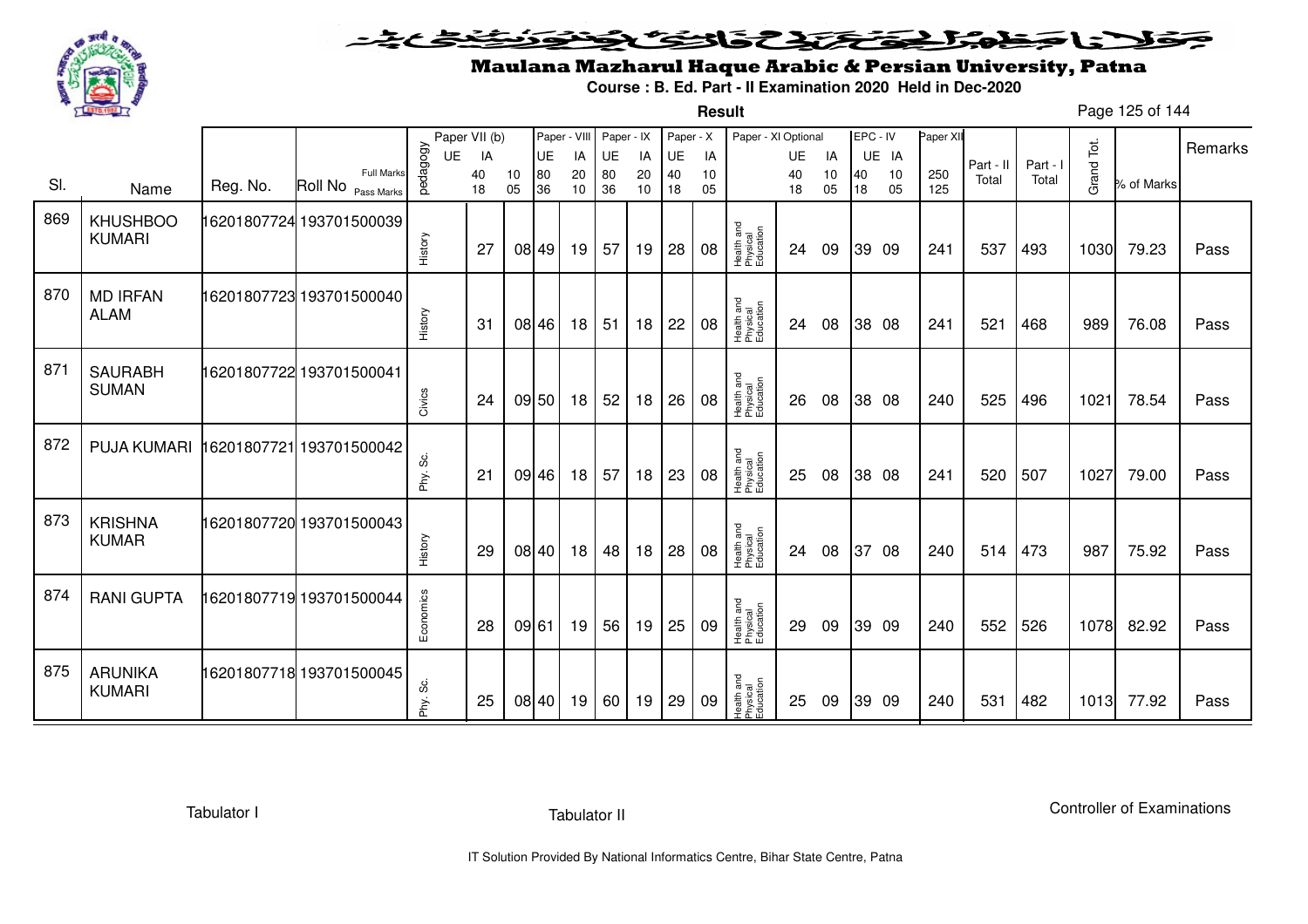

#### فتختخذ فخافى فخذ こえとさ ولادنا وخورا ◒

**Result**

# Maulana Mazharul Haque Arabic & Persian University, Patna

**Course : B. Ed. Part - II Examination 2020 Held in Dec-2020**

Page 126 of 144

|     |                                      |          |                                         |             | Paper VII (b) |          | Paper - VIII |                 | Paper - IX      |          | Paper - X |          | Paper - XI Optional                 |          |          | EPC - IV |          | Paper XI   |           |          |            |            |         |
|-----|--------------------------------------|----------|-----------------------------------------|-------------|---------------|----------|--------------|-----------------|-----------------|----------|-----------|----------|-------------------------------------|----------|----------|----------|----------|------------|-----------|----------|------------|------------|---------|
|     |                                      |          |                                         | UE          | IA            |          | <b>UE</b>    | IA              | UE              | IA       | UE        | IA       |                                     | UE       | IA       |          | UE IA    |            | Part - II | Part - I |            |            | Remarks |
| SI. | Name                                 | Reg. No. | <b>Full Marks</b><br>Roll No Pass Marks | pedagogy    | 40<br>18      | 10<br>05 | 80<br>36     | 20<br>10        | 80<br>36        | 20<br>10 | 40<br>18  | 10<br>05 |                                     | 40<br>18 | 10<br>05 | 40<br>18 | 10<br>05 | 250<br>125 | Total     | Total    | Grand Tot. | % of Marks |         |
|     |                                      |          |                                         |             |               |          |              |                 |                 |          |           |          |                                     |          |          |          |          |            |           |          |            |            |         |
| 876 | <b>PARITOSH</b>                      |          | 16201807717 193701500046                |             |               |          |              |                 |                 |          |           |          |                                     |          |          |          |          |            |           |          |            |            |         |
|     | <b>RANJAN</b>                        |          |                                         | History     | 19            |          | 09 40        | 18 <sup>1</sup> | 41              | 18       | 22        | 08       | Health and<br>Physical<br>Education | 23       | 08       |          | 37 08    | 239        | 490       | 465      | 955        | 73.46      | Pass    |
|     |                                      |          |                                         |             |               |          |              |                 |                 |          |           |          |                                     |          |          |          |          |            |           |          |            |            |         |
| 877 |                                      |          |                                         |             |               |          |              |                 |                 |          |           |          |                                     |          |          |          |          |            |           |          |            |            |         |
|     | <b>DEEPAK</b><br><b>KUMAR</b>        |          | 16201807716 193701500047                |             |               |          |              |                 |                 |          |           |          |                                     |          |          |          |          |            |           |          |            |            |         |
|     |                                      |          |                                         | Mathematics | 23            | 09 37    |              | 18              | 51              | 18       | 24        | 08       | Health and<br>Physical<br>Education | 26       | 08       |          | 37 08    | 240        | 507       | 483      | 990        | 76.15      | Pass    |
|     |                                      |          |                                         |             |               |          |              |                 |                 |          |           |          |                                     |          |          |          |          |            |           |          |            |            |         |
| 878 | ABHAY KUMAR 16201807715 193701500048 |          |                                         |             |               |          |              |                 |                 |          |           |          |                                     |          |          |          |          |            |           |          |            |            |         |
|     |                                      |          |                                         |             |               |          |              |                 |                 |          |           |          |                                     |          |          |          |          |            |           |          |            |            |         |
|     |                                      |          |                                         | Civics      | 27            |          | 08 43        | 18              | 46              | 18       | 28        | 08       | Health and<br>Physical<br>Education | 19       | 08       |          | 38 08    | 240        | 509       | 472      | 981        | 75.46      | Pass    |
|     |                                      |          |                                         |             |               |          |              |                 |                 |          |           |          |                                     |          |          |          |          |            |           |          |            |            |         |
| 879 | PRIYANKA                             |          | 16201807714 193701500049                |             |               |          |              |                 |                 |          |           |          |                                     |          |          |          |          |            |           |          |            |            |         |
|     | <b>KUMARI</b>                        |          |                                         | Phy. Sc.    | 23            |          | 09 44        | 18 <sup>1</sup> | 49              | 18       | 25        | 08       | Health and<br>Physical<br>Education | 24       | 08       |          | 37 08    | 239        | 510       | 500      | 1010       | 77.69      | Pass    |
|     |                                      |          |                                         |             |               |          |              |                 |                 |          |           |          |                                     |          |          |          |          |            |           |          |            |            |         |
| 880 | CHANDRAKAN 16201807713 193701500050  |          |                                         |             |               |          |              |                 |                 |          |           |          |                                     |          |          |          |          |            |           |          |            |            |         |
|     | <b>TA KUMARI</b>                     |          |                                         |             |               |          |              |                 |                 |          |           |          |                                     |          |          |          |          |            |           |          |            |            |         |
|     |                                      |          |                                         | History     | 20            |          | 09 49        | 18              | 59              | 18       | 30        | 08       | Health and<br>Physical<br>Education | 31       | 08       |          | 37 08    | 239        | 534       | 491      | 1025       | 78.85      | Pass    |
|     |                                      |          |                                         |             |               |          |              |                 |                 |          |           |          |                                     |          |          |          |          |            |           |          |            |            |         |
| 881 | <b>AMIT RAJ</b>                      |          | 16201807712 193701500051                |             |               |          |              |                 |                 |          |           |          |                                     |          |          |          |          |            |           |          |            |            |         |
|     |                                      |          |                                         |             | 31            |          | 09 45        | 18              | 50 <sup>1</sup> | 18       | 28        | 08       | Health and<br>Physical<br>Education |          |          |          | 37 08    | 239        | 528       | 506      | 1034       | 79.54      |         |
|     |                                      |          |                                         | Civics      |               |          |              |                 |                 |          |           |          |                                     | 29       | 08       |          |          |            |           |          |            |            | Pass    |
|     |                                      |          |                                         |             |               |          |              |                 |                 |          |           |          |                                     |          |          |          |          |            |           |          |            |            |         |
| 882 | <b>AMIT KUMAR</b>                    |          | 16201807710 193701500052                |             |               |          |              |                 |                 |          |           |          |                                     |          |          |          |          |            |           |          |            |            |         |
|     |                                      |          |                                         | Mathematics | 26            | 08 52    |              | 18 I            | 48              | 18       | 28        | 08       | Health and<br>Physical<br>Education | 29       | 08       | 37       | 08       | 239        | 527       | 483      | 1010       | 77.69      | Pass    |
|     |                                      |          |                                         |             |               |          |              |                 |                 |          |           |          |                                     |          |          |          |          |            |           |          |            |            |         |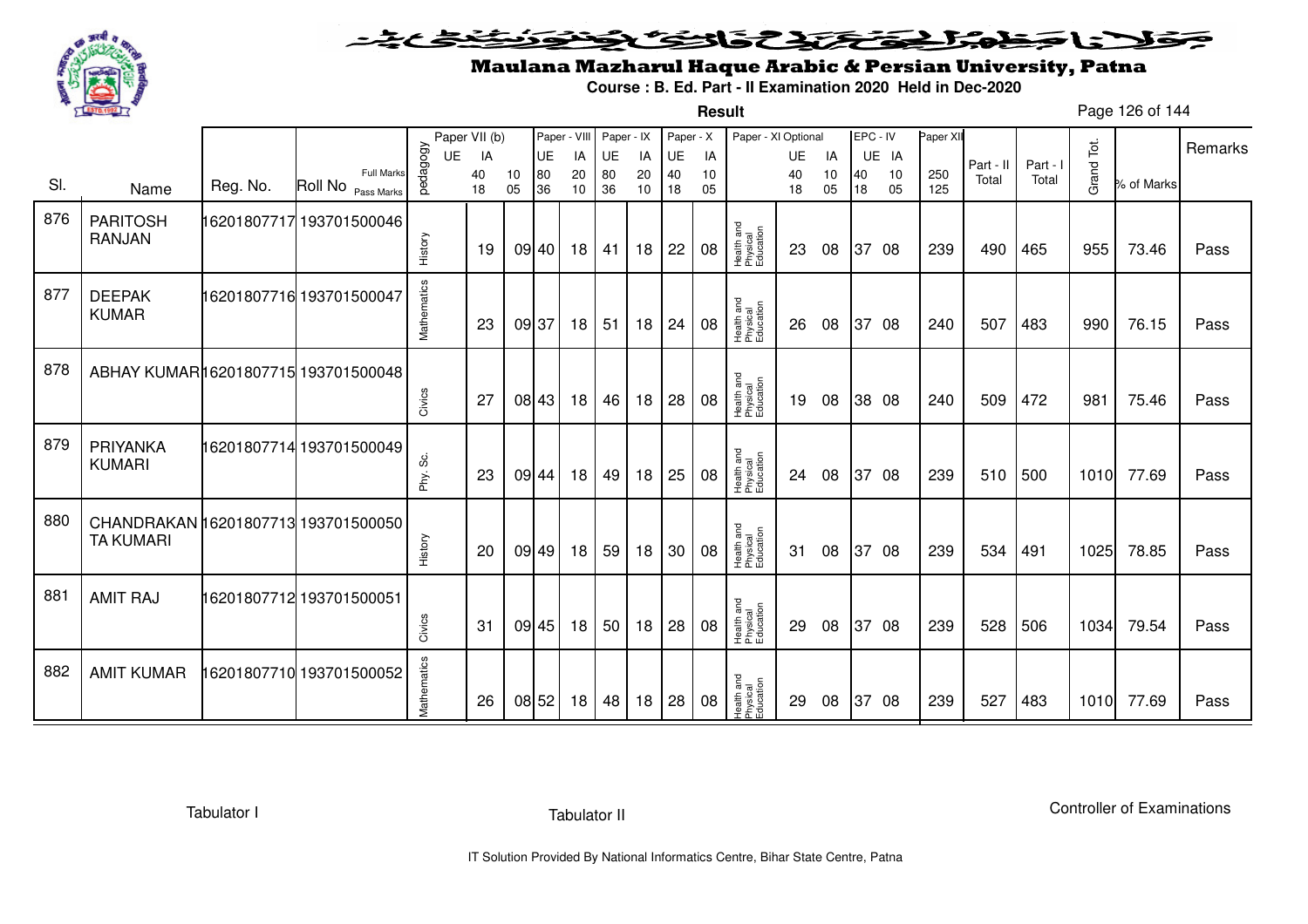

#### فتختخذ فخافى فخذ こえとさ كلاحا وكحورا ◒

**Result**

# Maulana Mazharul Haque Arabic & Persian University, Patna

**Course : B. Ed. Part - II Examination 2020 Held in Dec-2020**

Page 127 of 144

|     |                                                            |          |                                         |               | Paper VII (b) |          | Paper - VIII |          | Paper - IX |          | Paper - X |          | Paper - XI Optional                 |          |          | EPC - IV |          | Paper XI   |                    |          |                          |                          |             |
|-----|------------------------------------------------------------|----------|-----------------------------------------|---------------|---------------|----------|--------------|----------|------------|----------|-----------|----------|-------------------------------------|----------|----------|----------|----------|------------|--------------------|----------|--------------------------|--------------------------|-------------|
|     |                                                            |          |                                         | UE            | IA            |          | UE           | IA       | <b>UE</b>  | IA       | UE        | IA       |                                     | UE       | IA       |          | UE IA    |            |                    | Part - I | Tot.                     |                          | Remarks     |
| SI. | Name                                                       | Reg. No. | <b>Full Marks</b><br>Roll No Pass Marks | pedagogy      | 40<br>18      | 10<br>05 | 80<br>36     | 20<br>10 | 80<br>36   | 20<br>10 | 40<br>18  | 10<br>05 |                                     | 40<br>18 | 10<br>05 | 40<br>18 | 10<br>05 | 250<br>125 | Part - II<br>Total | Total    | Grand                    | % of Marks               |             |
| 883 | <b>SUBHASH</b><br><b>KUMAR</b>                             |          | 16201807709 193701500053                | Biological Sc | 26            | 08 57    |              | 18       | 57         | 18       | 25        | 08       | Health and<br>Physical<br>Education | 22       | 08       |          | 37 08    | 239        | 531                | 493      | 1024                     | 78.77                    | Pass        |
| 884 | <b>UTTAM</b><br><b>KUMAR</b>                               |          | 16201807708 193701500054                | Economics     | 28            |          | 08 48        | 18       | 59         | 18       | 25        | 08       | Health and<br>Physical<br>Education | 25       | 08       |          | 37 08    | 239        | 529                | 490      | 1019                     | 78.38                    | Pass        |
| 885 | <b>NISHANT RAJ</b>                                         |          | 16201807707193701500055                 | Mathematics   | 27            | 08 47    |              | 18       | 60         | 18       | 24        | 08       | Health and<br>Physical<br>Education | 25       | 08       |          | 38 08    | 240        | 529                | 466      | 995                      | 76.54                    | Pass        |
| 886 | <b>PRINCE</b><br><b>KUMAR</b>                              |          | 16201807706 193701500056                | တိ<br>Phy.    | 27            | 08 A     |              | 18       | 58         | 18       | 24        | 08       | Health and<br>Physical<br>Education | 21       | 09       |          | 38 09    | 239        | 477                | 485      | $\overline{\phantom{a}}$ | $\overline{\phantom{m}}$ | <b>PEND</b> |
| 887 | NAVIN KUMAR 16201807705 193701500057<br><b>VISHVAKARMA</b> |          |                                         | Phy. Sc.      | 21            | 09 41    |              | 18       | 49         | 18       | 23        | 08       | Health and<br>Physical<br>Education | 25       | 08       |          | 37 08    | 238        | 503                | 454      | 957                      | 73.62                    | Pass        |
| 888 | <b>RAJNISH</b><br><b>KUMAR</b>                             |          | 16201807704 193701500058                | Civics        | 24            |          | 08 54        | 18       | 54         | 18       | 27        | 08       | Health and<br>Physical<br>Education | 26       | 08       |          | 38 08    | 239        | 530                | 496      | 1026                     | 78.92                    | Pass        |
| 889 | ANNU BHARTI 16201807703 193701500059                       |          |                                         | Mathematics   | 29            |          | 08 42        | 18       | 55         | 18       | 26        | 08       | Health and<br>Physical<br>Education | 28       | 08       |          | 38 08    | 240        | 526                | 487      | 1013                     | 77.92                    | Pass        |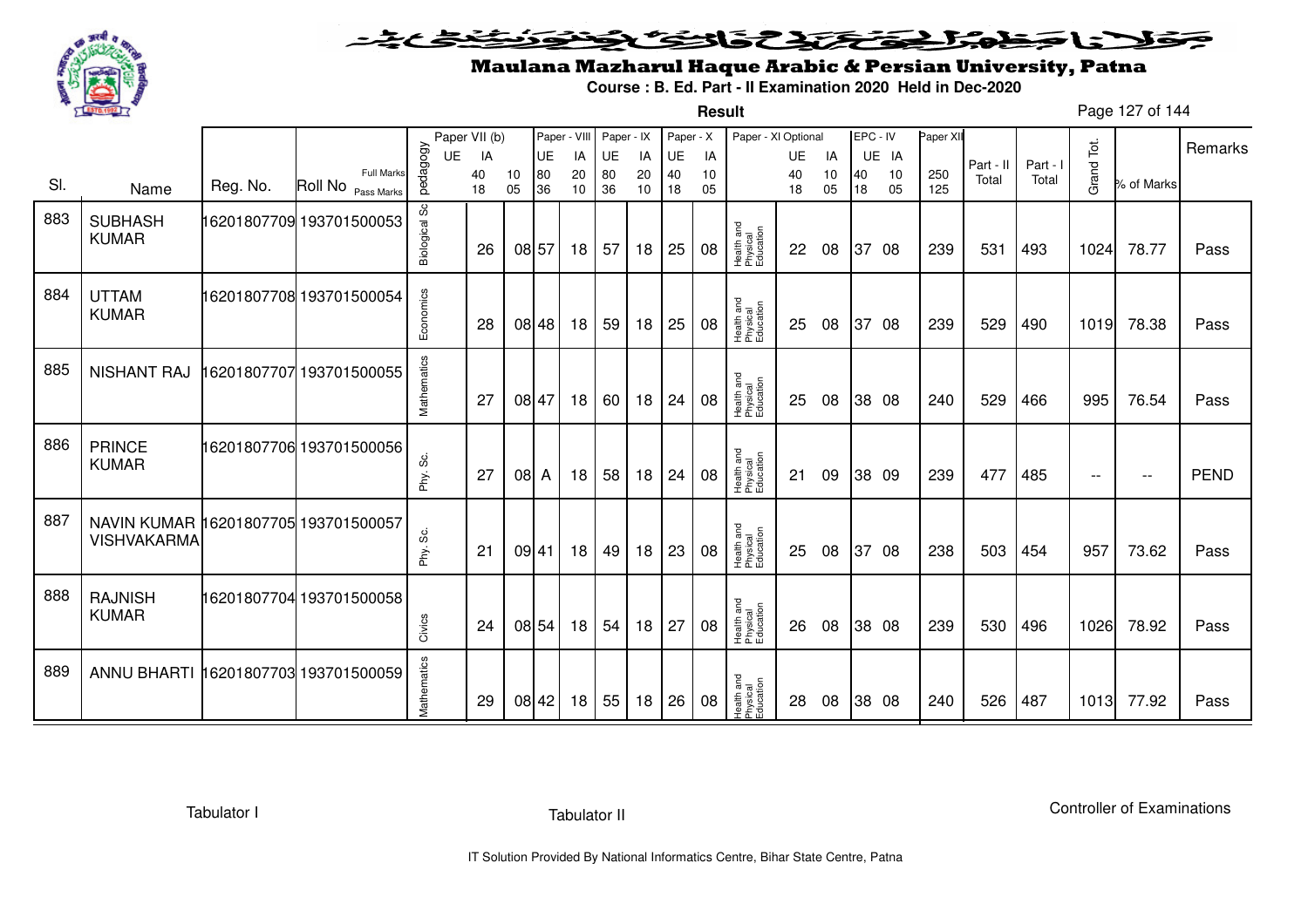

#### <u>یٹی ٹی ٹ</u> فلانا وخدا يؤتى والتوع وتونوز ≂

**Result**

# Maulana Mazharul Haque Arabic & Persian University, Patna

**Course : B. Ed. Part - II Examination 2020 Held in Dec-2020**

Page 128 of 144

|     |                                 |          |                                         |              | Paper VII (b) |          | Paper - VIII |          | Paper - IX |          | Paper - X |          | Paper - XI Optional                 |          |                 | EPC - IV     |          | Paper XII  |           |          |            |                          | Remarks |
|-----|---------------------------------|----------|-----------------------------------------|--------------|---------------|----------|--------------|----------|------------|----------|-----------|----------|-------------------------------------|----------|-----------------|--------------|----------|------------|-----------|----------|------------|--------------------------|---------|
|     |                                 |          |                                         | <b>UE</b>    | IA            |          | UE           | IA       | <b>UE</b>  | IA       | UE        | IA       |                                     | UE       | IA              |              | UE IA    |            | Part - II | Part - I |            |                          |         |
| SI. | Name                            | Reg. No. | <b>Full Marks</b><br>Roll No Pass Marks | pedagogy     | 40<br>18      | 10<br>05 | 80<br>36     | 20<br>10 | 80<br>36   | 20<br>10 | 40<br>18  | 10<br>05 |                                     | 40<br>18 | 10<br>05        | 40<br>18     | 10<br>05 | 250<br>125 | Total     | Total    | Grand Tot. | % of Marks               |         |
| 890 | <b>AMIT KUMAR</b>               |          | 16201807702 193701500060                | ပ္တဲ<br>Phy. | 25            |          | 08 38        | 18       | 45         | 18       | 25        | 08       | Health and<br>Physical<br>Education | 27       | 08              |              | 39 08    | 238        | 505       | 491      | 996        | 76.62                    | Pass    |
| 891 | <b>AMRENDRA</b><br><b>KUMAR</b> |          | 6201807701 193701500061                 | History      | A             | 08 A     |              | 18       | A          | 18       | A         | 08       | Health and<br>Physical<br>Education | A        | 08              | $\mathsf{A}$ | 08       | A          | 68        | 481      | 549        | $\overline{\phantom{m}}$ | Fail    |
| 892 | <b>ARCHANA</b><br><b>KUMARI</b> |          | 16201807700 193701500062                | Phy. Sc.     | 26            |          | 09 36        | 19       | 60         | 19       | 27        | 08       | Health and<br>Physical<br>Education | 28       | 09              |              | 39 09    | 241        | 530       | 443      | 973        | 74.85                    | Pass    |
| 893 | <b>SUNNY</b><br><b>KUMAR</b>    |          | 16201807699 193701500063                | History      | 22            |          | 08 45        | 18       | 46         | 18       | 23        | 08       | Health and<br>Physical<br>Education | 24       | 09              |              | 37 09    | 238        | 505       | 465      | 970        | 74.62                    | Pass    |
| 894 | <b>AAKASH</b><br><b>KUMAR</b>   |          | 16201807698 193701500064                | Mathematics  | 22            | 08 47    |              | 18       | 47         | 18       | 20        | 08       | Health and<br>Physical<br>Education | 25       | 08              | 37           | 08       | 238        | 504       | 480      | 984        | 75.69                    | Pass    |
| 895 | <b>SHASHI</b><br><b>KUMAR</b>   |          | 16201807697 193701500065                | တိ<br>Phy.   | 23            |          | 09 49        | 19       | 45         | 18       | 23        | 08       | Health and<br>Physical<br>Education | 24       | 08              |              | 38 08    | 240        | 512       | 501      | 1013       | 77.92                    | Pass    |
| 896 | <b>MANISHA</b><br><b>KUMARI</b> |          | 16201814980 193711500001                | History      | 31            |          | 55           | 18       | 55         | 19       | 33        | 10       | Guidance<br>and<br>Councelling      | 32       | 10 <sup>°</sup> |              | 37 10    | 223        | 533       | 495      | 1028       | $\overline{\phantom{m}}$ | Fail    |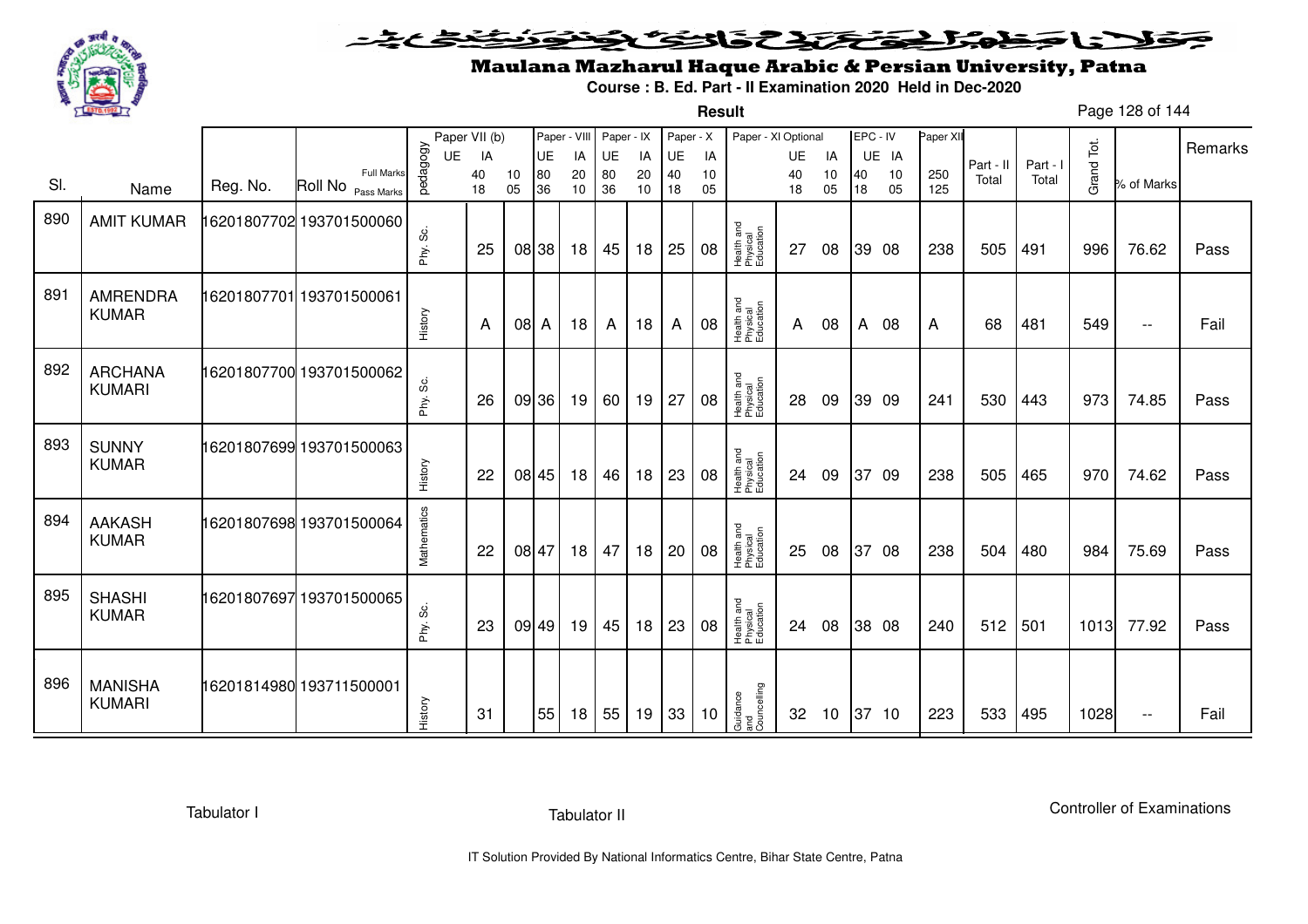

**Result**

# Maulana Mazharul Haque Arabic & Persian University, Patna

**Course : B. Ed. Part - II Examination 2020 Held in Dec-2020**

Page 129 of 144

|     |                                       |          |                                         |               | Paper VII (b) |          | Paper - VIII |          | Paper - IX |          | Paper - X |          | Paper - XI Optional            |              |          | EPC - IV |          | Paper XII  |           |          |            |                          |         |
|-----|---------------------------------------|----------|-----------------------------------------|---------------|---------------|----------|--------------|----------|------------|----------|-----------|----------|--------------------------------|--------------|----------|----------|----------|------------|-----------|----------|------------|--------------------------|---------|
|     |                                       |          |                                         | UE            | IA            |          | UE           | IA       | UE         | IA       | UE        | IA       |                                | UE           | IA       |          | UE IA    |            | Part - II | Part - I |            |                          | Remarks |
| SI. | Name                                  | Reg. No. | <b>Full Marks</b><br>Roll No Pass Marks | pedagogy      | 40<br>18      | 10<br>05 | 80<br>36     | 20<br>10 | 80<br>36   | 20<br>10 | 40<br>18  | 10<br>05 |                                | 40<br>18     | 10<br>05 | 40<br>18 | 10<br>05 | 250<br>125 | Total     | Total    | Grand Tot. | % of Marks               |         |
| 897 | <b>SANTOSH</b><br><b>KUMAR SINGH</b>  |          |                                         | Mathematics   | 24            |          | 09 52        | 18       | 48         | 20       | 26        | 10       | Guidance<br>and<br>Councelling | 24           | 10       |          | 36 10    | 220        | 507       | 470      | 977        | 75.15                    | Pass    |
| 898 | <b>MD ARIF</b><br>JAMAL               |          | 16201814844 193711500003                | History       | A             | 08 A     |              | 15       | 54         | 20       | A         | 09       | Guidance<br>and<br>Councelling | $\mathsf{A}$ | 09       |          | 35 09    | A          | 159       | 457      | 616        | $\overline{\phantom{a}}$ | Fail    |
| 899 | <b>DEEPAK</b><br><b>KUMAR</b>         |          | 16201814798 193711500004                | Phy. Sc.      | 26            | 09 41    |              | 18       | 57         | 19       | 28        | 09       | Guidance<br>and<br>Councelling | 31           | 09       |          | 36 09    | 221        | 513       | 482      | 995        | 76.54                    | Pass    |
| 900 | <b>AVINASH</b><br><b>KUMAR</b>        |          | 16201814797 193711500005                | History       | 27            |          | 09 36        | 18       | 50         | 19       | 27        | 09       | Guidance<br>and<br>Councelling | 27           | 09       |          | 36 09    | 222        | 498       | 445      | 943        | 72.54                    | Pass    |
| 901 | <b>PUJA PRIYA</b>                     |          | 16201814796 193711500006                | Biological Sc | 26            |          | 10 44        | 20       | 51         | 20       | 23        | 10       | Guidance<br>and<br>Councelling | 23           | 10       |          | 39 10    | 225        | 511       | 498      | 1009       | 77.62                    | Pass    |
| 902 | SURBHI PRIYA 16201814795 193711500007 |          |                                         | Biological Sc | 28            |          | 10 56        | 20       | 53         | 20       | 24        | 10       | Guidance<br>and<br>Councelling | 28           | 10       |          | 40 10    | 225        | 534       | 515      | 1049       | 80.69                    | Pass    |
| 903 | AJEET KUMAR 16201814648 193711500008  |          |                                         | Phy. Sc.      | 27            | 09 40    |              | 18       | 45         | 19       | 27        | 10       | Guidance<br>and<br>Councelling | 29           | 10       |          | 38 10    | 222        | 504       | 459      | 963        | 74.08                    | Pass    |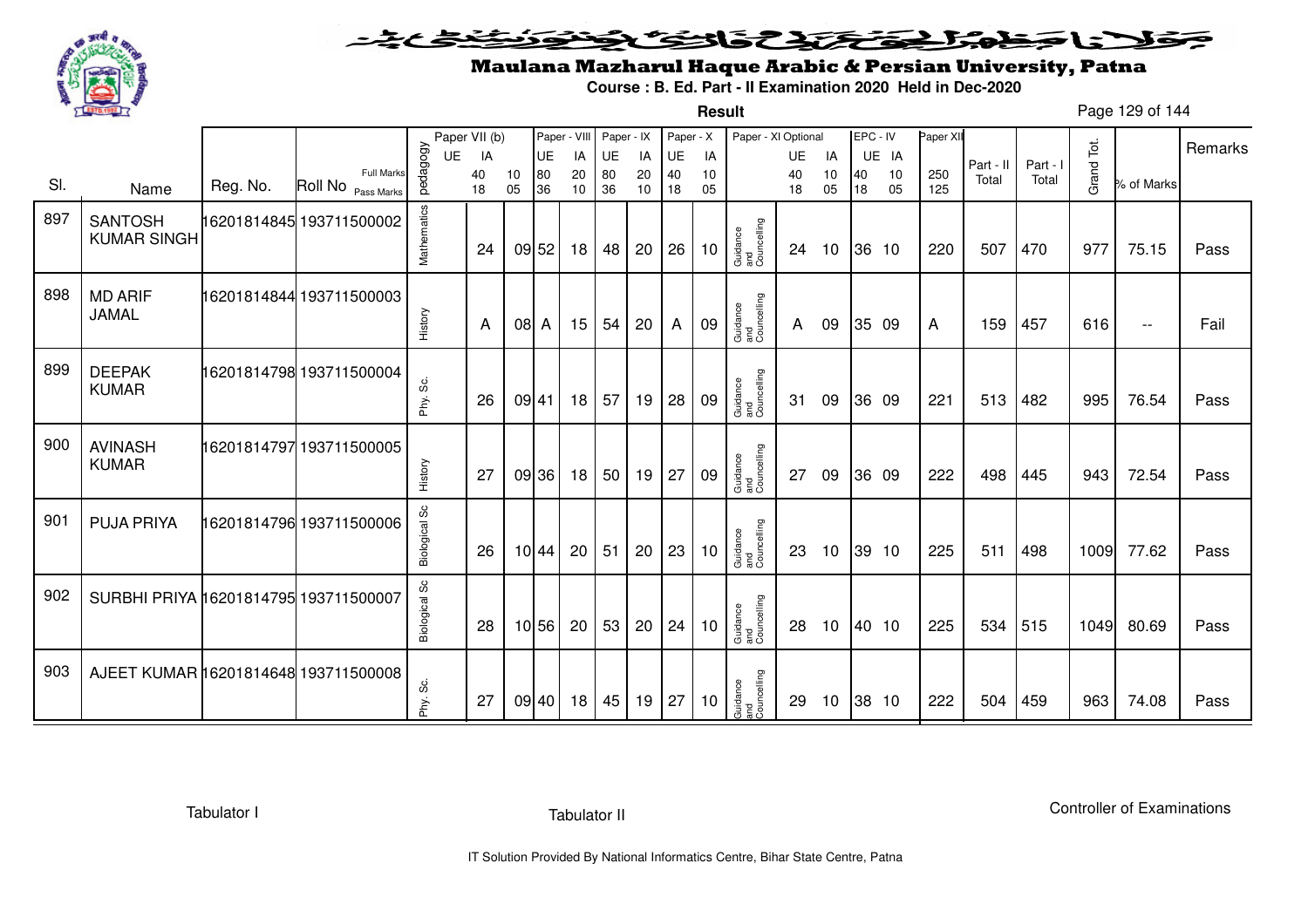

**Result**

# Maulana Mazharul Haque Arabic & Persian University, Patna

**Course : B. Ed. Part - II Examination 2020 Held in Dec-2020**

Page 130 of 144

|     |                                      |          |                                         |             | Paper VII (b) |          | Paper - VIII |          | Paper - IX |          | Paper - X |          | Paper - XI Optional            |          |                 | EPC - IV |          | Paper XII  |           |          |            |            |         |
|-----|--------------------------------------|----------|-----------------------------------------|-------------|---------------|----------|--------------|----------|------------|----------|-----------|----------|--------------------------------|----------|-----------------|----------|----------|------------|-----------|----------|------------|------------|---------|
|     |                                      |          |                                         | UE          | IA            |          | <b>UE</b>    | IA       | UE         | IA       | UE        | IA       |                                | UE       | IA              |          | UE IA    |            | Part - II | Part - I |            |            | Remarks |
| SI. | Name                                 | Reg. No. | <b>Full Marks</b><br>Roll No Pass Marks | pedagogy    | 40<br>18      | 10<br>05 | 80<br>36     | 20<br>10 | 80<br>36   | 20<br>10 | 40<br>18  | 10<br>05 |                                | 40<br>18 | 10<br>05        | 40<br>18 | 10<br>05 | 250<br>125 | Total     | Total    | Grand Tot. | % of Marks |         |
| 904 | <b>RAVI RANJAN</b><br><b>KUMAR</b>   |          | 16201814647 193711500009                | Commerce    | 26            |          | 09 54        | 20       | 56         | 19       | 27        | 09       | Guidance<br>and<br>Councelling | 23       | 09              |          | 39 09    | 223        | 523       | 512      | 1035       | 79.62      | Pass    |
| 905 | <b>PRAFULLA</b><br><b>KUMAR</b>      |          | 16201814646 193711500010                | Mathematics | 27            |          | 09 44        | 19       | 65         | 19       | 22        | 09       | Guidance<br>and<br>Councelling | 24       | 09              |          | 38 09    | 221        | 515       | 466      | 981        | 75.46      | Pass    |
| 906 | <b>RAVI</b><br><b>SHANKAR</b>        |          | 16201814645 193711500011                | History     | 27            |          | 10 52        | 20       | 51         | 19       | 27        | 10       | Guidance<br>and<br>Councelling | 28       | 10 <sup>°</sup> |          | 38 10    | 225        | 527       | 492      | 1019       | 78.38      | Pass    |
| 907 | <b>ANKITA</b><br><b>KUMARI</b>       |          | 16201814644 193711500012                | History     | 33            |          | 10 52        | 20       | 51         | 20       | 31        | 10       | Guidance<br>and<br>Councelling | 30       | 10              |          | 40 10    | 225        | 542       | 488      | 1030       | 79.23      | Pass    |
| 908 | <b>VIKASH</b><br><b>KUMAR</b>        |          | 16201814643 193711500013                | Phy. Sc.    | 29            |          | 09 48        | 19       | 49         | 19       | 23        | 10       | Guidance<br>and<br>Councelling | 26       | 10              |          | 36 10    | 221        | 509       | 470      | 979        | 75.31      | Pass    |
| 909 | NITISH KUMAR16201814642 193711500014 |          |                                         | Mathematics | 27            |          | 10 48        | 19       | 50         | 19       | 27        | 10       | Guidance<br>and<br>Councelling | 29       | 10              |          | 35 10    | 222        | 516       | 515      | 1031       | 79.31      | Pass    |
| 910 | <b>PRAVEEN</b><br><b>KUMAR</b>       |          | 16201814641 193711500015                | History     | 28            |          | 09 45        | 18       | 63         | 19       | 24        | 10       | Guidance<br>and<br>Councelling | 28       | 10 <sup>°</sup> |          | 36 10    | 222        | 522       | 467      | 989        | 76.08      | Pass    |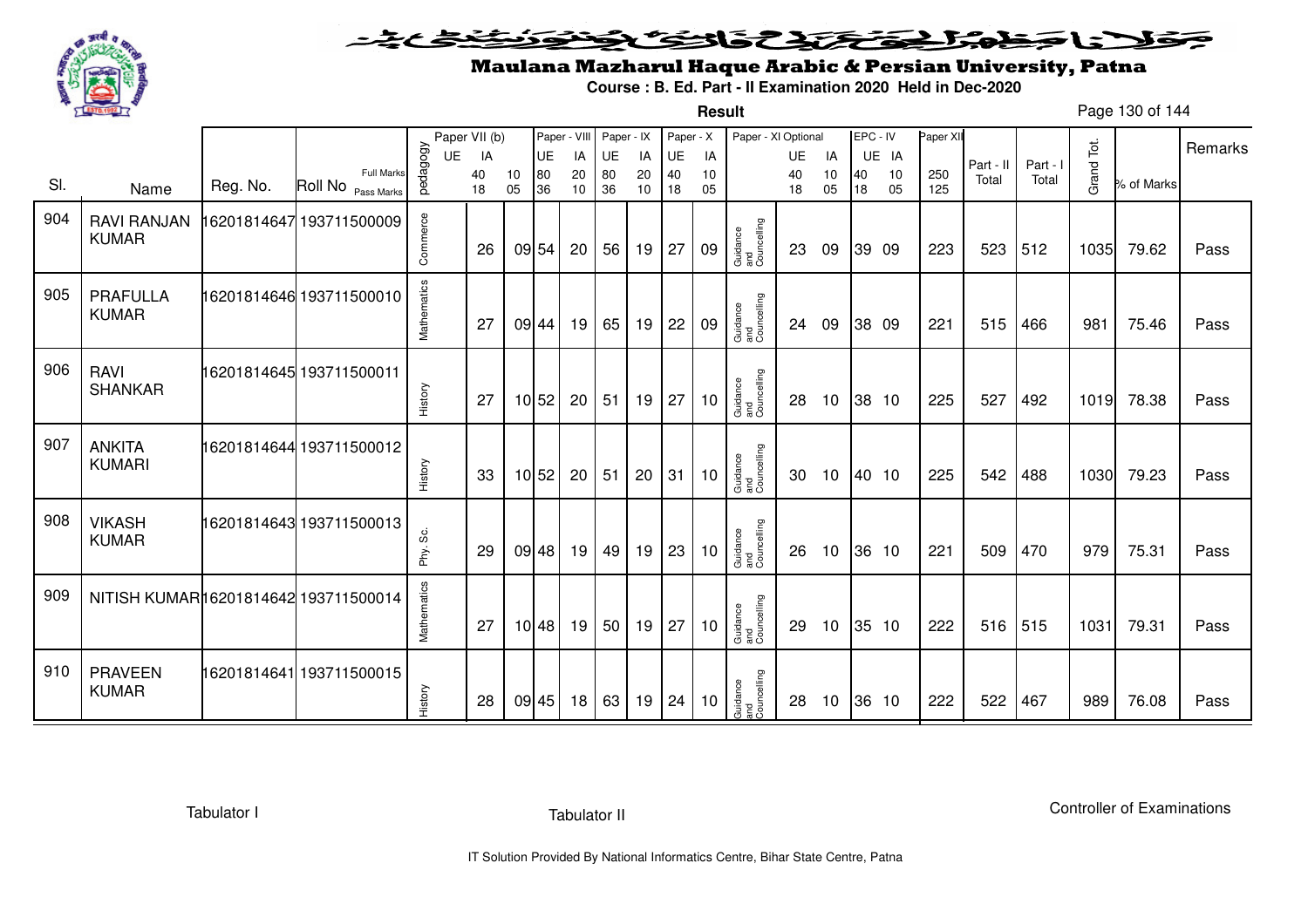

**Result**

# Maulana Mazharul Haque Arabic & Persian University, Patna

**Course : B. Ed. Part - II Examination 2020 Held in Dec-2020**

Page 131 of 144

|     |                                                      |          |                                         |               | Paper VII (b) |          | Paper - VIII |          | Paper - IX |          | Paper - X |          | Paper - XI Optional            |          |          | EPC - IV |          | Paper XII  |           |          |            |                          | Remarks |
|-----|------------------------------------------------------|----------|-----------------------------------------|---------------|---------------|----------|--------------|----------|------------|----------|-----------|----------|--------------------------------|----------|----------|----------|----------|------------|-----------|----------|------------|--------------------------|---------|
|     |                                                      |          |                                         | UE            | IA            |          | UE           | IA       | UE         | IA       | UE        | IA       |                                | UE       | IA       |          | UE IA    |            | Part - II | Part - I |            |                          |         |
| SI. | Name                                                 | Reg. No. | <b>Full Marks</b><br>Roll No Pass Marks | pedagogy      | 40<br>18      | 10<br>05 | 80<br>36     | 20<br>10 | 80<br>36   | 20<br>10 | 40<br>18  | 10<br>05 |                                | 40<br>18 | 10<br>05 | 40<br>18 | 10<br>05 | 250<br>125 | Total     | Total    | Grand Tot. | % of Marks               |         |
| 911 | <b>SUSHMA</b><br><b>SUMAN</b>                        |          | 16201814640 193711500016                | Biological Sc | 28            |          | 09 60        | 18       | 45         | 20       | 24        | 10       | Guidance<br>and<br>Councelling | 32       | 10       | 38 10    |          | 224        | 528       | 499      | 1027       | 79.00                    | Pass    |
| 912 | <b>JITENDRA</b><br><b>KUMAR</b>                      |          | 16201814639 193711500017                | Phy. Sc.      | 27            |          | 10 47        | 20       | 60         | 20       | 29        | 10       | Guidance<br>and<br>Councelling | 31       | 10       | 40 10    |          | 225        | 539       | 451      | 990        | 76.15                    | Pass    |
| 913 | <b>RAVI</b><br><b>SHEKHAR</b><br><b>KUMAR</b>        |          | 16201814638 193711500018                | Phy. Sc.      | 27            |          | 10 56        | 19       | 49         | 19       | 29        | 09       | Guidance<br>and<br>Councelling | 30       | 09       | 40 09    |          | 224        | 530       | 517      | 1047       | 80.54                    | Pass    |
| 914 | <b>BINITA</b><br><b>PRASAD</b>                       |          | 16201814637 193711500019                | Phy. Sc.      | 30            | 09 41    |              | 20       | 51         | 20       | 31        | 10       | Guidance<br>and<br>Councelling | 27       | 10       |          | 36 10    | 224        | 519       | 486      | 1005       | 77.31                    | Pass    |
| 915 | <b>GANGLESH</b><br><b>KUMAR RAM</b>                  |          | 16201814636 193711500020                | English       | 22            |          | 09 50        | 18       | 49         | 20       | 20        | 10       | Guidance<br>and<br>Councelling | 23       | 10       |          | 35 10    | 220        | 496       | 465      | 961        | 73.92                    | Pass    |
| 916 | <b>PRITY PATEL</b>                                   |          | 16201814635 193711500021                | Commerce      | 24            |          | 10 49        | 20       | 65         | 19       | 25        | 10       | Guidance<br>and<br>Councelling | 28       | 10       | 40 10    |          | 225        | 535       | 515      | 1050       | 80.77                    | Pass    |
| 917 | YOGESHWARI 16201814634 193711500022<br><b>KUMARI</b> |          |                                         | History       | 28            |          | 50           | 20       | 46         | 20       | 29        | 10       | Guidance<br>and<br>Councelling | 27       | 10       | 40 10    |          | 223        | 513       | 489      | 1002       | $\overline{\phantom{a}}$ | Fail    |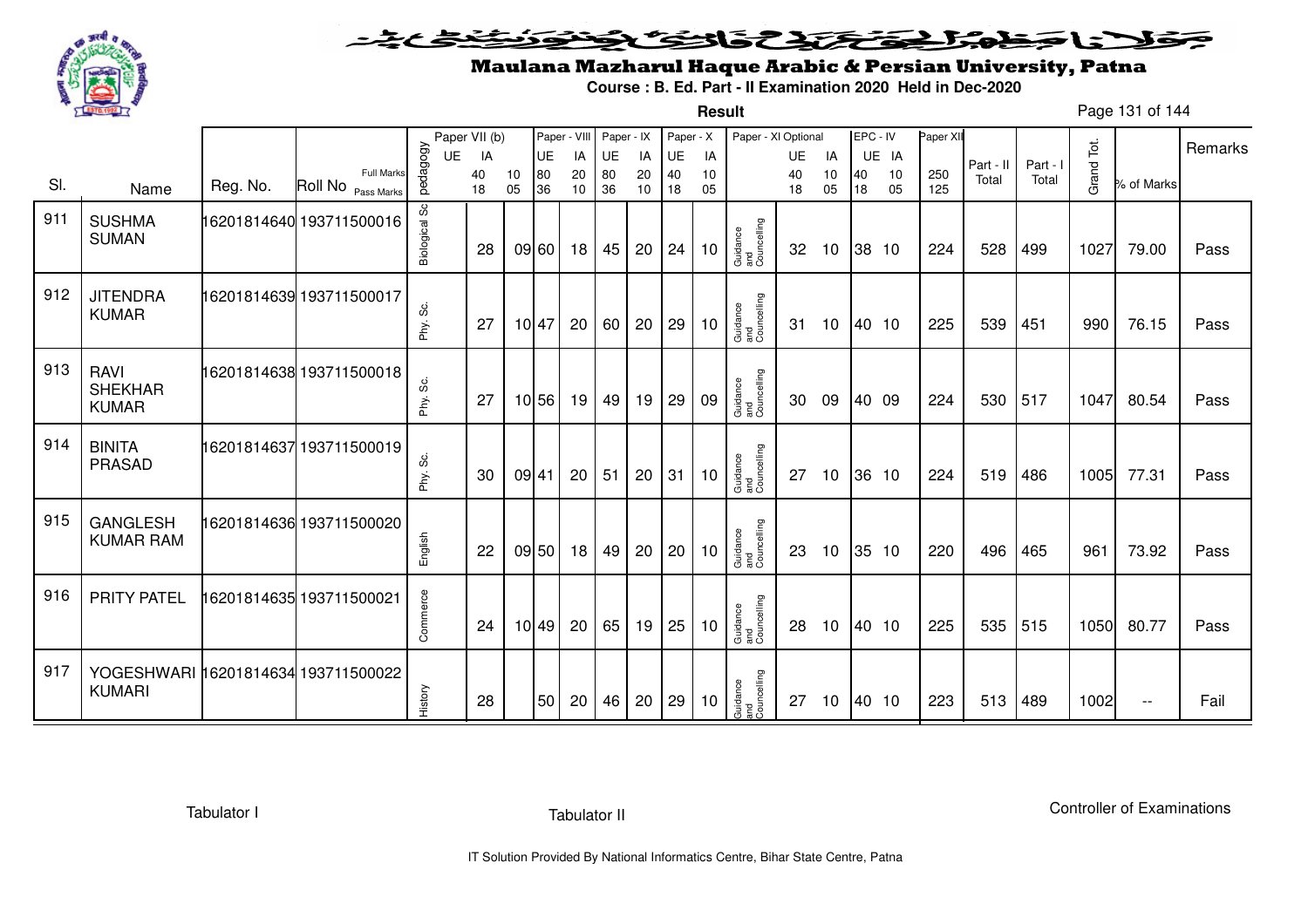

**Result**

# Maulana Mazharul Haque Arabic & Persian University, Patna

**Course : B. Ed. Part - II Examination 2020 Held in Dec-2020**

Page 132 of 144

|     |                                 |          |                          |                | Paper VII (b) |       | Paper - VIII |          | Paper - IX |          | Paper - X |          | Paper - XI Optional            |          |          | EPC - IV |             | Paper XII |                    |                   |            |            | Remarks |
|-----|---------------------------------|----------|--------------------------|----------------|---------------|-------|--------------|----------|------------|----------|-----------|----------|--------------------------------|----------|----------|----------|-------------|-----------|--------------------|-------------------|------------|------------|---------|
|     |                                 |          | <b>Full Marks</b>        | pedagogy<br>UE | IA<br>40      | 10    | UE<br>80     | IA<br>20 | UE<br>80   | IA<br>20 | UE<br>40  | IA<br>10 |                                | UE<br>40 | IA<br>10 | 40       | UE IA<br>10 | 250       | Part - II<br>Total | Part - I<br>Total | Grand Tot. |            |         |
| SI. | Name                            | Reg. No. | Roll No Pass Marks       |                | 18            | 05    | 36           | 10       | 36         | 10       | 18        | 05       |                                | 18       | 05       | 18       | 05          | 125       |                    |                   |            | % of Marks |         |
| 918 | <b>CHITRA RANI</b>              |          | 16201814633 193711500023 |                |               |       |              |          |            |          |           |          |                                |          |          |          |             |           |                    |                   |            |            |         |
|     |                                 |          |                          | History        | 26            |       | 09 40        | 19       | 41         | 19       | 21        | 09       | Guidance<br>and<br>Councelling | 25       | 09       |          | 36 09       | 223       | 486                | 470               | 956        | 73.54      | Pass    |
| 919 | <b>POOJA</b><br><b>KUMARI</b>   |          | 16201814632 193711500024 | Biological Sc  | 32            |       | 09 52        | 19       | 51         | 19       | 25        | 09       | Guidance<br>and<br>Councelling | 29       | 09       |          | 39 09       | 222       | 524                | 484               | 1008       | 77.54      | Pass    |
|     |                                 |          |                          |                |               |       |              |          |            |          |           |          |                                |          |          |          |             |           |                    |                   |            |            |         |
| 920 | <b>MANISH</b><br><b>KUMAR</b>   |          | 16201814631 193711500025 | တိ<br>Phy.     | 25            |       | 10 60        | 18       | 55         | 19       | 29        | 10       | Guidance<br>and<br>Councelling | 30       | 09       |          | 39 09       | 221       | 534                | 493               | 1027       | 79.00      | Pass    |
| 921 | <b>SAIMA</b><br><b>IMTESHAL</b> |          | 16201814630 193711500026 | Biological Sc  | 30            | 10 57 |              | 20       | 51         | 20       | 23        | 10       | Guidance<br>and<br>Councelling | 34       |          |          | 40 10       | 225       | 530                | 539               | 1069       | $- -$      | Fail    |
| 922 | <b>TUTU KUMAR</b>               |          | 16201814629 193711500027 | Geography      | 23            |       | 10 62        | 19       | 59         | 19       | 21        | 10       | Guidance<br>and<br>Councelling | 26       | 10       |          | 36 10       | 220       | 525                | 500               | 1025       | 78.85      | Pass    |
| 923 | <b>PUJA</b>                     |          | 16201814628 193711500028 | Commerce       | 27            |       | 09 50        | 20       | 50         | 20       | 30        | 10       | Guidance<br>and<br>Councelling | 34       | 10       |          | 39 10       | 224       | 533                | 521               | 1054       | 81.08      | Pass    |
| 924 | NISHA BHARTI 16201814627        |          | 193711500029             | Mathematics    | 27            |       | 09 49        | 19       | 45         | 19       | 29        | 10       | Guidance<br>and<br>Councelling | 31       | 09       |          | 38 09       | 221       | 515                | 491               | 1006       | 77.38      | Pass    |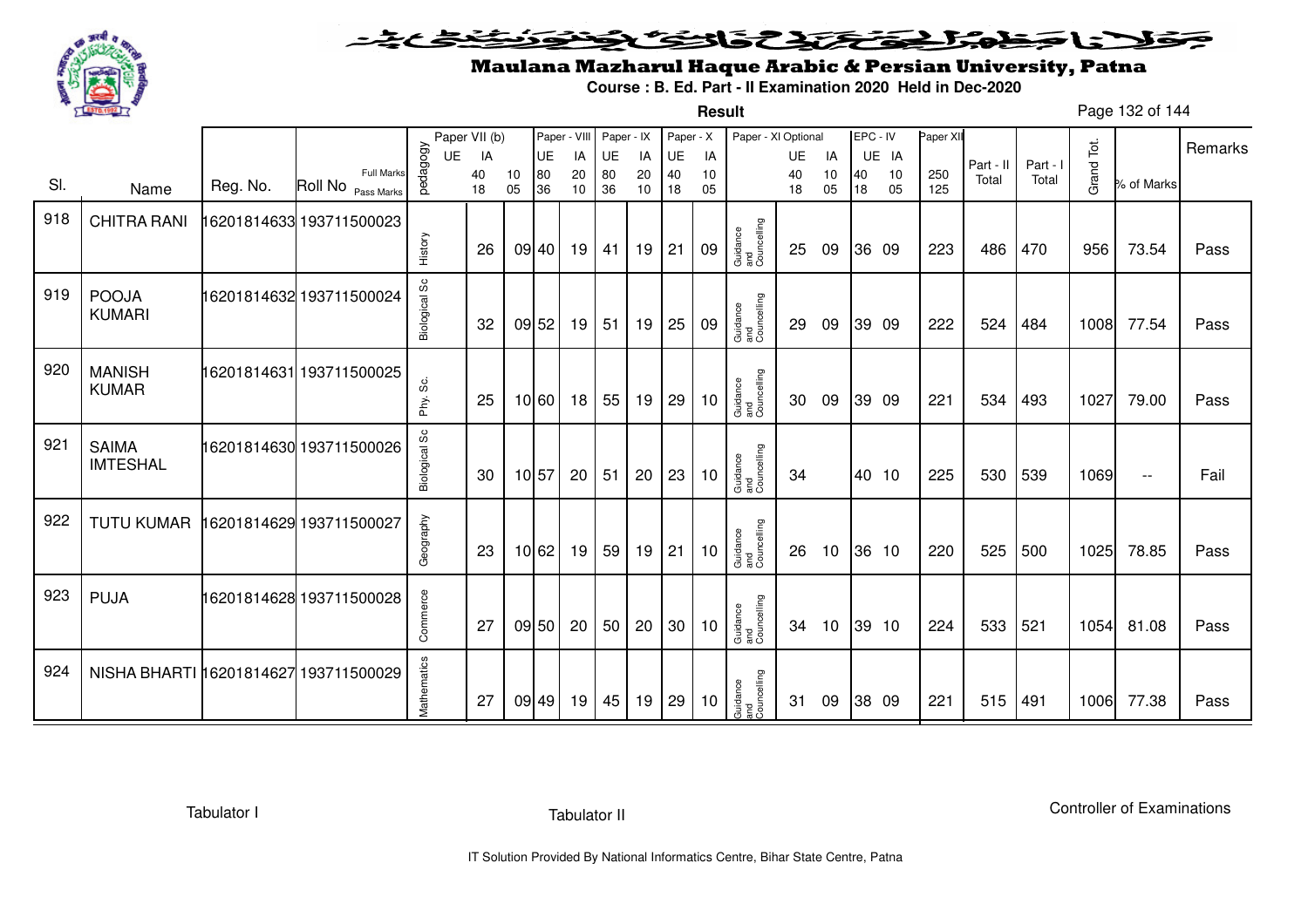

**Result**

# Maulana Mazharul Haque Arabic & Persian University, Patna

**Course : B. Ed. Part - II Examination 2020 Held in Dec-2020**

Page 133 of 144

|     |                                           |          |                                         |               | Paper VII (b) |          | Paper - VIII |          | Paper - IX |          | Paper - X |                       | Paper - XI Optional            |          |                 | EPC - IV |          | Paper XII  |           |          |                          |                   |             |
|-----|-------------------------------------------|----------|-----------------------------------------|---------------|---------------|----------|--------------|----------|------------|----------|-----------|-----------------------|--------------------------------|----------|-----------------|----------|----------|------------|-----------|----------|--------------------------|-------------------|-------------|
|     |                                           |          |                                         | UE            | IA            |          | UE           | IA       | <b>UE</b>  | IA       | UE        | IA                    |                                | UE       | IA              |          | UE IA    |            | Part - II | Part - I |                          |                   | Remarks     |
| SI. | Name                                      | Reg. No. | <b>Full Marks</b><br>Roll No Pass Marks | pedagogy      | 40<br>18      | 10<br>05 | 80<br>36     | 20<br>10 | 80<br>36   | 20<br>10 | 40<br>18  | 10 <sup>1</sup><br>05 |                                | 40<br>18 | 10<br>05        | 40<br>18 | 10<br>05 | 250<br>125 | Total     | Total    | Grand Tot.               | % of Marks        |             |
| 925 | <b>JYOTI</b><br>PRAKASH<br><b>GUPTA</b>   |          | 16201814625 193711500031                | Civics        | 24            | 09 41    |              | 19       | 53         | 19 26    |           | 10                    | Guidance<br>and<br>Councelling | 26       | 10              |          | 39 10    | 222        | 508       | 486      | 994                      | 76.46             | Pass        |
| 926 | <b>KALPANA</b><br><b>KUJUR</b>            |          | 16201814624 193711500032                | Economics     | 31            |          | 09 43        | 19       | 56         | 19       | 27        | 10                    | Guidance<br>and<br>Councelling | 27       | 10              |          | 38 10    | 223        | 522       | 492      | 1014                     | 78.00             | Pass        |
| 927 | <b>BHARTI</b><br><b>KUMARI</b>            |          | 16201814623 193711500033                | တွ<br>Phy.    | 30            |          | 56           | 20       | 50         | 20       | 31        | 09                    | Guidance<br>and<br>Councelling | 25       | 10 <sup>°</sup> |          | 39 10    | 224        | 524       | 473      | 997                      | $\sim$ $\sim$     | Fail        |
| 928 | <b>DEEPSHIKHA</b>                         |          | 16201814622 193711500034                | Biological Sc | 30            | 10 47    |              | 20       | 57         | 20       | 32        | 10                    | Guidance<br>and<br>Councelling | 32       | 10              |          | 40 10    | 225        | 543       | 494      | 1037                     | 79.77             | Pass        |
| 929 | PRIYA BHARTI   16201814621   193711500035 |          |                                         | Geography     | 28            |          | 10 48        | 20       | 66         | 20       | 24        | 10                    | Guidance<br>and<br>Councelling | 31       | 10              |          | 39 10    | 225        | 541       | 499      | 1040                     | 80.00             | Pass        |
| 930 | <b>GYANU</b><br><b>KUMARI SHAHI</b>       |          | 16201814620 193711500036                | Economics     | 33            |          | 10 46        | 20       | A          | 20       | 27        | 10                    | Guidance<br>and<br>Councelling | 26       | 10 <sup>°</sup> | 40 10    |          | 224        | 476       | 463      | $\overline{\phantom{m}}$ | $\qquad \qquad -$ | <b>PEND</b> |
| 931 | <b>RAUSHNI</b><br><b>KUMARI</b>           |          | 16201814619 193711500037                | Mathematics   | 27            |          | 47           | 20       | 47         | 20       | 22        | 10                    | Guidance<br>and<br>Councelling | 24       | 10              |          | 39 10    | 224        | 500       | 494      | 994                      | $- -$             | Fail        |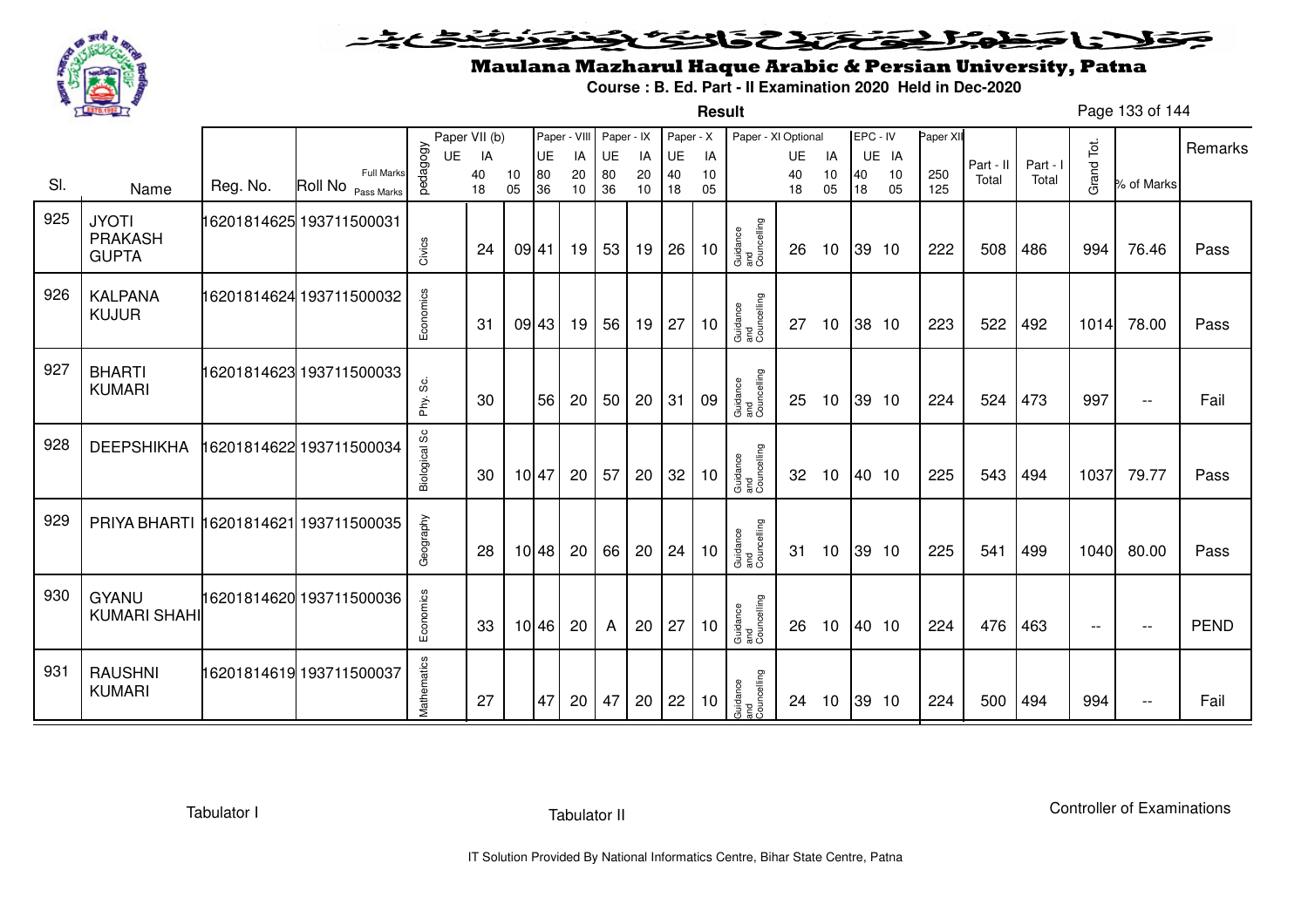

#### <u>یٹی ٹ</u>ے فلانا وخدا يؤكلون فالتؤكلونون ≂

**Result**

# Maulana Mazharul Haque Arabic & Persian University, Patna

**Course : B. Ed. Part - II Examination 2020 Held in Dec-2020**

Page 134 of 144

|     |                                                       |          |                                         |               | Paper VII (b) |          |                   | Paper - VIII    | Paper - IX      |          | Paper - X |          | Paper - XI Optional            |          |          |          | EPC - IV | Paper XI   |           |          |            |            |         |
|-----|-------------------------------------------------------|----------|-----------------------------------------|---------------|---------------|----------|-------------------|-----------------|-----------------|----------|-----------|----------|--------------------------------|----------|----------|----------|----------|------------|-----------|----------|------------|------------|---------|
|     |                                                       |          |                                         | <b>UE</b>     | IA            |          | <b>UE</b>         | IA              | UE              | IA       | <b>UE</b> | IA       |                                | UE       | IA       |          | UE IA    |            | Part - II | Part - I |            |            | Remarks |
| SI. | Name                                                  | Reg. No. | <b>Full Marks</b><br>Roll No Pass Marks | pedagogy      | 40<br>18      | 10<br>05 | 80<br>36          | 20<br>10        | 80<br>36        | 20<br>10 | 40<br>18  | 10<br>05 |                                | 40<br>18 | 10<br>05 | 40<br>18 | 10<br>05 | 250<br>125 | Total     | Total    | Grand Tot. | % of Marks |         |
| 932 | <b>SEEMA</b><br><b>KUMARI</b>                         |          | 16201814618 193711500038                | Economics     | 25            |          | 10 48             | 19              | 58              | 19       | 29        | 09       | Guidance<br>and<br>Councelling | 27       | 09       |          | 39 09    | 224        | 525       | 475      | 1000       | 76.92      | Pass    |
| 933 | <b>KUMARI</b><br><b>SHASHI KALA</b>                   |          | 16201814617 193711500039                | Biological Sc | 35            |          | 10 69             | 20              | 57              | 20       | 26        | 10       | Guidance<br>and<br>Councelling | 31       | 10       |          | 40 10    | 225        | 563       | 549      | 1112       | 85.54      | Pass    |
| 934 | <b>RITIKA</b><br><b>KUMARI</b>                        |          | 16201814616 193711500040                | Commerce      | 25            |          | $10\overline{56}$ | 20              | 49              | 20       | 23        | 10       | Guidance<br>and<br>Councelling | 22       | 10       |          | 40 10    | 224        | 519       | 452      | 971        | 74.69      | Pass    |
| 935 | RAHUL KUMAR16201807777 193721500001                   |          |                                         | Geography     | 25            |          | 08 54             | 19              | 47              | 18       | 22        | 08       | Guidance<br>and<br>Councelling | 23       | 09       |          | 39 09    | 224        | 505       | 444      | 949        | 73.00      | Pass    |
| 936 | SUNIL KUMAR 16201807776 193721500002<br><b>SHARMA</b> |          |                                         | Mathematics   | 28            |          | 08 54             | 19 <sup>1</sup> | 50 <sup>1</sup> | 18       | 24        | 09       | Guidance<br>and<br>Councelling | 29       | 09       |          | 38 08    | 225        | 519       | 514      | 1033       | 79.46      | Pass    |
| 937 | SINTU KUMAR 16201807775 193721500003                  |          |                                         | Commerce      | 27            |          | 09 46             | 18              | 58              | 19       | 25        | 08       | Guidance<br>and<br>Councelling | 25       | 09       |          | 38 08    | 225        | 515       | 492      | 1007       | 77.46      | Pass    |
| 938 | <b>CHANDNI</b><br><b>KUMARI</b>                       |          | 16201807774 193721500004                | Computer      | 26            |          | 09 48             | 18 <sup>1</sup> | 48              | 18       | 30        | 09       | Guidance<br>and<br>Councelling | 26       | 09       |          | 38 09    | 225        | 513       | 487      | 1000       | 76.92      | Pass    |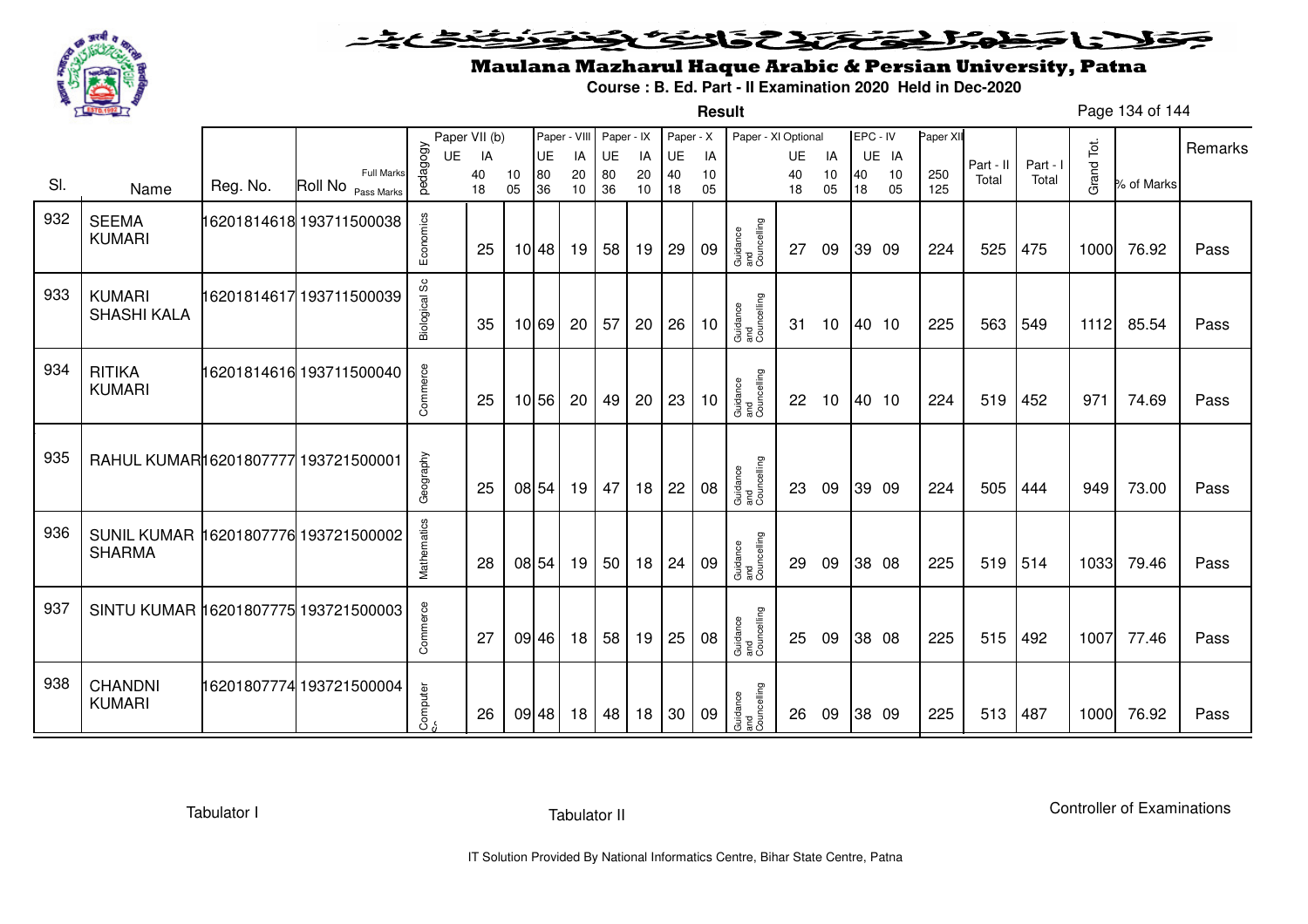

**Result**

# Maulana Mazharul Haque Arabic & Persian University, Patna

**Course : B. Ed. Part - II Examination 2020 Held in Dec-2020**

Page 135 of 144

|     |                                                |          |                                         |               | Paper VII (b) |          |          |          | Paper - VIII Paper - IX |          | Paper - X |          | Paper - XI Optional            |          |          | EPC - IV |          | Paper XII  |           |          |            |               | Remarks     |
|-----|------------------------------------------------|----------|-----------------------------------------|---------------|---------------|----------|----------|----------|-------------------------|----------|-----------|----------|--------------------------------|----------|----------|----------|----------|------------|-----------|----------|------------|---------------|-------------|
|     |                                                |          |                                         | UE            | IA            |          | UE       | IA       | UE                      | IA       | UE        | IA       |                                | UE       | IA       |          | UE IA    |            | Part - II | Part - I |            |               |             |
| SI. | Name                                           | Reg. No. | <b>Full Marks</b><br>Roll No Pass Marks | pedagogy      | 40<br>18      | 10<br>05 | 80<br>36 | 20<br>10 | 80<br>36                | 20<br>10 | 40<br>18  | 10<br>05 |                                | 40<br>18 | 10<br>05 | 40<br>18 | 10<br>05 | 250<br>125 | Total     | Total    | Grand Tot. | % of Marks    |             |
| 939 | <b>DEEPAK</b><br><b>KUMAR</b><br><b>MANDAL</b> |          | 16201807773 193721500005                | History       | 28            |          | 09 50    | 18       | 52                      | 19       | 30        | 09       | Guidance<br>and<br>Councelling | 29       | 08       |          | 39 09    | 228        | 528       | 495      | 1023       | 78.69         | Pass        |
| 940 | <b>CHANDAN</b><br><b>KUMAR</b>                 |          | 16201807772 193721500006                | Economics     | 29            |          | 08 41    | 19       | 46                      | 19       | 30        | 08       | Guidance<br>and<br>Councelling | 24       | 08       |          | 38 09    | 225        | 504       | 485      | 989        | 76.08         | Pass        |
| 941 | SUMIT KUMAR 16201807771 193721500007           |          |                                         | History       | 28            |          | 08 40    | 18       | 36                      | 19       | 19        | 08       | Guidance<br>and<br>Councelling | 24       | 08       |          | 38 09    | 228        | 483       | 431      | 914        | 70.31         | Pass        |
| 942 | SIMPI KUMARI 16201807770 193721500008          |          |                                         | Civics        | 24            |          | 09 46    | 19       | 67                      | 18       | 28        | 08       | Guidance<br>and<br>Councelling | 26       | 09       |          | 38 08    | 225        | 525       | 499      | 1024       | 78.77         | Pass        |
| 943 | <b>RANJHANS</b><br><b>BHARTI</b>               |          | 16201807769 193721500009                | History       | 26            |          | 08 60    | 18       | 50                      | 19       | 26        | 08       | Guidance<br>and<br>Councelling | 27       | 09       |          | 38 08    | 226        | 523       | 481      | 1004       | 77.23         | Pass        |
| 944 | SIMPI KUMARI 16201807768 193721500010          |          |                                         | Geography     | 26            |          | 08 40    | 19       | 61                      | 18       | 24        | 09       | Guidance<br>and<br>Councelling | 29       | 08       |          | 38 09    | 225        | 514       | 492      | 1006       | 77.38         | Pass        |
| 945 | <b>SWETA</b><br><b>KUMARI</b>                  |          | 16201807767 193721500011                | Biological Sc | 29            |          | 08 50    | 18       | A                       | 19       | 23        | 09       | Guidance<br>and<br>Councelling | 31       | 08       |          | 39 09    | 223        | 466       | 470      | $-$        | $\sim$ $\sim$ | <b>PEND</b> |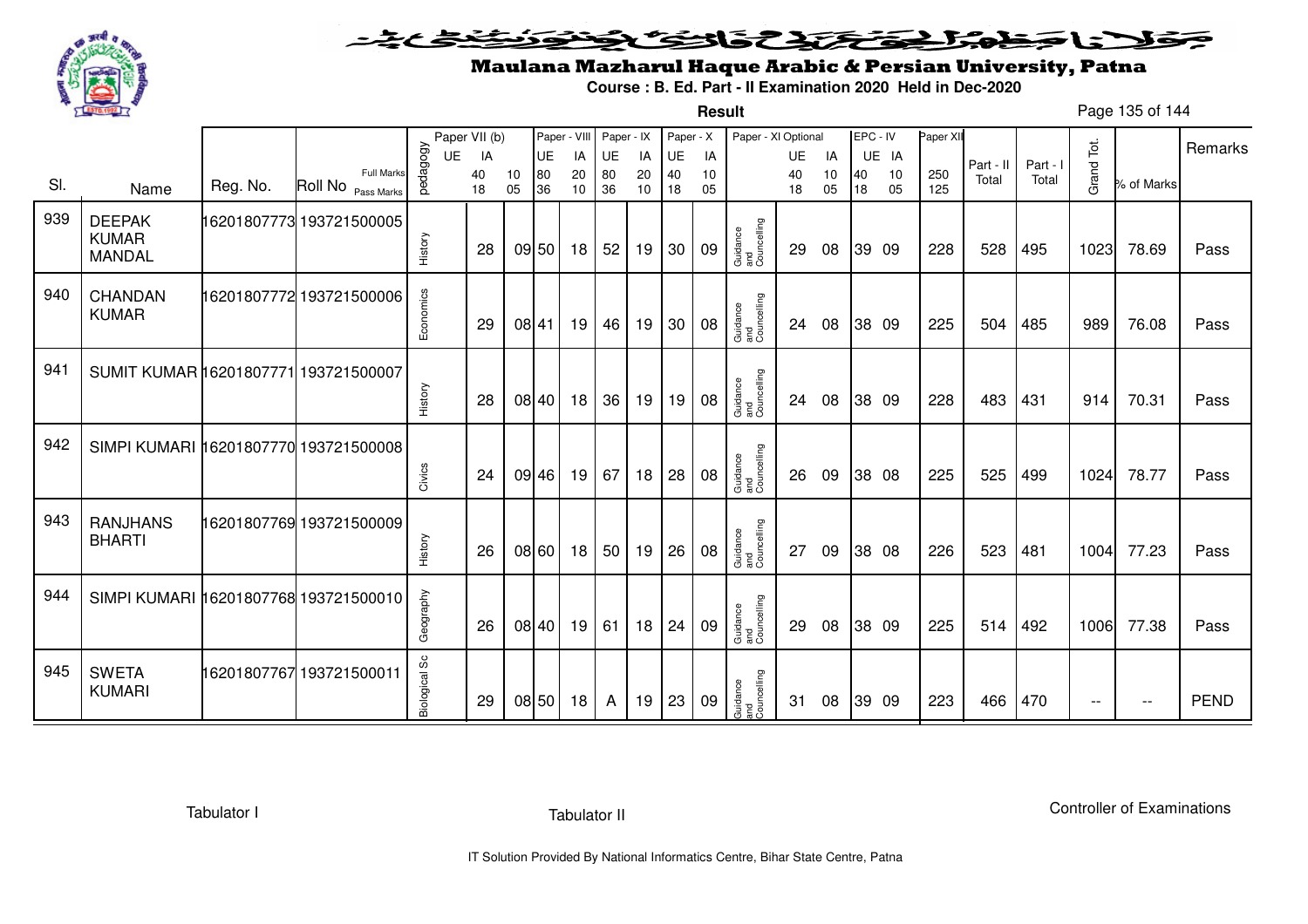

**Result**

# Maulana Mazharul Haque Arabic & Persian University, Patna

**Course : B. Ed. Part - II Examination 2020 Held in Dec-2020**

Page 136 of 144

|     |                                                     |          |                                         |             | Paper VII (b) |          | Paper - VIII |          | Paper - IX |          | Paper - X |          | Paper - XI Optional            |          |          | EPC - IV |          | Paper XII  |           |          |            |            |         |
|-----|-----------------------------------------------------|----------|-----------------------------------------|-------------|---------------|----------|--------------|----------|------------|----------|-----------|----------|--------------------------------|----------|----------|----------|----------|------------|-----------|----------|------------|------------|---------|
|     |                                                     |          |                                         | UE          | IA            |          | <b>UE</b>    | IA       | UE         | IA       | UE        | IA       |                                | UE       | IA       |          | UE IA    |            | Part - II | Part - I |            |            | Remarks |
| SI. | Name                                                | Reg. No. | <b>Full Marks</b><br>Roll No Pass Marks | pedagogy    | 40<br>18      | 10<br>05 | 80<br>36     | 20<br>10 | 80<br>36   | 20<br>10 | 40<br>18  | 10<br>05 |                                | 40<br>18 | 10<br>05 | 40<br>18 | 10<br>05 | 250<br>125 | Total     | Total    | Grand Tot. | % of Marks |         |
| 946 | RAVI<br><b>BHASKAR</b>                              |          | 16201807766 193721500012                | တိ<br>Phy.  | 24            |          | 08 52        | 19       | 52         | 19       | 24        | 08       | Guidance<br>and<br>Councelling | 25       | 08       |          | 39 08    | 226        | 512       | 471      | 983        | 75.62      | Pass    |
| 947 | <b>SHALINI</b><br><b>KUMARI</b>                     |          | 16201807765 193721500013                | Computer    | 29            |          | 08 54        | 18       | 48         | 18       | 26        | 09       | Guidance<br>and<br>Councelling | 35       | 09       |          | 38 09    | 226        | 527       | 504      | 1031       | 79.31      | Pass    |
| 948 | SANOJ KUMAR16201807764 193721500014                 |          |                                         | Mathematics | 26            |          | 09 44        | 18       | 36         | 19       | 21        | 09       | Guidance<br>and<br>Councelling |          | 25 009   |          | 38 08    | 226        | 488       | 451      | 939        | 72.23      | Pass    |
| 949 | <b>GHANSHYAM</b><br><b>KUMAR</b>                    |          | 16201807763 193721500015                | Commerce    | A             | 09 A     |              | 18       | A          | 19       | A         | 08       | Guidance<br>and<br>Councelling | A        | 08       |          | 38 08    | A          | 108       | 464      | 572        | $- -$      | Fail    |
| 950 | <b>NITIN KUMAR</b>                                  |          | 16201807762 193721500016                | Phy. Sc.    | 25            |          | 09 40        | 18       | 46         | 19       | 23        | 09       | Guidance<br>and<br>Councelling | 21       | 09       |          | 39 08    | 227        | 493       | 472      | 965        | 74.23      | Pass    |
| 951 | VINAY KUMAR 16201807761 193721500017                |          |                                         | Phy. Sc.    | 25            |          | 09 49        | 19       | 42         | 18       | 24        | 09       | Guidance<br>and<br>Councelling | 29       | 08       |          | 39 08    | 228        | 507       | 471      | 978        | 75.23      | Pass    |
| 952 | RAM PRAVESH16201807760 193721500018<br><b>KUMAR</b> |          |                                         | Phy. Sc.    | 25            | 09 42    |              | 19       | 46         | 18       | 26        | 09       | Guidance<br>and<br>Councelling |          | 23 008   | 39 09    |          | 226        | 499       | 457      | 956        | 73.54      | Pass    |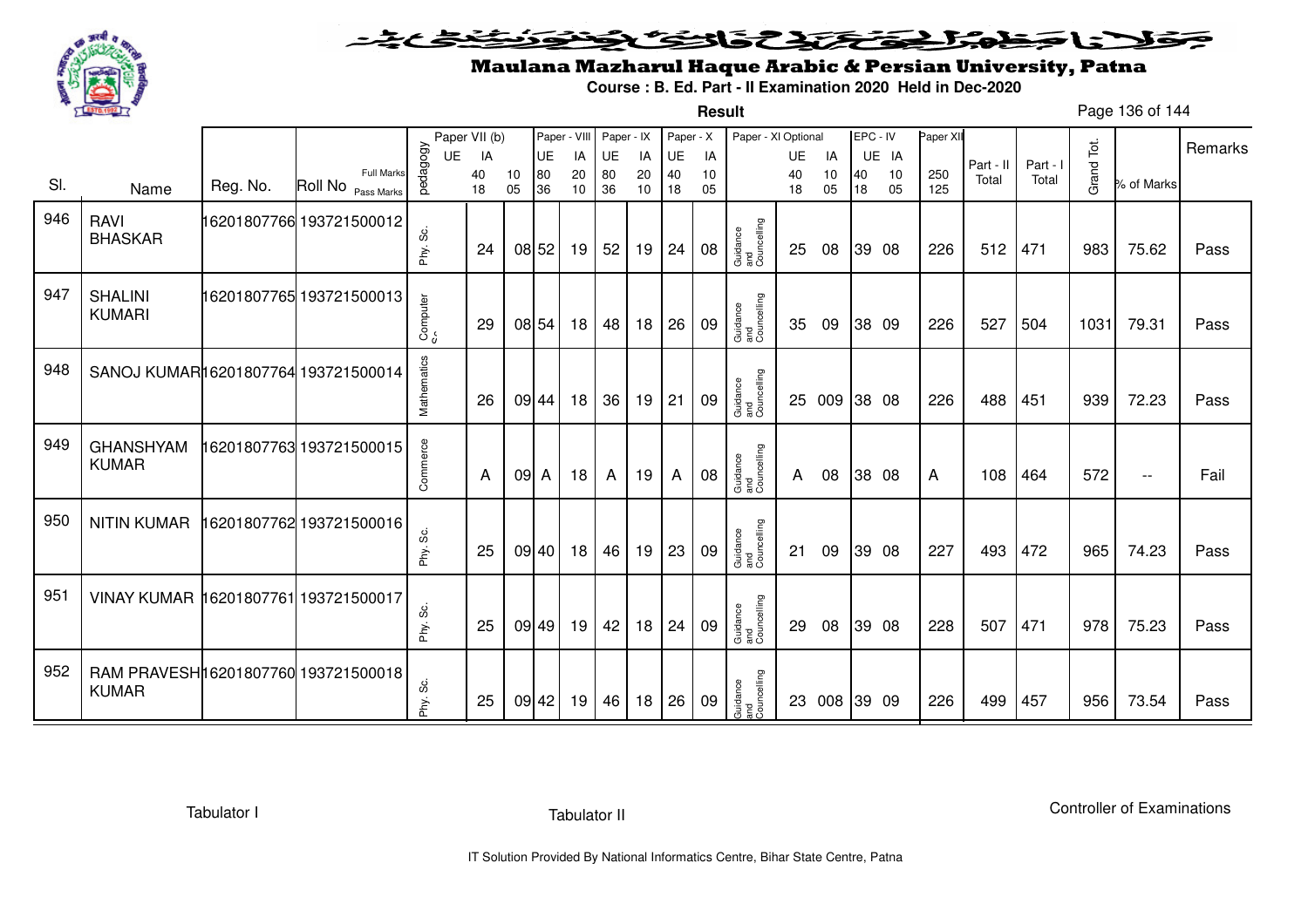

#### <u>یٹی ٹ</u>ے فلانا وخدا يقتحنك فالتف ونونوذ ≂

**Result**

# Maulana Mazharul Haque Arabic & Persian University, Patna

**Course : B. Ed. Part - II Examination 2020 Held in Dec-2020**

Page 137 of 144

|     |                                                       |          |                          |             | Paper VII (b) |       |           | Paper - VIII | Paper - IX |    | Paper - X |    | Paper - XI Optional                 |    |    | EPC - IV |       | Paper XI |                    |                   |            |            |         |
|-----|-------------------------------------------------------|----------|--------------------------|-------------|---------------|-------|-----------|--------------|------------|----|-----------|----|-------------------------------------|----|----|----------|-------|----------|--------------------|-------------------|------------|------------|---------|
|     |                                                       |          |                          | <b>UE</b>   | IA            |       | <b>UE</b> | IA           | UE         | IA | UE        | IA |                                     | UE | IA |          | UE IA |          |                    |                   |            |            | Remarks |
| SI. |                                                       | Reg. No. | <b>Full Marks</b>        | pedagogy    | 40            | 10    | 80        | 20           | 80         | 20 | 40        | 10 |                                     | 40 | 10 | 40       | 10    | 250      | Part - II<br>Total | Part - I<br>Total | Grand Tot. | % of Marks |         |
|     | Name                                                  |          | Roll No Pass Marks       |             | 18            | 05    | 36        | 10           | 36         | 10 | 18        | 05 |                                     | 18 | 05 | 18       | 05    | 125      |                    |                   |            |            |         |
| 953 | <b>GULSHAN</b><br><b>KUMAR</b>                        |          | 16201807759 193721500019 | တိ<br>Phy.  | 26            |       | 09 40     | 18           | 50         | 19 | 28        | 09 | Guidance<br>and<br>Councelling      | 31 | 09 |          | 38 08 | 226      | 511                | 493               | 1004       | 77.23      | Pass    |
| 954 | <b>HARSHIT RAJ</b>                                    |          | 16201807758 193721500020 | Mathematics | 25            |       | 08 36     | 18           | 57         | 19 | 23        | 09 | Guidance<br>and<br>Councelling      | 25 | 09 |          | 39 08 | 228      | 504                | 472               | 976        | 75.08      | Pass    |
| 955 | <b>KAVITA</b><br><b>KUMARI</b>                        |          | 16201807797 193731500001 | Mathematics | 26            |       | 09 49     | 19           | 48         | 18 | 32        | 09 | Health and<br>Physical<br>Education | 23 | 09 |          | 36 09 | 239      | 526                | 488               | 1014       | 78.00      | Pass    |
| 956 | KAJAL KUMARI 16201807796 193731500002                 |          |                          | Economics   | 27            |       | 08 49     | 18           | 57         | 18 | 27        | 08 | Guidance<br>and<br>Councelling      | 27 | 08 |          | 37 08 | 238      | 530                | 464               | 994        | 76.46      | Pass    |
| 957 | <b>RAJSHRI</b>                                        |          | 16201807795 193731500003 | Civics      | 23            | 09 41 |           | 19           | 50         | 19 | 29        | 08 | Guidance<br>and<br>Councelling      | 25 | 09 |          | 38 08 | 238      | 516                | 466               | 982        | 75.54      | Pass    |
| 958 | <b>RAKESH</b><br><b>KUMAR</b>                         |          | 16201807794 193731500004 | Phy. Sc.    | 22            |       | 09 53     | 18           | 47         | 19 | 24        | 09 | Guidance<br>and<br>Councelling      | 23 | 09 |          | 37 09 | 240      | 519                | 477               | 996        | 76.62      | Pass    |
| 959 | NITISH KUMAR16201807793 193731500005<br><b>SHARMA</b> |          |                          | Civics      | 24            |       | 09 52     | 18           | 45         | 19 | 24        | 09 | Guidance<br>and<br>Councelling      | 27 | 08 |          | 37 09 | 239      | 520                | 445               | 965        | 74.23      | Pass    |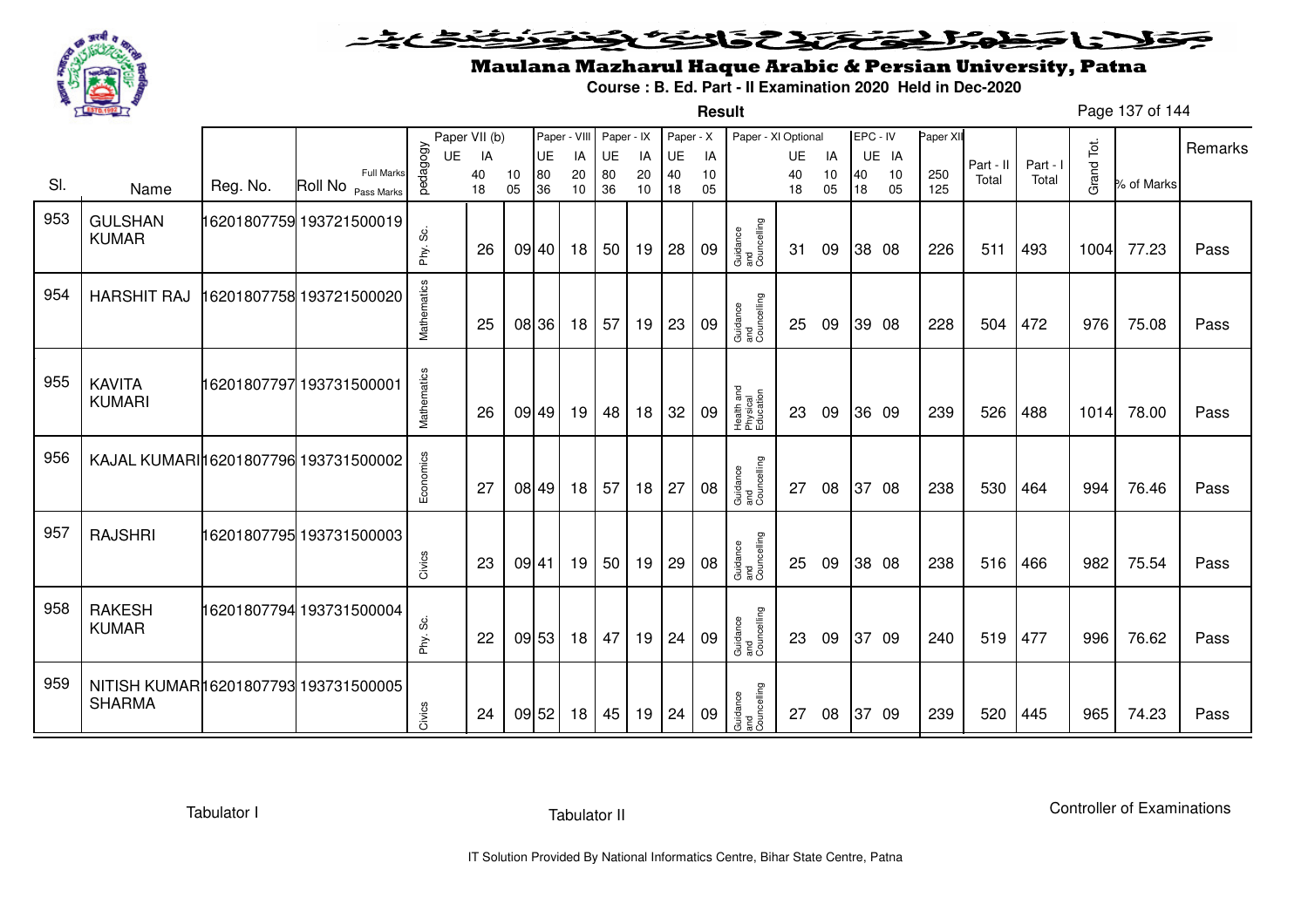

**Result**

# Maulana Mazharul Haque Arabic & Persian University, Patna

**Course : B. Ed. Part - II Examination 2020 Held in Dec-2020**

Page 138 of 144

|     |                                                     |          |                                         |              | Paper VII (b) |          | Paper - VIII |          | Paper - IX |          | Paper - X |          | Paper - XI Optional            |          |          | EPC - IV |          | Paper XII  |           |          |            |            | Remarks |
|-----|-----------------------------------------------------|----------|-----------------------------------------|--------------|---------------|----------|--------------|----------|------------|----------|-----------|----------|--------------------------------|----------|----------|----------|----------|------------|-----------|----------|------------|------------|---------|
|     |                                                     |          |                                         | UE           | IA            |          | <b>UE</b>    | IA       | UE         | IA       | UE        | IA       |                                | UE       | IA       |          | UE IA    |            | Part - II | Part - I |            |            |         |
| SI. | Name                                                | Reg. No. | <b>Full Marks</b><br>Roll No Pass Marks | vedagogy     | 40<br>18      | 10<br>05 | 80<br>36     | 20<br>10 | 80<br>36   | 20<br>10 | 40<br>18  | 10<br>05 |                                | 40<br>18 | 10<br>05 | 40<br>18 | 10<br>05 | 250<br>125 | Total     | Total    | Grand Tot. | % of Marks |         |
| 960 | <b>ABHISHEK</b><br><b>KUMAR</b>                     |          | 16201807792 193731500006                | History      | 29            |          | 10 54        | 20       | 49         | 20       | 28        | 10       | Guidance<br>and<br>Councelling | 30       | 10       |          | 39 10    | 244        | 553       | 489      | 1042       | 80.15      | Pass    |
| 961 | PRIYANKA<br><b>KUMARI</b>                           |          | 16201807791 193731500007                | ပ္တိ<br>Phy. | 24            |          | 09 48        | 19       | 53         | 19       | 22        | 09       | Guidance<br>and<br>Councelling | 27       | 09       |          | 37 09    | 240        | 525       | 467      | 992        | 76.31      | Pass    |
| 962 | <b>MEERA</b><br><b>KUMARI</b>                       |          | 16201807790 193731500008                | History      | 27            |          | 08 44        | 19       | 41         | 18       | 29        | 09       | Guidance<br>and<br>Councelling | 30       | 09       |          | 37 09    | 239        | 519       | 445      | 964        | 74.15      | Pass    |
| 963 | <b>NANCY</b><br><b>KUMARI</b>                       |          | 16201807789 193731500009                | Civics       | 25            |          | 09 50        | 18       | 51         | 19       | 27        | 08       | Guidance<br>and<br>Councelling | 26       | 09       |          | 38 08    | 236        | 524       | 473      | 997        | 76.69      | Pass    |
| 964 | RAHUL KUMAR16201807788 193731500010                 |          |                                         | English      | 26            |          | 09 38        | 19       | 51         | 19       | 22        | 09       | Guidance<br>and<br>Councelling | 25       | 09       |          | 37 09    | 239        | 512       | 480      | 992        | 76.31      | Pass    |
| 965 | DHARMENDRAI16201807787 193731500011<br><b>KUMAR</b> |          |                                         | တိ<br>Phy.   | 24            |          | 09 49        | 19       | 46         | 19       | 25        | 09       | Guidance<br>and<br>Councelling | 32       | 08       |          | 38 09    | 237        | 524       | 492      | 1016       | 78.15      | Pass    |
| 966 | <b>ANJALI</b>                                       |          | 16201807785 193731500013                | Mathematics  | 30            |          | 09 48        | 19       | 59         | 18       | 30        | 09       | Guidance<br>and<br>Councelling | 30       | 09       | 37       | - 09     | 239        | 546       | 484      | 1030       | 79.23      | Pass    |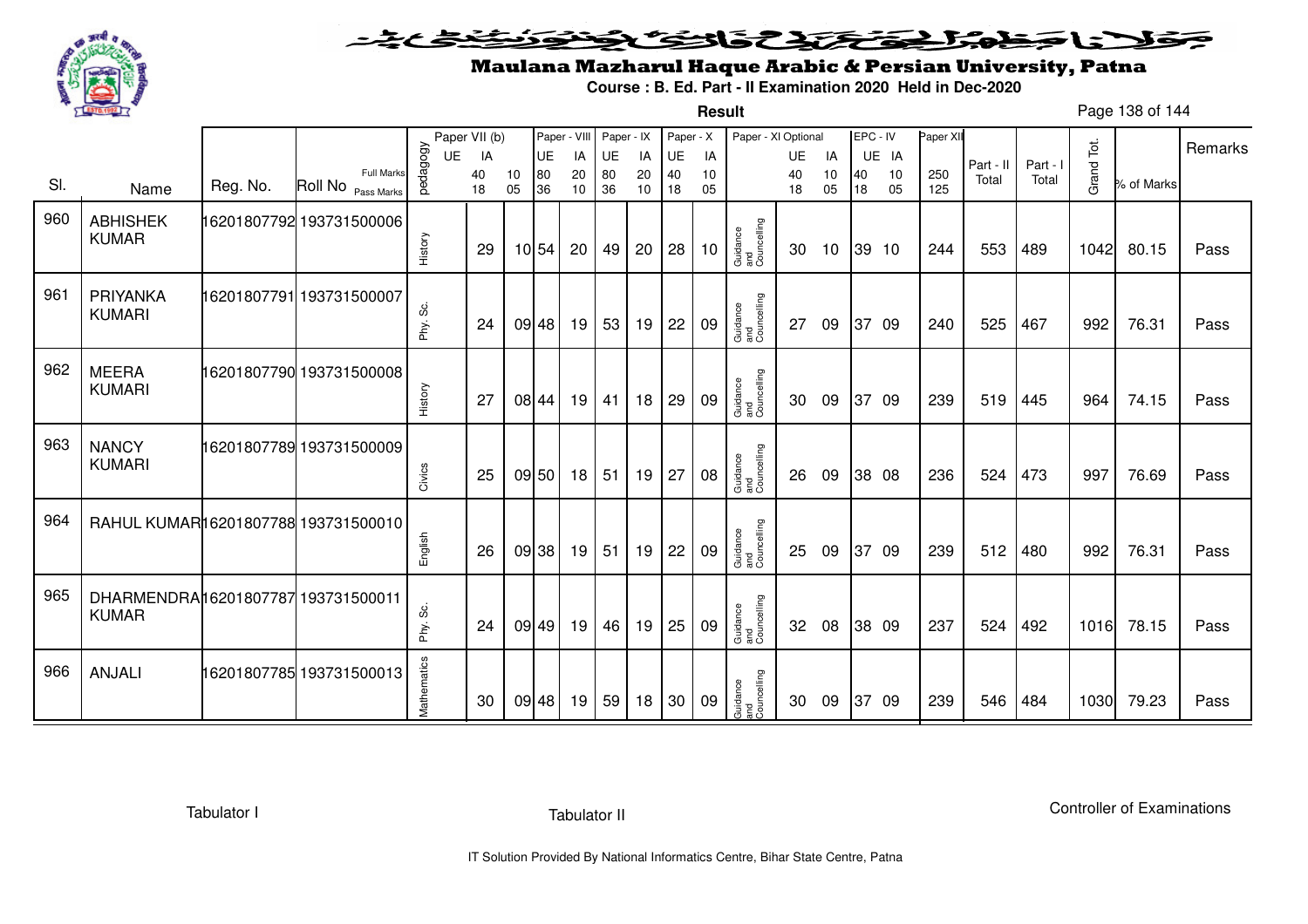

#### <u>یٹی ٹ</u>ے فلانا وخدا يقتحنك فالتف ونونوذ ≂

**Result**

# Maulana Mazharul Haque Arabic & Persian University, Patna

**Course : B. Ed. Part - II Examination 2020 Held in Dec-2020**

Page 139 of 144

|     |                                           |          |                                             |                | Paper VII (b)  |          | Paper - VIII          |                | Paper - IX     |                | Paper - X      |                | Paper - XI Optional            |                       |                |          | EPC - IV          | Paper XII  |                    |                   |            |            | Remarks |
|-----|-------------------------------------------|----------|---------------------------------------------|----------------|----------------|----------|-----------------------|----------------|----------------|----------------|----------------|----------------|--------------------------------|-----------------------|----------------|----------|-------------------|------------|--------------------|-------------------|------------|------------|---------|
| SI. | Name                                      | Reg. No. | Full Marks<br>Roll No <sub>Pass Marks</sub> | pedagogy<br>UE | IA<br>40<br>18 | 10<br>05 | <b>UE</b><br>80<br>36 | IA<br>20<br>10 | UE<br>80<br>36 | IA<br>20<br>10 | UE<br>40<br>18 | IA<br>10<br>05 |                                | <b>UE</b><br>40<br>18 | IA<br>10<br>05 | 40<br>18 | UE IA<br>10<br>05 | 250<br>125 | Part - II<br>Total | Part - I<br>Total | Grand Tot. | % of Marks |         |
| 967 | <b>SANTOSH</b><br><b>KUMAR</b>            |          | 16201807783 193731500015                    | ပ္တဲ<br>Phy.   | 27             |          | 09 48                 | 20             | 43             | 19             | 23             | 10             | Guidance<br>and<br>Councelling | 32                    | 10             |          | 39 10             | 242        | 532                | 487               | 1019       | 78.38      | Pass    |
| 968 | <b>RENUKA</b><br><b>KUMARI</b>            |          | 16201807782 193731500016                    | Economics      | 26             | 09 42    |                       | 19             | 51             | 19             | 26             | 09             | Guidance<br>and<br>Councelling | 26                    | 09             |          | 37 09             | 236        | 518                | 463               | 981        | 75.46      | Pass    |
| 969 | <b>SWEETY</b><br><b>KUMARI</b>            |          | 16201807781 193731500017                    | History        | 33             |          | 09 46                 | 19             | 54             | 19             | 24             | 09             | Guidance<br>and<br>Councelling | 29                    | 09             |          | 38 09             | 239        | 537                | 469               | 1006       | 77.38      | Pass    |
| 970 | <b>RANI KUMARI</b>                        |          | 16201807780 193731500018                    | History        | 28             | 09 57    |                       | 19             | 51             | 19             | 27             | 09             | Guidance<br>and<br>Councelling | 26                    | 08             |          | 37 09             | 235        | 534                | 485               | 1019       | 78.38      | Pass    |
| 971 | <b>DEEPENDRA</b><br><b>KUMAR</b>          |          | 16201807779 193731500019                    | Mathematics    | 27             |          | 09 52                 | 19             | 59             | 18             | 28             | 09             | Guidance<br>and<br>Councelling | 31                    | 09             |          | 37 09             | 236        | 543                | 488               | 1031       | 79.31      | Pass    |
| 972 | <b>POOJA</b><br><b>BHARTI</b>             |          | 16201807778 193731500020                    | History        | 27             | 09 47    |                       | 18             | 49             | 19             | 26             | 09             | Guidance<br>and<br>Councelling | 26                    | 09             |          | 38 09             | 238        | 524                | 467               | 991        | 76.23      | Pass    |
| 973 | <b>SARITA</b><br>KUMARI<br><b>BHUIYAN</b> |          | 16201807834 193741500001                    | History        | 26             |          | 09 48                 | 18             | 41             | 18             | 21             | 08             | Guidance<br>and<br>Councelling | 24                    | 09             |          | 35 09             | 239        | 505                | 454               | 959        | 73.77      | Pass    |

Tabulator I

Tabulator II

Controller of Examinations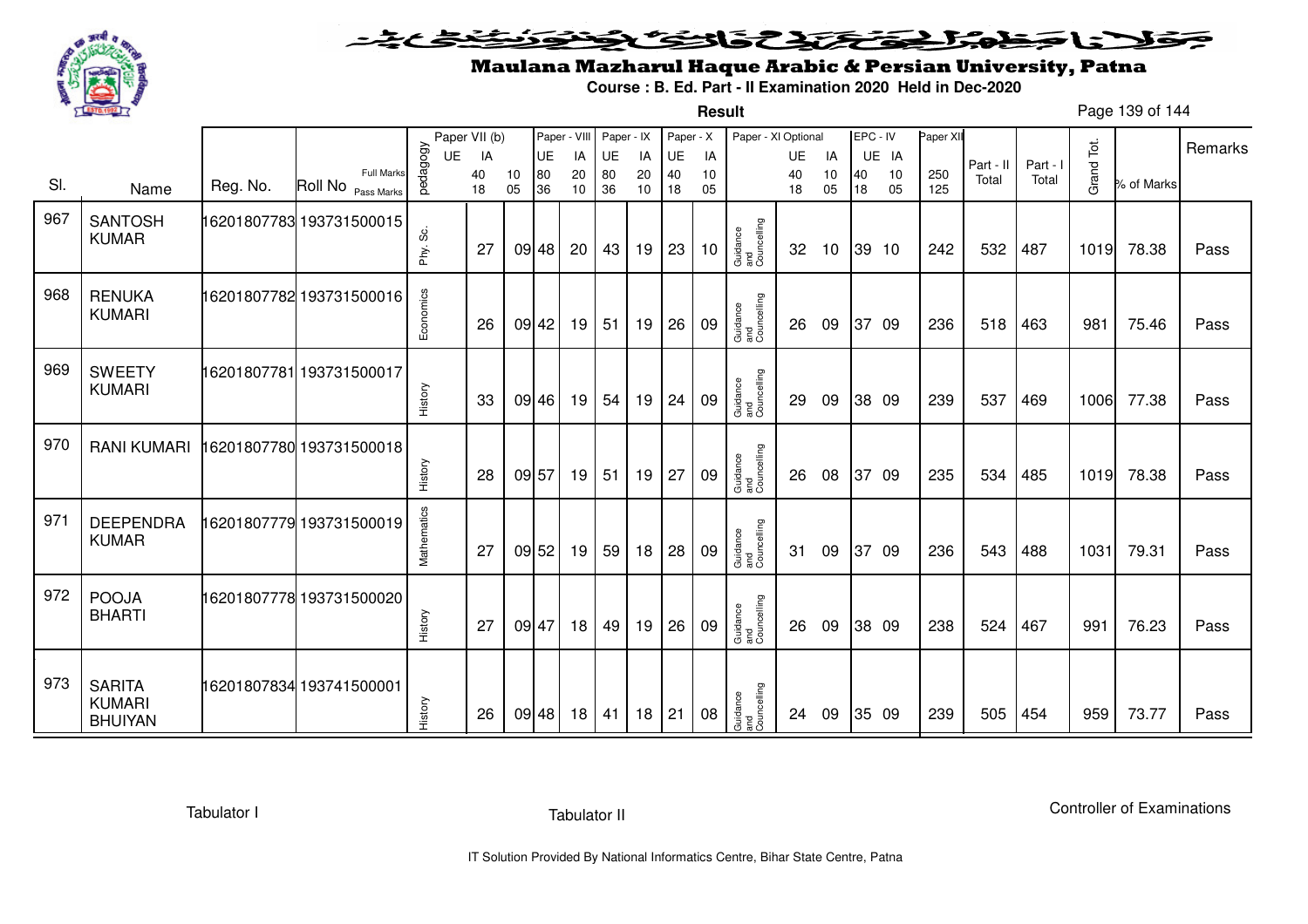

**Result**

# Maulana Mazharul Haque Arabic & Persian University, Patna

**Course : B. Ed. Part - II Examination 2020 Held in Dec-2020**

Page 140 of 144

|     |                                                  |          |                                  |                | Paper VII (b) |    | Paper - VIII    |          | Paper - IX |          | Paper - X       |          | Paper - XI Optional                 |                 |          | EPC - IV |             | Paper XII |                    |                   |            |            | Remarks |
|-----|--------------------------------------------------|----------|----------------------------------|----------------|---------------|----|-----------------|----------|------------|----------|-----------------|----------|-------------------------------------|-----------------|----------|----------|-------------|-----------|--------------------|-------------------|------------|------------|---------|
| SI. |                                                  | Reg. No. | Full Marks<br>Roll No Pass Marks | pedagogy<br>UE | IA<br>40      | 10 | <b>UE</b><br>80 | IA<br>20 | UE<br>80   | IA<br>20 | <b>UE</b><br>40 | IA<br>10 |                                     | <b>UE</b><br>40 | IA<br>10 | 40       | UE IA<br>10 | 250       | Part - II<br>Total | Part - I<br>Total | Grand Tot. | % of Marks |         |
|     | Name                                             |          |                                  |                | 18            | 05 | 36              | 10       | 36         | 10       | 18              | 05       |                                     | 18              | 05       | 18       | 05          | 125       |                    |                   |            |            |         |
| 974 | <b>RIMGHIM</b><br><b>KUMARI</b>                  |          | 16201807833 193741500002         | တိ<br>Phy.     | 27            |    | 09 53           | 18       | 53         | 18       | 28              | 08       | Health and<br>Physical<br>Education | 25              | 09       |          | 35 09       | 240       | 532                | 477               | 1009       | 77.62      | Pass    |
| 975 | <b>ANJANI</b><br><b>BHARTI</b>                   |          | 16201807832 193741500003         | History        | 27            |    | 09 54           | 19       | 44         | 18       | 27              | 08       | Guidance<br>and<br>Councelling      | 30              | 09       |          | 36 09       | 240       | 530                | 485               | 1015       | 78.08      | Pass    |
| 976 | <b>MANISHA</b><br><b>BHARTI</b>                  |          | 16201807830 193741500005         | Biological Sc  | 32            |    | 09 58           | 19       | 55         | 18       | 27              | 09       | Guidance<br>and<br>Councelling      | 27              | 09       |          | 35 09       | 242       | 549                | 489               | 1038       | 79.85      | Pass    |
| 977 | <b>SUPRIYA</b><br><b>BHARTI</b>                  |          | 16201807829 193741500006         | History        | 28            |    | 09 47           | 18       | 51         | 18       | 24              | 09       | Guidance<br>and<br>Councelling      | 27              | 09       |          | 36 09       | 238       | 523                | 481               | 1004       | 77.23      | Pass    |
| 978 | <b>MAHENDRA</b><br><b>KUMAR</b><br><b>MANDAL</b> |          | 16201807828 193741500007         | History        | 27            |    | 10 52           | 19       | 47         | 19       | 23              | 09       | Guidance<br>and<br>Councelling      | 25              | 10       |          | 39 10       | 238       | 528                | 471               | 999        | 76.85      | Pass    |
| 979 | <b>UMESH</b><br><b>KUMAR</b>                     |          | 16201807827193741500008          | Civics         | 21            |    | 09 36           | 18       | 52         | 18       | 21              | 08       | Guidance<br>and<br>Councelling      | 21              | 09       |          | 38 09       | 237       | 497                | 435               | 932        | 71.69      | Pass    |
| 980 | <b>SANTOSH</b><br><b>KUMAR</b><br><b>VERMA</b>   |          | 16201807826 193741500009         | Mathematics    | 26            |    | 10 52           | 19       | 42         | 19       | 23              | 09       | Guidance<br>and<br>Councelling      | 29              | 10       |          | 39 10       | 234       | 522                | 498               | 1020       | 78.46      | Pass    |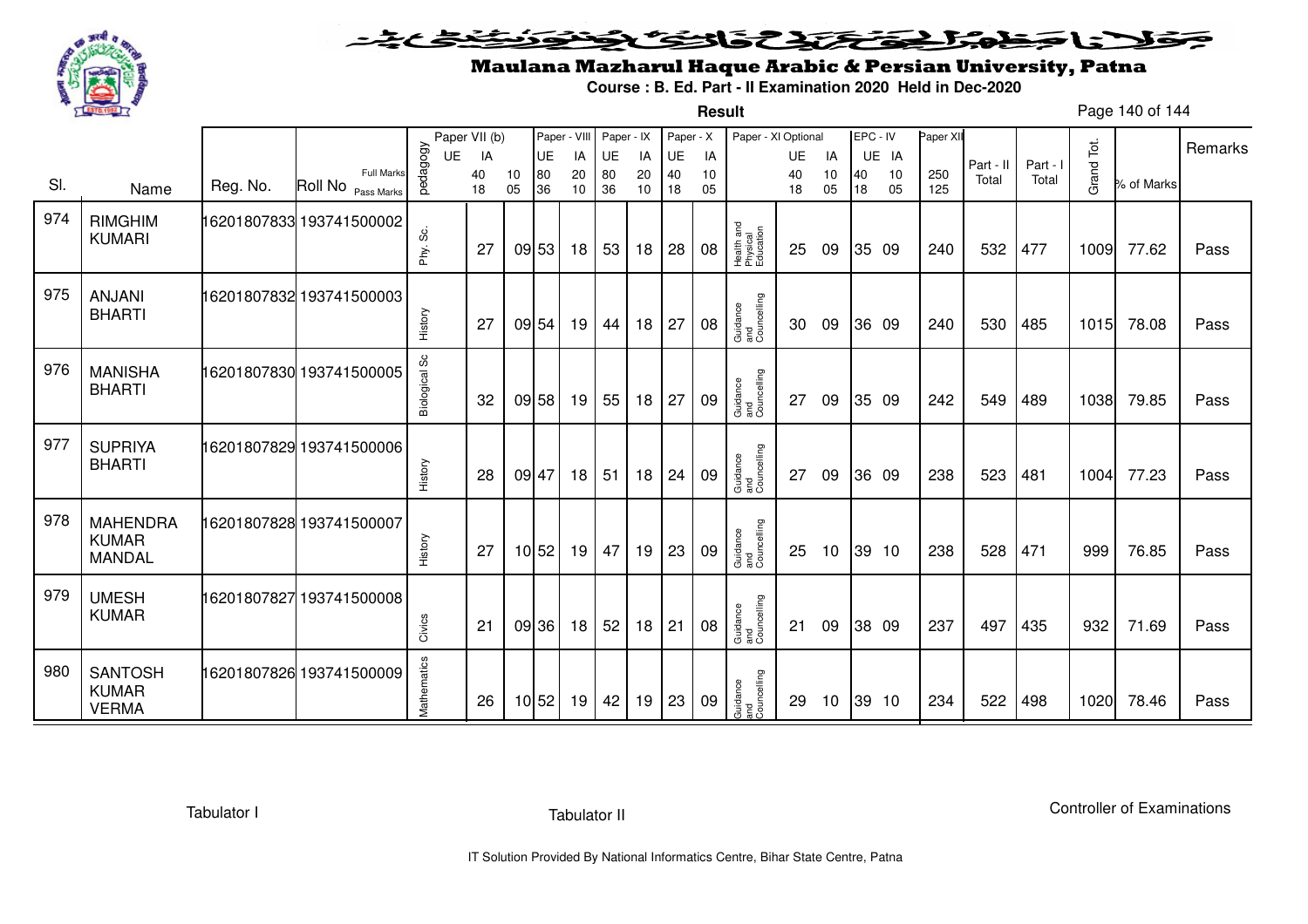

**Result**

# Maulana Mazharul Haque Arabic & Persian University, Patna

**Course : B. Ed. Part - II Examination 2020 Held in Dec-2020**

Page 141 of 144

|     |                                                 |          |                                         |             | Paper VII (b) |          | Paper - VIII |          | Paper - IX |          | Paper - X |          | Paper - XI Optional            |          |          | EPC - IV |          | Paper XII  |           |          |            |            | Remarks |
|-----|-------------------------------------------------|----------|-----------------------------------------|-------------|---------------|----------|--------------|----------|------------|----------|-----------|----------|--------------------------------|----------|----------|----------|----------|------------|-----------|----------|------------|------------|---------|
|     |                                                 |          |                                         | UE          | IA            |          | <b>UE</b>    | IA       | UE         | IA       | UE        | IA       |                                | UE       | IA       |          | UE IA    |            | Part - II | Part - I |            |            |         |
| SI. | Name                                            | Reg. No. | <b>Full Marks</b><br>Roll No Pass Marks | pedagogy    | 40<br>18      | 10<br>05 | 80<br>36     | 20<br>10 | 80<br>36   | 20<br>10 | 40<br>18  | 10<br>05 |                                | 40<br>18 | 10<br>05 | 40<br>18 | 10<br>05 | 250<br>125 | Total     | Total    | Grand Tot. | % of Marks |         |
| 981 | <b>NAWAL</b><br><b>KISHOR</b><br>YADAV          |          | 16201807825 193741500010                | တိ<br>Phy.  | 24            |          | 09 50        | 18       | 46         | 17       | 23        | 08       | Guidance<br>and<br>Councelling | 24       | 09       |          | 36 08    | 239        | 511       | 439      | 950        | 73.08      | Pass    |
| 982 | <b>KRISHNA</b><br><b>KUMAR</b><br><b>RANJAN</b> |          | 16201807824 193741500011                | Mathematics | 30            |          | 10 51        | 19       | 51         | 19       | 29        | 09       | Guidance<br>and<br>Councelling | 26       | 10       |          | 39 10    | 234        | 537       | 480      | 1017       | 78.23      | Pass    |
| 983 | <b>PRAMOD</b><br><b>KUMAR SINGH</b>             |          | 16201807823 193741500012                | Hindi       | 31            |          | 09 50        | 19       | 52         | 19       | 24        | 09       | Guidance<br>and<br>Councelling | 34       | 10       |          | 39 10    | 240        | 546       | 477      | 1023       | 78.69      | Pass    |
| 984 | <b>RAJESH</b><br><b>KUMAR</b>                   |          | 16201807820 193741500015                | Geography   | 26            |          | 09 36        | 18       | 38         | 18       | 27        | 08       | Guidance<br>and<br>Councelling | 24       | 08       |          | 38 09    | 242        | 501       | 431      | 932        | 71.69      | Pass    |
| 985 | <b>SATYA</b><br><b>PRAKASH</b><br><b>KESHRI</b> |          | 16201807819 193741500016                | Civics      | 25            |          | 09 50        | 19       | 50         | 19       | 26        | 09       | Guidance<br>and<br>Councelling | 23       | 09       |          | 38 09    | 238        | 524       | 454      | 978        | 75.23      | Pass    |
| 986 | <b>ABHISHEK</b><br><b>KUMAR</b>                 |          | 16201807818 193741500017                | History     | 26            |          | 09 36        | 18       | 47         | 18       | 26        | 08       | Guidance<br>and<br>Councelling | 26       | 09       |          | 36 08    | 237        | 504       | 434      | 938        | 72.15      | Pass    |
| 987 | <b>PALLAV</b><br><b>KUMAR</b>                   |          | 16201807817 193741500018                | Economics   | 21            |          | 08 43        | 17       | 42         | 17       | 24        | 08       | Guidance<br>and<br>Councelling | 27       | 09       |          | 35 09    | 238        | 498       | 446      | 944        | 72.62      | Pass    |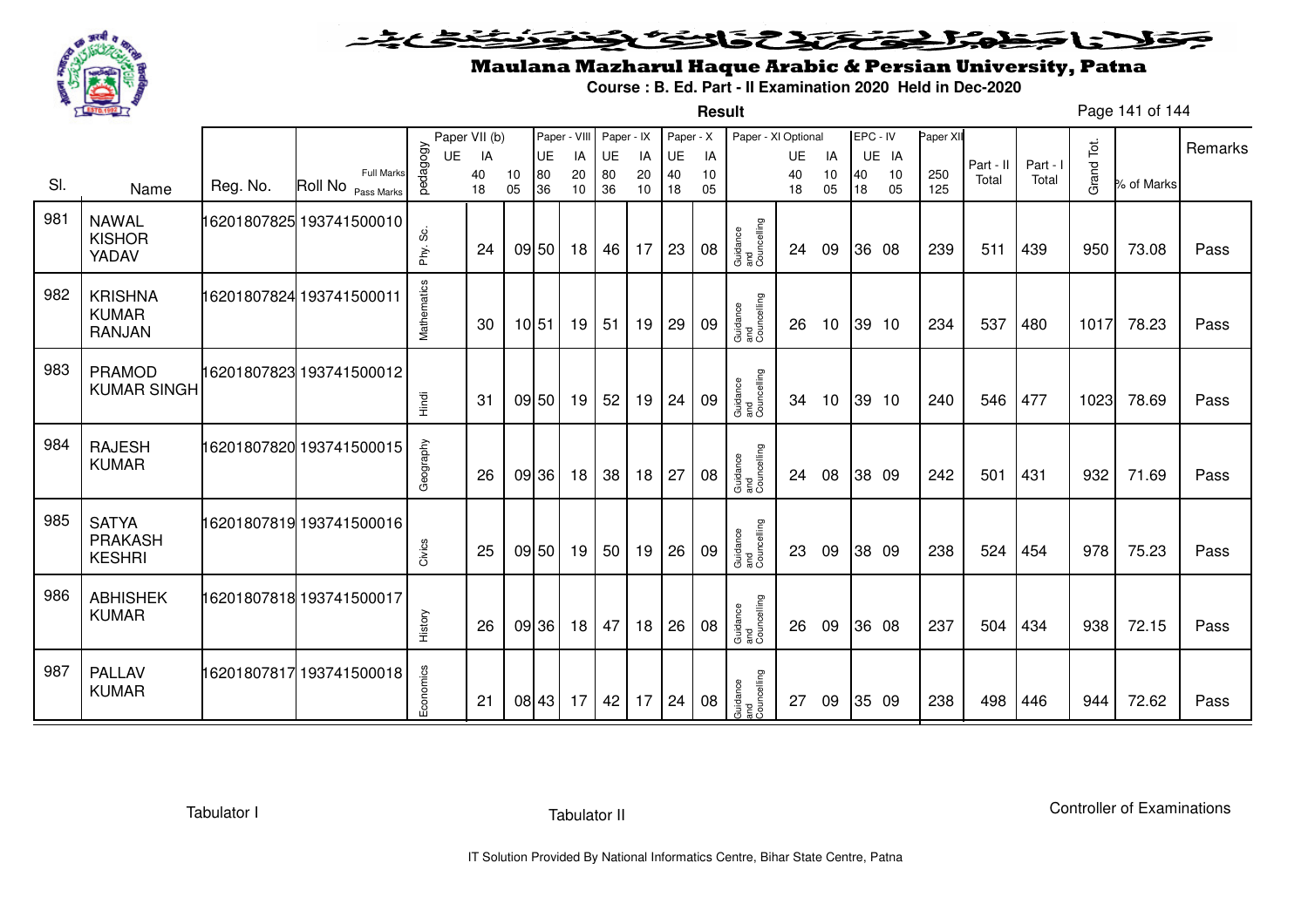

**Result**

# Maulana Mazharul Haque Arabic & Persian University, Patna

**Course : B. Ed. Part - II Examination 2020 Held in Dec-2020**

Page 142 of 144

|     |                                                  |          |                                         |               | Paper VII (b) |          | Paper - VIII |          | Paper - IX      |          | Paper - X |          | Paper - XI Optional                 |          |          | EPC - IV |          | Paper XII  |           |          |            |            | Remarks |
|-----|--------------------------------------------------|----------|-----------------------------------------|---------------|---------------|----------|--------------|----------|-----------------|----------|-----------|----------|-------------------------------------|----------|----------|----------|----------|------------|-----------|----------|------------|------------|---------|
|     |                                                  |          |                                         | UE            | IA            |          | UE           | IA       | UE              | IA       | <b>UE</b> | IA       |                                     | UE       | IA       |          | UE IA    |            | Part - II | Part - I |            |            |         |
| SI. | Name                                             | Reg. No. | <b>Full Marks</b><br>Roll No Pass Marks | pedagogy      | 40<br>18      | 10<br>05 | 80<br>36     | 20<br>10 | 80<br>36        | 20<br>10 | 40<br>18  | 10<br>05 |                                     | 40<br>18 | 10<br>05 | 40<br>18 | 10<br>05 | 250<br>125 | Total     | Total    | Grand Tot. | % of Marks |         |
| 988 | RAHUL KUMAR16201807816 193741500019              |          |                                         |               |               |          |              |          |                 |          |           |          |                                     |          |          |          |          |            |           |          |            |            |         |
|     |                                                  |          |                                         | Civics        | 21            |          | 08 44        | 18       | 50 l            | 17       | 23        | 08       | Guidance<br>and<br>Councelling      | 24       | 08       |          | 35 09    | 239        | 504       | 461      | 965        | 74.23      | Pass    |
| 989 | <b>JITENDRA</b><br><b>KUMAR</b>                  |          | 16201807815 193741500020                | Biological Sc | 27            |          | 09 40        | 19       | 53              | 19       | 19        | 09       | Guidance<br>and<br>Councelling      | 22       | 10       |          | 39 10    | 239        | 515       | 459      | 974        | 74.92      | Pass    |
| 990 | <b>ANANT</b><br><b>KUMAR ROY</b>                 |          | 16201807814 193741500021                | တွဲ<br>Phy.   | 23            |          | 08 46        | 18       | 47              | 18       | 27        | 09       | Guidance<br>and<br>Councelling      | 22       | 08       |          | 38 09    | 236        | 509       | 449      | 958        | 73.69      | Pass    |
| 991 | <b>KUMAR RAJ</b>                                 |          | 16201807813 193741500022                | Economics     | 32            |          | 10 45        | 19       | 50 <sup>1</sup> | 19       | 23        | 09       | Guidance<br>and<br>Councelling      | 26       | 10       |          | 39 10    | 236        | 528       | 471      | 999        | 76.85      | Pass    |
| 992 | <b>AVINASH</b><br><b>KUMAR</b>                   |          | 16201807812 193741500023                | Hindi         | 29            |          | 09 36        | 18       | 46              | 18       | 22        | 08       | Health and<br>Physical<br>Education | 29       | 09       |          | 38 09    | 238        | 509       | 440      | 949        | 73.00      | Pass    |
| 993 | <b>UDAY</b><br><b>SHANKAR</b><br><b>VERMA</b>    |          | 16201807811 193741500024                | တိ<br>Phy.    | 22            |          | 10 45        | 19       | 55              | 19       | 20        | 08       | Guidance<br>and<br>Councelling      | 24       | 10       |          | 39 10    | 238        | 519       | 473      | 992        | 76.31      | Pass    |
| 994 | <b>RANDHIR</b><br><b>KUMAR</b><br><b>JAISWAL</b> |          | 16201807810 193741500025                | ပ္တဲ<br>Phy.  | 20            | 10 37    |              | 19       | 51              | 19       | 28        | 09       | Guidance<br>and<br>Councelling      | 26       | 10       |          | 39 10    | 240        | 518       | 470      | 988        | 76.00      | Pass    |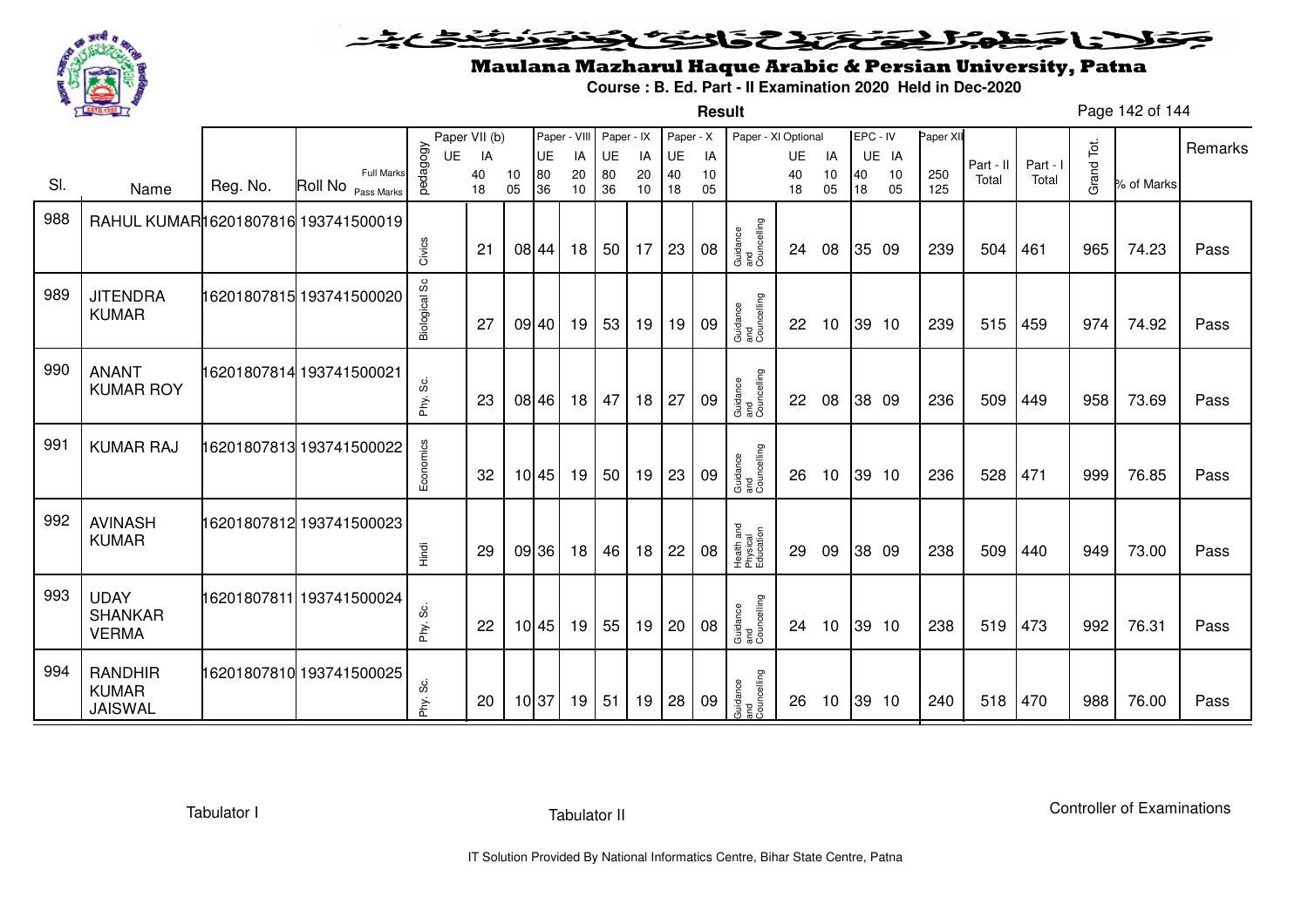

**Result**

# Maulana Mazharul Haque Arabic & Persian University, Patna

**Course : B. Ed. Part - II Examination 2020 Held in Dec-2020**

Page 143 of 144

|      |                                                      |          |                                  |                      | Paper VII (b) |          | Paper - VIII |          | Paper - IX      |          | Paper - X    |          | Paper - XI Optional            |          |                 | EPC - IV |          | Paper XII  |           |          |                          |                          |             |
|------|------------------------------------------------------|----------|----------------------------------|----------------------|---------------|----------|--------------|----------|-----------------|----------|--------------|----------|--------------------------------|----------|-----------------|----------|----------|------------|-----------|----------|--------------------------|--------------------------|-------------|
|      |                                                      |          |                                  | <b>UE</b>            | IA            |          | UE           | IA       | UE              | IA       | UE           | IA       |                                | UE       | IA              |          | UE IA    |            | Part - II | Part - I |                          |                          | Remarks     |
| SI.  | Name                                                 | Reg. No. | Full Marks<br>Roll No Pass Marks | pedagogy             | 40<br>18      | 10<br>05 | 80<br>36     | 20<br>10 | 80<br>36        | 20<br>10 | 40<br>18     | 10<br>05 |                                | 40<br>18 | 10<br>05        | 40<br>18 | 10<br>05 | 250<br>125 | Total     | Total    | Grand Tot.               | % of Marks               |             |
| 995  | <b>ANJANI</b><br><b>ANAND</b>                        |          | 16201807809 193741500026         | History              | 29            | $09$ 28  |              | 18       | 61              | 18       | 28           | 08       | Guidance<br>and<br>Councelling | 29       | 09              |          | 36 09    | 236        | 518       | 473      | 991                      | $- -$                    | Fail        |
| 996  | VIWEK KUMAR16201807808 193741500027<br><b>PASWAN</b> |          |                                  | Civics               | 24            |          | 09 40        | 18       | 48              | 18       | 28           | 09       | Guidance<br>and<br>Councelling | 27       | 09              |          | 38 08    | 238        | 514       | 445      | 959                      | 73.77                    | Pass        |
| 997  | <b>NARENDRA</b><br><b>KUMAR</b>                      |          | 16201807807 193741500028         | တွဲ<br>Phy.          | 23            |          | 10 38        | 19       | 37              | 19       | 24           | 09       | Guidance<br>and<br>Councelling | 27       | 10 <sup>°</sup> |          | 39 10    | 236        | 501       | 438      | 939                      | 72.23                    | Pass        |
| 998  | <b>ANUP KUMAR</b>                                    |          | 16201807806 193741500029         | Mathematics          | 26            | 09 41    |              | 18       | 50 <sub>1</sub> | 18       | A            | 08       | Guidance<br>and<br>Councelling | 27       | 10              | 37 09    |          | 236        | 489       | 476      | $\overline{\phantom{m}}$ | $\overline{\phantom{m}}$ | <b>PEND</b> |
| 999  | JANARDAN<br><b>KUMAR</b><br><b>SHARMA</b>            |          | 16201807805 193741500030         | Civics               | 31            |          | 10 55        | 19       | 54              | 19       | 34           | 09       | Guidance<br>and<br>Councelling | 31       | 10              |          | 39 10    | 239        | 560       | 490      | 1050                     | 80.77                    | Pass        |
| 1,00 | <b>NAVNEET</b><br><b>KUMAR</b>                       |          | 16201807804 193741500031         | <b>Biological Sc</b> | 27            |          | $10$ 42      | 19       | 51              | 19       | 25           | 09       | Guidance<br>and<br>Councelling | 26       | 09              |          | 39 10    | 236        | 522       | 476      | 998                      | 76.77                    | Pass        |
| 1,00 | PINTU KUMAR 16201807803 193741500032                 |          |                                  | ပ္တဲ<br>Phy.         | 23            | 09 37    |              | 18       | 45              |          | $17 \mid 24$ | 09       | Guidance<br>and<br>Councelling | 26       | 09              |          | 36 08    | 236        | 497       | 484      | 981                      | 75.46                    | Pass        |